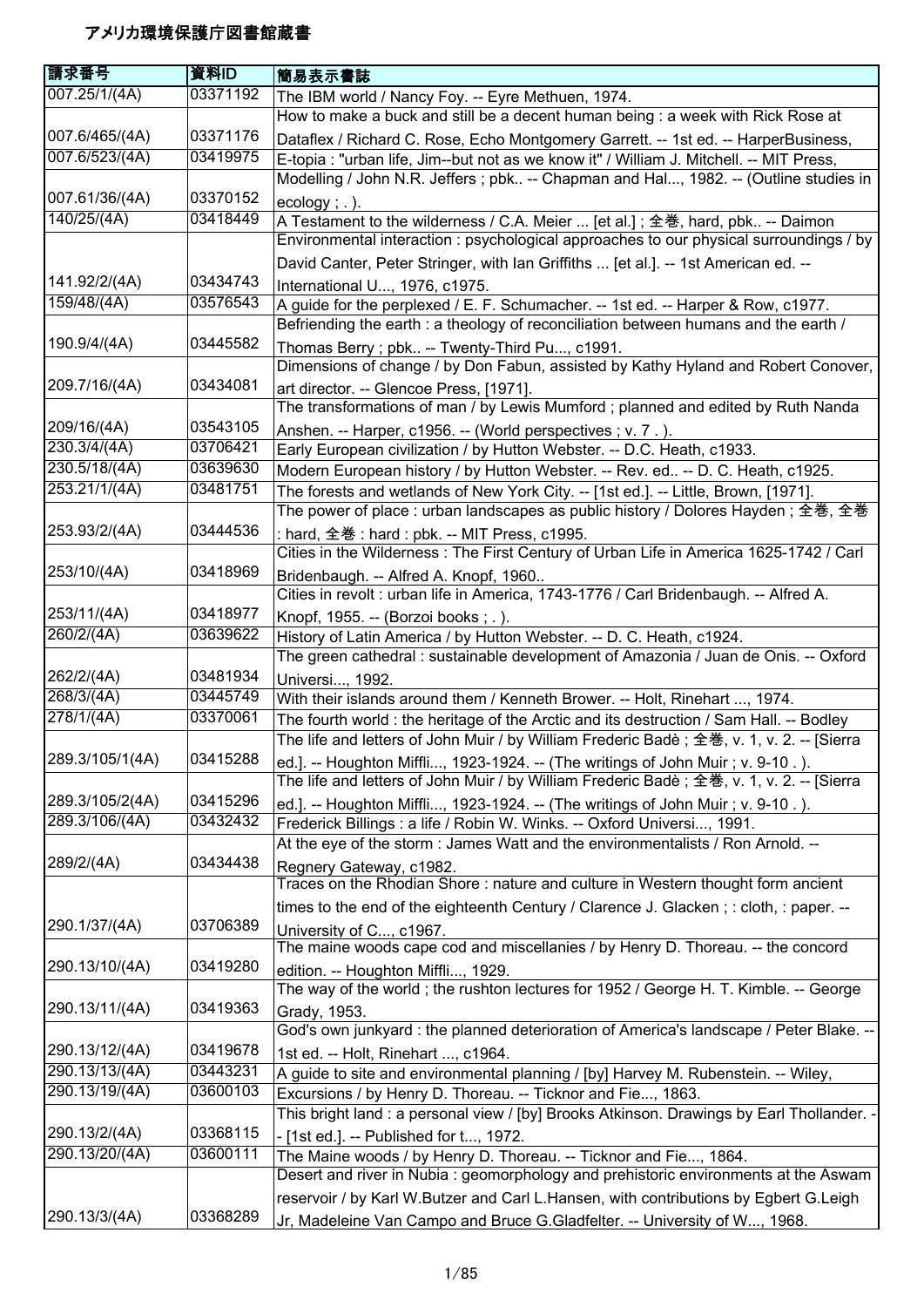| 請求番号           | 資料ID     | 簡易表示書誌                                                                                      |
|----------------|----------|---------------------------------------------------------------------------------------------|
|                |          | Discovering the vernacular landscape / John Brinckerhoff Jackson; 全巻, 全巻: alk.              |
| 290.13/5/(4A)  | 03419215 | paper, 全巻: alk. paper: pbk -- Yale University, c1984.                                       |
|                |          | Excursions poems and familiar letters / by Henry D. Thoreau. -- the concord edition. --     |
| 290.13/6/(4A)  | 03419249 | Houghton Miffli, 1929, c1909.                                                               |
|                |          | Autumn and winter / from the journal of Henry D. Thoreau. -- the concord edition. --        |
| 290.13/7/(4A)  | 03419256 | Houghton Miffli, 1929.                                                                      |
|                |          | Early spring in Massachusetts and summer / from the journal of Henry D. Thoreau. --         |
| 290.13/8/(4A)  | 03419264 | the concord edition. -- Houghton Miffli, 1929.                                              |
|                |          | A week on the concord and Merrimack rivers and Walden / by Henry D. Thoreau. -- the         |
| 290.13/9/(4A)  | 03419272 | concord edition. -- Houghton Miffli, 1929.                                                  |
|                |          | Man's role in changing the face of the earth / edited by William L. Thomas, Jr.; with the   |
|                |          | collaboration of Carl O. Sauer, Marston Bates [and] Lewis Mumford; pbk.: clothbound.        |
| 290.14/1/(4A)  | 03443587 | -- Published for t, c1956.                                                                  |
|                |          | Landscape and memory / Simon Schama. -- 1st ed. -- A.A. Knopf : Di, c1995. --               |
| 290.2/2/(4A)   | 03417912 | (Borzoi books; .).                                                                          |
| 291.53/1/(4A)  | 03368735 | Our national parks / John Muir. -- Houghton, Miffl, 1902.                                   |
| 291.53/2/(4A)  | 03390416 | Adirondack maps. -- [s.l.], 1908.                                                           |
|                |          | Chasing the dragon's tail: the struggle to save Thailand's wild cats / Alan Rabinowitz. -   |
| 292.37/6/(4A)  | 03482676 | - 1st ed. -- Doubleday, c1991.                                                              |
|                |          | Vanishing treasures of the Philippine rain forest / Lawrence R. Heaney and Jacinto C.       |
| 292.48/4/(4A)  | 03482239 | Regalado. -- The Field Museu, c1998.                                                        |
|                |          | Prairie time : the Leopold Reserve revisited / John Ross & Beth Ross. -- University of      |
| 292.53/1/(4A)  | 03482759 | W, c1998.                                                                                   |
|                |          | The autobiography of Nathaniel Southgate Shaler / with a supplementary memoir by            |
| 295.3/12/(4A)  | 03369014 | his wife  -- Houghton Miffli, 1909.                                                         |
| 295.3/13/(4A)  | 03369022 | Nature and man in America / by N.S. Shaler. -- Smith, Elder, c1891.                         |
|                |          | The great buffalo hunt / Wayne Gard ; with drawings by Nick Eggenhofer ; 1964 : pbk. -      |
| 295.3/14/(4A)  | 03368453 | - Bison book ed. -- University of N, 1968. -- (A Bison book ; . ).                          |
|                |          | The Boylston street fishweir / Frederick Johnson[et. al]. -- Phillips Academ, 1942. --      |
| 295.3/15/(4A)  | 03368578 | (Papers of the Robert S. Peabody Foundation for Archaeology; v. 2.).                        |
|                |          | Steep trails : California, Utah, Nevada, Washington, Oregon, the Grand Cañon / by           |
| 295.3/18/(4A)  | 03415270 | John Muir. -- [Sierra ed.]. -- Houghton Miffli, 1918. -- (The writings of John Muir ; v. 8. |
| 295.3/19/(4A)  | 03417151 | Steep trails / by John Muir ; ed. by William Frederic Bade. -- Houghton Miffli, 1918.       |
|                |          | American space : the centennial years, 1865-1876 / John Brinckerhoff Jackson. --            |
| 295.3/20/(4A)  | 03419355 | Norton, c1972.                                                                              |
| 295.3/21/(4A)  | 03443041 | The land we live in: the book of conservation / by Overton W. Price. -- Maynard, 1911.      |
|                |          | Cactus country / by Edward Abbey and the editors of Time-Life Books. -- Time-Life           |
| 295.3/22/(4A)  | 03445442 | Books, [1973]. -- (The American wilderness; .).                                             |
|                |          | Waterfowl and wetlands - an integrated review : proceedings of a symposium / edited         |
| 295.3/23/(4A)  | 03445657 | by Theodore A. Bookhout. -- s.n.], 1979.                                                    |
|                |          | Flow east : a look at our North Atlantic rivers / by John M. Kauffmann. -- McGraw-Hill,     |
| 295.3/25/(4A)  | 03482379 | [1973]. -- ([American wilderness series ; v. 3].).                                          |
| 295.3/26/(4A)  | 03558731 | Arctic village / [by] Robert Marshall. -- H. Smith and R, c1933.                            |
|                |          | The desert : further studies in natural appearances / by John C. Van Dyke. -- Charles       |
| 295.3/29/(4A)  | 03706314 | Scribne, 1901.                                                                              |
|                |          | Yosemite and the Sierra Nevada / photographs by Ansel Adams; selections from the            |
| 295.38/2/(4A)  | 03415197 | works of John Muir; edited by Charlotte E. Mauk. -- Houghton Miffli, 1948.                  |
|                |          | My first summer in the Sierra / by John Muir. -- [Sierra ed.]. -- Houghton Miffli, 1917,    |
| 295.38/3/(4A)  | 03415213 | c1916. -- (The writings of John Muir ; v. 2.).                                              |
| 295.39/11/(4A) | 03482957 | Koviashuvik: a time and place of joy / Sam Wright. -- Sierra Club Boo, c1988.               |
| 295.39/6/(4A)  | 03415189 | My first summer in the Sierra / by John Muir. -- Houghton Miffli, 1911.                     |
|                |          | Travels in Alaska / by John Muir. -- [Sierra ed.]. -- Houghton Miffli, 1917, c1915. --      |
| 295.39/7/(4A)  | 03415221 | (The writings of John Muir; v. 3.).                                                         |
|                |          | The mountains of California / by John Muir; 全巻, 1, 2. -- [Sierra ed.]. -- Houghton          |
| 295.39/8/1(4A) | 03415239 | Miffli -- (The writings of John Muir; v. 4-5.).                                             |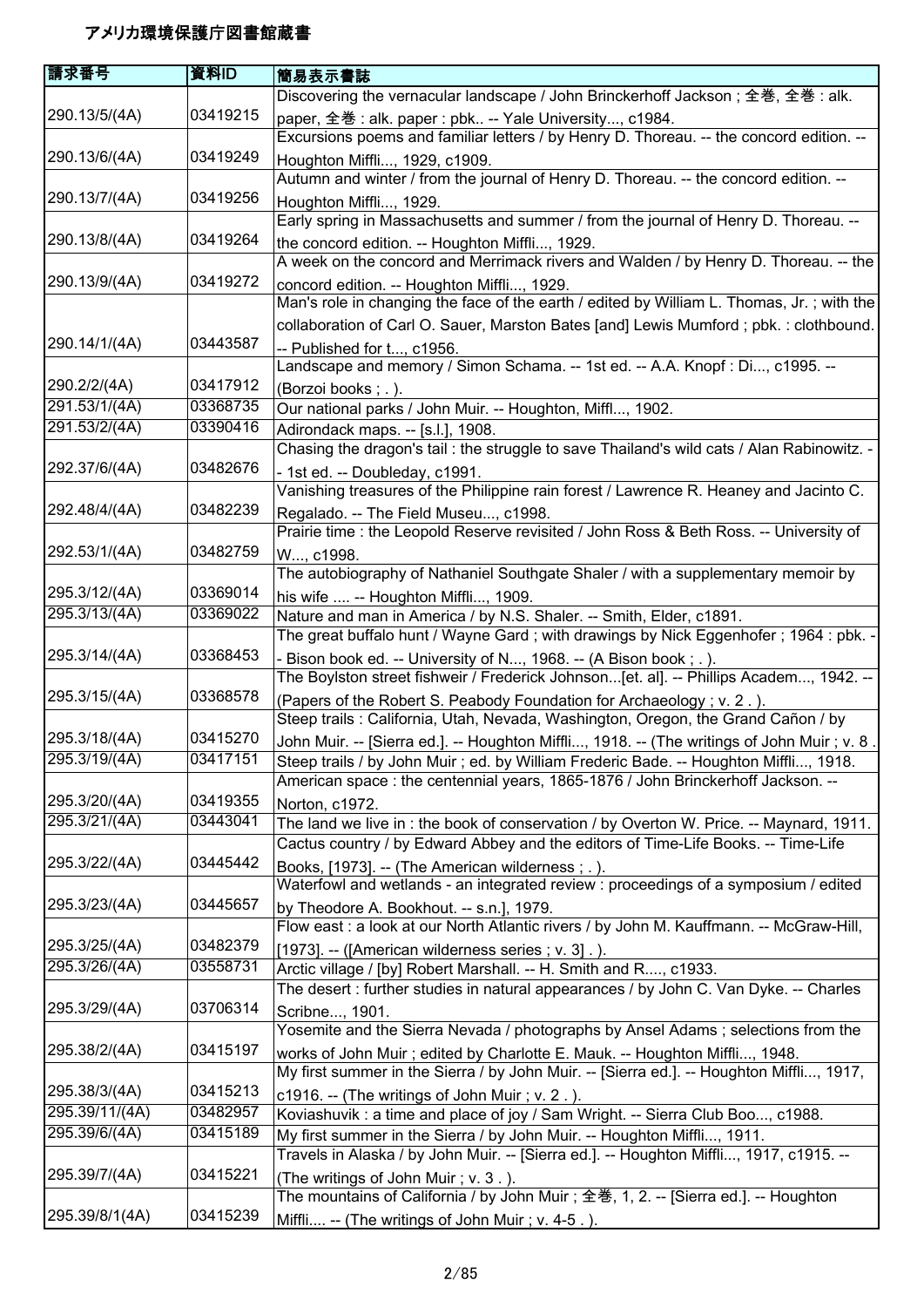| 請求番号                  | 資料ID     | 簡易表示書誌                                                                                                                                                                           |
|-----------------------|----------|----------------------------------------------------------------------------------------------------------------------------------------------------------------------------------|
|                       |          | The mountains of California / by John Muir ; 全巻, 1, 2. -- [Sierra ed.]. -- Houghton                                                                                              |
| 295.39/8/2(4A)        | 03415247 | Miffli -- (The writings of John Muir; v. 4-5.).                                                                                                                                  |
| 295.39/9/(4A)         | 03417177 | Travels in Alaska / by John Muir. -- Houghton Miffli, 1915.                                                                                                                      |
|                       |          | The Trans Alaska Pipeline / Lawrence Allen[et.al] ; 全巻 - Vol. 3 : Emerging Alaska. --                                                                                            |
| 295.53/1/1(4A)        | 03371242 | Scribe Publishi, 1975-1977.                                                                                                                                                      |
|                       |          | The Trans Alaska Pipeline / Lawrence Allen[et.al] ; 全巻 - Vol. 3 : Emerging Alaska. --                                                                                            |
| 295.53/1/2(4A)        | 03371259 | Scribe Publishi, 1975-1977.                                                                                                                                                      |
|                       |          | The Trans Alaska Pipeline / Lawrence Allen[et.al] ; 全巻 - Vol. 3 : Emerging Alaska. --                                                                                            |
| 295.53/1/3(4A)        | 03371267 | Scribe Publishi, 1975-1977.                                                                                                                                                      |
|                       |          | Wildlife management and subsistence hunting in Alaska / Henry P. Huntington. --                                                                                                  |
| 295.53/2/(4A)         | 03482296 | University of W, c1992.                                                                                                                                                          |
|                       |          | A sense of place, a sense of time / John Brinckerhoff Jackson; 全巻, 全巻: hard, 全巻                                                                                                  |
| 295.56/1/(4A)         | 03419140 |                                                                                                                                                                                  |
|                       |          | hard: pbk -- Yale University, c1994.<br>The Colorado / by Frank Waters; illustrated by Nicolai Fechin; maps by George                                                            |
| 295.6/2/(4A)          | 03418746 | Annand. -- Rinehart, 1946. -- (Rivers of America; .).                                                                                                                            |
| 295/1/(4A)            | 03368461 | Pilgrims of the wild / [by] Grey Owl (Wa-sha-quoin-asin). -- Scribner, c1935.                                                                                                    |
|                       |          | One round river: the curse of gold and the fight for the Big Blackfoot / Richard                                                                                                 |
| 295/2/(4A)            | 03418555 |                                                                                                                                                                                  |
| 295/4/(4A)            | 03706330 | Manning. -- Henry Holt, 1998.<br>The land of little rain / Mary Austin. -- Houghton Miffli, 1903.                                                                                |
|                       |          | The cruise of the corwin : journal of the arctic expedition of 1881 in search of De Long                                                                                         |
| 297.8/3/(4A)          | 03415163 |                                                                                                                                                                                  |
|                       |          | and the Jeannette / by John Muir ; edited by William Fredric Bede. -- Houghton Miffli,<br>The cruise of the corwin / by John Muir. -- [Sierra ed.]. -- Houghton Miffli, 1918. -- |
| 297.8/4/(4A)          | 03415262 |                                                                                                                                                                                  |
|                       |          | (The writings of John Muir; v. 7.).<br>Riddle of the ice : a scientific adventure into the Arctic / Myron Arms. -- 1st Anchor                                                    |
| 297.8/5/(4A)          | 03419918 |                                                                                                                                                                                  |
|                       |          | Books ed. -- Anchor Books, 1998.<br>Future environments of North America : being the record of a conference convened by                                                          |
|                       |          |                                                                                                                                                                                  |
| 302.5/1/(4A)          | 03433885 | the Conservation Foundation in April, 1965, at Airlie House, Warrenton, Virginia /                                                                                               |
|                       |          | Edited by F. Fraser Darling and John P. Milton. -- [1st ed.]. -- Natural History, 1966.<br>American caravan / edited by Alfred Kreymborg, Lewis Mumford [and] Paul Rosenfeld;    |
| 302.53/21/(4A)        | 03541125 |                                                                                                                                                                                  |
|                       |          | [contributors: Robert Penn Warren  [et al.]] ; 4. -- The Macaulay. -- (Gold label books<br>The arts in renewal / Lewis Mumford et al -- University of P, 1951. -- (The Benjamin  |
| 302.53/23/(4A)        | 03558723 |                                                                                                                                                                                  |
| 302/11/(4A)           | 03545597 | Franklin lectures of the University of Pennsylvania; .).<br>Men must act / by Lewis Mumford. -- Harcourt, Brace, c1939.                                                          |
| $\sqrt{304/156/(4A)}$ | 03543097 | Faith for living / Lewis Mumford. -- Harcourt, Brace, c1940. -- (A Wartime book; .).                                                                                             |
|                       |          | State of the world : a Worldwatch Institute report on progress toward a sustainable                                                                                              |
|                       |          | society / project director, Lester R. Brown; project assistant, Edward Wolf; editor,                                                                                             |
| 305.9/1/1984(4A)      | 03434651 |                                                                                                                                                                                  |
|                       |          | Linda Starke; senior researchers, Lester R. Brown  [et al.]; 1984 - 2005. -- Norton,<br>State of the world : a Worldwatch Institute report on progress toward a sustainable      |
|                       |          |                                                                                                                                                                                  |
| 305.9/1/1987(4A)      | 03481843 | society / project director, Lester R. Brown; project assistant, Edward Wolf; editor,                                                                                             |
|                       |          | Linda Starke; senior researchers, Lester R. Brown  [et al.]; 1984 - 2005. -- Norton,<br>State of the world : a Worldwatch Institute report on progress toward a sustainable      |
|                       |          |                                                                                                                                                                                  |
| 305.9/1/1994(4A)      | 03481850 | society / project director, Lester R. Brown ; project assistant, Edward Wolf ; editor,                                                                                           |
|                       |          | Linda Starke; senior researchers, Lester R. Brown  [et al.]; 1984 - 2005. -- Norton,<br>The story of utopias / by Lewis Mumford; with an introd. by Hendrik Willem van Loon. -   |
| 309.2/34/(4A)         | 03545613 |                                                                                                                                                                                  |
|                       |          | Boni and Liveri, c1922.<br>Theory and practice in politics / Robert Moses. -- Harvard Univers, 1940. -- (The                                                                     |
| 311/49/(4A)           | 04071437 |                                                                                                                                                                                  |
|                       |          | Godkin lectures at Harvard University; 1939).<br>Planning law for town and country, being a critical dissertation on The town and                                                |
|                       |          | country planning act, 1932, and on the regulations and orders made thereunder and a                                                                                              |
|                       |          |                                                                                                                                                                                  |
| 318.7/100/(4A)        | 04153276 | number of enactments having relation thereto / by Desmond Heap; with an                                                                                                          |
|                       |          | introduction by Sir Raymond Unwin. -- Sweet, 1938.<br>Town planning conference London, 10-15 October 1910 : transactions. -- The Royal                                           |
| 318.7/115/(4A)        | 04152815 |                                                                                                                                                                                  |
|                       |          | Insti, 1911.<br>The Land, the city, and the human spirit: America the beautiful--an assessment /                                                                                 |
| 318.7/24/(4A)         | 03417896 |                                                                                                                                                                                  |
|                       |          | edited by Larry Paul Fuller; pbk -- Lyndon Baines J, c1985.                                                                                                                      |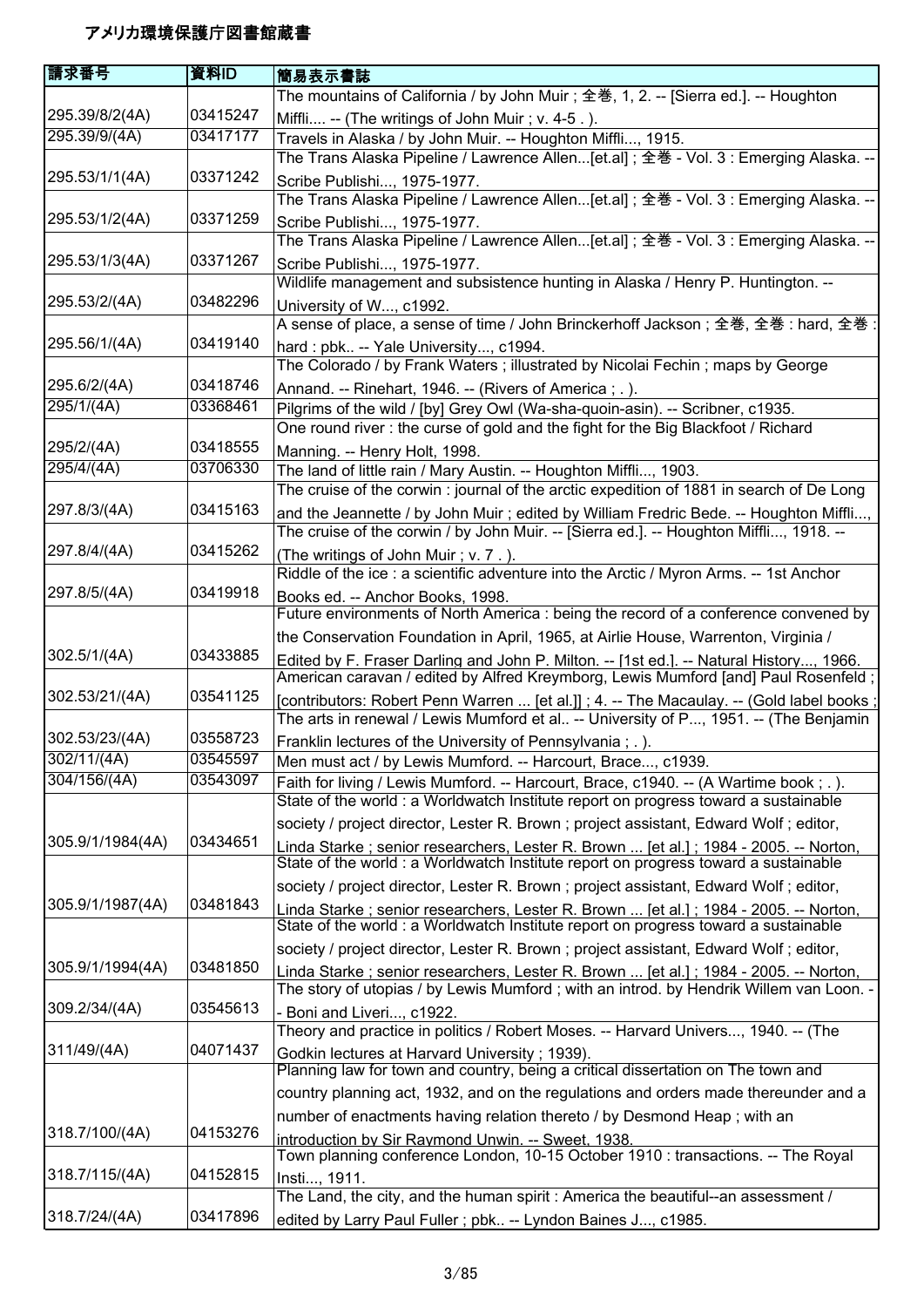| 請求番号                            | 資料ID                 | 簡易表示書誌                                                                                                                                                                 |
|---------------------------------|----------------------|------------------------------------------------------------------------------------------------------------------------------------------------------------------------|
|                                 |                      | A question of priorities : new strategies for our urbanized world / Edward Higbe; with                                                                                 |
| 318.7/25/(4A)                   | 03444569             | an introduction by R. Buckminster Fuller; 全巻, 全巻: hbk, 全巻: hbk: pbk. -- Morrow,                                                                                        |
| 318.7/31/(4A)                   | 03535655             | The culture of cities / Lewis Mumford. -- Offset ed. -- Secker & Warbur, 1940.                                                                                         |
| 318.7/32/(4A)                   | 03543089             | City Development, studies in Disintegration and Renewal / by Lewis Mumford. --                                                                                         |
| 318.7/97/(4A)                   | 04150918             | Practical town planning / by J.S. Nettlefold. -- St. Catherine P, 1914.                                                                                                |
| 318.7/98/(4A)                   | 04152823             | An outline of planning law / by Desmond Heap. -- Sweet & Maxwell, 1949.                                                                                                |
|                                 |                      | The design of residential areas: basic considerations, principles, and methods / by                                                                                    |
| 318.7/99/(4A)                   | 04152849             | Thomas Adams. -- Harvard Univers, 1934. -- (Harvard city planning studies; vol. 6).                                                                                    |
|                                 |                      | Our cities awake : notes on municipal activities and administration / by Morris Llewellyn                                                                              |
| 318.9/2/(4A)                    | 03639465             | Cooke; with a foreword by Newton D. Baker. -- Doubleday, Page, 1918.                                                                                                   |
|                                 |                      | The Gaia peace atlas / Frank Barnaby, general editor ; foreword by Javier Pérez de                                                                                     |
| 319.8/73/(4A)                   | 03481769             | Cuéllar; 全巻, (), pbk -- 1st ed. -- Doubleday, c1988.                                                                                                                   |
|                                 |                      | Seabrook Station: Citizen Politics and Nuclear Power / Henry F. Bedford; 全巻, (), (). -                                                                                 |
| 319.8/74/(4A)                   | 03481777             | - Univ.Massachuse, 1990.                                                                                                                                               |
|                                 |                      | Reshaping the international order : a report to the Club of Rome / Jan Tinbergen,                                                                                      |
|                                 |                      | coordinator; Antony J. Dolman, editor; Jan van Ettinger, director; : cloth, : paper. --                                                                                |
| 319/12/(4A)                     | 03443595             | 1st ed. -- E.P. Dutton, c1976.                                                                                                                                         |
|                                 |                      | Small is beautiful : economics as if people mattered / E.F. Schumacher; 全巻, (), pbk                                                                                    |
| 331/315/(4A)                    | 03537990             | -- Harper & Row, c1973. -- (Harper torchbooks; TB 1778.).                                                                                                              |
|                                 |                      | Review of the economy, October 1978 : report of the Joint Economic Committee,                                                                                          |
|                                 |                      | Congress of the United States, together with minority, additional, and supplemental                                                                                    |
| 332.53/64/(4A)                  | 03390168             | views. -- U.S. Govt. Prin, 1978.                                                                                                                                       |
|                                 |                      | Forecasting in industry / [by Solomon Ethe]. -- National Indust, c1956. -- (Studies in                                                                                 |
| 332.53/65/(4A)<br>332.9/19/(4A) | 03390242<br>03419546 | business policy; no. 77.).                                                                                                                                             |
|                                 |                      | Chattey's island / James Ehmann. -- Ticknor & Field, 1982.<br>The tropical world : its social and economic conditions and its future status / by Pierre                |
|                                 |                      |                                                                                                                                                                        |
| 332/56/(4A)                     | 03370012             | Gourou ; translated by S. H. Beaver, E. D. Laborde. -- 4th ed. -- Longmans, 1966. --                                                                                   |
| 332/62/(4A)                     | 03432721             | (Geographies for advanced study; .).                                                                                                                                   |
|                                 |                      | The organization of space in developing countries / E.A.J. Johnson. -- Harvard<br>The human future revisited : the world predicament and possible solutions / Harrison |
| 332/68/(4A)                     | 03481827             | Brown. -- 1st ed. -- Norton, c1978.                                                                                                                                    |
|                                 |                      | The Resourceful earth : a response to Global 2000 / edited by Julian L. Simon and                                                                                      |
| 332/69/(4A)                     | 03482833             | Herman Kahn. -- B. Blackwell, 1984.                                                                                                                                    |
|                                 |                      | Land for Americans: trends, prospects and problems / by Marion Clawson. -- Rand                                                                                        |
| 333.5/7/(4A)                    | 03369717             | McNally., 19630000.                                                                                                                                                    |
|                                 |                      | The Tennessee Valley Authority: a case study in the economics of multiple purpose                                                                                      |
| 333.5/8/(4A)                    | 03370681             | stream planning / by Joseph Sirera Ransmeier. -- Vanderbilt Univ, 1942.                                                                                                |
| 333.6/142/(4A)                  | 03446275             | World balance sheet / Robert R. Doane. -- Harper, c1957.                                                                                                               |
|                                 |                      | The lopsided world / Barbara Ward. -- W.W. Norton, c1968. -- (Christian A. Herter                                                                                      |
| 333.8/811/(4A)                  | 03482924             | lecture series ; . ).                                                                                                                                                  |
| 334.1/15/(4A)                   | 03432937             | Problems in stable population theory / by Alvaro Lopez. -- Office of Popul, 1961.                                                                                      |
| 334.3/12/(4A)                   | 03370830             | Reaping the green revolution : food and jobs for all / Sudhir Sen. -- Orbis Books,                                                                                     |
|                                 |                      | Population growth and environmental issues / edited by Shridath Ramphal and Steven                                                                                     |
|                                 |                      | W. Sinding; foreword by Nafis Sadik. -- Praeger, 1996. -- (Environmental literacy                                                                                      |
| 334.3/16/(4A)                   | 03418035             | series / Ruth A. Eblen, William R. Eblen, series editors ; . ).                                                                                                        |
|                                 |                      | Full house : reassessing the earth's population carrying capacity / Lester R. Brown, Hal                                                                               |
|                                 |                      | Kane; 全巻, (), () : pbk. -- W.W. Norton & C, c1994. -- (The Worldwatch                                                                                                  |
| 334.3/17/(4A)                   | 03434644             | environmental alert series ; . ).                                                                                                                                      |
|                                 |                      | The future of population growth : alternative paths to equilibrium / Tomas Freika. --                                                                                  |
| 334.3/18/(4A)                   | 03434271             | John Wiley & So, c1973. -- (A Population Council book; .) (A Wiley-Interscience                                                                                        |
|                                 |                      | Population on the loose / by Elmer Pendell; a foreword by Walter B. Pitkin; three                                                                                      |
| 334.3/19/(4A)                   | 03442910             | cartoons by Jay N. (Ding) Darling. -- W. Funk, 1951.                                                                                                                   |
|                                 |                      | Population crisis : hearings before the Subcommittee on Foreign Aid Expenditures of                                                                                    |
|                                 |                      | the Committee on Government Operations United States Senate, nintieth congress,                                                                                        |
| 334.3/20/(4A)                   | 03444809             | first session on S.1676; 全巻 - Pt. 4-Index. -- U.S. Govt. Prin, 1967-1968                                                                                               |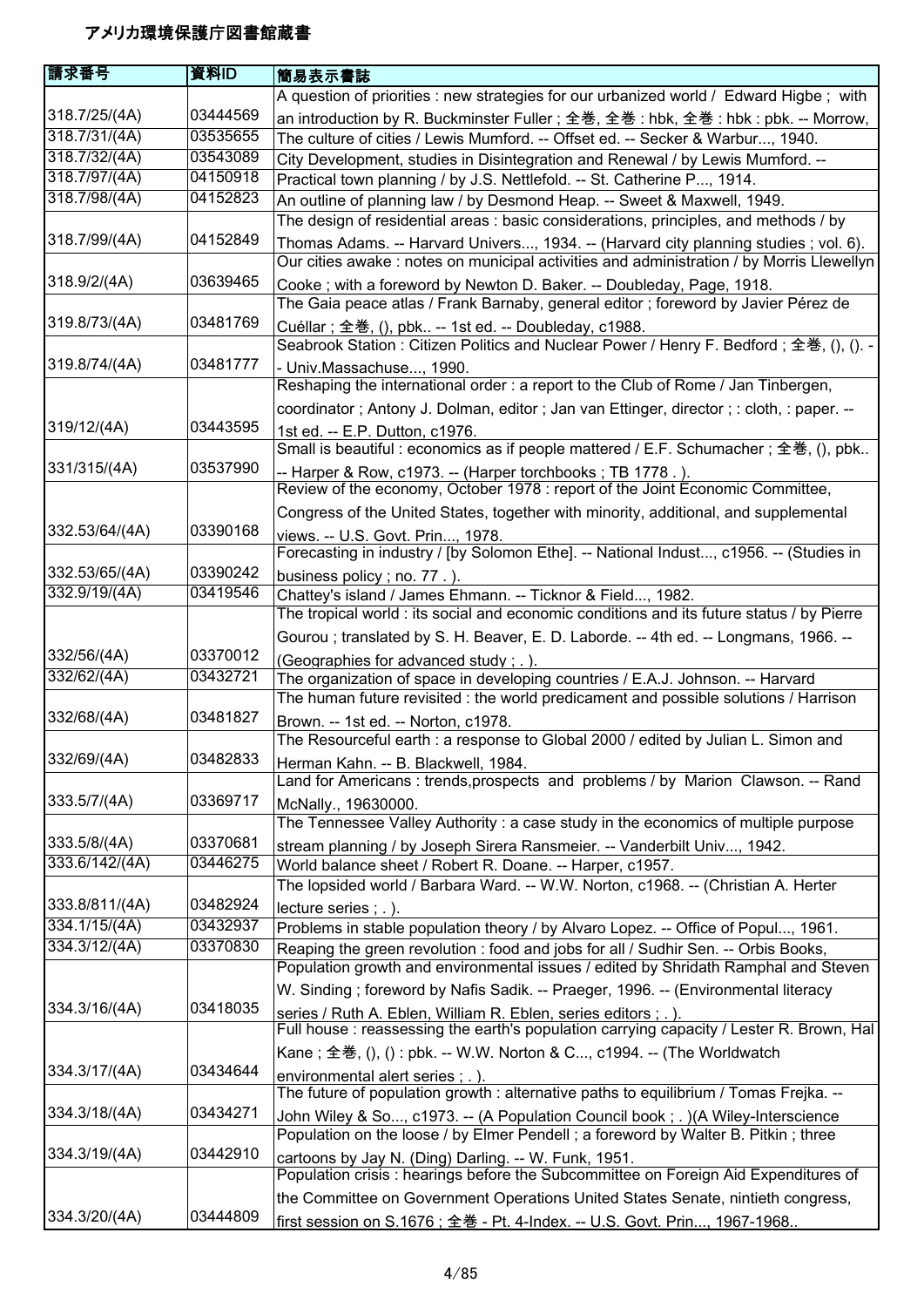| 請求番号                       | 資料ID                 | 簡易表示書誌                                                                                                                                                         |
|----------------------------|----------------------|----------------------------------------------------------------------------------------------------------------------------------------------------------------|
|                            |                      | Population and environment : rethinking the debate / edited by Lourdes Arizpe, M.                                                                              |
| 334.3/23/(4A)              | 03481728             | Priscilla Stone, and David C. Major. -- Westview Press, 1994.                                                                                                  |
|                            |                      | Pollution markets in a green country town : urban environmental management in                                                                                  |
| 334.35/1/(4A)              | 03418050             | transition / Roger K. Raufer. -- Praeger, 1998.                                                                                                                |
|                            |                      | Elephants in the Volkswagen : facing the tough questions about our overcrowded                                                                                 |
| 334.35/2/(4A)              | 03432523             | country / Lindsey Grant; 全巻, (), () : pbk. -- W.H. Freeman, c1992.                                                                                             |
| 334.6/18/(4A)              | 03482684             | Urban land economics / by Richard U. Ratcliff. -- 1st ed. -- McGraw-Hill, c1949.                                                                               |
|                            |                      | This land is your land : the struggle to save America's public lands / by Bernard                                                                              |
| 334.6/19/(4A)              | 03482825             | Shanks. -- Sierra Club Boo, c1984.                                                                                                                             |
| 334.7/10/(4A)              | 03432283             | Road to survival / William Vogt; with an introduction by Bernard M. Baruch;                                                                                    |
|                            |                      | illustrations by Stuart I. Freeman. -- W. Sloane Assoc, c1948.<br>This little planet / edited by Michael Hamilton, with an introd. by Edmund S. Muskie. --     |
| 334.7/3/(4A)               | 03444452             | Scribner, [1970].                                                                                                                                              |
|                            |                      | America's renewable resources : historical trends and current challenges / Kenneth D.                                                                          |
| 334.7/34/(4A)              | 03482080             | Frederick and Roger A. Sedjo, editors; 全巻, 全巻 : cloth, 全巻 : cloth : paper. --                                                                                  |
|                            |                      | Atlas of the environment / Geoffrey Lean, Don Hinrichsen, Adam Markham; 全巻, (),                                                                                |
| 334.7/35/(4A)              | 03482445             | pbk -- 2nd ed -- HaperPerennial, [1994?].                                                                                                                      |
| 334.7/6/(4A)               | 03443447             | The politics of conservation / by Frank E. Smith. -- Pantheon Books, [1966].                                                                                   |
|                            |                      | America the raped : the engineering mentality and the devastation of a continent / by                                                                          |
| 334.7/7/(4A)               | 03418472             | Gene Marine. -- Simon and Schus, c1969.                                                                                                                        |
| 334/7/(4A)                 | 03598737             | The population explosion / Paul R. Ehrlich & Anne H. Ehrlich. -- Simon and Schus,                                                                              |
|                            |                      | The Wisdom of Solomon: certain views as conceived and expressed by Mr. Solomon                                                                                 |
| 335.13/88/(4A)             | 03368305             | Baker, storekeeper hatch's harbor. -- Privately Print, 1919.                                                                                                   |
| 335.5/119/(4A)             | 03371184             | 200 years of American business / Thomas C. Cochran. -- Basic Books, c1977.                                                                                     |
|                            |                      | Politics of land: Ralph Nader's study group report on land use in California / Robert C.                                                                       |
| 335.55/5/(4A)              | 03369881             | Fellmeth, project director. -- Grossman Publis, 1973.                                                                                                          |
| 335/61/(4A)                | 03371119             | Führungsorganisation / von Friedrich Hoffmann; Bd. 1. -- J.C.B. Mohr (Pa                                                                                       |
|                            |                      | Mortgaging the earth : the World Bank, environmental impoverishment, and the crisis                                                                            |
| 338.98/6/(4A)              | 03443124             | of development / Bruce Rich; 全巻, (), () : pbk. -- Beacon Press, c1994.                                                                                         |
|                            |                      | Population redistribution and public policy / Assembly of Behavioral and Social                                                                                |
|                            |                      | Sciences, National Research Council; Brian J. L. Berry and Lester P. Silverman,                                                                                |
| 344/1/(4A)<br>361.1/3/(4A) | 03434545<br>03537974 | editors. -- National Academ, 1980.                                                                                                                             |
|                            |                      | The conduct of life / Lewis Mumford. -- Harcourt, Brace, c1951.<br>Urban analysis : a study of city structure with special reference to Sunderland / by B.T.   |
| 361.4/45/(4A)              | 03431756             |                                                                                                                                                                |
| 361.4/46/(4A)              | 03431863             | Robson. -- Cambridge Unive, 1969. -- (Cambridge geographical series ; no. 1.).<br>The urban scene: human ecology and demography / [by] Leo F. Schnore. -- Free |
|                            |                      | The golden day : a study in American experience and culture / Lewis Mumford. -- Boni                                                                           |
| 361.5/100/(4A)             | 03552734             | & Liverigh, 1926.                                                                                                                                              |
| 361.5/109/(4A)             | 03639598             | World civilization / by Hutton Webster and Edger Bruce Wesley. -- D. C. Heath, c1944.                                                                          |
| 361.5/66/(4A)              | 03418944             | Soil and civilization / by Edward Hyams. -- Thames, [1952].                                                                                                    |
|                            |                      | The machine in the garden: technology and the pastoral ideal in America / by Leo                                                                               |
| 361.5/68/(4A)              | 03433018             | Marx. -- Oxford Universi, 1964.                                                                                                                                |
| 361.5/89/(4A)              | 03482122             | The storehouse of civilization / C.C.Furnas. -- Tearch College,, 1939.                                                                                         |
| 361.5/99/(4A)              | 03545589             | The condition of man / Lewis Mumford. -- Harcourt, Brace, c1944.                                                                                               |
|                            |                      | The survival equation: man, resources, and his environment / Edited by Roger Revelle,                                                                          |
| 361.7/11/(4A)              | 03482726             | Ashok Khosla [and] Maris Vinovskis. -- Houghton Miffli, [1971].                                                                                                |
|                            |                      | The idea of wilderness : from prehistory to the age of ecology / Max Oelschlaeger ; $\pm$                                                                      |
| 361.7/31/(4A)              | 03370590             | 巻, 全巻 : cloth, 全巻 : cloth : pbk. -- Yale University, c1991.                                                                                                    |
|                            |                      | Ecological revolutions : nature, gender, and science in New England / Carolyn                                                                                  |
| 361.7/35/(4A)              | 03418423             | Merchant; 全巻, 全巻: hard, 全巻: hard: pbk. -- University of N, c1989.                                                                                              |
|                            |                      | Philosophy gone wild: environmental ethics / Holmes Rolston, III; (), (): pbk --                                                                               |
| 361.7/36/(4A)              | 03431772             | Prometheus Book, 1989.                                                                                                                                         |
|                            |                      | Ecologism : towards ecological citizenship / Mark J. Smith ; 全巻, 全巻 : hbk, 全巻 : hbk                                                                            |
| 361.7/37/(4A)              | 03431988             | : pbk. -- University of M, 1998. -- (Concepts in social thought ; . ).                                                                                         |
| 361.7/39/(4A)              | 03443769             | Headed upstream : interviews with iconoclasts / by Jack Loeffler. -- Harbinger House,                                                                          |
| 361.7/40/(4A)              | 03443892             | The global citizen / Donella H. Meadows. -- Island Press, c1991.                                                                                               |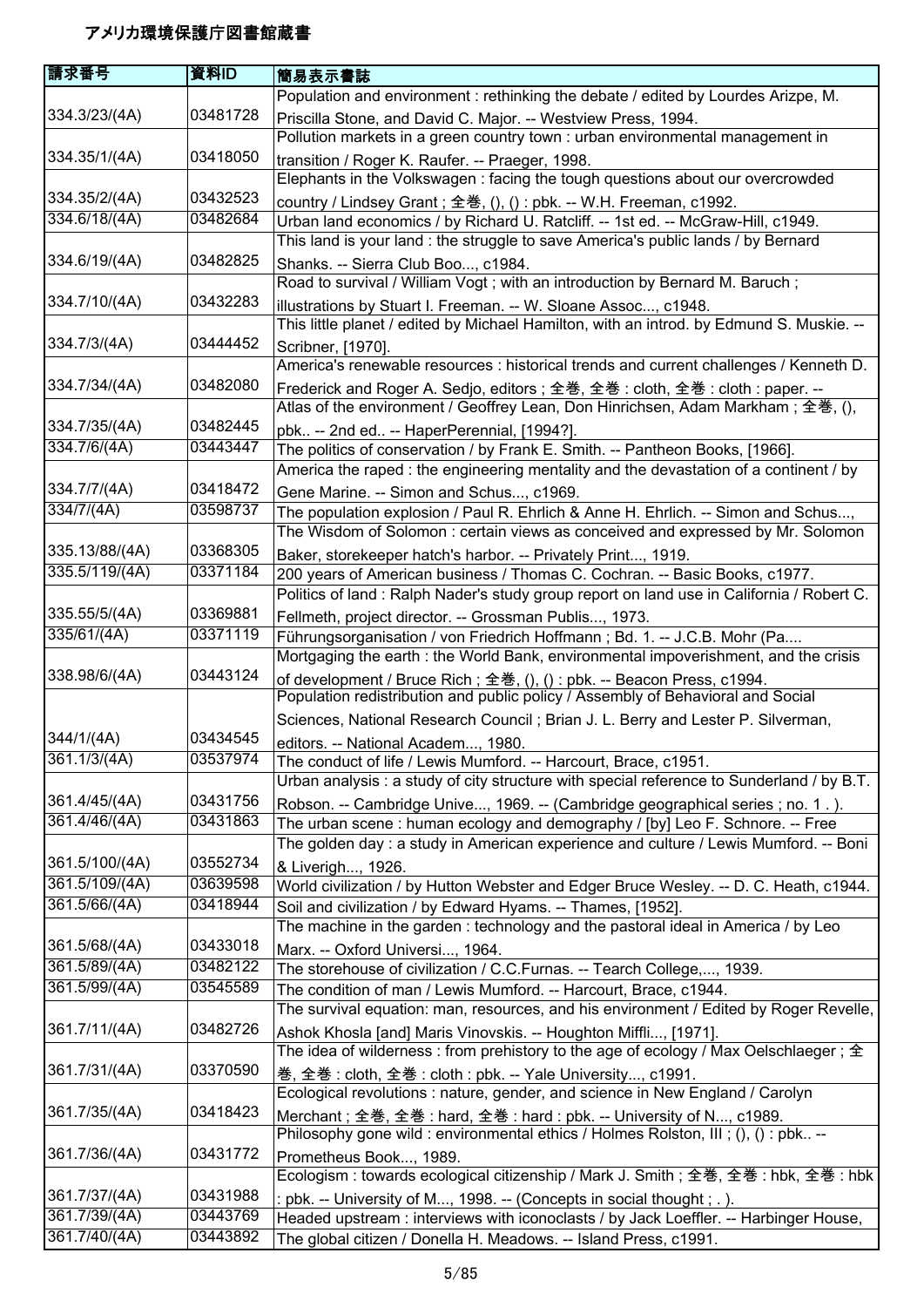| 請求番号           | 資料ID     | 簡易表示書誌                                                                                                                                                                                |
|----------------|----------|---------------------------------------------------------------------------------------------------------------------------------------------------------------------------------------|
| 361.7/41/(4A)  | 03444494 | The ostrich factor : our population myopia / Garrett Hardin. -- Oxford Universi, 1999.<br>The conscience of the eye : the design and social life of cities / Richard Sennett. -- 1st  |
| 361.78/33/(4A) | 03431905 | ed. -- Knopf : Distrib, 1990.                                                                                                                                                         |
| 361.78/34/(4A) | 03432317 | An urban planet? / by Barbara Ward. Watercolors by Howard Watson. -- Girard Bank,                                                                                                     |
|                |          | People in cities : the urban environment and its effects / Edward Krupat ; 全巻, (), pbk. -                                                                                             |
| 361.78/35/(4A) | 03432846 | - Cambridge Unive, 1985. -- (Cambridge series in environment and behavior ; . ).<br>Pastoral cities : urban ideals and the symbolic landscape of America / James L.                   |
| 361.78/36/(4A) | 03432986 | Machor; 全巻, (), () : pb. -- University of W, 1987. -- (History of American thought and<br>A better place to live : reshaping the American suburb / Philip Langdon; 全巻, (), pbk        |
| 361.78/38/(4A) | 03444791 | - University of M, c1994.                                                                                                                                                             |
| 361.78/58/(4A) | 03552692 | The culture of cities / Lewis Mumford. -- Harcourt, Brace, c1938.                                                                                                                     |
|                |          | New households, new housing / edited by Karen A. Franck, Sherry Ahrentzen; 全巻,                                                                                                        |
| 365.3/17/(4A)  | 03444262 | (), (). -- Van Nostrand Re, c1989.                                                                                                                                                    |
| 365.3/18/(4A)  | 03444619 | Urban homesteading / James W. Hughes, Kenneth D. Bleakly, Jr. -- Center for Urba,<br>Expanding the American dream: building and rebuilding Levittown / Barbara M. Kelly;              |
|                |          | [with a foreword by Willliam R. Taylor]; 全巻, (), () : pbk. -- State Universit, c1993. --                                                                                              |
| 365.3/19/(4A)  | 03444650 | (SUNY series in the new cultural history; .).                                                                                                                                         |
|                |          | Land & leisure : concepts and methods in outdoor recreation / Edited by David W.                                                                                                      |
| 365.7/9/(4A)   | 03434172 | Fischer, John E. Lewis [and] George B. Priddle. -- Maaroufa Press, [1974]. --                                                                                                         |
|                |          | (Maaroufa Press geography series; .)<br>Rain forest in your kitchen : the hidden connection between extinction and your                                                               |
| 365.8/7/(4A)   | 03419108 | supermarket / Martin Teitel ; pbk. : pbk. -- Island Press, c1992.                                                                                                                     |
|                |          | Human resources and demographics : characteristics of people and policy : studies                                                                                                     |
|                |          | prepared for the use of the Special Study on Economic Change of the Joint Economic                                                                                                    |
| 366/26/(4A)    | 03371036 | Committee, Congress of the United States. -- U.S. Govt. Prin, 1980. -- (Special study                                                                                                 |
| 369.3/20/(4A)  | 03446325 | Health and medical aspects of disaster preparedness / edited by John C. Duffy. --<br>Plenum Press, c1990. -- (NATO challenges of modern society ; v. 14.).                            |
|                |          | Growing up in New Guinea : a comparative study of primitive education / by Margaret                                                                                                   |
| 382.73/1/(4A)  | 03639507 | Mead. -- Morrow, 1930.                                                                                                                                                                |
|                |          | Man on earth / John Reader; with photographs by the author. -- 1st University of                                                                                                      |
| 389/21/(4A)    | 03431699 | Texas Press ed. -- University of T, 1988. -- (The Corrie Herring Hooks series; no. 10<br>Primitive secret societies : a study in early politics and religion / by Huttton Webster. -- |
| 389/72/(4A)    | 03639606 | Macmillan, 1908.                                                                                                                                                                      |
| 389/73/(4A)    | 03639614 | Ancient civilization / by Hutton Webster. -- D. C. Heath, c1931.                                                                                                                      |
| 391.3/2/(4A)   | 03418878 | The fate of the earth / Jonathan Schell. -- 1st ed. -- Knopf, 1982.                                                                                                                   |
|                |          | The cold and the dark: the world after nuclear war: the Conference on the Long-Term                                                                                                   |
|                |          | Worldwide Biological Consequences of Nuclear War / Paul R. Ehrlich  [et al.];                                                                                                         |
| 391.3/3/(4A)   | 03598745 | foreword by Lewis Thomas. -- 1st ed. -- Norton, c1984.<br>The invisible pyramid / by Loren Eiseley; woodcuts by Walter Ferro. -- Scribner,                                            |
| 404/15/(4A)    | 03482049 | c1970. -- (The Scribner library of contemporary classics ; .).<br>Beyond the age of waste : a report to the Club of Rome / by D. Gabor et al                                          |
| 420.4/11/(4A)  | 03369980 | Oxford. -- 2nd ed. -- Pergamon, 19810000.                                                                                                                                             |
| 425.5/3/(4A)   | 03434347 | Living with our sun's ultraviolet rays / Arthur C. Giese. -- Plenum Press, 1976.                                                                                                      |
|                |          | Radioactivity and the surface history of the earth being the halley lecture : delivered on                                                                                            |
| 429.4/2/(4A)   | 03389954 | 28 may, 1924 / John Joly. -- Clarendon Press, 1924.                                                                                                                                   |
|                |          | Biological and environmental effects of nuclear war / Special Subcommittee on                                                                                                         |
| 429.5/5/(4A)   | 03369493 | Radiation of the Joint Committee on Atomic Energy ; Pt. 1. -- Government Prin, 1959.<br>Diffuse reflectance spectroscopy in environmental problem-solving / [by] R. W. Frei           |
| 431.5/1/(4A)   | 03444288 | [and] J. D. MacNeil. -- CRC Press, [1973].                                                                                                                                            |
| 435.33/2/(4A)  | 03432515 | The fluoride question / Anne-Lise Gotzsche. -- Stein and Day, 1975.                                                                                                                   |
| 435.33/3/(4A)  | 03433059 | Water fluoridation, the search and the victory / [by] Frank J. McClure. -- U.S. National                                                                                              |
|                |          | The magnetic field of the earth and its atmosphere : being three lectures delivered at                                                                                                |
|                |          | the Administration Building of Carnegie Institution of Washington in March, 1932. --                                                                                                  |
| 450.12/3/(4A)  | 03389889 | Carnegie Instit, 1932. -- (Supplementary publications ; no. 5.).                                                                                                                      |
|                |          | Assault on the unknown : the international Geophysical Year / Walter Sullivan. -- [1st                                                                                                |
| 450.12/4/(4A)  | 03432127 | ed.]. -- Mcgraw-Hill, c1961.                                                                                                                                                          |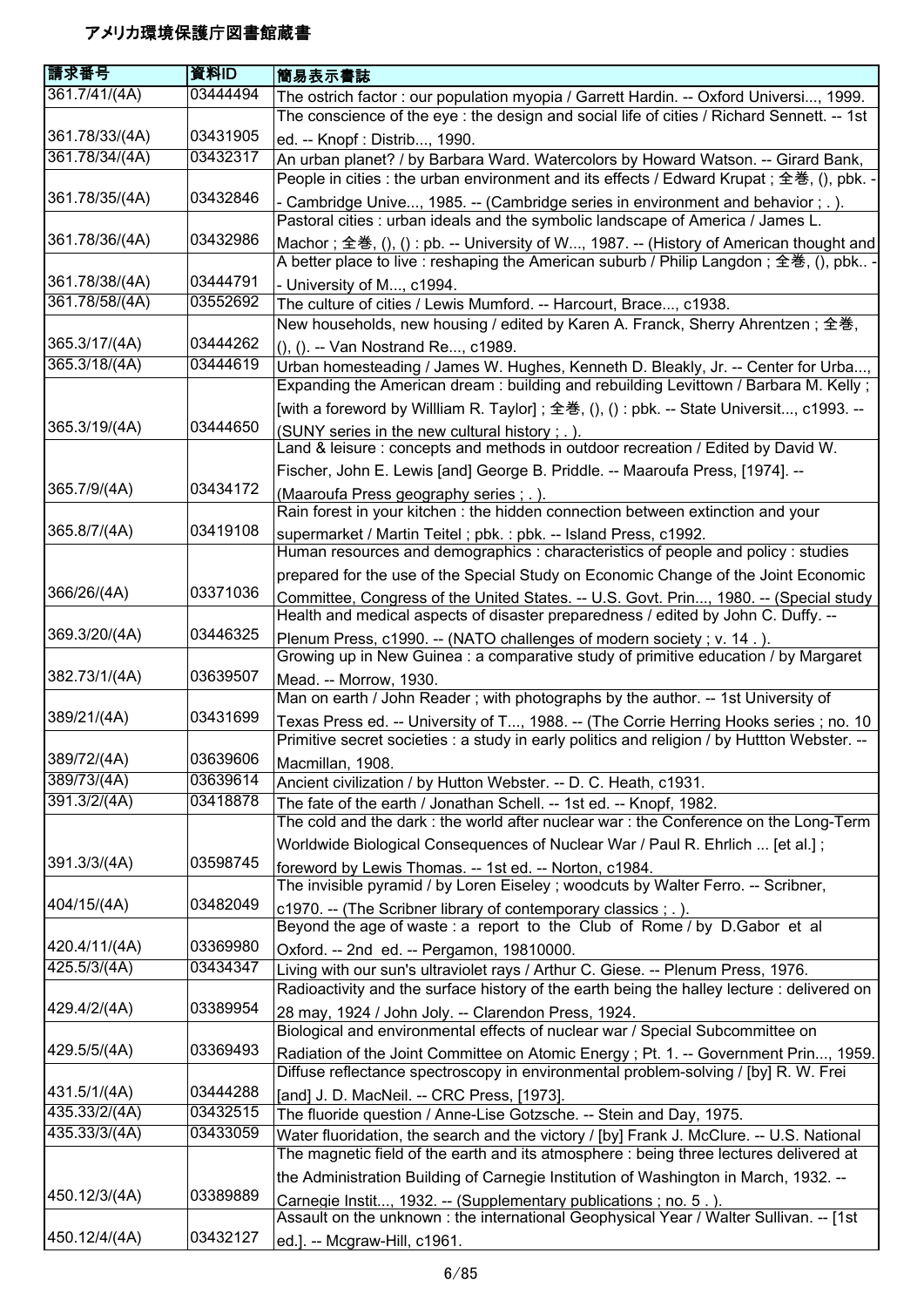| 請求番号           | 資料ID     | 簡易表示書誌                                                                                                                                                                          |
|----------------|----------|---------------------------------------------------------------------------------------------------------------------------------------------------------------------------------|
|                |          | Alasaka: the embattled frontier / by Geroge Laycock; with an introduction by Les Line.                                                                                          |
| 450.9/1/(4A)   | 03370251 | -- Houghton Miffli, 1971.                                                                                                                                                       |
|                |          | One earth : photographed by more than 80 of the world's best photojournalists / written                                                                                         |
| 450.9/2/(4A)   | 03445731 | by Kenneth Brower; introduction by Michael Tobias; 全巻, (), pbk -- Collins Publish,                                                                                              |
|                |          | Natural history in America : from Mark Catesby to Rachel Carson / Wayne Hanley. --                                                                                              |
| 450.95/1/(4A)  | 03370079 | Quadrangle/The , c1977.                                                                                                                                                         |
| 450.98/3/(4A)  | 03417813 | Natural hazards / Edward Bryant; 全巻, (), () : pbk. -- Cambridge Unive, c1991.                                                                                                   |
| 450.98/4/(4A)  | 03417839 | Catastrophe: the violent earth / Tony Waltham. -- Crown Publisher, 1978.                                                                                                        |
|                |          | The new Larousse encyclopedia of the earth / Leon Bertin; [translated from the French                                                                                           |
|                |          | by R. Bradshaw and Mary M. Owen]; editorial counsultants Norman Harris  [et al.];                                                                                               |
| 450/12/(4A)    | 03445608 | foreword by Sir Vivian Fuchs; introduction by Carroll Lane Fenton; 全巻, (), pbk --<br>Vanishing rain forests : the ecological transition in Malaysia / S. Robert Aiken and Colin |
|                |          | H. Leigh; (): cloth: pbk. -- [1st paperback ed.]. -- Clarendon, 1995. -- (Oxford                                                                                                |
| 451.64/1/(4A)  | 03445467 | biogeography series / editors, A. Hallam, B.R. Rosen, and T.C. Whitmore; no. 5.).<br>The climate of the earth / Paul E. Lydolph; Don and Denise Temple, cartographers. --       |
| 451.8/3/(4A)   | 03443785 | Roman & Allanhe, 1985.                                                                                                                                                          |
|                |          | Hothouse earth : the greenhouse effect and gaia / John Gribbin. -- 1st American ed. --                                                                                          |
| 451.85/18/(4A) | 03370020 | Grove Weidenfel, 1990.                                                                                                                                                          |
| 451.85/19/(4A) | 03368313 | Future weather and the greenhouse effect / John Gribbin. -- Delacorte Press, c1982.                                                                                             |
| 451.85/20/(4A) | 03418134 | Carbon dioxide and global change : earth in transition / Sherwood B. Idso. -- IBR                                                                                               |
|                |          | Hot talk, cold science : global warming's unfinished debate / S. Fred Singer ; foreword                                                                                         |
| 451.85/21/(4A) | 03418266 | by Frederick Seitz. -- The Independent, c1997.                                                                                                                                  |
|                |          | Climatic change : evidence, causes, and effects / edited by Harlow Shapley. -- Harvard                                                                                          |
| 451.85/22/(4A) | 03418456 | U.P., 1953.                                                                                                                                                                     |
|                |          | Our changing planet: the FY 1996, U.S. Global Change Research Program: an                                                                                                       |
| 451.85/23/(4A) | 03418571 | investment in science for the nation's future. -- Office of Scien, 1996].                                                                                                       |
| 451.85/24/(4A) | 03431582 | The cooling / by Lowell Ponte. -- Prentice-Hall, c1976.                                                                                                                         |
| 451.85/25/(4A) | 03431731 | Global warming: understanding the forecast / Andrew Revkin. -- Abbeville Press,                                                                                                 |
|                |          | The legacy of Savante Arrhenius understanding the greenhouse effect / ed. by                                                                                                    |
| 451.85/26/(4A) | 03431764 | Henning Rodhe and Robert Charlson. -- Royal Swedish A, 1998.                                                                                                                    |
|                |          | Global warming : are we entering the greenhouse century? / Stephen H. Schneider. --                                                                                             |
| 451.85/27/(4A) | 03431855 | Sierra Club Boo, c1989.<br>Climatic change and world affairs / Crispin Tickell. -- Harvard Univ., c1977 -- (Harvard                                                             |
| 451.85/28/(4A) | 03432176 |                                                                                                                                                                                 |
|                |          | studies in international affairs; No. 37.).                                                                                                                                     |
| 451.85/29/(4A) | 03432390 | Climate change: environment and development: world leadrs' viewpoints / World                                                                                                   |
|                |          | Meteorological Organization. -- Secretariat of , 1992. -- (WMO [publications] ; no. 772<br>Global climate change : human and natural influences / edited by S. Fred Singer. --  |
| 451.85/31/(4A) | 03443413 |                                                                                                                                                                                 |
|                |          | Paragon House, c1989.<br>Policy options for stabilizing global climate / editors, Daniel A. Lashof and Dennis A.                                                                |
| 451.85/32/(4A) | 03443660 |                                                                                                                                                                                 |
|                |          | Tirpak. -- Hemisphere Pub, c1990.<br>Atlas of satellite observations related to global change / R.J. Gurney, J.L. Foster, C.L.                                                  |
| 451.85/33/(4A) | 03444411 | Parkinson. -- Cambridge Unive, 1993.                                                                                                                                            |
|                |          | Does the weather really matter? : the social implications of climate change / William                                                                                           |
| 451.85/34/(4A) | 03445780 | James Burroughs. -- Cambridge Unive, 1997.                                                                                                                                      |
| 451.85/35/(4A) | 03445939 | Climate, man, and history / [by] Robert Claiborne. -- [1st ed.]. -- Norton, c1970.                                                                                              |
|                |          | Climate change : the IPCC response strategies / World Meteorological                                                                                                            |
|                |          | Organization/United Nations Environment Program, Intergovernmental Panel on                                                                                                     |
| 451.85/39/(4A) | 03481793 | Climate Change; 全巻, (), (). -- Island Press, [1991?].                                                                                                                           |
|                |          | Greenhouse glasnost: the crisis of global warming: essays / introduced by Robert                                                                                                |
| 451.85/40/(4A) | 03482510 | Redford; Terrell J. Minger, editor. -- 1st ed. -- Ecco Press, c1990.                                                                                                            |
|                |          | Climates of hunger: mankind and the world's changing weather / Reid A. Bryson and                                                                                               |
| 451.98/2/(4A)  | 03434677 | Thomas J. Murray. -- University of W, 1977.                                                                                                                                     |
|                |          | Our Atmosphere / Theo Loebsack; translated from the German by E. L. and D.                                                                                                      |
| 451/12/(4A)    | 03370293 | Rewald. -- Pantheon, 1959.                                                                                                                                                      |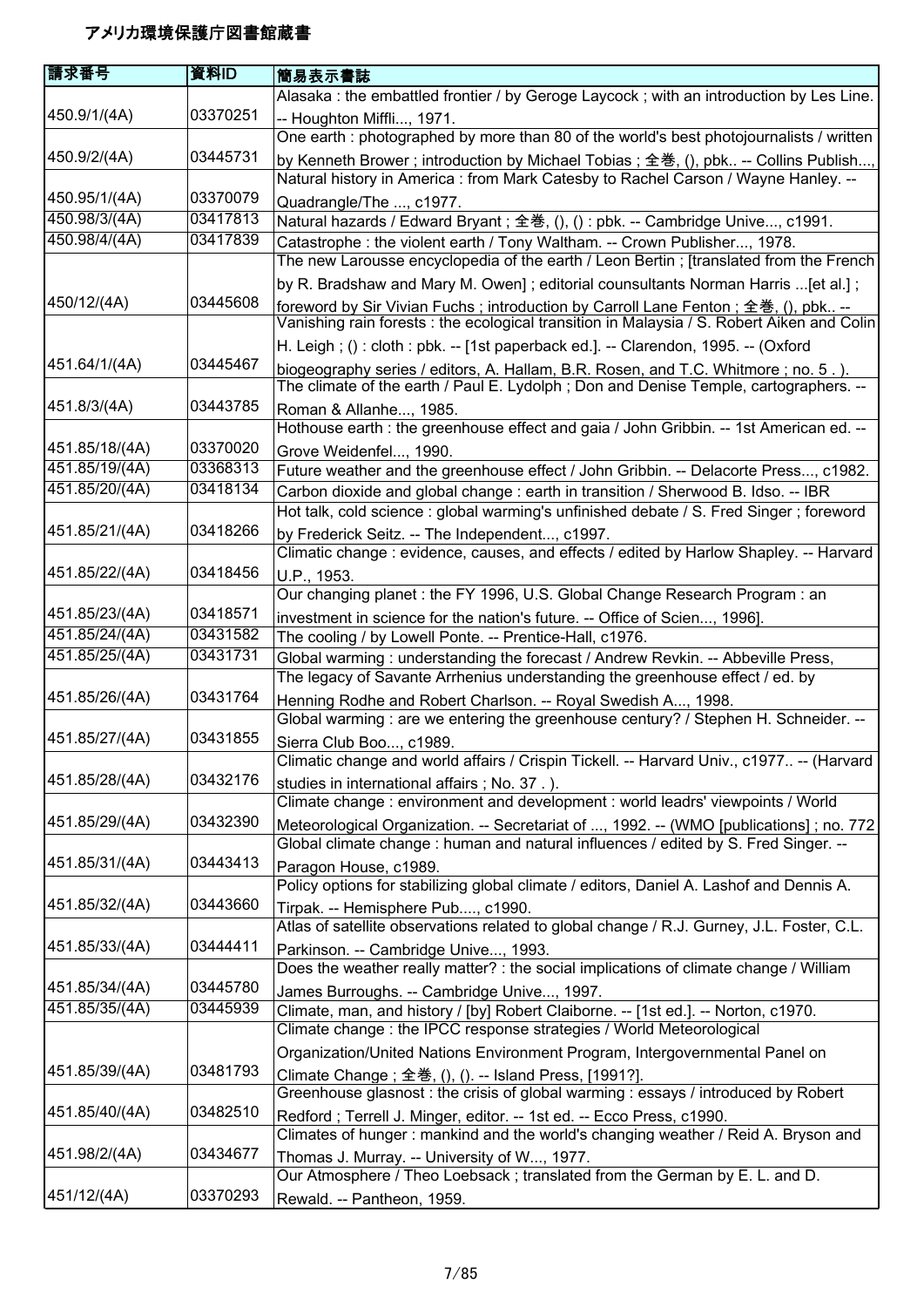| 請求番号           | 資料ID     | 簡易表示書誌                                                                                                                                       |
|----------------|----------|----------------------------------------------------------------------------------------------------------------------------------------------|
|                |          | Antarctica and environmental change : proceedings of a Royal Society Discussion                                                              |
|                |          | Meeting held on 20 and 21 May 1992 / organized and edited by D.J. Drewry, R.M.                                                               |
| 451/14/(4A)    | 03419447 | Laws, J.A. Pyle. -- Oxford Universi, 1993.                                                                                                   |
|                |          | The mines of Neptune: minerals and metals from the sea / by Elisabeth Mann                                                                   |
| 452.15/2/(4A)  | 03445665 | Borgese. -- Abrams, 1985.                                                                                                                    |
|                |          | The wilderness coast: adventures of a Gulf Coast naturalist / Jack Rudloe. -- 1st ed. --                                                     |
| 452.3/1/(4A)   | 03370780 | E.P. Dutton, c1988.                                                                                                                          |
|                |          | Tsunamis in the Pacific Ocean: proceedings of The International Symposium on                                                                 |
| 452.5/1/(4A)   | 03445459 | Tsunamis and Tsunami Research / edited by William Mansfield Adams. -- East-West                                                              |
| 452.5/2/(4A)   | 03445905 | Tidal energy / Roger Henri Charlier. -- Van Nostrand Re, c1982.                                                                              |
|                |          | Still waters / by Alexandra Marshall ; prepared in conjunction with the Nova film Still                                                      |
| 452.93/1/(4A)  | 03418589 | waters, produced by Peace River Films for WGBH Educational Foundation. -- 1st ed. --                                                         |
|                |          | Lake Okeechobee : wellspring of the Everglades / Alfred Jackson Hanna and Kathryn                                                            |
| 452.93/3/(4A)  | 03370087 | Abbey Hanna. -- Bobbd-Merrill, 1948. -- (The American laeks series / ed. by Milo M.                                                          |
|                |          | Opportunities for Action: an evolving plan for the future of the lake champlain basin /                                                      |
| 452.93/4/(4A)  | 03432895 | Lake Champlain Basin Program. -- Lake Champlain , 1994.                                                                                      |
|                |          | Groundwater exploitation in the High Plains / edited by David E. Kromm and Stephen                                                           |
|                |          | E. White; forward by Gilbert F. White. -- University Pres, c1992. -- (Development of                                                         |
| 452.95/1/(4A)  | 03432838 | western resources : . ).                                                                                                                     |
| 452.96/1/(4A)  | 03434008 | The world of ice / James L. Dyson. -- 1st ed. -- A. A. Knopf, 1962.                                                                          |
|                |          | Impacts of sea-level rise on European coastal lowlands / edited by M.J. Tooley and S.                                                        |
|                |          | Jelgersma. -- Blackwell, 1992. -- (The Institute of British Geographers special                                                              |
| 452/12/(4A)    | 03443637 | publications series; 27.).                                                                                                                   |
|                |          | The Ocean in human affairs / edited by S. Fred Singer; 全巻, (), () : pbk. -- Paragon                                                          |
| 452/15/(4A)    | 03482841 | House, c1990.                                                                                                                                |
|                |          | The sea around us / Rachel L. Carson; drawings by Katherine L. Howe. -- Oxford                                                               |
| 452/5/(4A)     | 03368222 | Universi, 1951.                                                                                                                              |
|                |          | Geothermal energy: recent developments / edited by M. J. Collie. -- Noyes Data                                                               |
| 453.9/1/(4A)   | 03446010 | Corp, 1978. -- (Energy technology review; no. 32.).                                                                                          |
|                |          | Earthquakes and people's health : vulnerability, reduction, preparedness, and                                                                |
|                |          | rehabilitation: proceedings of a WHO symposium Kobe, 27-30 January 1997 / World                                                              |
| 453/7/(4A)     | 03419181 | Health Organization, Centre for Health Development, Kobe, Japan. -- World Health                                                             |
|                |          | Owens Valley Study : a natural ecological framework for settlement / Ralph Knowles. --                                                       |
| 454.54/1/(4A)  | 03432820 | The National En, 1969.                                                                                                                       |
| 454.64/10/(4A) | 03543113 | Deserts on the march / Paul B. Sears. -- 4th ed. -- University of O, c1980.                                                                  |
| 454.64/11/(4A) | 03558749 | Deserts on the march / Paul B. Sears. -- 3rd ed. rev -- University of O, 1959.                                                               |
|                |          | Desert solitaire : a season in the wilderness / by Edward Abbey ; drawings by Peter                                                          |
| 454.64/12/(4A) | 03559952 | Parnall. -- McGraw-Hill, 1968.                                                                                                               |
| 454.64/3/(4A)  | 03368297 | Rivers in the desert : the exploration of the Negev ; an adventure in archaeology /                                                          |
|                |          | Nelson Glueck. -- Farrar, Straus , 1959.<br>In the deserts of this Earth / Uwe George ; translated from the German by Richard and            |
| 454.64/4/(4A)  | 03420007 |                                                                                                                                              |
| 454.64/5/(4A)  | 03443009 | Clara Winston. -- Harcourt Brace , c1977.<br>The desert world / Alonzo W. Pond. -- nelson, c1962.                                            |
| 454.64/6/(4A)  | 03443348 | Deserts on the march / Paul B. Sears. -- 2nd ed. rev -- University of O, c1947.                                                              |
|                |          | Desert solitaire : a season in the wilderness / by Edward Abbey ; drawings by Peter                                                          |
| 454.64/8/(4A)  | 03481694 |                                                                                                                                              |
| 454.64/9/(4A)  | 03543121 | Parnall. -- 1st Touchstone ed. -- Simon & Schuste, 1990, c1968.<br>Deserts on the march / Paul B. Sears. -- 1st ed -- University of O, 1935. |
|                |          | Exploring ocean frontiers : a background book on who owns the seas / by Frances and                                                          |
| 454/7/(4A)     | 03443330 | Walter Scott. -- Parents' Magazi, c1970.                                                                                                     |
|                |          | A hole in the bottom of the sea : the story of the Mohole project / by Willard Bascom;                                                       |
| 455/10/(4A)    | 03445541 | illustrated by the author and Russell F. Peterson. -- Doubleday, 1961.                                                                       |
| 455/7/(4A)     | 03432333 | Doomsday: the science of catastrophe / Fred Warshofsky. -- Reader's Digest, 1977.                                                            |
| 455/8/(4A)     | 03444510 | The permafrost environment / Stuart A. Harris. -- Barnes & Noble , c1986.                                                                    |
|                |          | New views on an old planet : a history of global change / Tjeerd H. van Andel ; 全巻, 全                                                        |
| 455/9/(4A)     | 03444973 | 巻: hard, 全巻: hard: pbk. -- 2nd ed. -- Cambridge Unive, 1994.                                                                                 |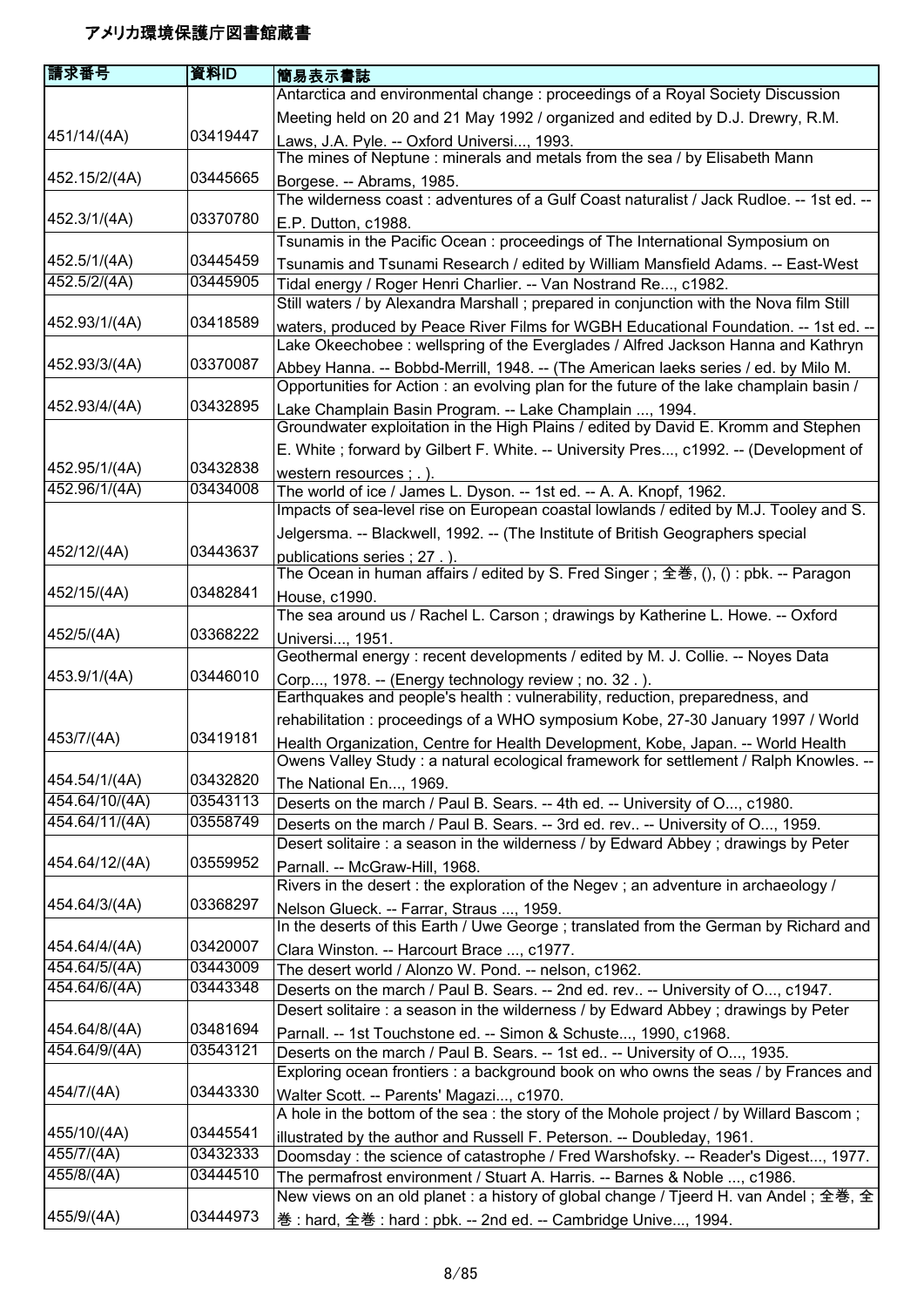| 請求番号                  | 資料ID     | 簡易表示書誌                                                                                     |
|-----------------------|----------|--------------------------------------------------------------------------------------------|
|                       |          | Reconstructing ocean history ; a window into the future / edited by Fatima Abrantes        |
| 456.72/1/(4A)         | 03417854 | and Alan C. Mix. -- Kluwer Academic, c1999.                                                |
|                       |          | Ice time : climate, science, and life on earth / Thomas Levenson. -- 1st ed. -- Harper &   |
| 456.82/1/(4A)         | 03419330 | Row, c1989.                                                                                |
|                       |          | Biological monitoring for environmental effects / edited by Douglas L. Worf. --            |
| 460/16/(4A)           | 03369550 | Lexington Books, c1980.                                                                    |
|                       |          | Hypersea : life on land / Mark A.S. McMenamin and Dianna L.S. McMenamin. --                |
| 461.6/1/(4A)          | 03433091 | Columbia Univer, [1994].                                                                   |
|                       |          | The thunder tree : lessons from an urban wildland / Robert Michael Pyle. -- Houghton       |
| 462.53/9/(4A)         | 03370673 | Miffli, 1993.                                                                              |
|                       |          | This living reef / introd., photos., and commentary by Douglas Faulkner. -- Quadrangle-    |
| 462/2/(4A)            | 03434149 | New , [1974]. -- (A Prairie House/Rapoport book; .).                                       |
| 462/3/(4A)            | 03445483 | The atlas of the living world / David Attenborough -- Weidenfeld, 19890000.                |
|                       |          | The American natural history: a foundation of useful knowledge of the higher animals       |
| 462/4/(4A)            | 03706355 | of North America / by William T. Hornaday. -- Charles Scribne, 1904.                       |
|                       |          | On size and life / Thomas A. McMahon, John Tyler Bonner. -- Scientific Amer, c1983.        |
| 463.7/1/(4A)          | 03433083 | -- (Scientific American library; .).                                                       |
| 464/12/(4A)           | 03432754 | Freezing point : cold as a matter of life and death / Lucy Kavaler. -- John Day, c1970.    |
|                       |          | Aqua terra : metaecology & culture / by Jacqueline Froelich with Barbara Harmony; 全        |
| 468.2/3/1(4A)         | 03369956 | 巻, Vol. 1. -- The Walter Cent, 1995.                                                       |
|                       |          | Winning with water: soil-moisture monitoring for efficient irrigation / by Gail Richardson |
| 468.2/4/(4A)          | 03370715 | and Peter Mueller-Beilschmidt ; pbk. : alk. paper. -- INFORM Inc., c1988. -- (An           |
|                       |          | Report of an expedition to laysan island in 1911 / by Homer R. Dill and Wm. Alanson        |
|                       |          | Bryan. -- U.S. Government, 1912. -- (U.S. Department of Agriculture. Biological            |
| 468.2/5/(4A)          | 03390333 | survey. Bulletin; no. 42.).                                                                |
|                       |          | Confronting climate change: strategies for energy research and development /               |
|                       |          | Committee on Alternative Energy Research and Development Strategies, Energy                |
|                       |          | Engineering Board, Commission on Engineering and Technical Systems, National               |
| 468.2/6/(4A)          | 03433810 | Research Council. -- National Academ, 1990.                                                |
|                       |          | Lessons of the rainforest / edited by Suzanne Head and Robert Heinzman. -- Sierra          |
| 468.2/8/(4A)          | 03482221 | Club Boo, c1990.                                                                           |
|                       |          | Patterns of survival / by Lorus J. Milne and Margery Milne. Illus. by Stanley Wyatt. --    |
| 468.3/1/(4A)          | 03443942 | Prentice-Hall, [1967]. -- ([Prentice-Hall series in nature and natural history]; .).       |
| $\sqrt{468.4}/3/(4A)$ | 03369816 | Partners in nature / [by] Ruth H. Dudley. Illustrated by Eva Cellini. -- Funk & Wagnalls,  |
| 468.5/1/(4A)          | 03434016 | Wild season / by Allan W. Eckert; with illustrations by Karl E. Karalus. -- Boston,        |
|                       |          | The rocky coast / by Rachel Carson; photos. by Charles Prattn; drawings by Bob             |
| 468.8/10/(4A)         | 03481876 | Hines. -- McCall Pub. Co, [1971].                                                          |
| 468.8/11/(4A)         | 03481926 | The silent world / by J. Y. Cousteau with Frédéric Dumas. -- Harper and Brot, c1953.       |
|                       |          | Life and death in a coral sea / [by] Jacques-Yves Cousteau with Philippe Diolé.            |
|                       |          | Translated from the French by J. F. Bernard. -- Doubleday, 1971. -- (The Undersea          |
| 468.8/2/(4A)          | 03369766 | discoveries of Jacques-Yves Cousteau; .).                                                  |
|                       |          | Under the sea-wind : a naturalist's picture of ocean life / Rachel L. Carson. -- Simon     |
| 468.8/3/(4A)          | 03390424 | and Scust, 1941.                                                                           |
|                       |          | Life at the sea's frontiers / Richard Perry; illustrated by Nancy Lou Gahan. -- 1st ed. -- |
| 468.8/4/(4A)          | 03418860 | Taplinger Pub. , 1974. -- (Many worlds of wildlife series; vv. 3.).                        |
|                       |          | Ecology and palaeoecology of marine environments / Wilhelm Schäfer; translated             |
| 468.8/5/(4A)          | 03431871 | [from the German] by Irmgard Oertel; edited by G.Y. Craig. -- University of C, 1972.       |
|                       |          | Life in the oceans / Joseph Lucas and Pamela Critch. -- 1st ed. -- Dutton, 1974. -- (The   |
| 468.8/6/(4A)          | 03432952 | World of science library; .).                                                              |
|                       |          | Predation : direct and indirect impacts on aquatic communities / edited by W. Charles      |
| 468.8/7/(4A)          | 03444668 | Kerfoot and Andrew Sih. -- University Pres, 1987.                                          |
|                       |          | Living resources of the sea: opportunities for research and expansion / by Lionel A.       |
| 468.8/8/(4A)          | 03445038 | Walford. -- Ronald Press Co, c1958. -- (A Conservation Foundation study; .).               |
|                       |          | Under the sea-wind : a naturalist's picture of ocean life / Rachel L. Carson. -- [New ed.  |
| 468.8/9/(4A)          | 03445871 | with corrections]. -- Oxford Universi, 1952 [c1941].                                       |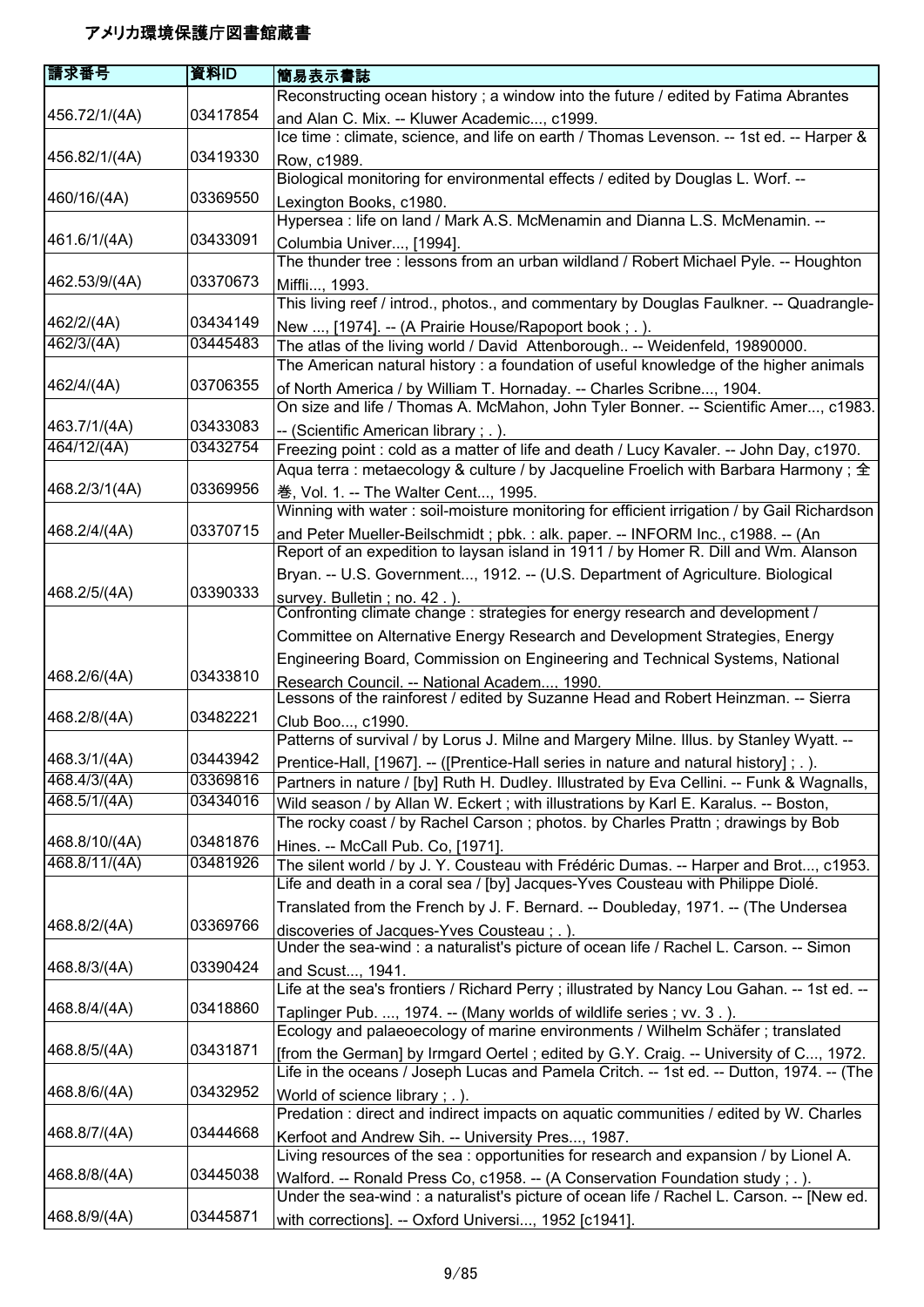| 請求番号         | 資料ID     | 簡易表示書誌                                                                                                                                                          |
|--------------|----------|-----------------------------------------------------------------------------------------------------------------------------------------------------------------|
|              |          | Environmental biology for engineers : a guide to environmental assessment / George                                                                              |
| 468/100/(4A) | 03445848 | Camougis. -- McGraw-Hill, c1981.                                                                                                                                |
| 468/101/(4A) | 03445954 | Animal migration / John Cloudsley-Thompson. -- Putnam, c1978.                                                                                                   |
| 468/102/(4A) | 03445962 | Animal conflict and adaptation / [by] J.L. Cloudsley-Thompson. -- Dufour Editions,                                                                              |
| 468/103/(4A) | 03445970 | Environmental geology / Donald R. Coates. -- Wiley, c1981.                                                                                                      |
|              |          | Biosocial mechanisms of population regulation / edited by Mark Nathan Cohen, Roy S.                                                                             |
| 468/104/(4A) | 03446002 | Malpass, and Harold G. Klein; foreword by G. Evelyn Hutchinson. -- Yale University,                                                                             |
|              |          | A common fate : endangered salmon and the people of the Pacific Northwest / Joseph                                                                              |
| 468/105/(4A) | 03446077 | Cone. -- H. Holt, 1995.                                                                                                                                         |
|              |          | Biogeography : an ecological and evolutionary approach / C. Barry Cox & Peter D.                                                                                |
| 468/106/(4A) | 03446135 |                                                                                                                                                                 |
| 468/107/(4A) | 03446176 | Moore. -- 4th ed. -- Blackwell Scien, 1985.<br>Planet in peril : man and the biosphere today / [by] Raymond F. Dasmann. -- World                                |
|              |          | A symposium on the biological significance of estuaries / coedited by Philip A. Douglas,                                                                        |
| 468/108/(4A) | 03446309 | Richard H. Stroud. -- Sport Fishing I, 1971.                                                                                                                    |
| 468/109/(4A) | 03446317 | Celebrations of life / by René Dubos. -- McGraw-Hill, c1981.                                                                                                    |
|              |          | Ecology and environmental planning / John M. Edington and M. Ann Edington. --                                                                                   |
| 468/110/(4A) | 03446358 | Chapman and Hal, 1977.                                                                                                                                          |
|              |          | Analysis of coniferous forest ecosystems in the Western United States / edited by                                                                               |
| 468/111/(4A) | 03446366 | Robert L. Edmonds. -- Hutchinson Ross, c1982. -- (US/IBP synthesis series; v. 14.                                                                               |
|              |          | Extinction: the causes and consequences of the disappearance of species / Paul and                                                                              |
| 468/112/(4A) | 03446416 | Anne Ehrlich. -- Random House, c1981.                                                                                                                           |
|              |          | The machinery of nature / Paul R. Ehrlich ; 全巻, 全巻 : hbk., 全巻 : hbk. : pbk --                                                                                   |
| 468/113/(4A) | 03446440 | Simon and Schus, 1987. -- (A Touchstone book; .).                                                                                                               |
| 468/114/(4A) | 03446457 | Creatures of the earth's crust / translated from the German by J.R.Foster. -- Harrap,                                                                           |
|              |          | Ecology: individuals, populations, and communities / Michael Begon, John L. Harper,                                                                             |
| 468/156/(4A) | 03481785 |                                                                                                                                                                 |
|              |          | Colin R. Townsend; 全巻, 全巻: pbk, 全巻: pbk: hard. -- 2nd ed. -- Blackwell Scien,<br>The Cousteau almanac : an inventory of life on our water planet / Jacques-Yves |
|              |          |                                                                                                                                                                 |
| 468/157/(4A) | 03481918 | Cousteau and the staff of the Cousteau Society, Mose Richards, editor in chief, Mary                                                                            |
| 468/158/(4A) | 03482346 | Paden, managing editor, Paula Diperna, contributing editor; 全巻, (), pbk -- 1st ed. --                                                                           |
| 468/159/(4A) | 03482569 | The inland island / by Josephine W. Johnson. -- Simon and Schus, [1969].                                                                                        |
|              |          | What is ecology? / [By] D. F. Owen; 全巻, (), pbk -- Oxford Universi, 1974.                                                                                       |
|              |          | Modern environmentalism : an introduction / David Pepper ; 全巻, 全巻 : cloth, 全巻 :                                                                                 |
| 468/160/(4A) | 03482593 | cloth : pbk. -- Routledge, 1996.                                                                                                                                |
| 468/161/(4A) | 03482734 | Ecology / Robert E. Ricklefs. -- 3rd ed. -- W.H. Freeman, c1990.                                                                                                |
| 468/162/(4A) | 03482791 | Dwellers in the land : the bioregional vision / Kirkpatrick Sale. -- Sierra Club Boo,                                                                           |
| 468/172/(4A) | 03520194 | Exploring the animal world / by Charles Elton. -- George Allen & , 1933.                                                                                        |
|              |          | The nature writers : a guide to richer reading / by Herbert Faulkner West. -- Stephen                                                                           |
| 468/174/(4A) | 03526043 | Daye pr, 1939.                                                                                                                                                  |
| 468/177      | 03527140 | The ecology of animals / by Charles Elton, M. A -- Methuen & Co. L, 1933.                                                                                       |
| 468/178/(4A) | 03535820 | The ecology of invasions by animals and plants / Charles S. Elton. -- Methuen, 1958.                                                                            |
| 468/18/(4A)  | 03369584 | Nco-humanist ecology / by Acarya Prasiidananda Avadhuta. -- Ananda Marga Pu,                                                                                    |
|              |          | And the waters turned to blood : the ultimate biological threat / Rodney Barker. --                                                                             |
| 468/19/(4A)  | 03369592 | Simon & Schuste, c1997.                                                                                                                                         |
|              |          | The ecology of animals / by Charles Elton. -- 2nd ed. -- Methuen, 1946. -- (Methuen's                                                                           |
| 468/191/(4A) | 03553898 | monographs on biological subjects; .).                                                                                                                          |
|              |          | Ecotopia: the notebooks and reports of William Weston / Ernest Callenbach. -- Banyan                                                                            |
| 468/198/(4A) | 03576550 | Tree Boo, c1975.                                                                                                                                                |
|              |          | Ecology and evolution of communities / Martin L. Cody and Jared M. Diamond, editors                                                                             |
| 468/20/(4A)  | 03369733 | ; 全巻, 全巻 : cloth, 全巻 : cloth : pbk. -- Belknap Press o, 1975.                                                                                                   |
|              |          | Ecology / by Peter Farb and the editors of Time-Life Books. -- Time-Life Books,                                                                                 |
| 468/21/(4A)  | 03369873 |                                                                                                                                                                 |
| 468/22/(4A)  | 03370202 | [c1970]. -- (Life nature library ; . ).                                                                                                                         |
|              |          | Woodswoman / Anne Labastille. -- E.P. Dutton, 1976.                                                                                                             |
|              | 03368701 | The Wolf: the ecology and behavior of an endangered species / L. David Mech. --                                                                                 |
| 468/23/(4A)  |          | Natural History, 1970.                                                                                                                                          |
| 468/24/(4A)  | 03370533 | The arena of life: the dynamics of ecology / [by] Lorus and Margery Milne. --                                                                                   |
| 468/25/(4A)  | 03370632 | Evolutionary ecology / [by] Eric R. Pianka. -- Harper & Row, [1973, c1974].                                                                                     |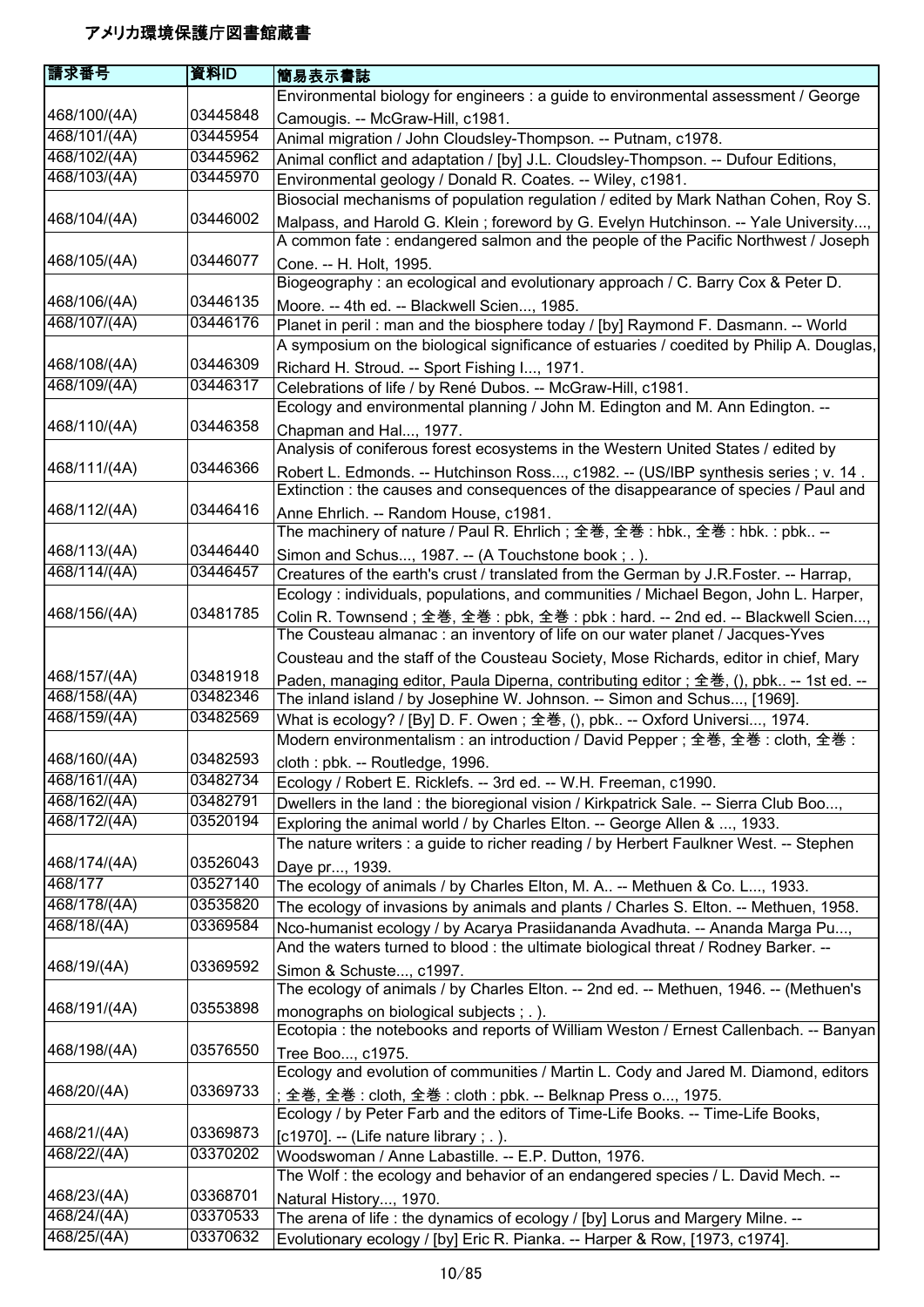| 請求番号        | 資料ID     | 簡易表示書誌                                                                                                                                                                             |
|-------------|----------|------------------------------------------------------------------------------------------------------------------------------------------------------------------------------------|
|             |          | Dye plants and dyeing - a hondbook. -- Brooklyn Botani, 1975. -- (Plants & gardens;                                                                                                |
| 468/26/(4A) | 03370640 | Vol.20 no. 3.).                                                                                                                                                                    |
| 468/27/(4A) | 03370723 | World provider: the story of grass / Sarah R. Riedman. -- Abelard-Schuman, 1963.                                                                                                   |
|             |          | The forest and the sea: a look at the ecomony of nature and the ecology of man /                                                                                                   |
| 468/28/(4A) | 03368131 | Marston Bates. -- Signet, 1964. -- (Signet science library; .).                                                                                                                    |
| 468/29/(4A) | 03368149 | The Winter beach / Charlton Ogburn, Jr -- William Morrow, 1966.                                                                                                                    |
|             |          | Environmental restoration : science and strategies for restoring the Earth / edited by                                                                                             |
| 468/30/(4A) | 03368172 | John J. Berger ; 全巻, (), pbk -- Island Press, c1990.                                                                                                                               |
|             |          | An Ecological study of prairie and forest invertebrates / Charles C. Adams. -- Illnois                                                                                             |
| 468/31/(4A) | 03368354 | State L, 1915. -- (Bulletin of the Illinois State Laboratory of Natural History; Vol. 11                                                                                           |
|             |          | Animal ecology, with especial reference to insects / by Royal N. Chapman. -- McGraw-                                                                                               |
| 468/32/(4A) | 03368370 | Hill, 1931. -- (McGraw-Hill publications in the zoological sciences ; . ).                                                                                                         |
|             |          | The way of science: a philosophy of ecology for the layman / by Frank E. Egler. With                                                                                               |
| 468/33/(4A) | 03368388 | an epilogue by Harry E. Van Deusen. -- Hafner Pub. Co., 1970.                                                                                                                      |
| 468/34/(4A) | 03368396 | The ecology of North America / by Victor E. Shelford. -- University of I, 1963.                                                                                                    |
|             |          | Our vanishing wilderness / by Mary Louise and Shelly Grossman and John N. Hamlet.                                                                                                  |
| 468/35/(4A) | 03368479 | Photos. by Shelly Grossman. -- Madison Square , c1969.                                                                                                                             |
|             |          | Whose home is the wilderness : some atudies o0f wild animal life / William J. Long[et                                                                                              |
| 468/36/(4A) | 03368644 | al.]; ill. by Charles Copeland. -- Ginn, 1907.                                                                                                                                     |
| 468/37/(4A) | 03371077 | The UNEP biodiversity: programme and implementation strategy. -- [s.n.], 1995.                                                                                                     |
|             |          | The next one hundred years: shaping the fate of our living earth / Jonathan Weiner. --                                                                                             |
| 468/4/(4A)  | 03418837 | Bantam Books, c1990.                                                                                                                                                               |
|             |          | Earth might be fair: reflections on ethics, religion, and ecology / Edited by lan G.                                                                                               |
| 468/40/(4A) | 03418936 | Barbour ; 全巻, (), () : pbk. -- Prentice-Hall, [1972].                                                                                                                              |
|             |          | The ecology of commerce : a declaration of sustainability / Paul Hawken. --                                                                                                        |
| 468/41/(4A) | 03419009 | HarperBusiness, c1993.                                                                                                                                                             |
| 468/42/(4A) | 03419017 | Man and wildlife / [by] C. A. W. Guggisberg. Foreword by F. Vollmar. -- Arco Pub. Co,                                                                                              |
| 468/43/(4A) | 03419165 | The doomsday book; can the world survive?. -- World, 1970.                                                                                                                         |
|             |          | Animal movers : a collection of ecological surprises / George Laycock. -- [1st ed.]. --                                                                                            |
| 468/44/(4A) | 03419314 | Published for t, [1971].                                                                                                                                                           |
|             |          | A season of spoils : the Reagan administration's attack on the environment / Jonathan                                                                                              |
| 468/45/(4A) | 03419322 | Lash, Katherine Gillman & David Sheridan ; 全巻, (), pbk -- 1st ed. -- Pantheon Books,                                                                                               |
| 468/46/(4A) | 03419389 | The doomsday syndrome / John Maddox. -- McGraw-Hill, c1972.                                                                                                                        |
|             |          | A fourth world : an anthropological-ecological look at the twenty-first century / Bernard                                                                                          |
| 468/47/(4A) | 03419439 | J. James; 全巻, (), () : pbk -- University Pres, c1997.                                                                                                                              |
|             | 03419579 | Down to earth : environment and human needs / Erik P. Eckholm; International                                                                                                       |
| 468/48/(4A) |          | Institute for Environment and Development; 全巻, (), pbk -- 1st ed. -- Norton, c1982.                                                                                                |
|             | 03419793 | The ecology of freedom: the emergence and dissolution of hierarchy / Murray                                                                                                        |
| 468/49/(4A) |          | Bookchin; 全巻, (), pbk -- Cheshire Books, c1982.                                                                                                                                    |
| 468/50/(4A) | 03419850 | Ecology and exonomic development in tropical Africa / ed. by David Brokensha. --                                                                                                   |
|             |          | University of C, 1965. -- (Instite of International studies, research series; no. 9.).<br>Discordant harmonies : a new ecology for the twenty-first century / Daniel B. Botkin. -- |
| 468/51/(4A) | 03419926 |                                                                                                                                                                                    |
|             |          | Oxford Universi, 1990.<br>Nature's web : an exploration of ecological thinking / Peter Marshall. -- Simon &                                                                        |
| 468/52/(4A) | 03418654 |                                                                                                                                                                                    |
|             |          | Schuste, 1992.<br>Behaving as if the God in all life mattered : a new age ecology / Machaelle Small                                                                                |
| 468/53/(4A) | 03418852 |                                                                                                                                                                                    |
|             |          | Wright; pbk -- 2nd ed. -- Perelandra, 1987.<br>The Fragile environment / edited by Laurie Friday and Ronald Laskey. -- Cambridge                                                   |
| 468/54/(4A) | 03417847 |                                                                                                                                                                                    |
|             |          | Unive, 1989. -- (The Darwin College lectures; .).<br>Life in the cold : an introduction to winter ecology / Peter J. Marchand; with illustrations                                  |
| 468/55/(4A) | 03418548 |                                                                                                                                                                                    |
| 468/57/(4A) | 03431707 | by Libby Walker; 全巻, (), pbk -- University Pres, 1987.<br>Man, nature, and ecology / [by Keith Reid and others]. -- Doubleday, [1974].                                             |
|             |          | Nature's network / Keith Reid. -- Published for t, 1970, c1969. -- (Nature and science                                                                                             |
| 468/58/(4A) | 03431715 | library; $.$ ).                                                                                                                                                                    |
| 468/59/(4A) | 03431749 | The politics of ecology / James Ridgeway. -- [1st ed.]. -- Dutton, 1970.                                                                                                           |
|             |          |                                                                                                                                                                                    |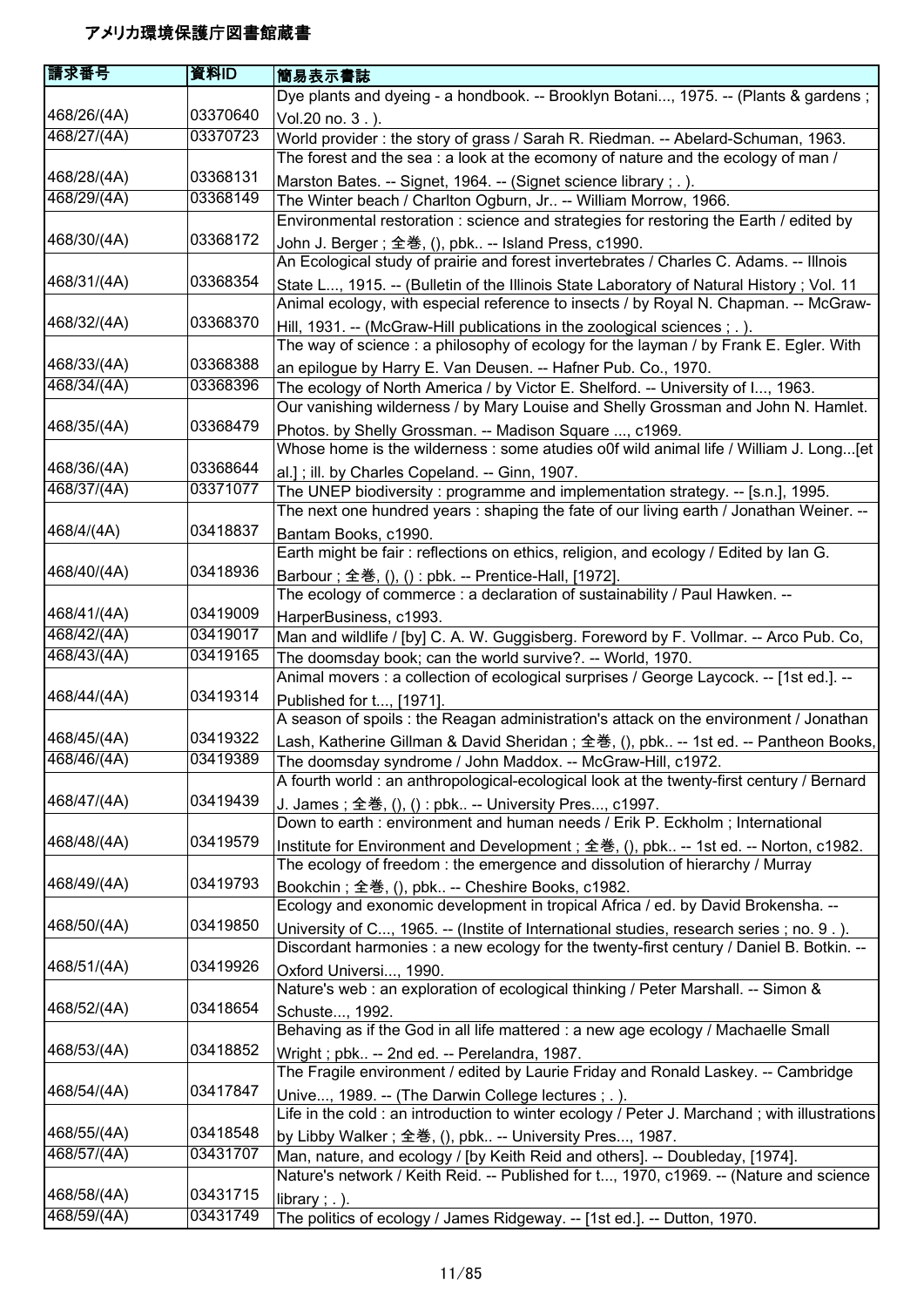| The web of life: a first book of ecology / John H. Storer; with an introduction by<br>03432101<br>468/60/(4A)<br>Fairfield Osborn. -- Devin-Adair, c1953.<br>468/61/(4A)<br>03432143<br>Ecology and Earth history / Richard N. T-W-Fiennes. -- St. Martin's Pr, 1976.<br>A history of the ecosystem concept in ecology : more than the sum of the parts / Frank<br>03432499<br>468/62/(4A)<br>Benjamin Golley; 全巻, (), () : pbk. -- Yale University, c1993.<br>The green fuse : an ecological odyssey / John Harte ; illustrations by Len Kamp ; () :<br>468/63/(4A)<br>03432580<br>pbk.: alk. paper. -- University of C, c1993.<br>Environmental science : an introduction / G. Tyler Miller, Jr. -- 2nd ed. -- Wadsworth<br>468/64/(4A)<br>03433125<br>Pub. , c1988. -- (Wadsworth biology series; .).<br>A Hierarchical concept of ecosystems / R.V. O'Neill  [et al.]; 全巻, 全巻 : cloth, 全巻 :<br>468/65/(4A)<br>03433257<br>cloth : pbk -- Princeton Unive, c1986. -- (Monographs in population biology; 23.).<br>Ecology and utility: the philosophical dilemmas of planetary management / Lincoln<br>468/66/(4A)<br>03434404<br>Allison; pbk.: hbk. -- Fairleigh Dicki, c1991.<br>The infinite river : a biologist's vision of the world of water / William H. Amos. --<br>468/67/(4A)<br>03434420<br>Random House, c1970.<br>The green machine: ecology and the balance of nature / Wallace Arthur; pbk.: pbk. --<br>468/68/(4A)<br>03434446<br>B. Blackwell, 1990.<br>The economy of nature: rethinking the connections between ecology and economics /<br>468/69/(4A)<br>03434453<br>William Ashworth ; 全巻, (), () : pbk. -- Houghton Miffli, 1995.<br>Light as an ecological factor: a symposium of the British Ecological Society,<br>Cambridge, 30 March-1 April 1965 / edited by Richard Bainbridge, G. Clifford Evans,<br>468/70/(4A)<br>03434487<br>and Oliver Rackham. -- Wiley & sons, 1966. -- (Symposium volume / British Ecological<br>Western man and environmental ethics : attitudes toward nature and technology /<br>468/71/(4A)<br>03434511<br>edited by Ian G. Barbour. -- Addison-Wesley, 1973. -- (Addison-Wesley series in<br>468/72/(4A)<br>03434537<br>Applying ecology / Alan Beeby; pbk -- Chapman & Hall, 1993.<br>Overshoot, the ecological basis of revolutionary change / William R. Catton, Jr. --<br>03434792<br>468/73/(4A)<br>University of I, c1980.<br>Coastal marshes : ecology and wildlife management / Robert H. Chabreck ; 全巻, (), ()<br>468/74/(4A)<br>03434800<br>: pbk. -- University of M, c1988. -- (Wildlife habitats ; . ).<br>468/75/(4A)<br>03434834<br>Ellen Swallow : the woman who founded ecology. -- Follett Pub. Co, [1973].<br>Adventures in ecology : half a million miles  from mud to macadam / by Edith S.<br>468/76/(4A)<br>03434867<br>Clements. -- 1st ed. -- Pageant Press, c1960.<br>Ecology of the Southern California Bight: a synthesis and interpretation / edited by<br>468/77/(4A)<br>03433877<br>Murray D. Dailey, Donald J. Reish, Jack W. Anderson. -- University of C, c1993.<br>Behavior as an ecological factor / edited by David E. Davis. -- Dowden, Hutchin,<br>03433901<br>468/78/(4A)<br>[1974]. -- (Benchmark papers in ecology; v. 2.).<br>The careless technology: ecology and international development : the record / Edited<br>468/79/(4A)<br>03434123<br>by M. Taghi Farvar [and] John P. Milton. -- [1st ed.]. -- Natural History, 1972.<br>03434222<br>468/80/(4A)<br>Politics and ecology / Edited by Phillip O. Foss. -- Duxbury Press, [1972].<br>Toward a transpersonal ecology : developing new foundations for environmentalism /<br>468/81/(4A)<br>03434255<br>Warwick Fox ; 全巻, (), () : pbk. -- State Universit, c1995.<br>468/82/(4A)<br>03434263<br>All of us / edited by Jack Freeman and Pranay Gupte. -- Earth Times, c1999.<br>Animals as social beings / Adolf Portmann; Translated from the German by Oliver<br>03443033<br>468/83/(4A)<br>Coburn. -- Viking Press, 1961.<br>The relation of desert plants to soil moisture and to evaporation / by Burton Edward<br>468/84/(4A)<br>03443751<br>Livingston. -- Carnegie Instit, 1906. -- (Carnegie Institution of Washington publication<br>468/85/(4A)<br>03443801<br>The drama of man and nature / Sanat K. Majumder. -- Merrill, 1971.<br>Species diversity in space and time / Michael L. Rosenzweig ; 全巻, 全巻 : hbk, 全巻 :<br>468/86/(4A)<br>03443207<br>hbk: pbk. -- Cambridge Unive, 1995.<br>468/87/(4A)<br>03443918<br>Perspectives on ecology : a critical essay / Koula Mellos. -- St. Martin's Pr, 1988.<br>Where have all the flowers, fishes, birds, trees, water, and air gone? : what ecology is<br>468/88/(4A)<br>03443355<br>all about / by Osborn Segerberg, Jr -- McKay, c1971.<br>The nature of life : earth, plants, animals, man and their effect on each other / [by]<br>468/89/(4A)<br>03443959<br>Lorus and Margery Milne. Photos. by Emil Javorsky, and others. -- Crown Publisher,<br>The population ecology of cycles in small mammals : mathematical theory and | 請求番号        | 資料ID     | 簡易表示書誌                                                              |
|----------------------------------------------------------------------------------------------------------------------------------------------------------------------------------------------------------------------------------------------------------------------------------------------------------------------------------------------------------------------------------------------------------------------------------------------------------------------------------------------------------------------------------------------------------------------------------------------------------------------------------------------------------------------------------------------------------------------------------------------------------------------------------------------------------------------------------------------------------------------------------------------------------------------------------------------------------------------------------------------------------------------------------------------------------------------------------------------------------------------------------------------------------------------------------------------------------------------------------------------------------------------------------------------------------------------------------------------------------------------------------------------------------------------------------------------------------------------------------------------------------------------------------------------------------------------------------------------------------------------------------------------------------------------------------------------------------------------------------------------------------------------------------------------------------------------------------------------------------------------------------------------------------------------------------------------------------------------------------------------------------------------------------------------------------------------------------------------------------------------------------------------------------------------------------------------------------------------------------------------------------------------------------------------------------------------------------------------------------------------------------------------------------------------------------------------------------------------------------------------------------------------------------------------------------------------------------------------------------------------------------------------------------------------------------------------------------------------------------------------------------------------------------------------------------------------------------------------------------------------------------------------------------------------------------------------------------------------------------------------------------------------------------------------------------------------------------------------------------------------------------------------------------------------------------------------------------------------------------------------------------------------------------------------------------------------------------------------------------------------------------------------------------------------------------------------------------------------------------------------------------------------------------------------------------------------------------------------------------------------------------------------------------------------------------------------------------------------------------------------------------------------------------------------------------------------------------------------------------------------------------------------------------------------------------------------------------------------------------------------------------------------------------------------------------------------------------------------------------------------------------------------------------------------------------------------------------------------------------------------------------------------------------------------------------------------------------------------------------------------------------------------------------------------------------------------------------------------------------------------------------------------------------------------------------------------------------------------------------------------------------------------------------------------------------------------------------------------------------------------------------------------------------------------------------------------------------------------------------------------------------------------------------------------------------------------------------------------------------------------------------------------------------------------------------------|-------------|----------|---------------------------------------------------------------------|
|                                                                                                                                                                                                                                                                                                                                                                                                                                                                                                                                                                                                                                                                                                                                                                                                                                                                                                                                                                                                                                                                                                                                                                                                                                                                                                                                                                                                                                                                                                                                                                                                                                                                                                                                                                                                                                                                                                                                                                                                                                                                                                                                                                                                                                                                                                                                                                                                                                                                                                                                                                                                                                                                                                                                                                                                                                                                                                                                                                                                                                                                                                                                                                                                                                                                                                                                                                                                                                                                                                                                                                                                                                                                                                                                                                                                                                                                                                                                                                                                                                                                                                                                                                                                                                                                                                                                                                                                                                                                                                                                                                                                                                                                                                                                                                                                                                                                                                                                                                                                                                                                |             |          |                                                                     |
|                                                                                                                                                                                                                                                                                                                                                                                                                                                                                                                                                                                                                                                                                                                                                                                                                                                                                                                                                                                                                                                                                                                                                                                                                                                                                                                                                                                                                                                                                                                                                                                                                                                                                                                                                                                                                                                                                                                                                                                                                                                                                                                                                                                                                                                                                                                                                                                                                                                                                                                                                                                                                                                                                                                                                                                                                                                                                                                                                                                                                                                                                                                                                                                                                                                                                                                                                                                                                                                                                                                                                                                                                                                                                                                                                                                                                                                                                                                                                                                                                                                                                                                                                                                                                                                                                                                                                                                                                                                                                                                                                                                                                                                                                                                                                                                                                                                                                                                                                                                                                                                                |             |          |                                                                     |
|                                                                                                                                                                                                                                                                                                                                                                                                                                                                                                                                                                                                                                                                                                                                                                                                                                                                                                                                                                                                                                                                                                                                                                                                                                                                                                                                                                                                                                                                                                                                                                                                                                                                                                                                                                                                                                                                                                                                                                                                                                                                                                                                                                                                                                                                                                                                                                                                                                                                                                                                                                                                                                                                                                                                                                                                                                                                                                                                                                                                                                                                                                                                                                                                                                                                                                                                                                                                                                                                                                                                                                                                                                                                                                                                                                                                                                                                                                                                                                                                                                                                                                                                                                                                                                                                                                                                                                                                                                                                                                                                                                                                                                                                                                                                                                                                                                                                                                                                                                                                                                                                |             |          |                                                                     |
|                                                                                                                                                                                                                                                                                                                                                                                                                                                                                                                                                                                                                                                                                                                                                                                                                                                                                                                                                                                                                                                                                                                                                                                                                                                                                                                                                                                                                                                                                                                                                                                                                                                                                                                                                                                                                                                                                                                                                                                                                                                                                                                                                                                                                                                                                                                                                                                                                                                                                                                                                                                                                                                                                                                                                                                                                                                                                                                                                                                                                                                                                                                                                                                                                                                                                                                                                                                                                                                                                                                                                                                                                                                                                                                                                                                                                                                                                                                                                                                                                                                                                                                                                                                                                                                                                                                                                                                                                                                                                                                                                                                                                                                                                                                                                                                                                                                                                                                                                                                                                                                                |             |          |                                                                     |
|                                                                                                                                                                                                                                                                                                                                                                                                                                                                                                                                                                                                                                                                                                                                                                                                                                                                                                                                                                                                                                                                                                                                                                                                                                                                                                                                                                                                                                                                                                                                                                                                                                                                                                                                                                                                                                                                                                                                                                                                                                                                                                                                                                                                                                                                                                                                                                                                                                                                                                                                                                                                                                                                                                                                                                                                                                                                                                                                                                                                                                                                                                                                                                                                                                                                                                                                                                                                                                                                                                                                                                                                                                                                                                                                                                                                                                                                                                                                                                                                                                                                                                                                                                                                                                                                                                                                                                                                                                                                                                                                                                                                                                                                                                                                                                                                                                                                                                                                                                                                                                                                |             |          |                                                                     |
|                                                                                                                                                                                                                                                                                                                                                                                                                                                                                                                                                                                                                                                                                                                                                                                                                                                                                                                                                                                                                                                                                                                                                                                                                                                                                                                                                                                                                                                                                                                                                                                                                                                                                                                                                                                                                                                                                                                                                                                                                                                                                                                                                                                                                                                                                                                                                                                                                                                                                                                                                                                                                                                                                                                                                                                                                                                                                                                                                                                                                                                                                                                                                                                                                                                                                                                                                                                                                                                                                                                                                                                                                                                                                                                                                                                                                                                                                                                                                                                                                                                                                                                                                                                                                                                                                                                                                                                                                                                                                                                                                                                                                                                                                                                                                                                                                                                                                                                                                                                                                                                                |             |          |                                                                     |
|                                                                                                                                                                                                                                                                                                                                                                                                                                                                                                                                                                                                                                                                                                                                                                                                                                                                                                                                                                                                                                                                                                                                                                                                                                                                                                                                                                                                                                                                                                                                                                                                                                                                                                                                                                                                                                                                                                                                                                                                                                                                                                                                                                                                                                                                                                                                                                                                                                                                                                                                                                                                                                                                                                                                                                                                                                                                                                                                                                                                                                                                                                                                                                                                                                                                                                                                                                                                                                                                                                                                                                                                                                                                                                                                                                                                                                                                                                                                                                                                                                                                                                                                                                                                                                                                                                                                                                                                                                                                                                                                                                                                                                                                                                                                                                                                                                                                                                                                                                                                                                                                |             |          |                                                                     |
|                                                                                                                                                                                                                                                                                                                                                                                                                                                                                                                                                                                                                                                                                                                                                                                                                                                                                                                                                                                                                                                                                                                                                                                                                                                                                                                                                                                                                                                                                                                                                                                                                                                                                                                                                                                                                                                                                                                                                                                                                                                                                                                                                                                                                                                                                                                                                                                                                                                                                                                                                                                                                                                                                                                                                                                                                                                                                                                                                                                                                                                                                                                                                                                                                                                                                                                                                                                                                                                                                                                                                                                                                                                                                                                                                                                                                                                                                                                                                                                                                                                                                                                                                                                                                                                                                                                                                                                                                                                                                                                                                                                                                                                                                                                                                                                                                                                                                                                                                                                                                                                                |             |          |                                                                     |
|                                                                                                                                                                                                                                                                                                                                                                                                                                                                                                                                                                                                                                                                                                                                                                                                                                                                                                                                                                                                                                                                                                                                                                                                                                                                                                                                                                                                                                                                                                                                                                                                                                                                                                                                                                                                                                                                                                                                                                                                                                                                                                                                                                                                                                                                                                                                                                                                                                                                                                                                                                                                                                                                                                                                                                                                                                                                                                                                                                                                                                                                                                                                                                                                                                                                                                                                                                                                                                                                                                                                                                                                                                                                                                                                                                                                                                                                                                                                                                                                                                                                                                                                                                                                                                                                                                                                                                                                                                                                                                                                                                                                                                                                                                                                                                                                                                                                                                                                                                                                                                                                |             |          |                                                                     |
|                                                                                                                                                                                                                                                                                                                                                                                                                                                                                                                                                                                                                                                                                                                                                                                                                                                                                                                                                                                                                                                                                                                                                                                                                                                                                                                                                                                                                                                                                                                                                                                                                                                                                                                                                                                                                                                                                                                                                                                                                                                                                                                                                                                                                                                                                                                                                                                                                                                                                                                                                                                                                                                                                                                                                                                                                                                                                                                                                                                                                                                                                                                                                                                                                                                                                                                                                                                                                                                                                                                                                                                                                                                                                                                                                                                                                                                                                                                                                                                                                                                                                                                                                                                                                                                                                                                                                                                                                                                                                                                                                                                                                                                                                                                                                                                                                                                                                                                                                                                                                                                                |             |          |                                                                     |
|                                                                                                                                                                                                                                                                                                                                                                                                                                                                                                                                                                                                                                                                                                                                                                                                                                                                                                                                                                                                                                                                                                                                                                                                                                                                                                                                                                                                                                                                                                                                                                                                                                                                                                                                                                                                                                                                                                                                                                                                                                                                                                                                                                                                                                                                                                                                                                                                                                                                                                                                                                                                                                                                                                                                                                                                                                                                                                                                                                                                                                                                                                                                                                                                                                                                                                                                                                                                                                                                                                                                                                                                                                                                                                                                                                                                                                                                                                                                                                                                                                                                                                                                                                                                                                                                                                                                                                                                                                                                                                                                                                                                                                                                                                                                                                                                                                                                                                                                                                                                                                                                |             |          |                                                                     |
|                                                                                                                                                                                                                                                                                                                                                                                                                                                                                                                                                                                                                                                                                                                                                                                                                                                                                                                                                                                                                                                                                                                                                                                                                                                                                                                                                                                                                                                                                                                                                                                                                                                                                                                                                                                                                                                                                                                                                                                                                                                                                                                                                                                                                                                                                                                                                                                                                                                                                                                                                                                                                                                                                                                                                                                                                                                                                                                                                                                                                                                                                                                                                                                                                                                                                                                                                                                                                                                                                                                                                                                                                                                                                                                                                                                                                                                                                                                                                                                                                                                                                                                                                                                                                                                                                                                                                                                                                                                                                                                                                                                                                                                                                                                                                                                                                                                                                                                                                                                                                                                                |             |          |                                                                     |
|                                                                                                                                                                                                                                                                                                                                                                                                                                                                                                                                                                                                                                                                                                                                                                                                                                                                                                                                                                                                                                                                                                                                                                                                                                                                                                                                                                                                                                                                                                                                                                                                                                                                                                                                                                                                                                                                                                                                                                                                                                                                                                                                                                                                                                                                                                                                                                                                                                                                                                                                                                                                                                                                                                                                                                                                                                                                                                                                                                                                                                                                                                                                                                                                                                                                                                                                                                                                                                                                                                                                                                                                                                                                                                                                                                                                                                                                                                                                                                                                                                                                                                                                                                                                                                                                                                                                                                                                                                                                                                                                                                                                                                                                                                                                                                                                                                                                                                                                                                                                                                                                |             |          |                                                                     |
|                                                                                                                                                                                                                                                                                                                                                                                                                                                                                                                                                                                                                                                                                                                                                                                                                                                                                                                                                                                                                                                                                                                                                                                                                                                                                                                                                                                                                                                                                                                                                                                                                                                                                                                                                                                                                                                                                                                                                                                                                                                                                                                                                                                                                                                                                                                                                                                                                                                                                                                                                                                                                                                                                                                                                                                                                                                                                                                                                                                                                                                                                                                                                                                                                                                                                                                                                                                                                                                                                                                                                                                                                                                                                                                                                                                                                                                                                                                                                                                                                                                                                                                                                                                                                                                                                                                                                                                                                                                                                                                                                                                                                                                                                                                                                                                                                                                                                                                                                                                                                                                                |             |          |                                                                     |
|                                                                                                                                                                                                                                                                                                                                                                                                                                                                                                                                                                                                                                                                                                                                                                                                                                                                                                                                                                                                                                                                                                                                                                                                                                                                                                                                                                                                                                                                                                                                                                                                                                                                                                                                                                                                                                                                                                                                                                                                                                                                                                                                                                                                                                                                                                                                                                                                                                                                                                                                                                                                                                                                                                                                                                                                                                                                                                                                                                                                                                                                                                                                                                                                                                                                                                                                                                                                                                                                                                                                                                                                                                                                                                                                                                                                                                                                                                                                                                                                                                                                                                                                                                                                                                                                                                                                                                                                                                                                                                                                                                                                                                                                                                                                                                                                                                                                                                                                                                                                                                                                |             |          |                                                                     |
|                                                                                                                                                                                                                                                                                                                                                                                                                                                                                                                                                                                                                                                                                                                                                                                                                                                                                                                                                                                                                                                                                                                                                                                                                                                                                                                                                                                                                                                                                                                                                                                                                                                                                                                                                                                                                                                                                                                                                                                                                                                                                                                                                                                                                                                                                                                                                                                                                                                                                                                                                                                                                                                                                                                                                                                                                                                                                                                                                                                                                                                                                                                                                                                                                                                                                                                                                                                                                                                                                                                                                                                                                                                                                                                                                                                                                                                                                                                                                                                                                                                                                                                                                                                                                                                                                                                                                                                                                                                                                                                                                                                                                                                                                                                                                                                                                                                                                                                                                                                                                                                                |             |          |                                                                     |
|                                                                                                                                                                                                                                                                                                                                                                                                                                                                                                                                                                                                                                                                                                                                                                                                                                                                                                                                                                                                                                                                                                                                                                                                                                                                                                                                                                                                                                                                                                                                                                                                                                                                                                                                                                                                                                                                                                                                                                                                                                                                                                                                                                                                                                                                                                                                                                                                                                                                                                                                                                                                                                                                                                                                                                                                                                                                                                                                                                                                                                                                                                                                                                                                                                                                                                                                                                                                                                                                                                                                                                                                                                                                                                                                                                                                                                                                                                                                                                                                                                                                                                                                                                                                                                                                                                                                                                                                                                                                                                                                                                                                                                                                                                                                                                                                                                                                                                                                                                                                                                                                |             |          |                                                                     |
|                                                                                                                                                                                                                                                                                                                                                                                                                                                                                                                                                                                                                                                                                                                                                                                                                                                                                                                                                                                                                                                                                                                                                                                                                                                                                                                                                                                                                                                                                                                                                                                                                                                                                                                                                                                                                                                                                                                                                                                                                                                                                                                                                                                                                                                                                                                                                                                                                                                                                                                                                                                                                                                                                                                                                                                                                                                                                                                                                                                                                                                                                                                                                                                                                                                                                                                                                                                                                                                                                                                                                                                                                                                                                                                                                                                                                                                                                                                                                                                                                                                                                                                                                                                                                                                                                                                                                                                                                                                                                                                                                                                                                                                                                                                                                                                                                                                                                                                                                                                                                                                                |             |          |                                                                     |
|                                                                                                                                                                                                                                                                                                                                                                                                                                                                                                                                                                                                                                                                                                                                                                                                                                                                                                                                                                                                                                                                                                                                                                                                                                                                                                                                                                                                                                                                                                                                                                                                                                                                                                                                                                                                                                                                                                                                                                                                                                                                                                                                                                                                                                                                                                                                                                                                                                                                                                                                                                                                                                                                                                                                                                                                                                                                                                                                                                                                                                                                                                                                                                                                                                                                                                                                                                                                                                                                                                                                                                                                                                                                                                                                                                                                                                                                                                                                                                                                                                                                                                                                                                                                                                                                                                                                                                                                                                                                                                                                                                                                                                                                                                                                                                                                                                                                                                                                                                                                                                                                |             |          |                                                                     |
|                                                                                                                                                                                                                                                                                                                                                                                                                                                                                                                                                                                                                                                                                                                                                                                                                                                                                                                                                                                                                                                                                                                                                                                                                                                                                                                                                                                                                                                                                                                                                                                                                                                                                                                                                                                                                                                                                                                                                                                                                                                                                                                                                                                                                                                                                                                                                                                                                                                                                                                                                                                                                                                                                                                                                                                                                                                                                                                                                                                                                                                                                                                                                                                                                                                                                                                                                                                                                                                                                                                                                                                                                                                                                                                                                                                                                                                                                                                                                                                                                                                                                                                                                                                                                                                                                                                                                                                                                                                                                                                                                                                                                                                                                                                                                                                                                                                                                                                                                                                                                                                                |             |          |                                                                     |
|                                                                                                                                                                                                                                                                                                                                                                                                                                                                                                                                                                                                                                                                                                                                                                                                                                                                                                                                                                                                                                                                                                                                                                                                                                                                                                                                                                                                                                                                                                                                                                                                                                                                                                                                                                                                                                                                                                                                                                                                                                                                                                                                                                                                                                                                                                                                                                                                                                                                                                                                                                                                                                                                                                                                                                                                                                                                                                                                                                                                                                                                                                                                                                                                                                                                                                                                                                                                                                                                                                                                                                                                                                                                                                                                                                                                                                                                                                                                                                                                                                                                                                                                                                                                                                                                                                                                                                                                                                                                                                                                                                                                                                                                                                                                                                                                                                                                                                                                                                                                                                                                |             |          |                                                                     |
|                                                                                                                                                                                                                                                                                                                                                                                                                                                                                                                                                                                                                                                                                                                                                                                                                                                                                                                                                                                                                                                                                                                                                                                                                                                                                                                                                                                                                                                                                                                                                                                                                                                                                                                                                                                                                                                                                                                                                                                                                                                                                                                                                                                                                                                                                                                                                                                                                                                                                                                                                                                                                                                                                                                                                                                                                                                                                                                                                                                                                                                                                                                                                                                                                                                                                                                                                                                                                                                                                                                                                                                                                                                                                                                                                                                                                                                                                                                                                                                                                                                                                                                                                                                                                                                                                                                                                                                                                                                                                                                                                                                                                                                                                                                                                                                                                                                                                                                                                                                                                                                                |             |          |                                                                     |
|                                                                                                                                                                                                                                                                                                                                                                                                                                                                                                                                                                                                                                                                                                                                                                                                                                                                                                                                                                                                                                                                                                                                                                                                                                                                                                                                                                                                                                                                                                                                                                                                                                                                                                                                                                                                                                                                                                                                                                                                                                                                                                                                                                                                                                                                                                                                                                                                                                                                                                                                                                                                                                                                                                                                                                                                                                                                                                                                                                                                                                                                                                                                                                                                                                                                                                                                                                                                                                                                                                                                                                                                                                                                                                                                                                                                                                                                                                                                                                                                                                                                                                                                                                                                                                                                                                                                                                                                                                                                                                                                                                                                                                                                                                                                                                                                                                                                                                                                                                                                                                                                |             |          |                                                                     |
|                                                                                                                                                                                                                                                                                                                                                                                                                                                                                                                                                                                                                                                                                                                                                                                                                                                                                                                                                                                                                                                                                                                                                                                                                                                                                                                                                                                                                                                                                                                                                                                                                                                                                                                                                                                                                                                                                                                                                                                                                                                                                                                                                                                                                                                                                                                                                                                                                                                                                                                                                                                                                                                                                                                                                                                                                                                                                                                                                                                                                                                                                                                                                                                                                                                                                                                                                                                                                                                                                                                                                                                                                                                                                                                                                                                                                                                                                                                                                                                                                                                                                                                                                                                                                                                                                                                                                                                                                                                                                                                                                                                                                                                                                                                                                                                                                                                                                                                                                                                                                                                                |             |          |                                                                     |
|                                                                                                                                                                                                                                                                                                                                                                                                                                                                                                                                                                                                                                                                                                                                                                                                                                                                                                                                                                                                                                                                                                                                                                                                                                                                                                                                                                                                                                                                                                                                                                                                                                                                                                                                                                                                                                                                                                                                                                                                                                                                                                                                                                                                                                                                                                                                                                                                                                                                                                                                                                                                                                                                                                                                                                                                                                                                                                                                                                                                                                                                                                                                                                                                                                                                                                                                                                                                                                                                                                                                                                                                                                                                                                                                                                                                                                                                                                                                                                                                                                                                                                                                                                                                                                                                                                                                                                                                                                                                                                                                                                                                                                                                                                                                                                                                                                                                                                                                                                                                                                                                |             |          |                                                                     |
|                                                                                                                                                                                                                                                                                                                                                                                                                                                                                                                                                                                                                                                                                                                                                                                                                                                                                                                                                                                                                                                                                                                                                                                                                                                                                                                                                                                                                                                                                                                                                                                                                                                                                                                                                                                                                                                                                                                                                                                                                                                                                                                                                                                                                                                                                                                                                                                                                                                                                                                                                                                                                                                                                                                                                                                                                                                                                                                                                                                                                                                                                                                                                                                                                                                                                                                                                                                                                                                                                                                                                                                                                                                                                                                                                                                                                                                                                                                                                                                                                                                                                                                                                                                                                                                                                                                                                                                                                                                                                                                                                                                                                                                                                                                                                                                                                                                                                                                                                                                                                                                                |             |          |                                                                     |
|                                                                                                                                                                                                                                                                                                                                                                                                                                                                                                                                                                                                                                                                                                                                                                                                                                                                                                                                                                                                                                                                                                                                                                                                                                                                                                                                                                                                                                                                                                                                                                                                                                                                                                                                                                                                                                                                                                                                                                                                                                                                                                                                                                                                                                                                                                                                                                                                                                                                                                                                                                                                                                                                                                                                                                                                                                                                                                                                                                                                                                                                                                                                                                                                                                                                                                                                                                                                                                                                                                                                                                                                                                                                                                                                                                                                                                                                                                                                                                                                                                                                                                                                                                                                                                                                                                                                                                                                                                                                                                                                                                                                                                                                                                                                                                                                                                                                                                                                                                                                                                                                |             |          |                                                                     |
|                                                                                                                                                                                                                                                                                                                                                                                                                                                                                                                                                                                                                                                                                                                                                                                                                                                                                                                                                                                                                                                                                                                                                                                                                                                                                                                                                                                                                                                                                                                                                                                                                                                                                                                                                                                                                                                                                                                                                                                                                                                                                                                                                                                                                                                                                                                                                                                                                                                                                                                                                                                                                                                                                                                                                                                                                                                                                                                                                                                                                                                                                                                                                                                                                                                                                                                                                                                                                                                                                                                                                                                                                                                                                                                                                                                                                                                                                                                                                                                                                                                                                                                                                                                                                                                                                                                                                                                                                                                                                                                                                                                                                                                                                                                                                                                                                                                                                                                                                                                                                                                                |             |          |                                                                     |
|                                                                                                                                                                                                                                                                                                                                                                                                                                                                                                                                                                                                                                                                                                                                                                                                                                                                                                                                                                                                                                                                                                                                                                                                                                                                                                                                                                                                                                                                                                                                                                                                                                                                                                                                                                                                                                                                                                                                                                                                                                                                                                                                                                                                                                                                                                                                                                                                                                                                                                                                                                                                                                                                                                                                                                                                                                                                                                                                                                                                                                                                                                                                                                                                                                                                                                                                                                                                                                                                                                                                                                                                                                                                                                                                                                                                                                                                                                                                                                                                                                                                                                                                                                                                                                                                                                                                                                                                                                                                                                                                                                                                                                                                                                                                                                                                                                                                                                                                                                                                                                                                |             |          |                                                                     |
|                                                                                                                                                                                                                                                                                                                                                                                                                                                                                                                                                                                                                                                                                                                                                                                                                                                                                                                                                                                                                                                                                                                                                                                                                                                                                                                                                                                                                                                                                                                                                                                                                                                                                                                                                                                                                                                                                                                                                                                                                                                                                                                                                                                                                                                                                                                                                                                                                                                                                                                                                                                                                                                                                                                                                                                                                                                                                                                                                                                                                                                                                                                                                                                                                                                                                                                                                                                                                                                                                                                                                                                                                                                                                                                                                                                                                                                                                                                                                                                                                                                                                                                                                                                                                                                                                                                                                                                                                                                                                                                                                                                                                                                                                                                                                                                                                                                                                                                                                                                                                                                                |             |          |                                                                     |
|                                                                                                                                                                                                                                                                                                                                                                                                                                                                                                                                                                                                                                                                                                                                                                                                                                                                                                                                                                                                                                                                                                                                                                                                                                                                                                                                                                                                                                                                                                                                                                                                                                                                                                                                                                                                                                                                                                                                                                                                                                                                                                                                                                                                                                                                                                                                                                                                                                                                                                                                                                                                                                                                                                                                                                                                                                                                                                                                                                                                                                                                                                                                                                                                                                                                                                                                                                                                                                                                                                                                                                                                                                                                                                                                                                                                                                                                                                                                                                                                                                                                                                                                                                                                                                                                                                                                                                                                                                                                                                                                                                                                                                                                                                                                                                                                                                                                                                                                                                                                                                                                |             |          |                                                                     |
|                                                                                                                                                                                                                                                                                                                                                                                                                                                                                                                                                                                                                                                                                                                                                                                                                                                                                                                                                                                                                                                                                                                                                                                                                                                                                                                                                                                                                                                                                                                                                                                                                                                                                                                                                                                                                                                                                                                                                                                                                                                                                                                                                                                                                                                                                                                                                                                                                                                                                                                                                                                                                                                                                                                                                                                                                                                                                                                                                                                                                                                                                                                                                                                                                                                                                                                                                                                                                                                                                                                                                                                                                                                                                                                                                                                                                                                                                                                                                                                                                                                                                                                                                                                                                                                                                                                                                                                                                                                                                                                                                                                                                                                                                                                                                                                                                                                                                                                                                                                                                                                                |             |          |                                                                     |
|                                                                                                                                                                                                                                                                                                                                                                                                                                                                                                                                                                                                                                                                                                                                                                                                                                                                                                                                                                                                                                                                                                                                                                                                                                                                                                                                                                                                                                                                                                                                                                                                                                                                                                                                                                                                                                                                                                                                                                                                                                                                                                                                                                                                                                                                                                                                                                                                                                                                                                                                                                                                                                                                                                                                                                                                                                                                                                                                                                                                                                                                                                                                                                                                                                                                                                                                                                                                                                                                                                                                                                                                                                                                                                                                                                                                                                                                                                                                                                                                                                                                                                                                                                                                                                                                                                                                                                                                                                                                                                                                                                                                                                                                                                                                                                                                                                                                                                                                                                                                                                                                |             |          |                                                                     |
|                                                                                                                                                                                                                                                                                                                                                                                                                                                                                                                                                                                                                                                                                                                                                                                                                                                                                                                                                                                                                                                                                                                                                                                                                                                                                                                                                                                                                                                                                                                                                                                                                                                                                                                                                                                                                                                                                                                                                                                                                                                                                                                                                                                                                                                                                                                                                                                                                                                                                                                                                                                                                                                                                                                                                                                                                                                                                                                                                                                                                                                                                                                                                                                                                                                                                                                                                                                                                                                                                                                                                                                                                                                                                                                                                                                                                                                                                                                                                                                                                                                                                                                                                                                                                                                                                                                                                                                                                                                                                                                                                                                                                                                                                                                                                                                                                                                                                                                                                                                                                                                                |             |          |                                                                     |
|                                                                                                                                                                                                                                                                                                                                                                                                                                                                                                                                                                                                                                                                                                                                                                                                                                                                                                                                                                                                                                                                                                                                                                                                                                                                                                                                                                                                                                                                                                                                                                                                                                                                                                                                                                                                                                                                                                                                                                                                                                                                                                                                                                                                                                                                                                                                                                                                                                                                                                                                                                                                                                                                                                                                                                                                                                                                                                                                                                                                                                                                                                                                                                                                                                                                                                                                                                                                                                                                                                                                                                                                                                                                                                                                                                                                                                                                                                                                                                                                                                                                                                                                                                                                                                                                                                                                                                                                                                                                                                                                                                                                                                                                                                                                                                                                                                                                                                                                                                                                                                                                |             |          |                                                                     |
|                                                                                                                                                                                                                                                                                                                                                                                                                                                                                                                                                                                                                                                                                                                                                                                                                                                                                                                                                                                                                                                                                                                                                                                                                                                                                                                                                                                                                                                                                                                                                                                                                                                                                                                                                                                                                                                                                                                                                                                                                                                                                                                                                                                                                                                                                                                                                                                                                                                                                                                                                                                                                                                                                                                                                                                                                                                                                                                                                                                                                                                                                                                                                                                                                                                                                                                                                                                                                                                                                                                                                                                                                                                                                                                                                                                                                                                                                                                                                                                                                                                                                                                                                                                                                                                                                                                                                                                                                                                                                                                                                                                                                                                                                                                                                                                                                                                                                                                                                                                                                                                                |             |          |                                                                     |
|                                                                                                                                                                                                                                                                                                                                                                                                                                                                                                                                                                                                                                                                                                                                                                                                                                                                                                                                                                                                                                                                                                                                                                                                                                                                                                                                                                                                                                                                                                                                                                                                                                                                                                                                                                                                                                                                                                                                                                                                                                                                                                                                                                                                                                                                                                                                                                                                                                                                                                                                                                                                                                                                                                                                                                                                                                                                                                                                                                                                                                                                                                                                                                                                                                                                                                                                                                                                                                                                                                                                                                                                                                                                                                                                                                                                                                                                                                                                                                                                                                                                                                                                                                                                                                                                                                                                                                                                                                                                                                                                                                                                                                                                                                                                                                                                                                                                                                                                                                                                                                                                |             |          |                                                                     |
|                                                                                                                                                                                                                                                                                                                                                                                                                                                                                                                                                                                                                                                                                                                                                                                                                                                                                                                                                                                                                                                                                                                                                                                                                                                                                                                                                                                                                                                                                                                                                                                                                                                                                                                                                                                                                                                                                                                                                                                                                                                                                                                                                                                                                                                                                                                                                                                                                                                                                                                                                                                                                                                                                                                                                                                                                                                                                                                                                                                                                                                                                                                                                                                                                                                                                                                                                                                                                                                                                                                                                                                                                                                                                                                                                                                                                                                                                                                                                                                                                                                                                                                                                                                                                                                                                                                                                                                                                                                                                                                                                                                                                                                                                                                                                                                                                                                                                                                                                                                                                                                                |             |          |                                                                     |
|                                                                                                                                                                                                                                                                                                                                                                                                                                                                                                                                                                                                                                                                                                                                                                                                                                                                                                                                                                                                                                                                                                                                                                                                                                                                                                                                                                                                                                                                                                                                                                                                                                                                                                                                                                                                                                                                                                                                                                                                                                                                                                                                                                                                                                                                                                                                                                                                                                                                                                                                                                                                                                                                                                                                                                                                                                                                                                                                                                                                                                                                                                                                                                                                                                                                                                                                                                                                                                                                                                                                                                                                                                                                                                                                                                                                                                                                                                                                                                                                                                                                                                                                                                                                                                                                                                                                                                                                                                                                                                                                                                                                                                                                                                                                                                                                                                                                                                                                                                                                                                                                |             |          |                                                                     |
|                                                                                                                                                                                                                                                                                                                                                                                                                                                                                                                                                                                                                                                                                                                                                                                                                                                                                                                                                                                                                                                                                                                                                                                                                                                                                                                                                                                                                                                                                                                                                                                                                                                                                                                                                                                                                                                                                                                                                                                                                                                                                                                                                                                                                                                                                                                                                                                                                                                                                                                                                                                                                                                                                                                                                                                                                                                                                                                                                                                                                                                                                                                                                                                                                                                                                                                                                                                                                                                                                                                                                                                                                                                                                                                                                                                                                                                                                                                                                                                                                                                                                                                                                                                                                                                                                                                                                                                                                                                                                                                                                                                                                                                                                                                                                                                                                                                                                                                                                                                                                                                                |             |          |                                                                     |
|                                                                                                                                                                                                                                                                                                                                                                                                                                                                                                                                                                                                                                                                                                                                                                                                                                                                                                                                                                                                                                                                                                                                                                                                                                                                                                                                                                                                                                                                                                                                                                                                                                                                                                                                                                                                                                                                                                                                                                                                                                                                                                                                                                                                                                                                                                                                                                                                                                                                                                                                                                                                                                                                                                                                                                                                                                                                                                                                                                                                                                                                                                                                                                                                                                                                                                                                                                                                                                                                                                                                                                                                                                                                                                                                                                                                                                                                                                                                                                                                                                                                                                                                                                                                                                                                                                                                                                                                                                                                                                                                                                                                                                                                                                                                                                                                                                                                                                                                                                                                                                                                |             |          |                                                                     |
|                                                                                                                                                                                                                                                                                                                                                                                                                                                                                                                                                                                                                                                                                                                                                                                                                                                                                                                                                                                                                                                                                                                                                                                                                                                                                                                                                                                                                                                                                                                                                                                                                                                                                                                                                                                                                                                                                                                                                                                                                                                                                                                                                                                                                                                                                                                                                                                                                                                                                                                                                                                                                                                                                                                                                                                                                                                                                                                                                                                                                                                                                                                                                                                                                                                                                                                                                                                                                                                                                                                                                                                                                                                                                                                                                                                                                                                                                                                                                                                                                                                                                                                                                                                                                                                                                                                                                                                                                                                                                                                                                                                                                                                                                                                                                                                                                                                                                                                                                                                                                                                                |             |          |                                                                     |
|                                                                                                                                                                                                                                                                                                                                                                                                                                                                                                                                                                                                                                                                                                                                                                                                                                                                                                                                                                                                                                                                                                                                                                                                                                                                                                                                                                                                                                                                                                                                                                                                                                                                                                                                                                                                                                                                                                                                                                                                                                                                                                                                                                                                                                                                                                                                                                                                                                                                                                                                                                                                                                                                                                                                                                                                                                                                                                                                                                                                                                                                                                                                                                                                                                                                                                                                                                                                                                                                                                                                                                                                                                                                                                                                                                                                                                                                                                                                                                                                                                                                                                                                                                                                                                                                                                                                                                                                                                                                                                                                                                                                                                                                                                                                                                                                                                                                                                                                                                                                                                                                |             |          |                                                                     |
|                                                                                                                                                                                                                                                                                                                                                                                                                                                                                                                                                                                                                                                                                                                                                                                                                                                                                                                                                                                                                                                                                                                                                                                                                                                                                                                                                                                                                                                                                                                                                                                                                                                                                                                                                                                                                                                                                                                                                                                                                                                                                                                                                                                                                                                                                                                                                                                                                                                                                                                                                                                                                                                                                                                                                                                                                                                                                                                                                                                                                                                                                                                                                                                                                                                                                                                                                                                                                                                                                                                                                                                                                                                                                                                                                                                                                                                                                                                                                                                                                                                                                                                                                                                                                                                                                                                                                                                                                                                                                                                                                                                                                                                                                                                                                                                                                                                                                                                                                                                                                                                                |             |          |                                                                     |
|                                                                                                                                                                                                                                                                                                                                                                                                                                                                                                                                                                                                                                                                                                                                                                                                                                                                                                                                                                                                                                                                                                                                                                                                                                                                                                                                                                                                                                                                                                                                                                                                                                                                                                                                                                                                                                                                                                                                                                                                                                                                                                                                                                                                                                                                                                                                                                                                                                                                                                                                                                                                                                                                                                                                                                                                                                                                                                                                                                                                                                                                                                                                                                                                                                                                                                                                                                                                                                                                                                                                                                                                                                                                                                                                                                                                                                                                                                                                                                                                                                                                                                                                                                                                                                                                                                                                                                                                                                                                                                                                                                                                                                                                                                                                                                                                                                                                                                                                                                                                                                                                |             |          |                                                                     |
|                                                                                                                                                                                                                                                                                                                                                                                                                                                                                                                                                                                                                                                                                                                                                                                                                                                                                                                                                                                                                                                                                                                                                                                                                                                                                                                                                                                                                                                                                                                                                                                                                                                                                                                                                                                                                                                                                                                                                                                                                                                                                                                                                                                                                                                                                                                                                                                                                                                                                                                                                                                                                                                                                                                                                                                                                                                                                                                                                                                                                                                                                                                                                                                                                                                                                                                                                                                                                                                                                                                                                                                                                                                                                                                                                                                                                                                                                                                                                                                                                                                                                                                                                                                                                                                                                                                                                                                                                                                                                                                                                                                                                                                                                                                                                                                                                                                                                                                                                                                                                                                                |             |          |                                                                     |
|                                                                                                                                                                                                                                                                                                                                                                                                                                                                                                                                                                                                                                                                                                                                                                                                                                                                                                                                                                                                                                                                                                                                                                                                                                                                                                                                                                                                                                                                                                                                                                                                                                                                                                                                                                                                                                                                                                                                                                                                                                                                                                                                                                                                                                                                                                                                                                                                                                                                                                                                                                                                                                                                                                                                                                                                                                                                                                                                                                                                                                                                                                                                                                                                                                                                                                                                                                                                                                                                                                                                                                                                                                                                                                                                                                                                                                                                                                                                                                                                                                                                                                                                                                                                                                                                                                                                                                                                                                                                                                                                                                                                                                                                                                                                                                                                                                                                                                                                                                                                                                                                |             |          |                                                                     |
|                                                                                                                                                                                                                                                                                                                                                                                                                                                                                                                                                                                                                                                                                                                                                                                                                                                                                                                                                                                                                                                                                                                                                                                                                                                                                                                                                                                                                                                                                                                                                                                                                                                                                                                                                                                                                                                                                                                                                                                                                                                                                                                                                                                                                                                                                                                                                                                                                                                                                                                                                                                                                                                                                                                                                                                                                                                                                                                                                                                                                                                                                                                                                                                                                                                                                                                                                                                                                                                                                                                                                                                                                                                                                                                                                                                                                                                                                                                                                                                                                                                                                                                                                                                                                                                                                                                                                                                                                                                                                                                                                                                                                                                                                                                                                                                                                                                                                                                                                                                                                                                                |             |          |                                                                     |
|                                                                                                                                                                                                                                                                                                                                                                                                                                                                                                                                                                                                                                                                                                                                                                                                                                                                                                                                                                                                                                                                                                                                                                                                                                                                                                                                                                                                                                                                                                                                                                                                                                                                                                                                                                                                                                                                                                                                                                                                                                                                                                                                                                                                                                                                                                                                                                                                                                                                                                                                                                                                                                                                                                                                                                                                                                                                                                                                                                                                                                                                                                                                                                                                                                                                                                                                                                                                                                                                                                                                                                                                                                                                                                                                                                                                                                                                                                                                                                                                                                                                                                                                                                                                                                                                                                                                                                                                                                                                                                                                                                                                                                                                                                                                                                                                                                                                                                                                                                                                                                                                |             |          |                                                                     |
|                                                                                                                                                                                                                                                                                                                                                                                                                                                                                                                                                                                                                                                                                                                                                                                                                                                                                                                                                                                                                                                                                                                                                                                                                                                                                                                                                                                                                                                                                                                                                                                                                                                                                                                                                                                                                                                                                                                                                                                                                                                                                                                                                                                                                                                                                                                                                                                                                                                                                                                                                                                                                                                                                                                                                                                                                                                                                                                                                                                                                                                                                                                                                                                                                                                                                                                                                                                                                                                                                                                                                                                                                                                                                                                                                                                                                                                                                                                                                                                                                                                                                                                                                                                                                                                                                                                                                                                                                                                                                                                                                                                                                                                                                                                                                                                                                                                                                                                                                                                                                                                                |             |          |                                                                     |
|                                                                                                                                                                                                                                                                                                                                                                                                                                                                                                                                                                                                                                                                                                                                                                                                                                                                                                                                                                                                                                                                                                                                                                                                                                                                                                                                                                                                                                                                                                                                                                                                                                                                                                                                                                                                                                                                                                                                                                                                                                                                                                                                                                                                                                                                                                                                                                                                                                                                                                                                                                                                                                                                                                                                                                                                                                                                                                                                                                                                                                                                                                                                                                                                                                                                                                                                                                                                                                                                                                                                                                                                                                                                                                                                                                                                                                                                                                                                                                                                                                                                                                                                                                                                                                                                                                                                                                                                                                                                                                                                                                                                                                                                                                                                                                                                                                                                                                                                                                                                                                                                |             |          |                                                                     |
|                                                                                                                                                                                                                                                                                                                                                                                                                                                                                                                                                                                                                                                                                                                                                                                                                                                                                                                                                                                                                                                                                                                                                                                                                                                                                                                                                                                                                                                                                                                                                                                                                                                                                                                                                                                                                                                                                                                                                                                                                                                                                                                                                                                                                                                                                                                                                                                                                                                                                                                                                                                                                                                                                                                                                                                                                                                                                                                                                                                                                                                                                                                                                                                                                                                                                                                                                                                                                                                                                                                                                                                                                                                                                                                                                                                                                                                                                                                                                                                                                                                                                                                                                                                                                                                                                                                                                                                                                                                                                                                                                                                                                                                                                                                                                                                                                                                                                                                                                                                                                                                                |             |          |                                                                     |
|                                                                                                                                                                                                                                                                                                                                                                                                                                                                                                                                                                                                                                                                                                                                                                                                                                                                                                                                                                                                                                                                                                                                                                                                                                                                                                                                                                                                                                                                                                                                                                                                                                                                                                                                                                                                                                                                                                                                                                                                                                                                                                                                                                                                                                                                                                                                                                                                                                                                                                                                                                                                                                                                                                                                                                                                                                                                                                                                                                                                                                                                                                                                                                                                                                                                                                                                                                                                                                                                                                                                                                                                                                                                                                                                                                                                                                                                                                                                                                                                                                                                                                                                                                                                                                                                                                                                                                                                                                                                                                                                                                                                                                                                                                                                                                                                                                                                                                                                                                                                                                                                |             |          |                                                                     |
|                                                                                                                                                                                                                                                                                                                                                                                                                                                                                                                                                                                                                                                                                                                                                                                                                                                                                                                                                                                                                                                                                                                                                                                                                                                                                                                                                                                                                                                                                                                                                                                                                                                                                                                                                                                                                                                                                                                                                                                                                                                                                                                                                                                                                                                                                                                                                                                                                                                                                                                                                                                                                                                                                                                                                                                                                                                                                                                                                                                                                                                                                                                                                                                                                                                                                                                                                                                                                                                                                                                                                                                                                                                                                                                                                                                                                                                                                                                                                                                                                                                                                                                                                                                                                                                                                                                                                                                                                                                                                                                                                                                                                                                                                                                                                                                                                                                                                                                                                                                                                                                                | 468/90/(4A) | 03444221 | biological fact / James Patrick Finerty. -- Yale University, c1980. |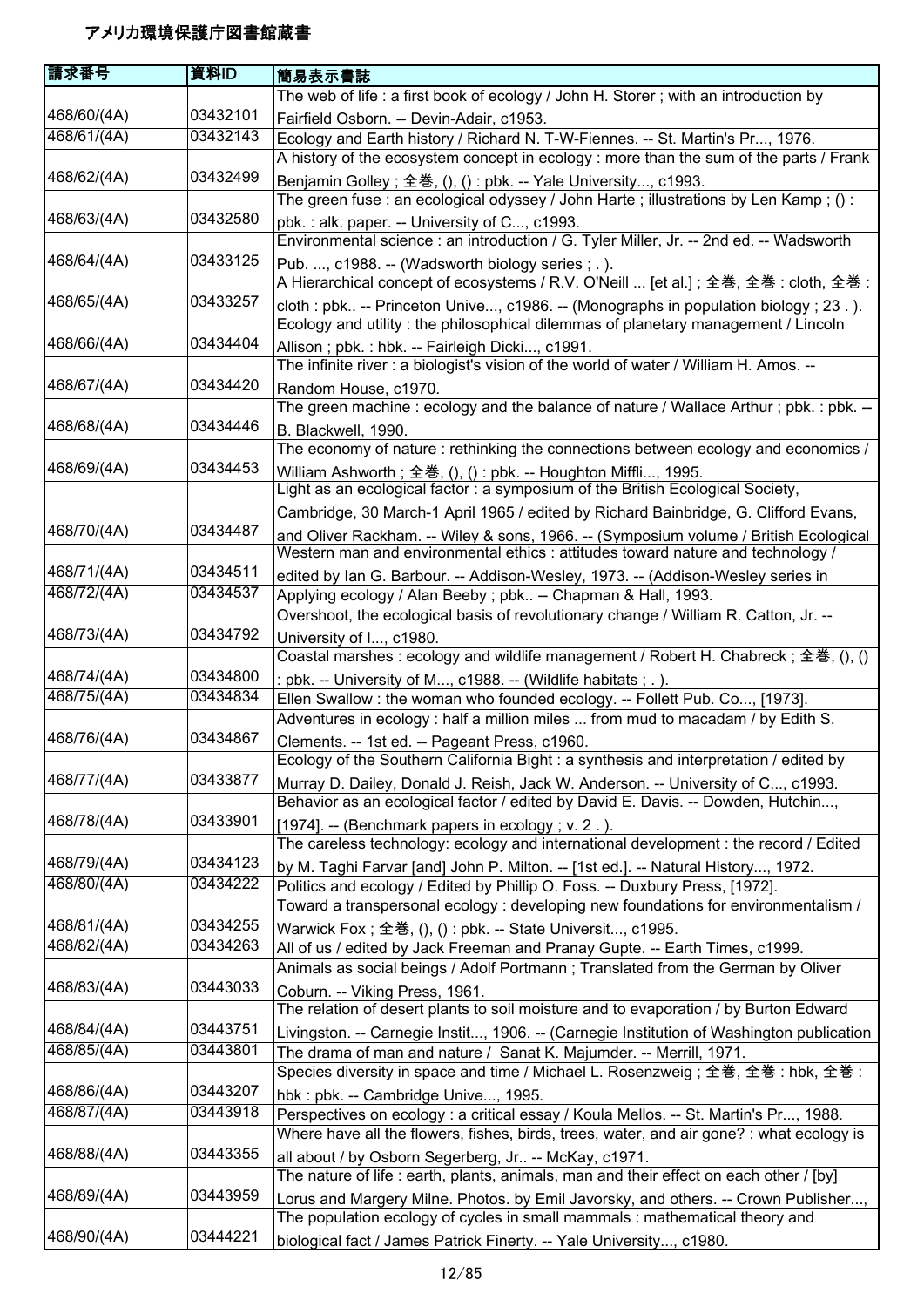| 庸求番号                       | 資料ID                 | 簡易表示書誌                                                                                                                                                                         |
|----------------------------|----------------------|--------------------------------------------------------------------------------------------------------------------------------------------------------------------------------|
|                            |                      | Community structure and the niche / Paul S. Giller ; pbk -- Chapman and Hal, 1984.                                                                                             |
| 468/91/(4A)                | 03444346             | -- (Outline studies in ecology; .).                                                                                                                                            |
|                            |                      | Ecosystem modeling in theory and practice : an introduction with case histories / edited                                                                                       |
| 468/92/(4A)                | 03444429             | by Charles A.S. Hall, John W. Day, Jr. -- Wiley, c1977. -- (A Wiley-Interscience                                                                                               |
| 468/93/(4A)                | 03444486             | Nature and man's fate / by garrett Hardin. -- Rinehart, c1959.                                                                                                                 |
|                            |                      | Scientists on biodiversity / created with support from The Garden Club of America;                                                                                             |
| 468/94/(4A)                | 03444726             | Edited by linda Koebner [et al]. -- American Museum, 1998.<br>Repairing damaged wildlands : a process-oriented, landscape-scale approach / Steven                              |
|                            |                      | G. Whisenant; 全巻, 全巻: hard, 全巻: hard: pbk. -- Cambridge Unive, 1999. --                                                                                                        |
| 468/95/(4A)<br>468/96/(4A) | 03445087<br>03445202 | (Biological conservation, restoration and sustainability / editorial board, A. Bradshaw                                                                                        |
|                            |                      | Introduction to theoretical ecology / Peter Yodzis. -- Harper & Row, c1989.<br>Historical ecology : essays on environment and social change / edited by Lester J.              |
| 468/97/(4A)                | 03445624             | Bilsky. -- Kennikat Press, 1980. -- (National university publications ; . ).                                                                                                   |
|                            |                      | Education, cultural myths, and the ecological crisis : toward deep changes / C.A.                                                                                              |
| 468/98/(4A)                | 03445681             | Bowers ; 全巻, (), () : pbk -- State Universit, c1993. -- (SUNY series in philosophy of                                                                                          |
|                            |                      | In defense of the land ethic : essays in environmental philosophy / J. Baird Callicott; 全                                                                                      |
| 468/99/(4A)                | 03445822             | 巻, 全巻:pbk -- State Universit, c1989. -- (SUNY series in philosophy and biology ; .                                                                                             |
|                            |                      | The race bomb : skin color, prejudice, and intelligence / Paul R. Ehrlich, S. Shirley                                                                                          |
| 469.6/2/(4A)               | 03576600             | Feldman. -- Quadrangle/New , c1977.                                                                                                                                            |
|                            |                      | Plant succession: an analysis of the development of vegetation / by Frederic E.                                                                                                |
| 470.7/1/(4A)               | 03368248             | Clements. -- Carnegie Instit, 1916. -- (Carnegie Institution of Washington publication;<br>Conservation of renewable natural resources : some fundamental aspects of the       |
| 470.9/2/(4A)               | 03432416             | problem / by Raphael Zon[et al.]. -- University of P, 1941. -- (Monographs ; 2.).<br>A definitive system for analysis of grizzly bear habitat and other wilderness resources : |
|                            |                      | utilizing LANDSAT multispectral Imagery and computer technology / by John J.                                                                                                   |
|                            |                      | Craighead and J. S. Sumner and G. B. Scaggs. -- University of M, 1982. -- (wildlife-                                                                                           |
| 470.9/3/(4A)               | 03433851             |                                                                                                                                                                                |
|                            |                      | wildlands institute monograph ; No. 1 . ).<br>Wildlife in danger / by James Fisher, Noel Simon, Jack Vincent, and members and                                                  |
|                            |                      | correspondents of the Survival Service Commission of the International Union for                                                                                               |
|                            |                      | Conservation of Nature and Natural Resources ; foreword by Harold J. Coolidge and                                                                                              |
| 470.9/4/(4A)               | 03434198             | Peter Scott : pref. by Joseph Wood Krutch. -- Viking Press. [1969]. -- (A Studio book :                                                                                        |
| 470/5/(4A)                 | 03706306             | Plants, man and life / by Edgar Anderson. -- Little, Brown, c1952.                                                                                                             |
|                            |                      | Nitrogen fixing organisms : pure and applied aspects / Janet I. Sprent and Peter Sprent                                                                                        |
| 471.4/1/(4A)               | 03443462             | 全巻, 全巻: hard, 全巻: hard: pbk -- 1st ed. -- Chapman and Hal, c1990.                                                                                                              |
| 471.7/2/(4A)               | 03706405             | The voice of the desert : a naturalist's interpretation / Joseph Wood Krutch. -- W.                                                                                            |
|                            |                      | Sloane Assoc, c1955.<br>Wind and windspinners : a nuts and bolts approach to wind-electric systems / by                                                                        |
| 471.71/1/(4A)              | 03370053             | Michael A. Hackleman. -- Earthmind, 1977.                                                                                                                                      |
| 471.71/2/(4A)              | 03369071             | Embryogenesis in plants / by C.W. Wardlaw. -- Methuen, 1955.                                                                                                                   |
|                            |                      | Of men and marshes / Paul L. Errington; Illustrated with drawings by H. Albert                                                                                                 |
| 471.74/2/(4A)              | 03434065             | Hochbaum. -- Iowa State Univ, 1969, c1957.<br>Assessing tropical forest lands : their suitability for sustainable uses : (proceedings of                                       |
|                            |                      | the Conference on Forest Land Assessment and Management for Sustainable Uses,                                                                                                  |
|                            |                      | June 19-28, 1979, Honolulu, Hawaii) / Richard A. Carpenter, editor; 全巻, 全巻 : pbk.,                                                                                             |
| 471.77/1/(4A)              | 03445863             | 全巻: pbk.: hard. -- 1st ed. -- Tycooly Interna 1981. -- (Natural resources and the                                                                                              |
|                            |                      | The rarest of the rare: vanishing animals, timeless worlds / Diane Ackerman. -- 1st ed.                                                                                        |
| 480.4/2/(4A)               | 03481702             | -- Random House, c1995.                                                                                                                                                        |
| 480.7/1/(4A)               | 03434586             | The language barrier: beasts and men. -- Holt, Rinehart , [1968].                                                                                                              |
|                            |                      | Second nature : environmental enrichment for captive animals / edited by David J.                                                                                              |
|                            |                      | Shepherdson, Jill D. Mellen, and Michael Hutchins; 全巻 - pbk. -- Smithsonian Ins,                                                                                               |
| 480.76/1/(4A)              | 03431921             | c1998. -- (Zoo and aquarium biology and conservation series; .).                                                                                                               |
| 480.76/2/(4A)              | 03432119             | Animals in captivity. -- Faber and Faber, [1965].                                                                                                                              |
|                            |                      | Gathering of animals : an unconventional history of the New York Zoological Society. --                                                                                        |
| 480.76/3/(4A)              | 03445707             | Harper & Row, 1974.                                                                                                                                                            |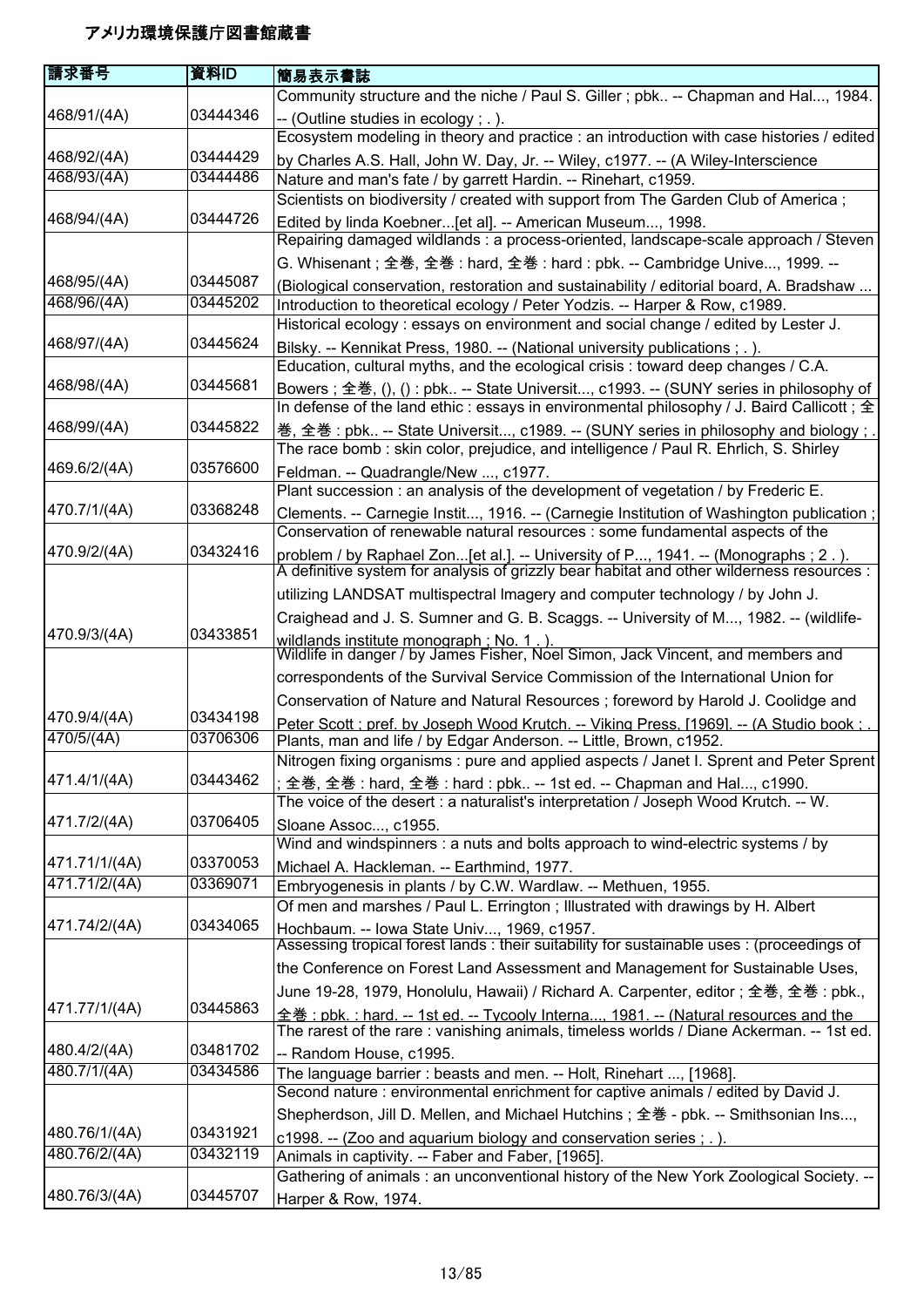| 請求番号          | 資料ID     | 簡易表示書誌                                                                                                                                                                        |
|---------------|----------|-------------------------------------------------------------------------------------------------------------------------------------------------------------------------------|
|               |          | Wildlife crisis / H.R.H. The Prince Philip, Duke of Edinburgh, and James Fisher;                                                                                              |
|               |          | forewords by H.R.H. The Prince of the Netherlands and Peter Scott; Epilogue by                                                                                                |
| 480.9/10/(4A) | 03370616 | Stewart L. Udall. Published with the cooperation of the World Wildlife Fund. -- [1st                                                                                          |
|               |          | The Condor question, captive or forever free? / with contributions by David and                                                                                               |
| 480.9/11/(4A) | 03370624 | Kenneth Brower  [et al.]; edited by David Phillips and Hugh Nash; pbk -- Friends of                                                                                           |
| 480.9/12/(4A) | 03370822 | A voice for wildlife / [by] Victor B. Scheffer. With decorations by Ugo Mochi. -- Scribner,                                                                                   |
|               |          | The buffalo book : the full saga of the American animal / David A. Dary. -- Rev. ed. --                                                                                       |
| 480.9/13/(4A) | 03368263 | Swallow Press, 1974.                                                                                                                                                          |
| 480.9/14/(4A) | 03417888 | New worlds for wildlife / by Ann and Myron Sutton. -- Rand McNally, [1970].                                                                                                   |
| 480.9/15/(4A) | 03418092 | AVIS, a history in conservation / by Juliet Haines Mofford. -- Andover Village, c1980.                                                                                        |
| 480.9/16/(4A) | 03418399 | Animal liberation / Peter Singer. -- 2nd ed. -- New York Review, c1990.                                                                                                       |
|               |          | Last survivors : the natural history of animals in danger of extinction / [by] Noel Simon                                                                                     |
| 480.9/17/(4A) | 03431970 | [and] Paul Géroudet. Illus. by Helmut Diller and Paul Barruel. -- World Pub. Co, [1970].                                                                                      |
|               |          | Nature's keepers : on the front lines of the fight to save wildlife in America / Michael                                                                                      |
| 480.9/18/(4A) | 03432184 | Tobias ; pbk. : alk. paper : cloth. -- John Wiley, 1998.                                                                                                                      |
|               |          | Time is short and the water rises : operation Gwamba : the story of the rescue of                                                                                             |
|               |          | 10,000 animals from certain death in a South American rain forest / by John Walsh with                                                                                        |
| 480.9/19/(4A) | 03432309 | Robert Gannon; foreword by Carlton E. Buttrick. -- 1st ed. -- Dutton, 1967.                                                                                                   |
|               |          | Slaughter the animals: poison the earth / Drawings by Laszlo Kubinyi. -- Simon and                                                                                            |
| 480.9/20/(4A) | 03433265 | Schus, [1971].                                                                                                                                                                |
|               |          | Natural heritage: classification, inventory, and information / by Albert E. Radford  [et                                                                                      |
| 480.9/21/(4A) | 03443074 | al.]. -- University of N, c1981.                                                                                                                                              |
|               |          | Management of migratory shore and upland game birds in North America / edited by                                                                                              |
| 480.9/22/(4A) | 03443256 | Glen C. Sanderson. -- University of N, 1980.                                                                                                                                  |
|               |          | Incident at Eagle Ranch: man and predator in the American West / Donald G.                                                                                                    |
| 480.9/23/(4A) | 03443322 | Schueler. -- Sierra Club Boo, c1980.                                                                                                                                          |
|               |          | Gardening with wildlife : a complete guide to attracting and enjoying the fascinating                                                                                         |
| 480.9/24/(4A) | 03444684 | creatures in your backyard / National wildlife Federation. -- National Wildli, c1974.                                                                                         |
|               |          | Wildlife: user guide for mining and reclamation / Intermountain Forest and Range                                                                                              |
|               |          | Experiment Station. -- Intermountain F, 1982. -- (USDA Forest Service general                                                                                                 |
| 480.9/25/(4A) | 03444908 | technical report INT; 126.).                                                                                                                                                  |
|               |          | Going wild: hunting, animal rights, and the contested meaning of nature / Jan E.                                                                                              |
| 480.9/28/(4A) | 03481959 | Dizard; 全巻, 全巻: cloth, 全巻: cloth: pbk. -- University of M, c1994.                                                                                                             |
|               |          | Birds in jeopardy: the imperiled and extinct birds of the United States and Canada                                                                                            |
|               |          | including Hawaii and Puerto Rico / Paul R. Ehrlich, David S. Dobkin, and Darryl Wheye                                                                                         |
| 480.9/29/(4A) | 03482023 | ; illustrations by Darryl Wheye ; 全巻, (), pbk -- Stanford Univer, 1992.                                                                                                       |
| 480.9/30/(4A) | 03482692 | The case for animal rights / Tom Regan; pbk -- University of C, 1985.                                                                                                         |
|               |          | Saving the animals : the World Wildlife Fund book of conservation / by Bernard                                                                                                |
|               |          | Stonehouse; foreword by HRH the Duke of Edinburgh; introduction by Sir Peter Scott.                                                                                           |
| 480.9/31/(4A) | 03482874 | -- 1st American ed. -- Macmillan, 1981.                                                                                                                                       |
|               |          | Wildlife population ecology / edited by James S. Wakeley ; 全巻, (), pbk --                                                                                                     |
| 480.9/32/(4A) | 03482908 | Pennsylvania St, c1982.                                                                                                                                                       |
| 480.9/9/(4A)  | 03369899 | The penitent butchers : the Fauna Preservation Society 1903-1978 / Richard Fitter, Sir                                                                                        |
| 480/1/(4A)    | 03369691 | Peter Scott; 全巻 - Collins. -- The Society, 1978.                                                                                                                              |
| 480/2/(4A)    | 03433307 | Animals and man / by George S. Cansdale. -- Hutchinson, 1952.                                                                                                                 |
| 480/4/(4A)    | 03598786 | Cry of the Kalahari / Mark and Delia Owens. -- Houghton Miffli, 1984.                                                                                                         |
|               |          | Wildlife in America / introd. by Richard H. Pough; drawings by Bob Hines. -- Viking<br>Wildlife in America / Peter Mathiessen; drawings by Bob Hines. -- Rev., updated ed. -- |
| 480/5/(4A)    | 03598794 |                                                                                                                                                                               |
|               |          | Viking, 1987.<br>Managing intermountain rangelands: improvement of range and wildlife habitats /                                                                              |
|               |          |                                                                                                                                                                               |
| 481.7/10/(4A) | 03445319 | compilers, Stephen B. Monsen, Nancy Shaw. -- U.S. Dept. of A, 1983. -- (USDA                                                                                                  |
|               |          | Forest Service general technical report INT; 157.).<br>The wind birds / by Peter Matthiessen; drawings by Robert Gillmor. -- Viking Press,                                    |
| 481.7/15/(4A) | 03598760 |                                                                                                                                                                               |
|               |          | 1973. -- (A Studio book; .).<br>The ecology of animals / by Charles Elton. -- 3rd ed. -- Methuen, 1950. -- (Methuen's                                                         |
| 481.7/18/(4A) | 03652518 |                                                                                                                                                                               |
|               |          | monographs on biological subjects ; . ).                                                                                                                                      |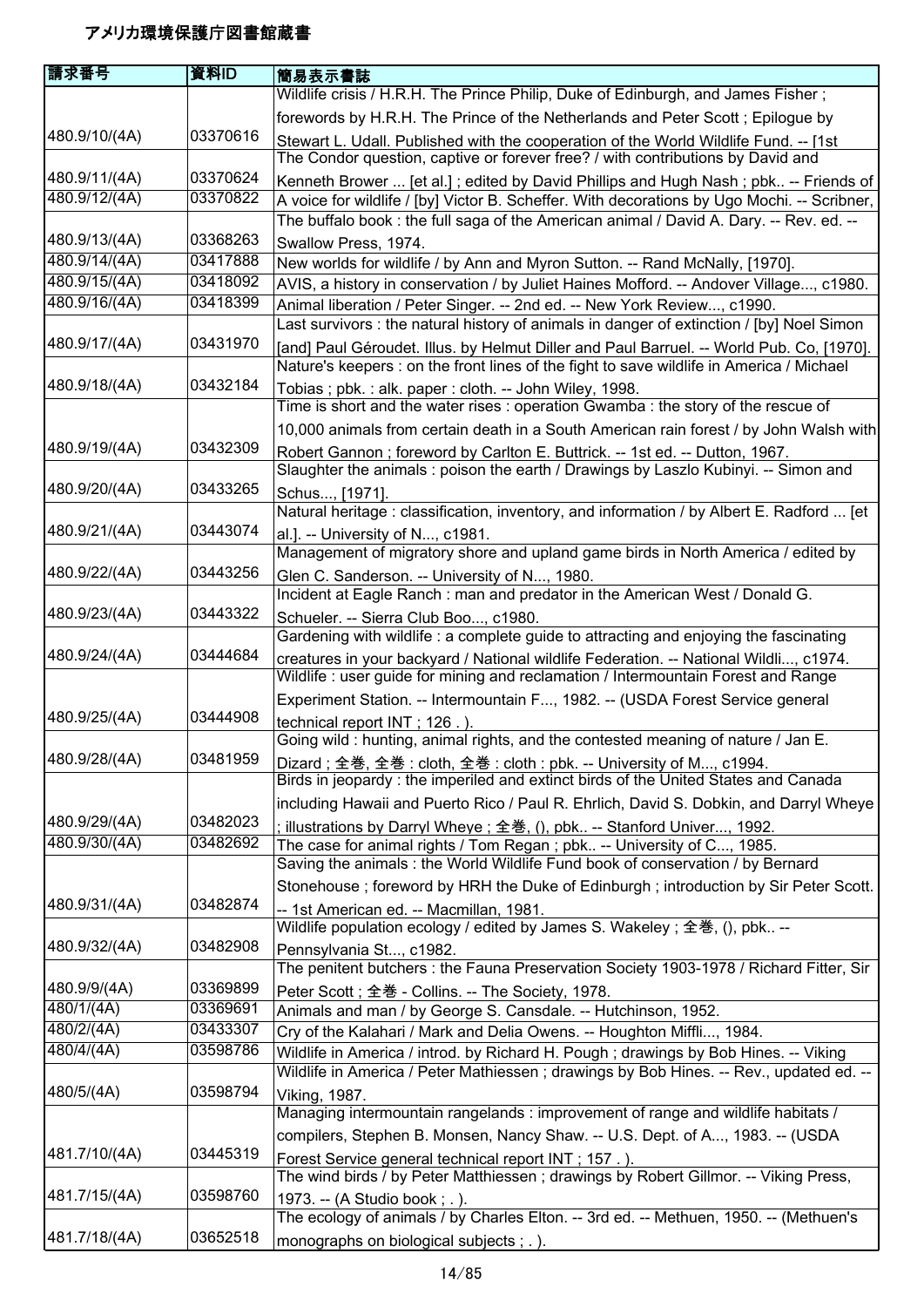| 請求番号                        | 資料ID                 | 簡易表示書誌                                                                                                                                                                            |
|-----------------------------|----------------------|-----------------------------------------------------------------------------------------------------------------------------------------------------------------------------------|
|                             |                      | King Solomon's ring : new light on animal ways / Illustrated by the author and with a                                                                                             |
| 481.7/39/(4A)               | 03706413             | foreword by Julian Huxley. [Translation from the German by Marjorie Kerr Wilson]. --                                                                                              |
|                             |                      | Animal ecology / by Charles Elton ; with an introduction by Julian S. Huxley. --                                                                                                  |
| 481.7/41/(4A)               | 03746021             | Macmillan, 1927. -- (Text-books of animal biology).                                                                                                                               |
|                             |                      | Serengeti shall not die / by Bernhard and Michael Grzimek. With an introd. by Alan                                                                                                |
| 481.7/7/(4A)                | 03370038             | Moorehead. Translated from the German by E.L. and D. Rewald. -- [1st American ed.].                                                                                               |
| 481.7/8/(4A)                | 03431806             | Animal invaders / Clive Roots. -- Universe Books, 1976.                                                                                                                           |
| 481.7/9/(4A)                | 03433281             | Animals in migration / [by] Robert T. Orr. -- Macmillan, [1970].                                                                                                                  |
|                             |                      | The pattern of animal communities / [by] Charles S. Elton. With photographs mainly by                                                                                             |
| 481.71/2/(4A)               | 03526035             | D.A. Kempson and the author. -- Methuen, 1966.                                                                                                                                    |
| 481.72/1/(4A)               | 03417946             | The edge of the sea / Rachel Carson ; with illustrated by Bob Hines. -- Houghton                                                                                                  |
|                             |                      | The balance of nature / [by] Lorus J. Milne & Margery Milne. Illus. by Olaus J. Murie. --                                                                                         |
| 481.77/1/(4A)               | 03418514             | [1st ed.]. -- Knopf, 1960.                                                                                                                                                        |
|                             |                      | Techniques for wildlife habitat management of wetlands / Neil F. Payne; 全巻, est.,                                                                                                 |
| 481.78/10/(4A)              | 03433331             | est -- McGraw-Hill, c1992. -- (McGraw-Hill biological resource management series ; .                                                                                              |
|                             |                      | Last chance to see / Douglas Adams and Mark Carwardine. -- 1st American ed. --                                                                                                    |
| 481.78/7/(4A)               | 03418191             | Harmony Books, [c1991].                                                                                                                                                           |
| 481.78/8/(4A)               | 03432457             | Group selection in predator-prey communities / Michael E. Gilpin; 全巻, (), pbk --                                                                                                  |
|                             |                      | Princeton Unive, 1975. -- (Monographs in population biology ; 9.).                                                                                                                |
| 481.78/9/(4A)               | 03432861             | The great chain of life / by Joseph Wood Krutch; with ill. by Paul Landacre. --                                                                                                   |
|                             |                      | Houghton Miffli, 1957, c1956.<br>Birds and men: the bird life of British towns, villages, gardens & farmland / by E. M.                                                           |
| 482.33/1/(4A)               | 03444114             |                                                                                                                                                                                   |
|                             |                      | Nicholson. -- Bloomsbury Book, 1990. -- (The new naturalist : a survey of British<br>Ecology and evolution of livebearing fishes (Poeciliidae) / edited by Gary K. Meffe and      |
|                             |                      | Franklin F. Snelson, Jr. -- Prentice Hall, c1989. -- (Prentice Hall advanced reference                                                                                            |
| 487.51/2/(4A)               | 03370384             |                                                                                                                                                                                   |
|                             |                      | series; Physical and life sciences.).<br>The Life-history of the Salmon / by J. Arthur Hutton; with an introduction by J. Arthur                                                  |
| 487.61/1/(4A)               | 03368545             | Thomson. -- Aberdeen Univer, 1925. -- (The Aberdeen Natural history and                                                                                                           |
|                             |                      | A bibliography of Arizona ornithology, annotated / [by] Anders H. Anderson. --                                                                                                    |
| 488.1/1/(4A)                | 03368362             | University of A, [1972].                                                                                                                                                          |
|                             |                      | Ecology and management of neotropical migratory birds : a synthesis and review of                                                                                                 |
|                             |                      | critical issues / edited by Thomas E. Martin and Deborah M. Finch; pbk.: alk. paper. --                                                                                           |
| 488.1/2/(4A)                | 03443843             | Oxford Universi, 1995.                                                                                                                                                            |
|                             |                      | Migratory nongame birds of management concern in the Northeast / Editors, Kathryn J.                                                                                              |
| 488.1/3/(4A)                | 03445376             | Schneider, Diane M. Pence. -- U.S. Department, 1992.                                                                                                                              |
|                             |                      | The migrations of birds / by Jean Dorst; translated by Constance D. Sherman; with a                                                                                               |
| 488.1/4/(4A)                | 03446291             | foreword by Roger Tory Peterson. -- Heinemann, 1962.                                                                                                                              |
|                             |                      | America's endangered birds: programs and people working to save them / Robert                                                                                                     |
| 488/2/(4A)                  | 03443884             | M.McClung; illustrated by George Founds; 全巻, 全巻: lib. bdg -- Morrow, 1979.                                                                                                        |
|                             |                      | Vanishing birds: their natural history and conservation / Tim Halliday, Foreword by                                                                                               |
| 488/3/(4A)                  | 03444437             | Bruce Campbell. -- Holt, Rinehart , c1978.                                                                                                                                        |
|                             |                      | A field guide to western birds: field marks of all species found in North America west of                                                                                         |
|                             |                      | the 100th meridian, with a section on the birds of the Hawaiian Islands / text and ill. by                                                                                        |
|                             |                      | Roger Tory Peterson. -- 2d ed., rev. and enl -- Houghton Miffli, c1961. -- (The                                                                                                   |
| 488/4/(4A)                  | 03482619             | Peterson field quide series : 2.).                                                                                                                                                |
|                             |                      | A field guide to the birds : a completely new guide to all the birds of eastern and central                                                                                       |
|                             |                      | North America / text and ill. by Roger Tory Peterson; maps by Virginia Marie Peterson.                                                                                            |
| 488/5/(4A)<br>489.57/1/(4A) | 03482627<br>03370814 | -- 4th ed., completely rev. and enl. -- Houghton Miffli, 1980. -- (The Peterson field                                                                                             |
| 489.6/4/(4A)                | 03434305             | The last panda / George B. Schaller. -- University of C, c1993.                                                                                                                   |
| 489.6/5/(4A)                | 03444304             | The whale manual / by Friends of the Earth. -- North American ed. -- The Friends,                                                                                                 |
| 489.86/1/(4A)               | 03368990             | The whaling question / the inquiry by Sir Sydney Frost of Australia. -- Friends of the ,                                                                                          |
| 489.9/2/(4A)                | 03482601             | The Trail of the sandbill stag / Ernest Seton-Thompson. -- Scribner, 1899.                                                                                                        |
|                             |                      | The deluge and the ark : a journey into primate worlds / Dale Peterson. -- Avon books,<br>Silent partners : the legacy of the ape language experiments / by Eugene Linden. -- 1st |
| 489.97/2/(4A)               | 03432911             | ed -- Times Books, c1986.                                                                                                                                                         |
| 489.97/3/(4A)               | 03444254             | Gorillas in the mist / Dian Fossey. -- Houghton Miffli, c1983.                                                                                                                    |
|                             |                      |                                                                                                                                                                                   |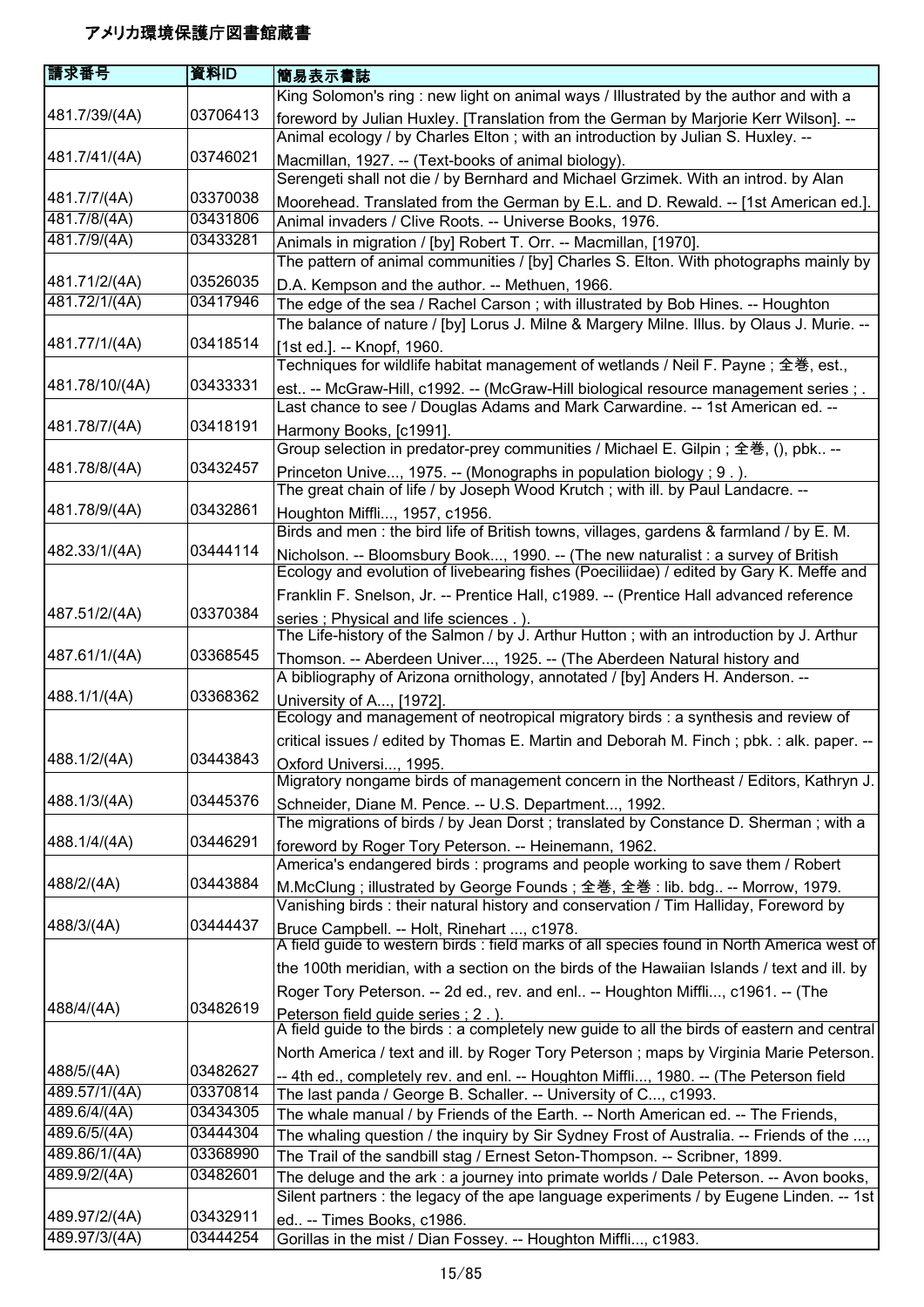| 請求番号           | 資料ID     | 簡易表示書誌                                                                                   |
|----------------|----------|------------------------------------------------------------------------------------------|
|                |          | The chimpanzee : the living link between 'man' and 'beast' : the third Edinburgh medal   |
| 489.97/4/(4A)  | 03482148 | address / Jane Goodall. -- Edinburgh Unive, c1992.                                       |
|                |          | Through a window: my thirty years with the chimpanzees of Gombe / Jane Goodall. --       |
| 489.97/5/(4A)  | 03482155 | Houghton Miffli, 1990.                                                                   |
|                |          | Smarter than man? : Intelligence in whales, dolphins, and humans / by Karl-Erik          |
|                |          | Fichtelius and Sverre Sjölander. Translated from the Swedish by Thomas Teal. --          |
| 489/2/(4A)     | 03444213 | American ed -- Pantheon Books, c1972.                                                    |
|                |          | Primate societies : group techniques of ecological adaptation / [by] Hans Kummer. --     |
| 489/3/(4A)     | 03444759 | Aldine, [1971]. -- (Worlds of man; .).                                                   |
|                |          | Hazardous materials toxicology : clinical principles of environmental health / edited by |
| 491.59/5/(4A)  | 03443546 | John B. Sullivan, Gary R. Krieger. -- Williams & Wilk, c1992.                            |
|                |          | Food products / editor, Hans F. Stich. -- CRC Press, c1982. -- (Carcinogens and          |
| 491.65/1/1(4A) | 03443512 | mutagens in the environment / editor, Hans F. Stich; vol.1.).                            |
|                |          | Radiation and human health / by John W. Gofman; [ill. by Jon Goodchild]. -- Sierra       |
| 491.65/3/(4A)  | 03370004 | Club Boo, c1981.                                                                         |
|                |          | No safe place : toxic waste, leukemia, and community action / Phil Brown and Edwin J.    |
| 493.17/1/(4A)  | 03369675 | Mikkelsen; pbk.: alk. paper. -- University of C, c1990.                                  |
|                |          | Temperature and human life / by Charles Edward Amory Winslow and Lovic Pierce            |
| 498.4/13/(4A)  | 03432374 | Herrington. -- Princeton Unive, 1949.                                                    |
|                |          | Human ecology: problems and solutions / [by] Paul R. Ehrlich, Anne H. Ehrlich [and]      |
| 498.4/14/(4A)  | 03434040 | John P. Holdren. -- W. H. Freeman, c1973. -- (A Series of books in biology; .).          |
|                |          | Currents of death : power lines, computer terminals, and the attempt to cover up their   |
| 498.4/9/(4A)   | 03369642 | threat to your health / Paul Brodeur. -- Simon and Schus, c1989.                         |
|                |          | Decentralization and coordination of water resource management / edited by Douglas       |
|                |          | D. Parker, Yacov Tsur. -- Kluwer Academic, c1997. -- (Natural resource management        |
| 498.41/2/(4A)  | 03370608 | and policy / editors, Ariel Dinar, David Zilberman; .).                                  |
|                |          | Mad cowboy.: plain truth from the cattle rancher who won't eat meat / Howard F.          |
| 498.5/6/(4A)   | 03370319 | Lyman, with Glen Merzer. -- Scribner, c1998.                                             |
|                |          | Empty harvest : understanding the link between our food, our immunity, and our planet    |
| 498.55/6/(4A)  | 03432713 | / Bernard Jensen & Mark Anderson. -- Avery Pub. Grou, c1990.                             |
|                |          | Energy future : report of the energy project at the Harvard Business School / Robert     |
| 501.6/26/(4A)  | 03482858 | Stobaugh & Daniel Yergin, editors ; with I.C. Bupp  [et al.]. -- Random House, c1979.    |
| 501.6/51/(4A)  | 03369915 | The energy question / Gerald Foley. -- 3rd ed. -- Penguin, 1987. -- (Pelican books;.).   |
|                |          | Selected studies on energy : background papers for Energy, the next twenty years /       |
| 501.6/52/(4A)  | 03370228 | Hans H. Landsberg, editor. -- Ballinger Pub. , c1980.                                    |
| 501.6/53/(4A)  | 03370327 | Energy in perspective / [by] Jerry B. Marion. -- Academic Press, [1974].                 |
|                |          | Health implications of new energy technologies / edited by William N. Rom, Victor E.     |
| 501.6/54/(4A)  | 03368966 | Archer. -- Ann Arbor Scien, 1980.                                                        |
| 501.6/55/(4A)  | 03368446 | A study of conservation of oil and gas in the United States; 1964. -- Interstate Oil ,   |
|                |          | Global insecurity: a strategy for energy and economic renewal / edited by Daniel         |
| 501.6/56/(4A)  | 03371135 | Yergin and Martin Hillenbrand. -- Houghton Miffli, 1982.                                 |
|                |          | Energy and materials : a shortage of resources or commitment? : studies prepared for     |
|                |          | the use of the Special Study on Economic Change of the Joint Economic Committee,         |
| 501.6/58/(4A)  | 03371044 | Congress of the United States. -- U.S. Govt. Prin, 1980. -- (Special study on            |
|                |          | Canadian oil policies and northern tier energy alternatives : hearing before the Joint   |
|                |          | Economic Committee, Congress of the United States, Ninety-fourth Congress, second        |
| 501.6/59/(4A)  | 03390275 | session. -- U.S. Govt. Prin, 1977.                                                       |
|                |          | Energy and environmental objectives : Hearing[s], Ninety-third Congress, second          |
| 501.6/60/1(4A) | 03390382 | session  February 4, [May 6 and July 18] 1974; 全巻, part 1, part 2. -- U.S. Govt.         |
|                |          | Energy and environmental objectives : Hearing[s], Ninety-third Congress, second          |
| 501.6/60/2(4A) | 03390390 | session  February 4, [May 6 and July 18] 1974; 全巻, part 1, part 2. -- U.S. Govt.         |
|                |          | The Energy book: a look at the death throes of one energy era and the birth pangs of     |
|                |          | another / edited by Wayne Hanley and John Mitchell; drawings by Gordon Morrison;         |
| 501.6/67/(4A)  | 03419074 | 全巻, (), pbk -- S. Greene Press, c1980. -- (Man and nature (Lincoln, Mass.); 1979.).      |
| 501.6/68/(4A)  | 03419397 | Soft energy paths : toward a durable peace / Amory B. Lovins. -- Friends of the ,        |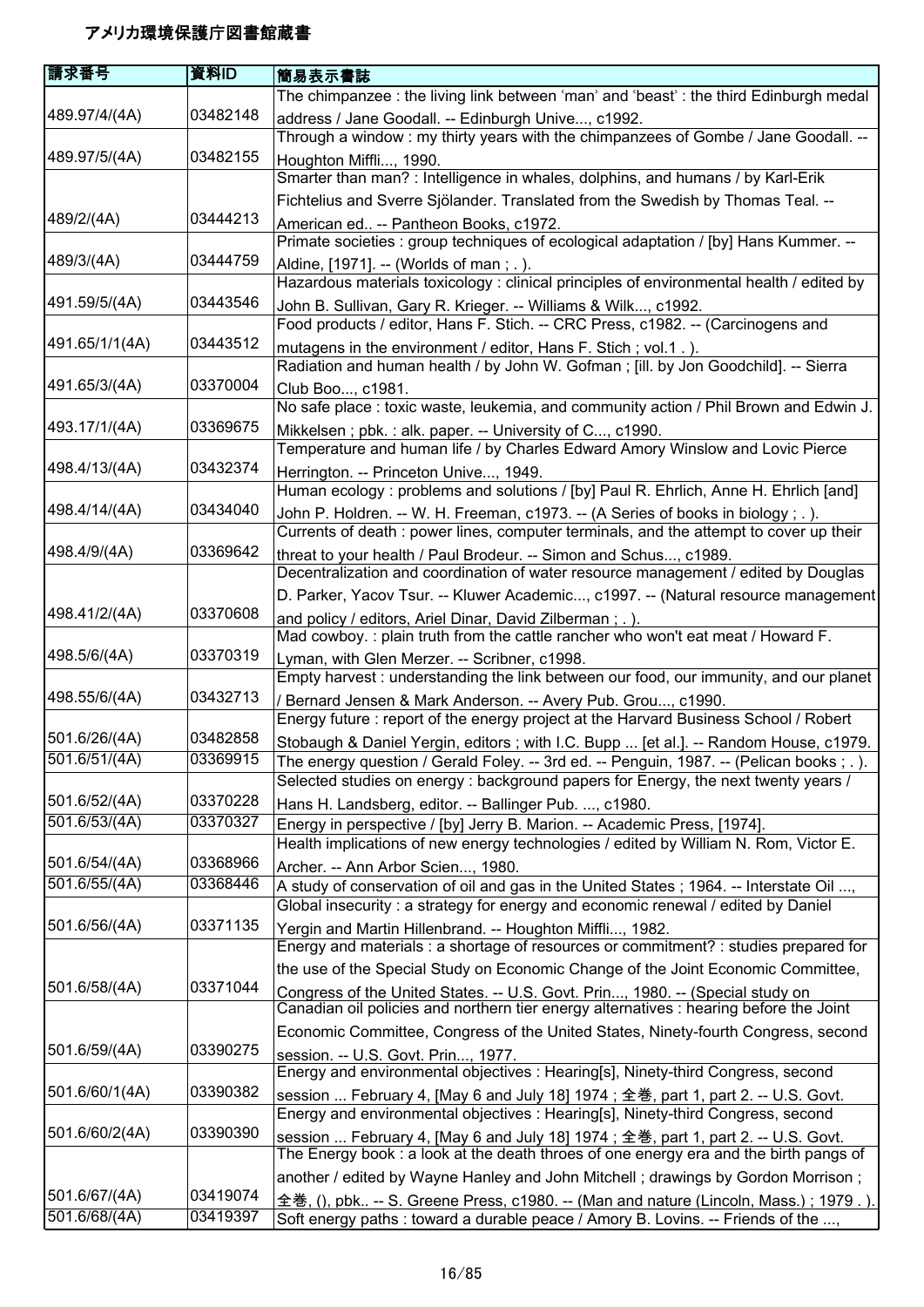| 請求番号          | 資料ID     | 簡易表示書誌                                                                                                                                                              |
|---------------|----------|---------------------------------------------------------------------------------------------------------------------------------------------------------------------|
|               |          | Non-nuclear futures : the case for an ethical energy strategy / Amory B. Lovins, John                                                                               |
| 501.6/69/(4A) | 03419405 | H. Price; 全巻, (), () : pbk. -- Friends of the , c1975. -- (Friends of the Earth energy                                                                              |
|               |          | The energy question / [by] Gerald Foley, with Charlotte Nassim; consultant, Gerald                                                                                  |
| 501.6/70/(4A) | 03419587 | Leach. -- Penguin, 1976. -- (Pelican books; .).                                                                                                                     |
| 501.6/71/(4A) | 03419835 | Energy: ending the never-ending crisis! / Paul Ballonoff. -- Cato Institute, 1997.                                                                                  |
|               |          | Renewable energy from the ocean : a guide to OTEC / William H. Avery and Chih Wu.                                                                                   |
|               |          | -- Oxford Universi, 1994. -- (The Johns Hopkins University/Applied Physics                                                                                          |
| 501.6/72/(4A) | 03419942 | Laboratory series in science and engineering; .).                                                                                                                   |
| 501.6/73/(4A) | 03417938 | Three stars for the colonel / James A. Clark. -- Random House, c1954.                                                                                               |
|               |          | Energy use: the human dimension / Paul C. Stern and Elliot Aronson, editors;                                                                                        |
|               |          | Committee on Behavioral and Social Aspects of Energy Consumption and Production,                                                                                    |
|               |          | Commission on Behavioral and Social Sciences and Education, National Research                                                                                       |
| 501.6/74/(4A) | 03432044 | Council ; pbk -- W.H. Freeman, c1984.                                                                                                                               |
| 501.6/75/(4A) | 03432572 | The conquest of energy / George Russell Harrison. -- Morrow, 1968.                                                                                                  |
|               |          | Rays of hope : the transition to a post-petroleum world / Denis Hayes ; 全巻, (), () : pbk.                                                                           |
| 501.6/76/(4A) | 03432598 | -- 1st ed. -- Norton, c1977.                                                                                                                                        |
|               | 03433000 | The coming energy revolution: the search for free energy / by Jeane Manning. -- Avery                                                                               |
| 501.6/77/(4A) |          | Pub. Grou, 1996.<br>The extra mile: rethinking energy policy for automotive transportation / Pietro S.                                                              |
|               |          |                                                                                                                                                                     |
| 501.6/78/(4A) | 03433216 | Nivola, Robert W. Crandall; 全巻, 全巻: hbk, 全巻: hbk: pbk. -- Brookings Insti,                                                                                          |
|               |          | c1995. -- (A Twentieth Century Fund book;.)<br>Energy conservation and public policy / edited by John C. Sawhill; 全巻, (), pbk --                                    |
| 501.6/79/(4A) | 03434412 |                                                                                                                                                                     |
|               |          | Prentice-Hall, c1979. -- (A Spectrum book; .).<br>In command of tomorrow : resource and environmental strategies for Americans /                                    |
| 501.6/80/(4A) | 03434669 | Sterling Brubaker. -- Published for R, [1975].                                                                                                                      |
|               |          | An energy strategy for New England : objectives and implementation / [prepared by                                                                                   |
|               |          | Development Sciences Inc. under the supervision and direction of the New England                                                                                    |
| 501.6/81/(4A) | 03433935 | Regional Commission]. -- The Commission, 1976. -- (Energy Program technical report ;                                                                                |
|               |          | World energy strategies: facts, issues, and options / by Amory B. Lovins; foreword by                                                                               |
| 501.6/82/(4A) | 03443777 | Hannes Alfvén. -- Friends of the , c1975. -- (Friends of the Earth energy papers ; . ).                                                                             |
|               |          | Energy policy planning / edited by B.A. Bayraktar  [et al.]. -- Published in co, c1981.                                                                             |
| 501.6/83/(4A) | 03445558 | -- (NATO conference series ; II . ) (Systems science ; v. 9.).                                                                                                      |
|               |          | Earth-sheltered landscapes : site considerations for earth-sheltered environments /                                                                                 |
| 501.6/84/(4A) | 03446226 | David Douglas DeBord, Thomas R. Dunbar. -- Van Nostrand Re, c1985.                                                                                                  |
|               |          | Power surge: guide to the coming energy revolution / Christopher Flavin, Nicholas                                                                                   |
|               |          | Lenssen ; 全巻, 全巻 : hbk, 全巻 : hbk : pbk. -- W.W. Norton, c1994. -- (The Worldwatch                                                                                   |
| 501.6/90/(4A) | 03482064 | environmental alert series ; . ).                                                                                                                                   |
|               |          | Working together for an energy efficient future : proceedings of the international energy                                                                           |
|               |          | conservation symposium / Sabir Mahmood[et al]; Oct.30-31,1988. -- ENERCON,                                                                                          |
| 501.6/91/(4A) | 03482460 | The Na, 1988.<br>Self-reliant cities : energy and the transformation of urban America / David Morris. --                                                            |
| 501.6/92/(4A) | 03482528 |                                                                                                                                                                     |
|               |          | Sierra Club Boo, c1982.<br>Conservation of energy / prepared at the request of the Henry M. Jackson, Chiarman                                                       |
| 501.6/94/(4A) | 03485737 |                                                                                                                                                                     |
| 501.6/95/(4A) | 03485752 | Committee on Insular Affairs United States Senate. -- U.S. Govt. Prin, 1972.<br>Energy research needs / Sam H. Schurr [project director]. -- [For sale by th, 1971. |
|               |          | Design for the environment / Dorothy Mackenzie ; researchers Louise Moss, Julia                                                                                     |
| 501.8/52/(4A) | 03443793 | Engelhardt. -- Rizzoli, 1991.                                                                                                                                       |
| 502/12/(4A)   | 03541117 | Art and technics / Lewis Mumford. -- Columbia Univer, c1952.                                                                                                        |
| 502/13/(4A)   | 03553880 | Technics and civilization / Lewis Mumford. -- Routledge & Keg, 1934.                                                                                                |
|               |          | Hand's end : technology and the limits of nature / David Rothenberg ; 全巻, (), () : pbk. -                                                                           |
| 504/26/(4A)   | 03482775 | - University of C, c1993.                                                                                                                                           |
| 511.3/50/(4A) | 03432929 | Dirt: the ecstatic skin of the earth / William Bryant Logan. -- Riverhead Books, 1995.                                                                              |
|               |          | Report of the Board of Commissioners of the Sacramento River Drainage District to the                                                                               |
| 517.09/5/(4A) | 03390317 | Governor of California. -- F. P. Thomson, 1879.                                                                                                                     |
| 517.1/14/(4A) | 03368669 | The water-power of Maine / Walter Wells. -- Sprague, Owen &, 1869.                                                                                                  |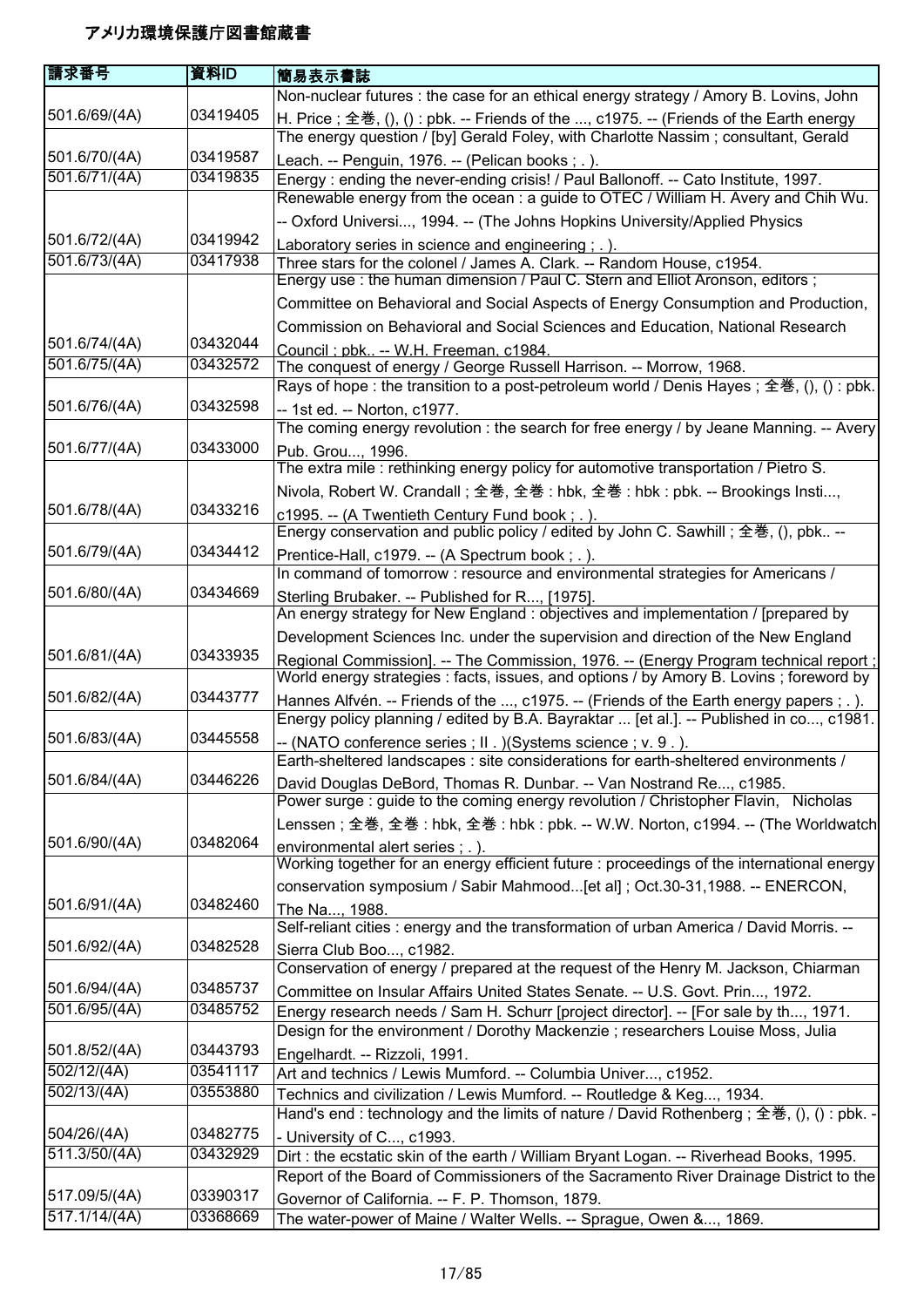| 請求番号             | 資料ID     | 簡易表示書誌                                                                                                                                                |
|------------------|----------|-------------------------------------------------------------------------------------------------------------------------------------------------------|
|                  |          | Chemical oceanography / edited by J. P. Riley and G. Skirrow; 全巻, v. 1, v. 2. --                                                                      |
| 517.1/21/1(4A)   | 03443132 | Academic Press, 1965-.                                                                                                                                |
|                  |          | Chemical oceanography / edited by J. P. Riley and G. Skirrow; 全巻, v. 1, v. 2. --                                                                      |
| 517.1/21/2(4A)   | 03443140 | Academic Press, 1965-.                                                                                                                                |
| 517.2/3/(4A)     | 03419892 | St. Croix river fishways / International Joint Commission. -- Washington Gove, 1924.                                                                  |
| 517.23/1/(4A)    | 03369063 | Dredge, drain, reclaim : the art of a nation / Joh. van Veen. -- 3rd ed. -- Martinus                                                                  |
|                  |          | Little waters : a study of headwater streams & other little waters, their use and relations                                                           |
|                  |          | to the land / by H.S. Person; with the cooperation of E. Johnston Coil and Robert T.                                                                  |
| 517.25/2/(4A)    | 03368958 | Beall. -- Rev. -- Government Prin, 1936.                                                                                                              |
| 517.25/3/(4A)    | 03445368 | Wildland watershed management / Donald R. Satterlund. -- Ronald, c1972.                                                                               |
| 517.25/3/(4A)    | 03368982 | Wildland watershed management / Donald R. Satterlund. -- Ronald, c1972.                                                                               |
| 517.25/4/(4A)    | 03368255 | Tides and currents in San Francisco Bay / L.P. Disney and W.H. Overshiner. -- G.P.O.,                                                                 |
| 517.25/5/(4A)    | 03368503 | Water supply and treatment / Charles P. Hoover. -- 3rd ed -- National Lime A, 1938.                                                                   |
|                  |          | Rivers at risk : the concerned citizen's guide to hydropower / John D. Echeverria, Pope                                                               |
| 517.25/6/(4A)    | 03419520 | Barrow, Richard Roos-Collins; pbk: pbk. -- Island Press, c1989.                                                                                       |
|                  |          | Great River: an environmental history of the upper Mississippi, 1890-1950 / Philip V.                                                                 |
| 517.25/7/(4A)    | 03418910 | Scarpino. -- University of M, 1985.                                                                                                                   |
|                  |          | Living with the Alabama-Mississippi shore / Wayne F. Canis  [et al.]. -- Duke                                                                         |
| 517.25/8/(4A)    | 03434727 | University, 1985. -- (Living with the shore; .).                                                                                                      |
|                  |          | Floods and flood control / Tennessee Valley Authority. -- Tennessee Valle, 1961. --                                                                   |
| 517.4/2/(4A)     | 03445384 |                                                                                                                                                       |
| 517.5/7/(4A)     | 03390408 | (Technical report ; 26.).<br>The T. V. A. : lessons for international application / by Herman Finner. -- International                                |
|                  |          | The range of choice in water management : a study of dissolved oxygen in the                                                                          |
|                  |          |                                                                                                                                                       |
| 517.5/9/(4A)     | 03433919 | Potomac estuary / by Robert K. Davis; with contributions by Robert M. Steinberg, Leo                                                                  |
|                  |          | J. Hetling, and Nicholas C. Matalas. -- Published for R, [1968].<br>Love Canal: my story / Lois Marie Gibbs; as told to Murray Levine; 全巻, (), pbk -- |
| 517.6/2/(4A)     | 03369204 |                                                                                                                                                       |
|                  |          | State Universit, c1982.<br>Hood Canal : splendor at risk / editor, Jeff Brody ; writers, Christopher Dunagan and                                      |
| 517.6/3/(4A)     | 03445715 |                                                                                                                                                       |
|                  |          | the staff of the Sun. -- The Sun Newspap, c1991.                                                                                                      |
|                  |          | Silenced rivers : the ecology and politics of large dams / Patrick McCully; 全巻, 全巻 :                                                                  |
| 517.7/10/(4A)    | 03418498 | Hb, 全巻: Hb: Pb. -- Zed Books, 1996.                                                                                                                   |
|                  |          | The social and environmental effects of large dams / Edward Goldsmith and Nicholas                                                                    |
| 517.7/11/(4A)    | 03432473 | Hildyard. -- Sierra Club Boo, [1986], c1984.                                                                                                          |
| 517.8/11/(4A)    | 03431962 | The thin edge : coast and man in crisis / Anne W. Simon. -- 1st ed. -- Harper & Row,                                                                  |
|                  |          | Living with the Texas shore / Robert A. Morton  [et al]; 全巻, est., est -- Duke                                                                        |
| 517.8/12/(4A)    | 03433141 | University, 1983. -- (Living with the shore ; .).                                                                                                     |
|                  |          | Its name was M. U. D. : the story of water as it has affected the  urban complex on                                                                   |
|                  |          | the eastern shore of San Francisco Bay, with emphasis on the creation of the East Bay                                                                 |
| 517.8/13/(4A)    | 03433224 | Municipal Utility District  -- [East Bay Munic, 1970.                                                                                                 |
|                  |          | Coastal zone management : multiple use with conservation. -- John Wiley, c1972. --                                                                    |
| 517.8/14/(4A)    | 03434602 | (University of California engineering and physical sciences extension series).                                                                        |
|                  |          | The beaches are moving : the drowning of America's shoreline : with a new epilogue /                                                                  |
| 517.8/15/(4A)    | 03444643 | Wallace Kaufman and Orrin H. Pilkey, Jr ; pbk -- Duke University, 1983. -- (Living                                                                    |
|                  |          | Report of the Joint Standing Committee on Boston Harbor, for the Year 1852. -- J.H.                                                                   |
| 517.8/8/(4A)     | 03389897 | Eastburn, 1853. -- (City document; no. 60.).                                                                                                          |
|                  |          | Annual report of the Board of Harbor Commissioners; 全巻, 7th, 8th. -- Wright & Potter,                                                                 |
| 517.8/9/1873(4A) | 03390291 | 1873-1874.                                                                                                                                            |
|                  |          | Annual report of the Board of Harbor Commissioners; 全巻, 7th, 8th. -- Wright & Potter,                                                                 |
| 517.8/9/1874(4A) | 03390283 | 1873-1874.                                                                                                                                            |
| 517/21/(4A)      | 03369170 | Fisheries of Cape Ann / Captain Sylvanus Smith. -- Gloucester Time, 1915.                                                                             |
|                  |          | Proceedings of the research forum on Lake Champlain, / sponsored by the Ad Hoc                                                                        |
| 517/23/(4A)      | 03389855 | Committee on Lake Champlain. -- State Univ. of , 1977. -- (Regional studies series.;                                                                  |
|                  |          | Economics of watershed planning / edited by G.S. Tolley and F.E. Riggs. -- Iowa State                                                                 |
| 517/24/(4A)      | 03419173 | Univ, 1961.                                                                                                                                           |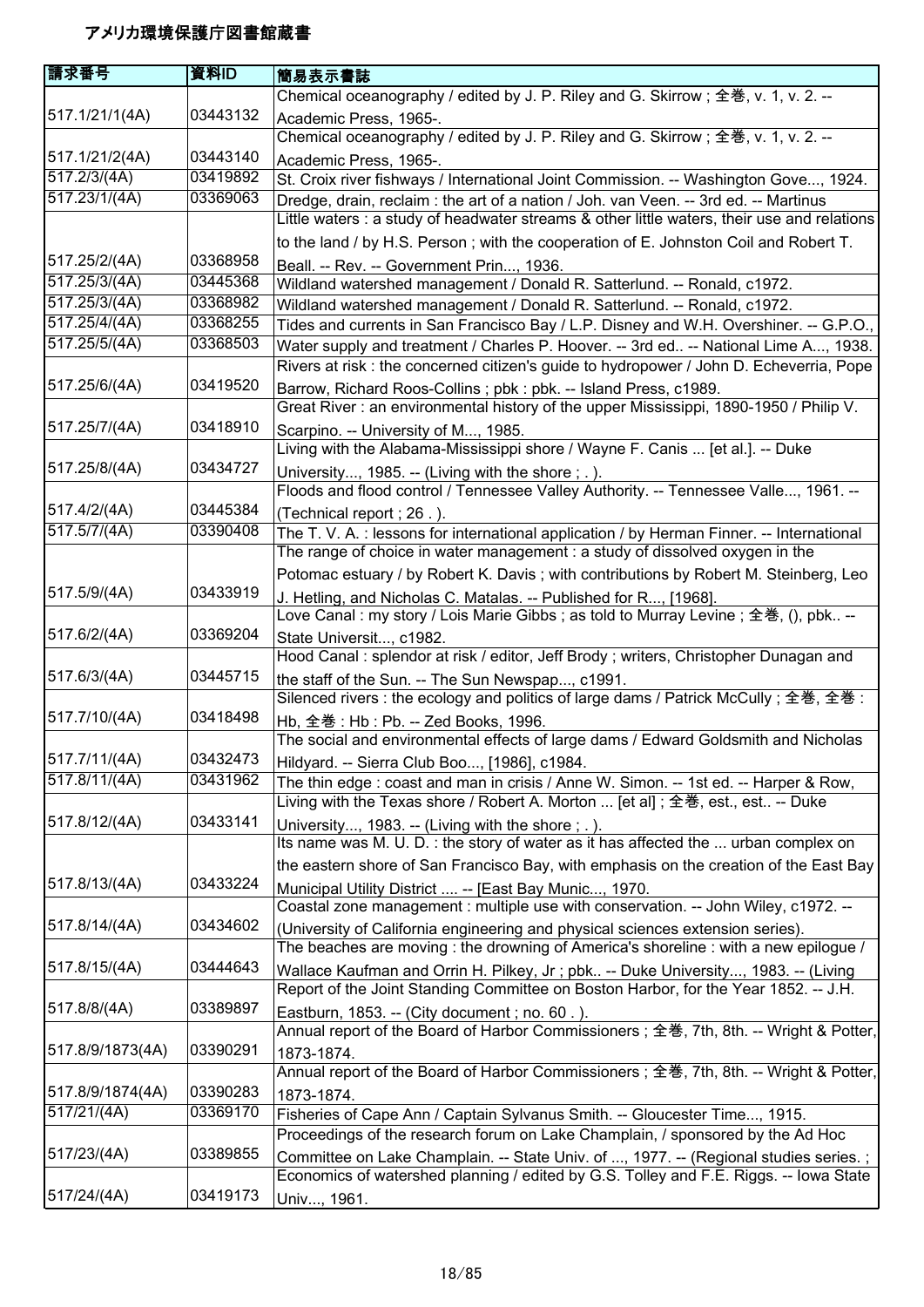| 請求番号                      | 資料ID     | 簡易表示書誌                                                                                                                                                                         |
|---------------------------|----------|--------------------------------------------------------------------------------------------------------------------------------------------------------------------------------|
|                           |          | The value of water in alternative uses : with special application to water use in the San                                                                                      |
|                           |          | Juan and Rio Grande basins of New Mexico / a study conducted by a special committe                                                                                             |
| 517/25/(4A)               | 03432382 | under the directions of Nathaniel Wollman, Ralph L. Edgel  [et al.]. -- University of<br>Living with the West Florida shore / by Larry J. Doyle  [et al.]. -- Duke University, |
| 517/26/(4A)               | 03433992 | 1984. -- (Living with the shore ; . ).                                                                                                                                         |
|                           |          | Strategies for protection and management of floodplain wetlands and other riparian                                                                                             |
|                           |          | ecosystems / U.S. Department of Agriculture Forest Service ; pbk -- Department of                                                                                              |
| 517/27/(4A)               | 03444866 | A, [1979]. -- (USDA Forest Service General technical report WO; 12.).                                                                                                          |
|                           |          | Methods for evaluating riparian habitats with applications to management / William S.                                                                                          |
|                           |          | Platts  [et al.]. -- U.S. Dept. of A, [1987]. -- (USDA Forest Service general technical                                                                                        |
| 517/28/(4A)               | 03445343 | report INT ; 221.).                                                                                                                                                            |
|                           |          | Ice interaction with offshore structures / A.B. Cammaert, D.B. Muggeridge. -- Van                                                                                              |
| 517/29/(4A)               | 03445830 | Nostrand Re, c1988.                                                                                                                                                            |
|                           |          | Water for the cities : a history of the urban water supply problem in the United States /                                                                                      |
| 518.1/10/(4A)             | 03369097 | Nelson Manfred Blake. -- Syracuse Univiv, 1956. -- (Maxwell scool series ; 3.).                                                                                                |
| 518.1/11/(4A)             | 03369105 | Catskill water supply: a general description and brief history. -- Board of Water ,                                                                                            |
| 518.1/12/(4A)             | 03369113 | Water for New York / Roscoe C. Martin. -- Syracuse Univ. , 1960.                                                                                                               |
|                           |          | A Text-book on trade waste waters : ther nature and disposal / H. Maclean Wilson and                                                                                           |
| 518.1/13/(4A)             | 03368552 | H.T. Calvert. -- Charles Griffin, 1913.                                                                                                                                        |
|                           |          | Reports of examinations of water, water supply : and related subjects, during the years                                                                                        |
| 518.1/14/(4A)             | 03390309 | 1886-89 / by E.W. Hilgard. -- J.D. Young, 1889.                                                                                                                                |
|                           |          | Abstraction and use of water : a comparison of legal regimes / [by Ludwik A. Teclaff]. --                                                                                      |
| 518.1/15/(4A)             | 03433927 | United Nations, 1972. -- (Document ; ST/ECA/154.).                                                                                                                             |
|                           |          | The impact of an accelerated coal-based synfuels program on western water resources                                                                                            |
|                           |          | : hearing before the Subcommittee on Economic Growth and Stabilization of the Joint                                                                                            |
|                           |          | Economic Committee, Congress of the United States, Ninety-sixth Congress, first                                                                                                |
| 518.1/20/(4A)             | 03504172 | session, November 14, 1979. -- U.S. Govt. Prin, 1980.<br>Forests and Water in the light of scientific incvestigation / by Raphale Zon. -- U.S. Govt.                           |
| 518.1/21/(4A)             | 03504198 | Prin, 1927.                                                                                                                                                                    |
|                           |          | The conservation of ground water : a survey of the present ground-water situation in                                                                                           |
| 518.12/6/(4A)             | 03369121 | the United States / Harold E. Thomas. -- McGraw-Hill, 1951                                                                                                                     |
|                           |          | Subsurface characterization and monitoring techniques : a desk reference guide /                                                                                               |
|                           |          | prepared by Eastern Research Group, Inc. ; prepared for Center for Environmental                                                                                               |
|                           |          | Research Information, U.S. Environmental Protection Agency, Environmental                                                                                                      |
| 518.12/8/1(4A)            | 03419637 | Monitoring Systems Laboratory: 全巻. v. 1. v. 2. -- U.S. Environmen 1993.<br>Subsurface characterization and monitoring techniques : a desk reference guide /                    |
|                           |          | prepared by Eastern Research Group, Inc.; prepared for Center for Environmental                                                                                                |
|                           |          | Research Information, U.S. Environmental Protection Agency, Environmental                                                                                                      |
| 518.12/8/2(4A)            | 03419645 | Monitoring Systems Laboratory: 全巻. v. 1. v. 2. -- U.S. Environmen 1993.<br>Managing wastewater in coastal urban areas / Committee on Wastewater Management                     |
|                           |          | for Coastal Urban Areas, Water Science and Technology Board, Commission on                                                                                                     |
| 518.2/13/(4A)             | 03433828 | Engineering and Technical Systems, National Research Council. -- National Academ,                                                                                              |
|                           |          | Sludge compost marketing and distribution regulatory requirements in the united                                                                                                |
| 518.24/6/(4A)             | 03433117 | states. -- Metcalf & Eddy, [1986].                                                                                                                                             |
| $\overline{518.5/3/(4A)}$ | 03418175 | The closing circle: nature, man, and technology / Barry Commoner. -- [1st ed.]. --                                                                                             |
| 518.5/4/(4A)              | 03535671 | In the name of sanity / by Lewis Mumford. -- Harcourt, Brace, c1954.                                                                                                           |
| 518.52/41/(4A)            | 03418647 | Building for tomorrow: putting waste to work / Martin Pawley. -- Sierra Club Boo,                                                                                              |
|                           |          | Ocean incineration : its role in managing hazardous waste / Office of Technology                                                                                               |
| 518.52/42/(4A)            | 03432192 | Assessment. -- Congress of the, [1986].                                                                                                                                        |
|                           |          | Handbook of organic waste conversion / [edited by] Michael W. M. Bewick. -- Van                                                                                                |
| 518.52/43/(4A)            | 03445616 | Nostrand Re, c1980. -- (Van Nostrand Reinhold environmental engineering series ; .<br>Wasting away / Kevin Lynch; with contributions by Michael Southworth, editor. --         |
| 518.52/72/(4A)            | 03482452 | Sierra Club Boo, c1990.                                                                                                                                                        |
| 518.8/100/(4A)            | 03418662 | Cities in flood : the problems of urban growth / Peter Self. -- 2nd ed. -- Faber and                                                                                           |
| 518.8/101/(4A)            | 03417821 | Urban conservation / Nahoum Cohen; 全巻, 全巻 : hbk., 全巻 : hbk. : pbk -- MIT                                                                                                       |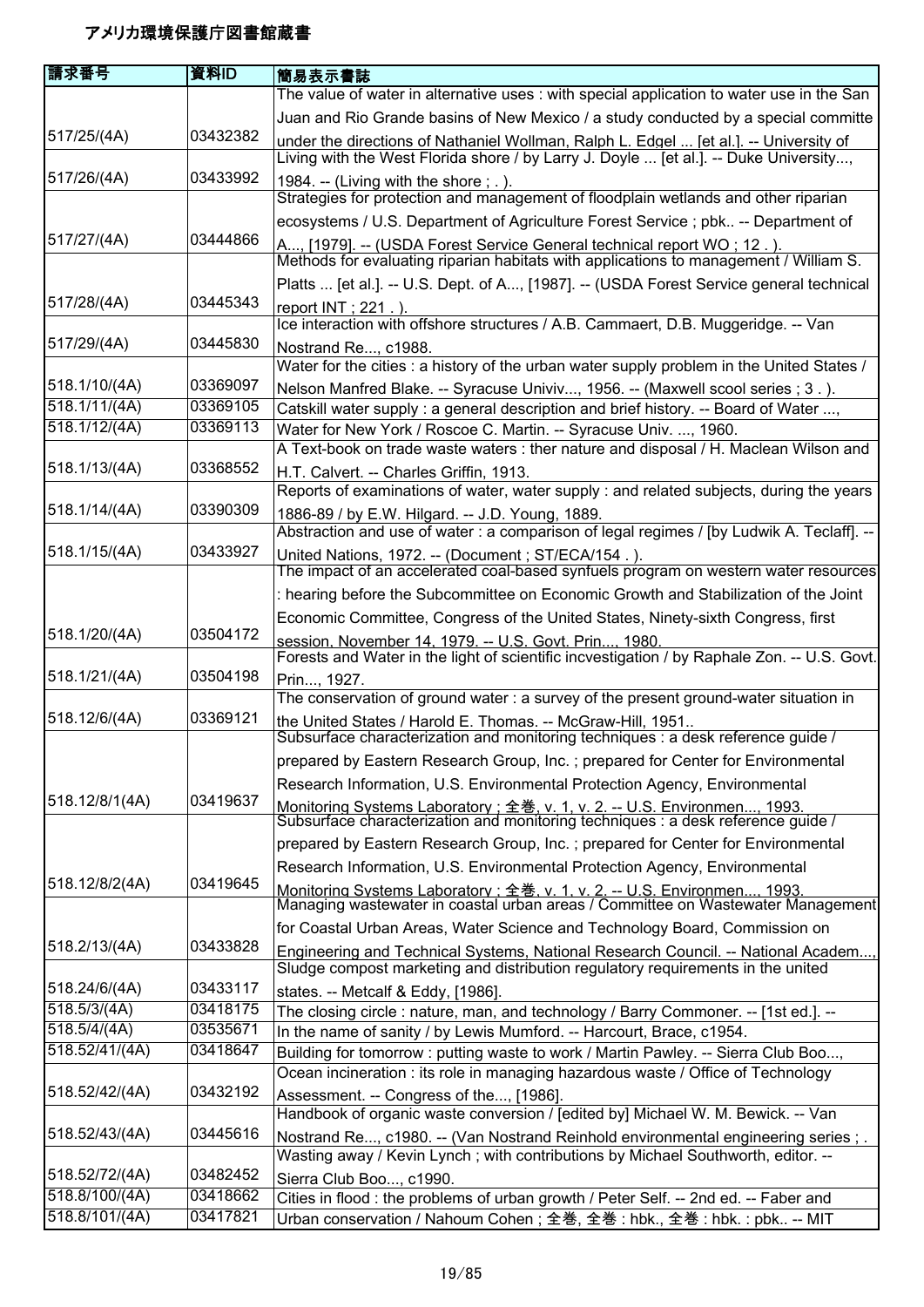| 請求番号            | 資料ID     | 簡易表示書誌                                                                                                                                                                           |
|-----------------|----------|----------------------------------------------------------------------------------------------------------------------------------------------------------------------------------|
|                 |          | American city planning since 1890 : a history commemorating the fiftieth anniversary of                                                                                          |
| 518.8/102/(4A)  | 03418118 | the American Institute of Planners / Mel Scott; 全巻, (), pbk -- University of C, 1969.<br>The future of old neighborhoods : rebuilding for a changing population / Bernard J.     |
|                 |          | Frieden. -- M.I.T. Press, c1964. -- (A Publication of the Joint Center for Urban Studies                                                                                         |
| 518.8/103/(4A)  | 03418357 | of the Massachusetts Institute of Technology and Harvard University).                                                                                                            |
| 518.8/105/(4A)  | 03431590 | The architect as developer / by John Portman and Jonathan Barnett. -- McGraw-Hill,<br>Environmental design research / editor, Wolfgang F. E. Preiser; 全巻, v. 1, v. 2. --         |
| 518.8/106/2(4A) | 03431624 | Dowden, Hutchin, c1973. -- (Community development series ; . ).                                                                                                                  |
|                 |          | The core of the city: a pilot study of changing land uses in central business districts /                                                                                        |
| 518.8/107/(4A)  | 03431681 | John Rannells. -- Columbia Univer, 1956.<br>Pedestrian malls, streetscapes, and urban spaces / Harvey M. Rubenstein; (): pbk:                                                    |
| 518.8/108/(4A)  | 03431814 | alk. paper. -- Wiley, c1992.<br>Open land for urban America : acquisition, safekeeping, and use / Joseph James                                                                   |
| 518.8/109/(4A)  | 03431939 | Shomon. -- Published in co, c1971.                                                                                                                                               |
| 518.8/110/(4A)  | 03431996 | Diary of a mad planner / Robert Snetsinger. -- Winchester Pres, c1976.<br>A place to live : the crisis of the cities / by Wolf Von Eckardt; foreword by August                   |
| 518.8/111/(4A)  | 03432291 | Heckscher. -- Delacorte Press, [1968, c1967]. -- (A Seymour Lawrence book; .).                                                                                                   |
| 518.8/112/(4A)  | 03432549 | Direction of cities / John Guinther; foreword by Edmund N. Bacon. -- Viking, 1996.                                                                                               |
|                 |          | The good, the bad, and the ugly : cities in crisis / Rod Hackney with Fay Sweet;                                                                                                 |
| 518.8/113/(4A)  | 03432556 | foreword by Lord Scarman. -- F. Muller, 1990.                                                                                                                                    |
| 518.8/114/(4A)  | 03432671 | The modernist city : an anthropological critique of Brasília / James Holston ; 全巻, (), ()                                                                                        |
| 518.8/115/(4A)  | 03433034 | : pbk -- University of C, 1989.                                                                                                                                                  |
|                 |          | Analytical models for urban and regional planning / Ian Masser. -- Halsted Press D,<br>Our cities : their role in the national economy / report of the Urbanism Committee to the |
| 518.8/116/(4A)  | 03433174 | National Resouces Committee. -- United States G, 1937.                                                                                                                           |
| 518.8/117/(4A)  | 03433299 | The changing spatial structure of American cities / John R. Ottensmann. -- Lexington<br>Books, c1975.                                                                            |
|                 |          | The genesis of modern British town planning : a study in economic and social history of                                                                                          |
|                 | 03434461 | the nineteenth and twentieth centuries / by William Ashworth. -- Routledge & Keg,                                                                                                |
| 518.8/118/(4A)  |          | 1954. -- (International library of sociology and social reconstruction; .).<br>The lost dream: businessmen and city planning on the Pacific Coast, 1890-1920 /                   |
| 518.8/119/(4A)  | 03434560 | Mansel G. Blackford. -- Ohio State Univ, c1993. -- (Urban life and urban landscape<br>City planning and aerial information / Melville C. Branch. -- Harvard Univers, 1971.       |
| 518.8/120/(4A)  | 03434610 | (Harvard city planning studies; 17.).                                                                                                                                            |
| 518.8/121/(4A)  | 03434784 | Livable cities : a grass-roots guide to rebuilding urban America / by Robert Cassidy ; $\pm$                                                                                     |
| 518.8/122/(4A)  | 03434842 | 巻, (), pbk -- 1st ed. -- Holt, Rinehart , c1980.<br>Modernizing urban land policy / edited by Marion Clawson. -- published for R, c1973.                                         |
|                 |          | Planning and urban growth : an Anglo-American comparison / Marion Clawson and                                                                                                    |
| 518.8/123/(4A)  | 03434859 | Peter Hall. -- Published for R, c1973.                                                                                                                                           |
|                 |          | Urban structures for the future / Justus Dahinden; translated by Gerald Onn. --                                                                                                  |
| 518.8/124/(4A)  | 03433869 | Praeger Publish, [1972].                                                                                                                                                         |
|                 |          | Building cities that work / Edmund P. Fowler; 全巻, 全巻: hc, 全巻: hc: pbk. -- McGill-                                                                                                |
| 518.8/125/(4A)  | 03434248 | Queen's , c1992.<br>Shaping an urban future : essays in memory of Catherine Bauer Wurster / edited by                                                                            |
| 518.8/126/(4A)  | 03434289 | Bernard J. Frieden and William W. Nash, Jr. -- MIT Press, c1969.                                                                                                                 |
|                 |          | Land use / Kenneth P. Davis. -- McGraw-Hill, c1976. -- (McGraw-Hill series in forest                                                                                             |
| 518.8/127/(4A)  | 03443454 | resources $;$ $.$ $).$                                                                                                                                                           |
| 518.8/128/(4A)  | 03442928 | Planning the post-industrial city / by Harvey S. Perloff. -- Planners Press, c1980.                                                                                              |
| 518.8/129/(4A)  | 03442936 | The quality of the urban environment : essays on "new resources" in an urban age /<br>edited by Harvey S. Perloff. -- Resources for t, c1969.                                    |
|                 |          | History and precedent in environmental design / Amos Rapoport; 全巻, 全巻 : hard, 全                                                                                                  |
| 518.8/130/(4A)  | 03443082 | 巻: hard: pbk. -- Plenum Press, c1990.                                                                                                                                            |
| 518.8/131/(4A)  | 03443710 | Cities and geology / Robert F. Legget; with a foreword by Quido Zaruba. -- McGraw-                                                                                               |
|                 | 03443181 | The British new towns policy: problems and implications / Lloyd Rodwin. -- Harvard                                                                                               |
| 518.8/132/(4A)  |          | Univers, 1956. -- (Harvard city planning studies; 16.).                                                                                                                          |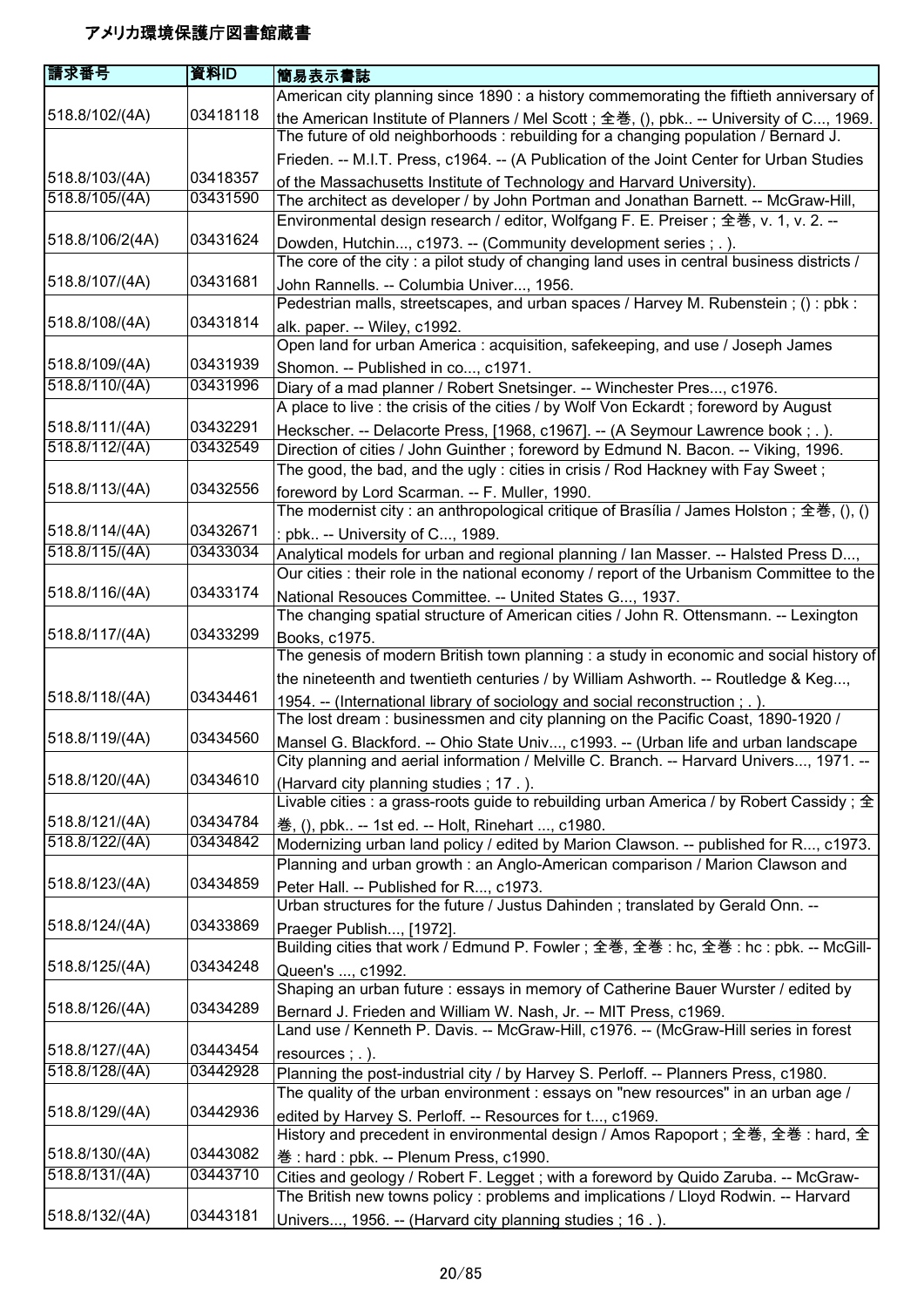| 請求番号           | 資料ID     | 簡易表示書誌                                                                                                                                                  |
|----------------|----------|---------------------------------------------------------------------------------------------------------------------------------------------------------|
|                |          | Garden cities for America : the Radburn Experience / Daniel Schaffer. -- Temple                                                                         |
| 518.8/133/(4A) | 03443280 | Universi, 1982.                                                                                                                                         |
| 518.8/134/(4A) | 03443934 | Man made the town / Michael Middleton. -- 1st U.S. ed. -- St. Martin's Pr, c1987.                                                                       |
|                |          | Public streets for public use / edited by Anne Vernez Moudon; with a foreword by                                                                        |
| 518.8/135/(4A) | 03444015 | Donald Appleyard. -- Van Nostrand Re, c1987.                                                                                                            |
|                |          | Continuity and change: preservation in city planning / [by] Alexander Papageorgiou.                                                                     |
| 518.8/136/(4A) | 03444189 | With a pref. by Frederick Gutheim. [Translated by Gerald Onn]. -- Praeger, [1971].                                                                      |
|                |          | Downtown, Inc., how America rebuilds cities / Bernard J. Frieden, Lynne B. Sagalyn;                                                                     |
| 518.8/137/(4A) | 03444296 | 全巻, 全巻 : pbk. -- MIT Press, c1989.                                                                                                                      |
|                |          | Centers for the urban environment : survival of the cities / Victor Gruen. -- Van                                                                       |
| 518.8/138/(4A) | 03444395 |                                                                                                                                                         |
|                |          | Nostrand Re, c1973.<br>The heart of our cities : the urban crisis: diagnosis and cure / Victor Gruen. -- Simon &                                        |
| 518.8/139/(4A) | 03444403 |                                                                                                                                                         |
| 518.8/140/(4A) | 03444445 | Schuste, 1964                                                                                                                                           |
|                |          | Cities / Lawrence Halprin. -- Reinhold, [1964].<br>Building a new town : Finland's new garden city, Tapiola / [by] Heikki von Hertzen and               |
| 518.8/141/(4A) | 03445012 |                                                                                                                                                         |
|                |          | Paul D. Spreiregen. -- MIT Press, 1971].                                                                                                                |
| 518.8/142/(4A) | 03445244 | Multi-use architecture in the urban context / Eberhard H. Zeidler; Ist -- Van Nostrand                                                                  |
|                |          | Re, 1985, c1983.                                                                                                                                        |
|                | 03445897 | City planning / [author, Francisco Asensio Cerver]; 全巻, (), (): complete collection. --                                                                 |
| 518.8/143/(4A) |          | Arco Editorial, [199-]. -- (Arco colour collection ; . ) (Urban architecture ; . ).                                                                     |
|                |          | Recycling cities for people : the urban design process / Laurence Stephan Cutler,                                                                       |
| 518.8/144/(4A) | 03446168 | Sherrie Stephens Cutler. -- 2nd ed. -- CBI Pub. Co., c1982.<br>Creating the countryside : the politics of rural and environmental discourse / edited by |
|                |          |                                                                                                                                                         |
|                |          | E. Melanie DuPuis and Peter Vandergeest; 全巻, 全巻: pbk. -- Temple Universi,                                                                               |
|                |          | 1996. -- (Conflicts in urban and regional development / edited by John R. Logan and                                                                     |
| 518.8/145/(4A) | 03446333 | Todd Swanstrom : . )                                                                                                                                    |
|                |          | Environment and policy : the next fifty years / Commissioned and edited by William R.                                                                   |
|                |          | Ewald on behalf of the American Institute of Planners' fiftieth year consultation. --                                                                   |
| 518.8/146/(4A) | 03446465 | Indiana Univers, c1968.<br>The politics of land-use reform / Frank J. Popper ; 全巻, 全巻 : pbk, 全巻 : pbk : cloth. --                                       |
| 518.8/193/(4A) | 03482650 | University of W, 1981.                                                                                                                                  |
| 518.8/194/(4A) | 03482932 | The last landscape / [by] William H. Whyte. -- [1st ed.]. -- Doubleday, 1968.                                                                           |
|                |          | Lewis Mumford: a bibliography: 1914-1970 / [by] Elmer S. Newman. With an introd. by                                                                     |
| 518.8/207/(4A) | 03537982 | Lewis Mumford. -- [1st ed.]. -- Harcourt Brace , [1971].                                                                                                |
| 518.8/224/(4A) | 03576576 | Design with nature / Ian L. McHarg. -- [1st ed.]. -- Published for t, 1969.                                                                             |
|                |          | Town planning in practice : an introduction to the art of designing cities and suburbs /                                                                |
| 518.8/466/(4A) | 04071403 | Raymond Unwin. -- T. Fisher Unwin, [1909?].                                                                                                             |
|                |          | The building of satellite towns: a contribution to the study of town development and                                                                    |
| 518.8/467/(4A) | 04071411 | regional planning / C.B. Purdom. -- Dent, 1925.                                                                                                         |
|                |          | Zoning : the laws, administration, and court decisions during the first twenty years / by                                                               |
| 518.8/468/(4A) | 04071429 | Edward M. Bassett. -- Russell Sage Fo, 1936.                                                                                                            |
|                |          | A most unsettling person : the life and ideas of Patrick Geddes, founding father of city                                                                |
| 518.8/91/(4A)  | 03419306 | planning and environmentalism / by Paddy Kitchen. -- Saturday Review, c1975.                                                                            |
|                |          | Nuevos territorios, nuevos paisajes = New territories, new landscapes / [Museu d'Art                                                                    |
| 518.8/92/(4A)  | 03419454 | Contemporani de Barcelona ACTAR]. -- Museu d'Art Con, 1997.                                                                                             |
|                |          | London's natural history / by R.S.R. Fitter. -- Collins, 1945. -- (The new naturalist : a                                                               |
| 518.8/93/(4A)  | 03419553 | survey of British natural history; [3].).                                                                                                               |
| 518.8/94/(4A)  | 03419595 | The world cities / [by] Peter Hall. -- McGraw-Hill, c1966. -- (World university library; .).                                                            |
|                |          | What is and what could be / edited, with a preface and headnotes, by H. Wentworth                                                                       |
| 518.8/95/(4A)  | 03419603 | Eldr. -- Anchor Books, 1967. -- (Taming megalopolis; vol. 1.).                                                                                          |
|                |          | The modern metropolis : its origins, growth, characteristics, and planning : selected                                                                   |
| 518.8/96/(4A)  | 03419611 | essays by Hans Blumenfeld / ed. by Paul D. Spreiregen. -- Massachusetts I, c1967.                                                                       |
| 518.8/97/(4A)  | 03419967 | Crisis in our cities / by Lewis Herber. -- Prentice-Hall, [1965].                                                                                       |
|                |          | The city in history : its origins, its transformations, and its prospects / Lewis Mumford. --                                                           |
| 518.8/98/(4A)  | 03419983 | Harcourt, Brace, c1961.                                                                                                                                 |
| 518.8/99/(4A)  | 03418621 | Rivers in the city / Roy, Mann. -- Praeger, [1973].                                                                                                     |
|                |          |                                                                                                                                                         |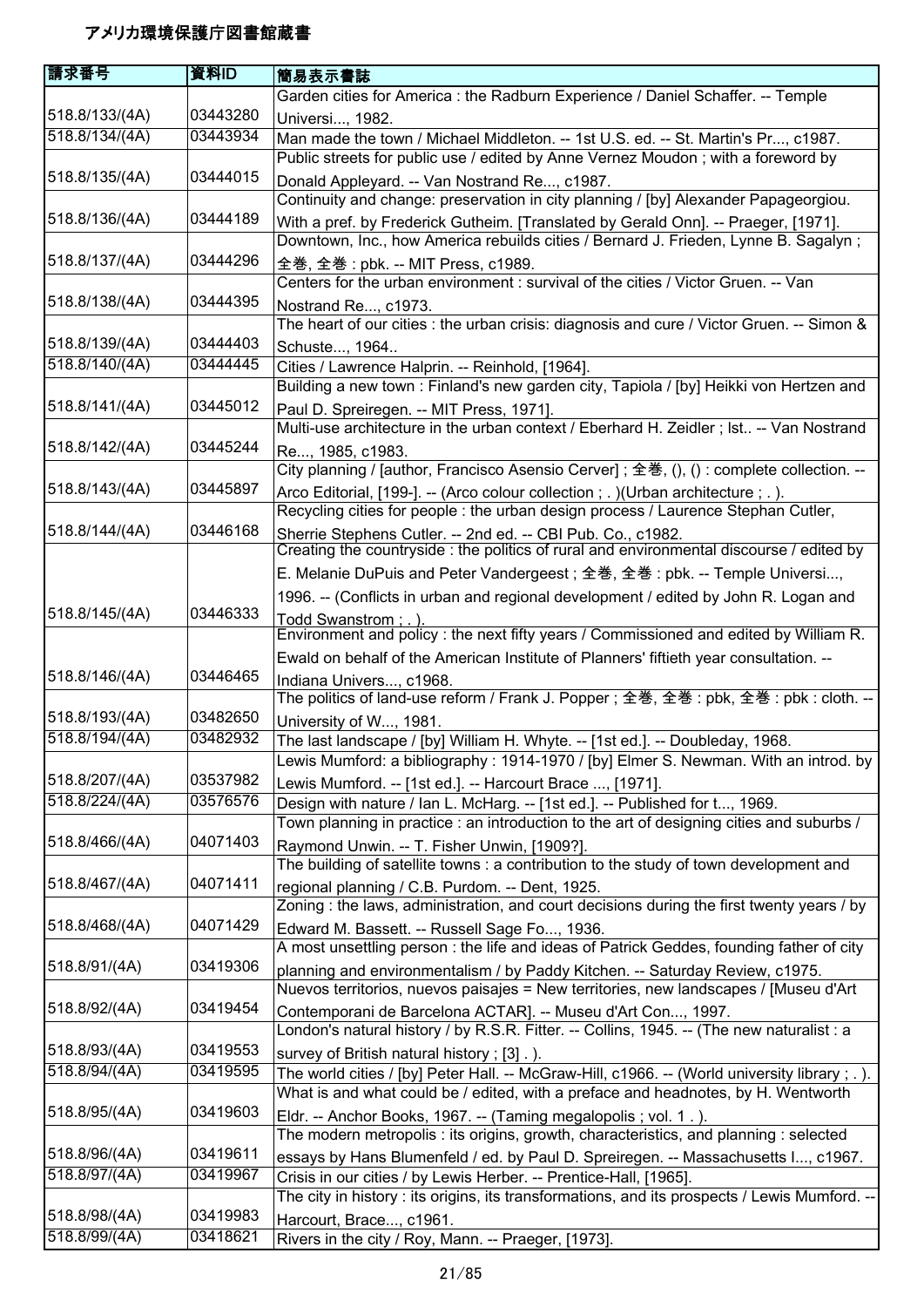| 請求番号           | 資料ID     | 簡易表示書誌                                                                                                                                                           |
|----------------|----------|------------------------------------------------------------------------------------------------------------------------------------------------------------------|
|                |          | Planning for parks and recreation needs in urban areas / by Elinor C. Guggenheimer.                                                                              |
| 518.85/17/(4A) | 03432531 | Illus. by M. Paul Friedberg. -- Twayne Publishe, [1969].                                                                                                         |
|                |          | The park builders : a history of state parks in the Pacific northwest / Thomas R. Cox. --                                                                        |
| 518.85/18/(4A) | 03433844 |                                                                                                                                                                  |
|                |          | University of W, c1988.                                                                                                                                          |
|                |          | The garden city utopia: a critical biography of Ebenezer Howard / Robert Beevers. --                                                                             |
| 518.85/19/(4A) | 03445566 | St. Martin's Pr, 1988.                                                                                                                                           |
|                |          | Running water: the essential guide to the water services - how they work and the                                                                                 |
| 518/10/(4A)    | 03432564 | leisure facilities they provide / Charles Hall; 全巻, (), cased. -- Robertson McCar,                                                                               |
|                |          | Atmospheric ecology for designers and planners / William P. Lowry; with illustrations                                                                            |
| 518/11/(4A)    | 03432945 | by Samuel C. Lowry ; pbk. : alk. paper : cloth : hardback. -- Van Nostrand Re, 1991.                                                                             |
| 518/12/(4A)    | 03433802 | Water and the cycle of life / Joseph A. Cocannouer. -- The Devin-Adair, 1962.                                                                                    |
| 518/20/(4A)    | 03576535 | The culture of cities / Lewis Mumford. -- 3rd ed. -- Secker & Warbur, 1958.                                                                                      |
|                |          | Annual report of the Cochituate Water Board to the City Council of Boston, for the Year                                                                          |
| 518/5/(4A)     | 03389905 | 1870. -- Alfred Mudge, 1870.                                                                                                                                     |
|                |          | Mr. Wilkins's further remarks on supplying the City of Boston with pure water. --                                                                                |
| 518/6/(4A)     | 03389913 | Charles C. Litt, 1845.                                                                                                                                           |
|                |          | City of Boston, report of the commissioners on ivestigation of water supply. -- [s.n.],                                                                          |
| 518/7/(4A)     | 03389921 |                                                                                                                                                                  |
|                |          | [1883]. -- (City document; no. 129.).<br>Review of report of water commissioners of 1845 : with an examination of some of its                                    |
| 518/8/(4A)     | 03389939 |                                                                                                                                                                  |
|                |          | statements and estimates / by John H. Wilkins. -- Freeman and Bol, 1846.<br>Man-made America: chaos or control? : an inquiry into selected problems of design in |
|                |          |                                                                                                                                                                  |
|                |          | the urbanized landscape / by Christopher Tunnard and Boris Pushkarev in association                                                                              |
|                |          | with Geoffrey Baker  [and others]; with drawings by Philip Lin and Vladimir                                                                                      |
| 518/9/(4A)     | 03419231 | Pozharsky, and photos. by John Reed and Charles R. Schulze. -- Yale University                                                                                   |
| 519.1/100/(4A) | 03418258 | The environmental policy paradox / Zachary A. Smith. -- 2nd ed. -- Prentice Hall,                                                                                |
|                |          | City region and regionalism: a geographical contribution to human ecology / by Robert                                                                            |
|                |          | E. Dickinson. -- K. Paul, Trench -- (International library of sociology and social                                                                               |
| 519.1/101/(4A) | 03418340 | reconstruction; $\ldots$ ).                                                                                                                                      |
|                |          | Environment and society in transition : world priorities / edited by Boris Pregel, Harold                                                                        |
|                |          | D. Lasswell, and John McHale. -- American Divisi, c1975. -- (Annals of the New York                                                                              |
| 519.1/103/(4A) | 03431616 | Academy of Sciences; v. 261.).                                                                                                                                   |
|                |          | Lives at stake : the science and politics of environmental health / Laurence Pringle. --                                                                         |
| 519.1/104/(4A) | 03431632 | Macmillan Pub. , c1980. -- (Science for survival series ; . ).                                                                                                   |
|                |          | From conservation to ecology : the development of environmental concern / edited by                                                                              |
| 519.1/105/(4A) | 03431640 | Carroll Pursell. -- Crowell, [1973]. -- (Problem studies in American history ; . ).                                                                              |
|                |          | Managing the environment : an economic primer / by William Ramsay and Claude                                                                                     |
| 519.1/106/(4A) | 03431665 | Anderson. -- Basic Books, c1972.                                                                                                                                 |
|                |          | America's changing environment / Edited by Roger Revelle and Hans H. Landsberg. --                                                                               |
| 519.1/107/(4A) | 03431723 | Houghton Miffli, 1970. -- (The Daedalus library; v. 15.).                                                                                                        |
| 519.1/108/(4A) | 03431822 | Your environment and what you can do about it / Richard Saltonstall, Jr. -- Walker,                                                                              |
|                |          | Earth follies : coming to feminist terms with the global environmental crisis / Joni                                                                             |
| 519.1/109/(4A) | 03431897 | Seager. -- Routledge, 1993.                                                                                                                                      |
|                |          | Environmental quality education act of 1970 : hearings before the Subcommittee on                                                                                |
|                |          |                                                                                                                                                                  |
| 519.1/110/(4A) | 03432440 | Select Education of the Committee on Education and Labor, House of                                                                                               |
|                |          | Representatives, Ninety-fifth Congress, second session on H.R. 14753. -- U.S. Govt.                                                                              |
|                |          | Ecospeak : rhetoric and environmental politics in America / M. Jimmie Killingsworth,                                                                             |
| 519.1/111/(4A) | 03432796 | Jacqueline S. Palmer. -- Southern Illino, c1992.                                                                                                                 |
|                |          | Campaigning for the environment / edited by Richard Kimber and J. J. Richardson. --                                                                              |
| 519.1/112/(4A) | 03432804 | Routledge and K, 1974.                                                                                                                                           |
|                |          | Creating the human environment : a report of the American Institute of Architects / by                                                                           |
|                |          | Gerald M. McCue, William R. Ewald, Jr., and the Midwest Research Institute; 全巻,                                                                                  |
| 519.1/113/(4A) | 03433067 | Paper, Cloth. -- University of I, [1970].                                                                                                                        |
|                |          | Regarding nature : industrialism and deep ecology / Andrew McLaughlin; 全巻, (), () :                                                                              |
| 519.1/114/(4A) | 03433075 | pbk. -- State Universit, 1993. -- (SUNY series in radical social and political theory; .).                                                                       |
|                |          | In defense of people: ecology and the seduction of radicalism / [by] Richard Neuhaus. -                                                                          |
| 519.1/115/(4A) | 03433182 | - Macmillan, [1971].                                                                                                                                             |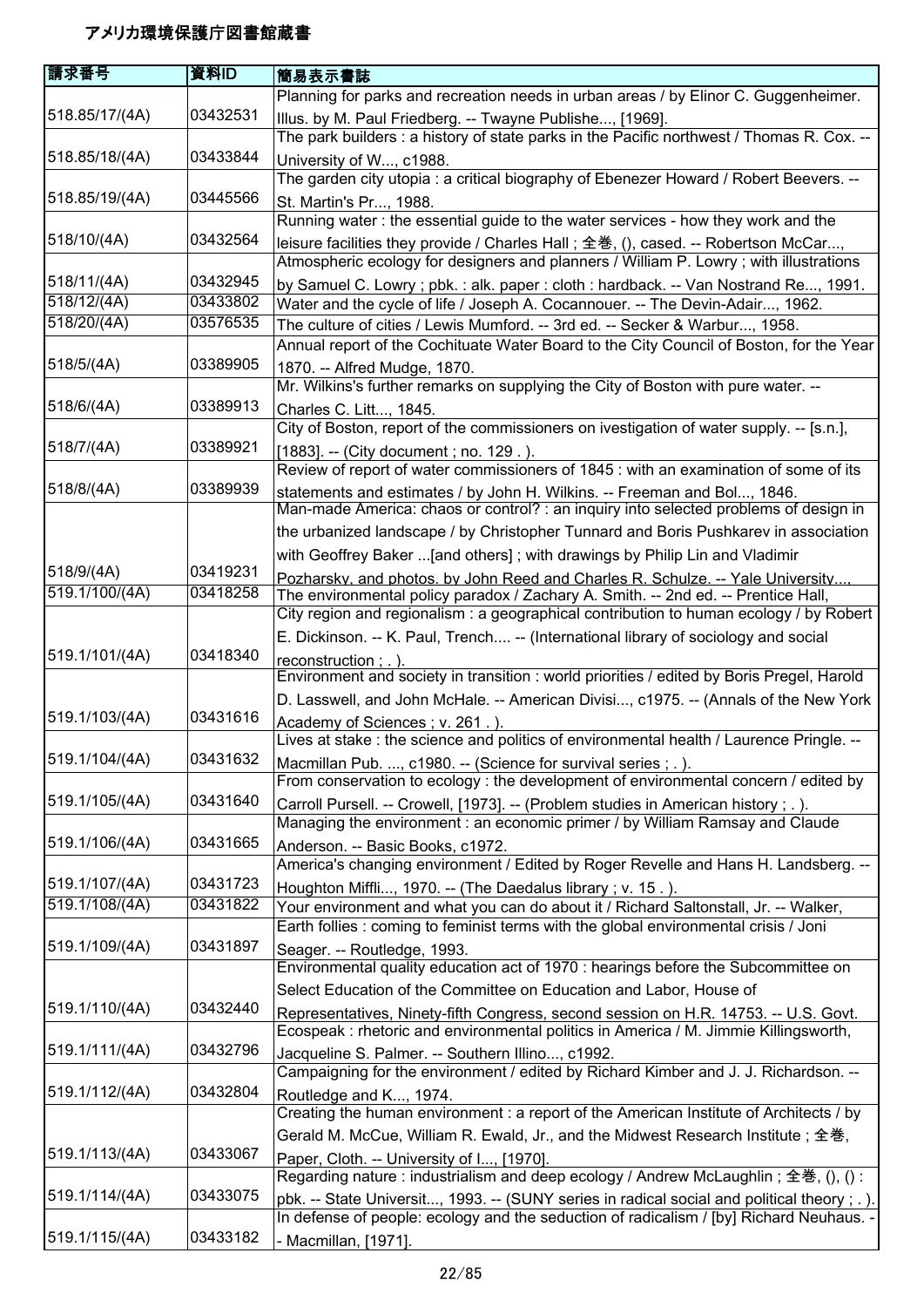| 請求番号           | 資料ID     | 簡易表示書誌                                                                                      |
|----------------|----------|---------------------------------------------------------------------------------------------|
|                |          | Corporate environmentalism in a global economy : societal values in international           |
| 519.1/116/(4A) | 03434636 | technology transfer / Halina Szejnwald Brown  [et al.]. -- Quorum Books, 1993.              |
|                |          | If you can keep it : a constitutional roadmap to environmental security / Michael           |
| 519.1/117/(4A) | 03433943 | Diamond; pbk.: acid-free paper. -- 1st ed. -- Brass Ring Pres, c1996.                       |
|                |          | Ecocide--and thoughts toward survival / Edited by Clifton Fadiman and Jean White. --        |
| 519.1/118/(4A) | 03434099 | Center for the , [1971].                                                                    |
|                |          | Ecological politics : ecofeminists and the Greens / Greta Gaard; 全巻, 全巻 : pbk, 全巻           |
| 519.1/121/(4A) | 03444312 | : pbk : hdk. -- Temple Universi, 1998.                                                      |
|                |          | Earthly goods: environmental change and social justice / edited by Fen Osler                |
| 519.1/122/(4A) | 03444460 | Hampson and Judith Reppy; 全巻, 全巻: hbk, 全巻: hbk: pbk. -- Cornell Univers,                    |
| 519.1/123/(4A) | 03444478 | Managing the commons / edited by Garrett Hardin and John Baden. -- W. H. Freeman,           |
|                |          | U.S. national report on the human environment / Prepared for United Nations                 |
|                |          | Conference on Human Environment, June 1972, Stockholm, Sweden. -- Dept. of                  |
| 519.1/124/(4A) | 03444882 | State;, 1971]. -- (Department of State publication; 8588.).                                 |
|                |          | Our common future / World Commission on Environment and Development ; pbk. :                |
| 519.1/125/(4A) | 03445194 | ISBN:[*]: U.S: Germany: pbk. -- Oxford Universi, 1987. -- (Oxford paperbacks;.).            |
|                |          | International governance : protecting the environment in a stateless society / Oran R.      |
|                |          | Young ; 全巻, 全巻 : hbk, 全巻 : hbk : pbk. -- Cornell Univers, 1994. -- (Cornell studies         |
| 519.1/126/(4A) | 03445210 | in political economy / edited by Peter J. Katzenstein; .).                                  |
|                |          | The international law of pollution / [Compiled by] James Barros [and] Douglas M.            |
| 519.1/127/(4A) | 03445525 | Johnston. -- Free Press, c1974.                                                             |
| 519.1/128/(4A) | 03445533 | Environment and development / Peter Bartelmus; 全巻, (), () : pbk. -- Allen & Unwin,          |
|                |          | Resources and man: a study and recommendations / by the Committee on Resources              |
|                |          | and Man of the Division of Earth Sciences, National Academy of Sciences-National            |
|                |          | Research Council, with the cooperation of the Division of Biology and Agriculture;          |
| 519.1/129/(4A) | 03446051 | Preston Cloud, chairman: 全巻. (), () : pbk. -- [published by] , 1969].                       |
|                |          | Blueprint for the environment : a plan for federal action / edited by T. Allan Comp. --     |
| 519.1/174/(4A) | 03481900 | Howe Brothers, 1989.                                                                        |
|                |          | Only one world : our own to make and to keep / Gerard Piel. -- W.H. Freeman an,             |
| 519.1/175/(4A) | 03482643 | c1992. -- (Vox populi ; 1st bk.).                                                           |
|                |          | Public policies for environmental protection / Paul R. Portney, editor; [contributors],     |
| 519.1/176/(4A) | 03482668 | Roger C. Dower  [et al.]; 全巻, 全巻 : alk. paper, 全巻 : alk. paper : pbk. -- Resources          |
|                |          | A fierce green fire : the American environmental movement / Philip Shabecoff. -- Hill       |
| 519.1/177/(4A) | 03482809 | and Wang, c1993.                                                                            |
|                |          | Only one earth : living for the future / Lloyd Timberlake ; 全巻, (), pbk -- Sterling Pub.    |
| 519.1/178/(4A) | 03482882 | C, 1987.                                                                                    |
| 519.1/179/(4A) | 03482916 | Earth in the balance: ecology and the human spirit / Al Gore. -- Houghton Miffli,           |
|                |          | Mondifications to the list of regulated substances : Clean Air Act, Section 112(r). -- U.S. |
| 519.1/191/(4A) | 03529120 | Environmen, [1998].                                                                         |
|                |          | Implementation strategy for the Clean Air Act Amendments of 1990 : update July,             |
| 519.1/192/(4A) | 03529138 | 1997. -- U.S. Environmen, [1997].                                                           |
|                |          | List of substances for accidental release prevention : Clean Air Act Section 112(r). -- U.  |
| 519.1/193/(4A) | 03529146 | S. Environme, [1997].                                                                       |
|                |          | The plain English guide to the Clean Air Act / [author and project director, Myra           |
| 519.1/194/(4A) | 03529153 | Karstadt; editor, Brian Callaghan]. -- U.S. Environmen, [1993].                             |
|                |          | Risk management programs under Clean Air Act Section 112(r) : guidance for                  |
| 519.1/195/(4A) | 03529161 | implementing agencies. -- [s.n.], [1998].                                                   |
|                |          | 1992 the year of clean water: America's water resource : protect them, conserve them,       |
| 519.1/196/(4A) | 03529179 | and use them wisely. -- U.S. Environment, [1992].                                           |
| 519.1/197/(4A) | 03529187 | Clean Water Act [ss]403 compendium. -- United States E, [1994].                             |
|                |          | Clean Water Act section 403 report to Congress : phase II -- point source discharges        |
| 519.1/198/(4A) | 03529195 | inside the baseline. -- U.S. Environmen, [1994].                                            |
|                |          | Clean water action plan : restoring and protecting America's waters / [U.S.                 |
| 519.1/199/(4A) | 03529203 | Environmental Protection Agency and U.S. Dept. of Agriculture]. -- [United States,          |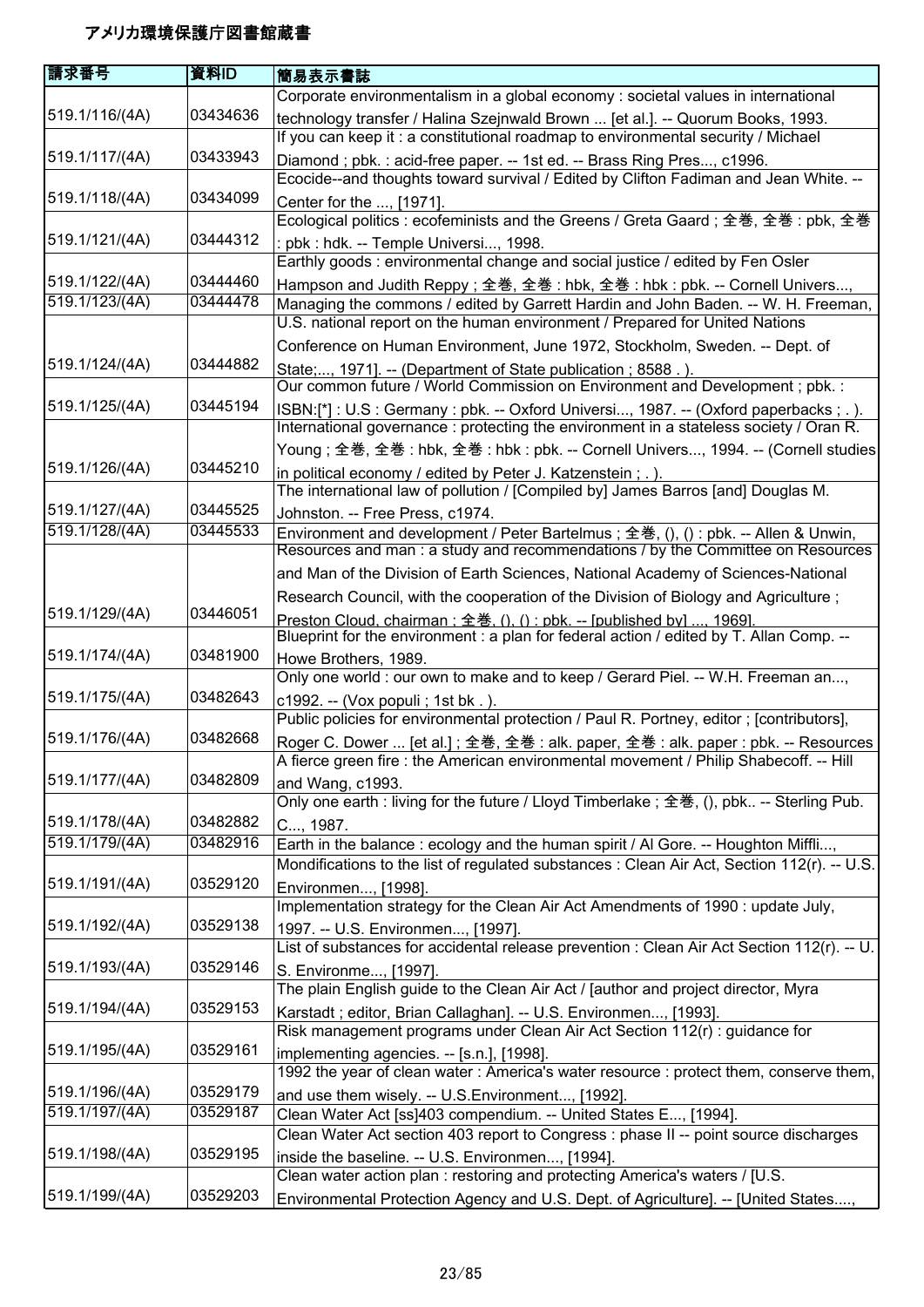| 請求番号                             | 資料ID                 | 簡易表示書誌                                                                                                                                                        |
|----------------------------------|----------------------|---------------------------------------------------------------------------------------------------------------------------------------------------------------|
|                                  |                      | 1996 clean water needs survey : report to Congress : assessment of needs for publicly                                                                         |
|                                  |                      | owned wastewater treatment facilities, correction of combined sewer overflows, and                                                                            |
| 519.1/200/(4A)                   | 03529211             | management of storm water and nonpoint source pollution in the United States. -- U.S.                                                                         |
|                                  |                      | The Clean Water State Revolving Fund and the Clean Water Action Plan. -- U.S.                                                                                 |
| 519.1/201/(4A)                   | 03529229             | Environmen, [1998].                                                                                                                                           |
| 519.1/202/(4A)                   | 03529237             | The Clean Water State Revolving Fund program. -- U.S. Environmen, [1996].                                                                                     |
|                                  |                      | The Clean Water State Revolving Fund : how to fund nonpoint source and estuary                                                                                |
| 519.1/203/(4A)                   | 03529245             | enhancement projects. -- U.S. Environmen, [1997].                                                                                                             |
|                                  |                      | The Clean Water State Revolving Fund : practical approaches to improving pace :                                                                               |
| 519.1/204/(4A)                   | 03529252             | hands on approaches. -- U.S. Environmen, [1997].                                                                                                              |
|                                  |                      | Clean watera better environment : wastewater management at EPA. -- U.S.                                                                                       |
| 519.1/205/(4A)                   | 03529260             | Environmen, [1994].                                                                                                                                           |
|                                  |                      | Cleaning up polluted runoff with the Clean Water State Revolving Fund. -- U.S.                                                                                |
| 519.1/206/(4A)                   | 03529278             | Environmen, [1998].                                                                                                                                           |
| 519.1/207/(4A)                   | 03529286             | Earth is a water planet : 25 years Clean Water Act anniversary. -- U.S. Environmen,                                                                           |
|                                  |                      | Environmental Protection Agency's Clean Water Act indian set-aside grant program. --                                                                          |
| 519.1/208/(4A)                   | 03529294             | U.S. Environmen, [1997].                                                                                                                                      |
|                                  |                      | Funding estuary projects using the Clean Water State Revolving Fund. -- U.S.                                                                                  |
| 519.1/209/(4A)                   | 03529302             | Environmen, [1998].                                                                                                                                           |
|                                  |                      | Liquid assets : a summertime perspective on the importance of clean water to the                                                                              |
| 519.1/210/(4A)                   | 03529310             | nation's economy. -- United States. , [1996].                                                                                                                 |
|                                  | 03580545             | Liquid assets : a summertime perspective on the importance of clean water to the                                                                              |
| 519.1/210/(4A)                   |                      | nation's economy. -- United States. , [1996].                                                                                                                 |
| 519.1/211/(4A)                   | 03529328             | Managing nonpoint source pollution : final report to Congress on section 319 of the                                                                           |
|                                  |                      | Clean Water Act(1989) / prepared by JT&A, Inc. and Dynamac Corporation. -- U.S.                                                                               |
| 519.1/212/(4A)                   | 03529336             | Office of Science and Technology: working to ensure abundant, safe, and clean water                                                                           |
| 519.1/213/(4A)                   | 03529344             | resources. -- U.S. Envrionmen, [1992].                                                                                                                        |
| 519.1/215/(4A)                   | 03529369             | President Clinton's clean water initiative. -- U.S. Environmen, [1994].<br>Protecting wetlands with the Clean Water State Revolving Fund. -- U.S. Environmen, |
|                                  |                      | Establishing no discharge areas under ss. 312 of the Clean Water Act / prepared by                                                                            |
|                                  |                      | Environmental Protection Agency, Oceans and Coastal Protection Division. -- U.S.                                                                              |
|                                  |                      | Environmen, [1994]. -- (Protecting coastal waters from vessel and marina discharges                                                                           |
|                                  |                      | a guide for state and local officials / prepared by Environmental Protection Agency,                                                                          |
| 519.1/216/(4A)                   | 03529377             |                                                                                                                                                               |
|                                  |                      | Oceans and Coastal Protection Division : v. 1<br>Proceedings : The National RCWP Symposium : 10 years of controlling agricultural                             |
|                                  |                      | nonpoint source pollution : the RCWP experience : September 13-17, 1992, Orland,                                                                              |
| 519.1/217/(4A)                   | 03529385             | Florida. -- United States. , [1992].                                                                                                                          |
|                                  |                      | Wetlands and agriculture : Section 404 of the Clean Water Act, swampbuster in the                                                                             |
| 519.1/218/(4A)                   | 03529393             | food security act. -- U.S. Environmen, 1995.                                                                                                                  |
|                                  |                      | Climate change and Boston area water supply / by Paul Kirshen and Neil Fennessey. -                                                                           |
| 519.1/219/(4A)                   | 03529401             | - U.S. Environmen, [1995].                                                                                                                                    |
| 519.1/220/(4A)                   | 03529419             | Climate change and California. -- U.S. Environmen, [1997].                                                                                                    |
| 519.1/221/(4A)                   | 03529427             | Climate change and Colorado. -- U.S. Environmen, [1997].                                                                                                      |
| 519.1/222/(4A)                   | 03529435             | Climate change and Connecticut. -- U.S. Environmen, [1997].                                                                                                   |
| 519.1/223/(4A)                   | 03529443             | Climate change and Delaware. -- U.S. Environmen, [1997].                                                                                                      |
| 519.1/224/(4A)                   | 03529450             | Climate change and Florida. -- U.S. Environmen, [1997].                                                                                                       |
| 519.1/225/(4A)                   | 03529468             | Climate change and Georgia. -- U.S. Environmen, [1997].                                                                                                       |
| 519.1/226/(4A)                   | 03529476             | Climate change and Illinois. -- U.S. Environmen, [1997].                                                                                                      |
| 519.1/227/(4A)                   | 03529484             | Climate change and Louisiana. -- U.S. Environmen, [1997].                                                                                                     |
| 519.1/228/(4A)                   | 03529492             | Climate change and Massachusetts. -- U.S. Environmen, [1997].                                                                                                 |
| 519.1/229/(4A)<br>519.1/230/(4A) | 03529500<br>03529518 | Climate change and Michigan. -- U.S. Environmen, [1997].                                                                                                      |
| 519.1/231/(4A)                   | 03529526             | Climate change and Minnesota. -- U.S. Environmen, [1997].                                                                                                     |
| 519.1/232/(4A)                   | 03529534             | Climate change and Missouri. -- U.S. Environmen, [1997].                                                                                                      |
| 519.1/233/(4A)                   | 03529542             | Climate change and Montana. -- U.S. Environmen, 1997.                                                                                                         |
| 519.1/234/(4A)                   | 03529559             | Climate change and New Hampshire. -- U.S. Environmen<br>Climate change and New Jersey. -- U.S. Environmen, [1997].                                            |
|                                  |                      |                                                                                                                                                               |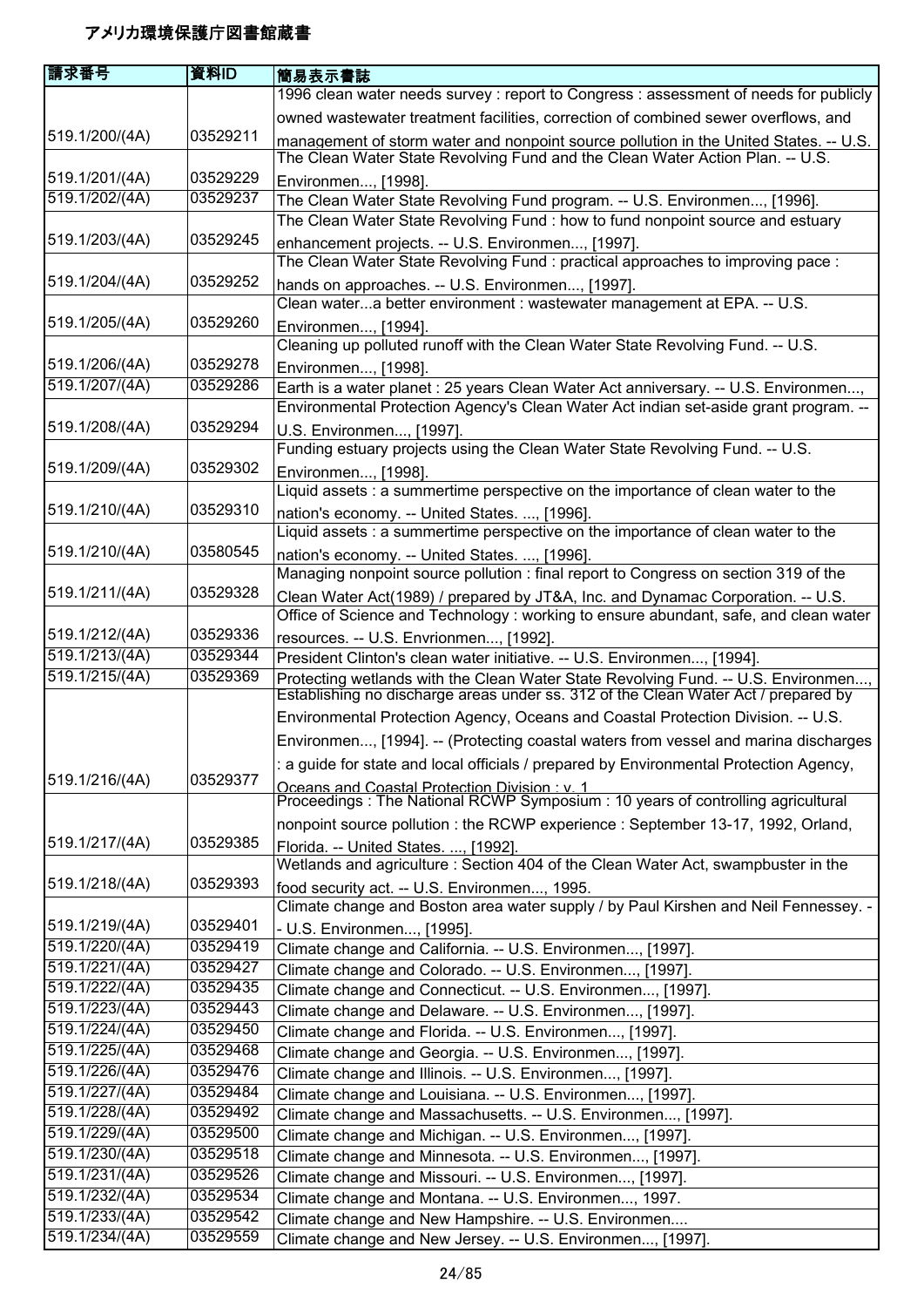| 請求番号           | 資料ID     | 簡易表示書誌                                                                                                                                                                     |
|----------------|----------|----------------------------------------------------------------------------------------------------------------------------------------------------------------------------|
| 519.1/235/(4A) | 03529567 | Climate change and New York. -- U.S. Environmen                                                                                                                            |
| 519.1/236/(4A) | 03529575 | Climate change and Pennsylvania. -- U.S. Environmen, [1997].                                                                                                               |
| 519.1/237/(4A) | 03529583 | Climate change and Texas. -- U.S. Environmen, [1997].                                                                                                                      |
| 519.1/238/(4A) | 03529591 | Climate change and Washington. -- U.S. Environmen, [1997].                                                                                                                 |
|                |          | Climate change mitigation strategies in the forest and agriculture sectors. -- U.S.                                                                                        |
| 519.1/239/(4A) | 03529609 | Environmen, [1995].                                                                                                                                                        |
|                |          | Oregon switches to cleaner power. -- U.S. Environmen, [1998]. -- (Climate change                                                                                           |
| 519.1/240/(4A) | 03529617 | solutions : . ).                                                                                                                                                           |
| 519.1/241/(4A) | 03529625 | Twin cities trim climate change. -- U.S. Environmen, [1998]. -- (Climate change                                                                                            |
|                |          | Utah's solar project helps reduce greenhouse gases. -- U.S. Environmen, [1998]. --                                                                                         |
| 519.1/242/(4A) | 03529633 | (Climate change solutions; .).                                                                                                                                             |
|                |          | Vermont Trims Energy Bills for low-income families. -- U.S. Environmen, [1998]. --                                                                                         |
| 519.1/243/(4A) | 03529641 | (Climate change solutions; .).                                                                                                                                             |
| 519.1/244/(4A) | 03529658 | Climate change and Alabama. -- U.S. Environmen, [1998].                                                                                                                    |
| 519.1/245/(4A) | 03529666 | Climate change and Alaska. -- U.S. Environmen, [1998].                                                                                                                     |
| 519.1/246/(4A) | 03529674 | Climate change and Arizona. -- U.S. Environmen, [1998].                                                                                                                    |
| 519.1/247/(4A) | 03529682 | Climate change and Arkansas. -- U.S. Environmen, [1998].                                                                                                                   |
| 519.1/248/(4A) | 03529690 | Climate change and Hawaii. -- U.S. Environmen, [1998].                                                                                                                     |
| 519.1/249/(4A) | 03529708 | Climate change and Idaho. -- U.S. Environmen, [1998].                                                                                                                      |
| 519.1/250/(4A) | 03529716 | Climate change and Indiana. -- U.S. Environmen, [1998].                                                                                                                    |
| 519.1/251/(4A) | 03529724 | Climate change and Iowa. -- U.S. Environmen, [1998].                                                                                                                       |
| 519.1/252/(4A) | 03529732 | Climate change and Kansas. -- U.S. Environmen, [1998].                                                                                                                     |
| 519.1/253/(4A) | 03529740 | Climate change and Kentucky. -- U.S. Environmen, [1998].                                                                                                                   |
| 519.1/254/(4A) | 03529757 | Climate change and Maine. -- U.S. Environmen, [1998].                                                                                                                      |
|                |          | Implications of climate change for international agriculture : crop modeling study /                                                                                       |
| 519.1/255/(4A) | 03529765 | Cynthia Rosenzweig and Ana Iglesias, editors. -- U.S. Environmen                                                                                                           |
| 519.1/256/(4A) | 03529773 | Auto air conditioners and the ozone layer : a consumer guide. -- U.S. Environmen,                                                                                          |
|                |          | Availability of uncoated printing and writing papers containing 30 percent                                                                                                 |
| 519.1/257/(4A) | 03529781 | postconsumer fiber / RCRA Information Center, Office of Solid Waste. -- U.S.                                                                                               |
|                |          | Collecting used oil for recycling/reuse : tips for consumers who change their own motor                                                                                    |
| 519.1/258/(4A) | 03529799 | oil and oil filters. -- U.S. Environmen, [1994].                                                                                                                           |
|                |          | Collecting used oil for recycling/reuse : tips for consumers who change their own motor                                                                                    |
| 519.1/258/(4A) | 03533833 | oil and oil filters. -- U.S. Environmen, [1994].                                                                                                                           |
| 519.1/259/(4A) | 03529807 | Consumer labelling initiative. -- U.S. Environmen, [1999].                                                                                                                 |
|                |          | Consumer labeling initiative, phase I report / prepared for Julie Winters Lynch, Work                                                                                      |
| 519.1/260/(4A) | 03529815 | Assignment manage ; prepared by Abt Associates Inc -- U.S. Environmen,                                                                                                     |
|                |          | Drinking water advisory: consumer acceptability advice and health effects analysis on                                                                                      |
| 519.1/261/(4A) | 03529823 | Methyl tertiary-Butyl Ether (MtBE). -- U.S. Environmen, 1997.                                                                                                              |
|                |          | Drinking water advisory: consumer acceptability advice and health effects analysis on                                                                                      |
| 519.1/262/(4A) | 03529831 | Methyl tertiary-Butyl Ether (MtBE). -- U.S. Environmen, 1997.                                                                                                              |
|                |          | National primary drinking water regulation, consumer confidence reports, final rule :                                                                                      |
|                |          | [published on] August 19, 1998, 40 CFR parts 141 and 142. -- U.S. Environmen,                                                                                              |
| 519.1/263/(4A) | 03529849 |                                                                                                                                                                            |
| 519.1/264/(4A) | 03529856 | 1998. -- (Federal register; .).<br>For your information, consumer products treated with pesticides. -- U.S. Environmen,                                                    |
|                |          | National primary drinking water regulations : contaminant specific fact sheets, inorganic                                                                                  |
| 519.1/265/(4A) | 03529864 |                                                                                                                                                                            |
|                |          | chemicals -- consumer version. -- U.S. Environmen, [1995].<br>National primary drinking water regulations : contaminant specific fact sheets volatitle                     |
| 519.1/266/(4A) | 03529872 |                                                                                                                                                                            |
| 519.1/267/(4A) | 03529880 | organic chemicals -- consumer version. -- U.S. Environmen, 1995.<br>Water on tap : a consumer's guide to the nation's drinking water. -- U.S. Environmen,                  |
|                |          | Best management practices (BMPs) for soil treatment technologies : suggested                                                                                               |
|                |          |                                                                                                                                                                            |
| 519.1/268/(4A) | 03529898 | operational guidelines to prevent cross-media transfer of contaminants during clean-up                                                                                     |
|                |          | activities. -- U.S. Environmen, [1997].<br>Contaminants and remedial options at pesticide sites / Rajeshmal Singhvi, Richard N.                                            |
| 519.1/269/(4A) | 03529906 |                                                                                                                                                                            |
|                |          | Koustas and Michael Mohn; project officer, Richard N. Koustas. -- U.S. Environmen,<br>Contaminants and remedial options at selected metal-contaminated site / by Battelle, |
| 519.1/270/(4A) | 03529914 |                                                                                                                                                                            |
|                |          | Columbus Division. -- U.S. Environmen, [1995].                                                                                                                             |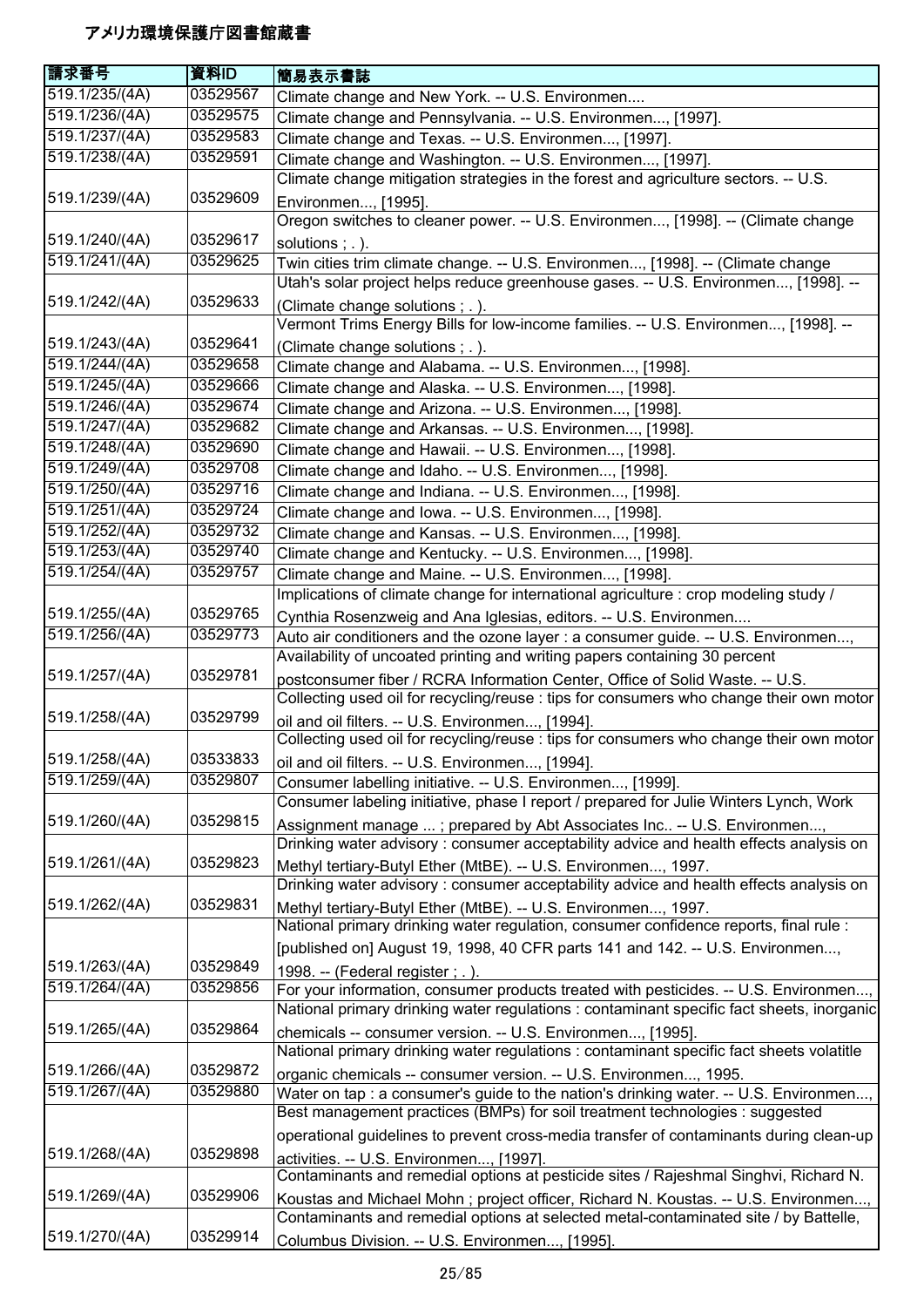| 請求番号           | 資料ID     | 簡易表示書誌                                                                                                                                                             |
|----------------|----------|--------------------------------------------------------------------------------------------------------------------------------------------------------------------|
| 519.1/271/(4A) | 03529922 | Drinking water contaminant candidate list. -- U.S. Environmen, [1998].                                                                                             |
|                |          | Maximum contaminant level goals and national primary drinking water regulations for                                                                                |
|                |          | lead and copper, proposed rule : April 12, 1996, 40 CFR Parts 141 and 142. -- U.S.                                                                                 |
| 519.1/272/(4A) | 03529930 | Environmen, 1996. -- (Federal register ; .).                                                                                                                       |
|                |          | Overview of Risk Management. -- Office of Scien, [1996]. -- (Guidance for assessing                                                                                |
| 519.1/273/(4A) | 03529948 | chemical contamination data for use in fish advisories; v. 3.).                                                                                                    |
| 519.1/274/(4A) | 03529955 | Computer display industry and technology profile. -- [U.S. Environme, 1998.                                                                                        |
|                |          | Design for the environment computer display project : assessing life-cycle impacts. --                                                                             |
| 519.1/275/(4A) | 03529963 | U.S. Environmen, [1995].                                                                                                                                           |
|                |          | Development of computer supported information system shell for measuring pollution                                                                                 |
| 519.1/276/(4A) | 03529971 |                                                                                                                                                                    |
|                |          | prevention progress / by Rada Olbina and Cynthia Flowers. -- U.S. Environmen,<br>The common sense initiative : lessons learned about protecting the environment in |
| 519.1/279/(4A) | 03530003 |                                                                                                                                                                    |
| 519.1/280/(4A) | 03530011 | common sense, cost effective ways. -- U.S. Environmen, [1998].                                                                                                     |
|                |          | Environsense, common sense solutions to environmental problems. -- U.S.<br>EPA customer service plan, common sense initiative, regulation improvement teams. --    |
| 519.1/281/(4A) | 03530029 |                                                                                                                                                                    |
|                |          | U.S. Environmen, [1994].<br>Small business and the Environmental Protection Agency : building a common sense                                                       |
| 519.1/282/(4A) | 03532470 |                                                                                                                                                                    |
|                |          | approach to environmental protection. -- U.S. Environmen, [1995].                                                                                                  |
| 519.1/282/(4A) | 03530037 | Small business and the Environmental Protection Agency : building a common sense                                                                                   |
|                |          | approach to environmental protection. -- U.S. Environmen, [1995].                                                                                                  |
|                | 03533791 | Small business and the Environmental Protection Agency : building a common sense                                                                                   |
| 519.1/282/(4A) |          | approach to environmental protection. -- U.S. Environmen, [1995].                                                                                                  |
|                |          | About the community advisory group toolkit : a summary of the tools. -- U.S.                                                                                       |
| 519.1/283/(4A) | 03530045 | Environmen, [1998].                                                                                                                                                |
| 519.1/284/(4A) | 03530052 | Chemical safety for your community : grant products you can use. -- U.S.                                                                                           |
|                |          | Community advisory groups, Partners in decisions at hazardous waste sites : case                                                                                   |
| 519.1/285/(4A) | 03530060 | studies. -- Community Invol, [1996]. -- (OSWER ; 9230.0-75.).                                                                                                      |
|                |          | Community environmental compliance flexibility : case study assessments in Idaho and                                                                               |
| 519.1/286/(4A) | 03530078 | Oregon / prepared by Lynda S. Dowling  [et al.]. -- U.S. Environmen, [1995].                                                                                       |
|                |          | Community Right-to-Know and small business: understanding sections 311 and 312 of                                                                                  |
| 519.1/287/(4A) | 03530086 | the emergency planning and community Right-to-Know Act of 1986. -- U.S.                                                                                            |
|                |          | Detailed survey result tables and methodology report. -- U.S. Environmen, [1997]. --                                                                               |
| 519.1/288/(4A) | 03530094 | (Community water system survey; Vol. II.).                                                                                                                         |
| 519.1/289/(4A) | 03530102 | Community-based environmental protection : OSWER action plan. -- United States. ,                                                                                  |
|                |          | The emergency planning and community Right to Know Act of 1986 : questions and                                                                                     |
|                |          | answers: June 1, 1989 / prepared by Emergency Planning and Community Right-to-                                                                                     |
| 519.1/290/(4A) | 03530110 | Know Information Hotline. -- United States. , [1989].                                                                                                              |
|                |          | Printed wiring board pollution prevention and control: analysis of survey results /                                                                                |
|                |          | design for the Environment Program Economics, Exposure and Technology Division,                                                                                    |
| 519.1/291/(4A) | 03530128 | Office of Pollution Prevention and Toxics, U.S. Environmental Protection Agency. --                                                                                |
|                |          | Pollution prevention work practices. -- U.S. Environmen, [1995]. -- (Design for the                                                                                |
| 519.1/292/(4A) | 03530136 | environment; printed wiring board case study 1.).                                                                                                                  |
|                |          | Design for the environment project releases direct metallization performance results /                                                                             |
| 519.1/293/(4A) | 03530144 | by Bill Birch[et al.]. -- U.S. Environmen, [1997].                                                                                                                 |
|                |          | On-site etchant regeneration. -- U.S. Environmen, [1995]. -- (Design for the                                                                                       |
| 519.1/294/(4A) | 03530151 | environment; printed wiring board case study 2.).                                                                                                                  |
|                |          | Design for the environment screen printing project : designing solutions for screen                                                                                |
| 519.1/295/(4A) | 03530169 | printers. -- U.S. Environmen, [1995].                                                                                                                              |
|                |          | Design for the environment, Caso de Estudio 1, del Proyecto de flexografia, reduccion                                                                              |
| 519.1/296/(4A) | 03530177 | de voc en la Flexografia. -- U.S. Environmen, [1997].                                                                                                              |
|                |          | Project summary : environmental fate constants for additional 27 organic chemicals                                                                                 |
|                |          | under consideration for EPA's hazardous waste identification projects / Heinz P. Kollig.                                                                           |
| 519.1/297/(4A) | 03530185 | -- U.S. Environmen, [1995].                                                                                                                                        |
|                |          | Pesticide reregistration rejection rate analysis environmental fate : follow-up guidance                                                                           |
| 519.1/298/(4A) | 03530193 | for: submission of raw data. -- U.S. Environmen, [1995].                                                                                                           |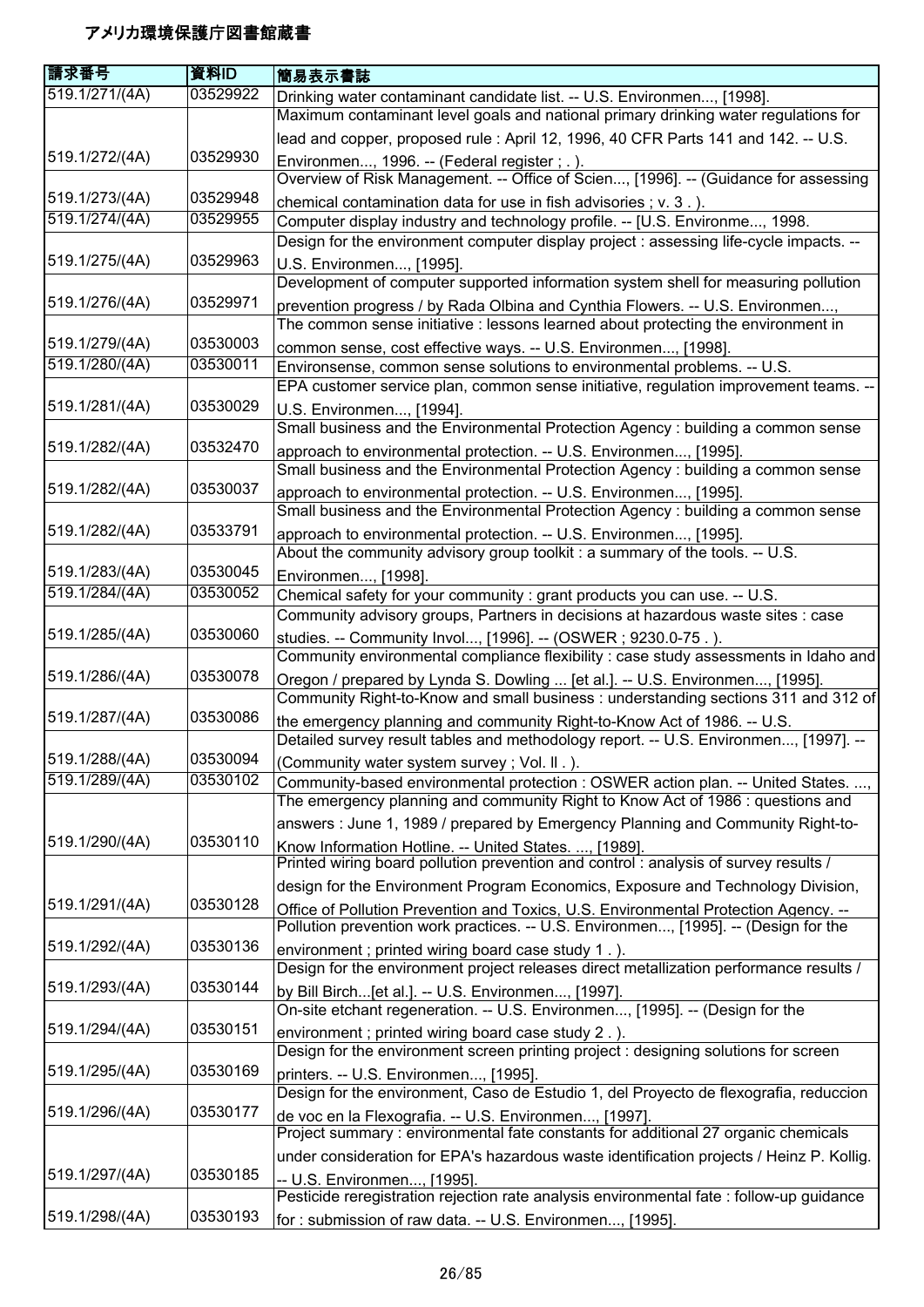| 請求番号                        | 資料ID     | 簡易表示書誌                                                                                                                                                                 |
|-----------------------------|----------|------------------------------------------------------------------------------------------------------------------------------------------------------------------------|
|                             |          | Biosolids recycling : beneficial technology for a better environment. -- U.S.                                                                                          |
| 519.1/299/(4A)              | 03530201 | Environmen, [1994].                                                                                                                                                    |
|                             |          | Corporate recycling councils : a handbook for starting state and local councils / the                                                                                  |
|                             |          | Texas General Land; Produced under a grant from the Gulf of Mexico Program. -- The                                                                                     |
| 519.1/300/(4A)              | 03530219 | Texas Gener, [1996].                                                                                                                                                   |
|                             |          | EPA encourgages recycling of mineral processing materials by proposing to make                                                                                         |
| 519.1/301/(4A)              | 03530227 | changes to the definition of solid waste. -- U.S. Environmen, [1995]. -- (Environmental                                                                                |
|                             |          | Principles for Basel convention aim to prevent pollution, reduce risk, and promote                                                                                     |
| 519.1/302/(4A)              | 03530235 | recycling. -- U.S. Environmen, [1994]. -- (Environmental fact sheet ; . ).                                                                                             |
|                             |          | Recycling municipal solid waste: 1995 facts and figures. -- U.S. Environmen, [1997].                                                                                   |
| 519.1/303/(4A)              | 03530243 | -- (Environmental fact sheet; .).                                                                                                                                      |
|                             |          | Federal disincentives : a study of federal tax subsidies and other programs affecting                                                                                  |
| 519.1/304/(4A)              | 03530250 | virgin industries and recycling. -- U. S. Environme, [1994].                                                                                                           |
| 519.1/305/(4A)              | 03530268 | Federal Recycling Program. -- U.S. Environmen, [1992].                                                                                                                 |
|                             |          | A financing guide for recycling businesses : investment forums, meetings and                                                                                           |
| 519.1/306/(4A)              | 03530276 |                                                                                                                                                                        |
|                             |          | networks. -- U.S. Environmen, [1996].<br>A financing guide for recycling businesses : investment forums, meetings and                                                  |
| 519.1/307/(4A)              | 03530284 |                                                                                                                                                                        |
|                             |          | networks. -- U.S. Environmen, [1996].                                                                                                                                  |
|                             |          | Management's semiannual report to the Congress on audits; 全巻 - Apr. 1999-Sep.                                                                                          |
| 519.1/308/91-92(4A)03530292 |          | 1999. -- U.S. Environmen                                                                                                                                               |
|                             |          | Management's semiannual report to the Congress on audits; 全巻 - Apr. 1999-Sep.                                                                                          |
| 519.1/308/92-92(4A)03530458 |          | 1999. -- U.S. Environmen                                                                                                                                               |
|                             |          | Management's semiannual report to the Congress on audits; 全巻 - Apr. 1999-Sep.                                                                                          |
| 519.1/308/92-93(4A)03530466 |          | 1999. -- U.S. Environmen                                                                                                                                               |
|                             |          | Management's semiannual report to the Congress on audits; 全巻 - Apr. 1999-Sep.                                                                                          |
| 519.1/308/93-93(4A)03533882 |          | 1999. -- U.S. Environmen                                                                                                                                               |
|                             |          | Management's semiannual report to the Congress on audits; 全巻 - Apr. 1999-Sep.                                                                                          |
| 519.1/308/93-94(4A)03530441 |          | 1999. -- U.S. Environmen                                                                                                                                               |
|                             |          | Management's semiannual report to the Congress on audits; 全巻 - Apr. 1999-Sep.                                                                                          |
| 519.1/308/94-95(4A)03530433 |          | 1999. -- U.S. Environmen                                                                                                                                               |
|                             |          | Management's semiannual report to the Congress on audits; 全巻 - Apr. 1999-Sep.                                                                                          |
| 519.1/308/95-95(4A)03530425 |          | 1999. -- U.S. Environmen                                                                                                                                               |
|                             |          | Management's semiannual report to the Congress on audits; 全巻 - Apr. 1999-Sep.                                                                                          |
| 519.1/308/96-96(4A)03530409 |          | 1999. -- U.S. Environmen                                                                                                                                               |
|                             |          | Management's semiannual report to the Congress on audits; 全巻 - Apr. 1999-Sep.                                                                                          |
| 519.1/308/96-97(4A)03530391 |          | 1999. -- U.S. Environmen                                                                                                                                               |
|                             |          | Management's semiannual report to the Congress on audits; 全巻 - Apr. 1999-Sep.                                                                                          |
| 519.1/308/97-97(4A)03530383 |          | 1999. -- U.S. Environmen                                                                                                                                               |
|                             |          | Management's semiannual report to the Congress on audits; 全巻 - Apr. 1999-Sep.                                                                                          |
| 519.1/308/97-98(4A)03530375 |          | 1999. -- U.S. Environmen                                                                                                                                               |
|                             |          | Management's semiannual report to the Congress on audits; 全巻 - Apr. 1999-Sep.                                                                                          |
| 519.1/308/98-98(4A)03530367 |          | 1999. -- U.S. Environmen                                                                                                                                               |
|                             |          | Management's semiannual report to the Congress on audits; 全巻 - Apr. 1999-Sep.                                                                                          |
| 519.1/308/98-99(4A)03530359 |          | 1999. -- U.S. Environmen                                                                                                                                               |
|                             |          | Management's semiannual report to the Congress on audits; 全巻 - Apr. 1999-Sep.                                                                                          |
| 519.1/308/99-99(4A)03530474 |          | 1999. -- U.S. Environmen                                                                                                                                               |
|                             |          | National air pollutant emission trends procedures document : sections 1, 4, and 6                                                                                      |
| 519.1/309/(4A)              | 03530300 | 1985-1996 : projections 1999-2010. -- U.S. Environmen, [1998].                                                                                                         |
| 519.1/310/(4A)              | 03530318 | Acid rain program : update no. 3 : technology and innovation. -- U.S. Environmen,                                                                                      |
| 519.1/311/(4A)              | 03530326 | Progress report on the EPA acid rain program. -- U. S. Environme, 1999.                                                                                                |
|                             |          | Acid Rain Program emissions scorecard 1997 : SO[2], NOx, heat input, and CO[2]                                                                                         |
| 519.1/312/(4A)              | 03530334 |                                                                                                                                                                        |
|                             |          | emission trends in the electric utility industry. -- U.S. Environmen, [1999].<br>Final regulatory impact analysis : control of emissions of air pollution from highway |
| 519.1/313/(4A)              | 03530342 |                                                                                                                                                                        |
|                             |          | heavy-duty engines. -- U.S. Environmen, 1997.                                                                                                                          |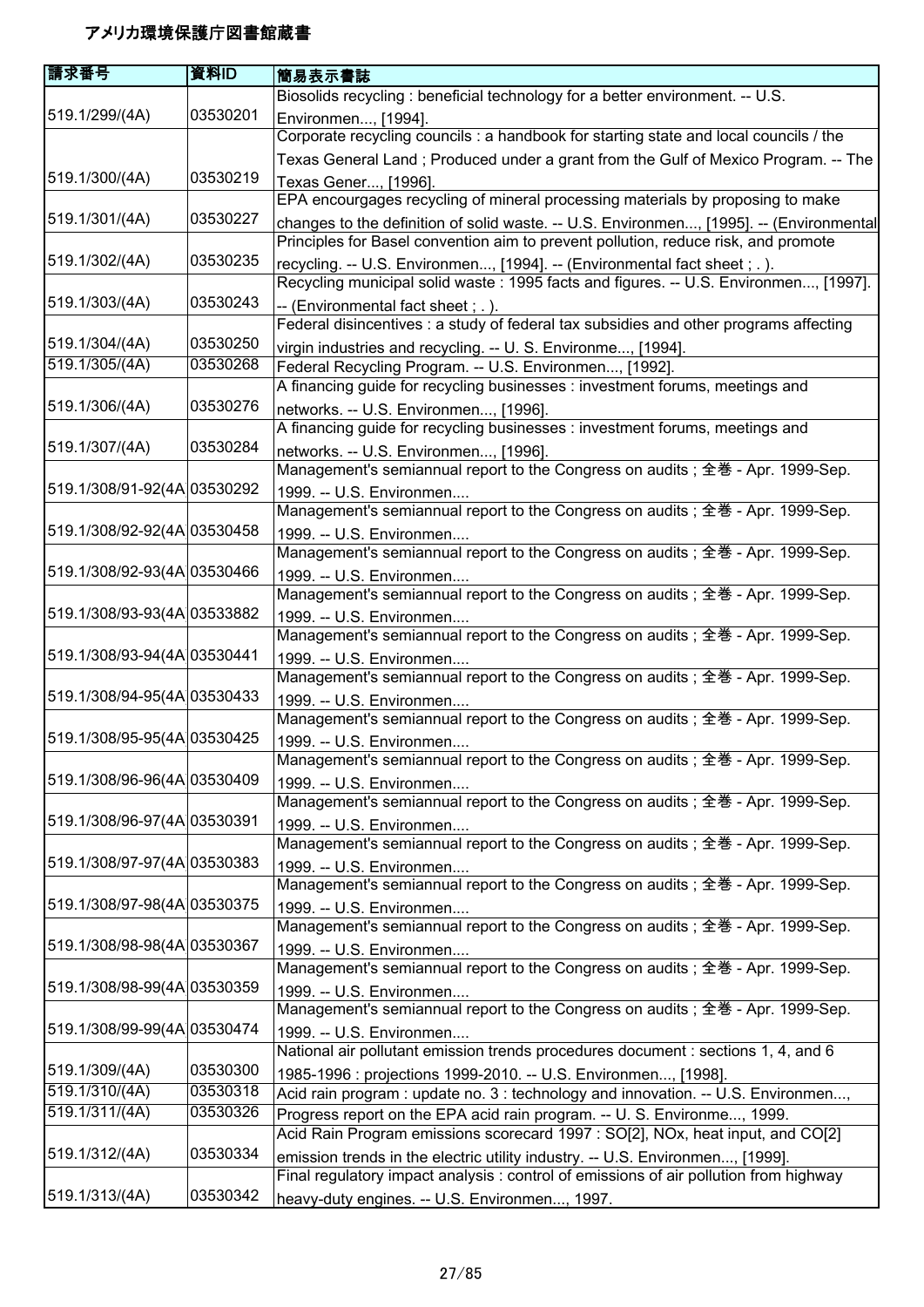| contaminants, a focus on herbicides : September 28-29, 1993, lawrence, Kansas /<br>sponsored by U.S. Environmental Protection Agency, Region VII, U.S. Geological<br>519.1/320/(4A)<br>03530417<br>Survey, WRD. -- U.S. Environmen, [1993].<br>Procedures for initiating narrative biological criteria / by Gorge R. Gibson. -- U.S.<br>519.1/327/(4A)<br>03530482<br>Envrionmen, [1992].<br>Summary of state biological assessment programs for streams and rivers. -- United<br>519.1/328/(4A)<br>03530490<br>State, E, [1996].<br>519.1/329/(4A)<br>03530508<br>Bioremediation field evaluation : Hill Air Force Base, Utah. -- U.S. Air Force , [1997].<br>The politics of pollution / J. Clarence Davies, III. -- Pegasus, 1970. -- (Studies in<br>519.1/33/(4A)<br>03433893<br>contemporary American politics ; . ).<br>519.1/330/(4A)<br>03530516<br>Bioremediation field evaluation : Eielson Air Force Base, Alaska. -- United States, ,<br>Bioremediation field initiative site profile : Eilson Air Force Base superfund site. --<br>519.1/331/(4A)<br>03530524<br>United States, , [1995].<br>Bioremediation field initiative site profile : Escambia wood preserving site. -- United<br>519.1/332/(4A)<br>03530532<br>States, , [1995].<br>Bioremediation field initiative site profile : Hill Air Force Base superfund site. -- United<br>519.1/333/(4A)<br>03530540<br>States, , [1995].<br>Bioremediation field initiative site profile : Libby ground water super site. -- United<br>519.1/334/(4A)<br>03530557<br>States, , [1995].<br>Bioremediation field initiative site profile : Public Service Company of Colorado. --<br>519.1/335/(4A)<br>03530565<br>United States, , [1995].<br>Bioremediation field initiative site profile : Reilly Tar and Chemical Corporation<br>519.1/336/(4A)<br>03530573<br>superfund site. -- United States, , [1995].<br>519.1/337/(4A)<br>03530581<br>The bioremediation in the field electronic questionnaire. -- United States, , [1995].<br>519.1/338/(4A)<br>03530599<br>The Bioremediation in the Field Search System. -- U.S. Environmen, [1995].<br>519.1/339/(4A)<br>03530607<br>The Bioremediation in the Field Search System. -- U.S. Environmen, [1997].<br>Bioremediation in the Field Search System (BFSS) : user documentation. -- U.S.<br>519.1/340/(4A)<br>03530615<br>Environmen, [1995].<br>519.1/341/(4A)<br>03530623<br>The Bioremediation in the Field Search System : questionnaire. -- U.S. Environmen,<br>Seminars on bioremediation of hazardous waste sites : practical approaches to<br>03530631<br>519.1/342/(4A)<br>implementation. -- Office of Resea, [1993].<br>Bioremediation of hazardous wastes : research, development, and field evaluations /<br>Biosystems Technology Development Program, Office of Research and Development,<br>519.1/343/(4A)<br>03530649<br>U.S. Environmental Protection Agency. -- U.S. Environmen, [1995].<br>Bioremediation: innovative pollution treatment technology : a focus on EPA's research.<br>519.1/344/(4A)<br>03530656<br>-- U.S. Environmen, [1993].<br>519.1/345/(4A)<br>03530664<br>A citizen's guide to bioremediation. -- United States, , [1996].<br>Ex-Situ Anaerobic Bioremediation System : dinoseb : J.R. Simplot Company. -- United<br>519.1/346/(4A)<br>03530672<br>States E, [1994]. -- (Demonstration bulletin; .).<br>Ex-situ bioremediation technology - TNT : J.R. Simplot Company. -- United States E,<br>03530680<br>519.1/347/(4A)<br>[1995]. -- (Demonstration bulletin; .).<br>GRACE Dearborn Inc. DARAMEND[TM] : bioremediation technology. -- United States<br>519.1/348/(4A)<br>03530698<br>E, [1997]. -- (Demonstration bulletin; .).<br>New York State multi-vendor bioremediation : R.E. Wright Environmental, Inc.'s in-situ<br>03530706<br>519.1/349/(4A)<br>bioermediation treatment system. -- United States E, [1995]. -- (Demonstration<br>New York State multi-vendor bioremediation : ENSR consulting and engineering/larsen<br>03530714<br>519.1/350/(4A)<br>engineers ex-situ biovault. -- United States E, [1995]. -- (Demonstration bulletin; .).<br>Effectiveness and safety of strategies for oil spill bioremediation : potential and<br>limitation, laboratory to field / J.E. Lepo and C.R. Cripe. -- U.S. Environmen, [1998]. --<br>519.1/351/(4A)<br>03530722<br>(Environmental research brief; .).<br>Two-zone PCE Bioremediation System, ABB Environmental Services, Inc / U.S.<br>519.1/352/(4A)<br>03530730<br>Bioaugmentation with Burkholderia cepacia PR1[301] for in situ bioremediation of<br>trichloroethylene contaminated groundwater / Perry L. McCarty  [et al.]. -- United<br>519.1/353/(4A)<br>03530748 | 庸求番号 | 資料ID | 簡易表示書誌                                                                    |
|---------------------------------------------------------------------------------------------------------------------------------------------------------------------------------------------------------------------------------------------------------------------------------------------------------------------------------------------------------------------------------------------------------------------------------------------------------------------------------------------------------------------------------------------------------------------------------------------------------------------------------------------------------------------------------------------------------------------------------------------------------------------------------------------------------------------------------------------------------------------------------------------------------------------------------------------------------------------------------------------------------------------------------------------------------------------------------------------------------------------------------------------------------------------------------------------------------------------------------------------------------------------------------------------------------------------------------------------------------------------------------------------------------------------------------------------------------------------------------------------------------------------------------------------------------------------------------------------------------------------------------------------------------------------------------------------------------------------------------------------------------------------------------------------------------------------------------------------------------------------------------------------------------------------------------------------------------------------------------------------------------------------------------------------------------------------------------------------------------------------------------------------------------------------------------------------------------------------------------------------------------------------------------------------------------------------------------------------------------------------------------------------------------------------------------------------------------------------------------------------------------------------------------------------------------------------------------------------------------------------------------------------------------------------------------------------------------------------------------------------------------------------------------------------------------------------------------------------------------------------------------------------------------------------------------------------------------------------------------------------------------------------------------------------------------------------------------------------------------------------------------------------------------------------------------------------------------------------------------------------------------------------------------------------------------------------------------------------------------------------------------------------------------------------------------------------------------------------------------------------------------------------------------------------------------------------------------------------------------------------------------------------------------------------------------------------------------------------------------------------------------------------------------------------------------------------------------------------------------------------------------------------------------------------------------------------------------------------------------------------------------------------------------------------------------------------------------------------------------------------------------------------------------------------------------------------------------------------------------------------------------------------------------------------------------------------------------------------------------------------------------------------------------------------------------------------------------------------------------------------------------------------------------------------------------------------------------------------------------------------------------------------------------------------------------------------------------|------|------|---------------------------------------------------------------------------|
|                                                                                                                                                                                                                                                                                                                                                                                                                                                                                                                                                                                                                                                                                                                                                                                                                                                                                                                                                                                                                                                                                                                                                                                                                                                                                                                                                                                                                                                                                                                                                                                                                                                                                                                                                                                                                                                                                                                                                                                                                                                                                                                                                                                                                                                                                                                                                                                                                                                                                                                                                                                                                                                                                                                                                                                                                                                                                                                                                                                                                                                                                                                                                                                                                                                                                                                                                                                                                                                                                                                                                                                                                                                                                                                                                                                                                                                                                                                                                                                                                                                                                                                                                                                                                                                                                                                                                                                                                                                                                                                                                                                                                                                                                                         |      |      | Programs and proceedings of symposium on agricultural nonpoint sources of |
|                                                                                                                                                                                                                                                                                                                                                                                                                                                                                                                                                                                                                                                                                                                                                                                                                                                                                                                                                                                                                                                                                                                                                                                                                                                                                                                                                                                                                                                                                                                                                                                                                                                                                                                                                                                                                                                                                                                                                                                                                                                                                                                                                                                                                                                                                                                                                                                                                                                                                                                                                                                                                                                                                                                                                                                                                                                                                                                                                                                                                                                                                                                                                                                                                                                                                                                                                                                                                                                                                                                                                                                                                                                                                                                                                                                                                                                                                                                                                                                                                                                                                                                                                                                                                                                                                                                                                                                                                                                                                                                                                                                                                                                                                                         |      |      |                                                                           |
|                                                                                                                                                                                                                                                                                                                                                                                                                                                                                                                                                                                                                                                                                                                                                                                                                                                                                                                                                                                                                                                                                                                                                                                                                                                                                                                                                                                                                                                                                                                                                                                                                                                                                                                                                                                                                                                                                                                                                                                                                                                                                                                                                                                                                                                                                                                                                                                                                                                                                                                                                                                                                                                                                                                                                                                                                                                                                                                                                                                                                                                                                                                                                                                                                                                                                                                                                                                                                                                                                                                                                                                                                                                                                                                                                                                                                                                                                                                                                                                                                                                                                                                                                                                                                                                                                                                                                                                                                                                                                                                                                                                                                                                                                                         |      |      |                                                                           |
|                                                                                                                                                                                                                                                                                                                                                                                                                                                                                                                                                                                                                                                                                                                                                                                                                                                                                                                                                                                                                                                                                                                                                                                                                                                                                                                                                                                                                                                                                                                                                                                                                                                                                                                                                                                                                                                                                                                                                                                                                                                                                                                                                                                                                                                                                                                                                                                                                                                                                                                                                                                                                                                                                                                                                                                                                                                                                                                                                                                                                                                                                                                                                                                                                                                                                                                                                                                                                                                                                                                                                                                                                                                                                                                                                                                                                                                                                                                                                                                                                                                                                                                                                                                                                                                                                                                                                                                                                                                                                                                                                                                                                                                                                                         |      |      |                                                                           |
|                                                                                                                                                                                                                                                                                                                                                                                                                                                                                                                                                                                                                                                                                                                                                                                                                                                                                                                                                                                                                                                                                                                                                                                                                                                                                                                                                                                                                                                                                                                                                                                                                                                                                                                                                                                                                                                                                                                                                                                                                                                                                                                                                                                                                                                                                                                                                                                                                                                                                                                                                                                                                                                                                                                                                                                                                                                                                                                                                                                                                                                                                                                                                                                                                                                                                                                                                                                                                                                                                                                                                                                                                                                                                                                                                                                                                                                                                                                                                                                                                                                                                                                                                                                                                                                                                                                                                                                                                                                                                                                                                                                                                                                                                                         |      |      |                                                                           |
|                                                                                                                                                                                                                                                                                                                                                                                                                                                                                                                                                                                                                                                                                                                                                                                                                                                                                                                                                                                                                                                                                                                                                                                                                                                                                                                                                                                                                                                                                                                                                                                                                                                                                                                                                                                                                                                                                                                                                                                                                                                                                                                                                                                                                                                                                                                                                                                                                                                                                                                                                                                                                                                                                                                                                                                                                                                                                                                                                                                                                                                                                                                                                                                                                                                                                                                                                                                                                                                                                                                                                                                                                                                                                                                                                                                                                                                                                                                                                                                                                                                                                                                                                                                                                                                                                                                                                                                                                                                                                                                                                                                                                                                                                                         |      |      |                                                                           |
|                                                                                                                                                                                                                                                                                                                                                                                                                                                                                                                                                                                                                                                                                                                                                                                                                                                                                                                                                                                                                                                                                                                                                                                                                                                                                                                                                                                                                                                                                                                                                                                                                                                                                                                                                                                                                                                                                                                                                                                                                                                                                                                                                                                                                                                                                                                                                                                                                                                                                                                                                                                                                                                                                                                                                                                                                                                                                                                                                                                                                                                                                                                                                                                                                                                                                                                                                                                                                                                                                                                                                                                                                                                                                                                                                                                                                                                                                                                                                                                                                                                                                                                                                                                                                                                                                                                                                                                                                                                                                                                                                                                                                                                                                                         |      |      |                                                                           |
|                                                                                                                                                                                                                                                                                                                                                                                                                                                                                                                                                                                                                                                                                                                                                                                                                                                                                                                                                                                                                                                                                                                                                                                                                                                                                                                                                                                                                                                                                                                                                                                                                                                                                                                                                                                                                                                                                                                                                                                                                                                                                                                                                                                                                                                                                                                                                                                                                                                                                                                                                                                                                                                                                                                                                                                                                                                                                                                                                                                                                                                                                                                                                                                                                                                                                                                                                                                                                                                                                                                                                                                                                                                                                                                                                                                                                                                                                                                                                                                                                                                                                                                                                                                                                                                                                                                                                                                                                                                                                                                                                                                                                                                                                                         |      |      |                                                                           |
|                                                                                                                                                                                                                                                                                                                                                                                                                                                                                                                                                                                                                                                                                                                                                                                                                                                                                                                                                                                                                                                                                                                                                                                                                                                                                                                                                                                                                                                                                                                                                                                                                                                                                                                                                                                                                                                                                                                                                                                                                                                                                                                                                                                                                                                                                                                                                                                                                                                                                                                                                                                                                                                                                                                                                                                                                                                                                                                                                                                                                                                                                                                                                                                                                                                                                                                                                                                                                                                                                                                                                                                                                                                                                                                                                                                                                                                                                                                                                                                                                                                                                                                                                                                                                                                                                                                                                                                                                                                                                                                                                                                                                                                                                                         |      |      |                                                                           |
|                                                                                                                                                                                                                                                                                                                                                                                                                                                                                                                                                                                                                                                                                                                                                                                                                                                                                                                                                                                                                                                                                                                                                                                                                                                                                                                                                                                                                                                                                                                                                                                                                                                                                                                                                                                                                                                                                                                                                                                                                                                                                                                                                                                                                                                                                                                                                                                                                                                                                                                                                                                                                                                                                                                                                                                                                                                                                                                                                                                                                                                                                                                                                                                                                                                                                                                                                                                                                                                                                                                                                                                                                                                                                                                                                                                                                                                                                                                                                                                                                                                                                                                                                                                                                                                                                                                                                                                                                                                                                                                                                                                                                                                                                                         |      |      |                                                                           |
|                                                                                                                                                                                                                                                                                                                                                                                                                                                                                                                                                                                                                                                                                                                                                                                                                                                                                                                                                                                                                                                                                                                                                                                                                                                                                                                                                                                                                                                                                                                                                                                                                                                                                                                                                                                                                                                                                                                                                                                                                                                                                                                                                                                                                                                                                                                                                                                                                                                                                                                                                                                                                                                                                                                                                                                                                                                                                                                                                                                                                                                                                                                                                                                                                                                                                                                                                                                                                                                                                                                                                                                                                                                                                                                                                                                                                                                                                                                                                                                                                                                                                                                                                                                                                                                                                                                                                                                                                                                                                                                                                                                                                                                                                                         |      |      |                                                                           |
|                                                                                                                                                                                                                                                                                                                                                                                                                                                                                                                                                                                                                                                                                                                                                                                                                                                                                                                                                                                                                                                                                                                                                                                                                                                                                                                                                                                                                                                                                                                                                                                                                                                                                                                                                                                                                                                                                                                                                                                                                                                                                                                                                                                                                                                                                                                                                                                                                                                                                                                                                                                                                                                                                                                                                                                                                                                                                                                                                                                                                                                                                                                                                                                                                                                                                                                                                                                                                                                                                                                                                                                                                                                                                                                                                                                                                                                                                                                                                                                                                                                                                                                                                                                                                                                                                                                                                                                                                                                                                                                                                                                                                                                                                                         |      |      |                                                                           |
|                                                                                                                                                                                                                                                                                                                                                                                                                                                                                                                                                                                                                                                                                                                                                                                                                                                                                                                                                                                                                                                                                                                                                                                                                                                                                                                                                                                                                                                                                                                                                                                                                                                                                                                                                                                                                                                                                                                                                                                                                                                                                                                                                                                                                                                                                                                                                                                                                                                                                                                                                                                                                                                                                                                                                                                                                                                                                                                                                                                                                                                                                                                                                                                                                                                                                                                                                                                                                                                                                                                                                                                                                                                                                                                                                                                                                                                                                                                                                                                                                                                                                                                                                                                                                                                                                                                                                                                                                                                                                                                                                                                                                                                                                                         |      |      |                                                                           |
|                                                                                                                                                                                                                                                                                                                                                                                                                                                                                                                                                                                                                                                                                                                                                                                                                                                                                                                                                                                                                                                                                                                                                                                                                                                                                                                                                                                                                                                                                                                                                                                                                                                                                                                                                                                                                                                                                                                                                                                                                                                                                                                                                                                                                                                                                                                                                                                                                                                                                                                                                                                                                                                                                                                                                                                                                                                                                                                                                                                                                                                                                                                                                                                                                                                                                                                                                                                                                                                                                                                                                                                                                                                                                                                                                                                                                                                                                                                                                                                                                                                                                                                                                                                                                                                                                                                                                                                                                                                                                                                                                                                                                                                                                                         |      |      |                                                                           |
|                                                                                                                                                                                                                                                                                                                                                                                                                                                                                                                                                                                                                                                                                                                                                                                                                                                                                                                                                                                                                                                                                                                                                                                                                                                                                                                                                                                                                                                                                                                                                                                                                                                                                                                                                                                                                                                                                                                                                                                                                                                                                                                                                                                                                                                                                                                                                                                                                                                                                                                                                                                                                                                                                                                                                                                                                                                                                                                                                                                                                                                                                                                                                                                                                                                                                                                                                                                                                                                                                                                                                                                                                                                                                                                                                                                                                                                                                                                                                                                                                                                                                                                                                                                                                                                                                                                                                                                                                                                                                                                                                                                                                                                                                                         |      |      |                                                                           |
|                                                                                                                                                                                                                                                                                                                                                                                                                                                                                                                                                                                                                                                                                                                                                                                                                                                                                                                                                                                                                                                                                                                                                                                                                                                                                                                                                                                                                                                                                                                                                                                                                                                                                                                                                                                                                                                                                                                                                                                                                                                                                                                                                                                                                                                                                                                                                                                                                                                                                                                                                                                                                                                                                                                                                                                                                                                                                                                                                                                                                                                                                                                                                                                                                                                                                                                                                                                                                                                                                                                                                                                                                                                                                                                                                                                                                                                                                                                                                                                                                                                                                                                                                                                                                                                                                                                                                                                                                                                                                                                                                                                                                                                                                                         |      |      |                                                                           |
|                                                                                                                                                                                                                                                                                                                                                                                                                                                                                                                                                                                                                                                                                                                                                                                                                                                                                                                                                                                                                                                                                                                                                                                                                                                                                                                                                                                                                                                                                                                                                                                                                                                                                                                                                                                                                                                                                                                                                                                                                                                                                                                                                                                                                                                                                                                                                                                                                                                                                                                                                                                                                                                                                                                                                                                                                                                                                                                                                                                                                                                                                                                                                                                                                                                                                                                                                                                                                                                                                                                                                                                                                                                                                                                                                                                                                                                                                                                                                                                                                                                                                                                                                                                                                                                                                                                                                                                                                                                                                                                                                                                                                                                                                                         |      |      |                                                                           |
|                                                                                                                                                                                                                                                                                                                                                                                                                                                                                                                                                                                                                                                                                                                                                                                                                                                                                                                                                                                                                                                                                                                                                                                                                                                                                                                                                                                                                                                                                                                                                                                                                                                                                                                                                                                                                                                                                                                                                                                                                                                                                                                                                                                                                                                                                                                                                                                                                                                                                                                                                                                                                                                                                                                                                                                                                                                                                                                                                                                                                                                                                                                                                                                                                                                                                                                                                                                                                                                                                                                                                                                                                                                                                                                                                                                                                                                                                                                                                                                                                                                                                                                                                                                                                                                                                                                                                                                                                                                                                                                                                                                                                                                                                                         |      |      |                                                                           |
|                                                                                                                                                                                                                                                                                                                                                                                                                                                                                                                                                                                                                                                                                                                                                                                                                                                                                                                                                                                                                                                                                                                                                                                                                                                                                                                                                                                                                                                                                                                                                                                                                                                                                                                                                                                                                                                                                                                                                                                                                                                                                                                                                                                                                                                                                                                                                                                                                                                                                                                                                                                                                                                                                                                                                                                                                                                                                                                                                                                                                                                                                                                                                                                                                                                                                                                                                                                                                                                                                                                                                                                                                                                                                                                                                                                                                                                                                                                                                                                                                                                                                                                                                                                                                                                                                                                                                                                                                                                                                                                                                                                                                                                                                                         |      |      |                                                                           |
|                                                                                                                                                                                                                                                                                                                                                                                                                                                                                                                                                                                                                                                                                                                                                                                                                                                                                                                                                                                                                                                                                                                                                                                                                                                                                                                                                                                                                                                                                                                                                                                                                                                                                                                                                                                                                                                                                                                                                                                                                                                                                                                                                                                                                                                                                                                                                                                                                                                                                                                                                                                                                                                                                                                                                                                                                                                                                                                                                                                                                                                                                                                                                                                                                                                                                                                                                                                                                                                                                                                                                                                                                                                                                                                                                                                                                                                                                                                                                                                                                                                                                                                                                                                                                                                                                                                                                                                                                                                                                                                                                                                                                                                                                                         |      |      |                                                                           |
|                                                                                                                                                                                                                                                                                                                                                                                                                                                                                                                                                                                                                                                                                                                                                                                                                                                                                                                                                                                                                                                                                                                                                                                                                                                                                                                                                                                                                                                                                                                                                                                                                                                                                                                                                                                                                                                                                                                                                                                                                                                                                                                                                                                                                                                                                                                                                                                                                                                                                                                                                                                                                                                                                                                                                                                                                                                                                                                                                                                                                                                                                                                                                                                                                                                                                                                                                                                                                                                                                                                                                                                                                                                                                                                                                                                                                                                                                                                                                                                                                                                                                                                                                                                                                                                                                                                                                                                                                                                                                                                                                                                                                                                                                                         |      |      |                                                                           |
|                                                                                                                                                                                                                                                                                                                                                                                                                                                                                                                                                                                                                                                                                                                                                                                                                                                                                                                                                                                                                                                                                                                                                                                                                                                                                                                                                                                                                                                                                                                                                                                                                                                                                                                                                                                                                                                                                                                                                                                                                                                                                                                                                                                                                                                                                                                                                                                                                                                                                                                                                                                                                                                                                                                                                                                                                                                                                                                                                                                                                                                                                                                                                                                                                                                                                                                                                                                                                                                                                                                                                                                                                                                                                                                                                                                                                                                                                                                                                                                                                                                                                                                                                                                                                                                                                                                                                                                                                                                                                                                                                                                                                                                                                                         |      |      |                                                                           |
|                                                                                                                                                                                                                                                                                                                                                                                                                                                                                                                                                                                                                                                                                                                                                                                                                                                                                                                                                                                                                                                                                                                                                                                                                                                                                                                                                                                                                                                                                                                                                                                                                                                                                                                                                                                                                                                                                                                                                                                                                                                                                                                                                                                                                                                                                                                                                                                                                                                                                                                                                                                                                                                                                                                                                                                                                                                                                                                                                                                                                                                                                                                                                                                                                                                                                                                                                                                                                                                                                                                                                                                                                                                                                                                                                                                                                                                                                                                                                                                                                                                                                                                                                                                                                                                                                                                                                                                                                                                                                                                                                                                                                                                                                                         |      |      |                                                                           |
| Environmental Protection Agency. -- United States E, [1995]. -- (Emerging technology                                                                                                                                                                                                                                                                                                                                                                                                                                                                                                                                                                                                                                                                                                                                                                                                                                                                                                                                                                                                                                                                                                                                                                                                                                                                                                                                                                                                                                                                                                                                                                                                                                                                                                                                                                                                                                                                                                                                                                                                                                                                                                                                                                                                                                                                                                                                                                                                                                                                                                                                                                                                                                                                                                                                                                                                                                                                                                                                                                                                                                                                                                                                                                                                                                                                                                                                                                                                                                                                                                                                                                                                                                                                                                                                                                                                                                                                                                                                                                                                                                                                                                                                                                                                                                                                                                                                                                                                                                                                                                                                                                                                                    |      |      |                                                                           |
|                                                                                                                                                                                                                                                                                                                                                                                                                                                                                                                                                                                                                                                                                                                                                                                                                                                                                                                                                                                                                                                                                                                                                                                                                                                                                                                                                                                                                                                                                                                                                                                                                                                                                                                                                                                                                                                                                                                                                                                                                                                                                                                                                                                                                                                                                                                                                                                                                                                                                                                                                                                                                                                                                                                                                                                                                                                                                                                                                                                                                                                                                                                                                                                                                                                                                                                                                                                                                                                                                                                                                                                                                                                                                                                                                                                                                                                                                                                                                                                                                                                                                                                                                                                                                                                                                                                                                                                                                                                                                                                                                                                                                                                                                                         |      |      |                                                                           |
|                                                                                                                                                                                                                                                                                                                                                                                                                                                                                                                                                                                                                                                                                                                                                                                                                                                                                                                                                                                                                                                                                                                                                                                                                                                                                                                                                                                                                                                                                                                                                                                                                                                                                                                                                                                                                                                                                                                                                                                                                                                                                                                                                                                                                                                                                                                                                                                                                                                                                                                                                                                                                                                                                                                                                                                                                                                                                                                                                                                                                                                                                                                                                                                                                                                                                                                                                                                                                                                                                                                                                                                                                                                                                                                                                                                                                                                                                                                                                                                                                                                                                                                                                                                                                                                                                                                                                                                                                                                                                                                                                                                                                                                                                                         |      |      |                                                                           |
|                                                                                                                                                                                                                                                                                                                                                                                                                                                                                                                                                                                                                                                                                                                                                                                                                                                                                                                                                                                                                                                                                                                                                                                                                                                                                                                                                                                                                                                                                                                                                                                                                                                                                                                                                                                                                                                                                                                                                                                                                                                                                                                                                                                                                                                                                                                                                                                                                                                                                                                                                                                                                                                                                                                                                                                                                                                                                                                                                                                                                                                                                                                                                                                                                                                                                                                                                                                                                                                                                                                                                                                                                                                                                                                                                                                                                                                                                                                                                                                                                                                                                                                                                                                                                                                                                                                                                                                                                                                                                                                                                                                                                                                                                                         |      |      |                                                                           |
|                                                                                                                                                                                                                                                                                                                                                                                                                                                                                                                                                                                                                                                                                                                                                                                                                                                                                                                                                                                                                                                                                                                                                                                                                                                                                                                                                                                                                                                                                                                                                                                                                                                                                                                                                                                                                                                                                                                                                                                                                                                                                                                                                                                                                                                                                                                                                                                                                                                                                                                                                                                                                                                                                                                                                                                                                                                                                                                                                                                                                                                                                                                                                                                                                                                                                                                                                                                                                                                                                                                                                                                                                                                                                                                                                                                                                                                                                                                                                                                                                                                                                                                                                                                                                                                                                                                                                                                                                                                                                                                                                                                                                                                                                                         |      |      |                                                                           |
|                                                                                                                                                                                                                                                                                                                                                                                                                                                                                                                                                                                                                                                                                                                                                                                                                                                                                                                                                                                                                                                                                                                                                                                                                                                                                                                                                                                                                                                                                                                                                                                                                                                                                                                                                                                                                                                                                                                                                                                                                                                                                                                                                                                                                                                                                                                                                                                                                                                                                                                                                                                                                                                                                                                                                                                                                                                                                                                                                                                                                                                                                                                                                                                                                                                                                                                                                                                                                                                                                                                                                                                                                                                                                                                                                                                                                                                                                                                                                                                                                                                                                                                                                                                                                                                                                                                                                                                                                                                                                                                                                                                                                                                                                                         |      |      |                                                                           |
|                                                                                                                                                                                                                                                                                                                                                                                                                                                                                                                                                                                                                                                                                                                                                                                                                                                                                                                                                                                                                                                                                                                                                                                                                                                                                                                                                                                                                                                                                                                                                                                                                                                                                                                                                                                                                                                                                                                                                                                                                                                                                                                                                                                                                                                                                                                                                                                                                                                                                                                                                                                                                                                                                                                                                                                                                                                                                                                                                                                                                                                                                                                                                                                                                                                                                                                                                                                                                                                                                                                                                                                                                                                                                                                                                                                                                                                                                                                                                                                                                                                                                                                                                                                                                                                                                                                                                                                                                                                                                                                                                                                                                                                                                                         |      |      |                                                                           |
|                                                                                                                                                                                                                                                                                                                                                                                                                                                                                                                                                                                                                                                                                                                                                                                                                                                                                                                                                                                                                                                                                                                                                                                                                                                                                                                                                                                                                                                                                                                                                                                                                                                                                                                                                                                                                                                                                                                                                                                                                                                                                                                                                                                                                                                                                                                                                                                                                                                                                                                                                                                                                                                                                                                                                                                                                                                                                                                                                                                                                                                                                                                                                                                                                                                                                                                                                                                                                                                                                                                                                                                                                                                                                                                                                                                                                                                                                                                                                                                                                                                                                                                                                                                                                                                                                                                                                                                                                                                                                                                                                                                                                                                                                                         |      |      |                                                                           |
|                                                                                                                                                                                                                                                                                                                                                                                                                                                                                                                                                                                                                                                                                                                                                                                                                                                                                                                                                                                                                                                                                                                                                                                                                                                                                                                                                                                                                                                                                                                                                                                                                                                                                                                                                                                                                                                                                                                                                                                                                                                                                                                                                                                                                                                                                                                                                                                                                                                                                                                                                                                                                                                                                                                                                                                                                                                                                                                                                                                                                                                                                                                                                                                                                                                                                                                                                                                                                                                                                                                                                                                                                                                                                                                                                                                                                                                                                                                                                                                                                                                                                                                                                                                                                                                                                                                                                                                                                                                                                                                                                                                                                                                                                                         |      |      |                                                                           |
|                                                                                                                                                                                                                                                                                                                                                                                                                                                                                                                                                                                                                                                                                                                                                                                                                                                                                                                                                                                                                                                                                                                                                                                                                                                                                                                                                                                                                                                                                                                                                                                                                                                                                                                                                                                                                                                                                                                                                                                                                                                                                                                                                                                                                                                                                                                                                                                                                                                                                                                                                                                                                                                                                                                                                                                                                                                                                                                                                                                                                                                                                                                                                                                                                                                                                                                                                                                                                                                                                                                                                                                                                                                                                                                                                                                                                                                                                                                                                                                                                                                                                                                                                                                                                                                                                                                                                                                                                                                                                                                                                                                                                                                                                                         |      |      |                                                                           |
|                                                                                                                                                                                                                                                                                                                                                                                                                                                                                                                                                                                                                                                                                                                                                                                                                                                                                                                                                                                                                                                                                                                                                                                                                                                                                                                                                                                                                                                                                                                                                                                                                                                                                                                                                                                                                                                                                                                                                                                                                                                                                                                                                                                                                                                                                                                                                                                                                                                                                                                                                                                                                                                                                                                                                                                                                                                                                                                                                                                                                                                                                                                                                                                                                                                                                                                                                                                                                                                                                                                                                                                                                                                                                                                                                                                                                                                                                                                                                                                                                                                                                                                                                                                                                                                                                                                                                                                                                                                                                                                                                                                                                                                                                                         |      |      |                                                                           |
|                                                                                                                                                                                                                                                                                                                                                                                                                                                                                                                                                                                                                                                                                                                                                                                                                                                                                                                                                                                                                                                                                                                                                                                                                                                                                                                                                                                                                                                                                                                                                                                                                                                                                                                                                                                                                                                                                                                                                                                                                                                                                                                                                                                                                                                                                                                                                                                                                                                                                                                                                                                                                                                                                                                                                                                                                                                                                                                                                                                                                                                                                                                                                                                                                                                                                                                                                                                                                                                                                                                                                                                                                                                                                                                                                                                                                                                                                                                                                                                                                                                                                                                                                                                                                                                                                                                                                                                                                                                                                                                                                                                                                                                                                                         |      |      |                                                                           |
|                                                                                                                                                                                                                                                                                                                                                                                                                                                                                                                                                                                                                                                                                                                                                                                                                                                                                                                                                                                                                                                                                                                                                                                                                                                                                                                                                                                                                                                                                                                                                                                                                                                                                                                                                                                                                                                                                                                                                                                                                                                                                                                                                                                                                                                                                                                                                                                                                                                                                                                                                                                                                                                                                                                                                                                                                                                                                                                                                                                                                                                                                                                                                                                                                                                                                                                                                                                                                                                                                                                                                                                                                                                                                                                                                                                                                                                                                                                                                                                                                                                                                                                                                                                                                                                                                                                                                                                                                                                                                                                                                                                                                                                                                                         |      |      |                                                                           |
|                                                                                                                                                                                                                                                                                                                                                                                                                                                                                                                                                                                                                                                                                                                                                                                                                                                                                                                                                                                                                                                                                                                                                                                                                                                                                                                                                                                                                                                                                                                                                                                                                                                                                                                                                                                                                                                                                                                                                                                                                                                                                                                                                                                                                                                                                                                                                                                                                                                                                                                                                                                                                                                                                                                                                                                                                                                                                                                                                                                                                                                                                                                                                                                                                                                                                                                                                                                                                                                                                                                                                                                                                                                                                                                                                                                                                                                                                                                                                                                                                                                                                                                                                                                                                                                                                                                                                                                                                                                                                                                                                                                                                                                                                                         |      |      |                                                                           |
|                                                                                                                                                                                                                                                                                                                                                                                                                                                                                                                                                                                                                                                                                                                                                                                                                                                                                                                                                                                                                                                                                                                                                                                                                                                                                                                                                                                                                                                                                                                                                                                                                                                                                                                                                                                                                                                                                                                                                                                                                                                                                                                                                                                                                                                                                                                                                                                                                                                                                                                                                                                                                                                                                                                                                                                                                                                                                                                                                                                                                                                                                                                                                                                                                                                                                                                                                                                                                                                                                                                                                                                                                                                                                                                                                                                                                                                                                                                                                                                                                                                                                                                                                                                                                                                                                                                                                                                                                                                                                                                                                                                                                                                                                                         |      |      |                                                                           |
|                                                                                                                                                                                                                                                                                                                                                                                                                                                                                                                                                                                                                                                                                                                                                                                                                                                                                                                                                                                                                                                                                                                                                                                                                                                                                                                                                                                                                                                                                                                                                                                                                                                                                                                                                                                                                                                                                                                                                                                                                                                                                                                                                                                                                                                                                                                                                                                                                                                                                                                                                                                                                                                                                                                                                                                                                                                                                                                                                                                                                                                                                                                                                                                                                                                                                                                                                                                                                                                                                                                                                                                                                                                                                                                                                                                                                                                                                                                                                                                                                                                                                                                                                                                                                                                                                                                                                                                                                                                                                                                                                                                                                                                                                                         |      |      |                                                                           |
|                                                                                                                                                                                                                                                                                                                                                                                                                                                                                                                                                                                                                                                                                                                                                                                                                                                                                                                                                                                                                                                                                                                                                                                                                                                                                                                                                                                                                                                                                                                                                                                                                                                                                                                                                                                                                                                                                                                                                                                                                                                                                                                                                                                                                                                                                                                                                                                                                                                                                                                                                                                                                                                                                                                                                                                                                                                                                                                                                                                                                                                                                                                                                                                                                                                                                                                                                                                                                                                                                                                                                                                                                                                                                                                                                                                                                                                                                                                                                                                                                                                                                                                                                                                                                                                                                                                                                                                                                                                                                                                                                                                                                                                                                                         |      |      |                                                                           |
|                                                                                                                                                                                                                                                                                                                                                                                                                                                                                                                                                                                                                                                                                                                                                                                                                                                                                                                                                                                                                                                                                                                                                                                                                                                                                                                                                                                                                                                                                                                                                                                                                                                                                                                                                                                                                                                                                                                                                                                                                                                                                                                                                                                                                                                                                                                                                                                                                                                                                                                                                                                                                                                                                                                                                                                                                                                                                                                                                                                                                                                                                                                                                                                                                                                                                                                                                                                                                                                                                                                                                                                                                                                                                                                                                                                                                                                                                                                                                                                                                                                                                                                                                                                                                                                                                                                                                                                                                                                                                                                                                                                                                                                                                                         |      |      |                                                                           |
|                                                                                                                                                                                                                                                                                                                                                                                                                                                                                                                                                                                                                                                                                                                                                                                                                                                                                                                                                                                                                                                                                                                                                                                                                                                                                                                                                                                                                                                                                                                                                                                                                                                                                                                                                                                                                                                                                                                                                                                                                                                                                                                                                                                                                                                                                                                                                                                                                                                                                                                                                                                                                                                                                                                                                                                                                                                                                                                                                                                                                                                                                                                                                                                                                                                                                                                                                                                                                                                                                                                                                                                                                                                                                                                                                                                                                                                                                                                                                                                                                                                                                                                                                                                                                                                                                                                                                                                                                                                                                                                                                                                                                                                                                                         |      |      |                                                                           |
|                                                                                                                                                                                                                                                                                                                                                                                                                                                                                                                                                                                                                                                                                                                                                                                                                                                                                                                                                                                                                                                                                                                                                                                                                                                                                                                                                                                                                                                                                                                                                                                                                                                                                                                                                                                                                                                                                                                                                                                                                                                                                                                                                                                                                                                                                                                                                                                                                                                                                                                                                                                                                                                                                                                                                                                                                                                                                                                                                                                                                                                                                                                                                                                                                                                                                                                                                                                                                                                                                                                                                                                                                                                                                                                                                                                                                                                                                                                                                                                                                                                                                                                                                                                                                                                                                                                                                                                                                                                                                                                                                                                                                                                                                                         |      |      |                                                                           |
|                                                                                                                                                                                                                                                                                                                                                                                                                                                                                                                                                                                                                                                                                                                                                                                                                                                                                                                                                                                                                                                                                                                                                                                                                                                                                                                                                                                                                                                                                                                                                                                                                                                                                                                                                                                                                                                                                                                                                                                                                                                                                                                                                                                                                                                                                                                                                                                                                                                                                                                                                                                                                                                                                                                                                                                                                                                                                                                                                                                                                                                                                                                                                                                                                                                                                                                                                                                                                                                                                                                                                                                                                                                                                                                                                                                                                                                                                                                                                                                                                                                                                                                                                                                                                                                                                                                                                                                                                                                                                                                                                                                                                                                                                                         |      |      |                                                                           |
|                                                                                                                                                                                                                                                                                                                                                                                                                                                                                                                                                                                                                                                                                                                                                                                                                                                                                                                                                                                                                                                                                                                                                                                                                                                                                                                                                                                                                                                                                                                                                                                                                                                                                                                                                                                                                                                                                                                                                                                                                                                                                                                                                                                                                                                                                                                                                                                                                                                                                                                                                                                                                                                                                                                                                                                                                                                                                                                                                                                                                                                                                                                                                                                                                                                                                                                                                                                                                                                                                                                                                                                                                                                                                                                                                                                                                                                                                                                                                                                                                                                                                                                                                                                                                                                                                                                                                                                                                                                                                                                                                                                                                                                                                                         |      |      |                                                                           |
|                                                                                                                                                                                                                                                                                                                                                                                                                                                                                                                                                                                                                                                                                                                                                                                                                                                                                                                                                                                                                                                                                                                                                                                                                                                                                                                                                                                                                                                                                                                                                                                                                                                                                                                                                                                                                                                                                                                                                                                                                                                                                                                                                                                                                                                                                                                                                                                                                                                                                                                                                                                                                                                                                                                                                                                                                                                                                                                                                                                                                                                                                                                                                                                                                                                                                                                                                                                                                                                                                                                                                                                                                                                                                                                                                                                                                                                                                                                                                                                                                                                                                                                                                                                                                                                                                                                                                                                                                                                                                                                                                                                                                                                                                                         |      |      |                                                                           |
|                                                                                                                                                                                                                                                                                                                                                                                                                                                                                                                                                                                                                                                                                                                                                                                                                                                                                                                                                                                                                                                                                                                                                                                                                                                                                                                                                                                                                                                                                                                                                                                                                                                                                                                                                                                                                                                                                                                                                                                                                                                                                                                                                                                                                                                                                                                                                                                                                                                                                                                                                                                                                                                                                                                                                                                                                                                                                                                                                                                                                                                                                                                                                                                                                                                                                                                                                                                                                                                                                                                                                                                                                                                                                                                                                                                                                                                                                                                                                                                                                                                                                                                                                                                                                                                                                                                                                                                                                                                                                                                                                                                                                                                                                                         |      |      |                                                                           |
|                                                                                                                                                                                                                                                                                                                                                                                                                                                                                                                                                                                                                                                                                                                                                                                                                                                                                                                                                                                                                                                                                                                                                                                                                                                                                                                                                                                                                                                                                                                                                                                                                                                                                                                                                                                                                                                                                                                                                                                                                                                                                                                                                                                                                                                                                                                                                                                                                                                                                                                                                                                                                                                                                                                                                                                                                                                                                                                                                                                                                                                                                                                                                                                                                                                                                                                                                                                                                                                                                                                                                                                                                                                                                                                                                                                                                                                                                                                                                                                                                                                                                                                                                                                                                                                                                                                                                                                                                                                                                                                                                                                                                                                                                                         |      |      |                                                                           |
|                                                                                                                                                                                                                                                                                                                                                                                                                                                                                                                                                                                                                                                                                                                                                                                                                                                                                                                                                                                                                                                                                                                                                                                                                                                                                                                                                                                                                                                                                                                                                                                                                                                                                                                                                                                                                                                                                                                                                                                                                                                                                                                                                                                                                                                                                                                                                                                                                                                                                                                                                                                                                                                                                                                                                                                                                                                                                                                                                                                                                                                                                                                                                                                                                                                                                                                                                                                                                                                                                                                                                                                                                                                                                                                                                                                                                                                                                                                                                                                                                                                                                                                                                                                                                                                                                                                                                                                                                                                                                                                                                                                                                                                                                                         |      |      |                                                                           |
|                                                                                                                                                                                                                                                                                                                                                                                                                                                                                                                                                                                                                                                                                                                                                                                                                                                                                                                                                                                                                                                                                                                                                                                                                                                                                                                                                                                                                                                                                                                                                                                                                                                                                                                                                                                                                                                                                                                                                                                                                                                                                                                                                                                                                                                                                                                                                                                                                                                                                                                                                                                                                                                                                                                                                                                                                                                                                                                                                                                                                                                                                                                                                                                                                                                                                                                                                                                                                                                                                                                                                                                                                                                                                                                                                                                                                                                                                                                                                                                                                                                                                                                                                                                                                                                                                                                                                                                                                                                                                                                                                                                                                                                                                                         |      |      |                                                                           |
|                                                                                                                                                                                                                                                                                                                                                                                                                                                                                                                                                                                                                                                                                                                                                                                                                                                                                                                                                                                                                                                                                                                                                                                                                                                                                                                                                                                                                                                                                                                                                                                                                                                                                                                                                                                                                                                                                                                                                                                                                                                                                                                                                                                                                                                                                                                                                                                                                                                                                                                                                                                                                                                                                                                                                                                                                                                                                                                                                                                                                                                                                                                                                                                                                                                                                                                                                                                                                                                                                                                                                                                                                                                                                                                                                                                                                                                                                                                                                                                                                                                                                                                                                                                                                                                                                                                                                                                                                                                                                                                                                                                                                                                                                                         |      |      |                                                                           |
|                                                                                                                                                                                                                                                                                                                                                                                                                                                                                                                                                                                                                                                                                                                                                                                                                                                                                                                                                                                                                                                                                                                                                                                                                                                                                                                                                                                                                                                                                                                                                                                                                                                                                                                                                                                                                                                                                                                                                                                                                                                                                                                                                                                                                                                                                                                                                                                                                                                                                                                                                                                                                                                                                                                                                                                                                                                                                                                                                                                                                                                                                                                                                                                                                                                                                                                                                                                                                                                                                                                                                                                                                                                                                                                                                                                                                                                                                                                                                                                                                                                                                                                                                                                                                                                                                                                                                                                                                                                                                                                                                                                                                                                                                                         |      |      |                                                                           |
|                                                                                                                                                                                                                                                                                                                                                                                                                                                                                                                                                                                                                                                                                                                                                                                                                                                                                                                                                                                                                                                                                                                                                                                                                                                                                                                                                                                                                                                                                                                                                                                                                                                                                                                                                                                                                                                                                                                                                                                                                                                                                                                                                                                                                                                                                                                                                                                                                                                                                                                                                                                                                                                                                                                                                                                                                                                                                                                                                                                                                                                                                                                                                                                                                                                                                                                                                                                                                                                                                                                                                                                                                                                                                                                                                                                                                                                                                                                                                                                                                                                                                                                                                                                                                                                                                                                                                                                                                                                                                                                                                                                                                                                                                                         |      |      |                                                                           |
|                                                                                                                                                                                                                                                                                                                                                                                                                                                                                                                                                                                                                                                                                                                                                                                                                                                                                                                                                                                                                                                                                                                                                                                                                                                                                                                                                                                                                                                                                                                                                                                                                                                                                                                                                                                                                                                                                                                                                                                                                                                                                                                                                                                                                                                                                                                                                                                                                                                                                                                                                                                                                                                                                                                                                                                                                                                                                                                                                                                                                                                                                                                                                                                                                                                                                                                                                                                                                                                                                                                                                                                                                                                                                                                                                                                                                                                                                                                                                                                                                                                                                                                                                                                                                                                                                                                                                                                                                                                                                                                                                                                                                                                                                                         |      |      |                                                                           |
|                                                                                                                                                                                                                                                                                                                                                                                                                                                                                                                                                                                                                                                                                                                                                                                                                                                                                                                                                                                                                                                                                                                                                                                                                                                                                                                                                                                                                                                                                                                                                                                                                                                                                                                                                                                                                                                                                                                                                                                                                                                                                                                                                                                                                                                                                                                                                                                                                                                                                                                                                                                                                                                                                                                                                                                                                                                                                                                                                                                                                                                                                                                                                                                                                                                                                                                                                                                                                                                                                                                                                                                                                                                                                                                                                                                                                                                                                                                                                                                                                                                                                                                                                                                                                                                                                                                                                                                                                                                                                                                                                                                                                                                                                                         |      |      |                                                                           |
|                                                                                                                                                                                                                                                                                                                                                                                                                                                                                                                                                                                                                                                                                                                                                                                                                                                                                                                                                                                                                                                                                                                                                                                                                                                                                                                                                                                                                                                                                                                                                                                                                                                                                                                                                                                                                                                                                                                                                                                                                                                                                                                                                                                                                                                                                                                                                                                                                                                                                                                                                                                                                                                                                                                                                                                                                                                                                                                                                                                                                                                                                                                                                                                                                                                                                                                                                                                                                                                                                                                                                                                                                                                                                                                                                                                                                                                                                                                                                                                                                                                                                                                                                                                                                                                                                                                                                                                                                                                                                                                                                                                                                                                                                                         |      |      |                                                                           |
|                                                                                                                                                                                                                                                                                                                                                                                                                                                                                                                                                                                                                                                                                                                                                                                                                                                                                                                                                                                                                                                                                                                                                                                                                                                                                                                                                                                                                                                                                                                                                                                                                                                                                                                                                                                                                                                                                                                                                                                                                                                                                                                                                                                                                                                                                                                                                                                                                                                                                                                                                                                                                                                                                                                                                                                                                                                                                                                                                                                                                                                                                                                                                                                                                                                                                                                                                                                                                                                                                                                                                                                                                                                                                                                                                                                                                                                                                                                                                                                                                                                                                                                                                                                                                                                                                                                                                                                                                                                                                                                                                                                                                                                                                                         |      |      | States. , [1998]. -- (Environmental research brief ; . ).                 |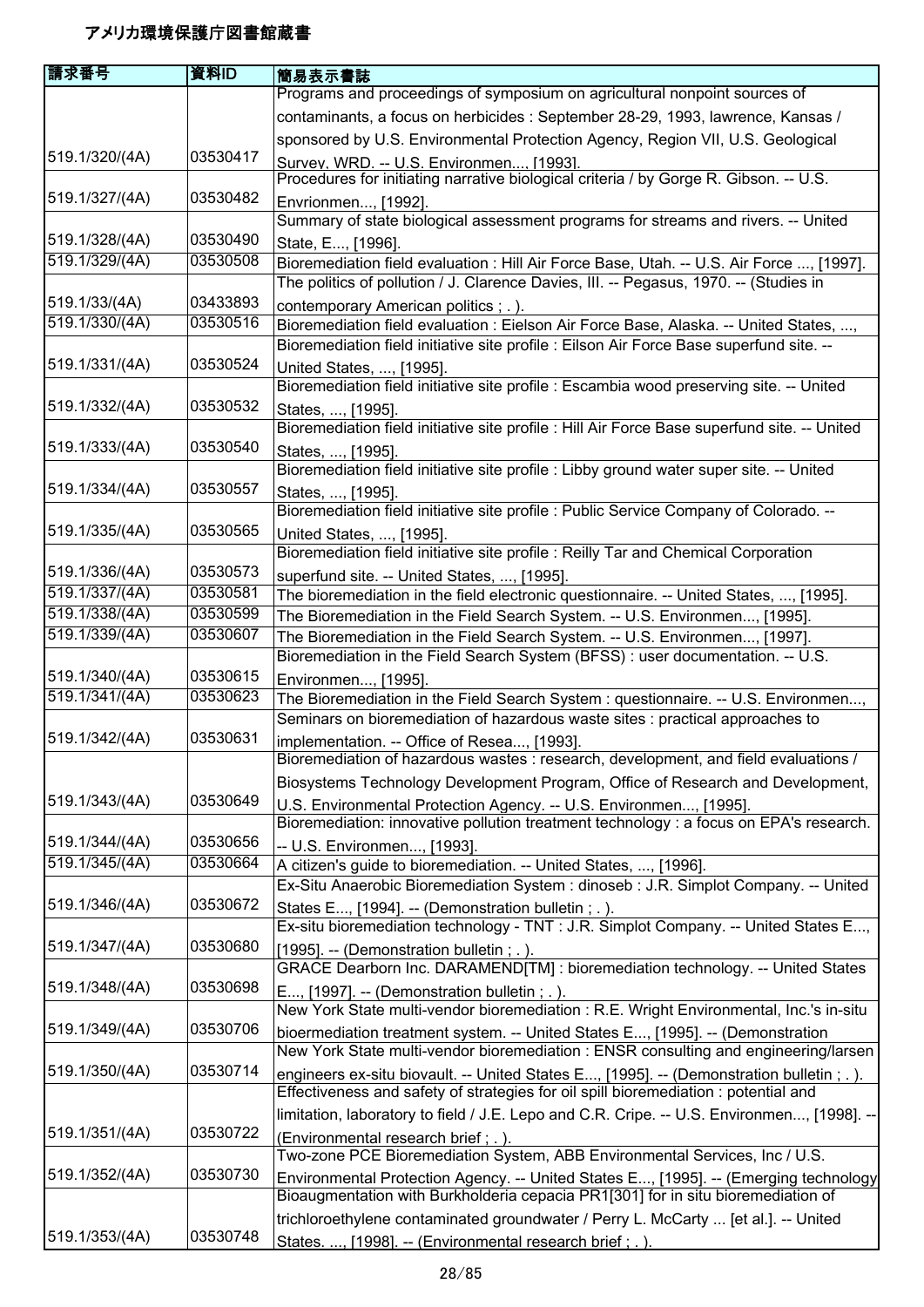| 請求番号            | 資料ID     | 簡易表示書誌                                                                                                                                                                    |
|-----------------|----------|---------------------------------------------------------------------------------------------------------------------------------------------------------------------------|
|                 |          | Development and application of protocols for evaluation of oil spill bioremediation / J.E.                                                                                |
| 519.1/354/(4A)  | 03530755 | Lepo and C.R. Cripe. -- United States, , [1998]. -- (Environmental research brief; .).<br>In situ bioremediation of trichloroethylene using Burkholderia cepacia G4 PR1 : |
|                 |          | analysis of microbial ecology parameters for risk assessment / Richard A. Snyder. --                                                                                      |
| 519.1/355/(4A)  | 03530763 | United States, , [1998]. -- (Environmental research brief; .).<br>In-situ bioremediation of trichloroethylene using Burkholderia cepacia G4 PR1 :                         |
|                 |          | analysis of transport parameters for risk assessment / J.R. Lawrence and M.J. Hendry.                                                                                     |
| 519.1/356/(4A)  | 03530771 | -- United States, , [1998]. -- (Environmental research brief; .).                                                                                                         |
| 519.1/357/(4A)  | 03530789 | Guia del ciudadano : medidas biocorrectivas. -- U.S. Environmen, [1996].<br>Bioremediation / edited by William C. Anderson; 全巻, (), (). -- American Academ,               |
| 519.1/358/1(4A) | 03530797 | 1995. -- (Innovative site remediation technology / edited by William C. Anderson; v. 1.<br>Bioremediation. -- American Academ, c1998. -- (Innovative site remediation     |
| 519.1/359/1(4A) | 03530805 | technology : design and application / [edited by William C. Anderson] ; v. 1.).<br>GRACE Bioremediation Technologies Daramend[TM] Bioremediation Technology. --           |
| 519.1/360/(4A)  | 03530813 | National Risk M, [1996]. -- (Innovative technology evaluation report ; . ).<br>J.R. Simplot Ex-Situ bioremediation technology for treatment of dinoseb-contaminated       |
| 519.1/361/(4A)  | 03530821 | soils. -- National Risk M, [1995]. -- (Innovative technology evaluation report ; . ).                                                                                     |
|                 |          | J.R. Simplot Ex-Situ bioremediation technology for treatment of TNT-contaminated                                                                                          |
| 519.1/362/(4A)  | 03530839 | soils. -- National Risk M, [1995]. -- (Innovative technology evaluation report; .).<br>Innovative uses of compost : bioremediation and pollution prevention. -- U.S.      |
| 519.1/363/(4A)  | 03530847 | Environmen, [1997].                                                                                                                                                       |
|                 |          | Ex situ soil treatment technologies (bioremediation, solvent extraction, thermal                                                                                          |
|                 |          | desorption) / prepared by Member Agencies of the Federal Remediation Technologies                                                                                         |
| 519.1/364/(4A)  | 03530854 | Roundtable. -- [U.S. Environme, [1998]. -- (Remediation case studies ; v. 7.).                                                                                            |
| 519.1/365/(4A)  | 03530862 | Bioremediation of hazardous waste sites : practical approaches to implementation. --<br>Office of Resea -- (Seminar series ; .).                                          |
|                 |          | GRACE Bioremediation Technologies' DARAMEND[TM] Bioremediation Technology. --                                                                                             |
| 519.1/366/(4A)  | 03530870 | U.S. Environmen, [1997]. -- (SITE technology capsule; .).                                                                                                                 |
| 519.1/367/(4A)  | 03530888 | J.R. Simplot ex-situ anaerobic bioremediation technology: TNT. -- Office of Resea,                                                                                        |
|                 |          | $[1995]$ . -- (SITE technology capsule; .).<br>J.R. Simplot ex-situ bioremediation technology : dinoseb. -- Office of Resea, [1995]. -                                    |
| 519.1/368/(4A)  | 03530896 | - (SITE technology capsule ; . ).                                                                                                                                         |
|                 |          | Symposium on Bioremediation of Hazardous Wastes: research, development, and field                                                                                         |
| 519.1/369/(4A)  | 03530904 | evaluations: abstracts. -- Office of Resea, [1995].                                                                                                                       |
|                 |          | Hazardous waste boilers and industrial furnaces now understrict RCRA regulations. --                                                                                      |
| 519.1/370/(4A)  | 03530912 | United States, , [1990]. -- (Environmental fact sheet; .).                                                                                                                |
|                 |          | Regulations for bourning hazardous waste in boilers and industrial furnaces clarified. --                                                                                 |
| 519.1/371/(4A)  | 03530920 | United States, , [1992]. -- (Environmental fact sheet; .).                                                                                                                |
|                 | 03530938 | Burning of hazardous waste in boilers and indusrial furnaces. Final Rule: [published]                                                                                     |
| 519.1/372/(4A)  |          | on] August 25, 1992, 40 CFR 260 et al -- U.S. Environmen, 1992. -- (Federal<br>Burning of hazardous waste in boilers and indusrial furnaces. Final Rule : [published      |
| 519.1/373/(4A)  | 03530946 |                                                                                                                                                                           |
|                 |          | on] August 25, 1992, 40 CFR 260 et al -- U.S. Environmen, 1991. -- (Federal<br>Burning of hazardous waste in boilers and indusrial furnaces. Final Rule : [published      |
| 519.1/374/(4A)  | 03530953 | on] February 21, 1991, 40 CFR 260, et al -- U.S. Environmen, 1991. -- (Federal                                                                                            |
|                 |          | Burning of hazardous waste in boilers and indusrial furnaces. Final Rule: [published                                                                                      |
| 519.1/375/(4A)  | 03530961 | on] July 17, 1991, 40 CFR 260, et al -- U.S. Environmen, 1991. -- (Federal register ;                                                                                     |
|                 |          | Building air quality: guide for building owners and facility managers. -- U.S.                                                                                            |
| 519.1/376/(4A)  | 03530979 | Environmen, [19--].                                                                                                                                                       |
| 519.1/378/(4A)  | 03530995 | Building support for increasing user fees. -- United States, , 1989.                                                                                                      |
|                 |          | Characterization of building-related construction and demolition debris in the United                                                                                     |
|                 |          | States / prepared for the U.S. Environmental Protection Agency, Municipal and                                                                                             |
|                 |          | Industrial Solid Waste Division, Office of Solid Waste, by Franklin Associates, under                                                                                     |
| 519.1/379/(4A)  | 03531001 | subcontract to TechLaw. Inc. -- U.S. Environmen [1998].                                                                                                                   |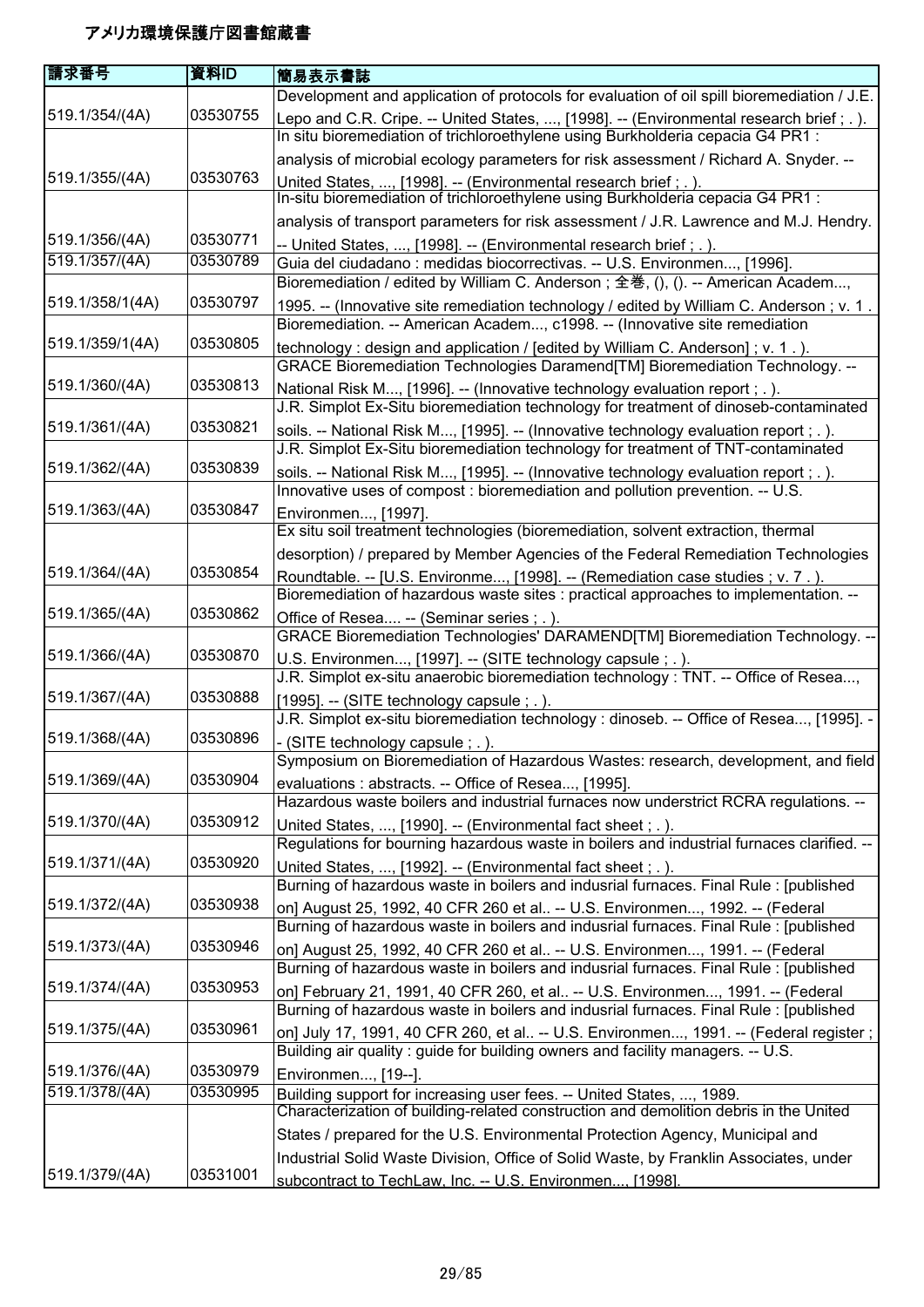| Citizen enforcement : tools for effective participation : capacity building support<br>Conference on Environmental Compliance and Enforcement : November 16-20, 1998<br>03531019<br>519.1/380/(4A)<br>Monterey, California, U.S.A -- United States, , [1998].<br>Communications strategies for enforcement programs : capacity building document for<br>519.1/381/(4A)<br>03531027<br>environmental compliance and enforcement programs : April, 1996. -- United States,<br>EPA determines that ash from waste-to-energy facilities Is subject to hazardous waste<br>regulations upon exiting the combustion building. -- United States, , [1995]. --<br>519.1/382/(4A)<br>03531035<br>(Environmental fact sheet; .).<br>EPA guideline for purchasing building insulation containing recovered materials. --<br>519.1/383/(4A)<br>03531043<br>United States, , [1991]. -- (Environmental fact sheet; .).<br>519.1/384/(4A)<br>03531050<br>Environmental Technology Verification Program. -- United States, , [1997].<br>Financing environmental permit, compliance, and enforcement programs : capacity<br>519.1/385/(4A)<br>03531068<br>building support document : April, 1996. -- United States, , [1998].<br>Sick building syndrome. -- revised [ed.]. -- United States E, [1991]. -- (Indoor air facts<br>03531076<br>519.1/386/(4A)<br>$: No.4.$ ).<br>Inspector training compendium, course and program comparison : capacity building<br>support document for environmental compliance and enforcement programs :<br>519.1/387/(4A)<br>03531084<br>November 1998. -- United States, , [1998].<br>Leading by example : two case studies documenting how the Environmental Protection<br>03531092<br>519.1/388/(4A)<br>Agency incorporated environmental features into new buildings. -- U.S. Environmen,<br>Leading by example : two case studies documenting how the Environmental Protection<br>519.1/388/(4A)<br>03532454<br>Agency incorporated environmental features into new buildings. -- U.S. Environmen,<br>Multimedia inspection protocols : international examples : August 1998. -- United<br>519.1/389/(4A)<br>03531100<br>States, , [1998].<br>The gnat is older than man: global environment and human agenda / Christopher D.<br>519.1/39/(4A)<br>03482866<br>Stone. -- Princeton Unive, c1993.<br>519.1/390/(4A)<br>03531118<br>An office building occupant's guide to indoor air quality. -- U.S. Environmen, [1997].<br>Partners rebuilding america : public-private partnerships in wastewater finance. -- | 請求番号 | 資料ID | 簡易表示書誌                                                                                 |
|----------------------------------------------------------------------------------------------------------------------------------------------------------------------------------------------------------------------------------------------------------------------------------------------------------------------------------------------------------------------------------------------------------------------------------------------------------------------------------------------------------------------------------------------------------------------------------------------------------------------------------------------------------------------------------------------------------------------------------------------------------------------------------------------------------------------------------------------------------------------------------------------------------------------------------------------------------------------------------------------------------------------------------------------------------------------------------------------------------------------------------------------------------------------------------------------------------------------------------------------------------------------------------------------------------------------------------------------------------------------------------------------------------------------------------------------------------------------------------------------------------------------------------------------------------------------------------------------------------------------------------------------------------------------------------------------------------------------------------------------------------------------------------------------------------------------------------------------------------------------------------------------------------------------------------------------------------------------------------------------------------------------------------------------------------------------------------------------------------------------------------------------------------------------------------------------------------------------------------------------------------------------------------------------------------------------------------------------------------------------------------------------------------------------------------------------------------------------------------------------------------------------------------------|------|------|----------------------------------------------------------------------------------------|
|                                                                                                                                                                                                                                                                                                                                                                                                                                                                                                                                                                                                                                                                                                                                                                                                                                                                                                                                                                                                                                                                                                                                                                                                                                                                                                                                                                                                                                                                                                                                                                                                                                                                                                                                                                                                                                                                                                                                                                                                                                                                                                                                                                                                                                                                                                                                                                                                                                                                                                                                        |      |      |                                                                                        |
|                                                                                                                                                                                                                                                                                                                                                                                                                                                                                                                                                                                                                                                                                                                                                                                                                                                                                                                                                                                                                                                                                                                                                                                                                                                                                                                                                                                                                                                                                                                                                                                                                                                                                                                                                                                                                                                                                                                                                                                                                                                                                                                                                                                                                                                                                                                                                                                                                                                                                                                                        |      |      | document for environmental compliance and enforcement programs : Fifth International   |
|                                                                                                                                                                                                                                                                                                                                                                                                                                                                                                                                                                                                                                                                                                                                                                                                                                                                                                                                                                                                                                                                                                                                                                                                                                                                                                                                                                                                                                                                                                                                                                                                                                                                                                                                                                                                                                                                                                                                                                                                                                                                                                                                                                                                                                                                                                                                                                                                                                                                                                                                        |      |      |                                                                                        |
|                                                                                                                                                                                                                                                                                                                                                                                                                                                                                                                                                                                                                                                                                                                                                                                                                                                                                                                                                                                                                                                                                                                                                                                                                                                                                                                                                                                                                                                                                                                                                                                                                                                                                                                                                                                                                                                                                                                                                                                                                                                                                                                                                                                                                                                                                                                                                                                                                                                                                                                                        |      |      |                                                                                        |
|                                                                                                                                                                                                                                                                                                                                                                                                                                                                                                                                                                                                                                                                                                                                                                                                                                                                                                                                                                                                                                                                                                                                                                                                                                                                                                                                                                                                                                                                                                                                                                                                                                                                                                                                                                                                                                                                                                                                                                                                                                                                                                                                                                                                                                                                                                                                                                                                                                                                                                                                        |      |      |                                                                                        |
|                                                                                                                                                                                                                                                                                                                                                                                                                                                                                                                                                                                                                                                                                                                                                                                                                                                                                                                                                                                                                                                                                                                                                                                                                                                                                                                                                                                                                                                                                                                                                                                                                                                                                                                                                                                                                                                                                                                                                                                                                                                                                                                                                                                                                                                                                                                                                                                                                                                                                                                                        |      |      |                                                                                        |
|                                                                                                                                                                                                                                                                                                                                                                                                                                                                                                                                                                                                                                                                                                                                                                                                                                                                                                                                                                                                                                                                                                                                                                                                                                                                                                                                                                                                                                                                                                                                                                                                                                                                                                                                                                                                                                                                                                                                                                                                                                                                                                                                                                                                                                                                                                                                                                                                                                                                                                                                        |      |      |                                                                                        |
|                                                                                                                                                                                                                                                                                                                                                                                                                                                                                                                                                                                                                                                                                                                                                                                                                                                                                                                                                                                                                                                                                                                                                                                                                                                                                                                                                                                                                                                                                                                                                                                                                                                                                                                                                                                                                                                                                                                                                                                                                                                                                                                                                                                                                                                                                                                                                                                                                                                                                                                                        |      |      |                                                                                        |
|                                                                                                                                                                                                                                                                                                                                                                                                                                                                                                                                                                                                                                                                                                                                                                                                                                                                                                                                                                                                                                                                                                                                                                                                                                                                                                                                                                                                                                                                                                                                                                                                                                                                                                                                                                                                                                                                                                                                                                                                                                                                                                                                                                                                                                                                                                                                                                                                                                                                                                                                        |      |      |                                                                                        |
|                                                                                                                                                                                                                                                                                                                                                                                                                                                                                                                                                                                                                                                                                                                                                                                                                                                                                                                                                                                                                                                                                                                                                                                                                                                                                                                                                                                                                                                                                                                                                                                                                                                                                                                                                                                                                                                                                                                                                                                                                                                                                                                                                                                                                                                                                                                                                                                                                                                                                                                                        |      |      |                                                                                        |
|                                                                                                                                                                                                                                                                                                                                                                                                                                                                                                                                                                                                                                                                                                                                                                                                                                                                                                                                                                                                                                                                                                                                                                                                                                                                                                                                                                                                                                                                                                                                                                                                                                                                                                                                                                                                                                                                                                                                                                                                                                                                                                                                                                                                                                                                                                                                                                                                                                                                                                                                        |      |      |                                                                                        |
|                                                                                                                                                                                                                                                                                                                                                                                                                                                                                                                                                                                                                                                                                                                                                                                                                                                                                                                                                                                                                                                                                                                                                                                                                                                                                                                                                                                                                                                                                                                                                                                                                                                                                                                                                                                                                                                                                                                                                                                                                                                                                                                                                                                                                                                                                                                                                                                                                                                                                                                                        |      |      |                                                                                        |
|                                                                                                                                                                                                                                                                                                                                                                                                                                                                                                                                                                                                                                                                                                                                                                                                                                                                                                                                                                                                                                                                                                                                                                                                                                                                                                                                                                                                                                                                                                                                                                                                                                                                                                                                                                                                                                                                                                                                                                                                                                                                                                                                                                                                                                                                                                                                                                                                                                                                                                                                        |      |      |                                                                                        |
|                                                                                                                                                                                                                                                                                                                                                                                                                                                                                                                                                                                                                                                                                                                                                                                                                                                                                                                                                                                                                                                                                                                                                                                                                                                                                                                                                                                                                                                                                                                                                                                                                                                                                                                                                                                                                                                                                                                                                                                                                                                                                                                                                                                                                                                                                                                                                                                                                                                                                                                                        |      |      |                                                                                        |
|                                                                                                                                                                                                                                                                                                                                                                                                                                                                                                                                                                                                                                                                                                                                                                                                                                                                                                                                                                                                                                                                                                                                                                                                                                                                                                                                                                                                                                                                                                                                                                                                                                                                                                                                                                                                                                                                                                                                                                                                                                                                                                                                                                                                                                                                                                                                                                                                                                                                                                                                        |      |      |                                                                                        |
|                                                                                                                                                                                                                                                                                                                                                                                                                                                                                                                                                                                                                                                                                                                                                                                                                                                                                                                                                                                                                                                                                                                                                                                                                                                                                                                                                                                                                                                                                                                                                                                                                                                                                                                                                                                                                                                                                                                                                                                                                                                                                                                                                                                                                                                                                                                                                                                                                                                                                                                                        |      |      |                                                                                        |
|                                                                                                                                                                                                                                                                                                                                                                                                                                                                                                                                                                                                                                                                                                                                                                                                                                                                                                                                                                                                                                                                                                                                                                                                                                                                                                                                                                                                                                                                                                                                                                                                                                                                                                                                                                                                                                                                                                                                                                                                                                                                                                                                                                                                                                                                                                                                                                                                                                                                                                                                        |      |      |                                                                                        |
|                                                                                                                                                                                                                                                                                                                                                                                                                                                                                                                                                                                                                                                                                                                                                                                                                                                                                                                                                                                                                                                                                                                                                                                                                                                                                                                                                                                                                                                                                                                                                                                                                                                                                                                                                                                                                                                                                                                                                                                                                                                                                                                                                                                                                                                                                                                                                                                                                                                                                                                                        |      |      |                                                                                        |
|                                                                                                                                                                                                                                                                                                                                                                                                                                                                                                                                                                                                                                                                                                                                                                                                                                                                                                                                                                                                                                                                                                                                                                                                                                                                                                                                                                                                                                                                                                                                                                                                                                                                                                                                                                                                                                                                                                                                                                                                                                                                                                                                                                                                                                                                                                                                                                                                                                                                                                                                        |      |      |                                                                                        |
|                                                                                                                                                                                                                                                                                                                                                                                                                                                                                                                                                                                                                                                                                                                                                                                                                                                                                                                                                                                                                                                                                                                                                                                                                                                                                                                                                                                                                                                                                                                                                                                                                                                                                                                                                                                                                                                                                                                                                                                                                                                                                                                                                                                                                                                                                                                                                                                                                                                                                                                                        |      |      |                                                                                        |
|                                                                                                                                                                                                                                                                                                                                                                                                                                                                                                                                                                                                                                                                                                                                                                                                                                                                                                                                                                                                                                                                                                                                                                                                                                                                                                                                                                                                                                                                                                                                                                                                                                                                                                                                                                                                                                                                                                                                                                                                                                                                                                                                                                                                                                                                                                                                                                                                                                                                                                                                        |      |      |                                                                                        |
|                                                                                                                                                                                                                                                                                                                                                                                                                                                                                                                                                                                                                                                                                                                                                                                                                                                                                                                                                                                                                                                                                                                                                                                                                                                                                                                                                                                                                                                                                                                                                                                                                                                                                                                                                                                                                                                                                                                                                                                                                                                                                                                                                                                                                                                                                                                                                                                                                                                                                                                                        |      |      |                                                                                        |
|                                                                                                                                                                                                                                                                                                                                                                                                                                                                                                                                                                                                                                                                                                                                                                                                                                                                                                                                                                                                                                                                                                                                                                                                                                                                                                                                                                                                                                                                                                                                                                                                                                                                                                                                                                                                                                                                                                                                                                                                                                                                                                                                                                                                                                                                                                                                                                                                                                                                                                                                        |      |      |                                                                                        |
|                                                                                                                                                                                                                                                                                                                                                                                                                                                                                                                                                                                                                                                                                                                                                                                                                                                                                                                                                                                                                                                                                                                                                                                                                                                                                                                                                                                                                                                                                                                                                                                                                                                                                                                                                                                                                                                                                                                                                                                                                                                                                                                                                                                                                                                                                                                                                                                                                                                                                                                                        |      |      |                                                                                        |
|                                                                                                                                                                                                                                                                                                                                                                                                                                                                                                                                                                                                                                                                                                                                                                                                                                                                                                                                                                                                                                                                                                                                                                                                                                                                                                                                                                                                                                                                                                                                                                                                                                                                                                                                                                                                                                                                                                                                                                                                                                                                                                                                                                                                                                                                                                                                                                                                                                                                                                                                        |      |      |                                                                                        |
|                                                                                                                                                                                                                                                                                                                                                                                                                                                                                                                                                                                                                                                                                                                                                                                                                                                                                                                                                                                                                                                                                                                                                                                                                                                                                                                                                                                                                                                                                                                                                                                                                                                                                                                                                                                                                                                                                                                                                                                                                                                                                                                                                                                                                                                                                                                                                                                                                                                                                                                                        |      |      |                                                                                        |
|                                                                                                                                                                                                                                                                                                                                                                                                                                                                                                                                                                                                                                                                                                                                                                                                                                                                                                                                                                                                                                                                                                                                                                                                                                                                                                                                                                                                                                                                                                                                                                                                                                                                                                                                                                                                                                                                                                                                                                                                                                                                                                                                                                                                                                                                                                                                                                                                                                                                                                                                        |      |      |                                                                                        |
|                                                                                                                                                                                                                                                                                                                                                                                                                                                                                                                                                                                                                                                                                                                                                                                                                                                                                                                                                                                                                                                                                                                                                                                                                                                                                                                                                                                                                                                                                                                                                                                                                                                                                                                                                                                                                                                                                                                                                                                                                                                                                                                                                                                                                                                                                                                                                                                                                                                                                                                                        |      |      |                                                                                        |
| 03531126<br>519.1/391/(4A)<br>United States. , [1993].                                                                                                                                                                                                                                                                                                                                                                                                                                                                                                                                                                                                                                                                                                                                                                                                                                                                                                                                                                                                                                                                                                                                                                                                                                                                                                                                                                                                                                                                                                                                                                                                                                                                                                                                                                                                                                                                                                                                                                                                                                                                                                                                                                                                                                                                                                                                                                                                                                                                                 |      |      |                                                                                        |
| Proceedings of the Third National Citizen's Volunteer Water Monitoring Conference :                                                                                                                                                                                                                                                                                                                                                                                                                                                                                                                                                                                                                                                                                                                                                                                                                                                                                                                                                                                                                                                                                                                                                                                                                                                                                                                                                                                                                                                                                                                                                                                                                                                                                                                                                                                                                                                                                                                                                                                                                                                                                                                                                                                                                                                                                                                                                                                                                                                    |      |      |                                                                                        |
| March 29-April 2, 1992 Annapolis, Maryland / co-sponsored by The U.S.                                                                                                                                                                                                                                                                                                                                                                                                                                                                                                                                                                                                                                                                                                                                                                                                                                                                                                                                                                                                                                                                                                                                                                                                                                                                                                                                                                                                                                                                                                                                                                                                                                                                                                                                                                                                                                                                                                                                                                                                                                                                                                                                                                                                                                                                                                                                                                                                                                                                  |      |      |                                                                                        |
| Environmental Protection Agency  [et al]; conference facilitated by Izaak Walton                                                                                                                                                                                                                                                                                                                                                                                                                                                                                                                                                                                                                                                                                                                                                                                                                                                                                                                                                                                                                                                                                                                                                                                                                                                                                                                                                                                                                                                                                                                                                                                                                                                                                                                                                                                                                                                                                                                                                                                                                                                                                                                                                                                                                                                                                                                                                                                                                                                       |      |      |                                                                                        |
| 03531134<br>519.1/392/(4A)                                                                                                                                                                                                                                                                                                                                                                                                                                                                                                                                                                                                                                                                                                                                                                                                                                                                                                                                                                                                                                                                                                                                                                                                                                                                                                                                                                                                                                                                                                                                                                                                                                                                                                                                                                                                                                                                                                                                                                                                                                                                                                                                                                                                                                                                                                                                                                                                                                                                                                             |      |      |                                                                                        |
| League of America : proceedings edited by Jacqueline Doherty. -- United States.<br>Proceedings of the Third National Citizen's Volunteer Water Monitoring Conference :                                                                                                                                                                                                                                                                                                                                                                                                                                                                                                                                                                                                                                                                                                                                                                                                                                                                                                                                                                                                                                                                                                                                                                                                                                                                                                                                                                                                                                                                                                                                                                                                                                                                                                                                                                                                                                                                                                                                                                                                                                                                                                                                                                                                                                                                                                                                                                 |      |      |                                                                                        |
| March 29-April 2, 1992 Annapolis, Maryland / co-sponsored by The U.S.                                                                                                                                                                                                                                                                                                                                                                                                                                                                                                                                                                                                                                                                                                                                                                                                                                                                                                                                                                                                                                                                                                                                                                                                                                                                                                                                                                                                                                                                                                                                                                                                                                                                                                                                                                                                                                                                                                                                                                                                                                                                                                                                                                                                                                                                                                                                                                                                                                                                  |      |      |                                                                                        |
| Environmental Protection Agency  [et al] ; conference facilitated by Izaak Walton                                                                                                                                                                                                                                                                                                                                                                                                                                                                                                                                                                                                                                                                                                                                                                                                                                                                                                                                                                                                                                                                                                                                                                                                                                                                                                                                                                                                                                                                                                                                                                                                                                                                                                                                                                                                                                                                                                                                                                                                                                                                                                                                                                                                                                                                                                                                                                                                                                                      |      |      |                                                                                        |
| 03529351<br>519.1/392/(4A)<br>League of America : proceedings edited by Jacqueline Doherty. -- United States.<br>Radon prevention in the design and construction of schools and other large buildings /                                                                                                                                                                                                                                                                                                                                                                                                                                                                                                                                                                                                                                                                                                                                                                                                                                                                                                                                                                                                                                                                                                                                                                                                                                                                                                                                                                                                                                                                                                                                                                                                                                                                                                                                                                                                                                                                                                                                                                                                                                                                                                                                                                                                                                                                                                                                |      |      |                                                                                        |
|                                                                                                                                                                                                                                                                                                                                                                                                                                                                                                                                                                                                                                                                                                                                                                                                                                                                                                                                                                                                                                                                                                                                                                                                                                                                                                                                                                                                                                                                                                                                                                                                                                                                                                                                                                                                                                                                                                                                                                                                                                                                                                                                                                                                                                                                                                                                                                                                                                                                                                                                        |      |      |                                                                                        |
|                                                                                                                                                                                                                                                                                                                                                                                                                                                                                                                                                                                                                                                                                                                                                                                                                                                                                                                                                                                                                                                                                                                                                                                                                                                                                                                                                                                                                                                                                                                                                                                                                                                                                                                                                                                                                                                                                                                                                                                                                                                                                                                                                                                                                                                                                                                                                                                                                                                                                                                                        |      |      | prepared by Kelly W. Leovic and A. B. Craig. -- 3rd printing with addendum, June 1994. |
| 519.1/393/(4A)<br>03531142<br>-- U.S. Environmen, [1994].                                                                                                                                                                                                                                                                                                                                                                                                                                                                                                                                                                                                                                                                                                                                                                                                                                                                                                                                                                                                                                                                                                                                                                                                                                                                                                                                                                                                                                                                                                                                                                                                                                                                                                                                                                                                                                                                                                                                                                                                                                                                                                                                                                                                                                                                                                                                                                                                                                                                              |      |      |                                                                                        |
| Secondhand smoke: what you can do about secondhand smoke as parents, decision                                                                                                                                                                                                                                                                                                                                                                                                                                                                                                                                                                                                                                                                                                                                                                                                                                                                                                                                                                                                                                                                                                                                                                                                                                                                                                                                                                                                                                                                                                                                                                                                                                                                                                                                                                                                                                                                                                                                                                                                                                                                                                                                                                                                                                                                                                                                                                                                                                                          |      |      |                                                                                        |
| 03531159<br>519.1/394/(4A)<br>makers, and building occupants. -- U.S. Environmen, 1995.                                                                                                                                                                                                                                                                                                                                                                                                                                                                                                                                                                                                                                                                                                                                                                                                                                                                                                                                                                                                                                                                                                                                                                                                                                                                                                                                                                                                                                                                                                                                                                                                                                                                                                                                                                                                                                                                                                                                                                                                                                                                                                                                                                                                                                                                                                                                                                                                                                                |      |      |                                                                                        |
| Secondhand smoke: what you can do about secondhand smoke as parents, decision                                                                                                                                                                                                                                                                                                                                                                                                                                                                                                                                                                                                                                                                                                                                                                                                                                                                                                                                                                                                                                                                                                                                                                                                                                                                                                                                                                                                                                                                                                                                                                                                                                                                                                                                                                                                                                                                                                                                                                                                                                                                                                                                                                                                                                                                                                                                                                                                                                                          |      |      |                                                                                        |
| 519.1/395/(4A)<br>03531167<br>makers, and building occupants. -- U.S. Environmen, 1995.                                                                                                                                                                                                                                                                                                                                                                                                                                                                                                                                                                                                                                                                                                                                                                                                                                                                                                                                                                                                                                                                                                                                                                                                                                                                                                                                                                                                                                                                                                                                                                                                                                                                                                                                                                                                                                                                                                                                                                                                                                                                                                                                                                                                                                                                                                                                                                                                                                                |      |      |                                                                                        |
| Secondhand smoke: what you can do about secondhand smoke as parents, decision                                                                                                                                                                                                                                                                                                                                                                                                                                                                                                                                                                                                                                                                                                                                                                                                                                                                                                                                                                                                                                                                                                                                                                                                                                                                                                                                                                                                                                                                                                                                                                                                                                                                                                                                                                                                                                                                                                                                                                                                                                                                                                                                                                                                                                                                                                                                                                                                                                                          |      |      |                                                                                        |
| 519.1/396/(4A)<br>03531175<br>makers, and building occupants. -- U.S. Environmen, [1993].<br>Source self-monitoring, reporting, and recordkeeping requirement : international                                                                                                                                                                                                                                                                                                                                                                                                                                                                                                                                                                                                                                                                                                                                                                                                                                                                                                                                                                                                                                                                                                                                                                                                                                                                                                                                                                                                                                                                                                                                                                                                                                                                                                                                                                                                                                                                                                                                                                                                                                                                                                                                                                                                                                                                                                                                                          |      |      |                                                                                        |
|                                                                                                                                                                                                                                                                                                                                                                                                                                                                                                                                                                                                                                                                                                                                                                                                                                                                                                                                                                                                                                                                                                                                                                                                                                                                                                                                                                                                                                                                                                                                                                                                                                                                                                                                                                                                                                                                                                                                                                                                                                                                                                                                                                                                                                                                                                                                                                                                                                                                                                                                        |      |      |                                                                                        |
| comparison : environmental compliance and enforcement capacity building resource<br>519.1/397/(4A)<br>03531183                                                                                                                                                                                                                                                                                                                                                                                                                                                                                                                                                                                                                                                                                                                                                                                                                                                                                                                                                                                                                                                                                                                                                                                                                                                                                                                                                                                                                                                                                                                                                                                                                                                                                                                                                                                                                                                                                                                                                                                                                                                                                                                                                                                                                                                                                                                                                                                                                         |      |      |                                                                                        |
| document: August, 1998. -- United States, , [1998].<br>03531191<br>519.1/398/(4A)                                                                                                                                                                                                                                                                                                                                                                                                                                                                                                                                                                                                                                                                                                                                                                                                                                                                                                                                                                                                                                                                                                                                                                                                                                                                                                                                                                                                                                                                                                                                                                                                                                                                                                                                                                                                                                                                                                                                                                                                                                                                                                                                                                                                                                                                                                                                                                                                                                                      |      |      |                                                                                        |
| WasteWise update: building supplier partnerships. -- United States, , [1998].<br>519.1/399/(4A)<br>03531209<br>CERCLA/superfund orientation manual. -- U.S. Environmen, [1992].                                                                                                                                                                                                                                                                                                                                                                                                                                                                                                                                                                                                                                                                                                                                                                                                                                                                                                                                                                                                                                                                                                                                                                                                                                                                                                                                                                                                                                                                                                                                                                                                                                                                                                                                                                                                                                                                                                                                                                                                                                                                                                                                                                                                                                                                                                                                                        |      |      |                                                                                        |
| Clarification to the 1994 revised interim soil lead guidance for CERCLA site and RCRA                                                                                                                                                                                                                                                                                                                                                                                                                                                                                                                                                                                                                                                                                                                                                                                                                                                                                                                                                                                                                                                                                                                                                                                                                                                                                                                                                                                                                                                                                                                                                                                                                                                                                                                                                                                                                                                                                                                                                                                                                                                                                                                                                                                                                                                                                                                                                                                                                                                  |      |      |                                                                                        |
| 519.1/400/(4A)<br>03531217                                                                                                                                                                                                                                                                                                                                                                                                                                                                                                                                                                                                                                                                                                                                                                                                                                                                                                                                                                                                                                                                                                                                                                                                                                                                                                                                                                                                                                                                                                                                                                                                                                                                                                                                                                                                                                                                                                                                                                                                                                                                                                                                                                                                                                                                                                                                                                                                                                                                                                             |      |      |                                                                                        |
| corrective action facilities. --, Office of Sol, [1998]. -- (OSWER; #9200.4-27.).<br>Compendium of systems which support RCRA and CERCLA : OSWER information                                                                                                                                                                                                                                                                                                                                                                                                                                                                                                                                                                                                                                                                                                                                                                                                                                                                                                                                                                                                                                                                                                                                                                                                                                                                                                                                                                                                                                                                                                                                                                                                                                                                                                                                                                                                                                                                                                                                                                                                                                                                                                                                                                                                                                                                                                                                                                           |      |      |                                                                                        |
| 519.1/401/(4A)<br>03531225<br>management. -- U.S. Environmen, [1994].                                                                                                                                                                                                                                                                                                                                                                                                                                                                                                                                                                                                                                                                                                                                                                                                                                                                                                                                                                                                                                                                                                                                                                                                                                                                                                                                                                                                                                                                                                                                                                                                                                                                                                                                                                                                                                                                                                                                                                                                                                                                                                                                                                                                                                                                                                                                                                                                                                                                  |      |      |                                                                                        |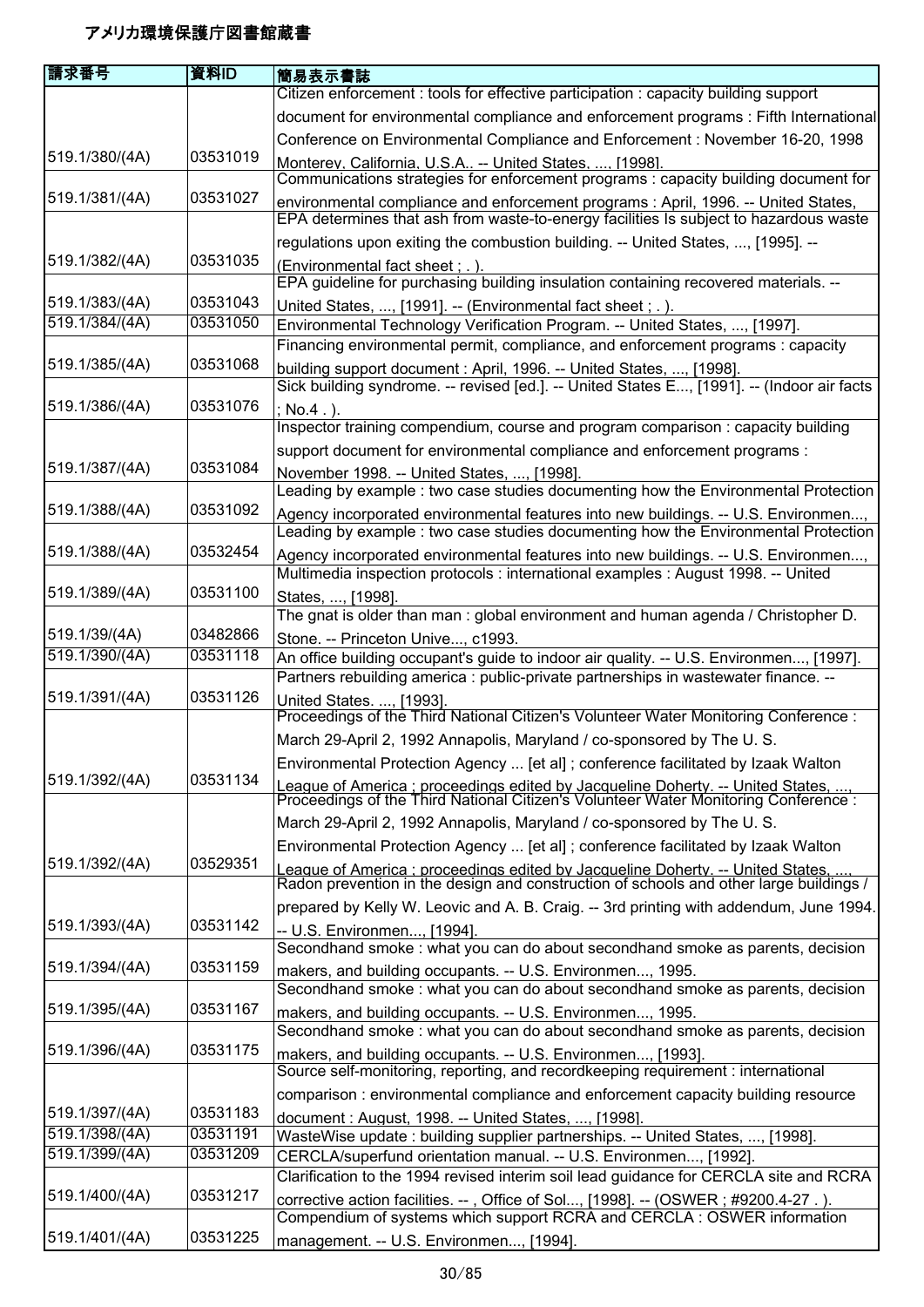| 庸求番号           | 資料ID     | 簡易表示書誌                                                                                                                       |
|----------------|----------|------------------------------------------------------------------------------------------------------------------------------|
|                |          | Identification and listing of hazardous waste, CERCLA hazardous designation,                                                 |
|                |          | reportable quality adjustment, coke by-products waste : [published on] August 18,                                            |
| 519.1/402/(4A) | 03531233 | 1992, 40 CFR parts 261 et al -- U.S. Environmen, 1992. -- (Federal register ; . ).                                           |
| 519.1/403/(4A) | 03531241 | Guide for conducting treatability studies under CERCLA: final. -- Risk Reduction ,                                           |
|                |          | Guide for conducting treatability studies under CERCLA : soil vapor extraction : interim                                     |
| 519.1/404/(4A) | 03531258 | guidance. -- U.S. Environmen, [1991].                                                                                        |
|                |          | Guide for conducting treatability studies under CERCLA : thermal desorption remedy                                           |
| 519.1/405/(4A) | 03531266 | selection : interim guidance. -- Risk Reduction , [1992].                                                                    |
|                |          | Presumptive response strategy and ex-situ treatment technologies for contaminated                                            |
|                |          | ground water at CERCLA sites : final guidance. -- Office of Solid, [1996]. -- (OSWER                                         |
| 519.1/406/(4A) | 03531274 | directive; 9283.1-12.).                                                                                                      |
|                |          | Design and construction of RCRA/CERCLA final covers / prepared for Center for                                                |
|                |          | Environmental Research Information, U.S. Environmental Protection Agency. -- United                                          |
| 519.1/407/(4A) | 03531282 | States, , [1991]. -- (Seminar publication; .).                                                                               |
|                |          | Stabilization/solidification of CERCLA and RCRA wastes: physical tests, chemical                                             |
| 519.1/408/(4A) | 03531290 | testing procedures, technology screening, and field activities. -- Center for Envi,                                          |
| 519.1/409/(4A) | 03531308 | Black market CFCs and you : a criminal combination. -- United States E, [1998].                                              |
| 519.1/410/(4A) | 03531316 | Refrigeration, your business, and the CFC phaseout. -- United States, , [1995].                                              |
|                |          | Underhood tips to help you keep your cool: servicing vehicle air-conditioning systems                                        |
| 519.1/411/(4A) | 03531324 | during the CFC phaseout. -- U.S. Environmen, [1996].                                                                         |
|                |          | Report on the Workshop on Cancer Risk Assessment Guidelines Issues / prepared by                                             |
| 519.1/413/(4A) | 03531340 | Eastern Research Group, Inc. -- Risk Assessment, [1994].                                                                     |
|                |          | Respiratory health effects of passive smoking : lung cancer and other disorders. --                                          |
| 519.1/414/(4A) | 03531357 | Office of Healt                                                                                                              |
|                |          | Respiratory health effects of passive smoking : lung cancer and other disorders :                                            |
| 519.1/415/(4A) | 03531365 | Summary and conclusions. -- Office of Healt, [1992].                                                                         |
|                |          | Special report on ingested inorganic arsenic : skin cancer, nutritional essentiality /                                       |
| 519.1/416/(4A) | 03531373 | principal authors, Tina Levine  [et al.]. -- Risk Assessment, [1988].                                                        |
|                |          | EPA chemical accident investigation report : Pennzoil Product Company refinery                                               |
| 519.1/417/(4A) | 03531381 | Rousecille, Pennsylvania. -- Office of Solid, [1998].                                                                        |
|                |          | EPA chemical accident investigation report : Powell Duffryn Terminals, Inc. Savannah,                                        |
| 519.1/418/(4A) | 03531399 | Georgia. -- United States, , [1998].                                                                                         |
|                |          | EPA chemical accident investigation report : Tosco Avon Refinery Martinez, California.                                       |
| 519.1/419/(4A) | 03531407 | -- U.S. Environmen, [1998].                                                                                                  |
| 519.1/420/(4A) | 03531415 | EPA/OSHA joint chemical accident investigation report : Napp Technologies, Inc., Lodi,                                       |
|                |          | New Jersey. -- United States, , [1997].<br>EPA/OSHA joint chemical accident investigation report : Shell Chemical Company    |
| 519.1/421/(4A) | 03531423 |                                                                                                                              |
| 519.1/422/(4A) | 03531431 | Deer Park, Texas. -- United States, , [1998].<br>EPA/OSHA joint chemical accident investigation report : Surpass NY. -- U.S. |
|                |          | Expert review of EPA chemical accident investigation report : Terra Industries, Inc.,                                        |
| 519.1/423/(4A) | 03531449 | nitrogen fertilizer facility, January 1996. -- Chemical Emerge, [1996].                                                      |
|                |          | Guiding principles for chemical addicent prevention, preparedness and response :                                             |
|                |          | guidance for public authorities, industry labour and others for the establishment of                                         |
|                |          | programmes and policies related to prevention of, preparedness for, and response to                                          |
| 519.1/424/(4A) | 03531456 | accidents involving hazardous substances. -- United States.  [1993].                                                         |
|                |          | Chemical emergency preparedness and prevention advisory : hydrogen fluoride. --                                              |
| 519.1/425/(4A) | 03531464 | United States, , [1993].                                                                                                     |
|                |          | Chemical emergency preparedness and prevention advisory: ammonia. -- United                                                  |
| 519.1/426/(4A) | 03531472 | States, , [1991]. -- (OSWER directive ; 91-008.2.).                                                                          |
|                |          | Chemical emergency preparedness and prevention advisory: swimming pool                                                       |
| 519.1/427/(4A) | 03531480 | chemicals: chlorine. -- United States, , [1990]. -- (OSWER directive ; 90-008.1.).                                           |
| 519.1/428/(4A) | 03531498 | EPA'S chemical emergency preparedness and prevention office. -- United States E,                                             |
|                |          | Chemical emergency preparedness and prevention technical assistance bulletin : State                                         |
|                |          | of Ohio: Hamilton County, Ohio: Wallingford, Connecticut: Oauchita Parish,                                                   |
|                |          | Louisiana. -- U.S. Environmen, [1990]. -- (OSWER; 90-006.3, ser. 6, no. 6.                                                   |
| 519.1/429/(4A) | 03531506 | )(Successful practices in Title III implementation : . )                                                                     |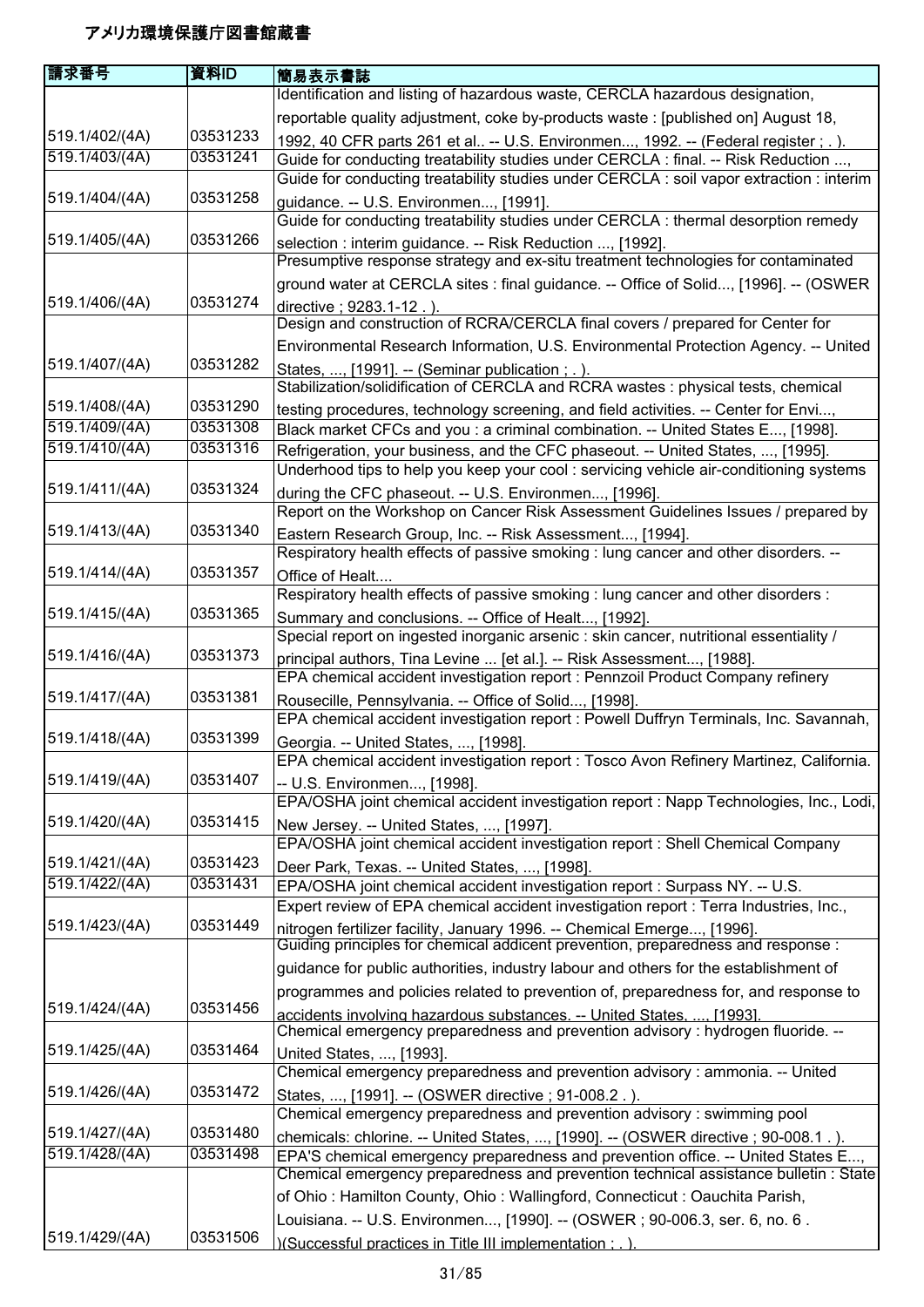| 請求番号                             | 資料ID                 | 簡易表示書誌                                                                                                                                                                       |
|----------------------------------|----------------------|------------------------------------------------------------------------------------------------------------------------------------------------------------------------------|
|                                  |                      | Chemical emergency preparedness and prevention technical assistance bulletin :                                                                                               |
|                                  |                      | Natrona County, Colorado: Erie County, New York: Sate of Arizona: Mohave County,                                                                                             |
|                                  |                      | Arizona: Subject Index. -- United States, , [1992]. -- (OSWER directive ; 92-006.1,                                                                                          |
| 519.1/430/(4A)                   | 03531514             | ser. 6, no. 9. ) (Successful practices in Title III implementation : . ).<br>Chemical emergency preparedness and prevention technical assistance bulletin :                  |
|                                  |                      | Tinker Air Force Base, Oklahoma: State of Connecticut: Cumberland County, Maine:                                                                                             |
|                                  |                      | Wyandotte County, Kansas. -- U.S. Environmen, [1990]. -- (Successful practices in                                                                                            |
| 519.1/431/(4A)                   | 03531522             | Title III implementation : . )(OSWER directive : 90-006.2. ser. 6. no. 5 . ).<br>Chemical emergency preparedness and prevention technical assistance bulletin :              |
|                                  |                      |                                                                                                                                                                              |
|                                  |                      | Calhoun County, Alabama: Pampa, Texas: State of Wisconsin: Cuyahoga County,                                                                                                  |
| 519.1/432/(4A)                   | 03531530             | Ohio: Racine County, Wisconsin: State of Idaho. -- United States, , [1989]. --                                                                                               |
|                                  |                      | (OSWER: 89-006.2. ser. 6. no. 2. ) (Successful practices in Title III implementation : .<br>Chemical emergency preparedness and prevention technical assistance bulletin     |
|                                  |                      | :Woodbury County, Iowa: State of Virginia: Fairfax County, Virginia: Pierce County,                                                                                          |
|                                  |                      | Washington. -- United States, , [1989]. -- (OSWER; 89-006.3, ser. 6, no. 3.                                                                                                  |
| 519.1/433/(4A)                   | 03531548             | )(Successful practices in Title III implementation : . ).                                                                                                                    |
| 519.1/434/(4A)                   | 03531555             | Chemical releases and chemical risks : a citizen's guide to risk screening : toxics                                                                                          |
|                                  |                      | release inventory. -- United States. , [1989].<br>Title III section 313 release reporting guidance: estimating chemical releases from                                        |
| 519.1/435/(4A)                   | 03531563             | electroplating operations. -- United States, , [1988].                                                                                                                       |
|                                  |                      | Estimating releases and waste-treatment efficiencies for the toxic chemical release                                                                                          |
|                                  |                      | inventory form : section 313 of the emergency planning and community right-to-know                                                                                           |
| 519.1/436/(4A)                   | 03531571             | act of 1986. -- U.S. Environmen, [1987].                                                                                                                                     |
|                                  | 03531589             | Toxic chemical release reporting, community right-to-know, final rule : [published on]                                                                                       |
| 519.1/437/(4A)                   |                      | February 16, 1988, 40 CFR Part 372. -- U.S. Environmen, 1988. -- (Federal register;<br>Addition of certain chemicals, toxic chemical release reporting, community right-to-  |
|                                  |                      | know, proposed rule: [published on] January 12, 1994, 40 CFR Part 372. -- U.S.                                                                                               |
| 519.1/438/(4A)                   | 03531597             | Environmen, 1994. -- (Federal register ; .).                                                                                                                                 |
|                                  |                      | Addition of certain chemicals, toxic chemical release reporting, community right-to-                                                                                         |
|                                  |                      | know, final rule: [published on] November 30, 1994, 40 CFR Part 372. -- U.S.                                                                                                 |
| 519.1/439/(4A)                   | 03531605             | Environmen, 1994. -- (Federal register ; .).<br>Toxic chemical release inventory reporting forms and instructions: Section 313 of the                                        |
|                                  |                      | Emergency Planning and Community Right-to-Know Act: Title III of the Superfund                                                                                               |
| 519.1/440/(4A)                   | 03531613             | Amendments and Reauthorization Act of 1986. -- Rev. 1997 version. -- United States,                                                                                          |
|                                  |                      | Toxic chemical release inventory reporting forms R and instructions : Section 313 of                                                                                         |
|                                  |                      | the Emergency Planning and Community Right-to-Know Act: Title III of the Superfund                                                                                           |
| 519.1/440/(4A)<br>519.1/441/(4A) | 03531621<br>03531639 | Amendments and Reauthorization Act of 1986. -- Rev. 1996 version. -- United States,<br>Chemicals in the environment : public access information. -- United States, , [1995]. |
|                                  |                      | Chemicals in the environment : public access information : International Chemicals                                                                                           |
| 519.1/442/(4A)                   | 03531647             | Management. -- United States, , [1997].                                                                                                                                      |
|                                  |                      | Chemicals in the environment : perchloroethylene (CAS No.127-18-4). -- United States,                                                                                        |
| 519.1/443/(4A)                   | 03531654             | [1994]                                                                                                                                                                       |
|                                  |                      | Michigan soil vapor extraction remediation (MISER) model : a computer program to                                                                                             |
|                                  |                      | model soil vapor extraction and bioventing of organic chemicals in unsaturated                                                                                               |
| 519.1/444/(4A)                   | 03531662             | geological material / by Linda M. Abriola, John Lang, and Klaus Rathfelder. -- U.S.                                                                                          |
|                                  |                      | Environmen [1997]. -- (Project summary : . ).<br>Michigan soil vapor extraction remediation (MISER) model : a computer program to                                            |
|                                  |                      | model soil vapor extraction and bioventing of organic chemicals in unsaturated                                                                                               |
|                                  |                      | geological material / by Linda M. Abriola, John Lang, and Klaus Rathfelder. -- U.S.                                                                                          |
| 519.1/444/(4A)                   | 03529989             | Environmen [1997]. -- (Project summary : . ).<br>Risk communication about chemicals in your community : a manual for local officials /                                       |
|                                  |                      |                                                                                                                                                                              |
|                                  |                      | prepared by Susan G. Hadden and Barry V. Bales, Lyndon B. Johnson ; under a                                                                                                  |
|                                  |                      | cooperative research agreement with United States. Environmental Protection Agency                                                                                           |
| 519.1/445/(4A)                   | 03531670             | ; In cooperation with the Agency for Toxic Substances and Disease Registry, Public                                                                                           |
| 519.1/446/(4A)                   | 03531688             | Health Service, U.S. Department of Health and Human<br>Status of chemicals in special review. -- Special Review , [1998].                                                    |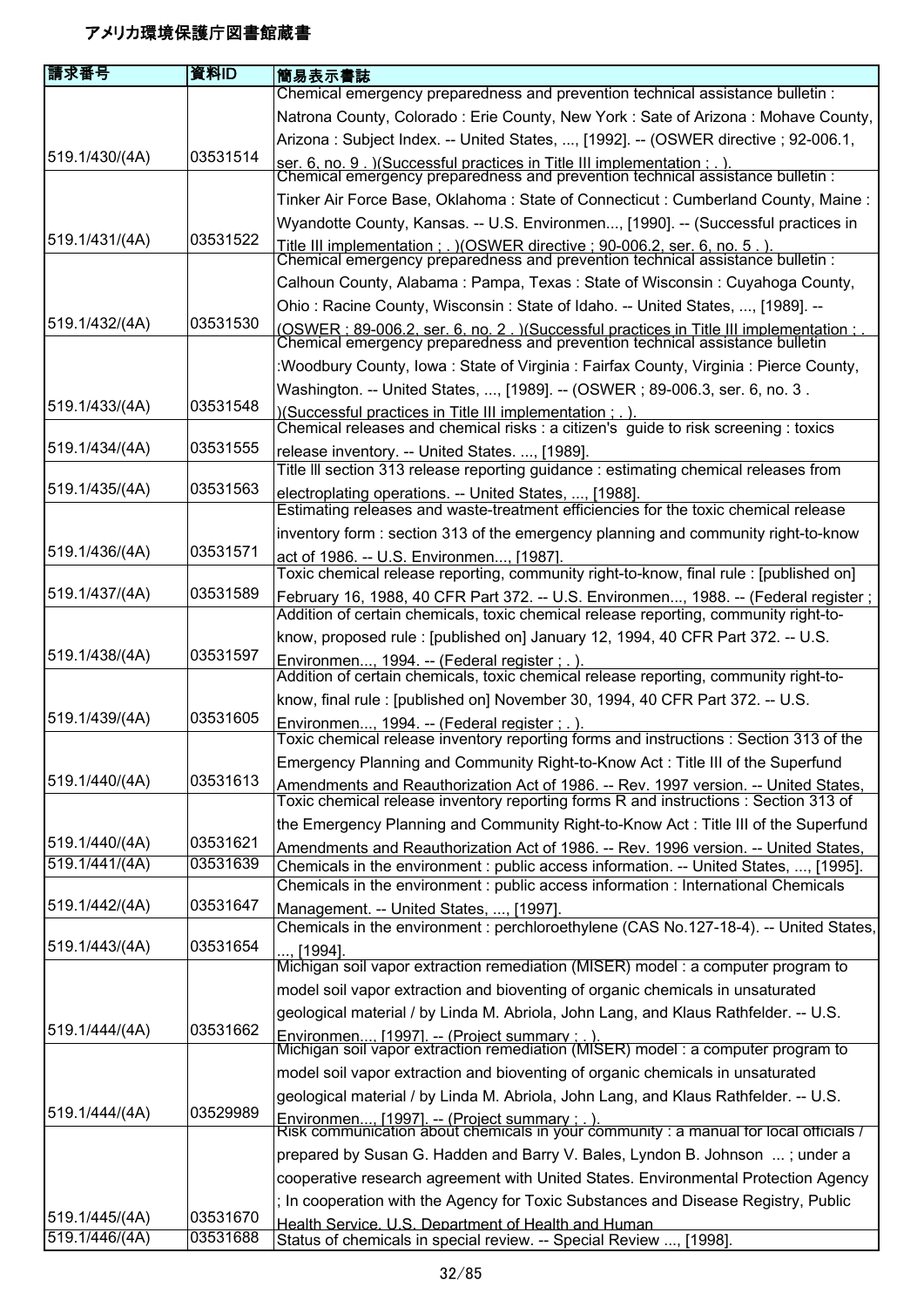| 請求番号           | 資料ID     | 簡易表示書誌                                                                                                                                                                      |
|----------------|----------|-----------------------------------------------------------------------------------------------------------------------------------------------------------------------------|
|                |          | Protect your family and yourself from carbon monoxide poisoning : English/Chinese. --                                                                                       |
| 519.1/447/(4A) | 03531696 | U.S. Environmen, 1998.                                                                                                                                                      |
|                |          | Enforcement alert : compliance with permitting critical to clean air act goals. -- U.S.                                                                                     |
| 519.1/448/(4A) | 03531704 | Environmen, [1999].                                                                                                                                                         |
|                |          | Accidental release prevention requirements. Risk management programs under Clean                                                                                            |
|                |          | Air Act Section 112(r)(7), amendments : [published on] April 17, 1998, 40 CFR Part 68.                                                                                      |
| 519.1/449/(4A) | 03531712 | <u>-- U.S. Environmen, 1998. -- (Federal register ; .).</u><br>Accidental release prevention requirements. Risk management programs under Clean                             |
|                |          | Air Act Section 112(R7), amendments, final rule : [published on] January 6, 1999, 40                                                                                        |
| 519.1/450/(4A) | 03531720 | CFR Part 68. -- U.S. Environmen, 1999. -- (Federal register ; .).                                                                                                           |
|                |          | Accidental release prevention requirements : risk management programs under the                                                                                             |
|                |          | Clean Air Act section 112(r)(7) , June 20, 1996, Part 3, 40 CFR Part 68. -- U.S.                                                                                            |
| 519.1/451/(4A) | 03531738 | Environmen, 1996. -- (Federal register ; .).                                                                                                                                |
|                | 03531746 | Hydrogen fluoride study: Congress Section 112(n)(6) Clean Air Act as amended: final                                                                                         |
| 519.1/452/(4A) |          | report. -- United States, , 1993.<br>Federal operating permits program under Title V of the Clean Air Act : final report /                                                  |
|                |          | prerared for Helen Eng and Maria Stanco, work assignment managers U.S.                                                                                                      |
| 519.1/453/(4A) | 03531753 |                                                                                                                                                                             |
|                |          | Environmental Protection Agency, Region II; prepared by Midwest Research Institute.<br>Chemical accident prevention and the Clean Air Act Amendments of 1990 : factsheet. - |
| 519.1/454/(4A) | 03531761 | - U.S. Environmen, [1996].                                                                                                                                                  |
|                |          | The importance of the dynamics of bacteriophage-host interactions to bacterial                                                                                              |
|                |          | abundance and genetic diversity in aquatic environments / Robert V. Miller. -- U.S.                                                                                         |
| 519.1/455/(4A) | 03531779 | Environmen, [1998]. -- (Environmental research brief; .).                                                                                                                   |
|                |          | Living aquatic resources action agenda for the Gulf of Mexico, first generation --                                                                                          |
| 519.1/456/(4A) | 03531787 | management committee report. -- U.S. Environmen, [1994].                                                                                                                    |
| 519.1/457/(4A) | 03531795 | Biological criteria : guide to technical literature. -- U.S. Environmen, [1991].                                                                                            |
|                |          | Proceedings of symposium: Biological criteria: research and regulation: December                                                                                            |
|                |          | 12-13, 1990, Hyatt Regency Crystal City, Arlington, Virginia / sponsored by the Office                                                                                      |
| 519.1/458/(4A) | 03531803 | of Water, U.S. Environmental Protection Agency. -- U.S. Environmen, 1991.<br>Biological nutrient removal project : demonstrating practical tools for watershed              |
| 519.1/459/(4A) | 03531811 |                                                                                                                                                                             |
|                |          | management through the National Estuary Program. -- U.S. Environmen, [1995].<br>Environmental & safety auditing : program strategies for legal, international, and          |
| 519.1/46/(4A)  | 03444676 | financial issues / Unhee Kim, with John Falkenbury. -- CRC Press, c1997.                                                                                                    |
| 519.1/460/(4A) | 03531829 | Biological toxicity testing. -- U.S. Environmen, [1995]. -- (Engineering bulletin; .).                                                                                      |
|                |          | Biological indicators of ground water-surface water interaction : an update / prepared                                                                                      |
|                |          | for U.S. Environmental Protection Agency, Office of Ground Water and Drinking Water                                                                                         |
| 519.1/461/(4A) | 03531837 | prepared by the Cadmus Group, Inc. and Tetra Tech EM Inc -- U. S. Environme,                                                                                                |
| 519.1/462/(4A) | 03531845 | Ambient water quality criteria for ammonia -- 1984. -- U.S. Environmen, [1985].                                                                                             |
| 519.1/463/(4A) | 03531852 | Biological populations as indicators of environmental change ; v. 1. -- Office of Polic,                                                                                    |
|                |          | Episodic acidification of streams in the northeastern United States : chemical and                                                                                          |
| 519.1/464/(4A) | 03531860 | biological results of the episodic response project : episodic response project final                                                                                       |
|                |          | report / by P.J. Wigington, Jr.  [et al.]. -- U.S. Environmen, [1993].<br>Fish field and laboratory methods for evaluating the biological integrity of surface              |
| 519.1/465/(4A) | 03531878 | waters / Donald J. Klemm, Quentin J. Stober, James M. Lazorchak. -- Environmental                                                                                           |
|                |          | Generic quality assurance project plan guidance for programs using community level                                                                                          |
| 519.1/466/(4A) | 03531886 | biological assessment in wadable streams and rivers. -- U.S. Environmen, [1995].                                                                                            |
|                |          | Air quality criteria for ozone and related photochemical oxidants; v. 2. -- U.S.                                                                                            |
| 519.1/467/(4A) | 03531894 | Environmen, [1996].                                                                                                                                                         |
|                |          | Market incentives resource center : online directory of air quality economic incentive                                                                                      |
| 519.1/468/(4A) | 03531910 | programs. -- U.S. Environmen, [1997].                                                                                                                                       |
| 519.1/469/(4A) | 03531902 | EPA's transportation air quality center. -- U.S. Environment, 1997.                                                                                                         |
|                |          | Opportunities to improve air quality through transportation pricing programs / Regional                                                                                     |
|                |          | and State Programs Division, Office of Mobile Sources, U.S. Environmental Protection                                                                                        |
| 519.1/470/(4A) | 03531928 | Agency ; prepared by ICF Incorporated, with support from Apogee Research,                                                                                                   |
|                |          | Incorporated. -- U.S. Environmen [1997].                                                                                                                                    |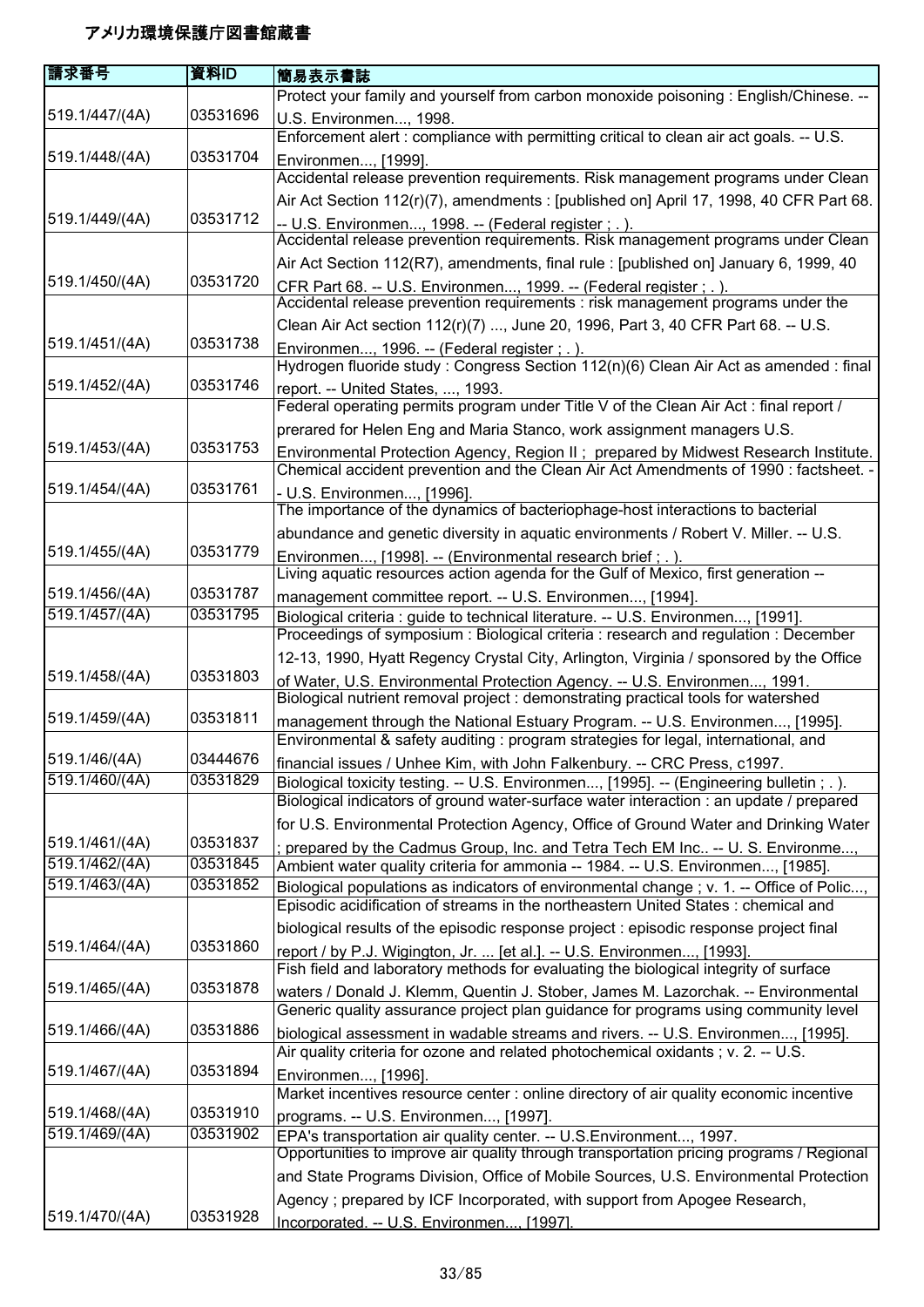| 請求番号           | 資料ID     | 簡易表示書誌                                                                                                                                                                       |
|----------------|----------|------------------------------------------------------------------------------------------------------------------------------------------------------------------------------|
|                |          | The United States Environmental Protection Agency announces the availability of 1996                                                                                         |
|                |          | grants for research on ecological assessment exposure of children to pesticides air                                                                                          |
|                |          | quality analytical and monitoring methods drinking water environmental fate and                                                                                              |
|                |          | treatment of toxics and hazardous wastes environmental statistics high-performance                                                                                           |
| 519.1/471/(4A) | 03531936 | computing exploratory research. -- U.S. Environmen.<br>Ambient water quality criteria derivation methodology human health : technical support                                |
| 519.1/472/(4A) | 03531944 | document, final draft. -- U.S. Environmen, [1998].<br>Ambient water quality criteria for arsenic / prepared by U.S. Environmental Protection                                 |
|                |          | Agency, Office of Water Regulations and Standards, Criteria and Standards Division                                                                                           |
| 519.1/473/(4A) | 03531951 | [et al.]. -- U.S. Environmen, [1980].                                                                                                                                        |
|                |          | Ambient water quality criteria for arsenic / prepared by U.S. Environmental Protection                                                                                       |
| 519.1/474/(4A) | 03531969 | Agency, Office of Water Regulations and Standards, Criteria and Standards Division                                                                                           |
| 519.1/475/(4A) | 03531977 | [et al.]. -- U.S. Environmen, [1980].<br>Ambient water criteria for bacteria -- 1986. -- U.S. Environmen, [1986].                                                            |
|                |          | Ambient water quality criteria for the protection of human health : 1,3-dichloropropene                                                                                      |
| 519.1/476/(4A) | 03531985 | (1,3-DCP) : draft. -- U.S. Environmen, [1998].<br>Ambient water quality criteria for the protection of human health : acrylonitrile : draft. --                              |
| 519.1/477/(4A) | 03531993 | U.S. Environmen, [1998].                                                                                                                                                     |
|                |          | Ambient water quality criteria for the protection of human health :                                                                                                          |
| 519.1/478/(4A) | 03532009 | hexachlorobutadience (HCBD) : draft. -- U.S. Environmen, [1998].                                                                                                             |
|                |          | Draft revisions to the methodology for deriving ambient water quality criteria for the                                                                                       |
| 519.1/479/(4A) | 03532017 | protection of human health : fact sheet. -- U.S. Environmen, [1998].                                                                                                         |
| 519.1/480/(4A) | 03532025 | Disposing of appliances with refrigerants : what you should know. -- U.S.                                                                                                    |
|                |          | Protecting the ozone layer : safe disposal of home appliances containing ozone-                                                                                              |
| 519.1/481/(4A) | 03532033 | depleting substances. -- U.S. Environmen, [1993].                                                                                                                            |
|                |          | What you should know about combustion appliances and indoor air pollution / prepared                                                                                         |
| 519.1/482/(4A) | 03532041 | by CPSC, EPA and American Lung Association. -- U.S. Environmen, [1990].                                                                                                      |
|                |          | Ambient aquatic life water quality criteria for tributyltin / prepared by University of                                                                                      |
| 519.1/483/(4A) | 03532058 | Wisconsin--Superior and Great Lakes Environmental Center. -- U.S. Environmen,                                                                                                |
| 519.1/484/(4A) | 03532066 | Aquatic dryopoid beetles (Coleoptera) of the United States / by Harley P. Brown. --                                                                                          |
|                |          | U.S. Environmen, [1972]. -- (Water pollution control research series ; . ).<br>Profile of the dry cleaning industry. -- Office of Compl, [1995]. -- (EPA Office of           |
| 519.1/485/(4A) | 03532074 | Compliance sector notebook project; . )(Sector notebooks; . ).                                                                                                               |
|                |          | EPA Office of Compliance sector notebook project, Profile of the electronics and                                                                                             |
| 519.1/486/(4A) | 03532082 | computer industry. -- Office of Compl, [1995].<br>EPA Office of Compliance sector notebook project, Profile of the electronics and                                           |
| 519.1/486/(4A) | 03529997 |                                                                                                                                                                              |
|                |          | computer industry. -- Office of Compl, [1995].<br>Profile of the fossil fuel electric power generation industry. -- Office of Compl, [1997].                                 |
| 519.1/487/(4A) | 03532090 | (EPA Office of Compliance sector notebook project; .) (Sector notebooks; 25.).                                                                                               |
|                |          | Profile of the ground transportation industry, trucking, railroad and pipeline. -- Office of                                                                                 |
| 519.1/488/(4A) | 03532108 | Compl, [1997]. -- (EPA Office of Compliance sector notebook project; .) (Sector<br>Profile of the inorganic chemical industry. -- Office of Compl, [1995]. -- (EPA Office of |
| 519.1/489/(4A) | 03532116 | Compliance sector notebook project; . ) (Sector notebooks; . ).                                                                                                              |
|                |          | Profile of the iron and steel industry. -- Office of Compl, [1995]. -- (EPA Office of                                                                                        |
| 519.1/490/(4A) | 03532124 | Compliance sector notebook project; . ) (Sector notebooks; . ).                                                                                                              |
|                |          | Profile of the lumber and wood products industry. -- Office of Compl, [1995]. -- (EPA                                                                                        |
| 519.1/491/(4A) | 03532132 | Office of Compliance sector notebook project; . ) (Sector notebooks; . ).<br>Profile of the metal casting industry. -- Office of Compl, [1997]. -- (EPA Office of            |
| 519.1/492/(4A) | 03532140 | Compliance sector notebook project; . ) (Sector notebooks; 22.).                                                                                                             |
|                |          | Profile of the motor vehicle assembly industry. -- Office of Compl, [1995]. -- (EPA                                                                                          |
| 519.1/493/(4A) | 03532157 | Office of Compliance sector notebook project; . ) (Sector notebooks; . ).                                                                                                    |
|                |          | Profile of the nonferrous metals industry. -- Office of Compl, [1995]. -- (EPA Office of                                                                                     |
| 519.1/494/(4A) | 03532165 | Compliance sector notebook project; . ) (Sector notebooks; . ).                                                                                                              |
| 519.1/495/(4A) | 03532173 | Profile of the air transportation industry. -- Office of Compl, [1998]. -- (EPA Office of                                                                                    |
|                |          | Compliance sector notebook project; . ) (Sector notebooks; 19.).                                                                                                             |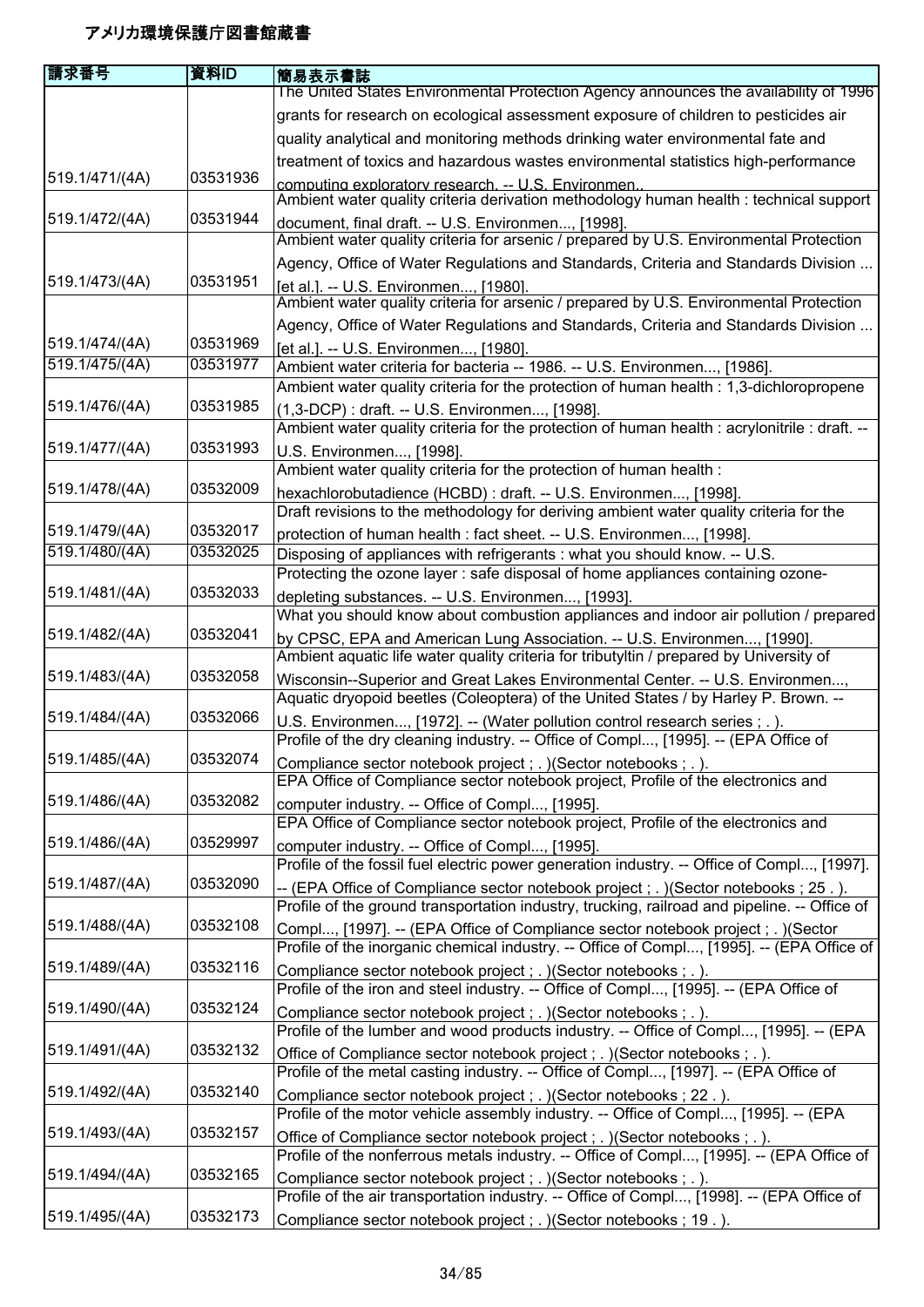| 請求番号           | 資料ID     | 簡易表示書誌                                                                                                                                                                      |
|----------------|----------|-----------------------------------------------------------------------------------------------------------------------------------------------------------------------------|
|                |          | Profile of the organic chemical industry. -- Office of Compl, [1995]. -- (EPA Office of                                                                                     |
| 519.1/496/(4A) | 03532181 | Compliance sector notebook project; . ) (Sector notebooks; . ).<br>Profile of the petroleum refining industry. -- Office of Compl, [1995]. -- (EPA Office of                |
| 519.1/497/(4A) | 03532199 | Compliance sector notebook project; . ) (Sector notebooks; . ).                                                                                                             |
|                |          | Profile of the plastic resin and manmade fiber industries. -- Office of Compl, [1997]. --                                                                                   |
| 519.1/498/(4A) | 03532207 | (EPA Office of Compliance sector notebook project; .) (Sector notebooks; 24.).                                                                                              |
|                |          | Profile of the pulp and paper industry. -- Office of Compl, [1995]. -- (EPA Office of                                                                                       |
| 519.1/499/(4A) | 03532215 | Compliance sector notebook project; . ) (Sector notebooks; . ).                                                                                                             |
|                |          | Profile of the textile industry. -- Office of Compl, [1997]. -- (EPA Office of Compliance                                                                                   |
| 519.1/500/(4A) | 03532223 | sector notebook project; .) (Sector notebooks; 27.).                                                                                                                        |
| 519.1/501/(4A) | 03532231 | Native American network. -- U.S. Environmen                                                                                                                                 |
|                |          | Response to comments NESHAPS rulemaking on nuclear regulatory commission and                                                                                                |
| 519.1/502/(4A) | 03532249 | agreement state licensees other than nuclear power reactors. -- U.S. Environmen,                                                                                            |
|                |          | Handbook for preparing Office of Research and Development reports. -- 3rd ed. --                                                                                            |
| 519.1/503/(4A) | 03532256 | National Risk M, [1995].                                                                                                                                                    |
| 519.1/504/(4A) | 03532264 | ORD's strategic plan / Office of Research and Development. -- U.S. Environmen,                                                                                              |
| 519.1/505/(4A) | 03532272 | Champions of the world: stratospheric ozone protection awards. -- U.S. Environmen,<br>Promoting innovative approaches to environmental protection : a summary of            |
|                |          | recommendations from the National Advisory Council for Environmental Policy and                                                                                             |
| 519.1/506/(4A) | 03532280 | Technology. -- U.S. Environmen, [1996].                                                                                                                                     |
|                |          | Report and recommendations of the Community-Based Environmental Protection                                                                                                  |
|                |          | Committee / The National Advisory Council for Environmental Policy and Technology                                                                                           |
| 519.1/507/(4A) | 03532298 | (NACEPT), [Franklin Research & Development Corporation]. -- U.S. Environmen, Permitting and compliance policy : barriers to U.S. environmental technology                   |
|                |          | innovation: report and recommendations of the Technology Innovation and Economics                                                                                           |
|                |          | Committee / The National Advisory Council for Environmental Policy and Technology                                                                                           |
| 519.1/508/(4A) | 03532306 | NACEPT. -- U.S. Environmen, [1991].<br>Permitting and compliance policy : barriers to U.S. environmental technology                                                         |
|                |          | innovation: report and recommendations of the Technology Innovation and Economics                                                                                           |
|                |          | Committee / The National Advisory Council for Environmental Policy and Technology                                                                                           |
| 519.1/508/(4A) | 03579539 | NACEPT. -- U.S. Environmen, [1991].                                                                                                                                         |
|                |          | Building state and local pollution prevention programs / National Advisory Council for                                                                                      |
| 519.1/509/(4A) | 03530987 | Environmental Policy and Technology. -- U.S. Environmen, [1992].                                                                                                            |
|                |          | Building state and local pollution prevention programs / National Advisory Council for                                                                                      |
| 519.1/509/(4A) | 03532314 | Environmental Policy and Technology. -- U.S. Environmen, [1992].<br>Consideration of pollution prevention in EPA's effluent guideline development process :                 |
| 519.1/510/(4A) | 03532322 | an Industrial Pollution Prevention Project (IP3) analysis. -- U.S. Environmen, [1995].                                                                                      |
|                |          | EPA pollution prevention accomplishments 1994 : incorporating pollution prevention                                                                                          |
| 519.1/511/(4A) | 03532330 | into business decisions. -- U.S. Environmen, [1995].                                                                                                                        |
| 519.1/512/(4A) | 03532348 | Pollution prevention 1997 : a national progress report. -- U.S. Environmen, [1997].                                                                                         |
|                |          | A Guide to selected national environmental statistics in the U.S. government. -- U.S.                                                                                       |
| 519.1/513/(4A) | 03532355 | Environmen, 1993.                                                                                                                                                           |
|                |          | A Guide to selected national environmental statistics in the U.S. government. -- U.S.                                                                                       |
| 519.1/513/(4A) | 03419710 | Environmen, 1993.                                                                                                                                                           |
|                |          | Statistical methods for the analysis of lake water quality trends : technical supplement                                                                                    |
| 519.1/514/(4A) | 03532363 | to the lake and reservoir restoration guidance manual. -- U. S. Environme, 1993.<br>Statistical support document for proposed effluent limitations guidelines and standards |
|                |          | for industrial waste combustors / prepared for U.S. Environmental Protection Agency,                                                                                        |
|                |          | Office of Water, Engineering and Analysis Division; prepared by Science Applications                                                                                        |
|                |          | International Corporation, Environmental and Health Sciences Group, Health and                                                                                              |
| 519.1/515/(4A) | 03532371 | Environment Studies and Systems Division. -- U                                                                                                                              |
|                |          | The guardian : origins of the EPA. -- U.S. Environmen, [1992]. -- (EPA historical                                                                                           |
| 519.1/516/(4A) | 03532389 | publication; 1.).                                                                                                                                                           |
|                |          | The guardian: EPA's formative years, 1970-1973 / by Dennis C. Williams. -- U.S.                                                                                             |
| 519.1/517/(4A) | 03532397 | Environmen, [1993]. -- (EPA history program; .).                                                                                                                            |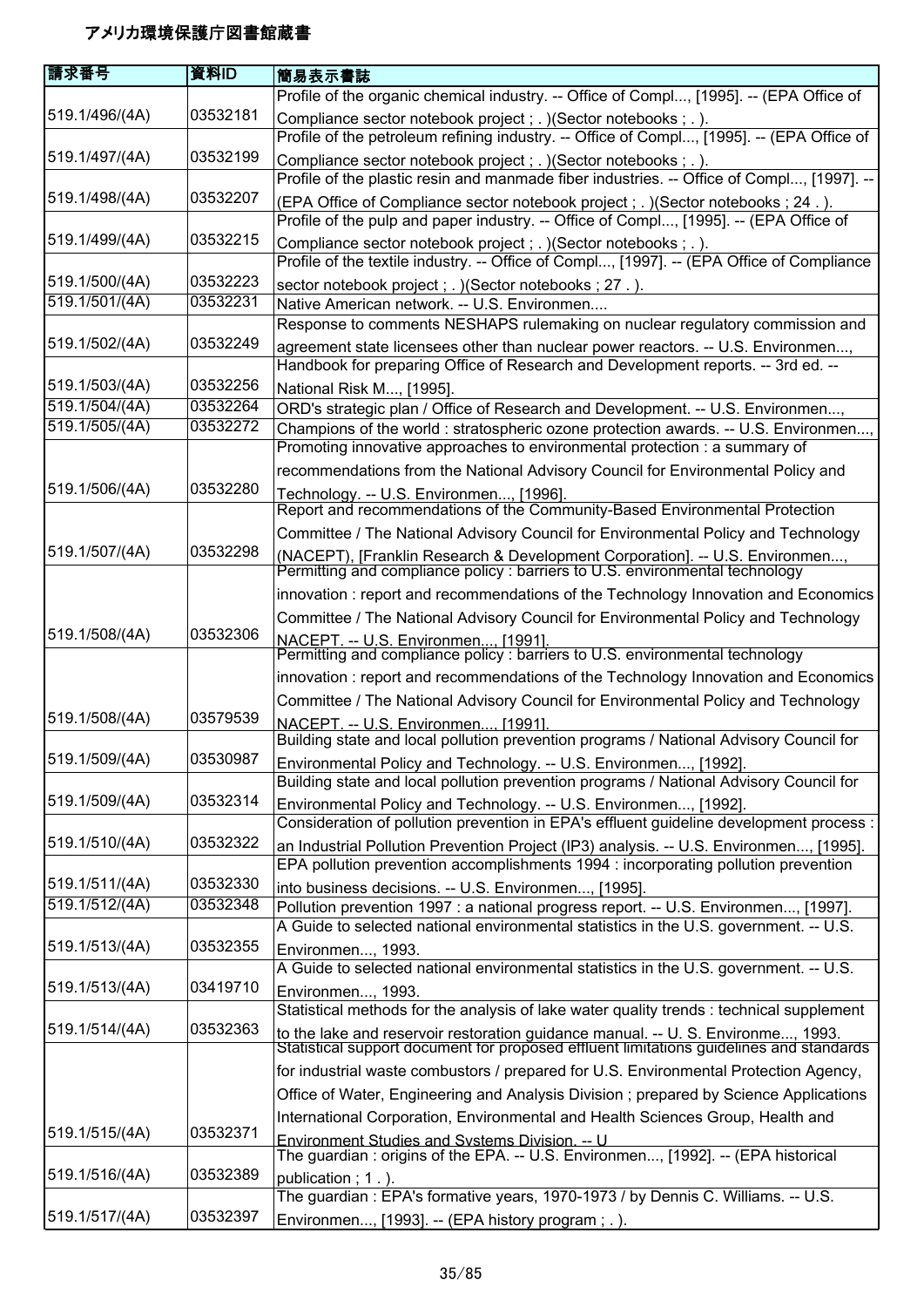| 請求番号                        | 資料ID     | 簡易表示書誌                                                                                                                                                                    |
|-----------------------------|----------|---------------------------------------------------------------------------------------------------------------------------------------------------------------------------|
|                             |          | U.S. Environmental Protection Agency administrator William D. Ruckelshaus. -- U.S.                                                                                        |
| 519.1/518/(4A)              | 03532405 | Environmen, [1993]. -- (EPA history program; 1.).                                                                                                                         |
|                             |          | U.S. Environmental Protection Agency administrator Russell E. Train. -- U.S.                                                                                              |
| 519.1/519/(4A)              | 03532413 | Environmen, [1993]. -- (EPA history program; 2.).                                                                                                                         |
|                             |          | U.S. Environmental Protection Agency administrator William K. Reilly. -- U.S.                                                                                             |
| 519.1/520/(4A)              | 03532421 | Environmen, [1995]. -- (EPA history program; 4.).                                                                                                                         |
|                             |          | R-EMAP: Regional Environmental Monitoring and Assessment Program. -- U.S.                                                                                                 |
| 519.1/521/(4A)              | 03532439 | Environmen, [1993].                                                                                                                                                       |
| 519.1/522/(4A)              | 03532447 | Environmental accounting products available form U.S. Environmental Protection                                                                                            |
|                             |          | Agency. -- U.S. Environmen, [1998].<br>Proceedings U. S. Environmental Protection Agency's National Technical Workshop                                                    |
|                             |          | "PCBs in Fish Tissue": May 10-11, 1993, Washington, DC / Office of Water, Office of                                                                                       |
|                             |          | Science and Technology, Standards and Applied Science Divison, U. S. Environmental                                                                                        |
| 519.1/524/(4A)              | 03532462 | Protection Agency. -- U. S. Environme [1993].                                                                                                                             |
|                             |          | National annual industrial sulfur dioxide emission trends 1995-2015 : report to                                                                                           |
| 519.1/526/(4A)              | 03532488 | Congress. -- U.S. Environmen, [1995].                                                                                                                                     |
|                             |          | The Merrimack Project : a cooperative effort of the United States Environmental                                                                                           |
|                             |          | Protection Agency, the Commonwealth of Massachusetts, the State of New Hampshire                                                                                          |
|                             |          | : a demonstration project of the Industrial Pollution Prevention Project (IP3) / [authors,                                                                                |
| 519.1/527/(4A)              | 03532496 | Richard Reibstein. Stephanie D'Agostino. Cynthia Barakattl. -- U.S. Environmen<br>The Merrimack Project : a cooperative effort of the United States Environmental         |
|                             |          | Protection Agency, the Commonwealth of Massachusetts, the State of New Hampshire                                                                                          |
|                             |          | : a report by EPA region 1 (New England) : a demonstration project of the Industrial                                                                                      |
| 519.1/528/(4A)              | 03532504 |                                                                                                                                                                           |
|                             |          | Pollution Prevention Project (IP3). -- U.S. Environmen, [1995]<br>Everything you wanted to know about environmental regulations but were afraid to ask                    |
|                             |          | : a guide for Indian Nations / produced by the Region 7 Office of the Environmental                                                                                       |
| 519.1/529/(4A)              | 03532512 | Protection Agency (EPA). -- U.S. Environmen, Tribal, State and Local Capacity                                                                                             |
| 519.1/530/(4A)              | 03532520 | Review of industrial waste exchanges. -- U.S. Environmen, [1994].                                                                                                         |
| 519.1/531/(4A)              | 03532538 | Residential and industrial (solid) waste disposal : support package. -- [United States,                                                                                   |
| 519.1/532/(4A)              | 03532546 | Environmental risk in Indian Country / by Lauren Wenzel. -- U.S. Environmen, [1992].                                                                                      |
| 519.1/533/(4A)              | 03532553 | Grant resources for solid waste activities in Indian Country. -- U.S. Environmen,                                                                                         |
| 519.1/534/(4A)              | 03532561 | Third National Traibal Conference on Environmental Management. -- U.S.                                                                                                    |
|                             |          | Evaluation of environmental marketing terms in the United States : February 5, 1993 /                                                                                     |
| 519.1/535/(4A)              | 03532579 | prepared for Eun-Sook Goidel; prepared by Abt Associates. -- U.S. Environmen,                                                                                             |
| 519.1/536/(4A)              | 03532587 | Environmental Monitoring and Assessment Program (EMAP) cumulative bibliography /                                                                                          |
|                             |          | edited by Jo Anne Tippett; project officer, Berne Bennett. -- Environmental M, [1995].<br>Forest health monitoring 1992 activities plan / project officer, Daniel Heggem; |
| 519.1/537/(4A)              | 03532595 | technical director, Samuel A. Alexander ; program manager, Joseph E. Barnard. -- U.S.                                                                                     |
|                             |          | Environmental monitoring and assessment program methods format guidance /                                                                                                 |
|                             |          | prepared by Gary Collins; edited by Shannon Fink; project officer, Linda Ransick. --                                                                                      |
| 519.1/538/(4A)              | 03532603 | Environmental M, [1995].                                                                                                                                                  |
|                             |          | Laboratory methods for soil and foliar analysis in long-term environmental monitoring                                                                                     |
|                             |          | programs / by the Ad Hoc Terrestrial Monitoring Work Group of the Quality Assurance                                                                                       |
|                             |          | Subgroup focusing on monitoring the terrestrial effects of acidic deposition, B.A.                                                                                        |
| 519.1/539/(4A)              | 03532611 | Schumacher  [et al.]. -- U.S. Environmen, [1995].<br>Laboratory methods for soil and foliar analysis in long-term environmental monitoring                                |
|                             |          |                                                                                                                                                                           |
|                             |          | programs / by the Ad Hoc Terrestrial Monitoring Work Group of the Quality Assurance                                                                                       |
| 519.1/539/(4A)              | 03533874 | Subgroup focusing on monitoring the terrestrial effects of acidic deposition, B.A.                                                                                        |
|                             |          | Schumacher  [et al.]. -- U.S. Environmen, [1995].<br>National directory of Environmental volunteer monitoring programs / Margaret Kerr                                    |
| 519.1/540/(4A)              | 03532629 |                                                                                                                                                                           |
|                             |          | [et al.]. -- 4th ed -- Rhode Island Se, [1994].<br>Creating a U. S. Environmental Protection Agency that works better and costs less:                                     |
| 519.1/541/(4A)              | 03532637 | phase 1 report : national performance review. -- U. S. Environme, [1993].                                                                                                 |
| 519.1/542/1984(4A) 03532645 |          | National air quality and emissions trends report; 全巻 - 1998. -- U.S. Environmen                                                                                           |
| 519.1/542/1985(4A) 03532652 |          | National air quality and emissions trends report; 全巻 - 1998. -- U.S. Environmen                                                                                           |
| 519.1/542/1989(4A) 03532660 |          | National air quality and emissions trends report; 全巻 - 1998. -- U.S. Environmen                                                                                           |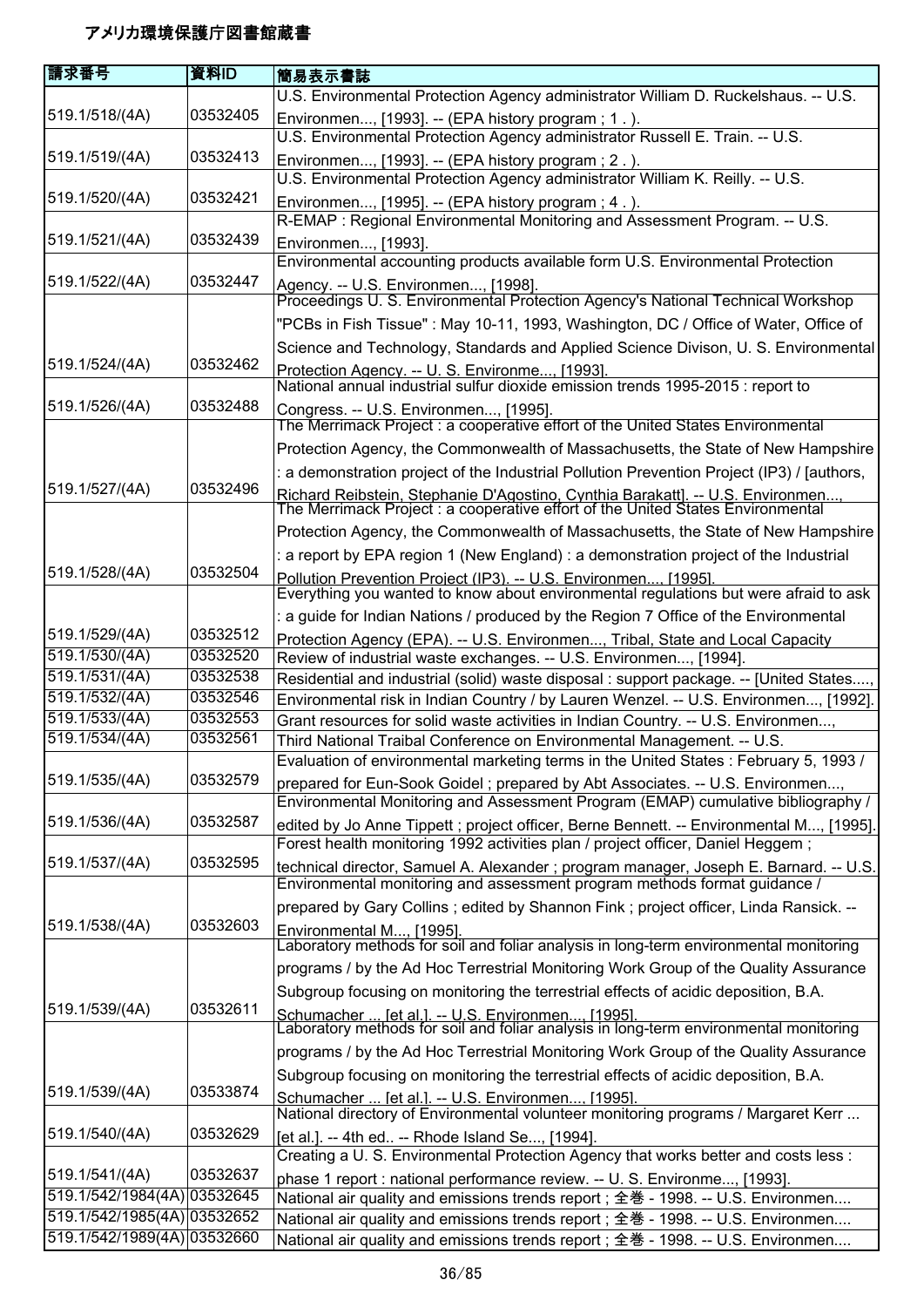| <b>請求番号</b>                 | 資料ID     | 簡易表示書誌                                                                                                           |
|-----------------------------|----------|------------------------------------------------------------------------------------------------------------------|
| 519.1/542/1991(4A) 03532686 |          | National air quality and emissions trends report; 全巻 - 1998. -- U.S. Environmen                                  |
| 519.1/542/1993(4A) 03532694 |          | National air quality and emissions trends report; 全巻 - 1998. -- U.S. Environmen                                  |
| 519.1/542/1994(4A) 03534039 |          | National air quality and emissions trends report; 全巻 - 1998. -- U.S. Environmen                                  |
| 519.1/542/1995(4A) 03532710 |          | National air quality and emissions trends report; 全巻 - 1998. -- U.S. Environmen                                  |
| 519.1/542/1996(4A) 03532728 |          | National air quality and emissions trends report; 全巻 - 1998. -- U.S. Environmen                                  |
| 519.1/542/1997(4A) 03532736 |          | National air quality and emissions trends report ; 全巻 - 1998. -- U.S. Environmen                                 |
| 519.1/542/1998(4A) 03532751 |          | National air quality and emissions trends report; 全巻 - 1998. -- U.S. Environmen                                  |
| 519.1/545/(4A)              | 03532678 | Memorandum, requested review of material for 1989 trends report. -- U.S.                                         |
| 519.1/548/(4A)              | 03532702 | National air pollutant emission trends, 1900-1994. -- U.S. Environmen, [1995].                                   |
| 519.1/552/(4A)              | 03532744 | Latest findings on national air quality : 1997 status and trends. -- U.S. Environmen,                            |
| 519.1/554/(4A)              | 03532769 | Summary and analysis of available air toxics health effects data. -- U.S. Environmen,                            |
|                             |          | Technical resource document : solidification/stabilization and its application to waste                          |
| 519.1/555/(4A)              | 03532777 | materials / by BATTELLE Columbus Disvision. -- Risk Reduction , [1993].                                          |
|                             |          | The solid waste dilemma: an agenda for action: final report of the Municipal Solid                               |
|                             |          | Wste Task Force, Office of Solid Waste, U.S. Environmental Protection Agency. -- U.S.                            |
| 519.1/556/(4A)              | 03532785 | Environmen, [1989].                                                                                              |
| 519.1/557/(4A)              | 03532793 | How to set up a local program to recycle used oil. -- U.S. Environmen, [1989].                                   |
| 519.1/558/(4A)              | 03532801 | Waste minimization in metals parts cleaning. -- U.S. Enviornmen, [1989].                                         |
| 519.1/559/(4A)              | 03532819 | Office paper recycling : an implementation manual. -- U.S. Environmen, [1990].                                   |
|                             |          | Superfund public health evaluation manual. -- Office of Emerg, [1986]. -- (OSWER                                 |
| 519.1/560/(4A)              | 03532827 | directive; 9285.4-1.).                                                                                           |
| 519.1/561/(4A)              | 03532835 | Slurry trench construction for pollution migration control. -- Office of Emerg, [1984].                          |
|                             | 03532843 | Handbook for stabilization/solidification of hazardous waste / by M. John Cullinane, Jr.,                        |
| 519.1/562/(4A)              |          | Larry W. Jones, and Philip G. Malone. -- Hazardous Waste, [1986].                                                |
| 519.1/563/(4A)              | 03532850 | Systems to accelerate in situ stabilization of waste deposits / by M. Amdurer  [et al.]. -                       |
|                             |          | - Hazardous Waste, [1986].<br>Technology screening guide for treatment of CERCLA soils and sludges. -- Office of |
| 519.1/564/(4A)              | 03532868 |                                                                                                                  |
|                             |          | Solid, [1988].<br>Handbook on in situ treatment of hazardous waste-contaminated soils. -- Risk                   |
| 519.1/565/(4A)              | 03532876 |                                                                                                                  |
|                             |          | Reduction , [1990].<br>Survey of materials-handling technologies used at hazardous waste sites. -- U.S.          |
| 519.1/566/(4A)              | 03532884 | Environmen, [1991].                                                                                              |
|                             |          | Guide for conducting treatability studies under CERCLA : aerobic biodegradation                                  |
| 519.1/567/(4A)              | 03532892 | remedy screening : interim guidance. -- U.S. Environmen, [1991].                                                 |
|                             |          | Guide for conducting treatability studies under CERCLA : aerobic biodegradation                                  |
| 519.1/568/(4A)              | 03532900 | remedy screening. -- U.S. Environmen, [1991]. -- (Quick reference fact sheet; .).                                |
|                             |          | Understanding oil spills and oil spill response : understanding oil spills in freshwater                         |
| 519.1/569/(4A)              | 03532918 | environments. -- U.S. Environmen, [1999]. -- (OSWER ; 9200.5-104A.).                                             |
|                             |          | SITE program demonstration test, the American Combustion Pyretron Thermal                                        |
|                             |          | Destruction System at the U.S. EPA's Combustion Research Facility. -- Risk Reduction                             |
| 519.1/570/(4A)              | 03532926 | , [1989]. -- (Technology evaluation report ; .).                                                                 |
|                             |          | SITE program demonstration of the Ultrox International ultraviolet radiation/oxidation                           |
| 519.1/571/(4A)              | 03532934 | technology. -- Risk Reduction , [1990]. -- (Technology evaluation report ; . ).                                  |
|                             |          | Guide for conducting treatability studies under CERCLA: chemical dehalogenation:                                 |
| 519.1/572/(4A)              | 03532942 | final. -- Risk Reduction , [1992]. -- (OSWER directive ; no. 9355.0-38.).                                        |
|                             |          | Chemical dehalogenation treatability studies under CERCLA : an overview. -- U.S.                                 |
| 519.1/573/(4A)              | 03532959 | Environmen, [1992]. -- (Quick reference fact sheet; .).                                                          |
|                             |          | Guide for conducting treatability studies under CERCLA : solvent extraction : Interim                            |
| 519.1/574/(4A)              | 03532967 | guidance. -- U.S.Environment, [1992].                                                                            |
|                             |          | Technical guidance document : construction quality management for remedial                                       |
|                             |          | actionand remedial design waste containment systems / by Gregory N. Richardson. --                               |
| 519.1/575/(4A)              | 03532975 | U.S. Enviornmen, [1992].                                                                                         |
|                             |          | Guide for conducting treatability studies under CERCLA: solvent extraction. -- U.S.                              |
| 519.1/576/(4A)              | 03532983 | Environmen, [1992]. -- (Quick reference fact sheet ; . ).                                                        |
|                             |          | Hydraulic fracturing technology: technology evaluation report / University of                                    |
| 519.1/577/(4A)              | 03532991 | Cincinati/Risk Reduction Engineering Laboratory. -- U.S. Environmen, [1993].                                     |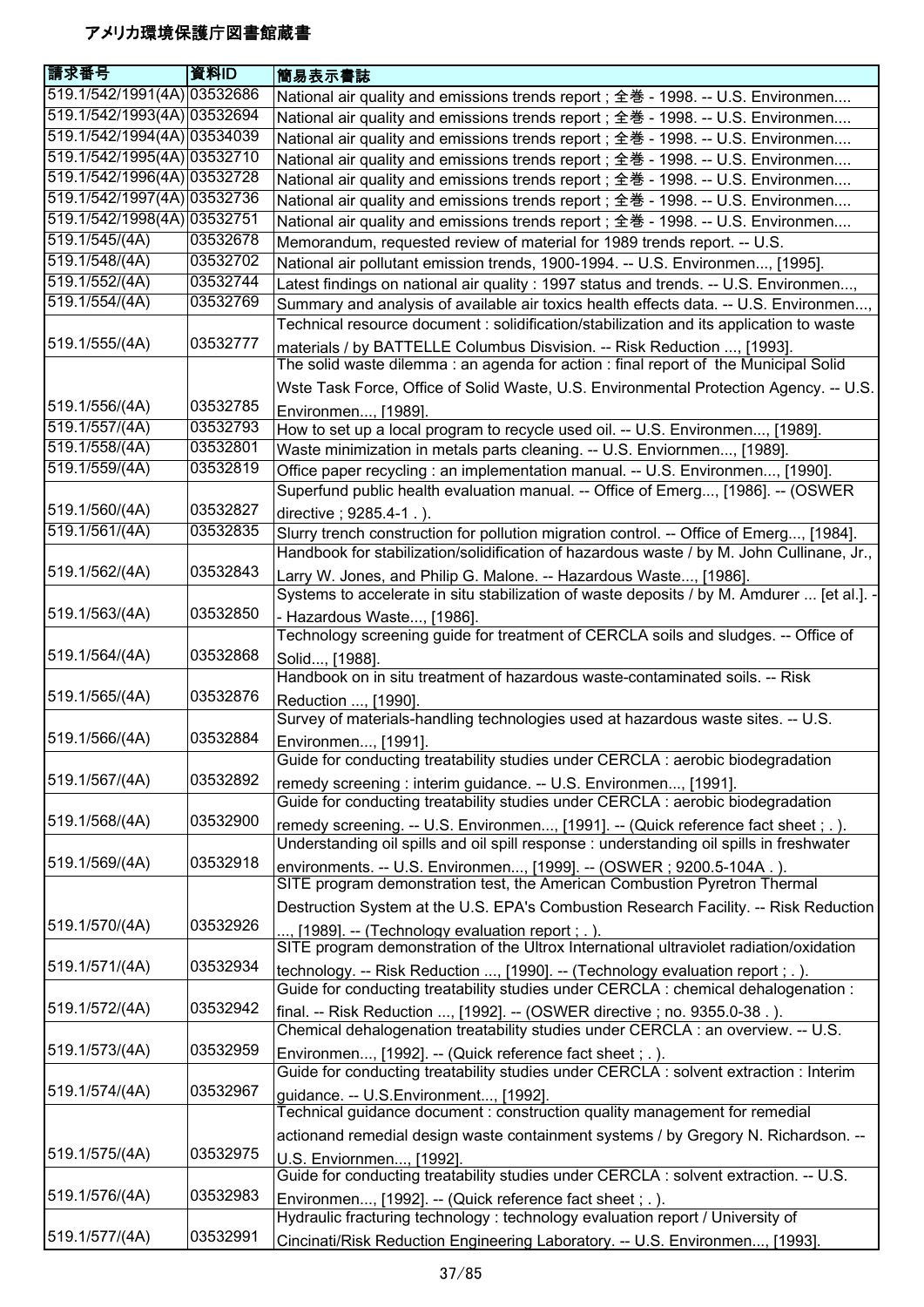| 請求番号           | 資料ID     | 簡易表示書誌                                                                                                                                                           |
|----------------|----------|------------------------------------------------------------------------------------------------------------------------------------------------------------------|
| 519.1/578/(4A) | 03533007 | Technology profiles. -- 6th ed -- Risk Reduction , [1993].                                                                                                       |
|                |          | SITE program : an engineering analysis of the demonstration program. -- Risk                                                                                     |
| 519.1/579/(4A) | 03533015 | Reduction , [1994].                                                                                                                                              |
|                |          | International Waste Technologies/Geo-Con in situ stabilization/solidification. -- Risk                                                                           |
| 519.1/580/(4A) | 03533023 | Reduction , [1990]. -- (Applications analysis report ; . ).                                                                                                      |
| 519.1/581/(4A) | 03533031 | American combustion pyretron destruction system. -- Risk Reduction , [1989].                                                                                     |
|                |          | Shirco infrared incineration system. -- Risk Reduction , [1989]. -- (Applications                                                                                |
| 519.1/582/(4A) | 03533049 | analysis report ; . ).                                                                                                                                           |
|                |          | CF Systems organics extraction process, New Bedford Harbor, Massachusetts. -- Risk                                                                               |
| 519.1/583/(4A) | 03533056 | Reduction , [1990]. -- (Applications analysis report ; . ).                                                                                                      |
|                |          | Membrane treatment of wood preserving site groundwater by SBP Technologies, Inc. -                                                                               |
| 519.1/584/(4A) | 03533064 | Risk Reduction , [1993]. -- (Applications analysis report ; . ).                                                                                                 |
|                |          | Low temperature thermal treatment (LT[3][R]) technology / Roy F. Weston, Inc. -- Risk                                                                            |
| 519.1/585/(4A) | 03533072 | Reduction  -- (Applications analysis report ; . ).                                                                                                               |
|                |          | Low temperature thermal aeration (LTTA) process : Canonie Environmental Services,                                                                                |
| 519.1/586/(4A) | 03533080 | Inc. -- National Risk M, [1995]. -- (Applications analysis report ; . ).                                                                                         |
|                |          | Toronto Harbour Commissioners (THC) Soil Recycle Treatment Train. -- Risk                                                                                        |
| 519.1/587/(4A) | 03533098 | Reduction , [1993]. -- (Applications analysis report ; . ).                                                                                                      |
|                |          | Eco logic international gas-phase chemical reduction process -- the reactor system. --                                                                           |
| 519.1/588/(4A) | 03533106 | Risk Reduction , [1994]. -- (Applications analysis report ; . ).                                                                                                 |
|                |          | Eco Logic International gas-phase chemical reduction process -- the thermal                                                                                      |
| 519.1/589/(4A) | 03533114 | desorption unit. -- Risk Reduction , [1994]. -- (Applications analysis report ; . ).                                                                             |
|                |          | ZENON Environmental, Inc., cross-flow pervaporation technology. -- National Risk M                                                                               |
| 519.1/590/(4A) | 03533122 | [1998]. -- (Innovative technology evaluation report ; . ).                                                                                                       |
|                | 03533130 | Texaco gasification process. -- National Risk m, [1995]. -- (Innovative technology                                                                               |
| 519.1/591/(4A) |          | evaluation report ; . ).<br>Dynaphore, Inc., Forager[TM] sponge technology. -- Risk Reduction , [1995]. --                                                       |
| 519.1/592/(4A) | 03533148 |                                                                                                                                                                  |
|                |          | (Innovative technology evaluation report ; .).<br>InPlant Systems, Inc. SFC 0.5 oleofiltration system. -- Risk Reduction , [1995]. --                            |
| 519.1/593/(4A) | 03533155 |                                                                                                                                                                  |
|                |          | (Innovative technology evaluation report ; .).<br>IITRI radio frequency heating technology. -- National Risk M, [1995]. -- (Innovative                           |
| 519.1/594/(4A) | 03533163 | technology evaluation report ; . ).                                                                                                                              |
|                |          | Radio frequency heating, KAI Technologies, Inc. -- Risk Reduction , [1995].                                                                                      |
| 519.1/595/(4A) | 03533171 | (Innovative technology evaluation report; .).                                                                                                                    |
|                |          | ZENON Environmental, Inc.: ZenoGem[R] Biological and Ultrafiltration technology. --                                                                              |
| 519.1/596/(4A) | 03533189 | National Risk M, [1999]s. -- (Innovative technology evaluation report; .).                                                                                       |
|                |          | Western research institute contained recovery of oily wastes (CROW) process. --                                                                                  |
| 519.1/597/(4A) | 03533197 | National Risk m, [2000]. -- (Innovative technology evaluation report ; . ).                                                                                      |
|                |          | Biogenesis soil, washing technology. -- U.S. Environmen, [1993]. -- (SITE technology                                                                             |
| 519.1/598/(4A) | 03533205 | capsule; $.$ ).                                                                                                                                                  |
|                |          | Study of joint use of vehicles for transportation of hazardous and nonhazardous                                                                                  |
| 519.1/599/(4A) | 03533213 | materials : a report to Congress. -- Office of Emerg, [1987].                                                                                                    |
|                |          | Superfund exposure assessment manual. -- U.S. Environmen, [1988]. -- (OSWER                                                                                      |
| 519.1/600/(4A) | 03533221 | directive; 9285.5-1.).                                                                                                                                           |
|                |          | The RPM primer: an introductory guide to the role and responsibilities of the                                                                                    |
|                |          | Superfund Remedial Project Manager (RPM). -- U.S. Environmen, [1987]. --                                                                                         |
| 519.1/601/(4A) | 03533239 | (OSWER directive; 9355.1-02.).                                                                                                                                   |
| 519.1/602/(4A) | 03533247 | Rotating biological contactors. -- U.S. Environmen, [1992]. -- (Engineering bulletin ; .                                                                         |
|                |          | Solidification/stabilization of organics and inorganics. -- U.S. Environmen, [1993]. --                                                                          |
| 519.1/603/(4A) | 03533254 | (Engineering bulletin; .).                                                                                                                                       |
|                |          | Solidification/stabilization of organics and inorganics. -- U.S. Environmen, [1993]. --                                                                          |
| 519.1/603/(4A) | 03533262 | (Engineering bulletin; .).                                                                                                                                       |
| 519.1/604/(4A) | 03533270 | Technology alternatives for the remediation of PCB-contaminated soil and sediment /                                                                              |
|                |          | B. Davila, K.W. Whitford, and E.S. Saylor. -- U.S. Environmen, [1993].<br>Technology alternatives for the remediation of soils contaminated with As, Cd, Cr, Hg, |
| 519.1/605/(4A) | 03533288 |                                                                                                                                                                  |
|                |          | and Pb. -- U.S. Environmen, [1997]. -- (Engineering bulletin; .).                                                                                                |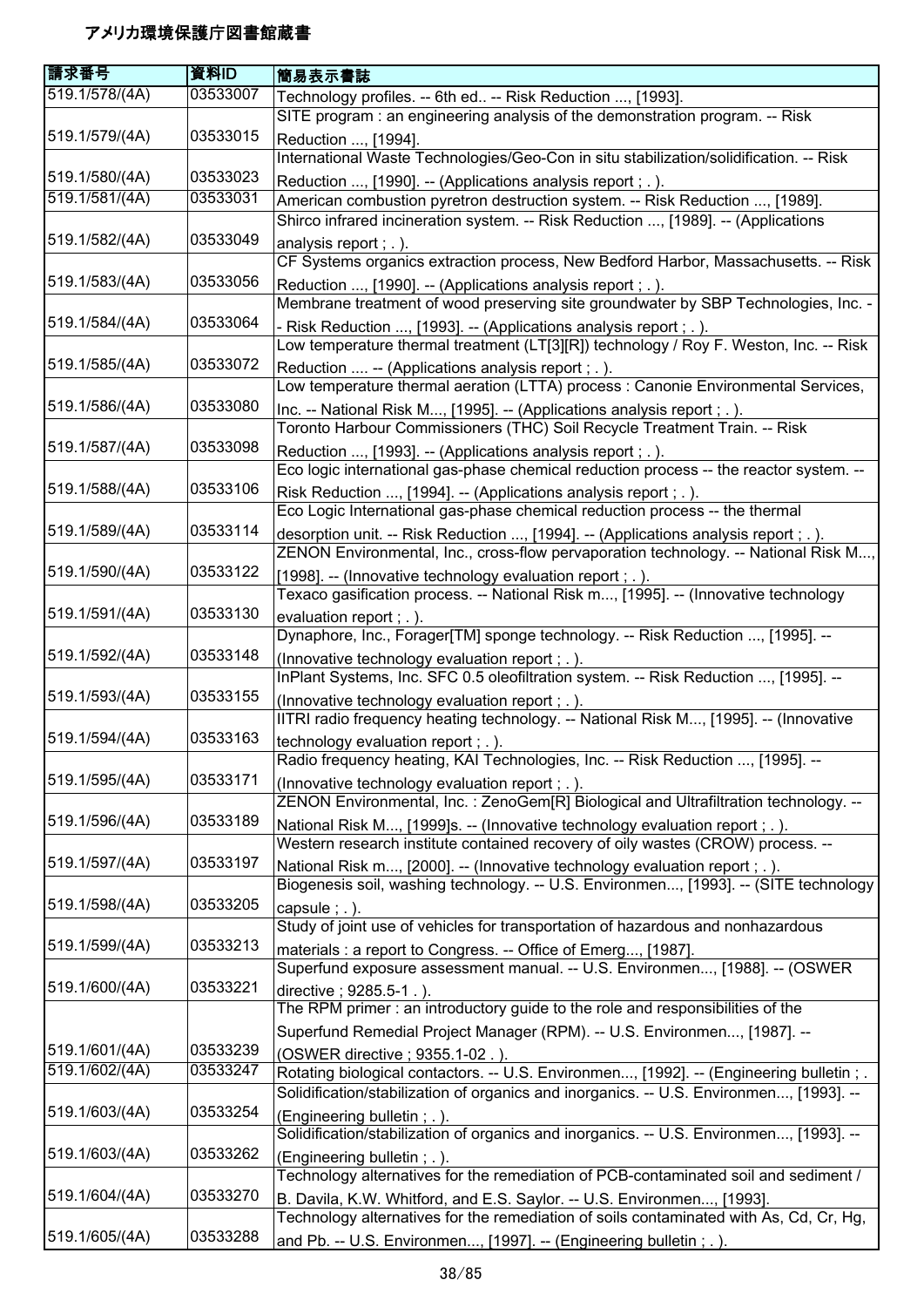| 請求番号                             | 資料ID                 | 簡易表示書誌                                                                                                                                                                       |
|----------------------------------|----------------------|------------------------------------------------------------------------------------------------------------------------------------------------------------------------------|
| 519.1/606/(4A)                   | 03533296             | Composting. -- U.S. Environmen, [1996]. -- (Engineering bulletin ; . ).<br>Technology preselection data requirements. -- U.S. Environmen, [1992]. --                         |
| 519.1/607/(4A)                   | 03533304             | (Engineering bulletin; .).                                                                                                                                                   |
| 519.1/608/(4A)                   | 03533312             | Pyrolysis treatment. -- U.S. Environmen, [1992]. -- (Engineering bulletin ; . ).                                                                                             |
|                                  |                      | Groundwater modeling : an overview and status report / by Paul K.M. van der Heijde,                                                                                          |
| 519.1/609/(4A)                   | 03533320             | Aly I. El-Kadi, and Stan A. Williams ; project officer, Joe R. Williams. -- U.S.<br>Ecological assessment of hazardous waste sites : a field and laboratory reference /      |
|                                  |                      | edited by William Warren-Hicks, Benjamin R. Parkhurst, Samuel S. Baker, Jr. -- U.S.                                                                                          |
| 519.1/610/(4A)                   | 03533338             | Environmen, [1989].                                                                                                                                                          |
|                                  |                      | Leachate plume management / by Edward Repa and Charles Kufs ; EPA project                                                                                                    |
| 519.1/611/(4A)                   | 03533346             | officer, Naomi Barkley. -- Office of Solid, [1985].                                                                                                                          |
|                                  | 03533353             | Laboratory study on the use of hot water to recover light oily wastes from sands / by                                                                                        |
| 519.1/612/(4A)                   |                      | E.L. Davis and B.K. Lien. -- Robert S. Kerr , [1993].<br>Fluorescent tracer evaluation of protective clothing performance / by Richard A.                                    |
| 519.1/613/(4A)                   | 03533361             | Fenske. -- Risk Reduction , [1993].                                                                                                                                          |
|                                  |                      | Methods for monitoring pump-and-treat performance / by Robert M. Cohen  [et al.];                                                                                            |
| 519.1/614/(4A)                   | 03533379             | prepared under subcontract to Dynamic Corporation ; project officer, John Matthews. --                                                                                       |
|                                  |                      | Robert S. Kerr , [1994].<br>Contaminants and remedial options at solvent-contaminated sites / Roy F. Weston,                                                                 |
| 519.1/615/(4A)                   | 03533387             | Inc., Foster Wheeler Enviresponse, Inc. -- Risk Reduction , [1994].                                                                                                          |
|                                  |                      | Contaminants and remedial options at pesticide sites / Rajeshmal Singhvi, Richard N.                                                                                         |
| 519.1/616/(4A)                   | 03533395             | Koustas and Michael Mohn. -- Risk Reduction , [1994].                                                                                                                        |
|                                  |                      | An experimental evaluation of two sharp front models for vadose zone non-aqueous                                                                                             |
| 519.1/617/(4A)                   | 03533403             | phase liquid transport / by Tissa Illangasekare  [et al.]. -- Robert S. Kerr , [1994].<br>Measurement and analysis of vapor sensors used at underground storage tank sites / |
|                                  |                      | by Carnegie Mellon Research Institute ; project officer, Katrina E. Varner ; prepared by                                                                                     |
| 519.1/618/(4A)                   | 03533411             | Marc A. Portnoff, Richard Grace, Jeff Hibner. -- National Exposu, [1995].<br>WhAEM: program documentation for the Wellhead Analytic Element Model / by                       |
| 519.1/619/(4A)                   | 03533429             | Hendrik M. Haitjema  [et al.]. -- Robert S. Kerr , [1994].                                                                                                                   |
|                                  |                      | Peer review workshop report on a framework for ecological risk assessment. -- Risk                                                                                           |
| 519.1/620/(4A)                   | 03533437             | Assessment, [1992].<br>Air pollution aspects of sludge incineration. -- U.S. Environmen, [1975]. -- (EPA                                                                     |
| 519.1/621/(4A)                   | 03533445             | Technology Transfer Seminar Publication; .).                                                                                                                                 |
|                                  |                      | Land treatment of municipal wastewater effluents : case histories. -- U.S.                                                                                                   |
| 519.1/622/(4A)                   | 03533452             | Environmen, [1976]. -- (EPA Technology Transfer Seminar Publication; .).                                                                                                     |
| 519.1/623/(4A)                   | 03533460             | Sludge treatment and disposal ; [*], Vol.1, Vol.2. -- Environmental P, 1978-.                                                                                                |
| 519.1/624/(4A)                   | 03533478             | Sludge Disposal. -- U.S. Environmen, [1978]. -- (Sludge treatment and disposal ; vol.                                                                                        |
|                                  |                      | Permitting hazardous waste incinerators : seminars for hazardous waste incinerator                                                                                           |
| 519.1/625/(4A)                   | 03533486             | permit writers, inspectors, and operators. -- Center for Envi, [1987]. -- (Seminar                                                                                           |
| 519.1/626/(4A)                   | 03533494             | Solvent waste reduction alternatives. -- U.S. Environmen -- (Seminar publication ; . ).                                                                                      |
| 519.1/627/(4A)                   | 03533502             | Requirements for hazardous waste landfill design, construction, and closure. -- U.S.                                                                                         |
|                                  |                      | Environmen, 1989. -- (Seminar publication; .).<br>Risk assessment, management and communication of drinking water contamination. --                                          |
| 519.1/628/(4A)                   | 03533510             | Office of Drink, [1990]. -- (Seminar publication ; . ).                                                                                                                      |
|                                  |                      | Nonpoint source watershed workshop / prepared for Center for Environmental                                                                                                   |
|                                  |                      | Research Information, [prepared] by Eastern Research Group, Inc -- U.S.                                                                                                      |
| 519.1/629/(4A)                   | 03533528             | Environmen, [1991]. -- (Seminar publication; .).                                                                                                                             |
| 519.1/630/(4A)                   | 03533536             | Handbook, continous air pollution source monitoring systems. -- Center for Envi,                                                                                             |
|                                  |                      | Handbook, quality assurance/quality control (QA/QC) procedures for hazardous waste                                                                                           |
| 519.1/631/(4A)                   | 03533544             | incineration. -- Center for Envi, [1990].                                                                                                                                    |
| 519.1/632/(4A)                   | 03533551             | Handbook, remediation of contaminated sediments. -- Center for Envi, [1991].                                                                                                 |
| 519.1/633/(4A)                   | 03533569             | Biomonitoring to achieve control of toxic effluents. -- U.S. Environmen, [1987].                                                                                             |
|                                  |                      | Biomonitoring for control of toxicity in effluent discharges to the marine environment. --                                                                                   |
| 519.1/634/(4A)<br>519.1/635/(4A) | 03533577<br>03533585 | Center for Envi, [1989].                                                                                                                                                     |
| 519.1/636/(4A)                   | 03533593             | Seminar publication : the national rural clean water program symposium. -- U.S.<br>Handbook, control of air emissions from Superfund sites. -- Center for Envi, [1992].      |
|                                  |                      |                                                                                                                                                                              |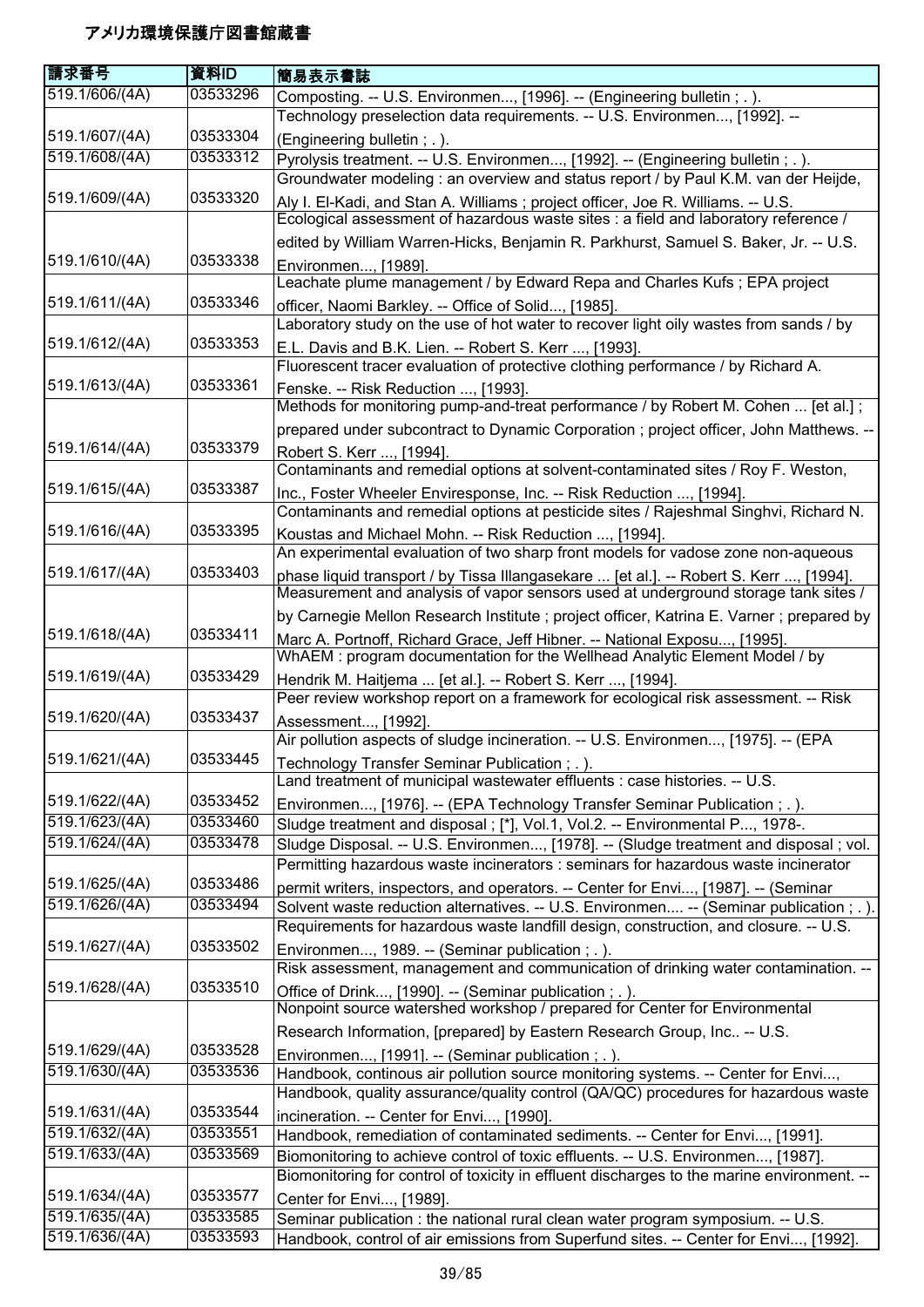| 請求番号           | 資料ID                 | 簡易表示書誌                                                                                                                                                          |
|----------------|----------------------|-----------------------------------------------------------------------------------------------------------------------------------------------------------------|
|                |                      | Wellhead protection : a guide for small communities. -- U.S. Environmen, [1993]. --                                                                             |
| 519.1/637/(4A) | 03533601             | (Seminar publication; .).                                                                                                                                       |
|                |                      | Report on the Peer Review Workshop on Revisions to the Exposure Factors Handbook                                                                                |
| 519.1/638/(4A) | 03533619             | : September 1995 / prepared by Eastern Research Group, Inc. -- Risk Assessment,                                                                                 |
|                |                      | Technical and economic capacity of states and public water systems to implement                                                                                 |
|                |                      | drinking water regulations : report to Congress / U.S. Environmental Protection                                                                                 |
| 519.1/639/(4A) | 03533627             | Agency. -- U.S. Environmen, [1993].                                                                                                                             |
| 519.1/640/(4A) | 03533635             | Oil and grease workshop: Boston, Massachusetts, June 30, 1993. -- U. S.                                                                                         |
|                |                      | Guidance specifying management measures for sources of nonpoint pollution in                                                                                    |
|                |                      | coastal waters : issued under the authority of section 6217(g) of the Coastal Zone Act                                                                          |
| 519.1/641/(4A) | 03533643             | Reauthorization Amendments of 1990. -- U.S. Environmen, [1993].                                                                                                 |
| 519.1/642/(4A) | 03533650             | A citizen's guide to air sparging. -- U.S. Environmen -- (Technology fact sheet; .).                                                                            |
|                |                      | A citizen's guide to using indigenous and exogenous microorganisms in                                                                                           |
| 519.1/643/(4A) | 03533668             | bioremediation. -- U.S. Environmen, [1992]. -- (Technology fact sheet; .).                                                                                      |
| 519.1/644/(4A) | 03533676             | A citizen's guide to bioventing. -- U.S. Environmen, [1992]. -- (Technology fact sheet;                                                                         |
|                |                      | A citizen's guide to in situ soil flushing. -- U.S. Environmen, [1992]. -- (Technology                                                                          |
| 519.1/645/(4A) | 03533684             | fact sheet; $.$ ).                                                                                                                                              |
|                |                      | A citizen's guide to thermal desorption. -- U.S. Environmen, [1992]. -- (Technology                                                                             |
| 519.1/646/(4A) | 03533692             | fact sheet; $.$ ).                                                                                                                                              |
|                |                      | A citizen's guide to glycolate dehalogenation. -- U.S. Environmen, [1992]. --                                                                                   |
| 519.1/647/(4A) | 03533700             | (Technology fact sheet; .).                                                                                                                                     |
|                |                      | A citizen's guide to solvent extraction. -- U.S. Environmen, [1992]. -- (Technology fact                                                                        |
| 519.1/648/(4A) | 03533718             | sheet $: .$ ).                                                                                                                                                  |
| 519.1/649/(4A) | 03533726             | Citizen's guide to soil washing. -- U.S. Environmen, [1992]. -- (Technology fact sheet                                                                          |
|                |                      | Profiles of success in providing environmental services. -- U.S. Environmen, [1989]. -                                                                          |
| 519.1/650/(4A) | 03533734             | - (Public-private partnership case studies; .).                                                                                                                 |
|                |                      | Proposed guidance specifying management measures for sources of nonpoint pollution                                                                              |
|                |                      | in coastal waters proposed under the authority of section 6217(g) of the Coastal Zone                                                                           |
| 519.1/651/(4A) | 03533742<br>03533759 | Act Reauthorization Amendments of 1990. -- U.S. Environmen, [199-].                                                                                             |
| 519.1/652/(4A) | 03533767             | Land disposal restrictions: summary of requirements. -- U.S. Environmen, [1991].                                                                                |
| 519.1/653/(4A) |                      | Pesticides and ground-water strategy. -- U.S. Environmen, [1991].<br>Report assessing enviornmental education in the United States and the implementation       |
|                |                      | of the National Environmental Education Act of 1990 / prepard for Congress bythe                                                                                |
| 519.1/654/(4A) | 03533775             | Naiotnal Environmental Education Advisory Council. -- U.S. Environmen, 1996.<br>U.S. Environmental Protection Agency deputy administrator Alvin L. Alm. -- U.S. |
| 519.1/655/(4A) | 03533783             | Environmen, [1994]. -- (EPA history program; 3.).                                                                                                               |
|                |                      | What you can do to reduce air pollution : a citizens guide to what individuals and                                                                              |
|                |                      | communities can do to help meet the goals of the Clean Air Act Amendments of 1990. -                                                                            |
| 519.1/656/(4A) | 03533916             | - U.S. Environmen, [1992].                                                                                                                                      |
|                |                      | What you can do to reduce air pollution : a citizens guide to what individuals and                                                                              |
|                |                      | communities can do to help meet the goals of the Clean Air Act Amendments of 1990. -                                                                            |
| 519.1/656/(4A) | 03533809             | - U.S. Environmen, [1992].                                                                                                                                      |
| 519.1/657/(4A) | 03533817             | Clean Air Act section 112(r) : excerpts from statute. -- U. S. Environme, [1996].                                                                               |
| 519.1/658/(4A) | 03533825             | Risk management planning : accidental release prevention. -- U.S. Environmen                                                                                    |
|                |                      | Sources and air emission control technologies at waste management facilities. -- U.S.                                                                           |
| 519.1/659/(4A) | 03533924             | Environmen, [1998]. -- (Capsule report ; . ).                                                                                                                   |
|                |                      | Sources and air emission control technologies at waste management facilities. -- U.S.                                                                           |
| 519.1/659/(4A) | 03533841             | Environmen, [1998]. -- (Capsule report ; . ).                                                                                                                   |
| 519.1/660/(4A) | 03533890             | Guides to pollution prevention : non-agricultural pesticide users. -- Risk Reduction ,                                                                          |
| 519.1/660/(4A) | 03533858             | Guides to pollution prevention : non-agricultural pesticide users. -- Risk Reduction ,                                                                          |
|                |                      | National air pollutant emission trends procedures document, 1900-1996 : projections                                                                             |
| 519.1/661/(4A) | 03533866             | 1999-2010. -- U.S. Environmen, [1998].                                                                                                                          |
|                |                      | Federal operating permit programs : permits for early reductions sources : background                                                                           |
|                |                      | information for promulgated rule / Emissions [i.e. Emission] Standards Division. -- U.S.                                                                        |
| 519.1/663/(4A) | 03533908             | Environmen, [1994].                                                                                                                                             |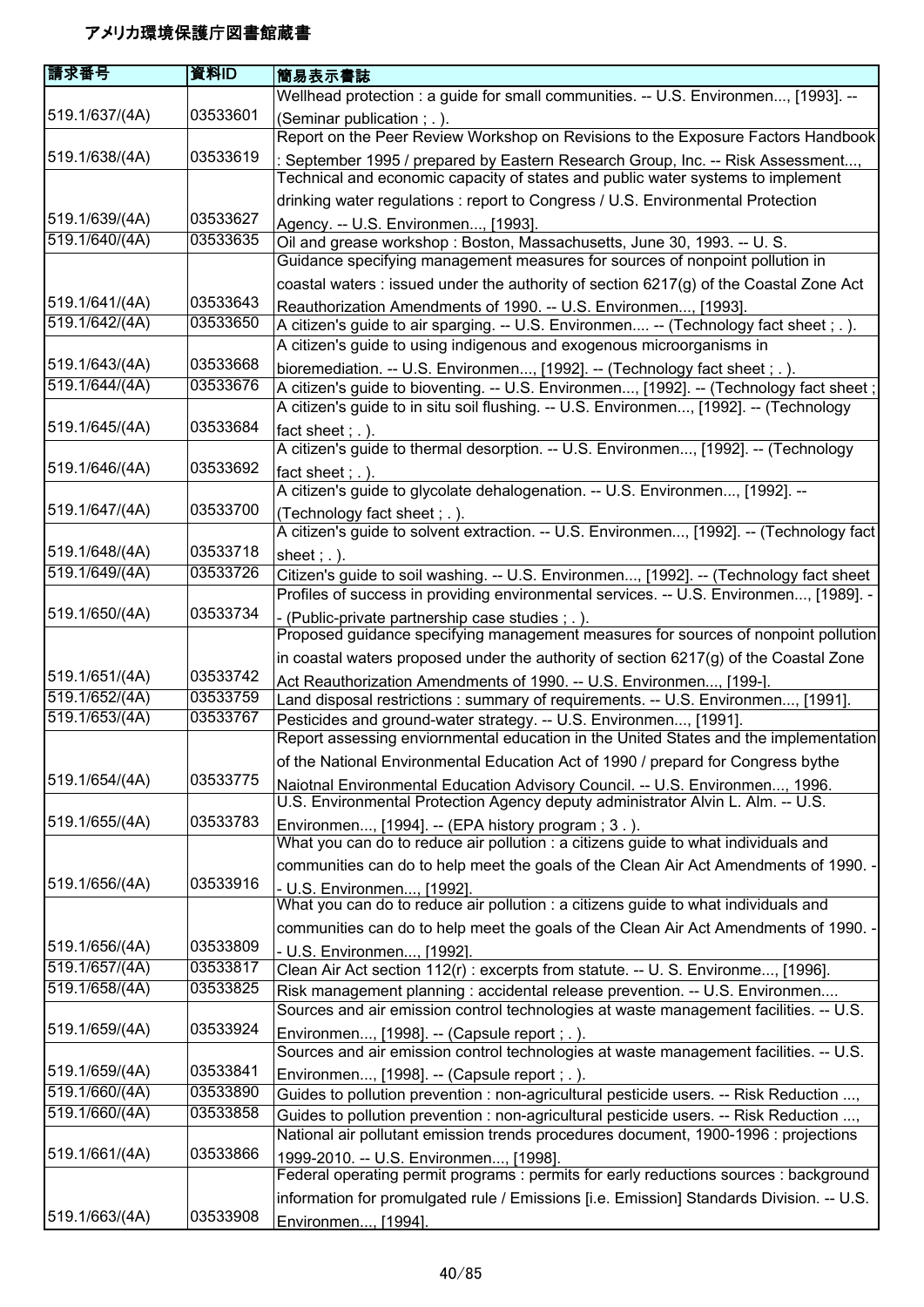| 請求番号                        | 資料ID     | 簡易表示書誌                                                                                                                                                                   |
|-----------------------------|----------|--------------------------------------------------------------------------------------------------------------------------------------------------------------------------|
|                             |          | Alternative control techniques document : automobile refinishing / Emission Standards                                                                                    |
| 519.1/664/(4A)              | 03533932 | Division. -- U.S. Environmen, [1994].                                                                                                                                    |
|                             |          | Alternative control techniques document : automobile refinishing / Emission Standards                                                                                    |
| 519.1/664/(4A)              | 03534047 | Division. -- U.S. Environmen, [1994].                                                                                                                                    |
|                             |          | Guidance on the post-1996 rate-of-progress plan and the attainment demonstration /                                                                                       |
| 519.1/665/(4A)              | 03533940 | Ozone/Carbon Monoxide programs Branch. -- U.S. Environmen, [1994].                                                                                                       |
|                             |          | Procedures for identifying reasonably available control technology for stationary                                                                                        |
| 519.1/666/(4A)              | 03533957 | sources of PM-10. -- U.S. Environmen, [1992].                                                                                                                            |
| 519.1/667/(4A)              | 03533965 | Interim enabling guidance for the implementation of 40 CFR part 63, subpart E. -- U.S.                                                                                   |
|                             |          | Environmen<br>Locating and estimating air emissions from sources of chlorobenzenes. -- Rev. ed. --                                                                       |
| 519.1/668/(4A)              | 03533973 |                                                                                                                                                                          |
| 519.1/669/(4A)              | 03533981 | Office of Air Q, [1994].<br>Regional approaches to improving air quality. -- U.S. Environmen, [1997].                                                                    |
|                             |          | Guidelines for estimating and applying rule effectiveness for ozone/CO state                                                                                             |
| 519.1/670/(4A)              | 03533999 | implementation plan base year inventories. -- Ozone and Carbo, [1992].                                                                                                   |
|                             |          | User's manual for the quality assurance system. -- Office of Air Q, [1994]. -- (User's                                                                                   |
| 519.1/671/(4A)              | 03534005 | guide for the urban airshed model; Vol. VIII.).                                                                                                                          |
|                             |          | Final regulatory impact analysis : control of emissions of air pollution from highway                                                                                    |
| 519.1/672/(4A)              | 03534013 | heavy-duty engines. -- U.S. Environmen, [1997].                                                                                                                          |
|                             |          | Your car (or trick) and the environment : an environmental guide for owners and drivers                                                                                  |
| 519.1/674/(4A)              | 03534054 | of cars, vans, trucks and other motor vehicles. -- U. S. Environme, 1993.                                                                                                |
|                             |          | Technical overview of the effects of reformulated gasoline on automotive and                                                                                             |
| 519.1/675/(4A)              | 03534062 | nonautomotive engine performance. -- U.S. Environmen, [1995].                                                                                                            |
|                             |          | Abstracts of remediation case studies / prepared by member agencies of the Federal                                                                                       |
| 519.1/676/1(4A)             | 03534070 | Remediation Technologies Roundtable; 全巻, [1], 3. -- U.S. Environmen, [1995-].                                                                                            |
|                             |          | Abstracts of remediation case studies / prepared by member agencies of the Federal                                                                                       |
| 519.1/676/3(4A)             | 03580222 | Remediation Technologies Roundtable; 全巻, [1], 3. -- U.S. Environmen, [1995-].                                                                                            |
|                             | 03534088 | Advanced composites technology case study at NASA Langley Research Center /                                                                                              |
| 519.1/677/(4A)              |          | Kenneth R. Stone and Johnny Springer Jr -- U.S. Environmen, [1995]. -- (Project<br>Case studies in residual use and energy conservation at wastewater treatment plants : |
|                             |          | interagency energy and environmental research report / U.S. Environmental Protection                                                                                     |
|                             |          | Agency; U.S. Department of Energy, National Renewable Energy Laboratory. -- U.S.                                                                                         |
| 519.1/678/(4A)              | 03534096 | Environmen, [1995]. -- (NREL/TP ; 430-7074.).                                                                                                                            |
|                             |          | Case studies in wellhead protection area delineation and monitoring / by Beth A. Moore                                                                                   |
| 519.1/679/(4A)              | 03534104 | (co-author and editor); project officer, Steven P. Gardner. -- Environmental M,                                                                                          |
|                             |          | Case studies in wellhead protection : ten examples of innovative wellhead protection                                                                                     |
| 519.1/680/(4A)              | 03534112 | programs. -- Office of Groun, [1992].                                                                                                                                    |
|                             |          | Environmental accounting case studies : green accounting at AT&T. -- U. S.                                                                                               |
| 519.1/681/(4A)              | 03534120 | Environme, [1995].                                                                                                                                                       |
|                             |          | Manufacturing from recyclables : 24 case studies of successful recycling enterprises. --                                                                                 |
| 519.1/682/(4A)              | 03534138 | U.S. Environmen, [1995].                                                                                                                                                 |
|                             |          | Paving the road to success : the department of defense's parking lot repair and                                                                                          |
| 519.1/683/(4A)              | 03534146 | maintenance contract : an environmentally preferable purchasing case study. -- U.S.                                                                                      |
|                             |          | Pollution prevention case studies compendium / by Johnny Springer, Jr. -- Risk                                                                                           |
| 519.1/684/(4A)              | 03534153 | Reduction , [1992].                                                                                                                                                      |
| 519.1/685/(4A)              | 03534161 | Encouraging the use of pollution prevention in enforcement settlements : a handbook                                                                                      |
| 519.1/686/(4A)              | 03534179 | for EPA regions. -- U.S. Environmen, [1995].<br>Fr 92 Enforcement accomplishments report. -- United States E, [1993].                                                    |
| 519.1/687/1991(4A) 03534187 |          | Enforcement accomplishments report; 全巻, Fy 1991, Fy 1993. -- United States,                                                                                              |
| 519.1/687/1993(4A) 03534195 |          | Enforcement accomplishments report; 全巻, Fy 1991, Fy 1993. -- United States,                                                                                              |
|                             |          | Fifth International conference on environmental compliance and enforcement :                                                                                             |
| 519.1/688/(4A)              | 03534203 | Brochure, Novembe 16-20, 1998, Monterey, California, United States; v. 1. -- [s.n.],                                                                                     |
|                             |          | Third international conference on environmental enforcement : conference proceedings                                                                                     |
|                             |          | volume 1 : April 25-28, 1994, Oaxaca, México / editors, Jo. Geradu, Cheryl.                                                                                              |
| 519.1/689/(4A)              | 03534211 | Wasserman. -- U.S. Environmen                                                                                                                                            |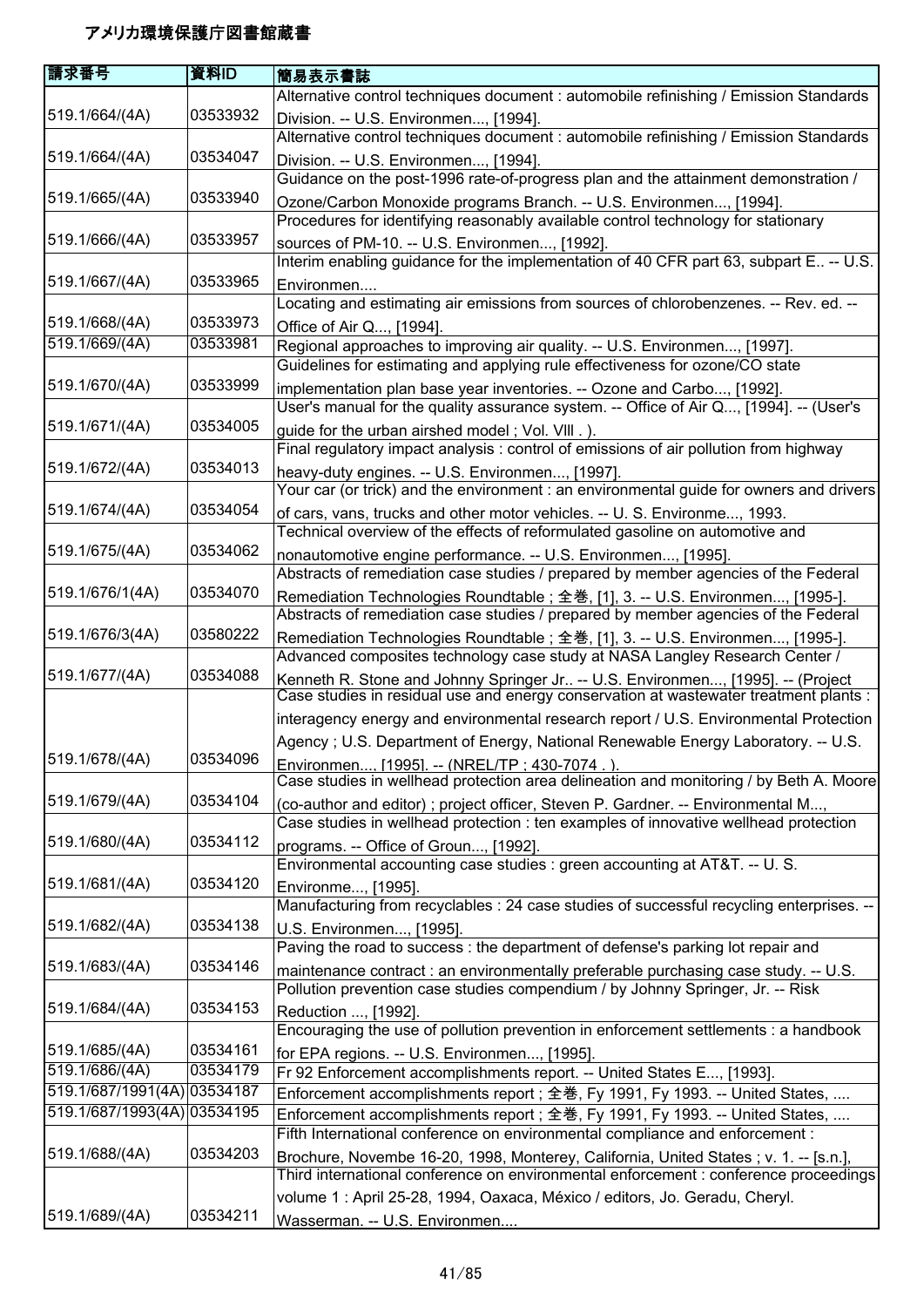| 請求番号            | 資料ID     | 簡易表示書誌                                                                                                                                                   |
|-----------------|----------|----------------------------------------------------------------------------------------------------------------------------------------------------------|
|                 |          | 4th international conference on environmental compliance and enforcement :                                                                               |
| 519.1/690/1(4A) | 03534229 | proceedings volume 1: April 22-26, 1996, Chang Mal, Thiland. -- U.S. Environmen                                                                          |
|                 |          | Fourth International conference on environmental compliance and enforcement :                                                                            |
|                 |          | conference proceedings, April 22-26, 1996, Chiang Mai, Thailand / editors, Jo Gerardu,                                                                   |
| 519.1/690/2(4A) | 03534237 |                                                                                                                                                          |
|                 |          | Cheryl Wasserman ; 全巻, v. 1, v. 2. -- [s.n.], c1996.<br>Fifth International conference on environmental compliance and enforcement :                     |
|                 |          | conference proceedings : Novembe 16-20, 1998, Monterey, California, United States /                                                                      |
| 519.1/691/(4A)  | 03534245 | editors, Jo Gerardu, Cheryl Wasserman; v. 1. -- [s.n.], c1998.                                                                                           |
|                 |          | International Conference on Environmental Enforcement : conference proceedings,                                                                          |
| 519.1/692/(4A)  | 03534252 | September 22-25, 1992, Budapest, Hungary; v. 1. -- [s.n.], c1992.                                                                                        |
|                 |          | International enforcement workshop : proceedings : May 8-10, 1990, Utrecht, The                                                                          |
| 519.1/693/(4A)  | 03534260 | Netherlands. -- [s.n.], [1992].                                                                                                                          |
| 519.1/694/(4A)  | 03534278 | 1997 Environmental education grant profiles. -- U.S. Environmen, [1998].                                                                                 |
| 519.1/695/(4A)  | 03534286 | The ABC's of environmental education. -- United States E, [1994].                                                                                        |
|                 |          | EE ducator: Special issue. Advancing education reform; spring 1999. -- North                                                                             |
| 519.1/696/(4A)  | 03534294 | American , 1999.                                                                                                                                         |
|                 |          | Environmental education collection : review of resources for educator ; Vol.1. -- U.S.                                                                   |
| 519.1/697/1(4A) | 03534310 | Environmen                                                                                                                                               |
|                 |          | The environmental education collection : a review of resources for educators ; 全巻, 1,                                                                    |
| 519.1/697/2(4A) | 03534302 | 2. -- North American , 1997-.                                                                                                                            |
|                 |          | Report assessing environmental education in the united states and the implementation                                                                     |
|                 |          | of the national environmental education act of 1990 / Prepared for Congress by The                                                                       |
| 519.1/698/(4A)  | 03534328 | National Environmental Education Advisory Council. -- [s.n.], [19--].                                                                                    |
|                 |          | Environmental justice 1994 annual report : focusing on environmental protection for all                                                                  |
| 519.1/699/(4A)  | 03534336 | people. -- U.S. Environmen, [1995].                                                                                                                      |
|                 |          | Report of the task force to enhance state capacity : strengthening environmental                                                                         |
| 519.1/700/(4A)  | 03534344 | management in the United States. -- U.S. Environmen, [1993].                                                                                             |
|                 |          | the role of national standards bodies and key stakeholder groups in the ISO/TC 207                                                                       |
|                 |          | environmental management systems standards development activity / prepared for:                                                                          |
| 519.1/701/(4A)  | 03534351 | U.S. EPA/OPPT; prepared by: ICF Incorporated. -- [S.n.], [1997].                                                                                         |
|                 |          | Hazardous air pollutants : profiles of noncancer toxicity from inhalation exposures /                                                                    |
| 519.1/706/(4A)  | 03531332 | Health Effects Researvh Laboratory. -- U.S. Environmen, [1993].<br>Hazardous air pollutants : profiles of noncancer toxicity from inhalation exposures / |
| 519.1/706/(4A)  | 03534021 |                                                                                                                                                          |
|                 |          | Health Effects Researvh Laboratory. -- U.S. Environmen, [1993].<br>Hazardous air pollutants : profiles of noncancer toxicity from inhalation exposures / |
| 519.1/706/(4A)  | 03445392 |                                                                                                                                                          |
|                 |          | Health Effects Researvh Laboratory. -- U.S. Environmen, [1993].<br>Meeting hazardous waste requirements for metal finishers. -- U.S. Environmen,         |
| 519.1/714/(4A)  | 03579497 |                                                                                                                                                          |
|                 |          | 1987. -- (Seminar publication; .).<br>Peer review handbook / Kerry L. Dearfield, A. Robert Flaak; major contributors: Jean                               |
| 519.1/715/(4A)  | 03579505 | C. Shumann  [et al.]. -- Science Policy , [1998].                                                                                                        |
|                 |          | Reducing risk: setting priorities and strategies for environmental protection / Report of                                                                |
|                 |          | the Science Advisory Board: Relative Risk Reduction Strategies Committee. -- U.S.                                                                        |
| 519.1/716/(4A)  | 03579513 | Environmen, 1990.                                                                                                                                        |
|                 |          | Scrap tire consumption in New England and New Jersey / Amy Barad. -- U.S.                                                                                |
| 519.1/717/(4A)  | 03579521 | Environmen, [1991].                                                                                                                                      |
|                 |          | Sea level rise issues and potential management options for local government / by                                                                         |
| 519.1/718/(4A)  | 03579547 | Hudson Slay. -- U.S. Environmen, [1992].                                                                                                                 |
| 519.1/719/(4A)  | 03579554 | Securing our legacy : an EPA progress report, 1989-1991. -- U.S. Environmen,                                                                             |
|                 |          | Environmental stewardship: EPA's first two years in the Bush Administration. -- U.S.                                                                     |
| 519.1/720/(4A)  | 03579562 | Environmen, [1991].                                                                                                                                      |
|                 |          | Meeting the environmental challenge : EPA's review of progress and new directions in                                                                     |
| 519.1/721/(4A)  | 03579570 | environmental protection. -- U.S. Environmen, [1990].                                                                                                    |
| 519.1/722/(4A)  | 03579588 | Putting customers first : EPA's customer service plan. -- U.S. Environmen, 1995.                                                                         |
|                 |          | Environmental Protection Agency : regulatory plan and semiannual agenda of                                                                               |
| 519.1/723/(4A)  | 03579596 | regulatory and deregulatory actions. -- U.S. Environmen, [1997].                                                                                         |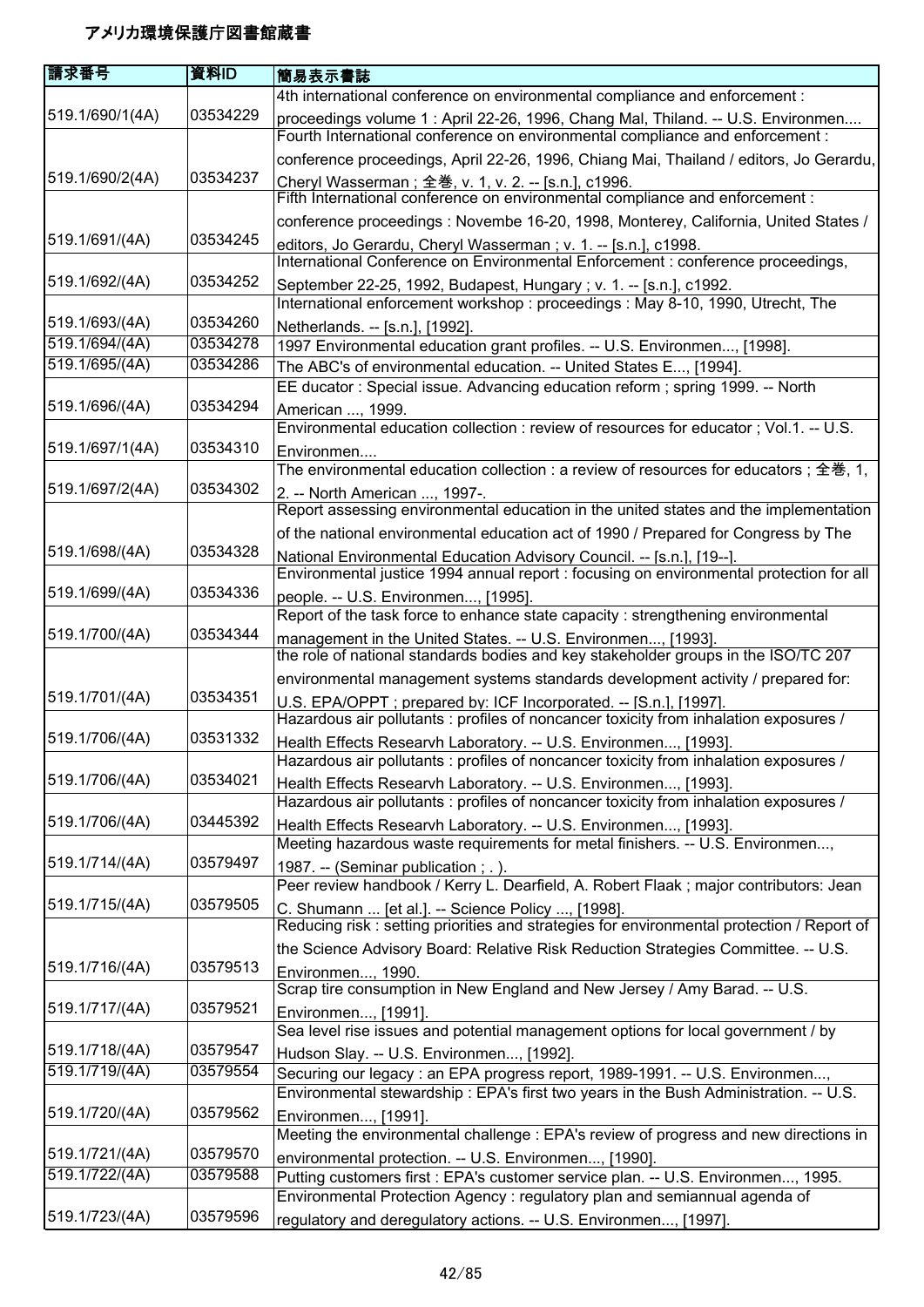| 請求番号            | 資料ID     | 簡易表示書誌                                                                                                                                                                          |
|-----------------|----------|---------------------------------------------------------------------------------------------------------------------------------------------------------------------------------|
|                 |          | Enforcement and compliance assurance accomplishments report ; FY 1997. -- U.S.                                                                                                  |
| 519.1/724/(4A)  | 03579604 | Environmen                                                                                                                                                                      |
|                 |          | Residential air-cleaning devices : a summary of available information. -- U.S.                                                                                                  |
| 519.1/725/(4A)  | 03579612 | Environmen, [1990].                                                                                                                                                             |
| 519.1/726/(4A)  | 03579620 | Radioactive waste disposal : an environmental perspective. -- U.S. Environmen,                                                                                                  |
|                 |          | A technical guide to ground-water model selection at sites contaminated with                                                                                                    |
| 519.1/727/(4A)  | 03579638 | radioactive substances. -- U.S. Environmen, 1994.<br>Off-site assessment workshop: proceedings of a National Workshop, November 15,                                             |
| 519.1/728/(4A)  | 03579646 | 1988, St. Louis, Missouri. -- U.S. Environmen, 1989.                                                                                                                            |
| 519.1/729/(4A)  | 03579653 | Guideline for lead monitoring in the vicinity of point sources. -- U.S. Environmen,<br>Guidance on applying the data quality objectives process for ambient air monitoring      |
| 519.1/730/(4A)  | 03579661 | around superfund sites : stage III / by Research Triangle Institute. -- U.S.<br>Enabling document for regulations governing compliance extensions for early                     |
| 519.1/731/(4A)  | 03579679 | reductions of hazardous air pollutants / prepared by Emission Standards Division. --                                                                                            |
|                 |          | Application of air pathway analyses for Superfund activities. -- U.S. Environmen,                                                                                               |
| 519.1/732/1(4A) | 03579687 | [1989]. -- (Air/Superfund national technical guidance study series; vol. 1.).<br>Estimation of air emissions from clean-up activities at Superfund sites : interim final / by   |
|                 |          | Radian Corporation. -- U.S. Environmen, [1989]. -- (Air/Superfund national technical                                                                                            |
| 519.1/732/3(4A) | 03579695 | guidance study series; vol. 3.).<br>Procedures for dispersion modeling and air monitoring for Superfund air pathway                                                             |
|                 |          | analysis : interim final. -- U.S. Environmen, [1989]. -- (Air/Superfund national                                                                                                |
| 519.1/733/(4A)  | 03579703 | technical guidance study series; vol. 4.).                                                                                                                                      |
|                 |          | Contingency plans at Superfund sites using air monitoring / prepared by PEI                                                                                                     |
| 519.1/734/(4A)  | 03579711 | Associates. -- U.S. Environmen, [1990]. -- (Air/Superfund national technical guidance<br>Emission factors for Superfund remediation technologies / prepared by Patrick          |
|                 |          | Thompson, Adrienne Inglis, Bart Eklund, Radian Corporation. -- U.S. Environmen,                                                                                                 |
| 519.1/735/(4A)  | 03579729 | [1991]. -- (Air/Superfund national technical guidance study series; .)                                                                                                          |
|                 |          | Estimation of air impacts for air stripping of contaminated water / prepared by Bart                                                                                            |
|                 |          | Eklund, Sandy Smith, Michael Hunt, Radian Corporation. -- U.S. Environmen, [1991].                                                                                              |
| 519.1/736/(4A)  | 03579737 | -- (Air/Superfund national technical guidance study series ; . ).<br>Guideline for predictive baseline emissions estimation procedures for Superfund sites :                    |
|                 |          | interim final / prepared by Environmental Quality Management, Inc -- U.S.                                                                                                       |
| 519.1/737/(4A)  | 03579745 | Environmen, [1992]. -- (Air/Superfund national technical guidance study series; .).<br>Screening procedures for estimating the air impacts of incineration at Superfund sites / |
|                 |          | by International Technology Corporation. -- U.S. Environmen, [1992]. --                                                                                                         |
| 519.1/738/(4A)  | 03579752 | (Air/Superfund national technical guidance study series ; .).                                                                                                                   |
|                 |          | Air/Superfund guide to pollutant toxicity. -- U.S. Environmen, [1995]. -- (Air/Superfund                                                                                        |
| 519.1/739/(4A)  | 03579760 | national technical guidance study series; ASF-37.).<br>Estimation of air impacts for bioventing systems used at Superfund sites. -- U.S.                                        |
| 519.1/740/(4A)  | 03579778 | Environmen, [1993]. -- (Air/Superfund national technical guidance study series ; ASF-<br>Estimation of air impacts from area sources of particulate matter emissions at         |
|                 |          | Superfund sites. -- U.S. Environmen, [1993]. -- (Air/Superfund national technical                                                                                               |
| 519.1/741/(4A)  | 03579786 | guidance study series; ASF-32.).                                                                                                                                                |
|                 |          | Estimation of air impacts from thermal desorption units used at Superfund sites. -- U.S.                                                                                        |
| 519.1/742/(4A)  | 03579794 | Environmen, [1993]. -- (Air/Superfund national technical guidance study series ; ASF-                                                                                           |
|                 |          | Estimation of air impacts for solidification and stabilization processes used at                                                                                                |
| 519.1/743/(4A)  | 03579802 | Superfund sites. -- U.S. Environmen, [1993]. -- (Air/Superfund national technical                                                                                               |
|                 |          | guidance study series; ASF-34.)<br>Options for developing and evaluating mitigation strategies for indoor air impacts at                                                        |
|                 |          | CERCLA sites. -- U.S. Environmen, [1993]. -- (Air/Superfund national technical                                                                                                  |
| 519.1/744/(4A)  | 03579810 | guidance study series; ASF-36.).                                                                                                                                                |
| 519.1/745/(4A)  | 03579828 | Guidance for ambient air monitoring at Superfund sites. -- U.S. Environmen, [1993]. -                                                                                           |
|                 |          | - (Air/Superfund national technical guidance study series ; ASF-4.).<br>Compilation of information on real-time air monitors for use at Superfund sites. -- U.S.                |
| 519.1/746/(4A)  | 03579836 | Environmen, [1993]. -- (Air/Superfund national technical guidance study series ; ASF-                                                                                           |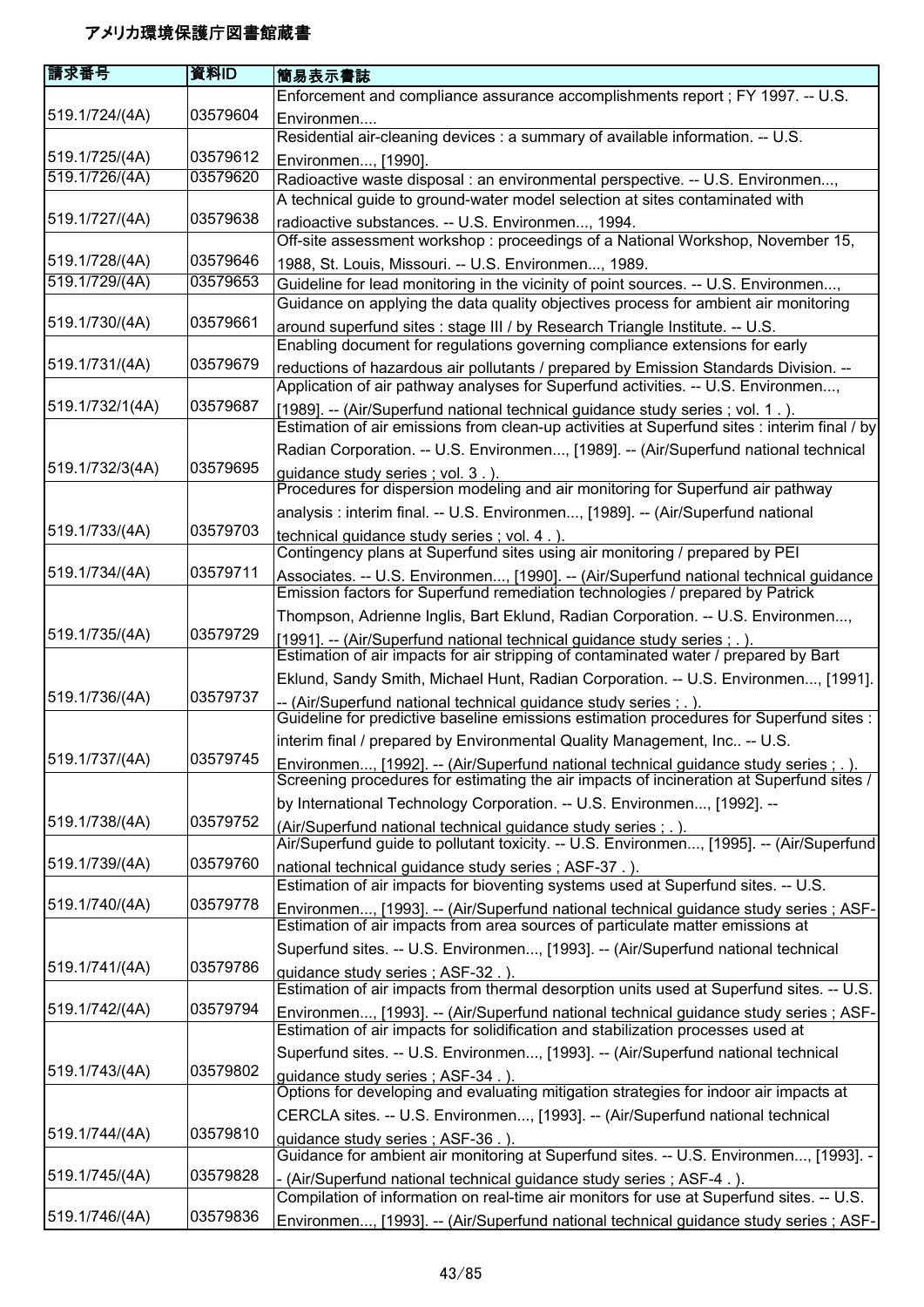| 請求番号                        | 資料ID     | 簡易表示書誌                                                                                                                                              |
|-----------------------------|----------|-----------------------------------------------------------------------------------------------------------------------------------------------------|
|                             |          | Evaluating of short-term air action levels for Superfund sites. -- U.S. Environmen,                                                                 |
| 519.1/747/(4A)              | 03579844 | [1993]. -- (Air/Superfund national technical guidance study series; ASF-27.).                                                                       |
|                             |          | Procedures for air dispersion modeling at Superfund sites. -- U.S. Environmen,                                                                      |
| 519.1/748/(4A)              | 03579851 | [1995]. -- (Air/Superfund national technical guidance study series; vol. 5.).                                                                       |
|                             |          | Hot mix asphalt plants truck loading and silo filling instrumental methods testing                                                                  |
| 519.1/749/(4A)              | 03579869 | Asphalt Plant C, Los Angeles, California : final report. -- U.S. Environmen, [2000].                                                                |
|                             |          | Hot mix asphalt plants truck loading instrumental methods testing Asphalt Plant D                                                                   |
| 519.1/750/(4A)              | 03579877 | Barre, Massachusetts : final report. -- U.S. Environmen, [2000].                                                                                    |
|                             |          | Manual and continuous emissions testing, kiln no. 3 scrubber stack : Huron Lime                                                                     |
| 519.1/751/(4A)              | 03579885 | Company, Huron Ohio: final report. -- U.S. Environmen, 2000.                                                                                        |
|                             |          | Manual and continuous emissions testing, kiln no. 1 scrubber inlet and stack : National                                                             |
| 519.1/752/(4A)              | 03579893 | Lime & Stone Company, Carey, Ohio: final report. -- U. S. Environme, 2000.                                                                          |
|                             | 03579901 | Assessment framework for ground-water model applications. -- U.S. Environmen,                                                                       |
| 519.1/753/(4A)              |          | 1994. -- (OSWER directive ; no. 9029.00.).<br>A report to the Congress : activities and programs implemented under section 319 of                   |
| 519.1/754/(4A)              | 03579919 |                                                                                                                                                     |
|                             |          | the Clean Water Act: fiscal year 1988. -- U.S. Environmen, [1989].<br>Dollars and sense : a summary of the financial responsibility regulations for |
| 519.1/755/(4A)              | 03579927 | underground storage tank systems. -- U.S. Environmen, [1988].                                                                                       |
|                             |          | WasteWise update: recovering organic wastes: giving back to mother nature. -- U.S.                                                                  |
| 519.1/756/(4A)              | 03579935 | Environmen, [1999].                                                                                                                                 |
|                             |          | Characterization of municipal solid waste in the United States. -- 1994 update. -- U.S.                                                             |
| 519.1/757/1994(4A) 03579943 |          | Environmen, 1994.                                                                                                                                   |
|                             |          | Characterization of municipal solid waste in the United States. -- 1995 update. -- U.S.                                                             |
| 519.1/757/1995(4A) 03579950 |          | Environmen, [1996].                                                                                                                                 |
| 519.1/759/(4A)              | 03579968 | Decision maker's guide to solid waste management; II. -- 2nd ed. -- Office of Solid,                                                                |
| 519.1/760/(4A)              | 03579976 | Solvents study : contains no confidential business information. -- U.S. Environmen,                                                                 |
|                             |          | Technical guidance document : inspection techniques for the fabrication of                                                                          |
| 519.1/761/(4A)              | 03579984 | geomembrane field seams. -- U.S. Environmen, 1991.                                                                                                  |
|                             |          | Superfund technical assistance grant (TAG) handbook : applying for your grant. -- U.S.                                                              |
| 519.1/762/(4A)              | 03579992 | Environmen, [1993].                                                                                                                                 |
|                             |          | SITE program demonstration test, HAZCON solidification Douglassville, Pennsylvania /                                                                |
| 519.1/763/1(4A)             | 03580008 | by Stephen Sawyer ; v. 1. -- Risk Reduction , [1989]. -- (Technology evaluation report                                                              |
|                             |          | SITE program demonstration test, soliditech, Inc., solidification/stabilization process ; v.                                                        |
| 519.1/764/1(4A)             | 03580016 | 1. -- Risk Reduction , [1990-]. -- (Technology evaluation report ; . ).                                                                             |
|                             | 03580024 | Guidance for performing site inspections under CERCLA : interim final. -- U.S.                                                                      |
| 519.1/765/(4A)              |          | Environmen, [1992].<br>Compendium of good ideas: models of success and lessons learned; v. 2. -- U. S.                                              |
| 519.1/766/2(4A)             | 03580032 |                                                                                                                                                     |
|                             |          | Environme, [1993].<br>Progress toward implementing Superfund : fiscal year 1989 : report to Congress. --                                            |
| 519.1/767/(4A)              | 03580040 | U.S. Environmen, [1990].                                                                                                                            |
|                             |          | Synopses of federal demonstrations of innovative site remediation technologies /                                                                    |
|                             |          | prepared by the member agencies of the Federal Remediation Technologies                                                                             |
| 519.1/768/(4A)              | 03580057 | Roundtable: U.S. Environmental Protection Agency  [et al.]. -- 2nd ed -- U.S.                                                                       |
|                             |          | Innovative treatment technologies : annual status report. -- 5th ed -- U.S.                                                                         |
| 519.1/769/(4A)              | 03580065 | Environmen, [1993].                                                                                                                                 |
|                             |          | Innovative treatment technologies : semi-annual status report. -- 4th ed -- U.S.                                                                    |
| 519.1/770/(4A)              | 03580073 | Environmen, [1992].                                                                                                                                 |
|                             |          | Innovative treatment technologies : annual status report. -- 6th ed -- U.S.                                                                         |
| 519.1/771/(4A)              | 03580081 | Environmen, [1994].                                                                                                                                 |
|                             |          | Literature survey of innovative technologies for hazardous waste site remediation                                                                   |
| 519.1/772/(4A)              | 03580099 | 1987-1991. -- U.S. Environmen, [1992].                                                                                                              |
|                             |          | Remediation technologies screening matrix and reference guide. -- version I. -- U.S.                                                                |
| 519.1/773/(4A)              | 03580107 | Environmen, [1993].                                                                                                                                 |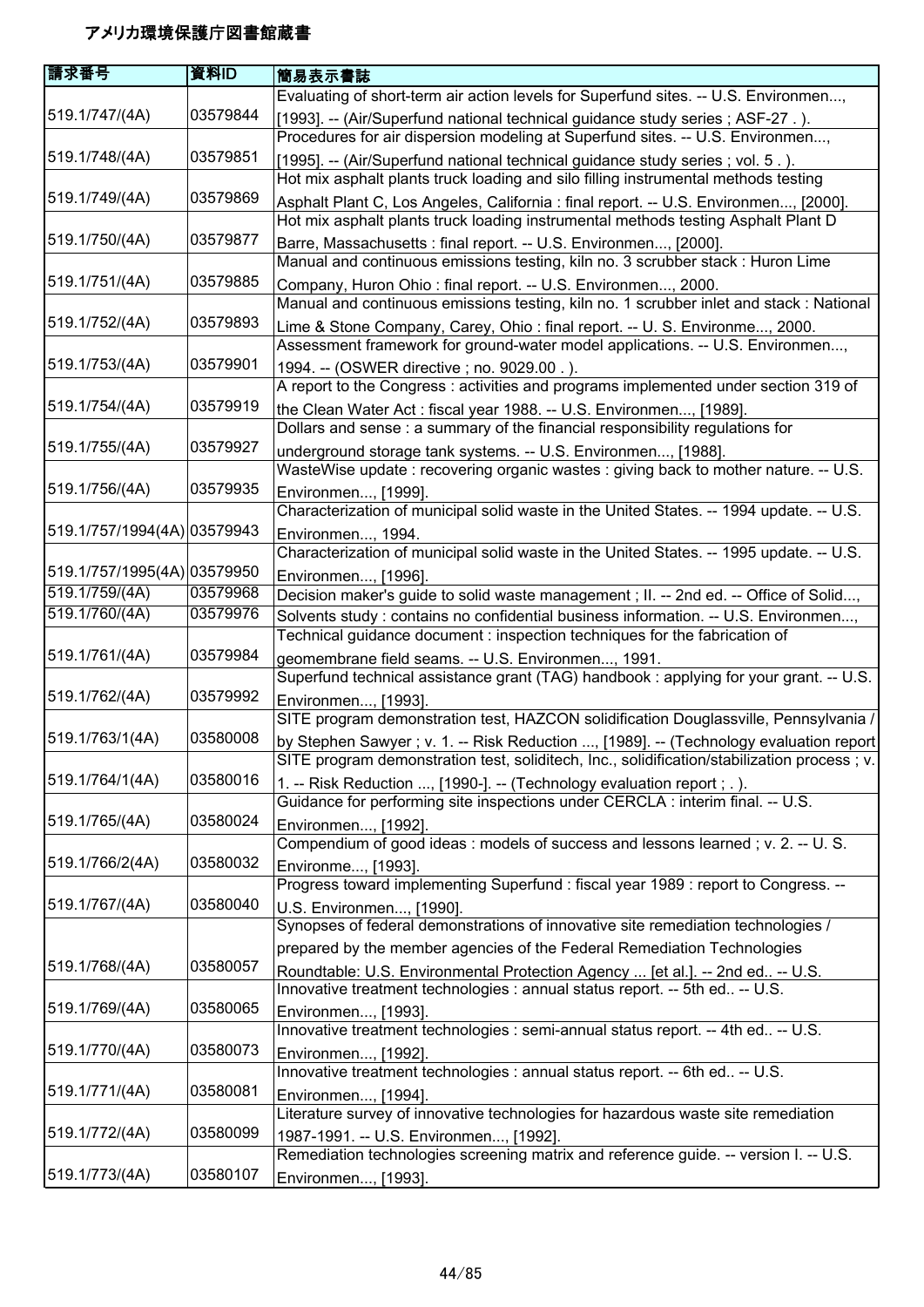| 請求番号             | 資料ID     | 簡易表示書誌                                                                                                                                  |
|------------------|----------|-----------------------------------------------------------------------------------------------------------------------------------------|
|                  |          | Federal publications on alternative and innovative treatment technologies for corrective                                                |
|                  |          | action and site remediation; ; U.S. Environmental Protection Agency  [et al.] /                                                         |
|                  |          | prepared by the member agencies of the Federal Remediation Technologies                                                                 |
| 519.1/774/(4A)   | 03580115 | Roundtable. -- 3rd ed -- U.S. Environmen, 1993.                                                                                         |
|                  |          | Accessing federal data bases for contaminated site clean-up technologies; ; U.S.                                                        |
|                  |          | Environmental Protection Agency,  [et al.] / prepared by the member agencies of the                                                     |
| 519.1/775/(4A)   | 03580123 | Federal Remediation Technologies Roundtable. -- 3rd ed -- U.S. Environmen,                                                              |
|                  |          | Soil vapor extraction treatment technology resource guide and soil vapor extraction                                                     |
| 519.1/776/(4A)   | 03580131 | treatment technology resource matrix. -- U.S. Environmen, [1994].                                                                       |
|                  |          | Physical/chemical treatment technology resource guide and physical/chemical                                                             |
| 519.1/777/(4A)   | 03580149 | treatment technology resource matrix. -- U.S. Environmen, 1994.                                                                         |
|                  |          | Ground-water treatment technology resource guide and ground-water treatment                                                             |
| 519.1/778/(4A)   | 03580156 | technology resource matrix. -- U.S. Environmen, 1994.                                                                                   |
|                  |          | Treatment walls. -- U.S. Environmen, [1995]. -- (In situ remediation technology status                                                  |
| 519.1/779/(4A)   | 03580164 | report $;$ $\ldots$ ).                                                                                                                  |
|                  |          | Hydraulic and pneumatic fracturing. -- U.S. Environmen, [1995]. -- (In situ                                                             |
| 519.1/780/(4A)   | 03580172 | remediation technology status report ; . ).                                                                                             |
|                  |          | Completed North American innovative remediation technology demonstration projects.                                                      |
| 519.1/781/(4A)   | 03580180 | -- U.S. Environmen, [1996].                                                                                                             |
| 519.1/782/(4A)   | 03580198 | Cosolvents. -- U.S. Environmen, [1995]. -- (In situ remediation technology status                                                       |
|                  |          | Electrokinetics. -- U.S. Environmen, [1995]. -- (In situ remediation technology status                                                  |
| 519.1/783/(4A)   | 03580206 | report $;$ $\ldots$ ).                                                                                                                  |
|                  |          | Thermal enhancements. -- U.S. Environmen, [1995]. -- (In situ remediation                                                               |
| 519.1/784/(4A)   | 03580214 | technology status report $;$ $\ldots$ ).                                                                                                |
|                  |          | Debris and surface cleaning technologies, and other miscellaneous technologies /                                                        |
|                  |          | prepared by member agencies of the Federal Remediation Technologies Roundtable. -                                                       |
| 519.1/786/13(4A) | 03580230 | - U.S. Environmen, [1998]. -- (Remediation case studies ; v. 13.).                                                                      |
|                  |          | Transmission electron microscopy asbestos laboratories : quality assurance                                                              |
| 519.1/787/(4A)   | 03580248 | guidelines. -- Exposure Evalua, [1989].                                                                                                 |
| 519.1/788/(4A)   | 03580255 | Another look : national pesticide survey : phase II report. -- U.S. Environmen, [1992].                                                 |
|                  |          | Methodology for assessing health risks associated with indirect exposure to combustor                                                   |
| 519.1/789/(4A)   | 03580263 | emissions : interim final. -- U.S. Environmen, [1990].                                                                                  |
| 519.1/790/(4A)   | 03580271 | Air quality criteria for ozone and related photochemical oxidants. -- Environmental C,                                                  |
| 519.1/791/(4A)   | 03580289 | Air quality criteria for carbon monoxide. -- National Center, [1999].                                                                   |
|                  |          | Dense nonaqueous phase liquids : a workshop summary, Dallas, Texas, April 16-18,                                                        |
| 519.1/792/(4A)   | 03580297 | 1991. -- U.S. Environmen, [1992].                                                                                                       |
|                  |          | Inventory of exposure-related data systems sponsored by federal agencies. -- Eastern                                                    |
| 519.1/793/(4A)   | 03580305 | Researc, 1992.                                                                                                                          |
|                  |          | Opportunities for pollution prevention research to support the 33/50 program / by                                                       |
| 519.1/794/(4A)   | 03580313 | Battle. -- Risk Reduction , [1992].                                                                                                     |
|                  |          | Bioremediation using the land treatment concept : Environmental regulations and                                                         |
| 519.1/795/(4A)   | 03580321 | technolgy / Daniel F. Pope and John E. Matthews. -- U.S. Environmen, [1993].                                                            |
|                  |          | Household hazardous waste characterization study for Palm Beach County, Florida : a                                                     |
| 519.1/796/(4A)   | 03580339 | MITE program evaluation / by Harvey Bertrand  [et al.]. -- U.S. Environmen, [1995].                                                     |
|                  |          | CASTNet: National Dry Deposition Network 1990-1992 status report / by                                                                   |
| 519.1/797/(4A)   | 03580347 | Environmental Science & Engineering. -- U.S. Environmen, [1995].                                                                        |
|                  |          | The Site Characterization and Analysis Penetrometer System (SCAPS) Laser-Induced                                                        |
|                  |          | Fluorescence (LIF) sensor and support system / by Grace Bujewski, Brian Rutherford. -                                                   |
| 519.1/798/(4A)   | 03580354 | - National Exposu, [1997]. -- (Innovative technology verification report ; . ).                                                         |
|                  |          | Proceedings: Delmarva's Coastal Bay Watersheds, not yet up the creek: a                                                                 |
|                  |          | conference on ecology and economy, March 8-9, 1996, Ocean City, Md. / edited by                                                         |
| 519.1/799/(4A)   | 03580362 |                                                                                                                                         |
|                  |          | Kimberly Beidler  [et al.]. -- U.S. Environmen, [1996].<br>The Rapid Optical Screening Tool (ROST[TM]) Laser-Induced Fluorescence (LIF) |
|                  |          | system for screening of petroleum hydrocarbons in subsurface soils / by Grace                                                           |
| 519.1/800/(4A)   | 03580370 | Bujewski, Brian Rutherford. -- National Exposu, [1997]. -- (Innovative technology                                                       |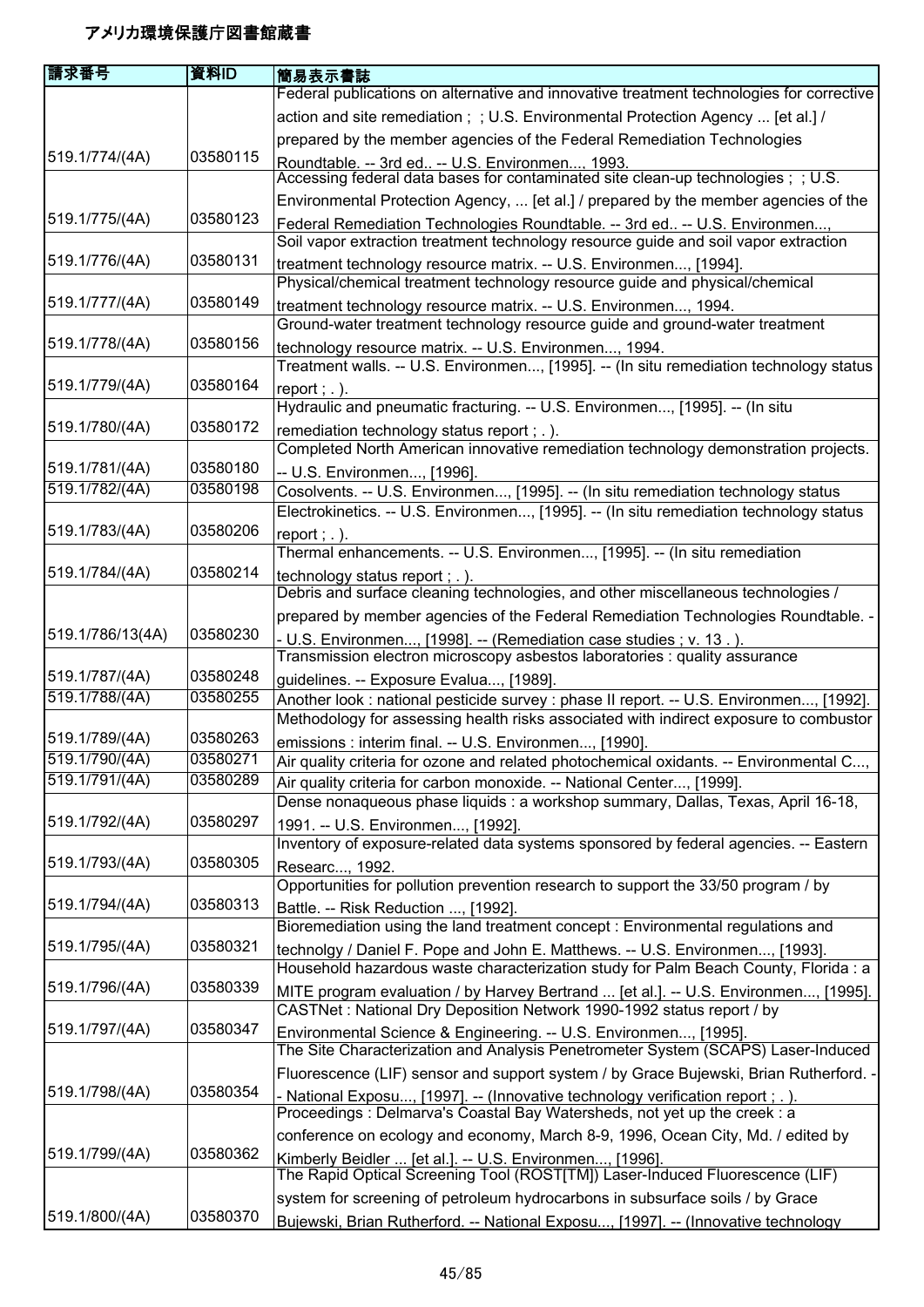| 請求番号                             | 資料ID                 | 簡易表示書誌                                                                                    |
|----------------------------------|----------------------|-------------------------------------------------------------------------------------------|
|                                  |                      | An ecological assessment of the United States Mid-Atlantic Region : a landscape atlas     |
| 519.1/801/(4A)                   | 03580388             | / K. Bruce Jones  [et al.]. -- U.S. Environmen, [1997].                                   |
|                                  |                      | HNU systems SEFA-P. -- U.S. Environmen, [1998]. -- (Environmental technology              |
| 519.1/802/(4A)                   | 03580396             | verification report ; Field portable X-ray fluorescence analyzer .).                      |
|                                  |                      | Spectrace TN 9000 and TN Pb field portable x-ray fluorescence analyzers. -- U.S.          |
|                                  |                      | Environmen, [1998]. -- (Environmental technology verification report ; Field portable     |
| 519.1/803/(4A)                   | 03580404             | X-ray fluorescence analyzer . ).                                                          |
|                                  |                      | Metorex X-MET 920-P and 940. -- U.S. Environmen, [1998]. -- (Environmental                |
| 519.1/804/(4A)                   | 03580412             | technology verification report ; Field portable X-ray fluorescence analyzer .).           |
|                                  |                      | Scitec MAP spectrum analyzer. -- U.S. Environmen, [1998]. -- (Environmental               |
| 519.1/805/(4A)                   | 03580420             | technology verification report ; Field portable X-ray fluorescence analyzer .).           |
|                                  |                      | Niton XL spectrum analyzer. -- U.S. Environmen, [1998]. -- (Environmental                 |
| 519.1/806/(4A)                   | 03580438             | technology verification report ; Field portable X-ray fluorescence analyzer .)            |
|                                  |                      | Guidance on setting permit conditions and reporting trial burn results : handbook. --     |
| 519.1/807/(4A)                   | 03580446             | Office of Solid, [1989]. -- (Hazardous waste incineration guidance series ; v. 2.).       |
| 519.1/808/(4A)                   | 03580453             | Environmental pollution control, textile processing industry. -- U.S. Environmen,         |
|                                  |                      | Guidelines for preparation of the comprehensive state water quality assessments           |
| 519.1/809/REP(4A) 03580479       |                      | (305(b) reports) and electronic updates : report contents. -- U.S. Environmen, [1997].    |
|                                  |                      | Guidelines for preparation of the comprehensive state water quality assessments           |
| 519.1/809/SUP(4A) 03580461       |                      | (305(b) reports) and electronic updates : report contents. -- U.S. Environmen, [1997].    |
|                                  |                      | Methods for the determination of organic compounds in drinking water. --                  |
| 519.1/810/(4A)                   | 03580487             | Environmental M, [1988].                                                                  |
|                                  |                      | Guidance for data useability in risk assessment : final ; 全巻, Part A, Part B. -- U.S.     |
| 519.1/811/Pt.A(4A)               | 03580495             | Environmen, [1992].                                                                       |
|                                  |                      | Guidance for data useability in risk assessment : final ; 全巻, Part A, Part B. -- U.S.     |
| 519.1/811/Pt.B(4A)               | 03580719             | Environmen, [1992].                                                                       |
|                                  |                      | Guides to pollution prevention : the fiberglass-reinforced and composite plastics         |
| 519.1/812/(4A)                   | 03580503             | industry. -- Risk Reduction , [1991].                                                     |
|                                  |                      | Design, operation, and closure of municipal solid waste landfills. -- Center for Envi,    |
| 519.1/813/(4A)                   | 03580511             | [1994]. -- (Seminar publication; .).                                                      |
| 519.1/814/(4A)                   | 03580529             | 1993 reference guide to pollution prevention resources. -- Office of Pollu, [1993].       |
|                                  |                      | Preliminary report of EPA efforts to replace freon for the determination of oil and       |
| 519.1/815/(4A)                   | 03580537             | grease. -- Revision 1. -- U.S. Environmen, 1993.                                          |
|                                  |                      | Use of mixing zone models in estuarine waste load allocations. -- Office of Water,        |
|                                  |                      | [1992]. -- (Technical guidance manual for performing waste load allocations ; Book III :  |
| 519.1/816/(4A)                   | 03580552             | Estuaries; Part 3, .).                                                                    |
|                                  |                      | The clean water state revolving fund : financing America's environmental infrastructure   |
| 519.1/817/(4A)                   | 03580560             | -- a report of progress. -- U. S. Environme, [1995].                                      |
| 519.1/818/(4A)                   | 03580578             | Top 10 watershed lessons learned. -- U.S. Environmen, 1997.                               |
| 519.1/819/(4A)                   | 03580586             | State and local funding of nonpoint source control programs. -- U.S. Environmen,          |
| 519.1/820/(4A)                   | 03580594             | National water quality inventory : 1992 report to the Congress. -- U.S. Environmen,       |
|                                  |                      | Administrator's point/nonpoint source trading initiative meeting : a summary : April 27-  |
| 519.1/821/(4A)                   | 03580602             | 28, 1992 Durham, North Carolina. -- U. S. Environme, [1992].                              |
| 519.1/822/(4A)                   | 03580610<br>03580628 | Monitoring guidance for the national estuary program : final. -- Office of Water,         |
| 519.1/823/(4A)                   |                      | State program briefs pesticides in ground water. -- U.S. Environmen, 1986.                |
|                                  |                      | Explaining environmental risk: some notes on environmental risk communication / by        |
| 519.1/824/(4A)                   | 03580636             | Peter M. Sandman. -- U.S. Environmen, [1986].                                             |
|                                  |                      | Setting priorities : the key to nonpoint source control / authors, R. P. Maas[et al.]. -- |
| 519.1/825/(4A)                   | 03580644             | U.S. Environmen, [1987].                                                                  |
|                                  | 03580669             | Watershed monitoring and reporting for section 319 national monitoring program            |
| 519.1/826/(4A)<br>519.1/827/(4A) | 03580677             | projects. -- Assessment and , [1991].                                                     |
|                                  |                      | CWA section 403 : procedural and monitoring guidance. -- U.S. Environmen, 1994.           |
| 519.1/828/(4A)                   | 03580685             | Proceedings of the Symposium on Soil Venting: April 29 - May 1, 1991 Houston              |
| 519.1/829/(4A)                   | 03580693             | Texas. -- Robert S. Kerr , [1992].                                                        |
|                                  |                      | Oh No! Petroleum leaks and spills : what do you do?. -- U.S. Environmen, [1988].          |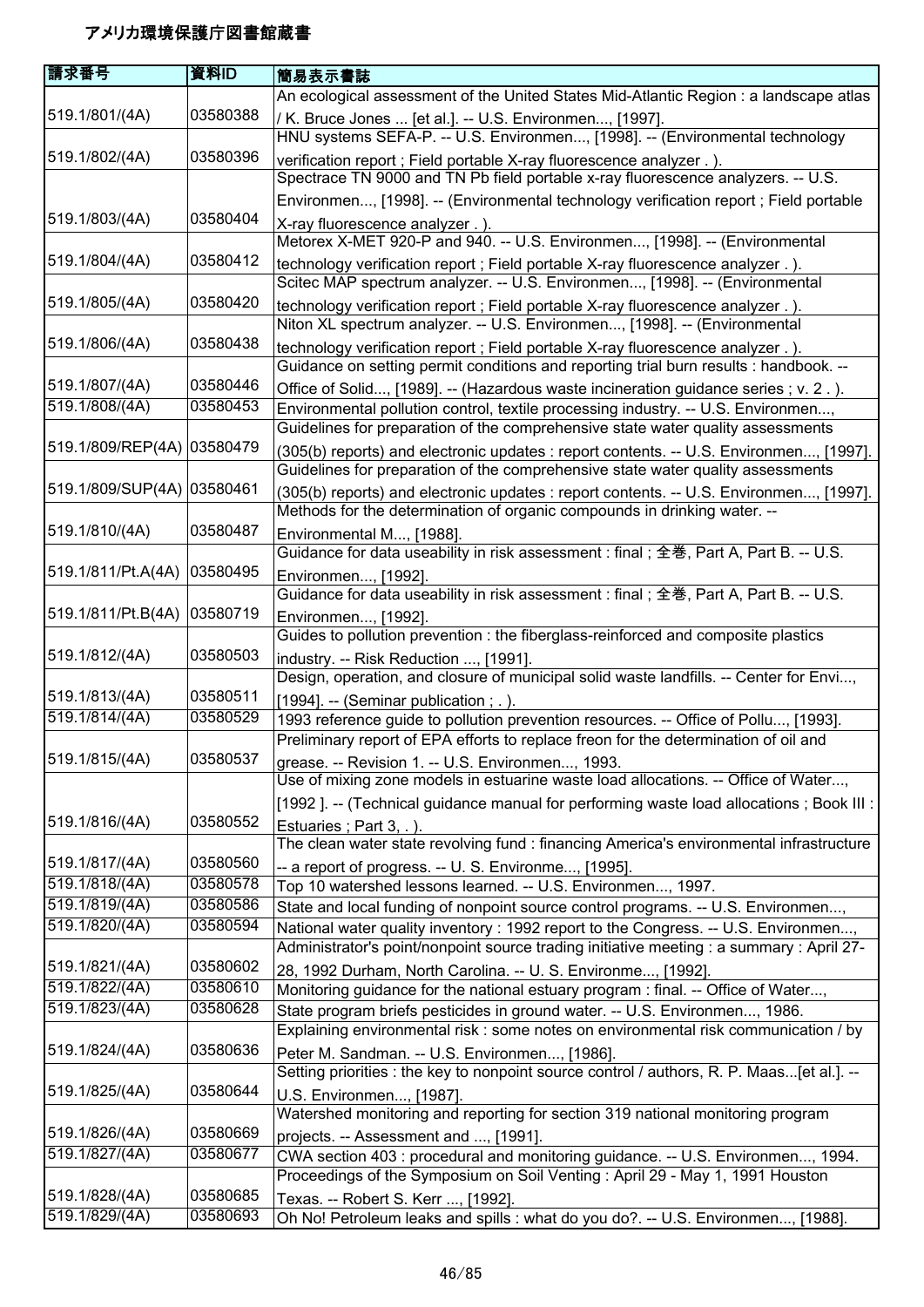| 請求番号                             | 資料ID                 | 簡易表示書誌                                                                                                                                                                  |
|----------------------------------|----------------------|-------------------------------------------------------------------------------------------------------------------------------------------------------------------------|
|                                  |                      | Seeing green : the politics of ecology explained / Jonathon Porritt; 全巻, (), pbk -- B.                                                                                  |
| 519.1/83/(4A)                    | 03370665             | Blackwell, c1985.                                                                                                                                                       |
|                                  |                      | Chemfix Technologies, Inc. solidification/stabilization process : Clackamas, Oregon ; I.                                                                                |
| 519.1/830/(4A)                   | 03580701             | -- Risk Reduction , [1990]. -- (Technology evaluation report ; . ).                                                                                                     |
|                                  |                      | Coastal nonpoint pollution control program : program development and approval                                                                                           |
| 519.1/832/(4A)                   | 03580727             | guidance. -- U.S. Dept. of C, [1991].                                                                                                                                   |
|                                  |                      | I/M briefing book: everything you ever wanted to know about inspection and                                                                                              |
| 519.1/833/(4A)                   | 03580735             | maintenance. -- U.S. Environmen, [1995].                                                                                                                                |
|                                  |                      | Rebuilding the nation's wetland heritage : a challenge for the 1990s / Charles H. W.                                                                                    |
| 519.1/834/(4A)                   | 03580743             | Foster, Peter P. Rogers. -- Harvard Univers, 1991.                                                                                                                      |
|                                  |                      | The Long Island Sound study: summary of the comprehensive conservation and                                                                                              |
| 519.1/835/(4A)                   | 03580750             | management plan. -- U.S. Environmen, [1994].                                                                                                                            |
|                                  |                      | Guidance manual for human health risk assessments at hazardous substance sites. --                                                                                      |
| 519.1/836/(4A)                   | 03580768             | State of Maine,, [1992].                                                                                                                                                |
| 519.1/837/(4A)                   | 03580776             | Landfill assessment and closure guidance manual. -- Rev -- Executive Offic, [1992].                                                                                     |
|                                  |                      | Boston Harbor toxics project : report on toxic discharges to Boston Harbor / [Principal                                                                                 |
| 519.1/838/(4A)                   | 03580784             | authors -- Marco Kaltofen and Howard Matza]. -- Massachusetts T, [1992].                                                                                                |
|                                  |                      | Agriculture and water quality : best management practices for Minnesota. -- In-house                                                                                    |
| 519.1/839/(4A)                   | 03580792             | reprod, [19--]                                                                                                                                                          |
|                                  |                      | "Man-Milieu relationship hypotheses in the context of international politics" / by Harold                                                                               |
| 519.1/84/(4A)                    | 03369345             | and Margaret Sprout. -- Princeton Unive, 1956.                                                                                                                          |
|                                  |                      | Proceedings of a National Conference on Enhancing States' Lake Management                                                                                               |
| 519.1/840/(4A)                   | 03580800             | Programs. -- Northeastern II, [1989].                                                                                                                                   |
| 519.1/841/(4A)                   | 03580818             | Nonpoint source management program. -- New York State , [1990].                                                                                                         |
|                                  |                      | NATO/CCMS pilot study : evaluation of demonstrated and emerging technologies for                                                                                        |
|                                  |                      | the treatment of contaminated land and groundwater -- phase III : special session on                                                                                    |
| 519.1/842/(4A)                   | 03580826             | treatment walls and rermeable[i.e. permeable] reactive barriers. -- North Atlantic ,                                                                                    |
|                                  |                      | Public involvement and education model projects fund : 47 success stories from Puget                                                                                    |
| 519.1/843/(4A)                   | 03580834             | Sound. -- Puget Sound Wat, 1990.                                                                                                                                        |
|                                  |                      | A guidebook for application of hydrogeomorphic assessments to riverine wetlands / by                                                                                    |
|                                  |                      | Mark M. Brinson  [et al.]; prepared for U.S. Army Corps of Engineers. -- NTIS, U.S.                                                                                     |
| 519.1/844/(4A)                   | 03580842             | Depa, 1995. -- (Wetlands Research Program technical report ; WRP-DE-11.).                                                                                               |
|                                  |                      | Clean coal technology export markets and financing mechanisms : report to the United                                                                                    |
| 519.1/845/(4A)                   | 03580859             | States Congress. -- United States D                                                                                                                                     |
|                                  |                      | Water pollution : greater EPA leadership needed to reduce nonpoint source pollution :                                                                                   |
|                                  |                      | report to the chairman and Ranking minority member, Subcommittee on Investigations                                                                                      |
|                                  |                      | and Oversight, Committee on Public Works and Trasportation, House of                                                                                                    |
| 519.1/846/(4A)                   | 03580867             | Representatives. -- U.S. G.A.O., [1990].                                                                                                                                |
|                                  |                      | Superfund removal procedures : revision number three. -- U.S. Environmen, [1988]. -                                                                                     |
| 519.1/847/(4A)                   | 03580875             | - (OSWER directive ; 9360.0-03B.).                                                                                                                                      |
| 519.1/848/(4A)<br>519.1/849/(4A) | 03580883<br>03580891 | Environmental justice strategy : executive order 12898. -- U.S. Environmen, [1995].                                                                                     |
| 519.1/85/(4A)                    | 03371168             | Federal funding sources for small community wastewater systems. -- In-house                                                                                             |
| 519.1/850/1993(4A) 03580909      |                      | They would rule the valley / by Sheridan Downey. -- [Privately Prin, 1947.                                                                                              |
|                                  |                      | Quarterly progress report; Fy 1993, Third quarter. -- U.S. Environmen, [1993].                                                                                          |
|                                  | 03580917             | Estimation of air impacts for soil vapor extraction (SVE) systems. -- In-house reprod,                                                                                  |
| 519.1/851/(4A)                   |                      | [1992]. -- (Air/superfund national technical guidance study series ; . ).                                                                                               |
|                                  | 03580925             | MarketShare : tips and advice from the jobs through recycling experience. -- U.S.                                                                                       |
| 519.1/852/(4A)                   |                      | Environmen, [1999].                                                                                                                                                     |
|                                  |                      | SITE program demonstration test, Terra Vac in situ vacuum extraction system,                                                                                            |
| 519.1/853/1(4A)                  | 03580933             | Groveland, Massachusetts; v. 1. -- Risk Reduction , [1989]. -- (Technology                                                                                              |
| 519.1/854/(4A)                   | 03580941             | An X-ray fluorescence survey of lead contaminated residential soils in Leadville,                                                                                       |
|                                  |                      | Colorado : a case study / by C.A. Kuharic  [et al.]. -- Environmental M, [1993].<br>Field-portable gas chromatograph/mass spectrometer : viking instruments corporation |
|                                  |                      |                                                                                                                                                                         |
|                                  |                      | spectraTrak[TM]672 / prepared by Wayne Einfeld[et al.]. -- U.S. Environmen, Office                                                                                      |
| 519.1/855/(4A)                   | 03580958             | of Research and Development, [1997]. -- (Environmental technology verification report                                                                                   |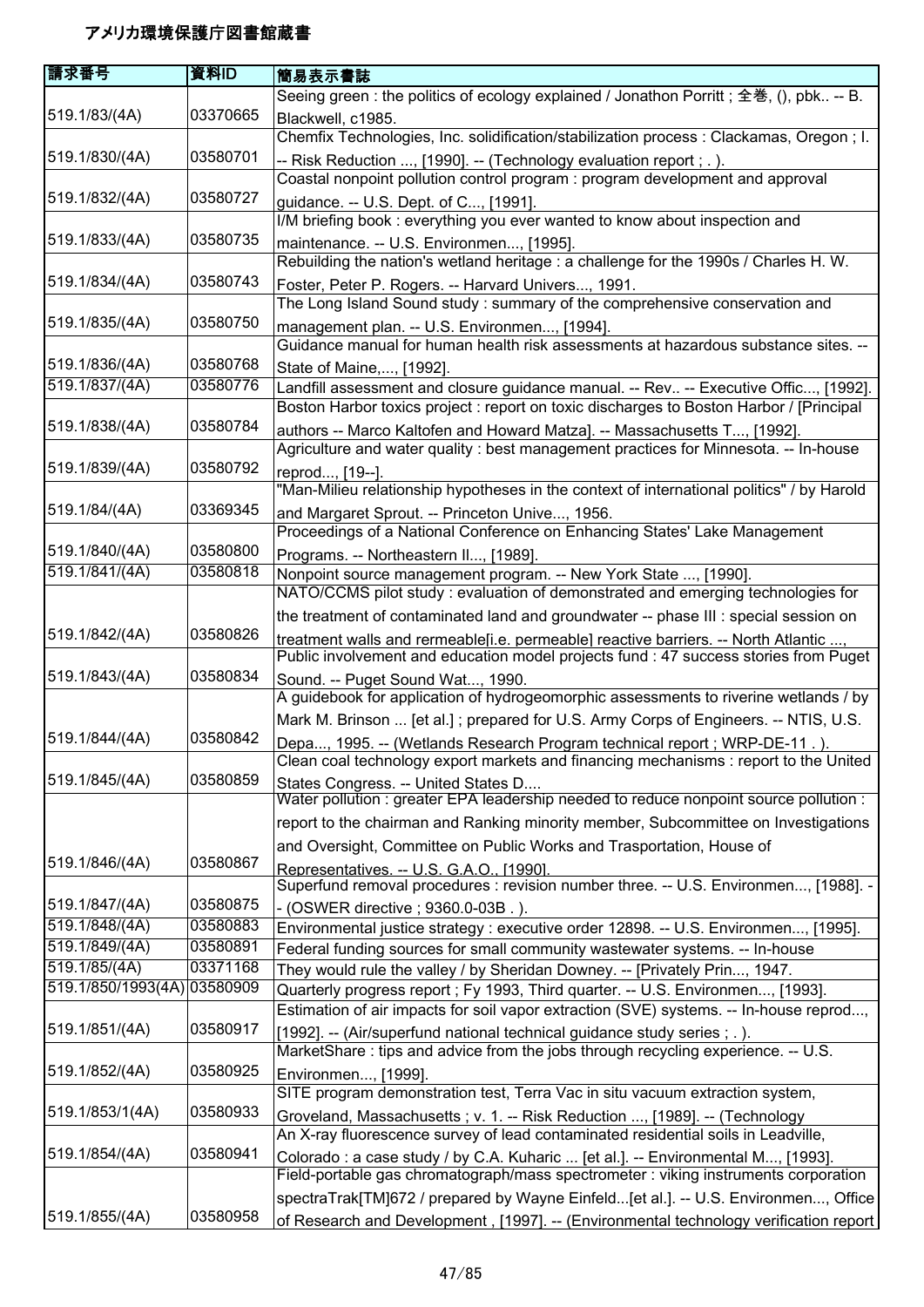| 請求番号           | 資料ID     | 簡易表示書誌                                                                                                                                                                        |
|----------------|----------|-------------------------------------------------------------------------------------------------------------------------------------------------------------------------------|
|                |          | EPCRA Section 313 questions and answers : Section 313 of the emergency planning                                                                                               |
|                |          | and community Right-to-Know Act, toxic chemical release inventory. -- Rev. 1998. --                                                                                           |
| 519.1/856/(4A) | 03580966 | U.S. Environmen, [1998].                                                                                                                                                      |
|                |          | 1991 toxics release inventory : public data release : state fact sheets. -- U.S.                                                                                              |
| 519.1/857/(4A) | 03580974 | Environmen, 1993.                                                                                                                                                             |
|                |          | Consumption surveys for fish and shellfish : a review and analysis of survey methods. -                                                                                       |
| 519.1/858/(4A) | 03580982 | - U.S. Environmen, [1992].                                                                                                                                                    |
|                |          | Compendium of materials on municipal solid waste : government procurement. -- U.S.                                                                                            |
| 519.1/859/(4A) | 03580990 | Environmen, 1992.                                                                                                                                                             |
|                |          | Compost, new applications for an age-old technology / United States Environmental                                                                                             |
| 519.1/860/(4A) | 03581006 | Protection Agency, Solid Waste and Emergency Response. -- U.S. Environmen,                                                                                                    |
| 519.1/861/(4A) | 03581014 | NOx, how nitrogen oxides affect the way we live and breathe. -- U.S. Environmen,                                                                                              |
| 519.1/862/(4A) | 03580651 | Notification of regulated waste activity. -- U. S. Environme, [1990].                                                                                                         |
|                |          | Management of investigation-derived wastes during site inspections. -- Office of                                                                                              |
| 519.1/864/(4A) | 03606357 | Emerg, [1991].                                                                                                                                                                |
|                |          | Some environmental implications of national fuels policies : report / [by Walter G.                                                                                           |
|                |          | Planet] Prepared by the staff of the Committee on Public Works, U.S. Senate. -- U.S.                                                                                          |
| 519.1/87/(4A)  | 03390085 | Govt. Prin, 1970.                                                                                                                                                             |
|                |          | The disaster lobby: prophets of ecological doom and other absurdities / Melvin J.                                                                                             |
| 519.1/94/(4A)  | 03419124 | Grayson, Thomas R. Shepard, Jr. -- Follett, 1973.                                                                                                                             |
|                |          | Restoring the earth : how Americans are working to renew our damaged environment /                                                                                            |
| 519.1/95/(4A)  | 03419777 | John J. Berger; with a foreword by Morris K. Udall. -- 1st ed. -- Knopf: Distrib,                                                                                             |
|                |          | Ecology and the politics of scarcity : prologue to a political theory of the steady state /                                                                                   |
| 519.1/96/(4A)  | 03418696 | William Ophuls; 全巻, (), pbk. -- W. H. Freeman, c1977.                                                                                                                         |
|                |          | Coyotes and town dogs: Earth First! and the environmental movement / Susan Zakin.                                                                                             |
| 519.1/97/(4A)  | 03418704 | - Viking, 1993.                                                                                                                                                               |
|                |          | Blueprint for a green economy / a report by David Pearce, Anil Markandya, Edward B.                                                                                           |
|                |          | Barbier of the London Environmental Economics Centre for the UK Department of the                                                                                             |
| 519.1/98/(4A)  | 03418779 | Environment. -- Earthscan, 1989.                                                                                                                                              |
|                |          | Troubled lands: the legacy of Soviet environmental destruction / by D.J. Peterson; $\pm$                                                                                      |
| 519.1/99/(4A)  | 03418886 | 巻, 全巻: hard, 全巻: hard: pbk. -- Westview Press, 1993.                                                                                                                          |
|                |          | Fluorocarbon regulation : an international comparison / Thomas B. Stoel, Jr., Alan S.                                                                                         |
| 519.12/23/(4A) | 03369279 | Miller, Breck Milroy. -- Lexington Books, c1980.                                                                                                                              |
|                |          | Environmental protection act of 1973 : Hearings, Ninety-third Congress, first session,                                                                                        |
| 519.12/25/(4A) | 03390010 | on S. 1104  -- U.S. Govt. Prin, 1973.                                                                                                                                         |
|                |          | Settling things : six case studies in environmental mediation / Allan R. Talbot ; pbk --                                                                                      |
| 519.12/26/(4A) | 03419157 | Conservation Fo, c1983.                                                                                                                                                       |
|                |          | Should trees have standing? : toward legal rights for natural objects / Christopher D.                                                                                        |
| 519.12/27/(4A) | 03432093 | Stone ; foreword by Garrett Hardin. -- Tioga Publishin                                                                                                                        |
|                | 03370574 | Total commitment to a better environment : the story of Certain-teed Products                                                                                                 |
| 519.13/63/(4A) |          | Corporation / Malcolm Meyer. -- Newcomen Societ, 1972. -- (Newcomen address;                                                                                                  |
| 519.2/10/(4A)  | 03434479 | This vital air, this vital water : man's environmental crisis / by Thomas G. Aylesworth. --                                                                                   |
|                |          | Rand McNally, [1968].<br>Population and pollution: proceedings of the eighth annual symposium of the Eugenics                                                                 |
| 519.2/11/(4A)  | 03446143 |                                                                                                                                                                               |
|                |          | Society, London, 1971 / edited by Peter R. Cox, John Peel. -- Academic Press, 1972.<br>Poison on the land : the war on wild life, and some remedies / by J. Wentworth Day. -- |
| 519.2/12/(4A)  | 03446200 |                                                                                                                                                                               |
|                |          | Eyre & Spottisw, 1957.<br>Son of the wilderness : the life of John Muir / by Linnie Marsh Wolfe. -- Alfred A. Knopf,                                                          |
| 519.2/5/(4A)   | 03407244 |                                                                                                                                                                               |
| 519.2/6/(4A)   | 03419348 | 1945. -- (Borzoi books; .).<br>Global warming: the Greenpeace report / edited by Jeremy Leggett. -- Oxford                                                                    |
|                |          | Section 319 success stories . a close-up look at the national nonpoint source pollution                                                                                       |
| 519.2/7/(4A)   | 03419702 |                                                                                                                                                                               |
|                |          | control program. -- Office of Water, 1994.<br>The ecological dimensions of development administration, with particular reference to                                           |
|                |          | the social system environment of administrative systems in low-income countries /                                                                                             |
| 519.2/8/(4A)   | 03418225 | Faisal S.A. Al-Salem ; foreword, Ramesh K. Arora. -- Associated Pub, c1977.                                                                                                   |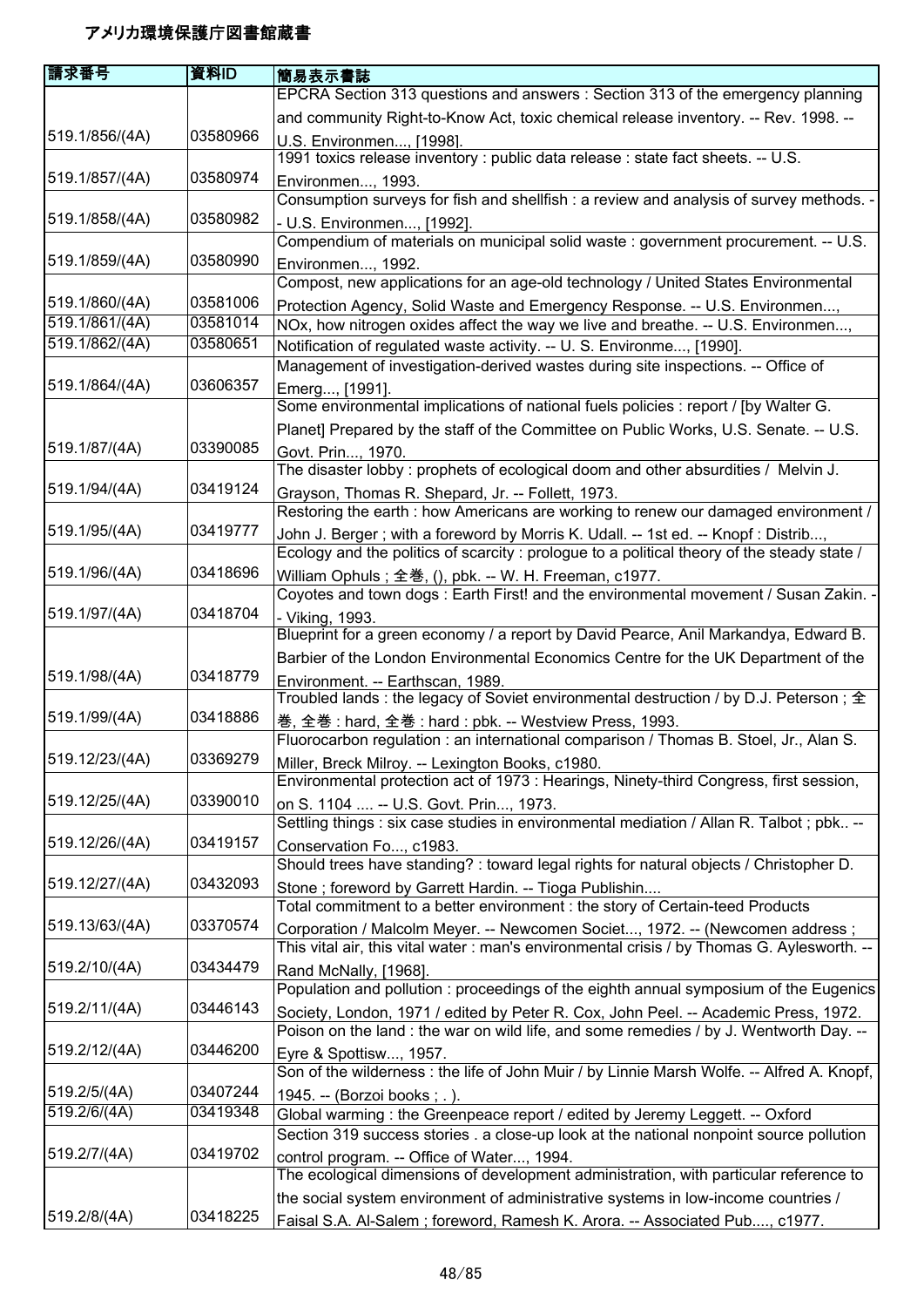| 請求番号           | 資料ID     | 簡易表示書誌                                                                                                                                                                           |
|----------------|----------|----------------------------------------------------------------------------------------------------------------------------------------------------------------------------------|
|                |          | Controlling industrial pollution : the economics and politics of clean air / Robert W.                                                                                           |
| 519.2/9/(4A)   | 03418282 | Crandall; pbk. -- Brookings Insti, c1983. -- (Studies in the regulation of economic<br>The spoils of progress: environmental pollution in the Soviet Union / [by] Marshall I.    |
| 519.23/5/(4A)  | 03369212 | Goldman ; 全巻, (), () : pbk. -- M.I.T. Press, [1972].                                                                                                                             |
|                |          | Ecocide in the USSR: health and nature under siege / Murray Feshbach and Alfred                                                                                                  |
| 519.23/6/(4A)  | 03434164 | Friendly, Jr.; foreword by Lester Brown. -- BasicBooks, c1992.                                                                                                                   |
|                |          | Earth in danger: pollution and conservation / [by Ian Breach and Michael Crawford];                                                                                              |
| 519.23/7/(4A)  | 03445699 | 全巻, 全巻 : uk, 全巻 : uk : sp. -- Interiberica, c1976.                                                                                                                               |
| 519.25/10/(4A) | 03368206 | Silent spring / by Rachel Carson; drawings by Lois and Louis Darling. -- Houghton                                                                                                |
|                |          | Silent spring / by Rachel Carson; introduction by Lord Shackleton; preface by Sir                                                                                                |
| 519.25/11/(4A) | 03368214 | Julian Huxley. -- Hamish Hamilton, 1963.<br>Pacific visions: California scientists and the environment, 1850-1915 / Michael L.                                                   |
| 519.25/12/(4A) | 03369337 | Smith; 全巻, 全巻: cloth, 全巻: cloth: pbk. -- Yale University, c1987.                                                                                                                 |
| 519.25/13/(4A) | 03418985 | Blowout at platform A : the crisis that awakened a nation / Lee Dye. -- Doubleday,<br>The American conservation movement : John Muir and his legacy / Stephen Fox ; pbk          |
| 519.25/14/(4A) | 03419470 | -- University of W, c1981.                                                                                                                                                       |
|                |          | Charles Lathrop Pack: timberman, forest conservationist, and pioneer in forest                                                                                                   |
| 519.25/15/(4A) | 03419561 | education / Alexandra Eyle. -- ESF College Fou, 1992, c1994.                                                                                                                     |
|                |          | How many Americans? : population, immigration and the environment / Leon F.                                                                                                      |
| 519.25/17/(4A) | 03419785 | Bouvier and Lindsey Grant. -- Sierra Club Boo, c1994.                                                                                                                            |
|                |          | The community land trust : a guide to a new model for land tenure in America / Robert                                                                                            |
| 519.25/18/(4A) | 03419801 | S. Swann, director. -- Center for Comm, 1972.                                                                                                                                    |
| 519.25/19/(4A) | 03417862 | Since Silent spring / Frank Graham, Jr -- Houghton-Miffli, 1970.                                                                                                                 |
| 519.25/20/(4A) | 03432259 | The fifth horseman is riding. -- Macmillan, [1974].                                                                                                                              |
|                |          | The Unfinished agenda: the citizen's policy guide to environmental issues: a task                                                                                                |
|                |          | force report sponsored by the Rockfeller Brothers Fund / edited by Gerald O. Barney;                                                                                             |
| 519.25/21/(4A) | 03434503 | 全巻, (), pbk. -- Crowell, c1977.                                                                                                                                                  |
| 519.25/22/(4A) | 03433950 | Environments of America / by Robert E. Dickinson. -- 1st ed. -- Vantage Press, c1974.<br>The U.S. Reclamation Service: its history, activities, and organization. -- AMS Press,  |
| 519.25/23/(4A) | 03444635 | 1974. -- (Service monographs of the United States Government; no. 2.).                                                                                                           |
|                |          | This land, this South : an environmental history / Albert E. Cowdrey ; 全巻, (), pbk. : alk.                                                                                       |
| 519.25/24/(4A) | 03446127 | paper. -- Rev. ed. -- University Pres, c1996. -- (New perspectives on the South ; . ).<br>Footprints on the planet : a search for an environmental ethic / Robert Cahn; foreword |
| 519.25/3/(4A)  | 03434701 | by Jacques Cousteau. -- Universe Books, 1978.                                                                                                                                    |
|                |          | America the poisoned : how deadly chemicals are destroying our environment, our                                                                                                  |
| 519.25/5/(4A)  | 03443090 | wildlife, ourselves and--how we can survive! / Lewis Regenstein. -- Acropolis Books,                                                                                             |
|                |          | Rich land, poor land : a study of waste in the natural resources of America / by Stuart                                                                                          |
| 519.25/8/(4A)  | 03369725 | Chase. -- Whittlesey Hous, 1936.                                                                                                                                                 |
|                |          | Behind the poison cloud : Union Carbide's Bhopal massacre / by Larry Everest; 全巻,                                                                                                |
| 519.25/9/(4A)  | 03369865 | (), pbk -- Banner Press, 1986, c1985.                                                                                                                                            |
|                | 03419629 | Australians and their environment : an introduction to environmental studies / Graeme                                                                                            |
| 519.27/1/(4A)  |          | Aplin ; v. 1 : pbk. -- Oxford Universi, 1998.<br>Ozone diplomacy: new directions in safeguarding the planet / Richard Elliot Benedick;                                           |
| 519.3/21/(4A)  | 03419843 |                                                                                                                                                                                  |
|                |          | 全巻, 全巻 : cloth, 全巻 : cloth : pbk. -- Harvard Univers, c1991.<br>Ozone diplomacy : new directions in safeguarding the planet / Richard Elliot Benedick;                           |
| 519.3/21/(4A)  | 03369618 |                                                                                                                                                                                  |
|                |          | 全巻, 全巻 : cloth, 全巻 : cloth : pbk. -- Harvard Univers, c1991.<br>Before the rainbow: what we know about acid rain / edited by Carolyn Curtis; pbk --                              |
| 519.3/22/(4A)  | 03369790 | Edison Electric, c1980. -- (Decisionmakers bookshelf; v. 9.).                                                                                                                    |
| 519.3/23/(4A)  | 03370145 | Complying with sulfur dioxide regulations. -- Noyes Data Corp, 1972.                                                                                                             |
|                |          | Environmental pollutants : detection and measurement / edited by Taft Y. Toribara                                                                                                |
| 519.3/24/(4A)  | 03369188 | [et al.]. -- Plenum Press, c1978. -- (Environmental science research; v. 13.).                                                                                                   |
|                |          | Smoke and the atmosphere : studies from a factory town / by J.R. Asworth. --                                                                                                     |
| 519.3/25/(4A)  | 03368040 | Manchester Univ, 1933.                                                                                                                                                           |
|                |          | Vanishing air: the Ralph Nader study group report on air pollution / John C. Esposito                                                                                            |
| 519.3/26/(4A)  | 03368065 | project director ; Larry J. Silverman associate director. -- Grossman Publis, 1970.                                                                                              |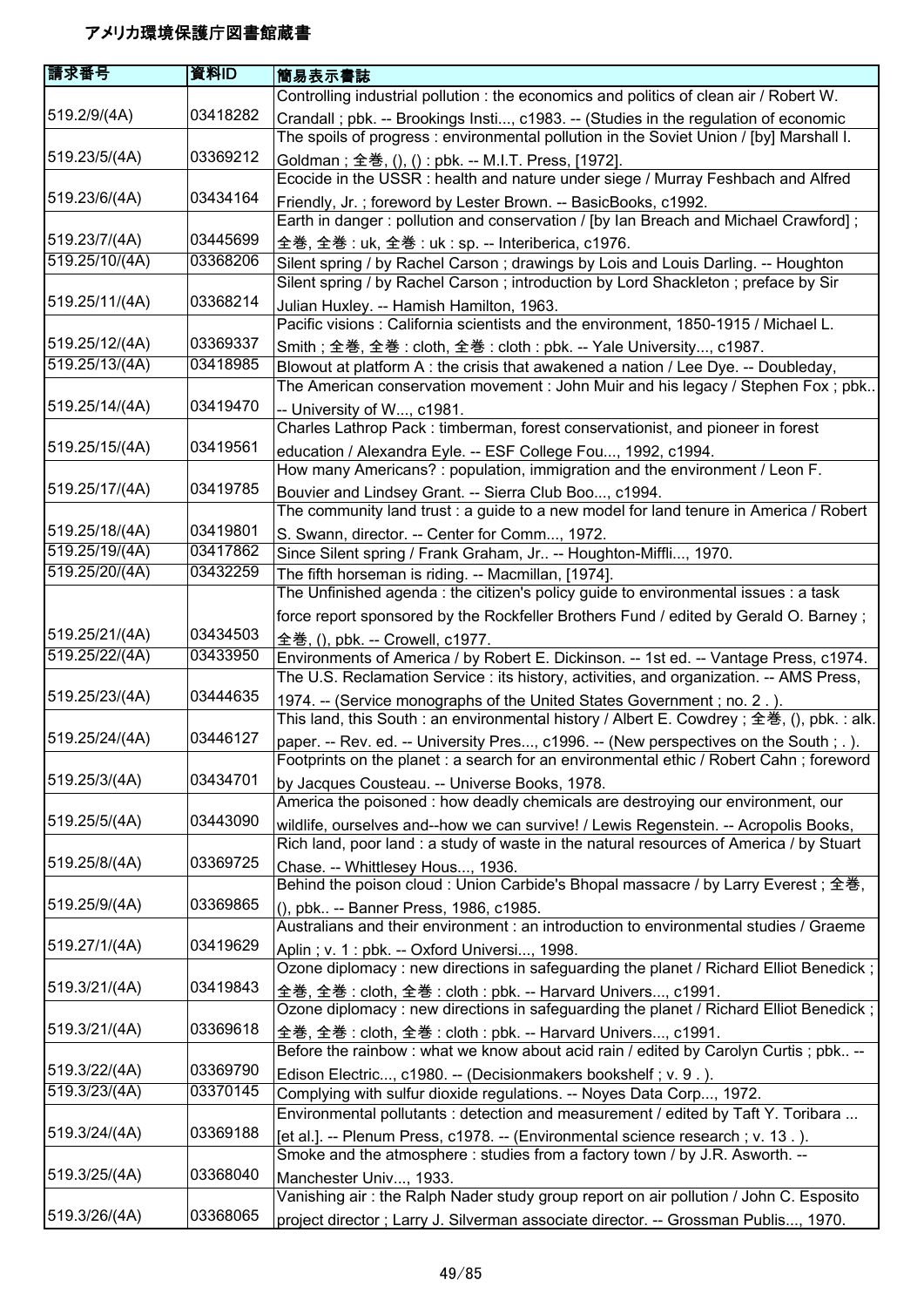| 庸求番号                           | 資料ID                 | 簡易表示書誌                                                                                                                                                                      |
|--------------------------------|----------------------|-----------------------------------------------------------------------------------------------------------------------------------------------------------------------------|
|                                |                      | Smoke abatement: what has been done and is being done today to abate this                                                                                                   |
| 519.3/27/(4A)                  | 03368057             | nuisance / by L.Vernon Briggs. -- Old Corner Book, 1941.                                                                                                                    |
|                                |                      | Air pollution : proceedings of the United States Technical Conference on Air Pollution /                                                                                    |
|                                |                      | sponsored by the Interdepartmental Committee on Air Pollution; Louis C. McCabe,                                                                                             |
| 519.3/28/(4A)                  | 03368073             | chairman. -- McGraw-Hill, 1952.                                                                                                                                             |
|                                |                      | Smoke abatement : a manual for the use of manufactures, inspectors, medical officers                                                                                        |
| 519.3/29/(4A)<br>519.3/30/(4A) | 03368081<br>03368099 | of health, engineers, and others / by William Nicholson. -- Charles Griffin, 1905.                                                                                          |
|                                |                      | Stop that smoke! / Henry Obermeyer. -- Harper, 1933.<br>Air pollution, human health, and public policy / Charles T. Stewart, Jr. -- Lexington                               |
| 519.3/31/(4A)                  | 03368107             |                                                                                                                                                                             |
| 519.3/32/(4A)                  | 03368438             | Books, c1979.<br>The City of New York: gasoline and fuel oil survey / Grover A. Whalen. -- [s.n.], 1941.                                                                    |
|                                |                      | Toxic air pollutants from mobile sources : emissions and health effects : proceedings of                                                                                    |
| 519.3/33/(4A)                  | 03371010             | a U.S. EPA/A&WMA international specialty conference. -- Air & Waste Man, c1992. --                                                                                          |
|                                |                      | Air pollution, 1966 : hearings before the Subcommittee on Air and Water Pollution of a                                                                                      |
|                                |                      | Committee on Public Works, United States Senate, Eighty-ninth Congress, second                                                                                              |
| 519.3/34/1966(4A)              | 03369444             | session on S. 3112  S. 3400  -- U.S. Govt. Prin, 1966.<br>Air pollution 1968-1969 : hearings before the Subcommittee on Air and Water Pollution                             |
|                                |                      | of the Committee on Public Works United States Senate Ninetieth Congress second                                                                                             |
| 519.3/34/1968(4A)              | 03370491             | session; 全巻 - 1969. -- U.S. Govt. Prin, 1968.                                                                                                                               |
|                                |                      | Air pollution 1970 : hearings before the Subcommittee on Air and Water Pollution of the                                                                                     |
|                                |                      | Committee on Public Works United States Senate Ninety-first Congress second                                                                                                 |
| 519.3/34/1970(4A)              | 03370517             | session on S. 3229, S.3466, S.3546; 全巻, Part 1, 2, Part 3-5. -- U.S. Govt. Prin,<br>Air pollution 1970 : hearings before the Subcommittee on Air and Water Pollution of the |
|                                |                      | Committee on Public Works United States Senate Ninety-first Congress second                                                                                                 |
| 519.3/34/1970(4A)              | 03370509             | session on S. 3229, S.3466, S.3546; 全巻, Part 1, 2, Part 3-5. -- U.S. Govt. Prin<br>Air pollution 1967 (Air Quality Act) : hearings before the Subcommittee on Air and       |
|                                |                      | Water Pollution of the Committee on Public Works United States Senate Ninetieth                                                                                             |
| 519.3/35/1967(4A)              | 03369477             | Congress first session ; 全巻 - Part 4. -- U.S. Govt. Prin, 1967.                                                                                                             |
|                                |                      | Air pollution 1967 (Air Quality Act) : hearings before the Subcommittee on Air and                                                                                          |
|                                |                      | Water Pollution of the Committee on Public Works United States Senate Ninetieth                                                                                             |
| 519.3/35/1967(4A)              | 03369469             | Congress first session; 全巻 - Part 4. -- U.S. Govt. Prin, 1967.                                                                                                              |
|                                |                      | Air pollution 1967 (Air Quality Act) : hearings before the Subcommittee on Air and                                                                                          |
| 519.3/35/1967(4A)              | 03369451             | Water Pollution of the Committee on Public Works United States Senate Ninetieth                                                                                             |
|                                |                      | Congress first session; 全巻 - Part 4. -- U.S. Govt. Prin, 1967.<br>Air quality act of 1967 : Hearings, Ninetieth Congress, first session, on H.R. 9509 [and]                 |
| 519.3/36/1967(4A)              | 03369485             | S. 780. -- U.S. Govt. Prin, 1967.                                                                                                                                           |
|                                |                      | Clean air act amendments : hearings before the Subcommittee on Public Health and                                                                                            |
|                                |                      | Welfare of the Committee on Interstate and Foreign Commerce House of                                                                                                        |
|                                |                      | Representatives Eighty-ninth Congress first session H.R. 463, H.R. 2105, H.R. 4001,                                                                                         |
|                                |                      | H.R. 7065, H.R. 7394, H.R. 7429, H.R. 8007, Ho.R. 8398, H.R. 8723, H.R. 8800, and S.                                                                                        |
| 519.3/37/(4A)                  | 03369501             | 306 : Serial no. 89-19. -- U. S. Govt. Pri 1965.<br>Air pollution control and solid wastes recycling : hearings before the Subcommittee on                                  |
|                                |                      |                                                                                                                                                                             |
|                                |                      | Public Health and Welfare of the Committee on Interstate and Foreign Commerce                                                                                               |
| 519.3/38/(4A)                  | 03370525             | House of Representatives Ninety-first Congress sirst and second sessions; 全巻, Part.                                                                                         |
|                                |                      | 1. Part. 2. -- U. S. Governmen 1970.<br>Electric vehicles and other alternatives to the internal combustion engine : Joint                                                  |
|                                |                      | hearings before the Committee on Commerce and the Subcommittee on Air and Water                                                                                             |
|                                |                      | Pollution of the Committee on Public Works, United States Senate, Ninetieth Congress,                                                                                       |
| 519.3/39/(4A)                  | 03371069             |                                                                                                                                                                             |
|                                |                      | first session. -- U.S. Govt. Prin, 1967.<br>Federal low-emission vehicle procurement act : Joint hearings before the                                                        |
|                                |                      | Subcommittee on Energy, Natural Resources, and the Environment of the Committee                                                                                             |
|                                |                      | on Commerce, and the Subcommittee on Air and Water Pollution of the Committee on                                                                                            |
|                                |                      | Public Works, United States Senate, Ninety-first Congress, second session, on S. 3072                                                                                       |
| 519.3/40/(4A)                  | 03390036             | January 27, 28, and 29, 1970. -- U.S. Govt. Prin, 1970.                                                                                                                     |
|                                | 03390093             | Clean air act amendments of 1966 : Hearing, Eighty-ninth Congress, second session,                                                                                          |
| 519.3/41/(4A)                  |                      | on H.R. 13199 [and] S. 3112 / September 27, 1966. -- U.S. Govt. Prin, 1966.                                                                                                 |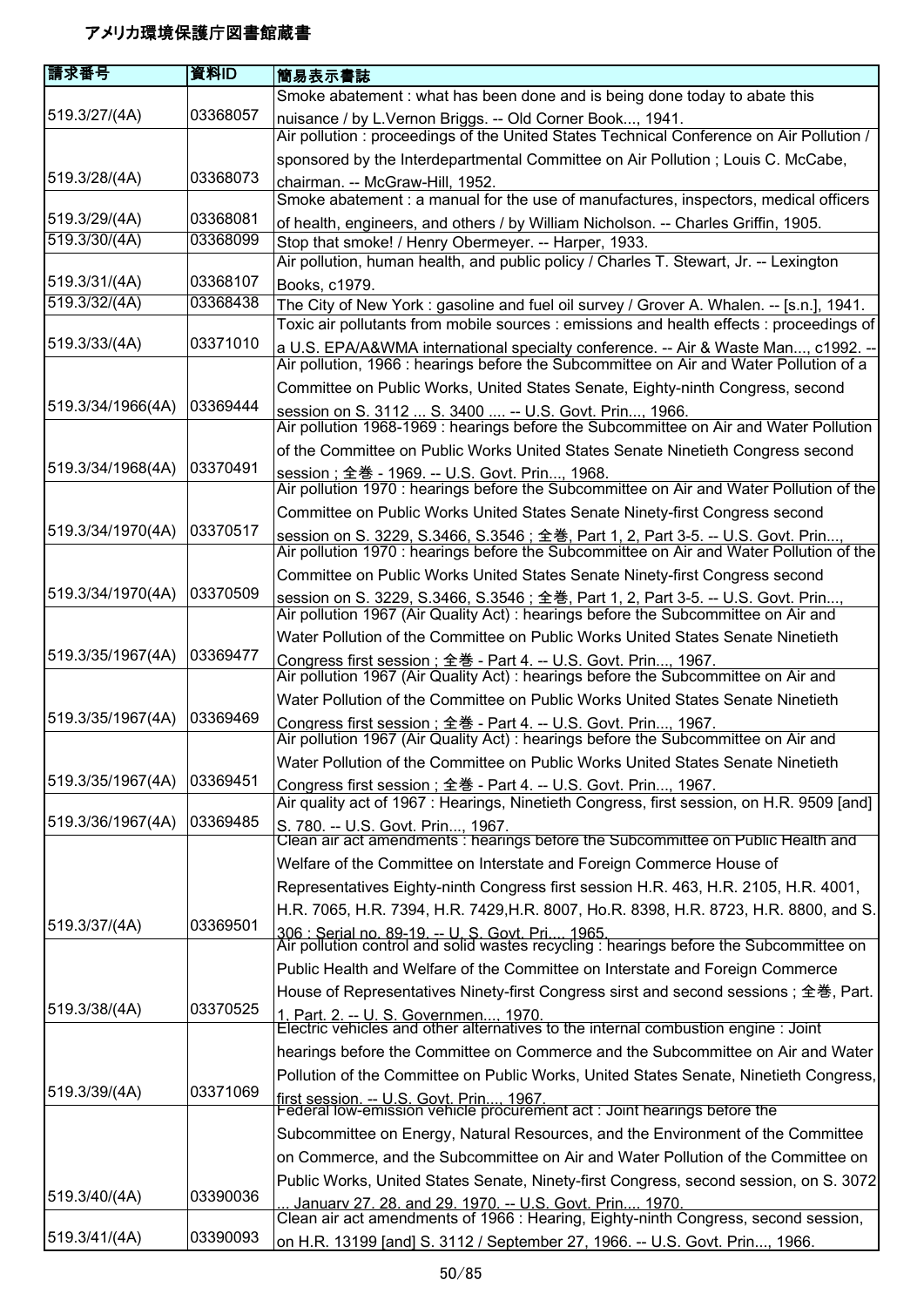| 請求番号          | 資料ID     | 簡易表示書誌                                                                                                                                                                       |
|---------------|----------|------------------------------------------------------------------------------------------------------------------------------------------------------------------------------|
|               |          | Air pollution control research into fuels and motor vehicles : Hearing, Ninety-first                                                                                         |
| 519.3/42/(4A) | 03390101 | Congress, first session, on H.R. 12085  June 19, 1969. -- U.S. Govt. Prin, 1969.                                                                                             |
|               |          | The cost of clean air: 2nd report of the secretary of health, Education, and welfarethe                                                                                      |
| 519.3/43/(4A) | 03390135 | clean air act as amended, march 1970. -- U.S. Govn. Prin, 1970.                                                                                                              |
|               |          | The economics of clean water, summary of analysis : annual report of the                                                                                                     |
|               |          | Administrator of the Environmental Protection AgencyFederal Water Pollution Control                                                                                          |
| 519.3/44/(4A) | 03390150 | Act, June 1972. -- U.S. Govnt. Pri, 1972.                                                                                                                                    |
|               |          | The economics of clean air: report of the Administrator of the Environmental Protection                                                                                      |
| 519.3/45/(4A) | 03390176 | Agencymarch 1971. -- U.S. Govnt. Pri, 1971.                                                                                                                                  |
| 519.3/48/(4A) | 03419371 | The green commuter / by Joel Makower. -- National Press , c1992.                                                                                                             |
| 519.3/49/(4A) | 03419538 | World on fire : saving an endangered earth / George J. Mitchell. -- Scribner, c1991.                                                                                         |
|               |          | Indicators of the environmental impacts of transportation : highway, rail, aviation, and                                                                                     |
| 519.3/50/(4A) | 03419686 | maritime transport. -- U.S. Environmen, 1996.                                                                                                                                |
| 519.3/51/(4A) | 03418720 | Combustion and smokeless furnaces / Jos. W. Hays. -- 2.ed., (rev.). -- Simonds, c1915.                                                                                       |
|               |          | Pneumoconiosis : beryllium, bauxite fumes, compensation; sixth Saranac symposium.                                                                                            |
|               |          | Leroy U.Gardner memorial volume / edited by Arthur J.Vorwald, with the collaboration                                                                                         |
| 519.3/52/(4A) | 03417995 | of Manfred Bowditch, Thomas M.Durkan. Theodore C.Waters. -- Hoeber; H.Hamilt<br>Between earth and sky : how CFCs changed our world and endangered the ozone                  |
| 519.3/53/(4A) | 03434693 | layer / Seth Cagin & Philip Dray. -- 1st ed. -- Pantheon Books, c1993.                                                                                                       |
| 519.3/54/(4A) | 03434768 | The breath of life / Donald E. Carr. -- [1st ed.]. -- Norton, [1965].                                                                                                        |
|               |          | Monitoring of air pollutants by plants : methods and problems : proceedings of the                                                                                           |
|               |          | international workshop, Osnabrück (F.R.G.), September 24-25, 1981 / edited by L.                                                                                             |
| 519.3/55/(4A) | 03443488 | Steubing and H.-J. Jäger. -- Dr. W. Junk, 1982. -- (Tasks for vegetation science; 7.).<br>Sampling and calibration for atmospheric measurements : a symposium / sponsored by |
|               |          | ASTM Committee D-22 on Sampling and Analysis of Atmospheres, Boulder, CO, 12-16                                                                                              |
| 519.3/56/(4A) | 03443579 | Aug., 1985; John K. Taylor, editor. -- ASTM, c1987. -- (ASTM special technical                                                                                               |
|               |          | Atmospheric pollution / edited by E.E. Pickett. -- Hemisphere Pub, c1987. --                                                                                                 |
| 519.3/57/(4A) | 03442969 | (Proceedings of the Arab School on Science and Technology; .).                                                                                                               |
| 519.3/58/(4A) | 03443736 | The analysis of air pollutants / W. Leithe; translated by R. Kondor. -- Ann Arbor-                                                                                           |
|               | 03444031 | Design and protocol for monitoring indoor air quality / N.L. Nagda and J.P. Harper,                                                                                          |
| 519.3/59/(4A) |          | editors. -- ASTM, c1989. -- (ASTM special technical publication; 1002.).                                                                                                     |
| 519.3/60/(4A) | 03444049 | Measurement of radon and radon daughters in air: recommendations of the National                                                                                             |
|               |          | Council on Radiation Protection and Measurements. -- The Council, c1988. -- (NCRP<br>Protection against depletion of stratospheric ozone by chlorofluorocarbons / Committee  |
|               |          | on Impacts of Stratospheric Change, Assembly of Mathematical and Physical                                                                                                    |
|               |          | Sciences, Committee on Alternatives for the Reduction of Chlorofluorocarbon                                                                                                  |
| 519.3/61/(4A) | 03444080 | Emissions. Commission on Sociotechnical Systems. -- National Academ 1979.<br>Stratospheric ozone depletion by halocarbons : Chemistry and transport / Panel on               |
|               |          | Stratospheric Chemistry and Transport, Committee on Impacts of Stratospheric                                                                                                 |
| 519.3/62/(4A) | 03444098 | Change, Assembly of Mathematical and Physical Sciences, National Research                                                                                                    |
| 519.3/63/(4A) | 03444775 | Which way is the sky falling? / Thomas G. Kyle. -- NorthWord Press, c1993.<br>The changing ocean carbon cycle : a midterm synthesis of the Joint Global Ocean Flux           |
|               |          | Study / edited by Roger B. Hanson, Hugh W. Ducklow, John G. Field; 全巻, 全巻: hbk,                                                                                              |
|               |          | 全巻: hbk: pbk. -- Cambridge Unive, 2000. -- (International Geosphere-Biosphere                                                                                                |
| 519.3/64/(4A) | 03445301 | Programme book series : 5.)                                                                                                                                                  |
| 519.3/66/(4A) | 03445996 | Smoke: a study of town air / by Julius B. Cohen and Arthur G. Ruston. -- Edward                                                                                              |
|               |          | Acid deposition : atmospheric processes in Eastern North America : a review of current                                                                                       |
|               |          | scientific understanding / Committee on Atmospheric Transport and Chemical                                                                                                   |
|               |          | Transformation in Acid Precipitation, Environmental Studies Board, Commission on                                                                                             |
| 519.3/67/(4A) | 03446028 | Physical Sciences. Mathematics. and Resources. National Research Council. --                                                                                                 |
| 519.3/78/(4A) | 03481736 | Air pollution meteorology and dispersion / S. Pal Arya. -- Oxford Universi, 1999.                                                                                            |
|               |          | Global warming: economic policy responses / edited by Rudiger Dornbusch and                                                                                                  |
| 519.3/79/(4A) | 03481975 | James M. Poterba. -- MIT Press, c1991.                                                                                                                                       |
| 519.3/80/(4A) | 03482742 | Ozone crisis : the 15-year evolution of a sudden global emergency / Sharon Roan. --                                                                                          |
|               |          | Wiley, c1989. -- (Wiley science editions; .).                                                                                                                                |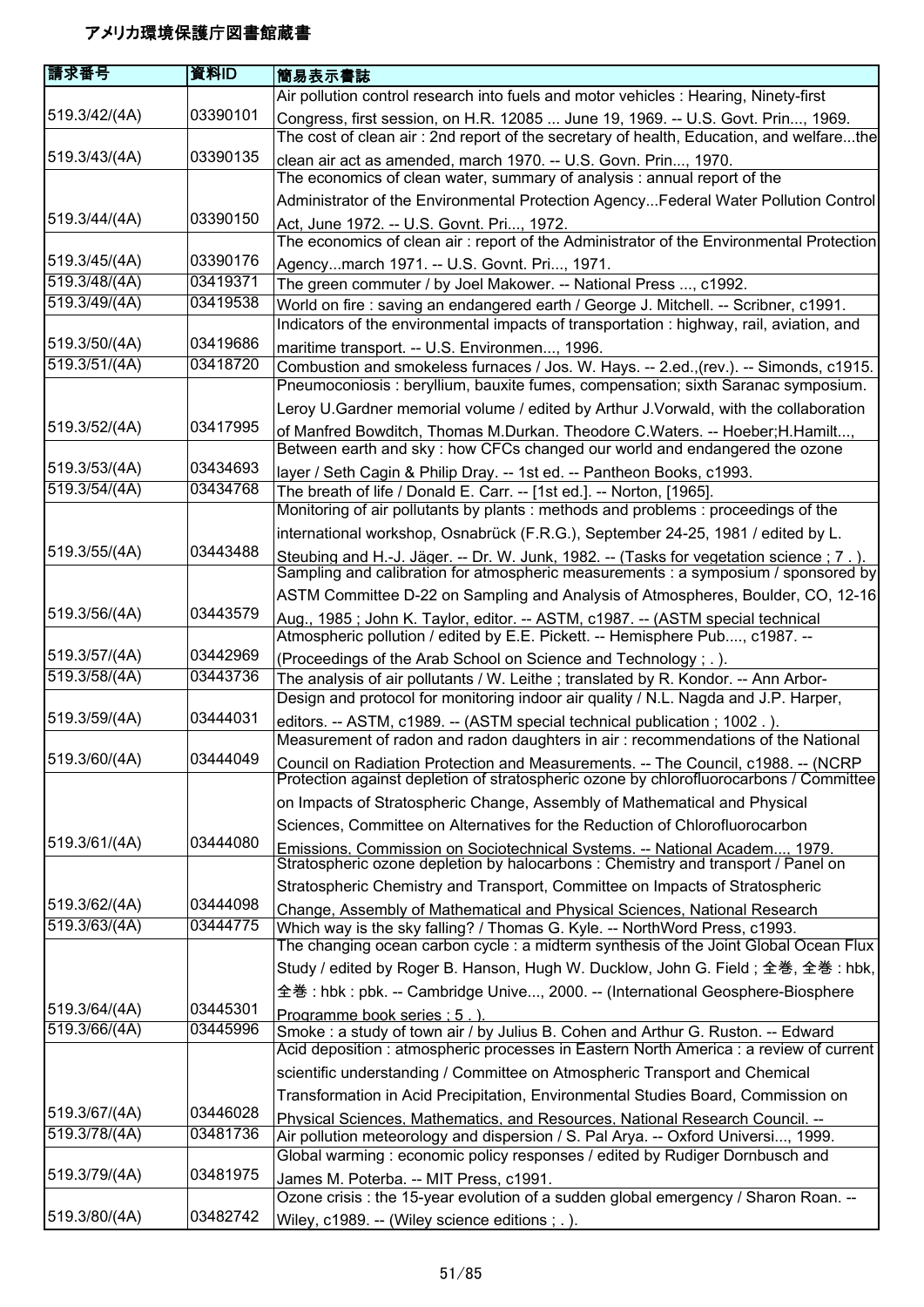| 請求番号                           | 資料ID                 | 簡易表示書誌                                                                                                                                                                    |
|--------------------------------|----------------------|---------------------------------------------------------------------------------------------------------------------------------------------------------------------------|
|                                |                      | Acid Rain Program emissions scorecard 1995 : SO[2], NOx, heat input, and CO[2]                                                                                            |
| 519.3/83/(4A)                  | 03504156             | emission trends in the electric utility industry. -- U.S. Environmen, [1997].                                                                                             |
|                                |                      | Acid Rain Program emissions scorecard 1996 : SO[2], NOx, heat input, and CO[2]                                                                                            |
| 519.3/84/(4A)                  | 03504164             | emission trends in the electric utility industry. -- U.S. Environmen, [1997].                                                                                             |
| 519.3/85/(4A)                  | 03504230             | Acid rain program update no.4 : the next generation. -- [s.n.], [1998].                                                                                                   |
|                                |                      | Hazardous waste in America / Samuel S. Epstein, Lester O. Brown, Carl Pope. --                                                                                            |
| 519.4/109/(4A)                 | 03482056             | Sierra Club Boo, c1982.<br>Calculating risks? : the spatial and political dimensions of hazardous waste policy /                                                          |
|                                |                      | James T. Hamilton and W. Kip Viscusi. -- MIT Press, c1999. -- (MIT Press series on                                                                                        |
| 519.4/110/(4A)                 | 03482213             | the regulation of economic activity; 21.)<br>The nuclear waste primer / the League of Women Voters Education Fund. -- Rev. ed. --                                         |
| 519.4/111/(4A)                 | 03482437             | The League, 1993.                                                                                                                                                         |
|                                |                      | Field investigation of waste water reclamation in relation to ground water pollution. --                                                                                  |
| 519.4/28/(4A)<br>519.4/29/(4A) | 03368180<br>03369535 | State Water Pol, 1953. -- (SWPCB publication; No. 6.).                                                                                                                    |
|                                |                      | Water quality criteria. -- State Water Pol, 1952. -- (SWPCB publication ; No.3.).<br>Disposal of sewage and other water-borne wastes / [by] Karl Imhoff, W. J. Müller and |
| 519.4/30/(4A)                  | 03370137             | D. K. B. Thistlethwayte. -- [2d ed.]. -- Ann Arbor Scien, 1971.                                                                                                           |
|                                |                      | Radioactive pollutants / Papers by Forrest E. Knowles, Jr.  et al. -- MSS                                                                                                 |
| 519.4/31/(4A)                  | 03370194             | Information, [1973]. -- (Fresh water pollution; 2.).                                                                                                                      |
| 519.4/32/(4A)                  | 03370301             | The last resource : man's exploitation of the oceans / Tony Loftas. -- Regnery, 1970.                                                                                     |
| 519.4/33/(4A)                  | 03370541             | Must the seas die? / Colin Moorcraft. -- Gambit, 1973.                                                                                                                    |
|                                |                      | "Torrey Canyon" pollution and marine life : a report by the Plymouth Laboratory of the                                                                                    |
|                                |                      | Marine Biological Association of the United Kingdom / under the general editorship of                                                                                     |
| 519.4/34/(4A)                  | 03368792             | J. E. Smith. -- published for t, 1968.<br>Aquatic pollutants : transformation and biological effects : proceedings of the Second                                          |
|                                |                      | International Symposium on Aquatic Pollutants, Noordwijkerhout, Amsterdam, The                                                                                            |
|                                |                      | Netherlands, September 26-28, 1977 / edited by O. Hutzinger, I.H. van Lelyveld, and                                                                                       |
| 519.4/35/(4A)                  | 03369139             | B.C.J. Zoeteman. -- Pergamon Press. 1978.                                                                                                                                 |
| 519.4/36/(4A)                  | 03369287             | The Prevention of oil pollution / edited by J. Wardley-Smith. -- Wiley, c1979.                                                                                            |
| 519.4/37/(4A)                  | 03368156             | Beach grass / by Charles Wendell Townsend. -- Marshall Jones, 1923.<br>Methods for the improvement of Michigan trout streams / Carl L. Hubbs, John R.                     |
|                                |                      | Greeley and Clarence M. Tarzwell. -- Univ. of Michig, 1932. -- (Bulletin of the Institute                                                                                 |
| 519.4/38/(4A)                  | 03368537             | for Fishers Research; No. 1.).                                                                                                                                            |
| 519.4/39/(4A)                  | 03369329             | Death of the sweet waters / by Donald E. Carr. -- [1st ed.]. -- Norton, c1966.                                                                                            |
|                                |                      | Water, health, and society: selected papers / Edited by Gilbert F. White. -- Indiana                                                                                      |
| 519.4/40/(4A)                  | 03371101             | Univers, [1969].                                                                                                                                                          |
|                                |                      | Report on sources of pollution : Connecticut River Valley. -- W.P.A., 1940. -- (W. P. A.                                                                                  |
| 519.4/43/(4A)                  | 03369147             | Pollution studies ; . ).                                                                                                                                                  |
|                                |                      | Report on sources of pollution : French River Valley. -- W.P.A., 1937. -- (W. P. A. state                                                                                 |
| 519.4/44/(4A)                  | 03369154             | planning projects pollution studies ; . ).                                                                                                                                |
|                                |                      | Report on sources of pollution : Merrimack River Valley Massachusetts. -- W.P.A.,                                                                                         |
| 519.4/45/(4A)                  | 03369162             | 1938. -- (W. P. A. state pollution studies; .).                                                                                                                           |
|                                |                      | Concentration of mercury in sediments and fish in the St. Lawrence River 1975. --                                                                                         |
| 519.4/46/(4A)                  | 03369196             | Ontario Ministr, 1977.                                                                                                                                                    |
|                                |                      | Report on sources of pollution : Westfield River Valley. -- W.P.A., 1940. -- (W. P. A.                                                                                    |
| 519.4/47/(4A)                  | 03369303             | pollution studies; 18120.).                                                                                                                                               |
|                                |                      | Report on sources of pollution : Deerfield River Valley. -- W.P.A., 1937. -- (W. P. A.                                                                                    |
| 519.4/48/(4A)                  | 03369311             | state planning projects pollution studies; .).<br>Oil pollution : hearings before the Committee on Merchant Marine and Fisheries House                                    |
|                                |                      | of Representatives Ninety-first Congress first session on H.R. 6495, H.R. 6609, H.R.                                                                                      |
| 519.4/49/(4A)                  | 03369527             | 6794, and H.R. 7325 ; Serial no. 91-4. -- U.S. Govt. Prin, 1969.<br>Washington metropolitan area water problems : hearings before the Joint Committee                     |
|                                |                      | on Washington Metropolitan Problems Congress of the United States Eighty-fifth                                                                                            |
|                                |                      | Congress second session on water supply and pollution problems in Maryland,                                                                                               |
| 519.4/50/(4A)                  | 03370921             | Virginia, and the Washington Metropolitan Area. -- U. S. Govt. Pri 1958.                                                                                                  |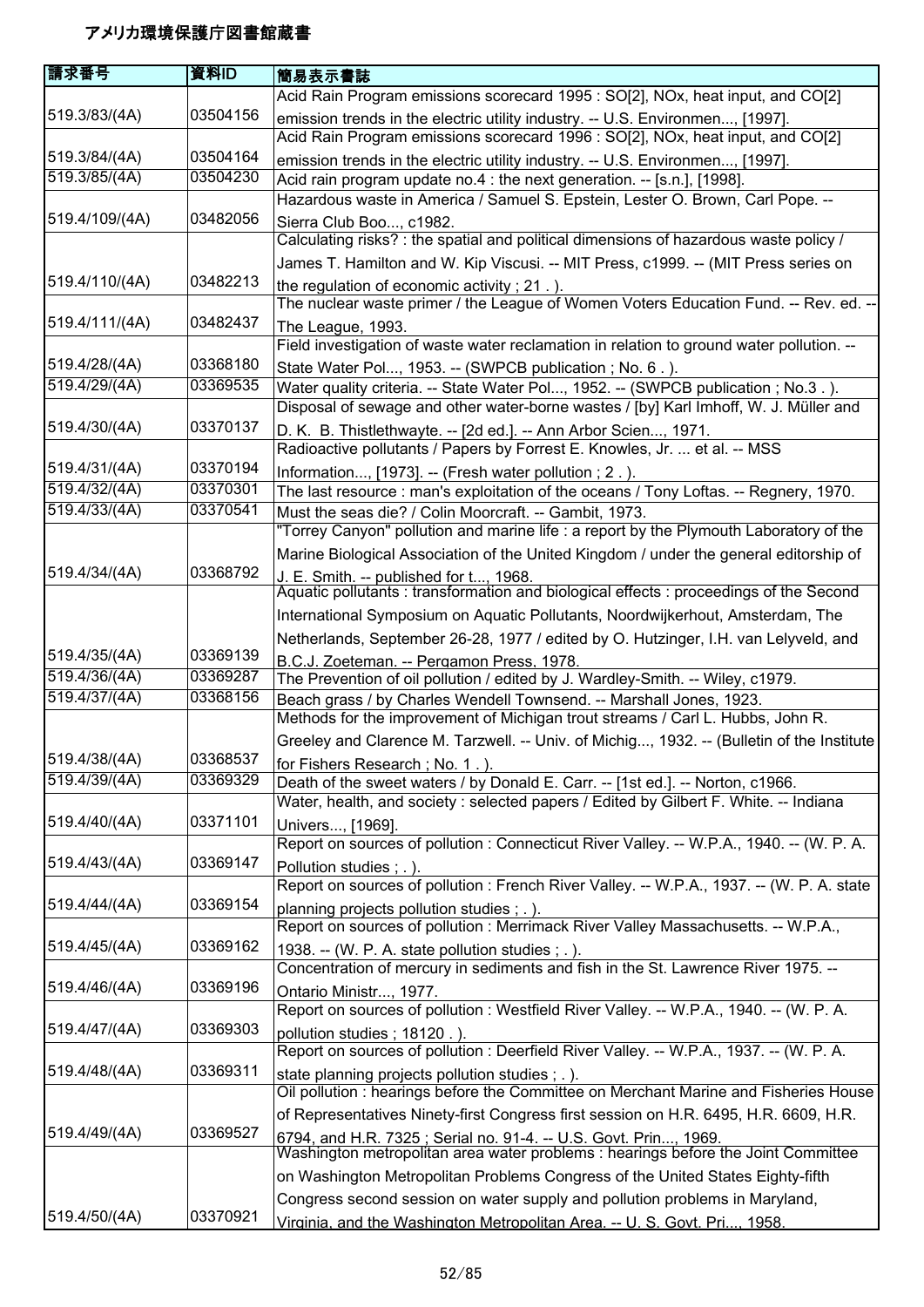| 請求番号                           | 資料ID                 | 簡易表示書誌                                                                                                                                                                 |
|--------------------------------|----------------------|------------------------------------------------------------------------------------------------------------------------------------------------------------------------|
|                                |                      | Water pollution control 1966 : hearings before the Subcommittee on Air and Water                                                                                       |
|                                |                      | Polution of the Committee on Public Works United States Senate Eighty-ninth                                                                                            |
|                                |                      | Congress second session on S. 2947, S. 2987, S. 1092, S. 1479, S. 1908, S. 2481, S.                                                                                    |
| 519.4/51/(4A)                  | 03370947             | 2636, S. 2851, S. 2940, S. 3225, and S. 3226. -- U. S. Govt. Pri, 1966.<br>Water pollution : hearings before a Special Subcommittee on Air and Water Pollution of      |
|                                |                      | the Committee on Public Works United States Senate Eighty-ninth Congress first                                                                                         |
| 519.4/52/1965(4A)              | 03370970             |                                                                                                                                                                        |
|                                |                      | session; 全巻 - Part 3. -- U. S. Govt. Pri, 1965.<br>Water pollution: hearings before a Special Subcommittee on Air and Water Pollution of                               |
|                                |                      | the Committee on Public Works United States Senate Eighty-ninth Congress first                                                                                         |
| 519.4/52/1965(4A)              | 03370962             | session; 全巻 - Part 3. -- U. S. Govt. Pri, 1965.<br>Water pollution : hearings before a Special Subcommittee on Air and Water Pollution of                              |
|                                |                      | the Committee on Public Works United States Senate Eighty-ninth Congress first                                                                                         |
| 519.4/52/1965(4A)              | 03370954             | session; 全巻 - Part 3. -- U. S. Govt. Pri, 1965.                                                                                                                        |
|                                |                      | The Physiological effects upon fishes of changes in the density and salinity of water /                                                                                |
| 519.4/53/(4A)                  | 03389962             | Francis B. Sumner. -- U.S. G.P.O., 1906.                                                                                                                               |
|                                |                      | Federal water pollution control act 1966 : hearings before the Committee on Public                                                                                     |
|                                | 03390044             | works House of Representatives 89th Congress 2nd session on H.R. 13104 and H.R.                                                                                        |
| 519.4/54/(4A)                  |                      | 16076(and related bills). -- U.S. Govt. Prin, 1966.                                                                                                                    |
| 519.4/55/(4A)                  | 03390127             | Water pollution, 1967: Hearings, Ninetieth Congress, first session, April 25 and 26,                                                                                   |
|                                |                      | 1967. -- U.S. Govt. Prin, 1967.<br>Report on water pollution / by the Special Advisory Committee on Water Pollution. --                                                |
| 519.4/56/(4A)                  | 03390267             |                                                                                                                                                                        |
|                                |                      | National Resour, 1936.<br>The Ecology of tidal freshwater marshes of the United States east coast : a community                                                        |
|                                |                      | profile / by William E. Odum  [et al.] ; performed for National Coastal Ecosystems                                                                                     |
|                                |                      | Team, Division of Biological Services, Research and Development, Fish and Wildlife                                                                                     |
| 519.4/60/(4A)                  | 03418605             |                                                                                                                                                                        |
|                                |                      | Service. U.S. Department of the Interior. -- Fish and Wildli [1984]<br>Sinking fast: how factory trawlers are destroying U.S. fischeries and marine                    |
| 519.4/61/(4A)                  | 03418639             | ecosystems / Ken Stump and Dave Batker. -- Greenpeace, 1996. -- (A greenpeace<br>The dammed : rivers, dams, and the coming world water crisis / Fred Pearce. -- Bodley |
| 519.4/62/(4A)                  | 03418829             | Head, 1992.<br>Blowout: a case study of the Santa Barbara oil spill / by Carol E. Steinhart and John S.                                                                |
| 519.4/63/(4A)                  | 03418209             | Steinhart. With a foreword by Walter J. Hickel. -- Duxbury Press, [1972].                                                                                              |
| 519.4/64/(4A)                  | 03418316             | Oil and water: the Torrey Canyon disaster. -- [1st ed.]. -- Lippincott, [1968].                                                                                        |
|                                |                      | A life of its own : the politics and power of water / Robert Gottlieb. -- 1st ed. -- Harcourt                                                                          |
| 519.4/65/(4A)                  | 03418324             | Brace , c1988.                                                                                                                                                         |
|                                |                      | Judgment reserved : a landmark environmental case / Frank D. Schaumburg ; with a                                                                                       |
| 519.4/66/(4A)                  | 03431848             | foreword by Frederick Seitz. -- Reston Pub. Co., c1976.                                                                                                                |
| 519.4/67/(4A)                  | 03431954             | Neptune's revenge : the ocean of tomorrow / Anne W. Simon. -- F. Watts, 1984.                                                                                          |
|                                |                      | Clean water: nature's way to stop pollution / by Leonard A. Stevens. -- [1st ed.]. --                                                                                  |
| 519.4/68/(4A)                  | 03432069             | Dutton, 1974. -- (A Sunrise book; .).                                                                                                                                  |
|                                |                      | Clean water action plan : restoring and protecting America's waters / U.S.                                                                                             |
| 519.4/69/(4A)                  | 03432226             | Environmental Protection Agency and U.S. Dept. of Agriculture. -- U.S. Environmen,<br>The challenge of arctic shipping : science environmental assessment, and human   |
|                                |                      | values / edited by David L. VanderZwaag and Cynthia Lamson. -- McGill-Queen's ,                                                                                        |
| 519.4/70/(4A)                  | 03432267             | c1989. -- (McGill-Queen's series in native and northern studies; 2.)                                                                                                   |
|                                |                      | Eutrophication : causes, consequences, correctives; proceedings of a symposium. --                                                                                     |
| 519.4/71/(4A)                  | 03433158             | National Academ, 1969.                                                                                                                                                 |
| 519.4/72/(4A)                  | 03434685             | The wasted ocean / David K. Bulloch; 全巻, (), () : pbk. -- Lyons & Burford, c1989.                                                                                      |
|                                |                      | The decade of destruction: the crusade to save the Amazon rain forest / Adrian                                                                                         |
| 519.4/73/(4A)                  | 03433836             | Cowell. -- 1st ed. -- H. Holt, c1990.                                                                                                                                  |
|                                |                      | Estuarine research in the 1980s : the Hudson River Environmental Society, Seventh                                                                                      |
|                                |                      | Symposium on Hudson River Ecology / C. Lavett Smith, editor ; 全巻, 全巻 : hard, 全巻                                                                                        |
| 519.4/74/(4A)<br>519.4/75/(4A) | 03443439<br>03442951 | : hard : pbk -- State Universit, 1992.                                                                                                                                 |
|                                |                      | The great ridley rescue / by Pamela Phillips ; illustrated by Janie Lowe. -- Mountain                                                                                  |
| 519.4/76/(4A)                  | 03442985             | Drinking water quality enhancement through source protection / edited by Robert B.                                                                                     |
|                                |                      | Pojasek. -- Ann Arbor Scien, c1977.                                                                                                                                    |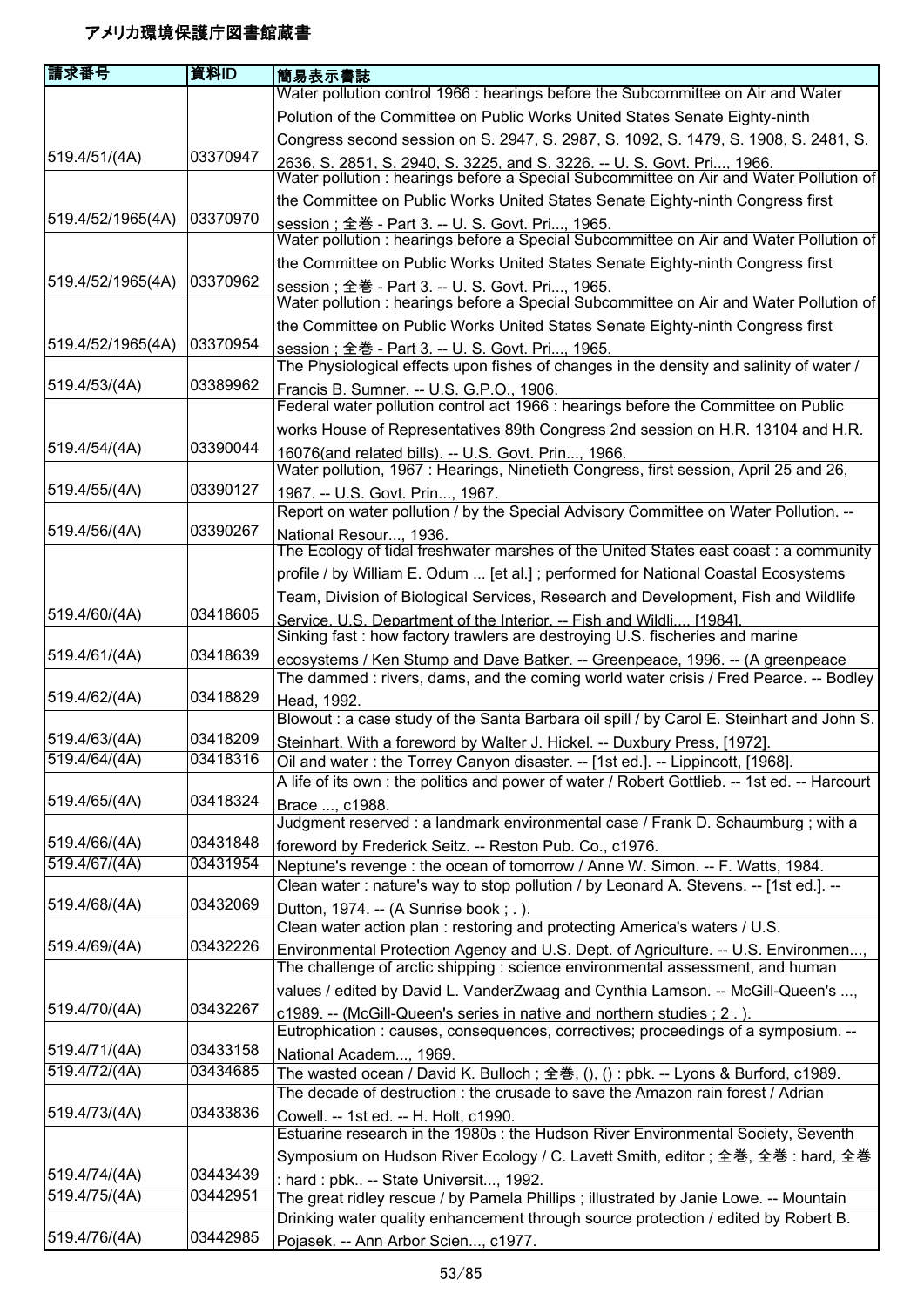| 請求番号          | 資料ID     | 簡易表示書誌                                                                                                                                                               |
|---------------|----------|----------------------------------------------------------------------------------------------------------------------------------------------------------------------|
|               |          | The big water fight : trials and triumphs in citizen action on problems of supply,                                                                                   |
|               |          | pollution, floods, and planning across the U.S.A / the League of Women Voters                                                                                        |
| 519.4/77/(4A) | 03443686 | Education Fund. -- S. Greene Press, 1966.                                                                                                                            |
|               |          | Above and below : a journey through our national underwater parks / by Helga                                                                                         |
| 519.4/78/(4A) | 03443249 | Sandburg and George Crile, Jr. -- McGraw-Hill, 1969.                                                                                                                 |
|               |          | Intentional oil pollution at sea : environmental policy and treaty compliance / Ronald B.                                                                            |
| 519.4/79/(4A) | 03443975 | Mitchell. -- MIT Press, c1994. -- (Global environmental accords series ; . ).                                                                                        |
| 519.4/80/(4A) | 03443421 | Third pollution: the national problem of solid waste disposal / William E. Small. --                                                                                 |
|               |          | A citizen's guide to plastics in the ocean : more than a litter problem / Written, compiled                                                                          |
|               |          | and edited by Kathryn J. O'Hara, Suzanne Iudicello, and Rose Bierce. -- 3rd ed --                                                                                    |
| 519.4/81/(4A) | 03444122 | Center for Mari, c1988.                                                                                                                                              |
|               |          | Engineering aspects of thermal pollution : proceedings / edited by Frank L. Parker and                                                                               |
| 519.4/82/(4A) | 03444197 | Peter A. Krenkel; 全巻, (), (): pbk. -- Vanderbilt Univ, 1969.                                                                                                         |
|               |          | The future for ocean technology / C.A. Niblett, L.M. Walker, J.G. Ford. -- F. Pinter,                                                                                |
| 519.4/83/(4A) | 03444239 | 1987. -- (The Future for science and technology series ; . ).                                                                                                        |
|               |          | Wastewater engineering design for unsewered areas / Rein Laak. -- 2nd ed. --                                                                                         |
| 519.4/84/(4A) | 03444783 | Technomic Pub. , c1986.                                                                                                                                              |
|               |          | Marine pollution and physiology, recent advances / edited by F. John Vernberg,                                                                                       |
|               |          | Frederick P. Thurberg, Anthony Calabrese and Winona Vernberg. -- 1st ed. --                                                                                          |
| 519.4/85/(4A) | 03444981 | Published for t, c1985. -- (The Belle W. Baruch library in marine science; no. 13.).                                                                                 |
|               |          | Pollution physiology of estuarine organisms / edited by Winona B. Vernberg  [et al.];                                                                                |
|               |          | Anne B. Miller, editorial assistant. -- Published for t, c1987. -- (The Belle W. Baruch                                                                              |
| 519.4/86/(4A) | 03444999 | library in marine science; no. 17. ).<br>The impacts of snow enhancement: technology assessment of winter orographic                                                 |
|               |          |                                                                                                                                                                      |
| 519.4/87/(4A) | 03445061 | snowpack augmentation in the Upper Colorado River Basin / compiled by Leo W.                                                                                         |
|               |          | Weisbecker. -- University of O, 1974.                                                                                                                                |
| 519.4/88/(4A) | 03445327 | Water purity : a study in legal control of natural resources / Earl Finbar Murphy. --                                                                                |
| 519.4/89/(4A) | 03445335 | University of W, 1961.                                                                                                                                               |
|               |          | Water resources : present and future uses / Frederick Haynes Newell. -- Yale<br>Natural systems for water pollution control / Ray Dinges. -- Van Nostrand Re, c1982. |
| 519.4/90/(4A) | 03446267 |                                                                                                                                                                      |
|               |          | -- (Van Nostrand Reinhold environmental engineering series ; .).<br>Subsurface liquid waste disposal and its feasibility in Pennsylvania. -- [Commonwealth           |
| 519.5/10/(4A) | 03368974 | o, 1972. -- (Environmental geology report ; 3.).                                                                                                                     |
| 519.5/11/(4A) | 03368529 | The soil and health : a study of organic agriculture / by Sir Albert Howard. -- Devin-                                                                               |
|               |          | Vanishing lands: a world survey of soil erosion / by G. V. Jacks & R. O. Whyte. --                                                                                   |
| 519.5/12/(4A) | 03368560 | Doubleday, Dora, 1939.                                                                                                                                               |
| 519.5/14/(4A) | 03434370 | Say no! / by Ruth Adams. -- Rodale Press, [1971].                                                                                                                    |
|               |          | The rise of urbanization and the decline of citizenship / by Murray Bookchin. -- Sierra                                                                              |
| 519.5/15/(4A) | 03434578 | Club Boo, 1987.                                                                                                                                                      |
| 519.5/16/(4A) | 03443504 | Not so rich as you think / [by] George R. Stewart. -- Houghton Miffli, c1967.                                                                                        |
|               |          | Recommended screening limits for contaminated surface soil and review of factors                                                                                     |
|               |          | relevant to site-specific studies : Recommendations of the National Council on                                                                                       |
| 519.5/17/(4A) | 03444056 | Radiation Protection and Measurements. -- National Counci, 1999. -- (NCRP report;                                                                                    |
|               |          | The human condition: an ecological and historical view / William H. McNeill. --                                                                                      |
| 519.5/8/(4A)  | 03370368 | Princeton Unive, c1980. -- (Chester Bland--Dwight E. Lee lectures in history ; . ).                                                                                  |
| 519.5/9/(4A)  | 03368800 | Our plundered planet / by Fairfield Osborn. -- Little, Brown, 1948.                                                                                                  |
| 519.6/5/(4A)  | 03369907 | Effects of noise on wildlife / edited by John L. Fletcher, R. G. Busnel. -- Academic                                                                                 |
|               |          | In quest of quiet : meeting the menace of noise pollution : call to citizen action / Henry                                                                           |
| 519.6/6/(4A)  | 03369352 | Still. -- Stackpole Books, 1970.                                                                                                                                     |
|               |          | Sonic boom regulation: Hearing, Ninety-second Congress, first session  / June 22,                                                                                    |
| 519.6/7/(4A)  | 03390069 | 1971. -- U.S. Govt. Prin, 1972.                                                                                                                                      |
| 519.6/8/(4A)  | 03434529 | The tyranny of noise / Robert Alex Baron. -- St. Martin's Pr, c1970.                                                                                                 |
|               |          | Federal agency review of selected airport noise analysis issues / Federal Interagency                                                                                |
| 519.6/9/(4A)  | 03434156 | Committee on Noise. -- Federal Interag, 1992.                                                                                                                        |
|               |          | Hazardous waste management compliance handbook / Brian Karnofsky, editor. -- Van                                                                                     |
| 519.7/14/(4A) | 03370178 | Nostrand Re, c1992.                                                                                                                                                  |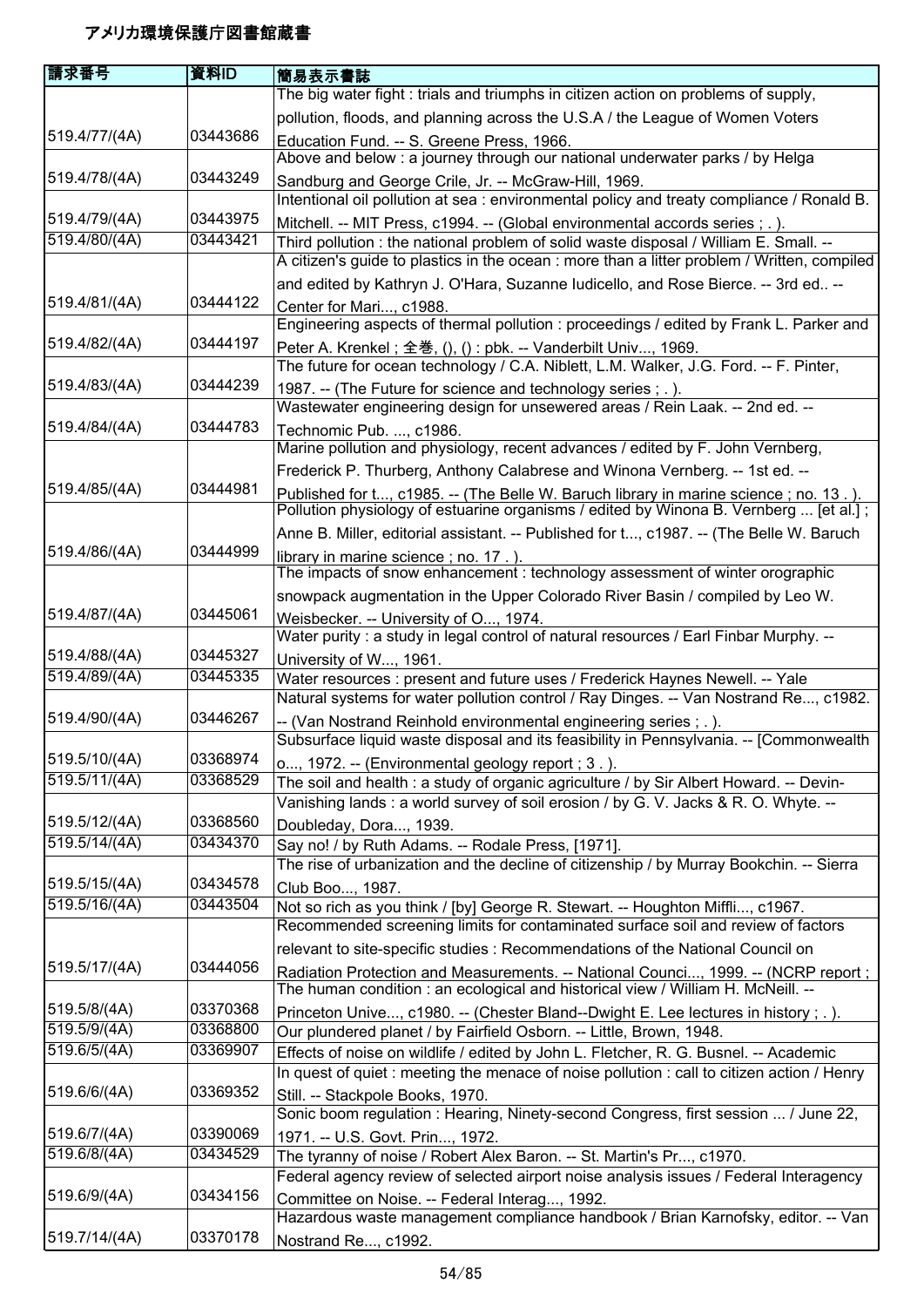| 請求番号           | 資料ID     | 簡易表示書誌                                                                                                                                                           |
|----------------|----------|------------------------------------------------------------------------------------------------------------------------------------------------------------------|
|                |          | Hazardous waste management / Michael D. LaGrega, Phillip L. Buckingham, Jeffrey C.                                                                               |
|                |          | Evans. -- McGraw-Hill, c1994. -- (McGraw-Hill series in water resources and                                                                                      |
| 519.7/15/(4A)  | 03370210 | environmental engineering / Ven Te Chow, Rolf Eliassen, and Ray K. Linsley,                                                                                      |
| 519.7/16/(4A)  | 03370848 | Radwaste / by Fred C. Shapiro. -- 1st ed. -- Random House, c1981.                                                                                                |
|                |          | Vinyl chloride : hearing before the Subcommittee on Environment of the Committee on                                                                              |
|                |          | Commerce, United States Senate, Ninety-third Congress, second session, on dangers                                                                                |
| 519.7/17/(4A)  | 03390119 | of vinyl chloride, August 21, 1974. -- U.S. Govt. Prin, 1974.                                                                                                    |
|                |          | Waste reclamation: organization, functions, and objects of the national and local                                                                                |
| 519.7/18/(4A)  | 03390143 | service. -- U.S. Govn. Prin, 1919.<br>The purification of creamery wastes / by Harry B. Hommon. -- Govt. Print. Of, 1921. --                                     |
| 519.7/19/(4A)  | 03390341 | (Public health bulletin.; no. 109.) (Studies on the treatment and disposal of industrial                                                                         |
|                |          | Laying waste: the poisoning of America by toxic chemicals / Michael H. Brown. -- 1st                                                                             |
| 519.7/2/(4A)   | 03445764 | ed. -- Pantheon Books, c1980.                                                                                                                                    |
|                |          | The purification of tomato canning wastes / by Harry B. Hommon. -- Govt. Print. Of,                                                                              |
|                |          | 1921. -- (Public health bulletin.; no. 118.) (Studies on the treatment and disposal of                                                                           |
| 519.7/20/(4A)  | 03390358 | industrial wastes.; no. 5. ).<br>Mining and the environment : international perspectives on public policy / edited by                                            |
| 519.7/22/(4A)  | 03419512 | Roderick G. Eggert. -- Resources for t, c1994.                                                                                                                   |
|                |          | Guidance for controlling asbestos-containing materials in buildings. -- 1985 ed. --                                                                              |
| 519.7/23/(4A)  | 03419736 | Exposure Evalua, 1986.                                                                                                                                           |
| 519.7/24/(4A)  | 03419694 | Promoting source reduction and recyclability in the marketplace. -- U.S. Environmen,                                                                             |
|                |          | Cities & people : a social and architectural history / Mark Girouard ; 全巻, (), () : pbk. --                                                                      |
| 519.7/25/(4A)  | 03419744 | Yale University, 1985.                                                                                                                                           |
|                |          | Technical guidance document; quality assurance and quality control for waste                                                                                     |
| 519.7/26/(4A)  | 03419751 | containment facilities / by David E. Daniel and Robert M. Koerner. -- U.S.                                                                                       |
|                |          | Danger all around : waste storage crisis on the Texas and Louisiana Gulf Coast / by                                                                              |
| 519.7/27/(4A)  | 03419991 | Joel B. Goldsteen. -- 1st ed. -- University of T, 1993.                                                                                                          |
|                |          | Making less garbage: a planning guide for communities / Bette K. Fishbein and                                                                                    |
| 519.7/28/(4A)  | 03434180 | Caroline Gelb. -- INFORM, c1992.                                                                                                                                 |
|                |          | Hazardous waste disposal / edited by John P. Lehman. -- Plenum Press, c1983. --                                                                                  |
| 519.7/29/(4A)  | 03443728 | (NATO challenges of modern society; v. 4.).                                                                                                                      |
| 519.7/30/(4A)  | 03443819 | Hazardous waste regulations : an interpretive guide / Alex Mallow. -- Van Nostrand                                                                               |
|                |          | Whose backyard, whose risk : fear and fairness in toxic and nuclear waste siting /                                                                               |
| 519.7/31/(4A)  | 03444338 | Michael B. Gerrard. -- MIT Press, c1994.                                                                                                                         |
|                |          | Technologies and management strategies for hazardous waste control / Office of                                                                                   |
| 519.7/32/(4A)  | 03444924 | Technology Assessment. -- R.E. Krieger, 1988.                                                                                                                    |
|                |          | Manual for preventing spills of hazardous substances at fixed facilities / Walter                                                                                |
| 519.7/33/(4A)  | 03444940 | Unterberg  [et al.]; project officer, Leo T. McCarthy, Jr. -- Hemisphere, c1989.                                                                                 |
|                |          | Reference manual of countermeasures for hazardous substance releases / Walter                                                                                    |
| 519.7/34/(4A)  | 03444957 | Unterberg  [et al.]; project officer, John S. Farlow. -- Hemisphere, c1989.<br>Biological degradation and bioremediation of toxic chemicals / edited by G. Rasul |
| 519.7/35/(4A)  | 03445913 | Chaudhry ; 全巻, 全巻 : us, 全巻 : us : uk. -- Dioscorides Pre, c1994.                                                                                                 |
|                |          | Halocarbons, environmental effects of chlorofluoromethane release / Committee on                                                                                 |
|                |          | Impacts of Stratospheric Change, Assembly of Mathematical and Physical Sciences,                                                                                 |
| 519.7/36/(4A)  | 03446044 | National Research Council. -- National Academ, 1976.                                                                                                             |
| 519.7/37/(4A)  | 03446069 | Science and survival / Barry Commoner. -- Viking Press, 1967, c1963.                                                                                             |
|                |          | Mercury contamination : a human tragedy / by Patricia A. D'Itri, Frank M. D'Itri. -- Wiley,                                                                      |
| 519.7/38/(4A)  | 03446184 | c1977. -- (Environmental science and technology; .).                                                                                                             |
|                |          | Federal air pollution R. & D. on sulfur oxides pollution abatement : Hearing before a                                                                            |
|                |          | subcommittee of the Committee on Government Operations, House of                                                                                                 |
| 519.79/10/(4A) | 03390028 | Representatives, Ninetieth Congress, second session. September 5, 1968. -- U.S.                                                                                  |
|                |          | Sustainers and sustainability : attitudes, attributes, and actions for survival / Leonard                                                                        |
| 519.79/11/(4A) | 03419769 | W. Doob. -- Praeger, 1995.                                                                                                                                       |
|                |          | Our stolen future : are we threatening our fertility, intelligence, and survival? : a                                                                            |
| 519.79/12/(4A) | 03417870 | scientific detective story / Theo Colborn, Dianne dumanoski, and John Peterson Myers.                                                                            |
| 519.79/13/(4A) | 03432358 | The withering rain: America's herbicidal folly / Thomas Whiteside. -- [1st ed.]. --                                                                              |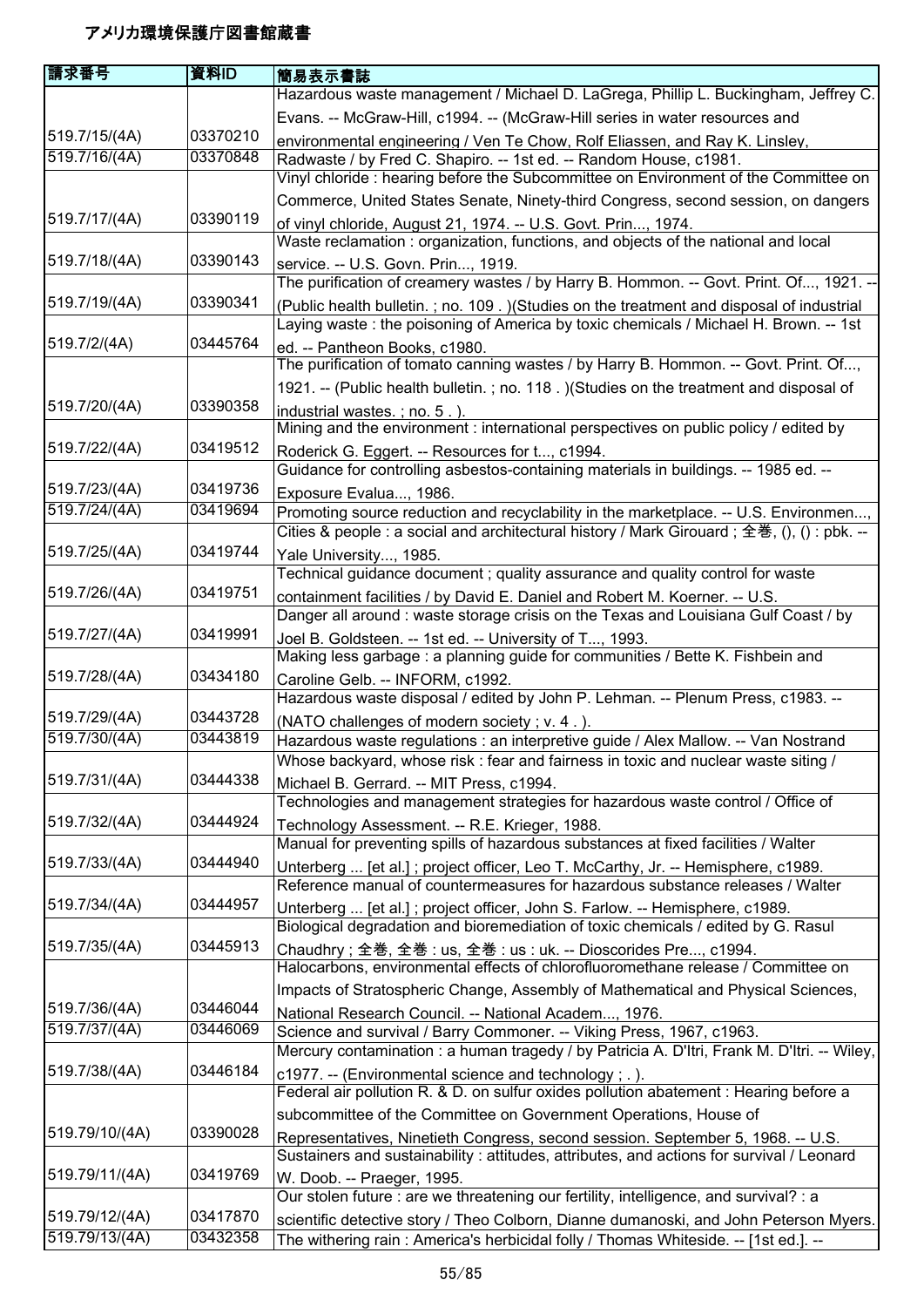| 請求番号            | 資料ID     | 簡易表示書誌                                                                                                                                                                        |
|-----------------|----------|-------------------------------------------------------------------------------------------------------------------------------------------------------------------------------|
|                 |          | Reproductive hazards in the workplace / Maureen Paul, Sabrina Kurtz. -- UMMC                                                                                                  |
| 519.79/14/(4A)  | 03433323 | Occupation, [1990].                                                                                                                                                           |
| 519.79/15/(4A)  | 03434776 | The deadly feast of life / [by] Donald E. Carr. -- [1st ed.]. -- Doubleday, 1971.                                                                                             |
| 519.79/16/(4A)  | 03444320 | Cleaning nature naturally / Kathlyn Gay; 全巻, trade, rein. -- Walker, 1991.                                                                                                    |
| 519.79/17/(4A)  | 03444387 | Toxic risks: science, regulation, and perception / Ronald E. Gots. -- Lewis Publisher,                                                                                        |
|                 |          | Our children's toxic legacy : how science and law fail to protect us from pesticides /                                                                                        |
| 519.79/18/(4A)  | 03445046 | John Wargo. -- Yale University, c1996.                                                                                                                                        |
| 519.79/19/(4A)  | 03445160 | Nature wars : people vs. pests / Mark L. Winston. -- Harvard Univers, 1997.                                                                                                   |
|                 |          | Spoiled : the dangerous truth about a food chain gone haywire / Nicols Fox. -- 1st ed. --                                                                                     |
| 519.79/4/(4A)   | 03369923 | BasicBooks, c1997.                                                                                                                                                            |
|                 |          | Toxicology and hygiene of industrial solvents / ed. by K. B. Lehmann and F. Flury; tr.                                                                                        |
| 519.79/5/(4A)   | 03369220 | by Eleanor King and Henry F. Smyth, Jr -- Williams & Wilk, 1943.                                                                                                              |
|                 |          | Assessment of health effects at chemical disposal sites : proceedings of a symposium                                                                                          |
|                 |          | held in New York City on June 1-2, 1981, by the Life Sciences and Public Policy                                                                                               |
| 519.79/6/(4A)   | 03369238 |                                                                                                                                                                               |
|                 |          | Program of the Rockefeller University / William W. Lowrance, editor; est --<br>Neurotoxicology of insecticides and pheromones / edited by Toshio Narahashi. --                |
| 519.79/7/(4A)   | 03369246 | Plenum Press, c1979.                                                                                                                                                          |
|                 |          | Behavioral toxicology: [collection of papers presented at the Fifth Rochester                                                                                                 |
|                 |          | International Conference on Environmental Toxicity] / edited by Bernard Weiss and                                                                                             |
| 519.79/8/(4A)   | 03369295 |                                                                                                                                                                               |
|                 |          | Victor G. Laties. -- Plenum Press, c1975. -- (Environmental science research ; v. 5.).<br>Emergency chlorine allocation act : hearings before the Subcommittee on Environment |
|                 |          |                                                                                                                                                                               |
| 519.79/9/(4A)   | 03389996 | of the Committee on Commerce United States Senate of the 93rd congress 2nd                                                                                                    |
|                 |          | session on S. 2846. -- U.S. Govn. Prin, 1974.                                                                                                                                 |
|                 |          | The green alternative : creating an ecological future / Brian Tokar ; 全巻, (), pbk -- R &                                                                                      |
| 519.8/10/(4A)   | 03443611 | E Miles, 1987.                                                                                                                                                                |
|                 |          | The wilderness world of John Muir / with an introduction and interpretive comments by                                                                                         |
| 519.8/100/(4A)  | 03417185 | Edwin Way Teale; illustrated by Henry B. Kane. -- Houghton Miffli, 1954.                                                                                                      |
| 519.8/101/(4A)  | 03418951 | Who killed Alaska? / Dave Brown and Paula Crane. -- New Horizon Pre, c1991.                                                                                                   |
| 519.8/102/(4A)  | 03419066 | The Last extinction / edited by Les Kaufman and Kenneth Mallory. -- Published in co,                                                                                          |
|                 |          | How to live green, cheap, and happy : save money! save the planet! / Randi Hacker. --                                                                                         |
| 519.8/103/(4A)  | 03419082 | Stackpole Books, c1994.                                                                                                                                                       |
| 519.8/104/(4A)  | 03419496 | The green consumer / John Elkington, Julia Hailes, and Joel Makower. -- Penguin                                                                                               |
|                 |          | Where winter never comes : A study of man and Nature in the tropics / Marston Bates.                                                                                          |
| 519.8/105/(4A)  | 03419827 | -- Charles Scribne, 1952.                                                                                                                                                     |
|                 |          | Our angry earth / Isaac Asimov & Frederik Pohl ; 全巻, (), () : pbk. -- Tor, c1991. -- (A                                                                                       |
| 519.8/106/(4A)  | 03419900 | Tom Doherty Associates book; .).                                                                                                                                              |
|                 |          | Dead heat : the race against the greenhouse effect / Michael Oppenheimer, Robert H.                                                                                           |
| 519.8/107/(4A)  | 03418712 | Boyle. -- Basic Books, c1990.                                                                                                                                                 |
| 519.8/108/(4A)  | 03418738 | Another View of the City / Russell Peterson. -- McGraw-Hill, 1967.                                                                                                            |
|                 |          | Pioneer conservationists of western America / Peter Wild; introd. by Edward Abbey. --                                                                                         |
| 519.8/109/(4A)  | 03418753 | Mountain Press , 1979.                                                                                                                                                        |
| 519.8/110/(4A)  | 03418787 | Laurance S. Rockefeller: catalyst for conservation / Robin W. Winks. -- Island Press,                                                                                         |
|                 |          | For the third millennium; a prescription to restore the planet earth / Robert W. Wolfe. --                                                                                    |
| 519.8/111/(4A)  | 03418795 | Private, 1999.                                                                                                                                                                |
|                 |          | World forests for the future : their use and conservation / edited by Kilaparti                                                                                               |
| 519.8/112/(4A)  | 03418894 | Ramakrishna and George M. Woodwell. -- Yale University, c1993.                                                                                                                |
|                 |          | Population crisis : hearings before the Subcommittee on Foreign Aid Expenditures of                                                                                           |
|                 |          | the Committee on Government Operations United States Senate, eighty-ninth                                                                                                     |
| 519.8/113/1(4A) | 03418001 | congress, second session on S.1676; 全巻 - Pt. 6. -- Govt. Print. Of, 1966-1967                                                                                                 |
|                 |          | Population crisis : hearings before the Subcommittee on Foreign Aid Expenditures of                                                                                           |
|                 |          | the Committee on Government Operations United States Senate, eighty-ninth                                                                                                     |
| 519.8/113/5(4A) | 03418019 | congress, second session on S.1676; 全巻 - Pt. 6. -- Govt. Print. Of, 1966-1967                                                                                                 |
| 519.8/114/(4A)  | 03418076 | Adventures in conservation / by T.A. Roberts ; pbk -- Stone Wall Pres, 1989.                                                                                                  |
|                 |          | The subversive science : essays toward an ecology of man / edited by Paul Shepard                                                                                             |
| 519.8/115/(4A)  | 03418100 | and Daniel McKinley. -- Houghton Miffli, c1969.                                                                                                                               |
| 519.8/116/(4A)  | 03418183 | Making peace with the planet / Barry Commoner. -- 1st ed. -- Pantheon Books, c1990.                                                                                           |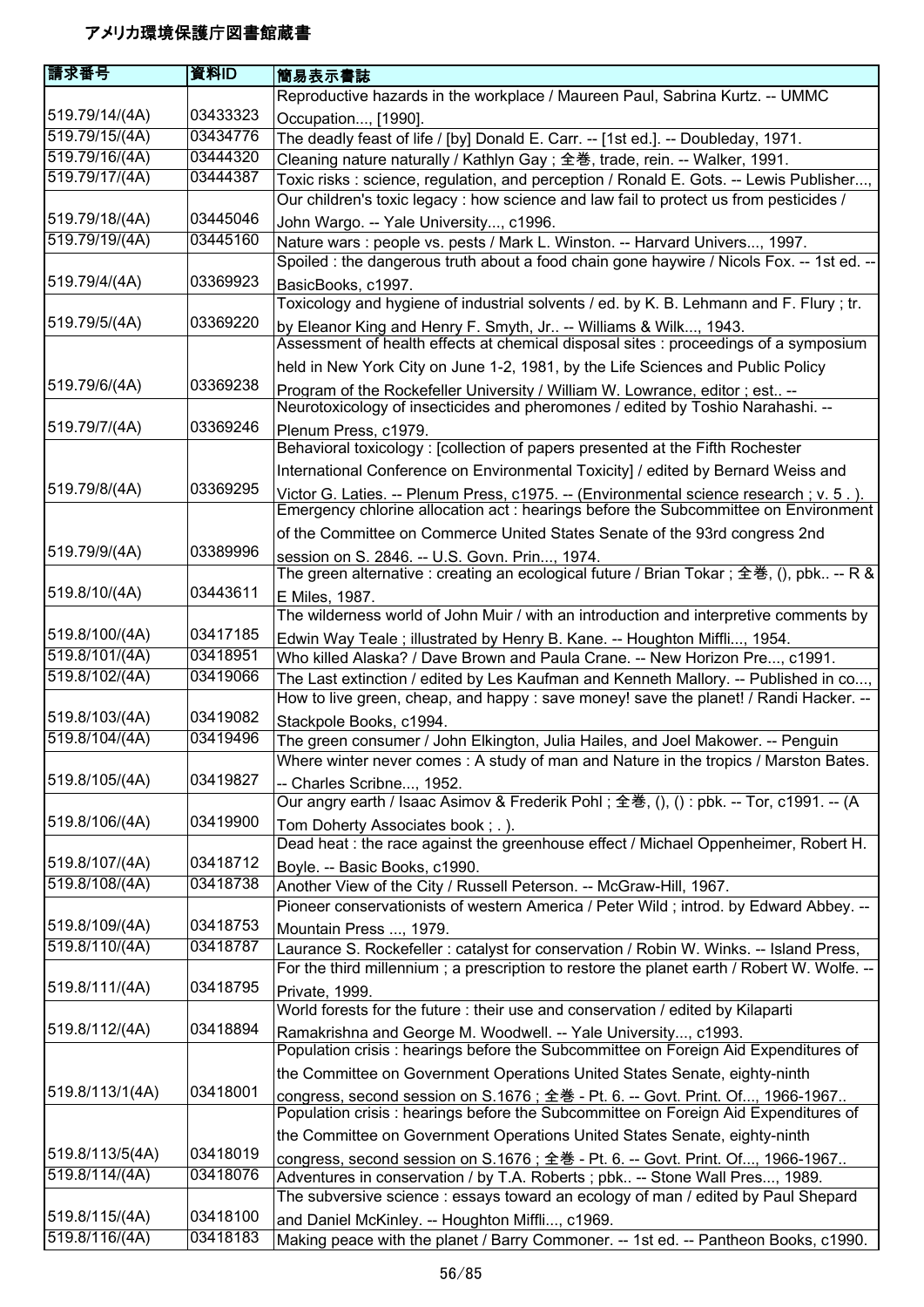| 請求番号           | 資料ID     | 簡易表示書誌                                                                                                                                                                  |
|----------------|----------|-------------------------------------------------------------------------------------------------------------------------------------------------------------------------|
|                |          | Imperiled waters, impoverished future : the decline of freshwater ecosystems / Janet N.                                                                                 |
|                |          | Abramovitz; Anjali Acharya, staff researcher; Jane A. Peterson, editor. -- Worldwatch                                                                                   |
| 519.8/117/(4A) | 03418233 | Inst, c1996. -- (Worldwatch paper; 128.).                                                                                                                               |
|                |          | Made from this earth : American women and nature / Vera Norwood; 全巻, 全巻 : cloth,                                                                                        |
| 519.8/118/(4A) | 03418274 | 全巻: cloth : pbk. -- University of N, c1993. -- (Gender & American culture ; .).                                                                                         |
| 519.8/119/(4A) | 03418290 | Deep ecology / Bill Devall, George Sessions. -- G. Smith, c1985.                                                                                                        |
|                |          | Simple in means, rich in ends : practicing deep ecology / Bill Devall. -- 1st ed. --                                                                                    |
| 519.8/120/(4A) | 03418308 | Peregrine Smith, 1988.                                                                                                                                                  |
| 519.8/121/(4A) | 03418332 | The earth's face and human destiny / by Ehrenfried Pfeiffer. -- Rodale, 1947.                                                                                           |
|                |          | The greening of Protestant thought / Robert Booth Fowler; 全巻, (), () : pbk. --                                                                                          |
| 519.8/122/(4A) | 03418365 | University of N, c1995.                                                                                                                                                 |
|                |          | Man's nature and nature's man : the ecology of human communities / Lee R. Dice. --                                                                                      |
| 519.8/123/(4A) | 03418373 | Michigan U.P. :, 1955.                                                                                                                                                  |
|                |          | A documentary history of conservation in America / edited by Robert McHenry, with                                                                                       |
| 519.8/124/(4A) | 03418381 | Charles Van Doren; introduction by Lorus and Margery Milne. -- Praeger, c1972.                                                                                          |
|                |          | One earth, one future : our changing global environment / by Cheryl Simon Silver with                                                                                   |
|                |          | Ruth S. DeFries for the National Academy of Sciences; 全巻, 全巻: case, 全巻: case:                                                                                           |
| 519.8/125/(4A) | 03418407 | pbk. -- National Academ, 1990.                                                                                                                                          |
|                |          | Earth rising: american environmentalism in the 21st century / Philip Shabecoff. --                                                                                      |
| 519.8/126/(4A) | 03418464 | Island Press, c2000.                                                                                                                                                    |
| 519.8/127/(4A) | 03418480 | Voice in the wilderness / Allan May. -- Nelson-Hall, c1978.                                                                                                             |
|                |          | The Limits to growth : a report for the Club of Rome's project on the predicament of                                                                                    |
| 519.8/128/(4A) | 03418522 | mankind / Donella H. Meadows  [ et al.]; 全巻, cloth, pbk -- Universe Books, c1972.                                                                                       |
| 519.8/129/(4A) | 03418530 | The ecological context / John McHale. -- G. Braziller, 1970.                                                                                                            |
|                |          | Saving the earth : a citizen's guide to environmental action / by Will Steger and Jon                                                                                   |
| 519.8/130/(4A) | 03418597 | Bowermaster ; illustrations by Mike Mikos. -- 1st ed. -- Knopf : Distrib, c1990.                                                                                        |
| 519.8/131/(4A) | 03431798 | Good things are happening / Ronald Rood. -- S. Greene Press, [1975].                                                                                                    |
| 519.8/132/(4A) | 03431947 | Environmental ethics / K.S. Shrader-Frechette; 全巻 - (): pbk. -- Boxwood Press,                                                                                          |
|                |          | Land for tomorrow: the underdeveloped world / by L. Dudkey Stamp. -- Indiana                                                                                            |
| 519.8/133/(4A) | 03432002 | Univers, c1952.                                                                                                                                                         |
| 519.8/134/(4A) | 03432010 | The environmental sourcebook / Edith Carol Stein; in cooperation with the                                                                                               |
|                |          | Environmental Data Research Institute; 全巻, 全巻: pbk, 全巻: pbk : hbk. -- Lyons &<br>Miracle under the oaks : the revival of nature in America / William K. Stevens;        |
| 519.8/135/(4A) | 03432077 |                                                                                                                                                                         |
|                |          | drawings by Patricia J. Wynne; maps by Myra Klockenbrink. -- Pocket Books, c1995.<br>A conservation saga / by Ernest Swift; illustrated by Betty R. Thomas. -- National |
| 519.8/136/(4A) | 03432135 |                                                                                                                                                                         |
|                |          | Wildli, 1967.<br>The new American village / Bob Thall ; 全巻, (), pbk. : alk. paper. -- Johns Hopkins U,                                                                  |
| 519.8/137/(4A) | 03432150 |                                                                                                                                                                         |
|                |          | 1999. -- (Creating the North American landscape; .).<br>The quiet crisis / Stewart L. Udall; introd. by John F. Kennedy. -- 1st ed. -- Holt,                            |
| 519.8/138/(4A) | 03432234 |                                                                                                                                                                         |
|                |          | Rinehart , [1963].<br>Energy efficiency and the environment : forging the link / edited by Edward Vine, Drury                                                           |
|                |          | Crawley, Paul Centolella. -- American Counci, 1991. -- (Series on energy                                                                                                |
| 519.8/139/(4A) | 03432275 | conservation and energy policy; .).                                                                                                                                     |
|                |          | Salvaging the land of plenty : garbage and the American dream / Jennifer Seymour                                                                                        |
| 519.8/140/(4A) | 03432341 | Whitaker. -- 1st ed. -- W. Morrow, c1994.                                                                                                                               |
|                |          | Grass and people / by Charles Morrow Wilson. -- Univeersity of , 1961. -- (A                                                                                            |
| 519.8/141/(4A) | 03432366 | University of Florida Press Book; .).                                                                                                                                   |
| 519.8/142/(4A) | 03432408 | The city in the seventies / edited by Robert K. Yin. -- F.E. Peacock, c1972.                                                                                            |
|                |          | Our living forests : the story of their preservation and multiple use / Joseph T. Hazard. -                                                                             |
| 519.8/143/(4A) | 03432606 | Superior, 1948.                                                                                                                                                         |
|                |          | Intimate nature : the bond between women and animals / edited by Linda Hogan,                                                                                           |
| 519.8/144/(4A) | 03432648 | Deena Metzger, and Brenda Peterson; 3: alk paper. -- Fawcett Columbi, 1998.                                                                                             |
|                |          | Restoring America's wildlife, 1937-1987 : the first 50 years of the Federal Aid in Wildlife                                                                             |
|                |          | Restoration (Pittman-Robertson) Act / prepared in cooperation with the wildlife                                                                                         |
| 519.8/145/(4A) | 03432739 | agencies of the states and territories; Harmon Kallman, chief editor  [et al.]. -- U.S.                                                                                 |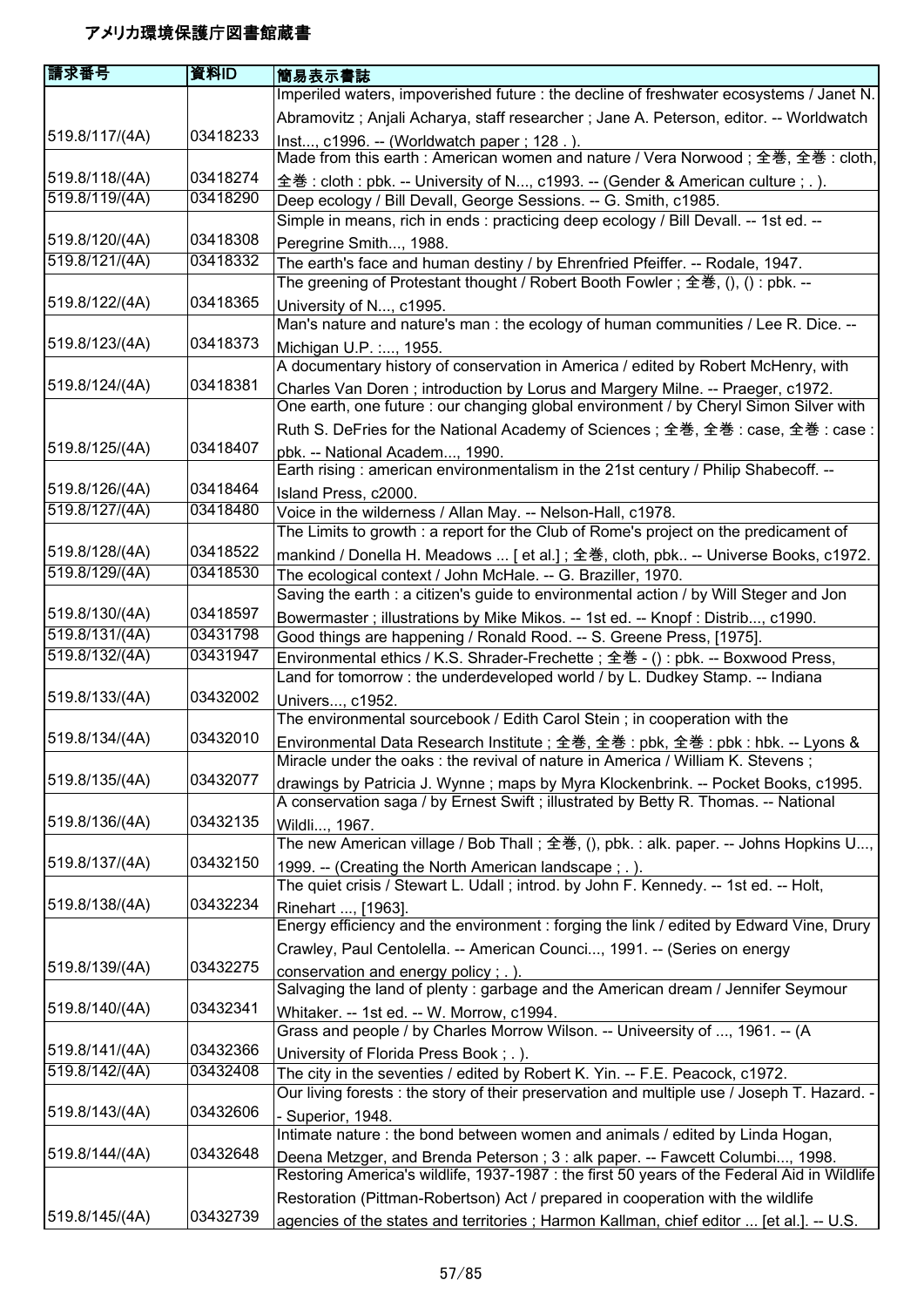| 請求番号           | 資料ID     | 簡易表示書誌                                                                                                                                      |
|----------------|----------|---------------------------------------------------------------------------------------------------------------------------------------------|
|                |          | Land, wood and water / Senator Robert S. Kerr; edited by Malvina Stephenson and                                                             |
| 519.8/146/(4A) | 03432762 | Tris Coffin. -- Fleet Pub., c1960.                                                                                                          |
|                |          | Women and wilderness / Anne LaBastille. -- Sierra Club Boo, 1984. -- (Sierra Club                                                           |
| 519.8/147/(4A) | 03432887 | paperback library; .).                                                                                                                      |
| 519.8/148/(4A) | 03433026 | The frail ocean / by Wesley Marx. -- Coward-McCann, c1967.                                                                                  |
|                |          | A contribution to the heritage of every American : the conservation activities of John D.                                                   |
|                |          | Rockefeller, Jr. / text by Nancy Newhall; prologue by Fairfield Osborn; epilogue by                                                         |
| 519.8/149/(4A) | 03433208 | Horace Marden Albright. -- 1st ed. -- Alfred A. Knopf, 1957.                                                                                |
| 519.8/150/(4A) | 03434354 | Abbey's road / by Edward Abbey ; pbk -- Dutton, c1979.                                                                                      |
| 519.8/151/(4A) | 03434362 | Wildlife conservation / by Ira N. Gabrielson. -- Macmillan, 1947.                                                                           |
| 519.8/152/(4A) | 03434628 | The meaning of wilderness to science / ed. by David Brower. -- Sierra Club, 1960.                                                           |
|                |          | A clear view : guide to industrial pollution control / by James Cannon ; foreword by                                                        |
| 519.8/153/(4A) | 03434735 | William D. Ruckelshaus; 全巻, (), pbk -- Rodale Press, c1975.                                                                                 |
| 519.8/154/(4A) | 03434818 | The biological imperatives: health, politics, and human survival / Allan Chase. -- Holt,                                                    |
|                |          | Rinehart , c1971.<br>Before nature dies / Jean Dorst ; translated [from the French] by Constance D.                                         |
| 519.8/155/(4A) | 03433968 |                                                                                                                                             |
|                |          | Sherman. -- 1st American ed -- Houghton Miffli, 1970.<br>The exploding metropolis / the editors of Fortune. -- Doubleday, c1958. -- (Anchor |
| 519.8/156/(4A) | 03434032 | books; A146.).                                                                                                                              |
| 519.8/157/(4A) | 03434297 | The environmental protection hustle / Bernard J. Frieden. -- MIT Press, c1979.                                                              |
| 519.8/158/(4A) | 03434321 | Wildlife conservation / Ira N. Gabrielson. -- 2nd ed. -- Macmillan, 1947.                                                                   |
|                |          | Development and environment : sustaining people and nature / edited by Dharam                                                               |
| 519.8/159/(4A) | 03434339 | Ghai. -- Blackwell Publi, 1994.                                                                                                             |
| 519.8/16/(4A)  | 03481819 | The pursuit of wilderness / Paul Brooks. -- Houghton Miffli, 1971.                                                                          |
| 519.8/161/(4A) | 03368339 | My wilderness: east to Katahdin / William O. Douglas. -- Doubleday, 1961.                                                                   |
|                |          | The threat at home: confronting the toxic legacy of the U.S. military / Seth Shulman. --                                                    |
| 519.8/162/(4A) | 03443389 | Beacon Press, c1992.                                                                                                                        |
| 519.8/163/(4A) | 03443405 | Earthscape: a manual of environmental planning / John O. Simonds. -- McGraw-Hill,                                                           |
|                |          | Conservation through cultural survival : indigenous peoples and protected areas /                                                           |
| 519.8/164/(4A) | 03443496 | edited by Stan Stevens; with contributions by Terry De Lacy  [et al.]; pbk : pbk. --                                                        |
|                |          | The challenge of old chemical munitions and toxic armament wastes / edited by                                                               |
|                |          | Thomas Stock and Karlheinz Lohs. -- Oxford Universi, 1997. -- (SIPRI chemical &                                                             |
| 519.8/165/(4A) | 03443520 | biological warfare studies; 16.).                                                                                                           |
|                |          | Dreamers & defenders : American conservationists / by Douglas H. Strong ; 全巻, (),                                                           |
| 519.8/166/(4A) | 03443538 | pbk -- University of N, c1988.<br>Regulating chemical accumulation in the environment : the integration of toxicology                       |
|                |          |                                                                                                                                             |
| 519.8/167/(4A) | 03443553 | and economics in environmental policy-making / edited by Timothy Swanson and                                                                |
|                |          | Marco Vighi. -- Cambridge Unive, 1998.<br>Small water impoundments in semi-arid regions / edited by John L. Thames and                      |
|                |          | Charles D. Ziebell. -- University of N, c1988. -- (Contribution of the Committee on                                                         |
| 519.8/168/(4A) | 03443629 | Desert and Arid Zones Research; no. 22.).                                                                                                   |
|                |          | Environmental marketing : strategies, practice, theory, and research / Michael Jay                                                          |
| 519.8/169/(4A) | 03442993 | Polonsky, Alma T. Mintu-Wimsatt, editors. -- Haworth Press, c1995. -- (Haworth                                                              |
|                |          | Save the earth / [edited by] Jonathon Porritt; foreword, HRH the Prince of Wales;                                                           |
| 519.8/170/(4A) | 03443017 | introduction, Robert Redford. -- 1st American ed. -- Turner Pub., c1991.                                                                    |
|                |          | Global environmental politics / Gareth Porter, Janet Welsh Brown; 全巻, (), (): pbk. --                                                       |
| 519.8/171/(4A) | 03443025 | Westview Press, 1991. -- (Dilemmas in world politics ; .).                                                                                  |
|                |          | Environmental NGOs in world politics : linking the local and the global / Thomas                                                            |
|                |          | Princen and Matthias Finger; with contributions by Jack P. Manno and Margaret L.                                                            |
| 519.8/172/(4A) | 03443058 | Clark; 全巻, 全巻: hbk, 全巻: hbk: pbk. -- Routledge, 1994.                                                                                       |
| 519.8/173/(4A) | 03443066 | Restoring our earth / Laurence Pringle. -- Enslow, c1987.                                                                                   |
| 519.8/174/(4A) | 03443108 | Sourcebook on the environment : the scientific perspective / [by] Charles ReVelle [and]                                                     |
| 519.8/175/(4A) | 03443199 | Penelope ReVelle. -- Houghton Miffli, [1974].                                                                                               |
| 519.8/176/(4A) | 03443215 | Manual for environmental impact evaluation / Sherman J. Rosen. -- Prentice-Hall,                                                            |
|                |          | The Chicago gangster theory of life: nature's debt to society / Andrew Ross. -- Verso,                                                      |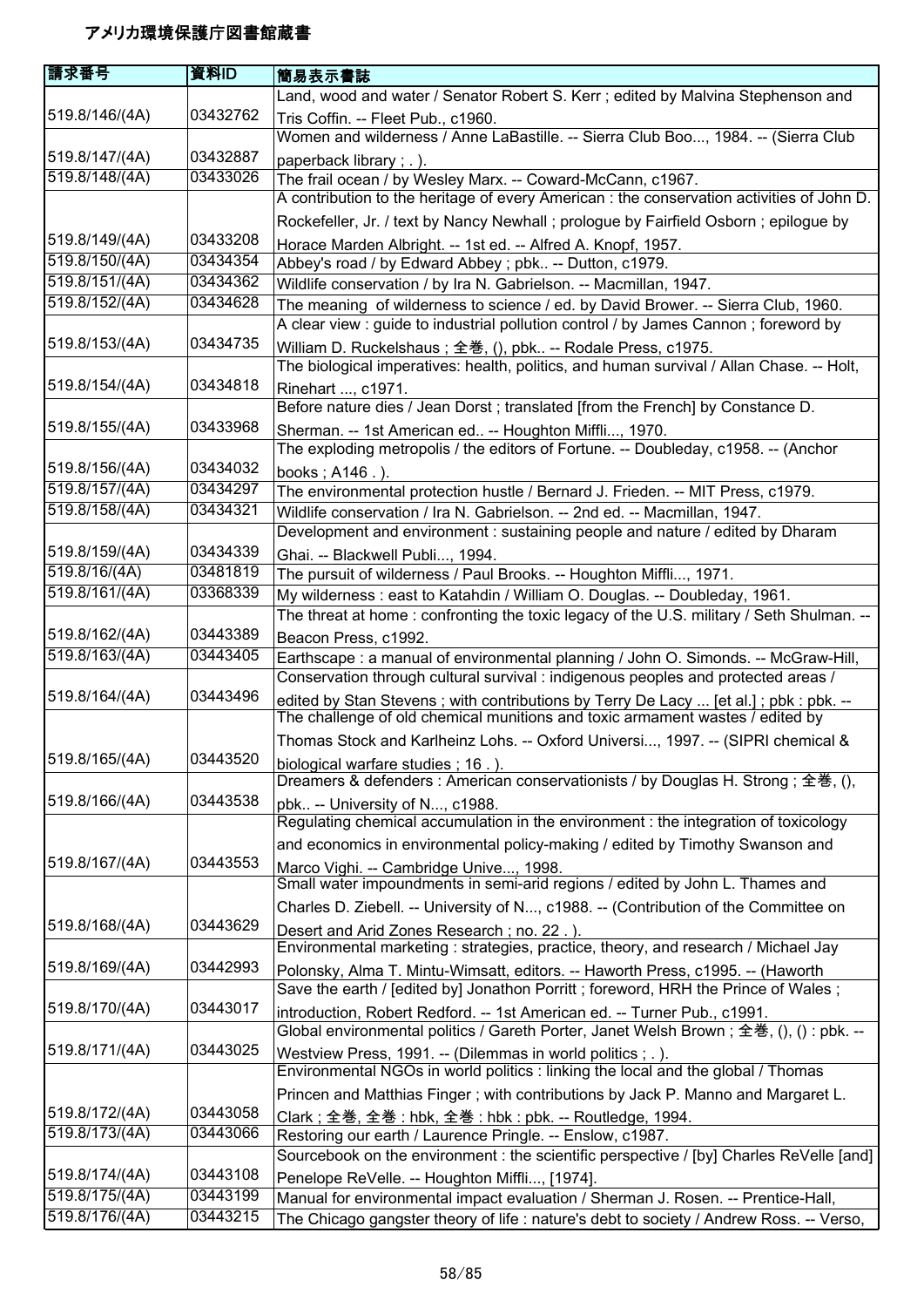| 請求番号                             | 資料ID                 | 簡易表示書誌                                                                                                                                                                           |
|----------------------------------|----------------------|----------------------------------------------------------------------------------------------------------------------------------------------------------------------------------|
|                                  |                      | Green rage: radical environmentalism and the unmaking of civilization / Christopher                                                                                              |
| 519.8/177/(4A)                   | 03443827             | Manes; 全巻, (), pbk -- 1st ed. -- Little, Brown, c1990.                                                                                                                           |
| 519.8/178/(4A)                   | 03443298             | The shaping of environmentalism in America / Victor B. Scheffer. -- University of W,                                                                                             |
| 519.8/179/(4A)                   | 03443983             | Environmental health / Dade W. Moeller. -- Harvard Univers, 1992.                                                                                                                |
|                                  |                      | The foundations of conservation education / Committee on Conservation Education. --                                                                                              |
|                                  |                      | The National Wi, 1941. -- (Education in conservation / Committee on Conservation                                                                                                 |
| 519.8/180/(4A)                   | 03444106             | Education, Henry B. Ward, Chairman and editor; pamphlet No.3.).                                                                                                                  |
|                                  |                      | Environment, power, and society / Howard T. Odum; 全巻, 全巻: cloth, 全巻: cloth:                                                                                                      |
| 519.8/181/(4A)                   | 03444130             | paper. -- Wiley-Interscie, c1971.                                                                                                                                                |
| 519.8/182/(4A)                   | 03444171             | Forests and mankind / by Charles Lathrop Pack and Tom Gill. -- Macmillan, 1929.                                                                                                  |
|                                  |                      | Man's responsibility for nature : ecological problems and Western traditions / John                                                                                              |
| 519.8/183/(4A)                   | 03444205             | Passmore; 全巻, (), () : pbk. -- Charles Scribne, 1974.                                                                                                                            |
|                                  |                      | Imperiled planet : restoring our endangered ecosystems / Edward Goldsmith  [et al.].                                                                                             |
| 519.8/184/(4A)                   | 03444361             | -- 1st MIT Press ed. -- MIT Press, 1990.                                                                                                                                         |
|                                  |                      | Beyond spaceship earth : environmental ethics and the solar system / Eugene C.                                                                                                   |
| 519.8/185/(4A)                   | 03444502             | Hargrove, editor. -- Sierra Club Boo, c1986.                                                                                                                                     |
| 519.8/186/(4A)                   | 03444551             | Bear attacks : their causes and avoidance / Stephen Herrero. -- Nick Lyons Book,                                                                                                 |
| 519.8/187/(4A)                   | 03444627             | Earthright / H. Patricia Hynes; 全巻, pbk., (). -- Prima, c1990.                                                                                                                   |
|                                  |                      | Environmental protection : three international legal aspects / J.L. Kiwanuka. -- Vantage                                                                                         |
| 519.8/188/(4A)                   | 03444700             | Press, c1990.                                                                                                                                                                    |
|                                  |                      | Land of urban promise: continuing the great tradition: a search for significant urban                                                                                            |
| 519.8/189/(4A)                   | 03444734             | space in the urbanized Northeast / by Julian Eugene Kulski. -- University of N, c1967.<br>A Biologist's manual for the evaluation of impacts of coal-fired power plants on fish, |
|                                  |                      | wildlife, and their habitats / B. G. Lewis, project leader  [et al.] Division of                                                                                                 |
|                                  |                      | Environmental Impact Studies, Argonne National Laboratory; performed for Power                                                                                                   |
|                                  |                      | Plant Project/Coal Project, Office of Biological Services and Environmental                                                                                                      |
| 519.8/190/(4A)                   | 03444817             | Contaminants Evaluation of the Fish and Wildlife Service.<br>Impacts of coal-fired power plants on fish, wildlife, and their habitats / A. J. Dvorak,                            |
|                                  |                      |                                                                                                                                                                                  |
|                                  |                      | project leader, B. G. Lewis, assistant project leader  [et al.] Division of Environmental                                                                                        |
|                                  |                      | Impact Studies, Argonne National Laboratory ; performed for Power Plant Project/Coal                                                                                             |
|                                  |                      | Project, Office of Biological Services and Environmental Contaminants Evaluation of                                                                                              |
| 519.8/191/(4A)                   | 03444833             | the Fish and Wildlife Service. U.<br>Importance, preservation and management of riparian habitat : a symposium /                                                                 |
|                                  |                      | technical coordinators, R. Roy Johnson and Dale A. Jones. -- Rocky Mountain ,                                                                                                    |
| 519.8/192/(4A)                   | 03444841             | [1977]. -- (General technical report RM; 43.).                                                                                                                                   |
|                                  |                      | Proceedings of the Symposium on Management of Forest and Range Habitats for                                                                                                      |
|                                  |                      | Nongame Birds / Dixie R. Smith, technical coordinator. -- Forest Service,, 1975. --                                                                                              |
| 519.8/193/(4A)                   | 03444874             | (USDA Forest Service General technical report WO; 1.).                                                                                                                           |
|                                  |                      | California riparian systems : ecology, conservation, and productive management /                                                                                                 |
| 519.8/194/(4A)                   | 03445053             | edited by Richard E. Warner and Kathleen M. Hendrix; 全巻, (), pbk -- University of                                                                                                |
|                                  |                      | The environment and the American experience : a historian looks at the ecological                                                                                                |
|                                  |                      | crisis / [by] Donald W. Whisenhunt. -- Kennikat Press, 1974. -- (Kennikat Press national                                                                                         |
| 519.8/195/(4A)<br>519.8/196/(4A) | 03445095<br>03445111 | university publications : Series in American studies ; . ).                                                                                                                      |
|                                  |                      | The earth care annual 1991 / edited by Russell Wild. -- Rodale, 1991.                                                                                                            |
|                                  | 03445137             | The enormous zoo : a profile of the Uganda national parks / Colin Willock. -- American                                                                                           |
| 519.8/197/(4A)                   |                      | ed -- Harcourt, Brace, 1965.                                                                                                                                                     |
| 519.8/198/(4A)                   | 03445228             | Resource regimes : natural resources and social institutions / Oran R. Young. --                                                                                                 |
|                                  |                      | University of C, c1982. -- (Studies in international political economy; .).<br>Conservation: an American story of conflict and accomplishment / David Cushman                    |
| 519.8/199/(4A)                   | 03445277             |                                                                                                                                                                                  |
| 519.8/200/(4A)                   | 03445475             | Coyle. -- Rutgers UP; M, 1957.                                                                                                                                                   |
|                                  |                      | Messing with mother nature can be hazardous to your health!. -- s. n., [1981?].<br>Natural resources measurements. -- 2d ed. -- McGraw-Hill, [1974, c1975]. -- (McGraw-          |
| 519.8/201/(4A)                   | 03445509             |                                                                                                                                                                                  |
|                                  |                      | Hill series in forest resources ; . ).<br>The effects of environmental pollution on wood structure and quality / edited by Pieter                                                |
| 519.8/202/(4A)                   | 03445517             | Baas and Josef Bauch. -- The Internation                                                                                                                                         |
| 519.8/203/(4A)                   | 03445590             | The aesthetics of environment / Arnold Berleant ; 全巻, (), () : pbk. -- Temple                                                                                                    |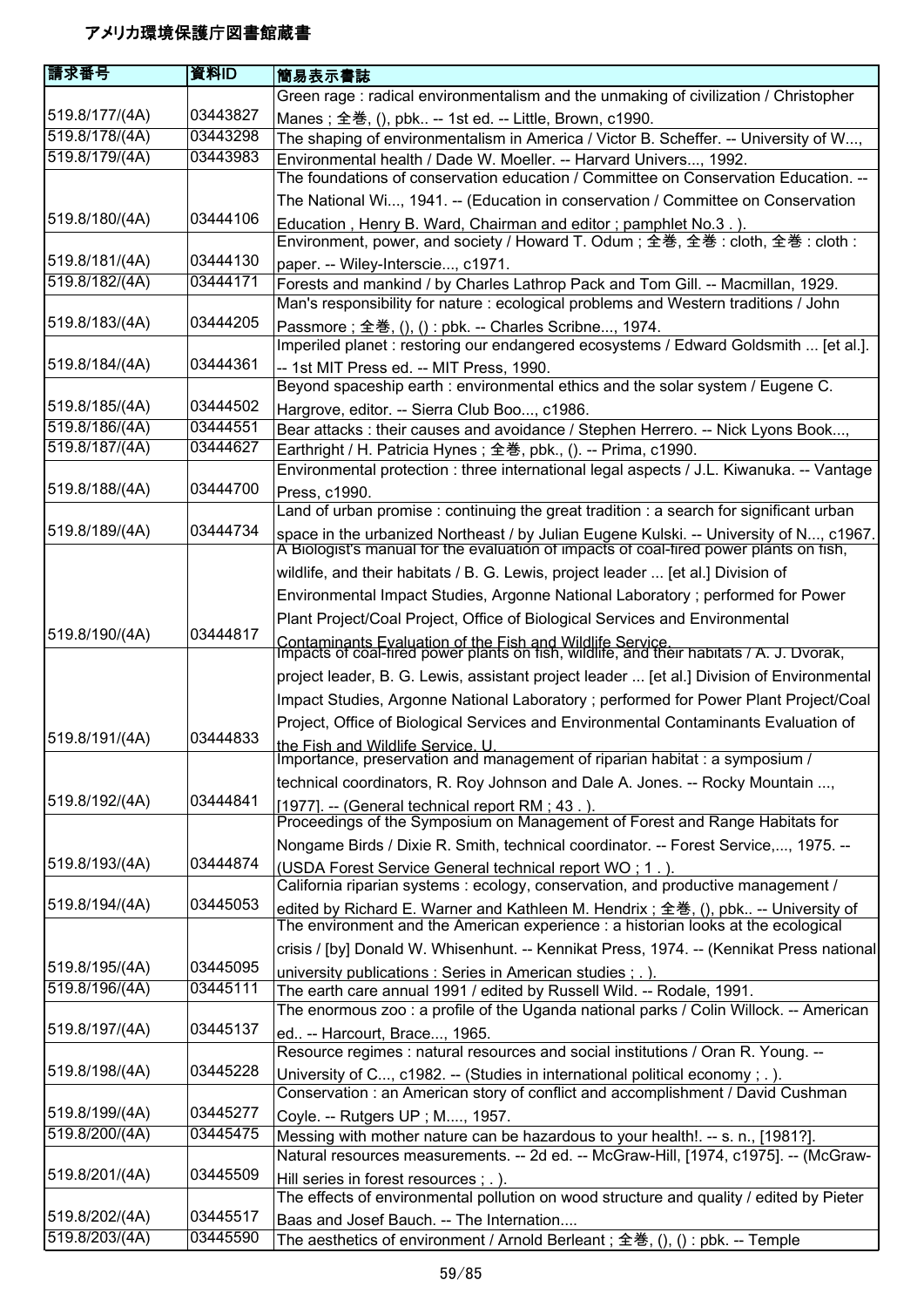| 請求番号            | 資料ID                 | 簡易表示書誌                                                                                                                                                               |
|-----------------|----------------------|----------------------------------------------------------------------------------------------------------------------------------------------------------------------|
| 519.8/204/(4A)  | 03445723             | How to build a habitable planet / Wallace S. Broecker. -- Eldigio Press, c1985.                                                                                      |
|                 |                      | Frontiers of planned unit development: a synthesis of expert opinion / Edited by Robert                                                                              |
| 519.8/205/(4A)  | 03445772             | W. Burchell. -- Center for Urba, c1973.                                                                                                                              |
|                 |                      | The city fights back: a nation-wide survey of what cities are doing to keep pace with                                                                                |
|                 |                      | traffic, zoning, shifting population, smoke, smog and other problems / narrated and                                                                                  |
|                 |                      | edited by Hal Burton from material developed by the Central Business District Council                                                                                |
| 519.8/206/(4A)  | 03445798             | of the Urban Land Institute. -- Citadel Press. c1954.                                                                                                                |
| 519.8/207/(4A)  | 03445889             | Cities in the suburbs / Humphrey Carver. -- University of T, [c1962].                                                                                                |
|                 |                      | Environmental decision making : a multidisciplinary perspective / edited by Ricahrd A.                                                                               |
| 519.8/208/(4A)  | 03445921             | Chechile and Susan Carlisle. -- Van Nostrand Re, c1991.                                                                                                              |
| 519.8/209/(4A)  | 03446085             | The battle for natural resources / Tom Arrandale ; pbk -- Congressional Q, c1983.                                                                                    |
|                 |                      | Politics and conservation : the decline of the Alaska salmon / Richard A. Cooley. --                                                                                 |
| 519.8/210/(4A)  | 03446093             | Harper & Row, c1963.                                                                                                                                                 |
|                 |                      | A moment on the Earth : the coming age of environmental optimism / Gregg                                                                                             |
| 519.8/211/(4A)  | 03446341             | Easterbrook. -- Viking, 1995.                                                                                                                                        |
|                 |                      | Dealing in diversity: America's market for nature conservation / Victoria M. Edwards. --                                                                             |
| 519.8/212/(4A)  | 03446382             | Cambridge Unive, 1995.                                                                                                                                               |
| 519.8/213/1(4A) | 03446390             | The plight of the rightofway domain : victim of vandalism / by Frank E. Egler,                                                                                       |
|                 |                      | consultant, and Stan R. Foote; 全巻, p.1, p.2. -- Futura Media Se, [1975].<br>The plight of the rightofway domain: victim of vandalism / by Frank E. Egler,            |
| 519.8/213/2(4A) | 03446408             |                                                                                                                                                                      |
|                 |                      | consultant, and Stan R. Foote; 全巻, p.1, p.2. -- Futura Media Se, [1975].<br>Healing the planet : strategies for resolving the environmental crisis / Paul R. Ehrlich |
| 519.8/214/(4A)  | 03446424             |                                                                                                                                                                      |
| 519.8/248/(4A)  | 03481710             | and Anne H. Ehrlich; 全巻, pb. -- Addison-Wesley, c1991.<br>The Lord's Woods / [by] Robert Arbib. -- [1st ed.]. -- Norton, [1971].                                     |
| 519.8/249/(4A)  | 03481744             | Divided planet : the ecology of rich and poor / Tom Athanasiou. -- Little, Brown a,                                                                                  |
|                 |                      | The dawn of conservation diplomacy : U.S.-Canadian wildlife protection treaties in the                                                                               |
|                 |                      | progressive era / Kurkpatrick Dorsey; foreword by William Cronon. -- University of                                                                                   |
| 519.8/250/(4A)  | 03481983             | W, c1998. -- (Weyerhaeuser environmental book; .).                                                                                                                   |
| 519.8/251/(4A)  | 03482007             | The wooing of Earth / René Dubos. -- Scribner, c1980.                                                                                                                |
|                 |                      | Beginning again : people and nature in the new millennium / David Ehrenfeld; 全巻, (),                                                                                 |
| 519.8/252/(4A)  | 03482015             | (): pbk. -- Oxford Universi, 1993.                                                                                                                                   |
|                 |                      | The human environment : past, present and future / by Merril Eisenbud. -- National                                                                                   |
| 519.8/253/(4A)  | 03482031             | Counci -- (Lauriston S. Taylor lectures in radiation protection and measurements;                                                                                    |
|                 |                      | Amazon conservation in the age of development : the limits of providence / Ronald A.                                                                                 |
| 519.8/254/(4A)  | 03482072             | Foresta. -- University of F, c1991.                                                                                                                                  |
|                 |                      | Promised land: adventures and encounters in wild America / Michael Frome. -- 1st ed.                                                                                 |
| 519.8/255/(4A)  | 03482106             | -- Morrow, c1985.                                                                                                                                                    |
|                 |                      | Polluted science: the EPA's campaign to expand clean air regulations / Michael                                                                                       |
| 519.8/256/(4A)  | 03482114             | Fumento; pbk -- AEI Press, 1997.                                                                                                                                     |
|                 |                      | Life in the balance: companion to the Audubon television specials / David Rains                                                                                      |
| 519.8/257/(4A)  | 03482163             | Wallace. -- 1st ed. -- Harcourt Brace , c1987.                                                                                                                       |
|                 |                      | Forcing the spring : the transformation of the American environmental movement /                                                                                     |
| 519.8/258/(4A)  | 03482189             | Robert Gottlieb; 全巻, alk. paper, pbk -- Island Press, c1993.                                                                                                         |
|                 |                      | The Nature Conservancy: Preserving Eden / text by Noel Grove, photographs by                                                                                         |
| 519.8/259/(4A)  | 03482205             | Stephen J. Krasema. -- H.N. Abrams, 1992.                                                                                                                            |
|                 |                      | Hard green: saving the environment from the environmentalists : a conservative                                                                                       |
| 519.8/260/(4A)  | 03482288             | manifesto / Peter Huber. -- Basic Books, c1999.                                                                                                                      |
| 519.8/261/(4A)  | 03482304             | Nature and the American: three centuries of changing attitudes. -- University of C,                                                                                  |
|                 |                      | Conserving wildlife: international education and communication approaches / edited by                                                                                |
|                 |                      | Susan K. Jacobson; 全巻, 全巻: hbk, 全巻: hbk: pbk. -- Columbia Univer, c1995. --                                                                                          |
| 519.8/262/(4A)  | 03482320<br>03482338 | (Methods and cases in conservation science; .).                                                                                                                      |
| 519.8/263/(4A)  |                      | Conservation. -- Published for t, 1970, c1969. -- (Nature and science library ; .).                                                                                  |
| 519.8/264/(4A)  | 03482429             | Media and the environment / edited by Craig L. LaMay and Everette E. Dennis; 全巻,                                                                                     |
|                 |                      | 全巻 : alk. paper, 全巻 : alk. paper : alk. paper. -- Island Press, c1991.<br>Lost wild America: the story of our extinct and vanishing wildlife / Robert M. McClung;    |
| 519.8/265/(4A)  | 03482478             |                                                                                                                                                                      |
|                 |                      | illustrated by Bob Hines. -- Linnet, 1993, c1969.                                                                                                                    |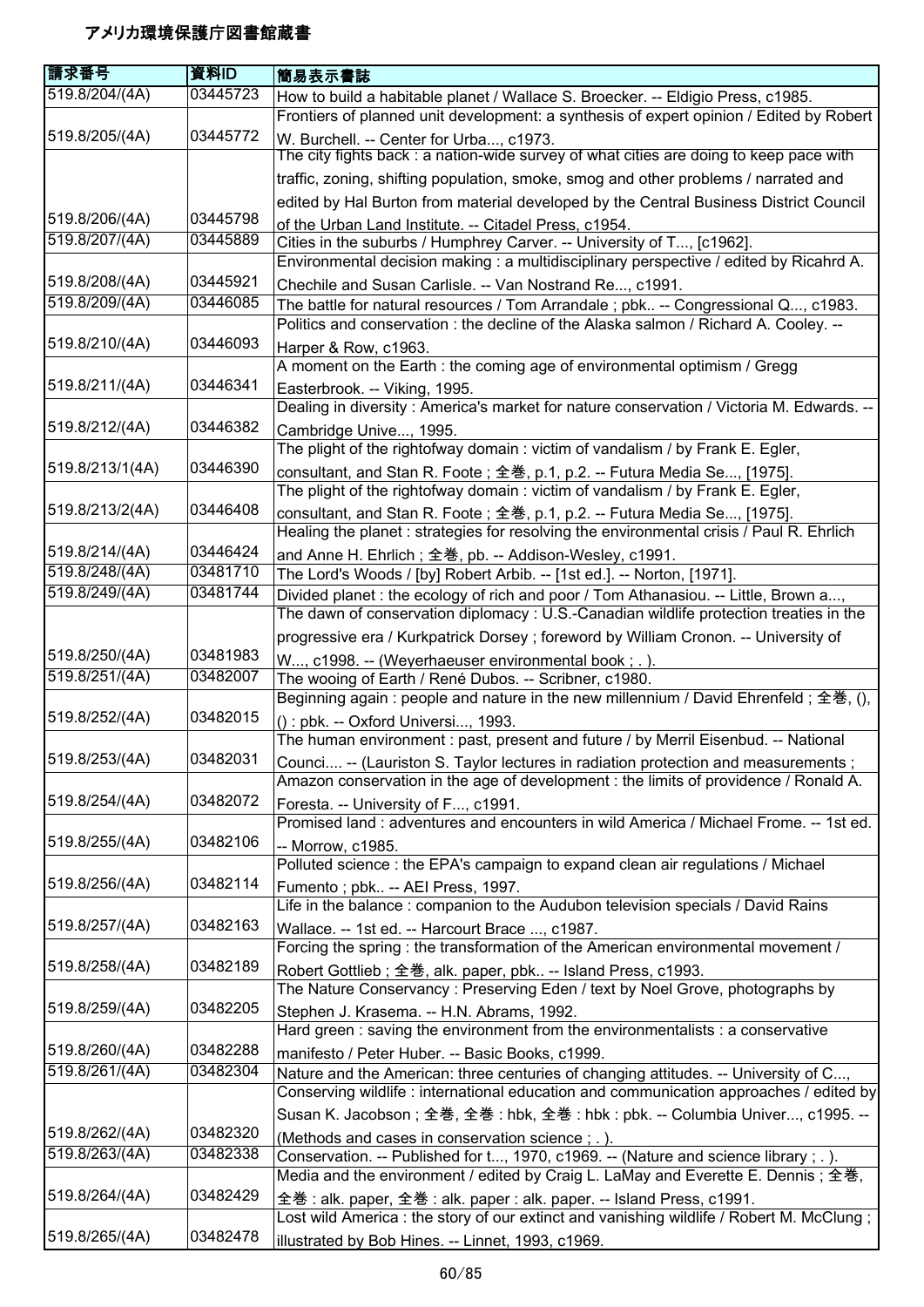| 請求番号                           | 資料ID                 | 簡易表示書誌                                                                                                                                                             |
|--------------------------------|----------------------|--------------------------------------------------------------------------------------------------------------------------------------------------------------------|
| 519.8/266/(4A)                 | 03482486             | The control of nature / John McPhee. -- 1st ed. -- Farrar, Straus,, 1989.<br>The last days of mankind : ecological survival or extinction / Samuel Mines. -- Simon |
| 519.8/267/(4A)                 | 03482502             |                                                                                                                                                                    |
| 519.8/268/(4A)                 | 03482536             | and Schus, [1971].<br>Wildlife issues in a changing world / Michael P. Moulton, James Sanderson. -- St.Lucie,                                                      |
|                                |                      | Environmentalism and the future of progressive politics / Robert C. Paehlke ; 全巻, $( )$ , $( )$                                                                    |
| 519.8/269/(4A)                 | 03482577             | : pbk. -- Yale University, 1989.                                                                                                                                   |
|                                |                      | In search of environmental excellence : moving beyond blame / Bruce Piasecki and                                                                                   |
|                                |                      | Peter Asmus ; foreword by Jean-Michel Cousteau ; introduction by Claudine Schneider                                                                                |
| 519.8/270/(4A)                 | 03482635             | afterword by Robert K. Dawson; 全巻, pbk., (). -- Simon & Schuste, c1990. -- (A                                                                                      |
| 519.8/271/(4A)                 | 03482700             | Game wars: the undercover pursuit of wildlife poachers / Marc Reisner. -- Viking,                                                                                  |
|                                |                      | Man, nature, and history: controlling the environment / [by] W. M. S. Russell. --                                                                                  |
| 519.8/272/(4A)                 | 03482783             | Published for t, [1969, c1967]. -- (Nature and science library ; . ).                                                                                              |
|                                |                      | The expendable future: U.S. politics and the protection of biological diversity / Richard                                                                          |
| 519.8/273/(4A)                 | 03482890             | J. Tobin; 全巻, (), pbk -- Duke University, 1990.                                                                                                                    |
| 519.8/274/(4A)                 | 03482965             | Sustaining the earth / John Young. -- Harvard Univers, 1990.                                                                                                       |
|                                |                      | The contribution of the mining profession to the conservation of our natural resources :                                                                           |
|                                |                      | an address delivered by Henry Sturgis Drinker, at the exercises commemorating the                                                                                  |
|                                |                      | 25th anniversary of the foundation of the Michigan College of Mines, Houghton,                                                                                     |
| 519.8/284/(4A)                 | 03504149             | Michigan, August 8 to 11, 1911/ Henry Sturgis Drinker. -- s.n., n.d.]                                                                                              |
|                                |                      | Round River: from the journals of Aldo Leopold / edited by Luna B. Leopold; illustrated                                                                            |
| 519.8/293/(4A)                 | 03541158             | by Charles W. Schwartz. -- Oxford Universi, 1953.                                                                                                                  |
|                                |                      | Camp-fires on desert and lava / by William T. Hornaday ; photographically illustrated by                                                                           |
| 519.8/341/(4A)                 | 03706322             | Daniel Trembly MacDougal, John M. Phillips and the auther; with two new and original                                                                               |
|                                |                      | maps by Godfrey Sykes. -- C. Scribner's S, 1908.<br>Wild life conservation in theory and practice : lectures delivered before the Forest                           |
|                                |                      |                                                                                                                                                                    |
| 519.8/342/(4A)                 | 03706397             | School of Yale University, 1914 / by William T. Hornaday, with a chapter on Private                                                                                |
| 519.8/352/(4A)                 | 03816170             | game preserves by Frederic C. Walcott. -- Yale University, 1914.<br>The holy earth / by L. H. Bailey. -- Charles Scribne, 1915. -- (The background books).         |
|                                |                      | The master plan, with a discussion of the theory of community land planning legislation                                                                            |
| 519.8/380/(4A)                 | 04068961             | / by Edward M. Bassett. -- Russel Sage Fou, 1938.                                                                                                                  |
|                                |                      | Site planning in practice at Welwyn Garden City / by Louis de Soissons and Arthur                                                                                  |
|                                |                      | Wm. Kenyon; illustrated by complete plans of the general lay-out and numerous                                                                                      |
| 519.8/391/(4A)                 | 04152807             | sectional plans with descriptive photographs, with an introduction by C.B. Purdom. --                                                                              |
|                                |                      | The story of the growth of the Hampstead garden suburb, 1907-1928 / by Henrietta                                                                                   |
| 519.8/392/(4A)                 | 04152831             | Barnett. -- [s.n.], [1928?].                                                                                                                                       |
|                                |                      | Garden cities in theory and practice : being an amplification of a paper on The                                                                                    |
|                                |                      | potentialities of applied science in a Garden City, read before section F of the British                                                                           |
| 519.8/393/1(4A)                | 04152856             | Association / by A.R. Sennett; v. 1, v. 2. -- Bemrose, 1905.<br>Garden cities in theory and practice : being an amplification of a paper on The                    |
|                                |                      |                                                                                                                                                                    |
| 519.8/393/2(4A)                | 04152864             | potentialities of applied science in a Garden City, read before section F of the British                                                                           |
| 519.8/40/(4A)                  | 03369741             | Association / by A.R. Sennett; v. 1, v. 2. -- Bemrose, 1905.<br>The history of the Sierra Club, 1892-1970 / Michael P. Cohen. -- Sierra Club Boo,                  |
| 519.8/41/(4A)                  | 03369782             | The empty ark. -- Scribner, [1967].                                                                                                                                |
|                                |                      | Life in the balance: humanity and the biodiversity crisis / Niles Eldredge; illustrations                                                                          |
| 519.8/42/(4A)                  | 03369857             | by Patricia Wynne. -- Princeton Unive, c1998.                                                                                                                      |
|                                |                      | Progress as if survival mattered : a handbook for a conserver society / by Frends of the                                                                           |
| 519.8/43/(4A)                  | 03369949             | Earth; ed. by Hugh Nash with an introduction by David R. Brower. -- Frends of the E,                                                                               |
|                                |                      | Uses of the seas / [edited by Edmund A. Gullion]. -- Prentice-Hall, c1968. -- (A                                                                                   |
| 519.8/44/(4A)                  | 03370046             | Spectrum book; .).                                                                                                                                                 |
|                                |                      | The Environmental Protection Agency: asking the wrong questions / Marc K. Landy,                                                                                   |
| 519.8/45/(4A)                  | 03370236             | Marc J. Roberts, Stephen R. Thomas; pt. 3, index: alk. paper. -- Oxford Universi,                                                                                  |
|                                |                      | What we save now : an Audubon primer of defense / Illustrated with photos. and                                                                                     |
| 519.8/46/(4A)                  | 03370277             | drawings. -- Houghton Miffli, 1973. -- (The Audubon library; .).                                                                                                   |
| 519.8/47/(4A)<br>519.8/48/(4A) | 03370335<br>03370350 | The oceans, our last resource / by Wesley Marx. -- Sierra Club Boo, c1981.                                                                                         |
| 519.8/50/(4A)                  | 03368719             | The End of nature / Bill McKibben. -- Random House, 1989.                                                                                                          |
|                                |                      | The Mountains of California / John Muir. -- The Century, 1904.                                                                                                     |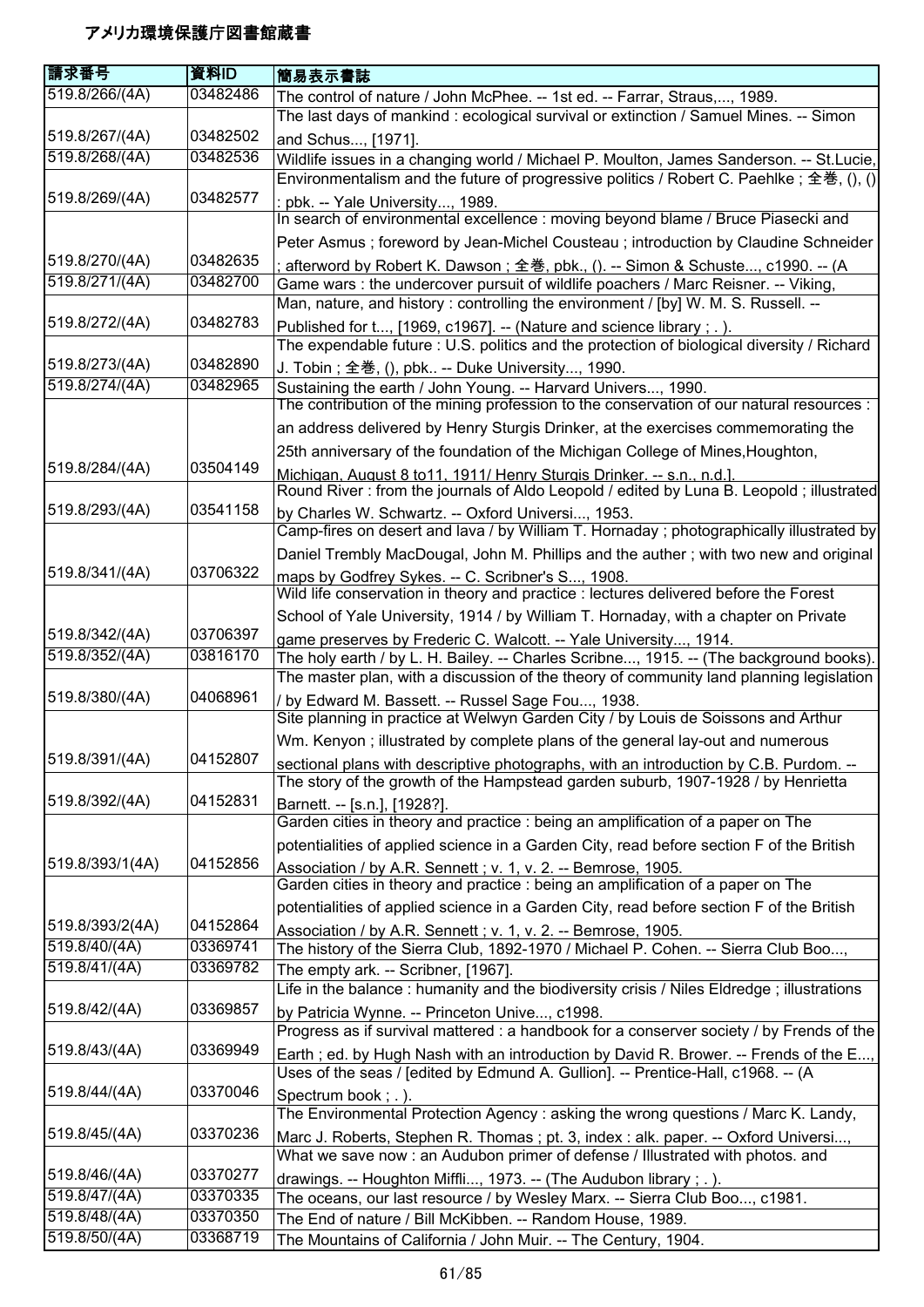| 請求番号          | 資料ID     | 簡易表示書誌                                                                                    |
|---------------|----------|-------------------------------------------------------------------------------------------|
|               |          | Forever the land : a country chronicle and anthology / edited and illustrated by Russell  |
| 519.8/51/(4A) | 03368727 | & Kate Lord. -- Harper, 1950.                                                             |
|               |          | Nature tourism in Asia : opportunities and constraints for conservation and economic      |
| 519.8/52/(4A) | 03370566 | development / ed. by Julia Nenon and Patrick B. Drust. -- OICD, 1993.                     |
| 519.8/53/(4A) | 03368743 | A Thousand-mile walk to the gulf / John Muir. -- Houghton, Miffl, 1916.                   |
|               |          | The fragile tropics of Latin America: sustainable management of changing                  |
| 519.8/54/(4A) | 03370582 | environments / edited by Toshie Nishizawa and Juha I. Uitto. -- United Nations ,          |
| 519.8/55/(4A) | 03368776 | The world you inherit: a story of pollution / John Gabriel Navarra. -- Published for t,   |
|               |          | Crucible for conservation: the creation of Grand Teton National Park / Robert W.          |
| 519.8/56/(4A) | 03368818 | Righter; 全巻, (), pbk -- Colorado Associ, c1982.                                           |
|               |          | History, policy and program of the huntington wildlife forest station / R.T. King, W.A.   |
| 519.8/57/(4A) | 03368826 | Dence and D.L. Webb. -- [s.n.], 1941. -- (Roosevelt wildlife bulletin; v. 7 no. 4.).      |
|               |          | Maw's vacation: the story of a human being in the Yellowstone / Emerson Hough. --         |
| 519.8/58/(4A) | 03368834 | 2nd ed -- J. E. Haynes, 1924.                                                             |
|               |          | Trashing the planet: how science can help us deal with acid rain, depletion of the        |
| 519.8/59/(4A) | 03370699 | ozone, and nuclear waste (among other things) / Dixy Lee Ray and Lou Guzzo. --            |
|               |          | A Handbook of conservation, with special reference to the landscape of Essex County.      |
| 519.8/60/(4A) | 03368859 | - Society for the, 1936.                                                                  |
|               |          | Moment in the sun : a report on the deteriorating quality of the American environment /   |
| 519.8/61/(4A) | 03370731 | Robert Rienow and Leona Train Rienow. -- Dial Press, 1967.                                |
|               |          | Discovering Monaro: a study of man's impact on his environment / W.K. Hancock. --         |
| 519.8/62/(4A) | 03368909 | Cambridge Unive, 1972.                                                                    |
|               |          | Green backlash: global subversion of the environmental movement / Andrew Rowell;          |
| 519.8/63/(4A) | 03370772 | 全巻, 全巻 : hbk, 全巻 : hbk : pbk. -- Routledge, 1996.                                         |
|               |          | American sportsmen and the origins of conservation / John F. Reiger. -- Winchester        |
| 519.8/64/(4A) | 03368933 | Pres, [1975].                                                                             |
|               |          | Defending the environment : a strategy for citizen action / Joseph L. Sax; Introduction   |
| 519.8/65/(4A) | 03370806 | by George McGovern. -- 1st ed. -- Knopf, 1971, c1970.                                     |
| 519.8/66/(4A) | 03369030 | History of the Sierra Nevada / by Francis P. Farquhar. -- Published by Un, 1965.          |
|               |          | The conservation of natural resources in the United States / by Charles Richard Van       |
| 519.8/67/(4A) | 03369048 | Hise. -- Macmillan, c1910.                                                                |
|               |          | Conservation of our natural resources : based on Van Hise's The conservation of           |
| 519.8/68/(4A) | 03369055 | natural resources in the United States / edited by Loomis Havemeyer [et al.]. --          |
|               |          | The outermost house : a year of life on the great beach of Cape Cod / Henry Beston. --    |
| 519.8/69/(4A) | 03368164 | Doublday, 1929.                                                                           |
|               |          | How to teach wilderness conservation / edited by Thelma Carder; drawings by               |
| 519.8/70/(4A) | 03368198 | Barbara Evans. -- Rev. ed -- Sierra Club, 1965.                                           |
|               |          | The house of life: Rachel Carson at work with selections from her writings published      |
| 519.8/71/(4A) | 03368230 | and unpublished / by Paul Brooks. -- Houghton Miffli, 1972.                               |
| 519.8/72/(4A) | 03368321 | A wilderness bill of rights / William O. Douglas. -- Little, Brown, c1965.                |
| 519.8/73/(4A) | 03433976 | My wilderness : the Pacific West / by William O. Douglas. -- Doubleday, 1960.             |
|               |          | Rural essays / by A. J. Downing ; edited, with a memoir of the author by George           |
| 519.8/74/(4A) | 03368347 | William Curtis and a letter to his friends by Frederika Bremer. -- Leafitt & Allen, 1854. |
|               |          | Conservation of the nation's resources / Harry E. Flynn and E. Perkins Floyd. --          |
| 519.8/75/(4A) | 03368404 | Macmillan, 1941.                                                                          |
| 519.8/76/(4A) | 03368412 | The natural thing: the land and its citizens / by Pieter W. Fosburgh. -- Macmillan, 1959. |
|               |          | Water, land, and people / by Bernard Frank and Anthony Netboy. -- Natural History         |
| 519.8/77/(4A) | 03368420 | Book Club ed -- Alfred A. Knopf, c1950.                                                   |
|               |          | In defense of nature / by John Hay. -- Little, Brown, c1969. -- (An Atlantic Monthly      |
| 519.8/78/(4A) | 03368495 | Press book; .).                                                                           |
|               |          | Our vanishing wild life : itsu extermination and prescrvation / William T. Hornaday. --   |
| 519.8/79/(4A) | 03368511 | New York Zoolog, 1913.                                                                    |
| 519.8/80/(4A) | 03368586 | The wasted land / by Gerald W. Johnson. -- Univ. of North , 1937.                         |
| 519.8/81/(4A) | 03368594 | A Primer on conservation / Olin L. Kaupanger. -- Federal Cartrid, 1952.                   |
|               |          | A Sand County almanac : with other essays on conservation form round River / Aldo         |
| 519.8/82/(4A) | 03368628 | Leopold; illus. by Charles W. Schwartz. -- Oxford Univ. Pr, 1966.                         |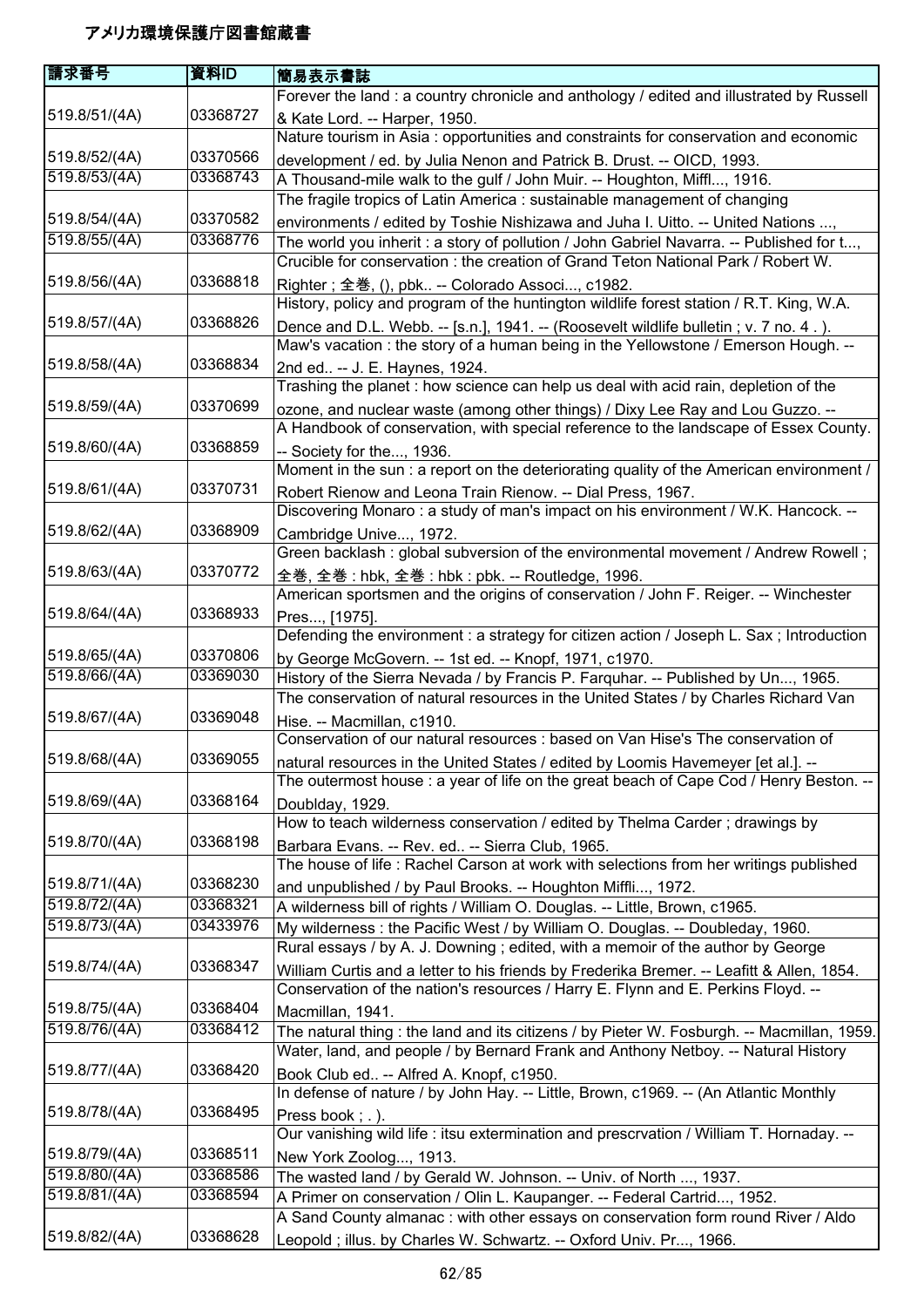| 請求番号           | 資料ID     | 簡易表示書誌                                                                                                                                                                              |
|----------------|----------|-------------------------------------------------------------------------------------------------------------------------------------------------------------------------------------|
|                |          | Waterfowl tomorrow / Editor: Joseph P. Linduska. Managing editor: Arnold L. Nelson.                                                                                                 |
| 519.8/83/(4A)  | 03443744 | Artist: Bob Hines. -- U.S. Dept. of t, 1964].                                                                                                                                       |
|                |          | Waterfowl tomorrow / Editor: Joseph P. Linduska. Managing editor: Arnold L. Nelson.                                                                                                 |
| 519.8/83/(4A)  | 03368636 | Artist: Bob Hines. -- U.S. Dept. of t, 1964].                                                                                                                                       |
|                |          | Lost wild worlds: the story of extinct and vanishing wildlife of the Eastern Hemisphere /                                                                                           |
| 519.8/84/(4A)  | 03368651 | by Robert M. McClung; with illustrations by Bob Hines; 全巻, (), lib. bdg. -- Morrow,                                                                                                 |
|                |          | Earth and other ethics : the case for moral pluralism / Christopher D. Stone ; 全巻, (),                                                                                              |
| 519.8/85/(4A)  | 03369360 | pbk -- 1st ed -- Harper & Row, c1987.                                                                                                                                               |
| 519.8/86/(4A)  | 03369402 | Striking a balance : the environmental challenge of development. -- World Bank, 1989.                                                                                               |
|                |          | Disaster prevention for sustainable development : economic and policy issues / edited                                                                                               |
| 519.8/87/(4A)  | 03371143 | by Mohan Munasinghe and Caroline Clarke. -- International D, c1995.                                                                                                                 |
|                |          | Smoke prevention and fuel economy : based on the German work of E. Schmatolla / by                                                                                                  |
| 519.8/88/(4A)  | 03371150 | Wm. H. Booth and John B.C. Kershaw. -- Henley, 1905.                                                                                                                                |
|                |          | Outdoors USA / The United States Department of Agriculture. -- [U.S. Goverment,                                                                                                     |
| 519.8/89/(4A)  | 03371275 | [1967]. -- (Yearbook of agriculture; 1967.).<br>Oversight, resource conservation and recovery act : hearing before the Subcommittee                                                 |
|                |          | on Oversight and Investigations of the Committee on Interstate and Foreign Commerce                                                                                                 |
|                |          | House of Representatives Ninety-fifth Congress second session, serial no.95-183. -- U.                                                                                              |
| 519.8/90/(4A)  | 03368610 | S. Govt. Pri, 1979.                                                                                                                                                                 |
|                |          | The inner city environment and the role of the Environmental Protection Agency :                                                                                                    |
|                |          | hearings before the Subcommittee on the Environment of the Committee on                                                                                                             |
|                |          | Commerce United States Senate Ninety-second Congress second session on the                                                                                                          |
| 519.8/91/(4A)  | 03370897 | Inner City Environment and the Role of the Environment Protection Agency : Serial no.<br>Congress and the Nation's environment : environmental and natural resources affairs        |
|                |          | of the 92nd Congress / prepared at the request of Henry M. Jackson, chairman,                                                                                                       |
| 519.8/92/(4A)  | 03390002 | Committee on Interior and Insular Affairs, United States Senate. -- U.S. G.P.O., 1971.<br>John Muir's studies in the Sierra / with an introduction by William E. Colby; foreword by |
| 519.8/94/(4A)  | 03400892 | John P. Buwalda. -- The Sierra Club, 1950.                                                                                                                                          |
|                |          | John of the mountains: the unpublished journals of John Muir: illustrated / [John Muir]                                                                                             |
| 519.8/95/(4A)  | 03400918 | edited by Linnie Marsh Wolfe. -- Houghton Miffli, 1938.                                                                                                                             |
|                |          | John Muir and his legacy: the American conservation movement / Stephen Fox. -- 1st                                                                                                  |
| 519.8/96/(4A)  | 03415155 | ed. -- Little, Brown, c1981.                                                                                                                                                        |
|                |          | Letters to a friend: written to Mrs. Ezra S. Carr 1866-1879 / by John Muir. -- Houghton                                                                                             |
| 519.8/97/(4A)  | 03415171 | Miffli, 1915.<br>The story of my boyhood and youth / by John Muir. -- [Sierra ed]. -- Houghton Miffli,                                                                              |
| 519.8/98/(4A)  | 03415205 | 1917, c1916. -- (The writings of John Muir ; v. 1.).                                                                                                                                |
|                |          | The story of my boyhood and youth / by John Muir; with illustrations from sketches by                                                                                               |
| 519.8/99/(4A)  | 03417169 | the author. -- Houghton Miffli, 1913.                                                                                                                                               |
|                |          | The endangered kingdom: the struggle to save America's wildlife / Roger L. DiSilvestro                                                                                              |
| 519.85/10/(4A) | 03369808 | 全巻, (), () : pbk. -- Wiley, c1989. -- (Wiley science editions ; . ).                                                                                                                |
|                |          | Not in our backyards!: community action for health and the environment / Nicholas                                                                                                   |
| 519.85/11/(4A) | 03369931 | Freudenberg; foreword by Lois Marie Gibbs; 全巻, (), pbk -- Monthly Review ,<br>Saving America's countryside : a guide to rural conservation / by Samuel N. Stokes                    |
|                |          | with A. Elizabeth Watson and contributing authors Genevieve P. Keller and J. Timothy                                                                                                |
| 519.85/12/(4A) | 03432085 | Keller; for the National Trust for Historic Preservation; 全巻, (), (): pbk -- Johns                                                                                                  |
|                |          | The war against the Greens: the Wise-Use Movement, the new right and ant-                                                                                                           |
| 519.85/13/(4A) | 03432622 | environmental violence / David Helvarg. -- Sierra Club Boo, 1994.                                                                                                                   |
|                |          | A natural history of New York City : a personal report after fifty years of study &                                                                                                 |
|                |          | enjoyment of wildlife within the boundaries of Greater New York / John Kieran;                                                                                                      |
| 519.85/14/(4A) | 03432788 | illustrated by Henry Bugbee Kane. -- Houghton Miffli, 1959.                                                                                                                         |
|                |          | Proceedings of our national landscape : a conference on applied techniques for                                                                                                      |
|                |          | analysis and management of the visual resource / technical coordinators, Gary H.                                                                                                    |
| 519.85/15/(4A) | 03445293 | Elsner, Richard C. Smardon. -- U.S. Department, [1979]. -- (General technical report                                                                                                |
|                |          | Environmental deceptions : the tension between liberalism and environmental                                                                                                         |
|                |          | policymaking in the United States / Matthew Alan Cahn; 全巻, 全巻 : hbk, 全巻 : hbk :                                                                                                     |
| 519.85/16/(4A) | 03445806 | pbk. -- State Universit, c1995. -- (SUNY series in international environmental policy                                                                                               |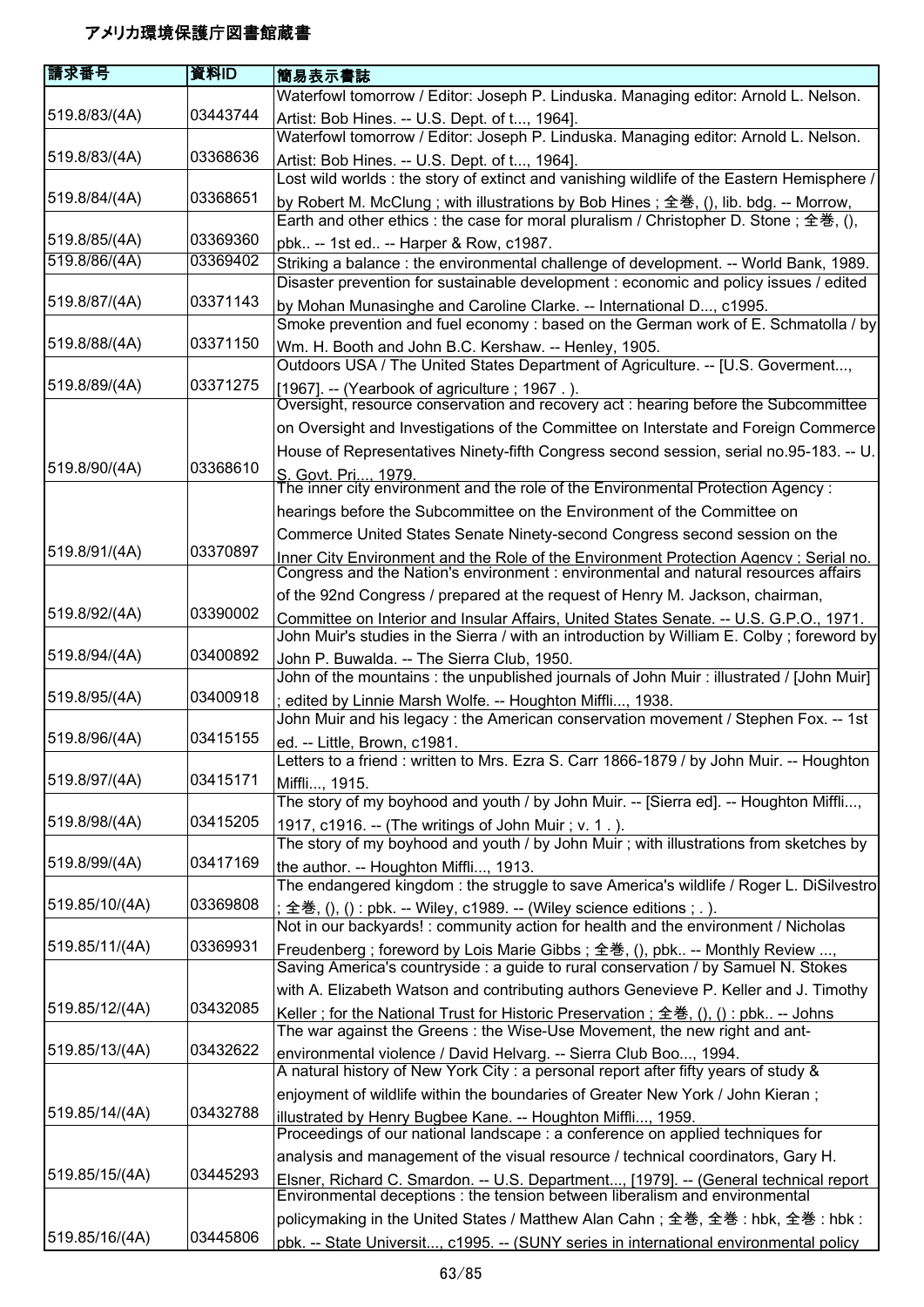| 請求番号           | 資料ID     | 簡易表示書誌                                                                                                                                                                     |
|----------------|----------|----------------------------------------------------------------------------------------------------------------------------------------------------------------------------|
|                |          | Perspectives on ecosystem management for the Great Lakes : a reader / Lynton K.                                                                                            |
|                |          | Caldwell, editor; 全巻, (), pbk -- State Universit, c1988. -- (SUNY series in                                                                                                |
| 519.85/17/(4A) | 03445814 | environmental public policy; .).                                                                                                                                           |
| 519.85/2/(4A)  | 03434313 | Battle for the wilderness / Michael Frome. -- Praeger, c1974.                                                                                                              |
|                |          | Wildlife and America: contributions to an understanding of American wildlife and its                                                                                       |
| 519.85/8/(4A)  | 03369659 | conservation / Howard P. Brokaw, project director and editor ; pbk -- Council on                                                                                           |
|                |          | The riverkeepers : two activists fight to reclaim our environment as a basic human right                                                                                   |
| 519.85/9/(4A)  | 03369774 | / John Cronin and Robert F. Kennedy, Jr. -- Scribner, c1997.                                                                                                               |
|                |          | Peace of mind in earthquake country : how to save your home and life / Foreword by                                                                                         |
| 519.9/5/(4A)   | 03418688 | Charles F. Richter. Drawings by Robert Higginbotham. -- Chronicle Books, [1974].                                                                                           |
| 519/1052/(4A)  | 04068979 | Port Sunlight : a record of its artistic & pictorial aspect. -- B. T. Batsford,, [1916].                                                                                   |
|                |          | Environment, energy, and economy : strategies for sustainability / edited by Yoichi                                                                                        |
| 519/146/(4A)   | 03407681 | Kaya and Keiichi Yokobori; 全巻: alk. paper: pbk: softcover: pbk. -- United Nations<br>Eco-efficiency : the business link to sustainable development / Livio D. DeSimone and |
| 519/168/(4A)   | 03446234 | Frank Popoff with the World Business Council for Sustainable Development. -- MIT                                                                                           |
|                |          | Free market environmentalism / Terry L. Anderson and Donald R. Leal; 全巻 - (). --                                                                                           |
| 519/220/(4A)   | 03369576 | Pacific Researc, 1991.                                                                                                                                                     |
| 519/221/(4A)   | 03369600 | Our precarious habitat / [by] Melvin A. Benarde; 全巻, (), () : pbk. -- [1st ed.]. -- Norton,                                                                                |
|                |          | Gaia, an atlas of planet management / Gaia Books Limited; general editor, Norman                                                                                           |
|                |          | Myers ; [written by Norman Myers with Uma Ram Nath and Melvin Westlake] ; 全巻, (),                                                                                          |
| 519/222/(4A)   | 03369626 | (): pbk. -- Doubleday, c1984. -- (Anchor books; .).                                                                                                                        |
| 519/223/(4A)   | 03369634 | Dirty words: writings on the history and culture of pollution / edited by Hannah Bradby.                                                                                   |
|                |          | -- Earthscan Pub., 1990.<br>Report of the national task force on environment and economy / National Task Force                                                             |
| 519/224/(4A)   | 03369683 |                                                                                                                                                                            |
|                |          | on Environment and Economy. -- The Canadian Co, 1987.<br>Effects of acid precipitation on terrestrial ecosystems / edited by T. C. Hutchinson and                          |
| 519/225/(4A)   | 03369824 | M. Havas. -- Published in co, c1980. -- (NATO conference series ; v. 4.).                                                                                                  |
|                |          | Population resources environment : issues in human ecology / Paul R. Ehrlich, Anne H.                                                                                      |
| 519/226/(4A)   | 03369840 | Ehrlich. -- W. H. Freeman, [1970]. -- (A Series of books in biology ; . ).                                                                                                 |
|                |          | Dying from dioxin: a citizen's guide to reclaiming our health and rebuilding democracy /                                                                                   |
|                |          | by Lois Marie Gibbs and the Citizens Clearinghouse for Hazardous Waste; 全巻, cloth,                                                                                         |
| 519/227/(4A)   | 03369998 | cloth : pbk -- South End Press, c1995.                                                                                                                                     |
|                |          | The Natural environment and the biogeochemical cycles / with contributions by P.                                                                                           |
|                |          | Craig  [et al.]; 全巻 - pt. F: gw. -- Springer-Verlag, 1980-. -- (The Handbook of                                                                                            |
| 519/228/(4A)   | 03370111 | environmental chemistry; v. 1, pt. A-F.).                                                                                                                                  |
|                |          | The recurring silent spring / by H. Patricia Hynes; 全巻, est., est -- Pergamon Press,                                                                                       |
| 519/229/(4A)   | 03370129 | 1989. -- (The Athene series ; . ).                                                                                                                                         |
|                |          | Ecology and the quality of life / Edited by Sylvan J. Kaplan and Evelyn Kivy-                                                                                              |
| 519/230/(4A)   | 03370160 | Rosenberg. -- Thomas, [1973].                                                                                                                                              |
|                | 03370244 | Chemical deception: the toxic threat to health and the environment / Marc Lappé. --                                                                                        |
| 519/231/(4A)   |          | Sierra Club Boo, c1991.<br>Terracide: America's destruction of her living environment / by Ron M. Linton. -- Little,                                                       |
| 519/232/(4A)   | 03370285 |                                                                                                                                                                            |
|                |          | Brown, c1970.<br>The bottom line of green is black: strategies for creating profitable and environmentally                                                                 |
|                |          | sound businesses / Tedd Saunders and Loretta McGovern; 全巻, (), pbk. : acid-free                                                                                            |
| 519/233/(4A)   | 03370798 | paper. -- 1st ed. -- HarperSanFranci, c1993.                                                                                                                               |
|                |          | Euthenics : the science of controllable environment : a plea for better living conditions                                                                                  |
|                |          | as a first step toward higher human efficiency / by Ellen H. Richards. -- 2nd ed. --                                                                                       |
| 519/234/(4A)   | 03368941 | Whitcomb & Barr, 1912.                                                                                                                                                     |
| 519/235/(4A)   | 03369253 | Our poisoned earth and sky / by J.I. Rodale and staff. -- Rodale Books, c1964.                                                                                             |
|                |          | Mechanisms of interaction between environments. Mathematical modelingand the                                                                                               |
|                |          | physical fate of pollutants / edited by I. H. Suffet; Pt. 1. -- Wiley, c1977. -- (Advances in                                                                              |
| 519/236/(4A)   | 03369378 | environmental science and technology; $v. 8.$ ) (Fate of pollutants in the air and water                                                                                   |
| 519/237/(4A)   | 03369394 | Economywide policies and the environment : lessons from experience. -- World Bank,                                                                                         |
|                |          | Elements of risk : the chemical industry and its threat to America / Cathy Trost. --                                                                                       |
| 519/238/(4A)   | 03369428 | Times Books, c1984.                                                                                                                                                        |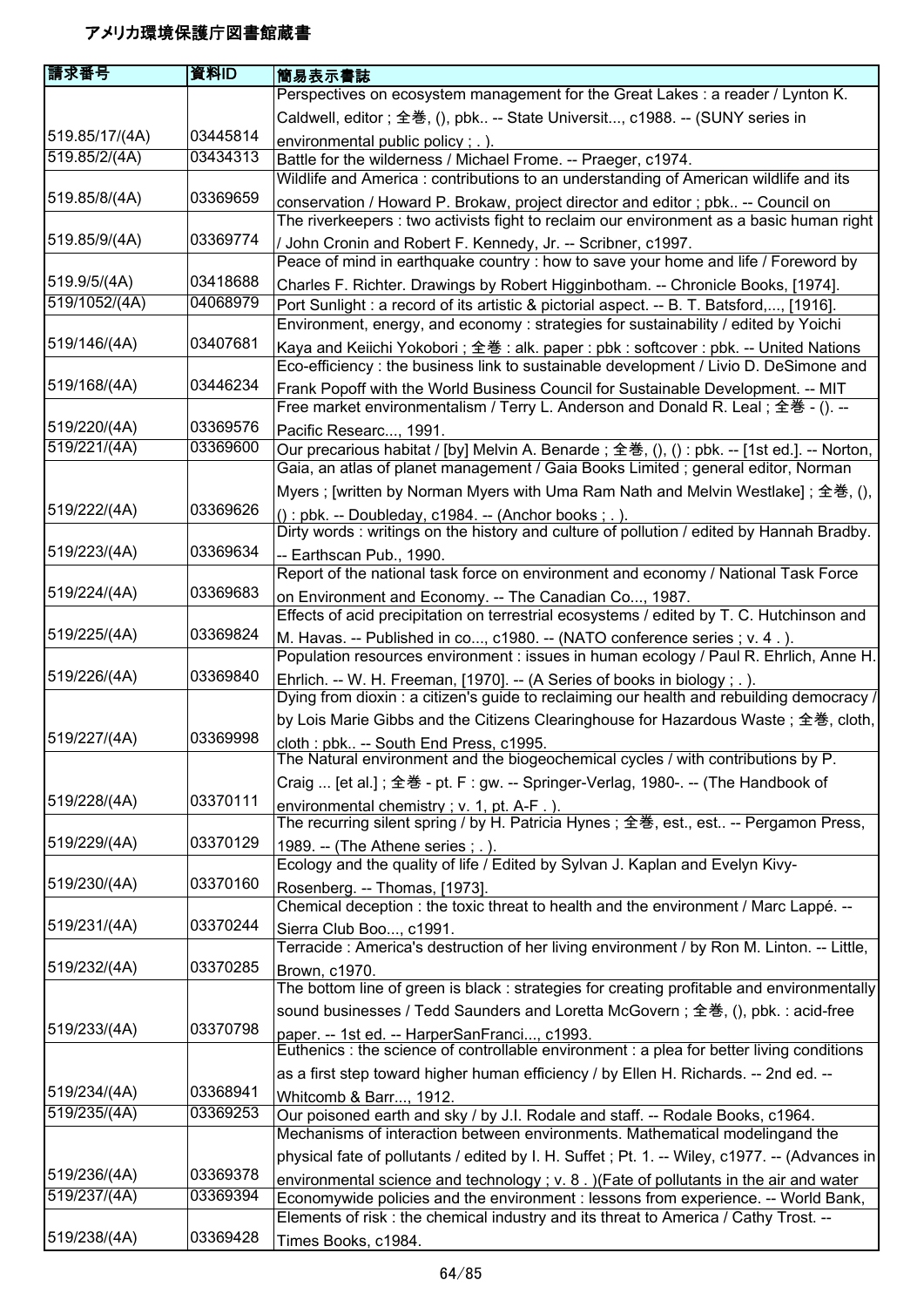| 請求番号             | 資料ID     | 簡易表示書誌                                                                                                                                                              |
|------------------|----------|---------------------------------------------------------------------------------------------------------------------------------------------------------------------|
|                  |          | Our environment : the outlook for 1980 / edited by Alfred J. Van Tassel. -- D.C. Heath,                                                                             |
| 519/239/(4A)     | 03371085 | 1973. -- (Lexington books; studies in social and economic process.).<br>Basics of environmental science / Michael Allaby; 全巻: hbk, 全巻: hbk: pbk. --                 |
| 519/24/(4A)      | 03434396 | Routledge, 1996.                                                                                                                                                    |
|                  |          | Energy & the environment proceedings : International association for energy                                                                                         |
|                  |          | economics-15th annual north american conference / edited by S. A. Van Vactor,                                                                                       |
| 519/240/(4A)     | 03371093 | William Kemp. -- International a, 1993.                                                                                                                             |
|                  |          | Toxic terror: the truth behind the cancer scares / Elizabeth M. Whelan. -- Prometheus                                                                               |
| 519/241/(4A)     | 03371226 | Book, 1993.                                                                                                                                                         |
|                  |          | City of Boston: report of the medical commission upon the Sanitary Qualities of the                                                                                 |
| 519/252/(4A)     | 03368693 | Sudbury, Mystic, Shawshine and Charles River Waters. -- Rockwell & Chur, 1874. --                                                                                   |
|                  |          | (City document; No. 102.).<br>Effects 2, 4, 5-T on man and environment : hearings before the Subcommittee on                                                        |
|                  |          | Energy, Natural Resources, and the Environment of the Committee on Commerce                                                                                         |
|                  |          | United States Senate Ninety-first Congress second session on Effects of 2, 4, 5-T on                                                                                |
| 519/253/(4A)     | 03369519 | man and the Environment : Serial 91-60. -- U. S. Govt. Pri, 1970.                                                                                                   |
|                  |          | Stream pollution : hearings before a Subcommittee of the Committee on Commerce                                                                                      |
|                  |          | United States Senate Seventy-fourth Congress second session on S. 3958, S.3959,                                                                                     |
| 519/254/(4A)     | 03370889 | S.4342 and S. 4627. -- U.S. Govt. Prin, 1936.                                                                                                                       |
|                  |          | Waste management research and environmental quality management : Hearings                                                                                           |
| 519/255/(4A)     | 03370939 | before the subcommittee on air and water pollution -- U.S. Govt. Prin, 1968.<br>Message on environment : message from the President of the United States, outlining |
|                  |          | legislative proposals and administrative actions taken to improve environmental quality.                                                                            |
|                  |          | -- U.S. Govt. Prin, 1970]. -- (House document (United States. Congress. House);                                                                                     |
| 519/256/(4A)     | 03390077 | 91st Congress, 2nd session, no. 225.).<br>Agenda 21 and challenges for Asia and the Pacific / Economic and Social Commission                                        |
| 519/273/(4A)     | 03407293 | for Asia and the Pacific. -- United Nations, 1998.                                                                                                                  |
| 519/274/(4A)     | 03407301 | Agenda for development / United Nations. -- United Nations,, 1997.                                                                                                  |
|                  |          | Agriculture & development in Western Asia / United Nations Economic and Social                                                                                      |
|                  |          | Commission for Western Asia, Food and Agriculture Organization of the United Nations                                                                                |
| 519/275/1996(4A) | 03407319 | 全巻, 1996, 1997. -- United Nations                                                                                                                                   |
|                  |          | Agriculture & development in Western Asia / United Nations Economic and Social                                                                                      |
| 519/275/1997(4A) | 03407327 | Commission for Western Asia, Food and Agriculture Organization of the United Nations                                                                                |
|                  |          | ; 全巻, 1996, 1997. -- United Nations<br>Black Sea biological diversity: Bulgaria / compiled by Asen Konsulov. -- United                                              |
| 519/276/(4A)     | 03407335 | Nations, 1998. -- (Black Sea environmental series; No.5.).                                                                                                          |
|                  |          | Black Sea biological diversity: Romania / Compiled bu Adirana Petranu. -- United                                                                                    |
| 519/277/(4A)     | 03407343 | Nations, 1997. -- (Black Sea environmental series; No.4.).                                                                                                          |
|                  |          | Black Sea biological diversity: Ukraine / Compiled by P. Zaitsev and B. G. Alexandrov.                                                                              |
| 519/278/(4A)     | 03407350 | -- United Nations, 1998. -- (Black Sea environmental series ; No.7.).                                                                                               |
|                  |          | Black Sea pollution assessment / ed. by Laurence D. Mee and Graham Topping. --                                                                                      |
| 519/279/(4A)     | 03407368 | United Nations, 1998. -- (GEF Black Sea environmental programme; .).                                                                                                |
| 519/280/(4A)     | 03407376 | Black Sea transboundary diagnostic analysis. -- United Nations , 1997.<br>Business and the United Nations : partners in sustainable development : industry and      |
|                  |          | technology / United Nations. Department of Economic and Social Affairs. -- United                                                                                   |
| 519/281/(4A)     | 03407384 | Nations, 1999.                                                                                                                                                      |
| 519/282/(4A)     | 03407392 | Capacity developmet. -- United Nations, 1997. -- (Technical advisory paper; 2.).                                                                                    |
|                  |          | Case studies on tailings management. -- international C, 1998. -- (United Nations                                                                                   |
| 519/283/(4A)     | 03407400 | Environment Programme; .).                                                                                                                                          |
|                  |          | Central Eurasian water crisis : Caspian, Aral, and Dead seas / edited by Iwao Kobori                                                                                |
| 519/284/(4A)     | 03407418 | and Michael H. Glantz. -- United Nations , c1998. -- (UNUP ; 925.).                                                                                                 |
|                  |          | CEVNI : European code for inland waterways / Economic Commission for Europe,                                                                                        |
|                  |          | Inland Transport Committee, Working Party on Inland Water Transport. -- Revision 1. --                                                                              |
| 519/285/(4A)     | 03407426 | United Nations, 1998.                                                                                                                                               |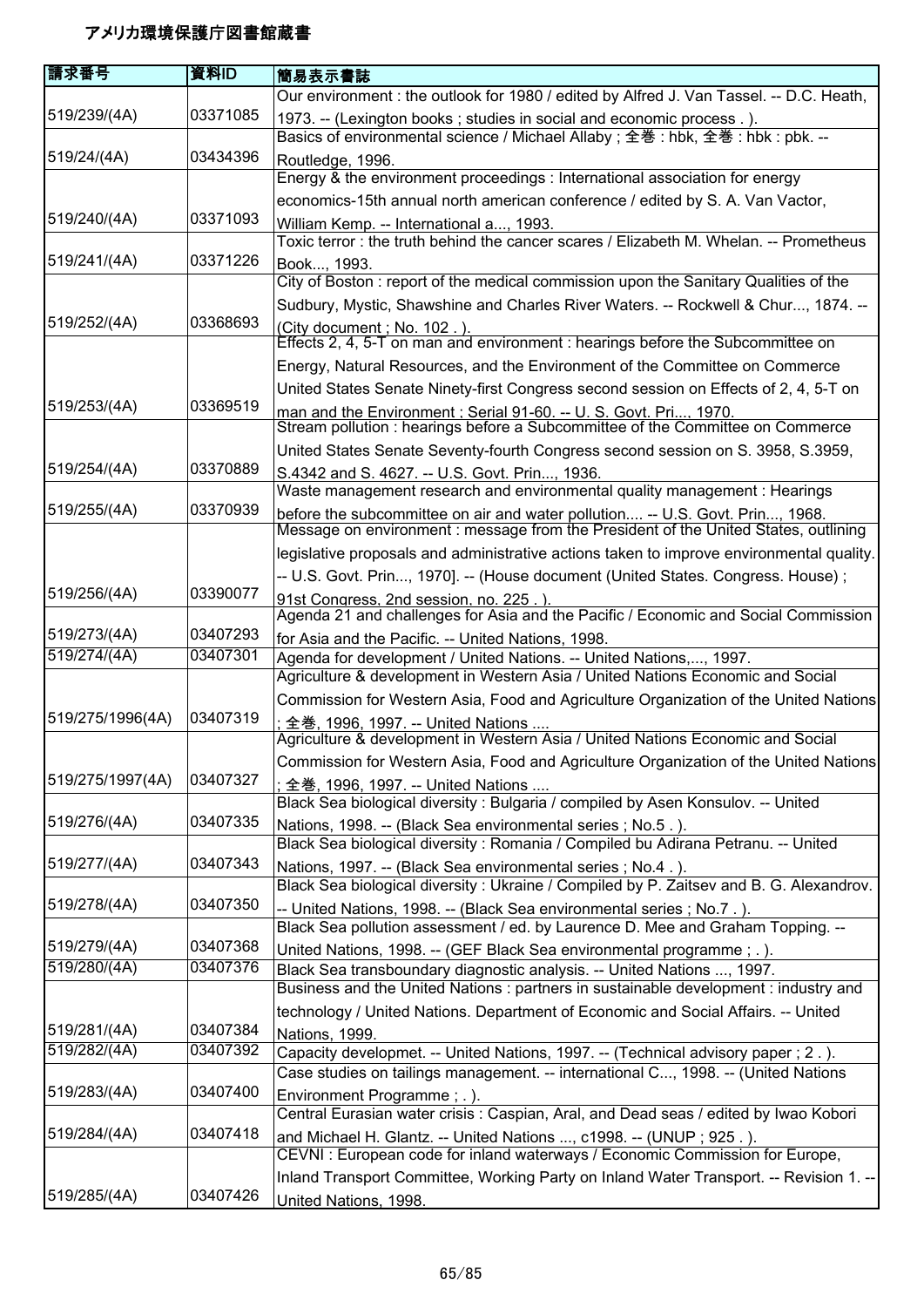| 請求番号          | 資料ID     | 簡易表示書誌                                                                                                                                                                     |
|---------------|----------|----------------------------------------------------------------------------------------------------------------------------------------------------------------------------|
|               |          | Cleaner production : a guide to sources of information / United Nations Environment                                                                                        |
|               |          | Programme, Industry and Environment. -- 2nd ed. -- United Nations, 1998. -- (Cleaner                                                                                       |
| 519/286/(4A)  | 03407434 | Production Programme; .).                                                                                                                                                  |
|               |          | Coming up short: struggling to implementthe Cairo programme of action. -- United                                                                                           |
| 519/287/(4A)  | 03407442 | Nations , 1997.                                                                                                                                                            |
|               |          | Cultural and spiritual values of biodiversity / Compiled and ed. by Darrell Addison                                                                                        |
|               |          | Posey and Oxford Centre for the Environment, Ethics and Society. -- Intermediate                                                                                           |
|               |          | Te, 1999. -- (United Nations Environment Programme ; .) (A Complementary                                                                                                   |
| 519/288/(4A)  | 03407459 | contribution to the Global Biodiversity Assessment : . ).<br>Remote sensing for tropical ecosystem management : proceedings fo the sixth                                   |
|               |          | Regional Seminar on Earth Observation for Tropical Ecosystem Management Ho Chi                                                                                             |
|               |          | Minh City, Viet Nam, 3-7 November 1997 / jointly organized by the National Space                                                                                           |
|               |          | Development Agency of Japan, the National Centre for Science and Technology of Viet                                                                                        |
| 519/289/(4A)  | 03407467 | Nam and the Economic and Social Commission for Asia and the Paci                                                                                                           |
|               |          | Recommendations on the transport of dangerous goods : manual of tests and criteria. -                                                                                      |
| 519/290/(4A)  | 03407475 | - 3rd rev. ed. -- United Nations, 1999.<br>Energy efficiency: compendium of energy conservation ligislation in countries of the                                            |
|               |          | Asia and Pacific region / Economic and Social Commission for Asia and the Pacific. --                                                                                      |
| 519/291/(4A)  | 03407483 | United Nations, 1999.                                                                                                                                                      |
|               |          | The Basin of Mexico: critical environmental issues and sustainability / Exquiel                                                                                            |
| 519/292/(4A)  | 03407491 | Ezcurra[et.al.]. -- United Nations , 1999.                                                                                                                                 |
|               |          | The Ordos Plateau of China: an endangered environment / Hong Jiang. -- United                                                                                              |
| 519/293/(4A)  | 03407509 | Nations , 1999.<br>European timber trends and prospects : into the 21st century / United Nations                                                                           |
|               |          | Economic Commission for Europe, Food and Agriculture Organization of the United                                                                                            |
| 519/294/(4A)  | 03407517 |                                                                                                                                                                            |
|               |          | Nations. -- United Nations, 1996. -- (Geneva timber and forest study papers ; no. 11.).<br>International decisions / United Nations Environment Programme ; 全巻, Vol. 1. -- |
|               |          | United Nations, 1998. -- (Compendium of judicial decisions on matters related to                                                                                           |
|               |          | environment ; . )(UNEP/UNDP/Dutch Government Joint Project on Environmental Law                                                                                            |
| 519/295/1(4A) | 03407525 | and Institutions in Africa : . ).<br>National Decisions / United Nations Environment Programme ; 全巻, Vol. 1. -- United                                                     |
|               |          | Nations, 1998. -- (Compendium of judicial decisions on matters related to environment                                                                                      |
|               |          | ; .) (UNEP/UNDP/Dutch Government Joint Project on Environmental Law and                                                                                                    |
| 519/296/1(4A) | 03407533 | Institutions in Africa : . )                                                                                                                                               |
|               |          | Conducting environmental impact assessment in developing countries / Prasad Modak                                                                                          |
| 519/297/(4A)  | 03407541 | and Asit K. Biswas; Vol. 1: pbk. -- United Nations , 1999.                                                                                                                 |
|               |          | Convention on access to information, public participation in decision-making and                                                                                           |
|               |          | access to justice in environmental matters = Convention sur l'accès à l'information, la                                                                                    |
|               |          | participation du public au processus décisionnel et l'accès à la justice en matière                                                                                        |
| 519/298/(4A)  | 03407558 | d'environnement / Commission économique pour l'europe = Конвенция о доступе к<br>1979 Convention on Long-Range Transboundary Air Pollution : and its 1998 protocols        |
|               |          | on persistent organic pollutants and heavy metals / Economic Commission for Europe.                                                                                        |
| 519/299/(4A)  | 03407566 | -- United Nations, 1999.<br>Critical trends : global change and sustainable development / Department for Policy                                                            |
| 519/300/(4A)  | 03407574 | Coordination and Sustainable Development. -- United Nations, 1997.                                                                                                         |
|               |          | Country/region specific emmission factors in National Greenhouse gas inventories / P.                                                                                      |
| 519/301/(4A)  | 03407582 | E. M. Lammers [and] J. F. Feenstra, A. A. Olstroorn. -- IVM, Institute , [1995].<br>Dawn in the Andes / Latin American and Caribbean Commision on Development and          |
| 519/302/(4A)  | 03407590 | Environment. -- Inter-American , 1997.                                                                                                                                     |
|               |          | Debt and sustainable human development. -- United Nations , 1999. -- (Technical                                                                                            |
| 519/303/(4A)  | 03407608 | Advisory paper; no. 4.).                                                                                                                                                   |
|               |          | Reception facilities for the transfer of waste generated on board ships on European                                                                                        |
| 519/304/(4A)  | 03407616 | inland waterways / Economic Commission for Europe. -- United Nations, 1999.                                                                                                |
|               |          | Dry season gardening for improving child nutrition / by Paul Sommers; illustrated by                                                                                       |
| 519/305/(4A)  | 03407624 | Paul Nerquaye-Tetteh. -- UNICEF, 1984.                                                                                                                                     |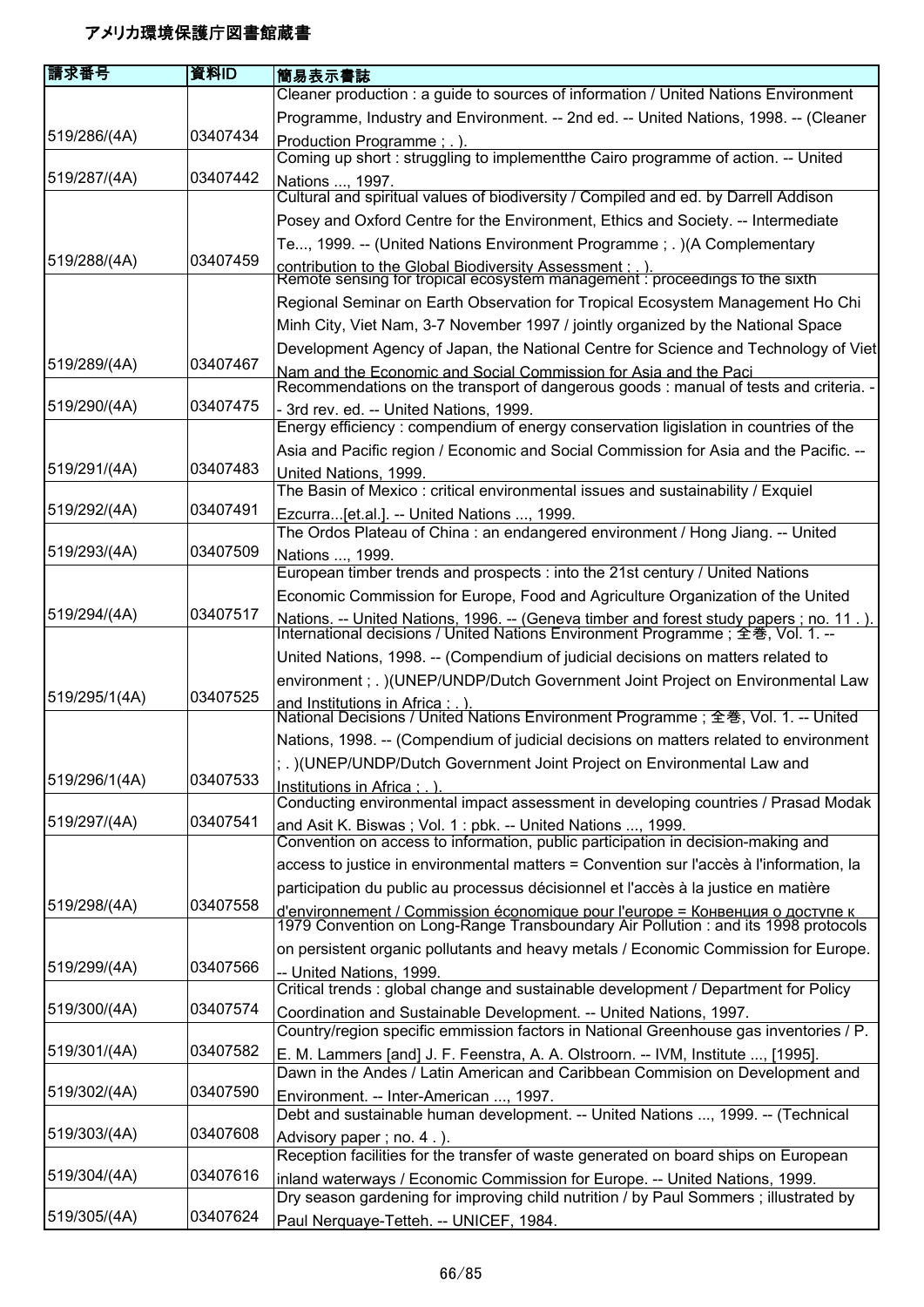| 請求番号           | 資料ID     | 簡易表示書誌                                                                                                                                                                       |
|----------------|----------|------------------------------------------------------------------------------------------------------------------------------------------------------------------------------|
|                |          | Ecodesign: a promising approach to sustainable production and consumption / Han                                                                                              |
| 519/306/(4A)   | 03407632 | Brezet, Carolien van Hemel. -- 1st ed. -- United Nations , 1997.                                                                                                             |
| 519/307/(4A)   | 03407640 | Ecolabels in the tourism industry. -- United Nations , 1998.                                                                                                                 |
|                |          | Education for development : a teacher's resource for global learning / Susan Fountain.                                                                                       |
| 519/308/(4A)   | 03407657 | -- Heinemann, 1995.                                                                                                                                                          |
|                |          | Education, training, research, and fellowship opportunities in space science and                                                                                             |
| 519/309/(4A)   | 03407665 | technology and its applications : a directory / Office for Outer Space Affairs. -- United                                                                                    |
|                |          | Emerging policy initiatives and activities in coastal zone management and non-living                                                                                         |
|                |          | resources assessment in Aisia and the Pacific / Economic and Social Commission for                                                                                           |
|                |          | Asian and the Pacific. -- United Nations, 1998. -- (Development and management of                                                                                            |
| 519/310/(4A)   | 03407673 | Non-living resources in the Coastal Zones of the Asia-Pacific region series : 3 . ).<br>The environment for children : understanding and acting on the environmental hazards |
|                |          | that threaten children and their parents / David Satterthwaite  [et al.]; 全巻 - () : pbk. -                                                                                   |
| 519/311/(4A)   | 03407699 | - Earthscan, c1996.                                                                                                                                                          |
| 519/312/(4A)   | 03407707 | Environmental effects of ozone depletion : 1998 assessment. -- United Nations ,<br>Environmental management in oil and gas exploration and production : an overview of       |
| 519/313/(4A)   | 03407715 | issues and management approaches. -- United Nations , 1997.                                                                                                                  |
|                |          | The environmental management of industrial estates. -- 1st ed. -- United Nations ,                                                                                           |
| 519/314/(4A)   | 03407723 | 1997. -- (UNEP IE technical report ; no. 39.).                                                                                                                               |
| 519/315/(4A)   | 03407731 | Environmental management of system training resource kit. -- United Nations , 1997.                                                                                          |
| 519/316/ES(4A) | 03407749 | Environmental performance reviews; 全巻 - 5. Latvia. -- United Nations, 1997-.                                                                                                 |
| 519/316/LA(4A) | 03407764 | Environmental performance reviews; 全巻 - 5. Latvia. -- United Nations, 1997-.                                                                                                 |
| 519/316/LI(4A) | 03407772 | Environmental performance reviews; 全巻 - 5. Latvia. -- United Nations, 1997-.                                                                                                 |
| 519/316/RE(4A) | 03407756 | Environmental performance reviews; 全巻 - 5. Latvia. -- United Nations, 1997-.                                                                                                 |
| 519/316/SL(4A) | 03407780 | Environmental performance reviews ; 全巻 - 5. Latvia. -- United Nations, 1997-.                                                                                                |
|                |          | Environmental programmes in Latin America and the Caribbean : an assessment of                                                                                               |
|                |          | UNDP experience / by Hugo Navajas [and] Maria Teresa Szauer, Francisco Szekely. --                                                                                           |
| 519/317/(4A)   | 03407798 | Office of Evalu, 1996. -- (Series on Lessons Learned; .).<br>Assessment of water resources and water demand by user sectors in the Philippines. -                            |
| 519/318/(4A)   | 03407806 | - United Nations, 1999.                                                                                                                                                      |
|                |          | European agreement concerning the international carriage of dangerous goods by road                                                                                          |
|                |          | (ADR): 1997 corrections, 1997 amendments and draft 1999 amendments to annexes                                                                                                |
|                |          | A and B / Economic Commission for Europe, Inland Transport Committee, Working                                                                                                |
| 519/319/(4A)   | 03407814 | Party on the Transport of Dangerous Goods. -- United Nations, 1998.<br>European forests and timber : scenarios into the 21st century (consumption,                           |
|                |          | production, trade, recycling and energy) / by Timber Section, UN/ECE Trade Division. -                                                                                       |
|                |          | - United Nations, 1996. -- (Geneva timber and forest discussion papers;                                                                                                      |
| 519/320/(4A)   | 03407822 | ECE/TIM/DP/10. ) (ETTS V working papers ; ECE/TIM/SP/11.)                                                                                                                    |
|                |          | Floods : people at risk, strategies for prevention / written by John B. Miller. -- United                                                                                    |
| 519/321/(4A)   | 03407830 | Nations, 1997.                                                                                                                                                               |
| 519/322/(4A)   | 03407848 | Food for the future: women population and food security. -- United Nations , [1996].<br>State of European forests and forestry 1999 / United Nations Economic Commission     |
|                |          | for Europe, Food and Agriculture Organization of the United Nations. -- United Nations,                                                                                      |
| 519/323/(4A)   | 03407855 | 1999. -- (Geneva timber and forest study papers; no. 16.).                                                                                                                   |
|                |          | Forest and forest products country profile, Republic of Moldova / prepared by D. T.                                                                                          |
| 519/324/(4A)   | 03407863 | Galupa. -- United Nations, 1997. -- (Geneva timber and forest study papers; no. 13.).                                                                                        |
|                |          | Forest and forest products country profile (condition and utilization of forests in 1995),                                                                                   |
|                |          | Russian Federation / prepared by Mr. Valentin V. Strakhov, Mr. Andrey N. Filiptchouk,                                                                                        |
| 519/325/(4A)   | 03407871 | Mr. V. A. Mokritzki. -- United Nations, 1997. -- (Geneva timber and forest study papers<br>Freshwater resources in arid lands : UNU Global Environmental Forum V / edited by |
| 519/326/(4A)   | 03407889 | Juha I. Uitto and Jutta Schneider. -- United Nations , c1997. -- (UNUP ; 982.).<br>The future of the global environment : a model-based analysis supporting UNEP's first     |
|                |          | global environment outlook / Jan Bakkes and Jaap van Woerden (eds.). -- UNEP. --                                                                                             |
| 519/327/(4A)   | 03407897 | (Environment information and assessment technical report ; 97-1.).                                                                                                           |
| 519/328/(4A)   | 03407905 | GIS standards and standardization : a handbook. -- United Nations, 1998.                                                                                                     |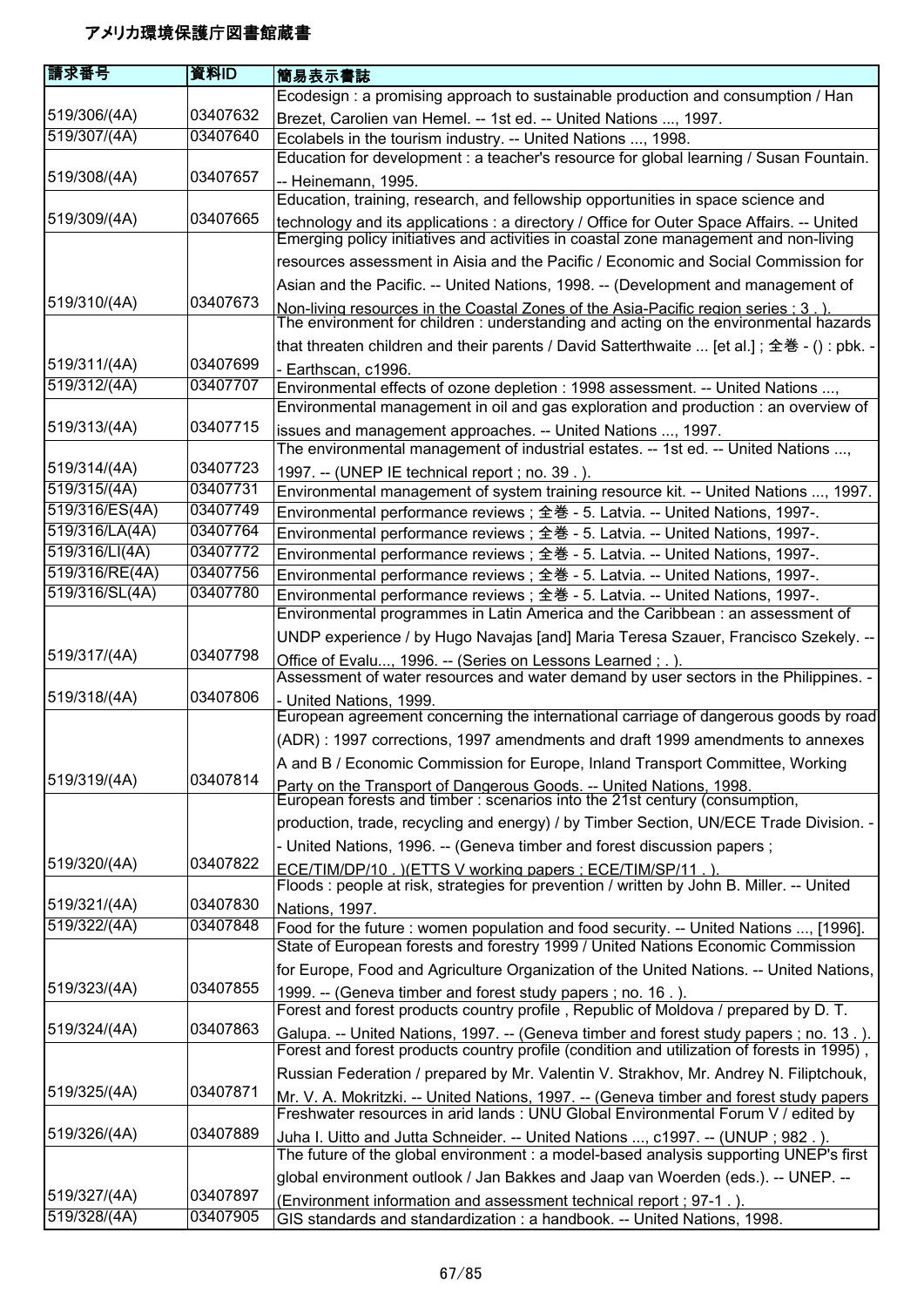| 請求番号             | 資料ID     | 簡易表示書誌                                                                                                                                                                      |
|------------------|----------|-----------------------------------------------------------------------------------------------------------------------------------------------------------------------------|
|                  |          | Global environment outlook / [United Nations Environment Programme; in                                                                                                      |
| 519/329/(4A)     | 03407913 | collaboration with Stockholm Environment Institute  et al.]; 全巻 : pbk, (). -- Published<br>Governance for sustainable growth and equity: report of International Conference |
| 519/330/(4A)     | 03407921 | United Nations, New York, 28-30 July 1997; Conference paper 1. -- Management<br>Government views on the relationships between population and environment. -- United         |
| 519/331/(4A)     | 03407939 | Nations, 1997.                                                                                                                                                              |
|                  |          | Clear production : fifth international high-level seminar Seoul. -- United Nation E,                                                                                        |
| 519/332/(4A)     | 03407947 | 1998. -- (Industry and environment / United Nations. Environment Programme; Vol. 21<br>Water resources and water use / Economic and Social Commission for Asia and the      |
|                  |          | Pacific. -- United Nations, 1995. -- (Water resources series ; no. 74.) (Guidebook to                                                                                       |
| 519/333/(4A)     | 03407954 | water resources, use and management in Asia and the Pacific; v.1.).<br>Guidelines on water and sustainable development : principles and policy options /                    |
|                  |          | Economic and Social Commission for Asia and the Pacific. -- United Nations, 1997. --                                                                                        |
| 519/334/(4A)     | 03407962 | (Water resources series; no. 77.)                                                                                                                                           |
| 519/335/(4A)     | 03407970 | Handbook of environmental law. -- United Nations , [199-].<br>Handbook of international trade and development statistics = Manuel de statistiques du                        |
|                  |          | commerce international et du développement / Conférence des Nations Unies sur le                                                                                            |
|                  |          | commerce et le développement / United Nations Conference on Trade and                                                                                                       |
| 519/336/1995(4A) | 03407988 | Development: 全巻 - 1996-1997. -- United Nations. 1969-.<br>Handbook of world mineral trade statistics / United Nations Conferencs on Trade and                               |
| 519/337/(4A)     | 03407996 | Development; 1990-1995 - 1995-2000. -- United Nations, 1997-.                                                                                                               |
|                  |          | Handbook of world mineral trade statistics / United Nations Conferencs on Trade and                                                                                         |
| 519/338/(4A)     | 03408002 | Development; 1990-1995 - 1995-2000. -- United Nations, 1997-.                                                                                                               |
| 519/339/(4A)     | 03408010 | Handbook on data reporting under the Montreal Protocol. -- United Nations , 1999.<br>High-level expert group meeting on policies for integration of space applications with |
| 519/340/(4A)     | 03408028 |                                                                                                                                                                             |
| 519/341/(4A)     | 03408036 | sustainable development, Bangkok, 8-10 December 1997. -- United Nations, 1998.                                                                                              |
|                  |          | How the Hotel and tourism industry can protect the ozone layer. -- United Nations ,<br>Mining and sustainable development. -- United Nations , 1997. -- (Industry and       |
| 519/342/(4A)     | 03408044 | environment / United Nations. Environment Programme; Vol. 20 No.4.).<br>Environmental management in the service industries. -- United Nations , 1998. --                    |
| 519/343/(4A)     | 03408051 | (Industry and environment / United Nations. Environment Programme; Vol. 21 No.3.).                                                                                          |
| 519/344/(4A)     | 03408069 | The construction industry and the environment. -- United Nations , 1996. -- (Industry<br>and environment / United Nations. Environment Programme ; Vol. 19 No.2.).          |
| 519/345/(4A)     | 03408077 | Clear production. -- United Nations , 1996. -- (Industry and environment / United<br>Nations. Environment Programme; Vol. 19 No.3.).                                        |
| 519/346/(4A)     | 03408085 | Environmental management of industrial estates. -- United Nations , 1996. --                                                                                                |
|                  |          | (Industry and environment / United Nations. Environment Programme; Vol. 19 No.4.).<br>Industrial accidents : prevention and preparedness. -- United Nations , 1997. --      |
| 519/347/(4A)     | 03408093 | (Industry and environment / United Nations. Environment Programme; Vol. 19 No.3.).<br>Producto development and the environment. -- United Nations , 1997. -- (Industry      |
| 519/348/(4A)     | 03408101 |                                                                                                                                                                             |
|                  |          | and environment / United Nations. Environment Programme; Vol. 19 No.3.).<br>Voluntary initiatives. -- United Nations , 1998. -- (Industry and environment / United          |
| 519/349/(4A)     | 03408119 | Nations. Environment Programme; Vol. 19 No.3.).<br>In place of the forest : environmental and socio-economic transformation in Borneo and                                   |
|                  |          | the eastern Malay Peninsula / Harold Brookfield, Lesley Potter, and Yvonne Byron. --                                                                                        |
| 519/350/(4A)     | 03408127 | United Nations , c1995. -- (UNUP ; 893.) (UNU studies on critical environmental                                                                                             |
| 519/351/(4A)     | 03408135 | Issues & options : the clean development mechanism / editor, José Goldemberg;                                                                                               |
|                  |          | contributors, Paige Brown  [et al.]. -- United Nations , c1998.<br>Integrating human rights with sustainable human development / United Nations                             |
| 519/352/(4A)     | 03408143 | Development Programme. -- United Nations , 1998.                                                                                                                            |
| 519/353/(4A)     | 03408150 | Land transport corridors between Central Asia and Europe. -- United Nations, 1997.                                                                                          |
|                  |          | Management of Latin American river basins : Amazon, Plata, and São Francisco /                                                                                              |
|                  |          | edited by Asit K. Biswas  [et al.]; 1996-1997 : pbk. -- United Nations , c1999. --                                                                                          |
| 519/354/(4A)     | 03408168 | (Water resources management and policy series; .).                                                                                                                          |
| 519/355/1(4A)    | 03408176 | Manual for hazardous waste management; 全巻, Vol. 1 : Reference text, Vol. 2 :                                                                                                |
|                  |          | Workbook. -- United Nations, 1994.                                                                                                                                          |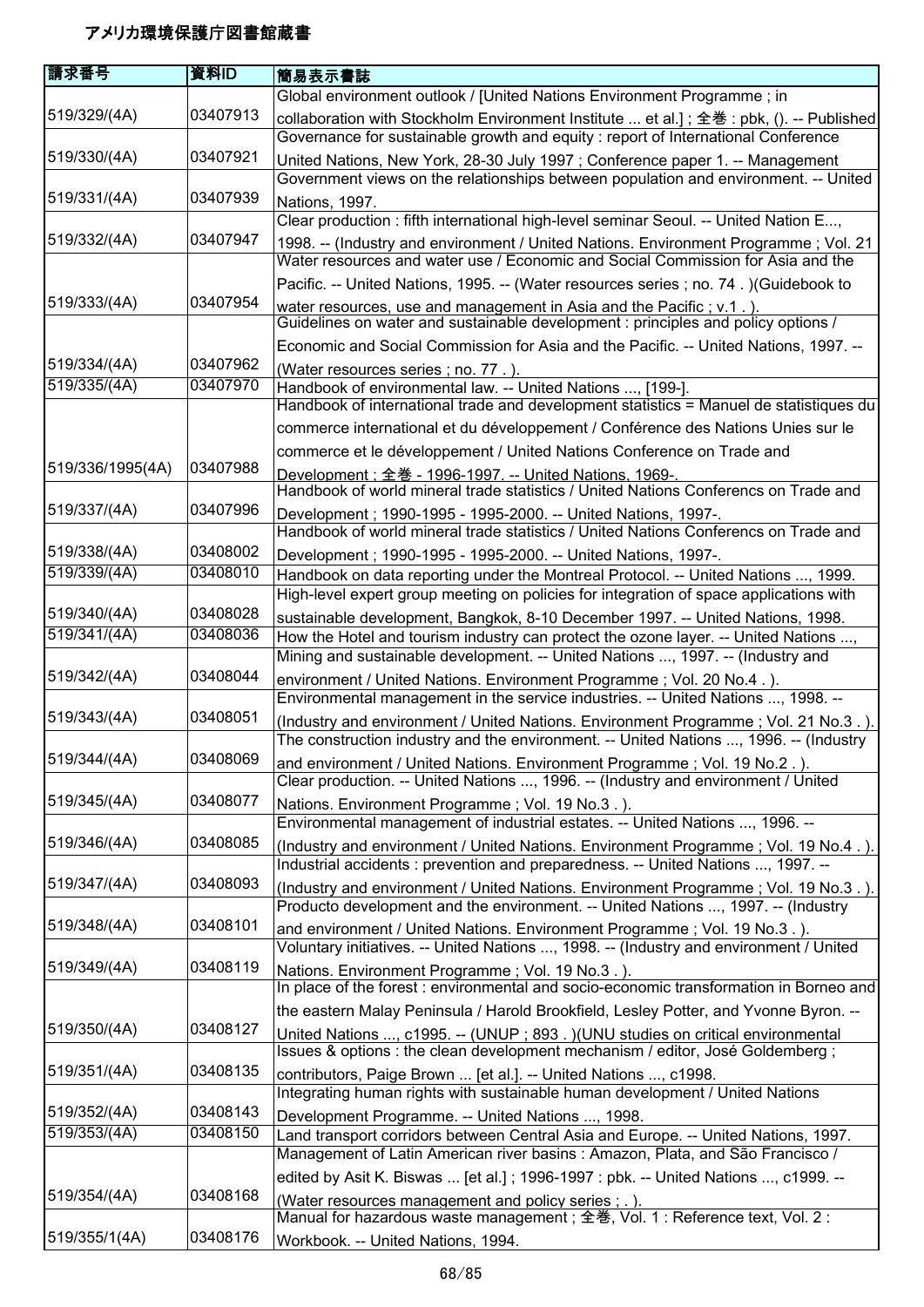| 請求番号          | 資料ID     | 簡易表示書誌                                                                                                                                                                       |
|---------------|----------|------------------------------------------------------------------------------------------------------------------------------------------------------------------------------|
|               |          | Manual for hazardous waste management; 全巻, Vol. 1 : Reference text, Vol. 2 :                                                                                                 |
| 519/355/2(4A) | 03408184 | Workbook. -- United Nations, 1994.                                                                                                                                           |
| 519/356/(4A)  | 03408192 | Mekong / Lancang river tourism planning. -- United Nations, 1997.                                                                                                            |
| 519/357/(4A)  | 03408200 | Mineral fertilizer production and the environment : a guide to reducing the                                                                                                  |
| 519/358/(4A)  | 03408218 | environmental impact of fertilizer prodction. -- United Nations , 1996. -- (Technical<br>Mobilizing private sector resources for infrastructure. -- United Nations, 1997.    |
|               |          | Monitoring industrial emissions and wastes : a manual / United Nations Industrial                                                                                            |
|               |          | Development Organization (UNIDO), Industry and Environment Centre of the United                                                                                              |
|               |          | Nations Environment Programme (UNEP IE). -- 1st ed. -- United Nations , 1996. --                                                                                             |
| 519/359/(4A)  | 03408226 | (Technical report series ; no. 27.)<br>Report of the Aerosols, Sterilants, Miscellaneous Uses and Carbon Tetrachloride                                                       |
|               |          | Technical Options Committee : 1998 assessment ; 1998. -- UNEP, 1999. -- (Montreal                                                                                            |
| 519/360/(4A)  | 03408234 | Protocol on Substances that Deplete the Ozone Layer; .).<br>Report of the Economic Options Committee : pursuant to article 6 of the Montreal                                 |
|               |          | Protocol and decision IV/13 (1996) by the Parties to the Montreal Protocol; 1998. --                                                                                         |
| 519/361/(4A)  | 03408242 | UNEP, [1998]. -- (Montreal Protocol on Substances that Deplete the Ozone Layer ; . ).<br>Report of the Flexible and Rigid Foams Technical Options Committee : pursuant to    |
|               |          | article (6) of the Montreal protocol on substances that deplete the ozone layer under                                                                                        |
|               |          | the auspices of the United Nations Environment Programme; 1998. -- UNEP, 1998. --                                                                                            |
| 519/362/(4A)  | 03408259 | (Montreal Protocol on Substances that Deplete the Ozone Laver: . ).<br>Report of the Refrigeration, Air Conditioning and Heat Pumps Technical Options                        |
| 519/363/(4A)  | 03408267 | Committee : 1998. -- UNEP, 1998. -- (Montreal Protocol on Substances that Deplete<br>Report of the Technology and Economic Assessment Panel: pursuant to article 6 of        |
|               |          | the Montreal protocol; 1998. -- UNEP, 1998. -- (Montreal Protocol on Substances that                                                                                         |
| 519/364/(4A)  | 03408275 | Deplete the Ozone Layer; .).                                                                                                                                                 |
| 519/365/(4A)  | 03408283 | Report of the Halons Technical Options Committe; 1998 Assessment. -- UNEP, 1999.                                                                                             |
|               |          | -- (Montreal Protocol on Substances that Deplete the Ozone Layer ; . ).<br>1998 assessment of Alternatives to Methyl Bromide / United Nations Environment                    |
| 519/366/(4A)  | 03408291 | Programme. -- UNEP, 1998. -- (Montreal Protocol on Substances that Deplete the                                                                                               |
|               |          | New approaches to science and technology cooperation and capacity building. --                                                                                               |
|               |          | United Nations, 1998. -- (Advanced technology assessment system / Department of                                                                                              |
| 519/367/(4A)  | 03408309 | Economic and Social Development; issue 11.).<br>Non-wood goods and services of the forest (report of ECE/FAO team of specialists) /                                          |
|               |          | prepared by Ms. Linda Langner. -- United Nations, 1998. -- (Geneva timber and forest                                                                                         |
| 519/368/(4A)  | 03408317 | study papers; no. 15.).<br>The North, the South, and the environment : ecological constraints and the global                                                                 |
|               |          | economy / edited by V. Bhaskar and Andrew Glyn; 全巻 - 全巻 : hb : pb : United                                                                                                   |
| 519/369/(4A)  | 03408325 | Nations University Press. -- Earthscan, 1995.                                                                                                                                |
|               |          | The oceanic circle : governing the seas as a global resource / Elisabeth Mann Borgese                                                                                        |
| 519/370/(4A)  | 03408333 | ; 全巻, 全巻 : cloth, 全巻 : cloth : pbk. -- United Nations , c1998. -- (UNUP ; 1028 . ).                                                                                          |
| 519/371/(4A)  | 03408341 | ODS import/export licensing systems : resource module. -- United Nations , 1998.<br>Population and environment dynamics, poverty and quality of life in countries of the     |
|               |          | ESCAP region / Economic and Social Commission for Asia and the Pacific. -- United                                                                                            |
| 519/372/(4A)  | 03408358 | Nations, 1997. -- (Asian population studies series; no. 147.).                                                                                                               |
| 519/373/(4A)  | 03408366 | Poverty in transition? / Regional Bureau for Europe and the CIS. -- United Nations ,<br>Proceedings of the meetings of the regional working groups on space applications for |
|               |          | sustainable development : Singapore 19-22 February 1997, Bali, Indonesia 3-6 March                                                                                           |
|               |          | 1997, Phuket, Thailand 8-11 April 1997, Taejon, Republic of Korea 12-14 May 1997. --                                                                                         |
| 519/374/(4A)  | 03408374 | United Nations, 1997.<br>Profiting from green consumerism in Germany : opportunities for developing countries                                                                |
|               |          | in three sectors : leather and footwear, textiles and clothing, and furniture / United                                                                                       |
|               |          | Nations Conference on Trade and Development. -- United Nations, 1999. -- (Analytical                                                                                         |
| 519/375/(4A)  | 03408382 | studies on trade, environment and development / United Nations Conference on Trade<br>Promoting development while limiting greenhouse gas emissions : trends & baselines /   |
|               |          | Jose Goldemberg [and] Walter Reid, editor; Weber Amaral[et al.], contributors. --                                                                                            |
| 519/376/(4A)  | 03408390 | United Nations, c1999.                                                                                                                                                       |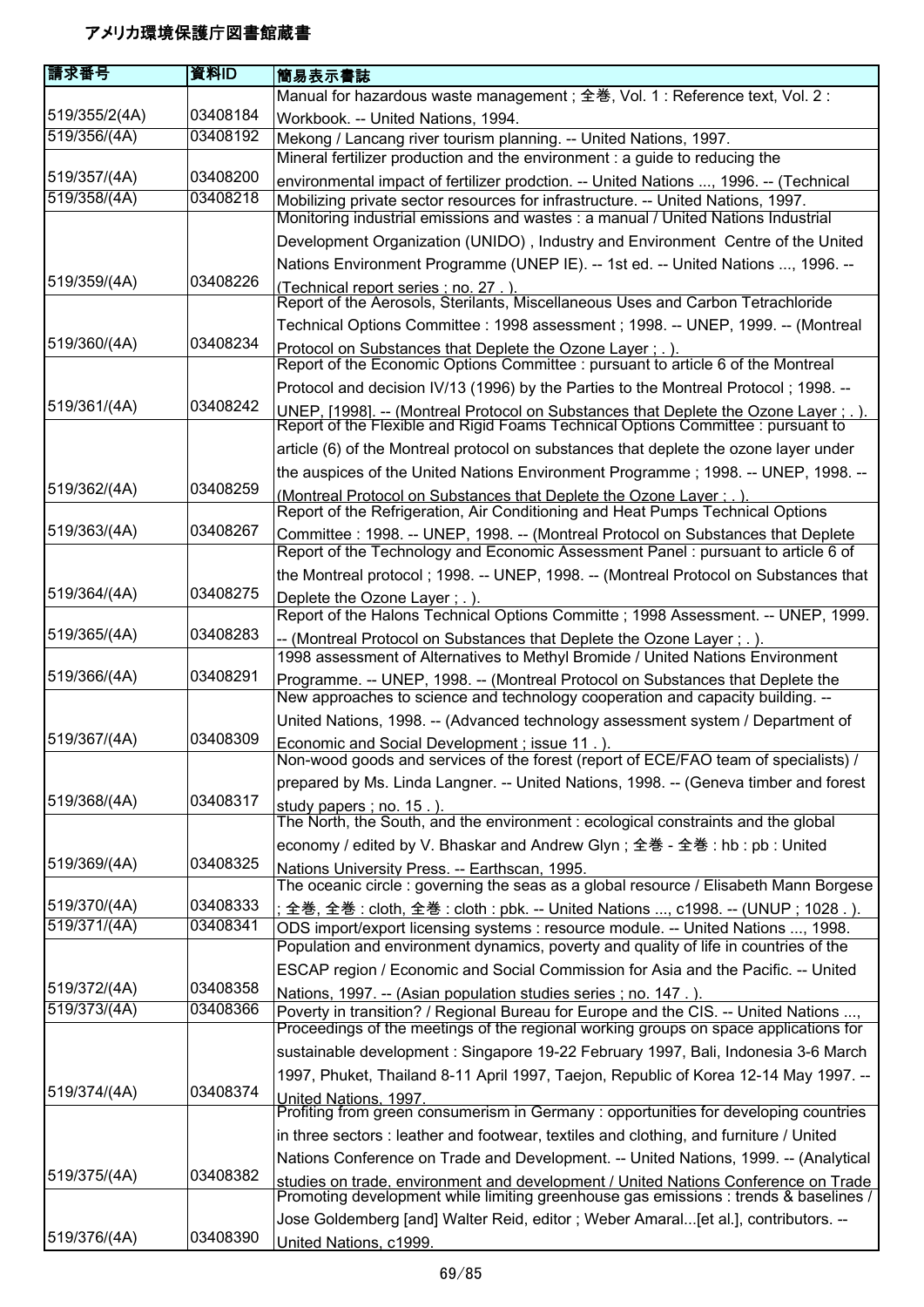| 請求番号             | 資料ID     | 簡易表示書誌                                                                                                                                                                                  |
|------------------|----------|-----------------------------------------------------------------------------------------------------------------------------------------------------------------------------------------|
|                  |          | Prospects for sustained development of the palestinian economy : strategies and                                                                                                         |
|                  |          | policies for reconstruction and development / United Nations Conference on Trade and                                                                                                    |
| 519/377/(4A)     | 03408408 | Development. -- United Nations, 1996.                                                                                                                                                   |
|                  |          | Protecting our planet securing our future : linkages among global environmental issues                                                                                                  |
| 519/378/(4A)     | 03408416 | and human needs / Robert T. Watson  [et al.]. -- United Nations , 1998.<br>Reducing greenhouse gas emissions : the role of voluntary programmes / United                                |
|                  |          | Nations Environment Programme. Industry and Environment Programme Activity                                                                                                              |
|                  |          | Centre, United States Environmental Protection Agency. Atmospheric Pollution                                                                                                            |
| 519/379/(4A)     | 03408424 | Prevention Division. -- 1st ed. -- United Nations, c1997.<br>Voluntary industry codes of conduct for the environment. -- United nations , 1998. --                                      |
| 519/380/(4A)     | 03408432 | (Technical report; 40.).                                                                                                                                                                |
| 519/381/(4A)     | 70011705 | For life on earth. -- CD-ROM版. -- United Nations , 1997. w.                                                                                                                             |
| 519/382/(4A)     | 03408440 | Regional cooperation on climate change. -- United Nations, 1997.                                                                                                                        |
|                  |          | Register of international treaties and other agreements in the field of the environment;                                                                                                |
| 519/383/1996(4A) | 03408457 | 全巻 - 1996. -- United Nations , 1989-.                                                                                                                                                   |
|                  |          | Forest products markets in 1999 and prospects for 2000 = Marches des produits                                                                                                           |
|                  |          | forestiers en 1999 et perspectives pour 2000. -- United Nations, 1999. -- (Timber                                                                                                       |
| 519/384/(4A)     | 03408465 | bulletin = Bulletin du bois ; Vol. 52 No. 6.).                                                                                                                                          |
|                  |          | Report on the 6th session / Commission on Sustainable Development. -- United                                                                                                            |
| 519/385/(4A)     | 03408473 | Nations. -- (Official records. Supplement ; No. 9.).<br>Report on the 32nd session / Commission for Development Planning. -- United                                                     |
| 519/386/(4A)     | 03408481 |                                                                                                                                                                                         |
|                  |          | Nations. -- (Official records. Supplement ; No. 14.).<br>Report of the Governing Council on the Work of its 19th session / United Nations                                               |
| 519/387/(4A)     | 03408499 | Environment Programme. -- United Nations, 1997. -- (Official record. Supplement ; No.                                                                                                   |
|                  |          | The restructuring of peripheral villages in Northwestern Russia / Eira Varis. -- World                                                                                                  |
| 519/388/(4A)     | 03408507 | Institute, 1996. -- (WIDER research for action; .).<br>Review of mineral resources potential and policy for development in North-East Asia. --                                          |
|                  |          | United Nations, 1997. -- (Development and management of non-living resources in the                                                                                                     |
| 519/389/(4A)     | 03408515 | coastal zones of the Asia-Pacific region; Vol. 2.).                                                                                                                                     |
|                  |          | The rise and fall of development aid / Stephen Browne. -- World Institute, 1997. --                                                                                                     |
| 519/390/(4A)     | 03408523 | (WIDER working papers; WP 143.).                                                                                                                                                        |
|                  |          | Road transport and the environment : areas of concern for the Asian and Pacific                                                                                                         |
| 519/391/(4A)     | 03408531 | region. -- United Nations, 1997. -- (United Nations publication ; sales no. E.98.II.F.52 .<br>Role of economic instruments in integrating environmental policy with sectoral policies : |
|                  |          | proceedings of the workshop organized by the United Nations Economic Commision                                                                                                          |
|                  |          | for Europe (UN/ECE) jointly with the Organization for Economic Co-operation and                                                                                                         |
|                  |          | Development (OECD) and held in Pruhonice, Czech Republic on 8-10. October 1997 /                                                                                                        |
| 519/392/(4A)     | 03408549 |                                                                                                                                                                                         |
|                  |          | Editors. Jiří Bečvář and Mikhail G. Kokine. -- Mi<br>Effects of long-range transboundary air pollution : report prepared within the framework                                           |
|                  |          | of the Convention on Long-range Transboundary Air Pollution / Economic Commission                                                                                                       |
| 519/393/(4A)     | 03408556 | for Europe. -- United Nations, 1999. -- (Air pollution studies; no. 14.).                                                                                                               |
| 519/394/1(4A)    | 03408564 | Scientific assessment of ozone depletion: 1998; 全巻, 1, 2. -- National Oceani,<br>[1999]. -- (Global ozone research and Monitoring Project - Report ; no. 44.).                          |
|                  |          | Scientific assessment of ozone depletion: 1998; 全巻, 1, 2. -- National Oceani,                                                                                                           |
| 519/394/2(4A)    | 03408572 | [1999]. -- (Global ozone research and Monitoring Project - Report; no. 44.).                                                                                                            |
|                  |          | Small is beautiful: affordable space missions for sustainable development in Asia and                                                                                                   |
| 519/395/(4A)     | 03408580 | the Pacific. -- United Nations, 1997.                                                                                                                                                   |
|                  |          | Proceedings of the first international symposium on Sogotra Island : present and future                                                                                                 |
| 519/396/1(4A)    | 03408598 | / ed. by H. J. Dumont ; 全巻, Vol. 1. -- United Nations, 1998.                                                                                                                            |
|                  |          | Sourcebook of alternative technologies for freshwater augmentation in small island                                                                                                      |
| 519/397/(4A)     | 03408606 | developing states. -- UNEP Internatio, 1998. -- (Technical publication series ; Issue                                                                                                   |
|                  |          | Source book of alternative technologies for freshwater augmentation in Latin America                                                                                                    |
| 519/398/(4A)     | 03408622 | and the Caribbean. -- UNEP Internatio, 1998. -- (Technical publication series ; Issue                                                                                                   |
|                  |          | Sourcebook of alternative technologies for freshwater augmentation in Eastern and                                                                                                       |
| 519/399/(4A)     | 03408614 | Central Europe. -- UNEP Internatio, 1998. -- (Technical publication series ; Issue[8].                                                                                                  |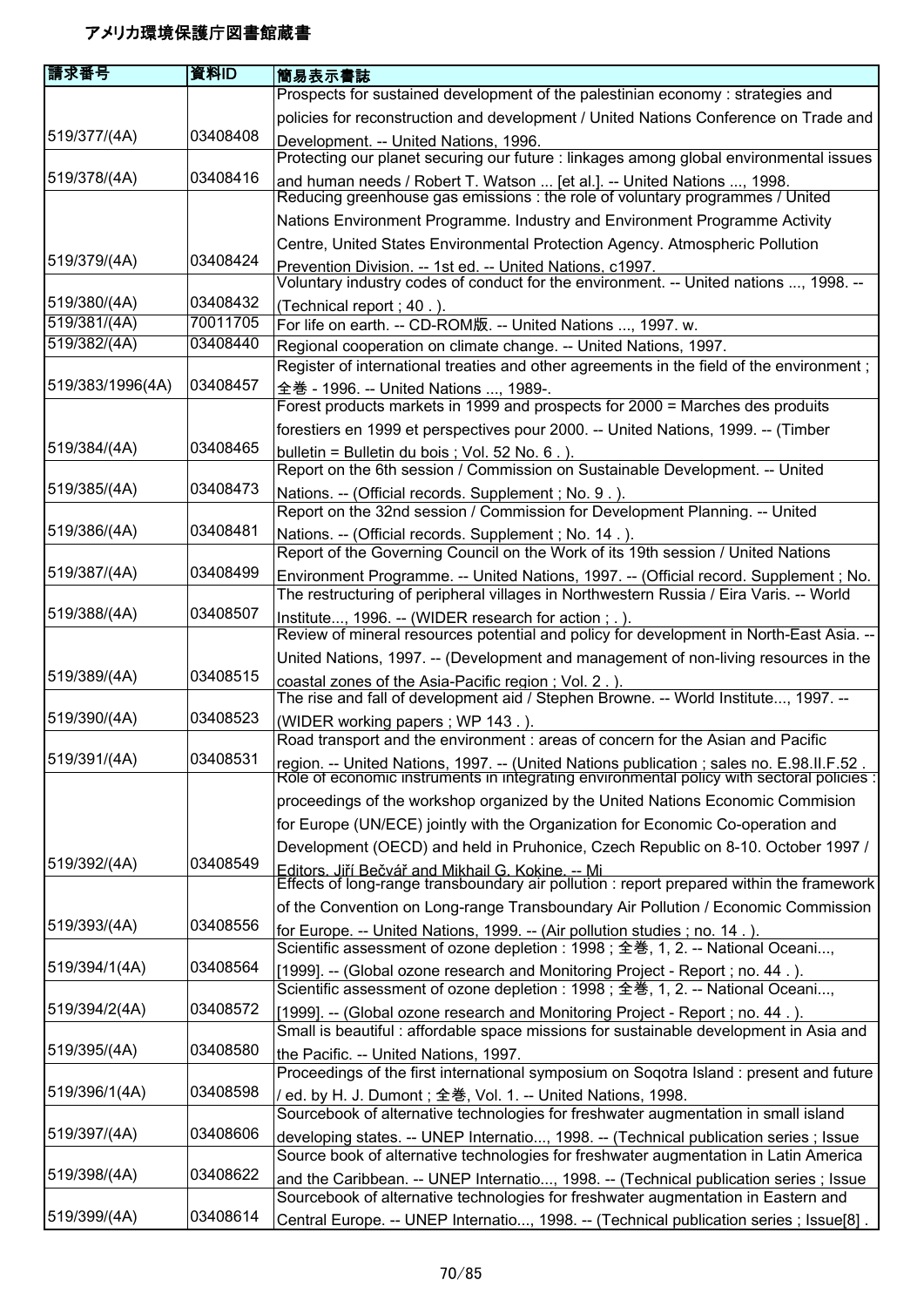| 請求番号         | 資料ID     | 簡易表示書誌                                                                                                                                                                       |
|--------------|----------|------------------------------------------------------------------------------------------------------------------------------------------------------------------------------|
|              |          | Sourcebook of alternative technologies for freshwater augmentation in some Asian                                                                                             |
| 519/400/(4A) | 03408630 | countries. -- UNEP Internatio, 1998. -- (Technical publication series ; Issue 8e.).<br>Sourcebook of alternative technologies for freshwater augmentation in Africa. -- UNEP |
| 519/401/(4A) | 03408648 | Internatio, 1998. -- (Technical publication series ; Issue 8a.).                                                                                                             |
| 519/402/(4A) | 03408655 | Sources and nature of water quality problems in asia and the pacific. -- United Nations,                                                                                     |
|              |          | South north challenges in global forestry / Alexander Mather. -- UNU World Insti,                                                                                            |
| 519/403/(4A) | 03408663 | 1997. -- (WIDER working papers; WP 145.).                                                                                                                                    |
|              |          | Space applications for sustainable development : proceedings of the high-level                                                                                               |
|              |          | seminar on integrated space technology applications for poverty alleviation and rural                                                                                        |
| 519/404/(4A) | 03408671 | development. -- United Nations, 1997.                                                                                                                                        |
| 519/405/(4A) | 03408689 | State of the environment in Asia and the Pacific; 1995. -- United Nations, 1995.                                                                                             |
|              |          | State of the region : first report summary, a report from Cantral America and for Central                                                                                    |
| 519/406/(4A) | 03408697 | America / tr. by Sundra Flansburg ; ed.by Jorge Vargas Cullell. -- United Nations, 1999.                                                                                     |
| 519/407/(4A) | 03408705 | Steel industry and the environment; Technical and management issues / editeur                                                                                                |
|              |          | responsable F. Brichaut. -- United Nations , 1997. -- (Technical report ; no. 38.).<br>Strategies and policies for air pollution abatement : major review prepared under the |
|              |          | Convention on Long-range Transboundary Air Pollution / Economic Commission for                                                                                               |
| 519/408/(4A) | 03408713 | Europe; pbk. -- United Nations, 1999.                                                                                                                                        |
|              |          | Structural and ownership changes in the chemical industry of countries in transition /                                                                                       |
| 519/409/(4A) | 03408721 | Economic Commission for Europe. -- United Nations, 1997.<br>Study on the potential for hydrocarbon replacements : in existing domestic and small                             |
| 519/410/(4A) | 03408739 | commercial refrigeration appliances. -- United Nations , 1999.<br>Sustainable development of water resources in Asia and the Pacific : an overview. --                       |
| 519/411/(4A) | 03408747 |                                                                                                                                                                              |
|              |          | United Nations, 1997.                                                                                                                                                        |
|              | 03408754 | Sustainable development : success stories / United Nations. Department of Economic                                                                                           |
| 519/412/(4A) |          | and Social Affairs, division for Sustainable Development. -- United Nations, 1998.<br>Sustainable development : success stories / United Nations. Department of Economic     |
| 519/413/(4A) | 03408762 | and Social Affairs, division for Sustainable Development ; v. 3. -- United Nations, 1999.                                                                                    |
|              |          | Synthesis of the reports of the scientific, environmental effects, and technology and                                                                                        |
|              |          | economic assessment panels of the Montreal Protocol : a decade of assessments for                                                                                            |
| 519/414/(4A) | 03408770 | decision makers regarding the protection of the Ozone Layer. -- United Nations ,                                                                                             |
|              |          | Forest products annual market review 1998-1999. -- United Nations, 1999. -- (Timber                                                                                          |
| 519/415/(4A) | 03408788 | bulletin ; Vol.52 No.3.).                                                                                                                                                    |
|              |          | Forest products trade flow data = Statistiques des courants commerciaux des produits                                                                                         |
| 519/416/(4A) | 03408796 | forestiers; 1996-1997. -- United Nations, 1999. -- (Timber bulletin; Vol.51 No.5.).                                                                                          |
|              |          | Forest fire statistics = Statistiques des incendies de foret ; 1994-1996. -- United                                                                                          |
| 519/417/(4A) | 03408804 | Nations, 1998. -- (Timber bulletin; Vol.50 No.4.).                                                                                                                           |
| 519/418/(4A) | 03408812 | Forest fire statistics 1995-1997. -- United Nations. -- (Timber bulletin; Vol.51 No.4.).                                                                                     |
|              |          | Forest products statistics 1993-1997 = Statistiques des produits forestiers. -- United                                                                                       |
| 519/419/(4A) | 03408820 | Nations, 1998. -- (Timber bulletin; Vol.51 No.2.).                                                                                                                           |
|              |          | Forest products markets in 1998 and prospectos for 1999 = Marches des produits                                                                                               |
| 519/420/(4A) | 03408838 | forestiers en 1998 et perspectives pour 1999. -- United Nations, 1998. -- (Timber<br>Forest products trade flow data 1995-1996 = Statistiques des courants commerciaux       |
| 519/421/(4A) | 03408846 |                                                                                                                                                                              |
|              |          | des produits forestiers. -- United Nations, 1998. -- (Timber bulletin; Vol.50 No.5.).<br>Forest products trade flow data 1994-1995 = Statistiques des courants commerciaux   |
| 519/422/(4A) | 03408853 |                                                                                                                                                                              |
|              |          | des produits forestiers. -- United Nations, 1998. -- (Timber bulletin; Vol.49 No.5.).                                                                                        |
|              |          | Forest products statistics 1992-1996 = Statistiques des produits forestiers. -- United                                                                                       |
| 519/423/(4A) | 03408861 | Nations, 1997. -- (Timber bulletin; Vol.50 No.2.).                                                                                                                           |
|              |          | Forest products prices 1996-1998 = Prix des produits forestiers. -- United Nations,                                                                                          |
| 519/424/(4A) | 03408879 | 1999. -- (Timber bulletin; Vol.52 No.1.).                                                                                                                                    |
| 519/425/(4A) | 03408887 | Forest products prices 1996-1997. -- United Nations, 1999. -- (Timber bulletin ; Vol.50                                                                                      |
|              |          | Forest products markets in 1997 and prospects for 1998 = Marches des produits                                                                                                |
| 519/426/(4A) | 03408895 | forestiers en 1997 et perspectives pour 1998. -- United Nations, 1999. -- (Timber                                                                                            |
|              |          | Forest products Prices 1995-1997 = Prix des produits forestiers. -- United Nations,                                                                                          |
| 519/427/(4A) | 03408903 | 1998. -- (Timber bulletin; Vol.51 No.1.).                                                                                                                                    |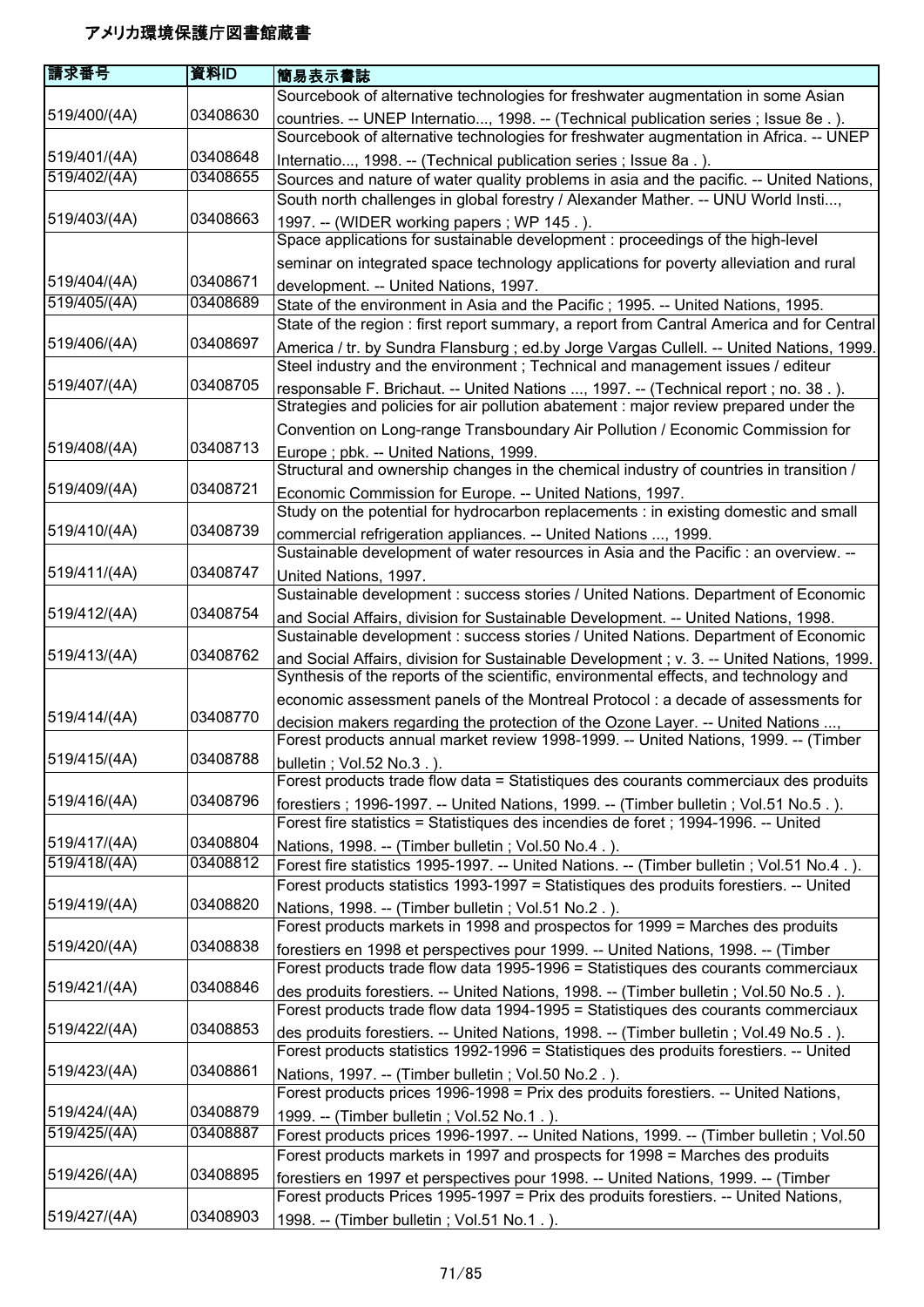| 請求番号             | 資料ID     | 簡易表示書誌                                                                                                                             |
|------------------|----------|------------------------------------------------------------------------------------------------------------------------------------|
|                  |          | Forest products anual market review 1997-1998. -- United Nations, 1998. -- (Timber                                                 |
| 519/428/(4A)     | 03408911 | bulletin; Vol.51 No.3.).                                                                                                           |
|                  |          | Timber committee yearbook ; 全巻. -- United Nations, 1998-1999. -- (Timber and forest                                                |
| 519/429/(4A)     | 03408929 | information series ; . ).                                                                                                          |
| 519/430/(4A)     | 03408937 | Timber committee yearbook. -- United Nations. -- (Timber and forest information ; .).                                              |
|                  |          | Towards efficient water use in urban areas in Asia and the Pacific / Economic and                                                  |
| 519/431/(4A)     | 03408945 |                                                                                                                                    |
| 519/432/(4A)     | 03408952 | Social Commission for Asia and the Pacific, United Nations. -- United Nations, 1998.                                               |
|                  |          | Towards indicators of sustainable development in Asia and the Pacific. -- United                                                   |
|                  |          | Towards sustainable minerals supply in the Asian dnad Pacific region : review of                                                   |
|                  |          | emerging mineral policies and development activities. -- United Nations, 1997. --                                                  |
| 519/433/(4A)     | 03408960 | (Mineral resources assessment, development and management series ; Vol. 3.).                                                       |
|                  |          | Towards the abyss? : the political economy of emergency in Haiti / Mats Lundahl. --                                                |
| 519/434/(4A)     | 03408978 | UNU World Insti, 1997. -- (WIDER research for action; 40.).                                                                        |
|                  |          | Trade and development report / by the secretariat of the United Nations Conference on                                              |
| 519/435/1997(4A) | 03408994 | Trade and Development ; 全巻, 1997, 1998. -- United Nations, 1997-1998.                                                              |
|                  |          | Trade and development report / by the secretariat of the United Nations Conference on                                              |
| 519/435/1998(4A) | 03408986 | Trade and Development ; 全巻, 1997, 1998. -- United Nations, 1997-1998.                                                              |
|                  |          | Training manual on the methodologies for industrial waste aduit ; 全巻, Vol.1 :                                                      |
| 519/436/1(4A)    | 03409000 | workbook. -- United Nations, 1997.                                                                                                 |
|                  |          | Training of trainers manual for inland water transport : supplement to training modules                                            |
| 519/437/(4A)     | 03409018 | for inland water transport. -- United Nations, 1997.                                                                               |
|                  |          | Tree plantations in the Philippines and Thailand : economic, social and environmental                                              |
|                  |          | evaluation / Anssi Niskanen and Olli Saastamoinen. -- UNU World Insti, 1996. --                                                    |
| 519/438/(4A)     | 03409026 | (WIDER research for action; 30.).                                                                                                  |
| 519/439/(4A)     | 03409034 | UNEP biennium report : for life on earth ; 1996-97. -- United Nations , 1997.                                                      |
| 519/440/(4A)     | 03409042 | UNEP environmental law training manual. -- United Nations , 1997.                                                                  |
|                  |          | User's guide to the population, resources, environment and development databank                                                    |
| 519/441/(4A)     | 03409059 | (PRED bank, verson 2.1). -- United Nations, 1998.                                                                                  |
|                  |          | Valuing our future : cost-benefit analysis and sustainability / Geoffrey Heal. -- United                                           |
| 519/442/(4A)     | 03409067 |                                                                                                                                    |
|                  |          | nations , 1997. -- (Discussion paper series; 13.).<br>Revisioning environmental ethics / Daniel A. Kealey; 全巻, 全巻: hard, 全巻: hard: |
| 519/444/(4A)     | 03419025 |                                                                                                                                    |
|                  |          | pbk. -- State Universit, c1990.<br>Our planet, our health : report of the WHO Commission on Health and Environment.                |
| 519/445/(4A)     | 03419033 |                                                                                                                                    |
|                  |          | World Health Or, 1992.                                                                                                             |
| 519/446/(4A)     | 03419041 | Report of the panel on urbanization : WHO Commission on Health and Environment. --                                                 |
|                  |          | World Health Or, 1992.                                                                                                             |
|                  |          | Earth for sale: reclaiming ecology in the age of corporate greenwash / by Brian Tokar;                                             |
| 519/447/(4A)     | 03419116 | 全巻, (), pbk -- South End Press, c1997.                                                                                             |
|                  |          | Acid rain: a bibliography of Canadian federal and provincial government documents /                                                |
| 519/448/(4A)     | 03419199 | Albert H. Joy. -- Meckler, c1991.                                                                                                  |
|                  |          | The choice: evolution or extinction?: a thinking person's guide to global issues / Ervin                                           |
| 519/449/(4A)     | 03419298 | Laszlo. -- J.P. Tarcher/Pu, c1994.                                                                                                 |
|                  |          | Thinking green! : essays on environmentalism, feminism, and nonviolence / Petra K.                                                 |
| 519/450/(4A)     | 03419421 | Kelly; foreword by Peter Matthiessen. -- Parallax Press, c1994.                                                                    |
|                  |          | Arts of the environment / edited by Gyorgy Kepes. -- G. Braziller, 1972. -- (Vision +                                              |
| 519/451/(4A)     | 03419462 | value series ; . ).                                                                                                                |
|                  |          | Beyond the green: redefining and diversifying the environmental movement / The                                                     |
| 519/452/(4A)     | 03419488 | Environmental Careers Organization. -- The Organizatio, c1992.                                                                     |
|                  |          | Responding to global warming : an examination of the prospects for effective action /                                              |
| 519/453/(4A)     | 03419504 | Penny Eastwood. -- Berg, 1991. -- (Bradford peace studies papers ; new ser., no. 3.).                                              |
|                  |          | Wildlife exposure factors handbook / [Margaret McVey  et al. ; project manager,                                                    |
|                  |          | Susan Braen Norton; task managers, Cynthia Nolt, Ron Preston; contributors, Sarah                                                  |
| 519/454/1(4A)    | 03419652 | Gerould, Ronald Kirby; reviewers, Cynthia Annett  et al.]. -- Office of Healt, [1993].                                             |
|                  |          | Wildlife exposure factors handbook / [Margaret McVey  et al. ; project manager,                                                    |
|                  |          | Susan Braen Norton; task managers, Cynthia Nolt, Ron Preston; contributors, Sarah                                                  |
| 519/454/2(4A)    | 03419660 | Gerould, Ronald Kirby; reviewers, Cynthia Annett  et al.]. -- Office of Healt, [1993].                                             |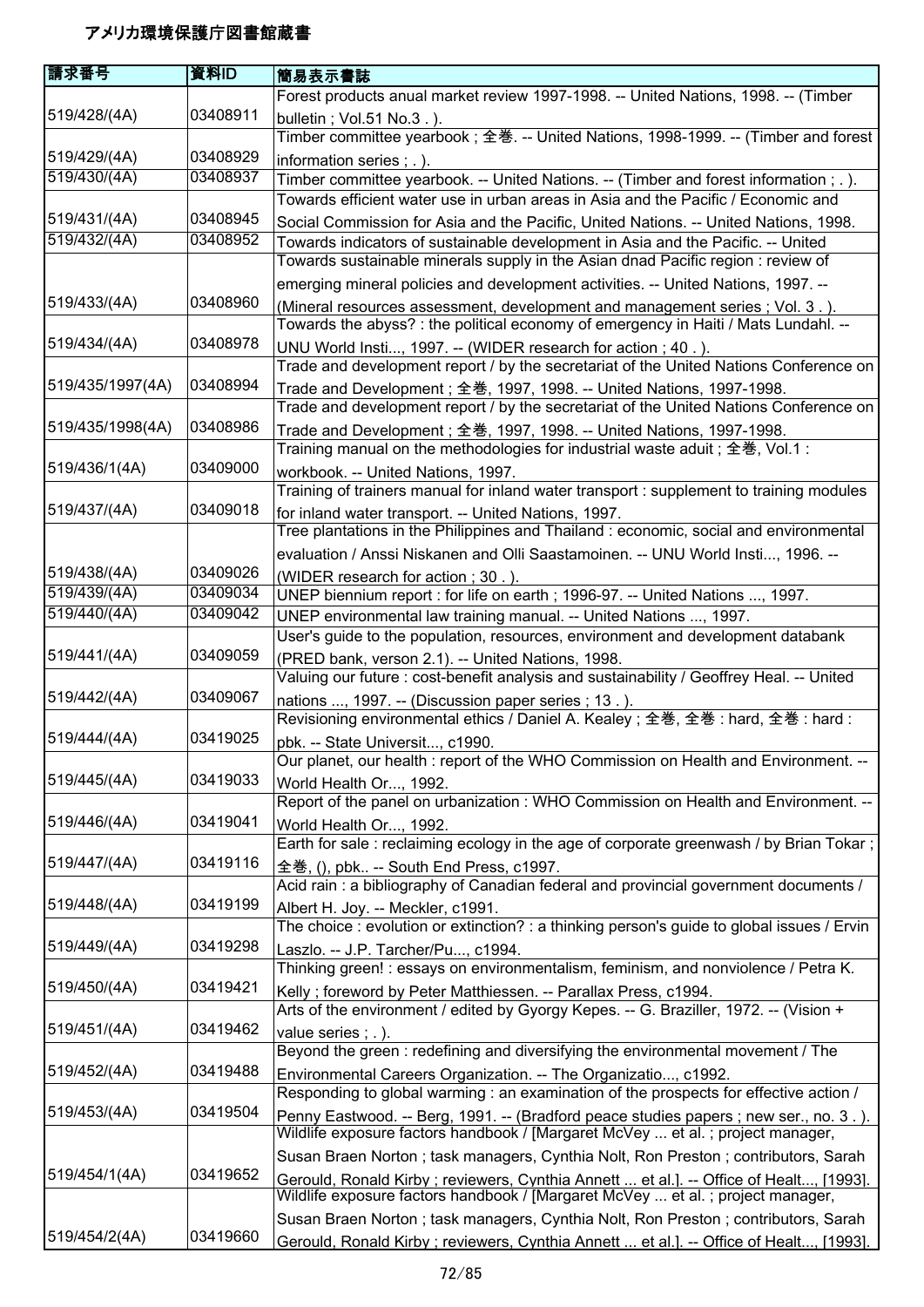| 請求番号         | 資料ID     | 簡易表示書誌                                                                                                                                                      |
|--------------|----------|-------------------------------------------------------------------------------------------------------------------------------------------------------------|
|              |          | An analysis of composting as an environmental remediation technology. -- U.S.                                                                               |
| 519/455/(4A) | 03419728 | Environmen, 1998.                                                                                                                                           |
|              |          | Vote for the Earth / The Earthworks Group & The League of Conservation Voters. --                                                                           |
| 519/456/(4A) | 03419876 | Earthworks, 1992.                                                                                                                                           |
|              |          | The environment: global problems, local solutions / edited by James E. Hickey, Jr. and                                                                      |
|              |          | Linda A. Longmire. -- Greenwood Press, 1994. -- (Contributions in economics and                                                                             |
| 519/457/(4A) | 03419934 | economic history; no. 153.).                                                                                                                                |
|              |          | Green revolutions : environmental reconstruction in Eastern Europe and the Soviet                                                                           |
| 519/458/(4A) | 03420023 | Union / Hilary F. French; pbk -- Worldwatch Inst, c1990. -- (Worldwatch paper; 99.                                                                          |
|              |          | Technology for a sustainable future ; a framework for action / National Science and                                                                         |
| 519/459/(4A) | 03418613 | Technology Council. -- U.S. Government, 1994.                                                                                                               |
|              |          | New world new mind : moving toward conscious evolution / Robert Ornstein, Paul                                                                              |
| 519/460/(4A) | 03418670 | Ehrlich. -- 1st ed. -- Doubleday, 1989.                                                                                                                     |
|              |          | Degrees of disaster: Prince William Sound: how nature reels and rebounds / Jeff                                                                             |
| 519/461/(4A) | 03418761 | Wheelwright. -- Simon & Schuste, c1994.                                                                                                                     |
|              |          | Manu : the biodiversity of southeastern Peru = la biodiversidad del sureste del Perú /                                                                      |
| 519/462/(4A) | 03418811 | edited by Don E. Wilson, Abelardo Sandoval. -- Smithsonian Ins, c1996.                                                                                      |
| 519/463/(4A) | 03418845 | Nature's economy : the roots of ecology / Donald Worster. -- Sierra Club Boo, c1977.                                                                        |
|              |          | Message from the President of the United States, transmitting a report of the Secretary                                                                     |
|              |          | of agriculture in relation to the forests, rivers and mountains of the southern                                                                             |
| 519/464/(4A) | 03417805 | appalachian region. -- Goverment print, 1902.                                                                                                               |
| 519/465/(4A) | 03417953 | Rachel Carson: witness for nature / Linda Lear. -- H. Holt, 1997.                                                                                           |
|              |          | Leaving Eden : to protect and manage the earth / E.G. Nisbet ; 全巻, 全巻 : hard, 全巻 :                                                                          |
| 519/466/(4A) | 03418126 | hard: pbk. -- Cambridge Unive, 1991.                                                                                                                        |
|              |          | A green history of the world : the environment and the collapse of great civilizations /                                                                    |
| 519/467/(4A) | 03418159 | Clive Ponting; 全巻: hbk, 全巻: hbk: pbk. -- Penguin, 1993.                                                                                                     |
|              |          | Commercial Ark ; a book on evolution, ecology, and ethics / Are Nylund[et al.]. --                                                                          |
| 519/468/(4A) | 03418167 | Scandinavian Un, 1992.                                                                                                                                      |
|              | 03418217 | Environmental sciences / edited by Frances S. Sterrett; 全巻, (), pbk -- New York                                                                             |
| 519/469/(4A) |          | Academ, 1987. -- (Annals of the New York Academy of Sciences; v. 502.).<br>Signs of hope: working towards our common future / Linda Starke; foreword by Gro |
| 519/470/(4A) | 03418241 |                                                                                                                                                             |
|              |          | Harlem Brundtland; 全巻, (), () : pbk. -- Oxford Universi, 1990.<br>Planetary overload : global environmental change and the health of the human species      |
| 519/471/(4A) | 03418415 |                                                                                                                                                             |
| 519/472/(4A) | 03418431 | / A.J. McMichael ; 全巻, (), () : paperback. -- Cambridge Unive, 1993.<br>Polluting for pleasure / Andre Mele. -- W.W. Norton, c1993.                         |
|              |          | Cry crisis! : rehearsal in Alaska / by Harvey Manning, with chapters by Kenneth Brower                                                                      |
| 519/473/(4A) | 03418563 | ; foreword by David R. Brower ; edited by Hugh Nash. -- Friends of the , c1974.                                                                             |
|              |          | Human ecology and susceptibility to the chemical environment / by Theron G.                                                                                 |
| 519/474/(4A) | 03431673 | Randolph. -- Charles C. Thom, c1962.                                                                                                                        |
| 519/475/(4A) | 03431780 | Environmental permits : a time-saving guide / Donna C. Rona. -- Van Nostrand Re,                                                                            |
|              |          | Presidential influence and environmental policy / Robert A. Shanley. -- Greenwood                                                                           |
| 519/476/(4A) | 03431913 | Press, 1992. -- (Contributions in political science; no. 307.).                                                                                             |
|              |          | Living downstream : an ecologist looks at cancer and the environment / Sandra                                                                               |
| 519/477/(4A) | 03432036 | Steingraber. -- Addison-Wesley , c1997.                                                                                                                     |
| 519/478/(4A) | 03432168 | Habit and habitat / Robert Theobald. -- Prentice-Hall, 1972.                                                                                                |
|              |          | Only one earth : the care and maintenance of a small planet / by Barbara Ward and                                                                           |
| 519/479/(4A) | 03432325 | René Dubos. -- [1st ed.]. -- Norton, [1972].                                                                                                                |
| 519/480/(4A) | 03432481 | Garbage as you like it / Illus. by Virginia Howie. -- Rodale Books, [1969].                                                                                 |
|              |          | Aridity and man : the challenge of the arid lands in the United States / Carle Hodge,                                                                       |
|              |          | editor; Peter C. Duisberg, associate editor. -- American Associ, 1963. -- (Publication                                                                      |
| 519/481/(4A) | 03432630 | of the American Association for the Advancement of Science; no. 74.).                                                                                       |
|              |          | Man and natural resources : an agricultural perspective / Sir Cedric Stanton Hicks. --                                                                      |
| 519/482/(4A) | 03432655 | St. Martin's Pr, 1975. -- (Biology and environment; .).                                                                                                     |
| 519/483/(4A) | 03432663 | Conservation and you / by Allen S. Hitch & Marian Sorenson. -- Van Nostrand Re,                                                                             |
| 519/484/(4A) | 03432697 | Risk assessment : the role of local government / Pia lolster ; pbk -- International C,                                                                      |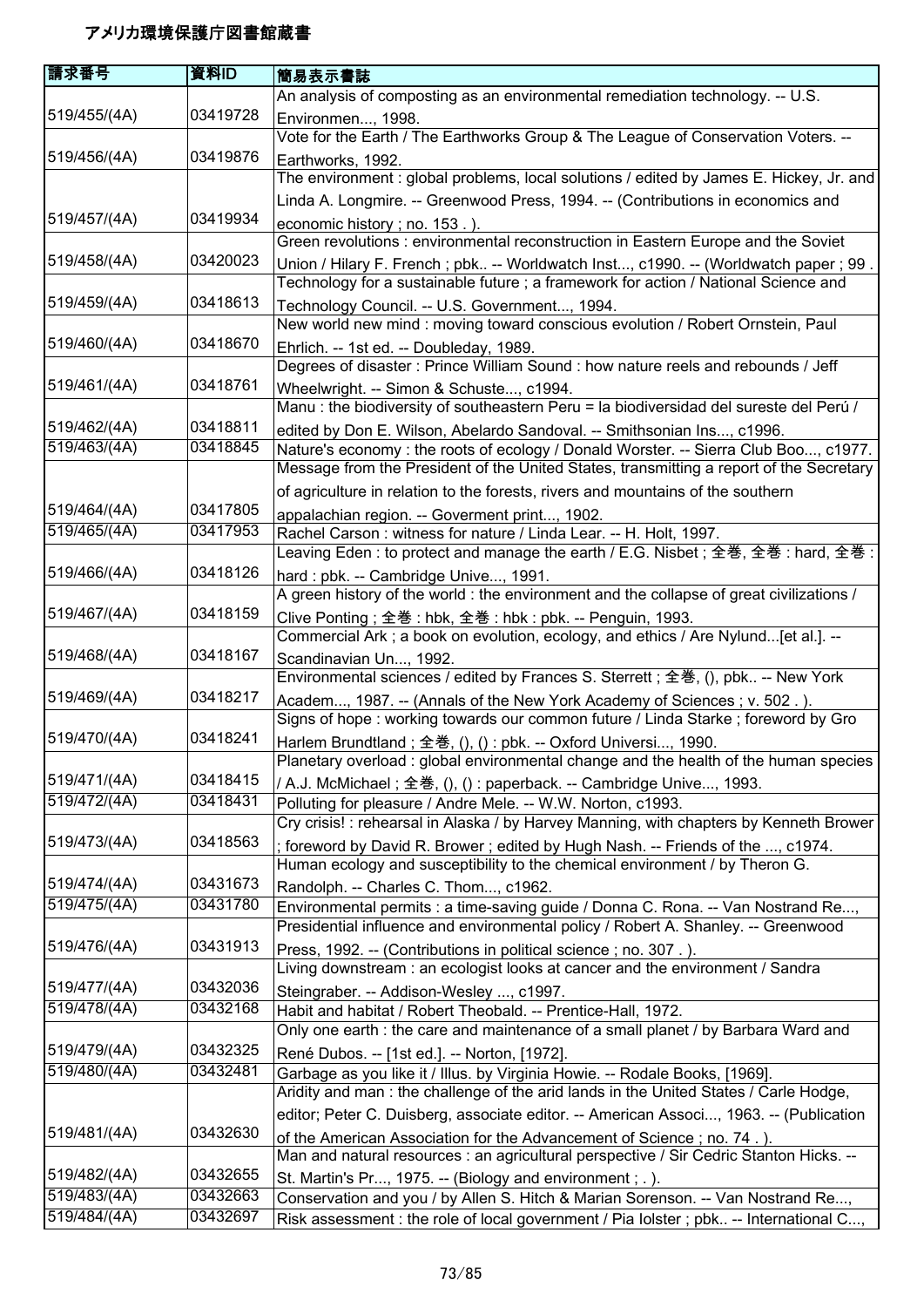| 庸求番号         | 資料ID     | 簡易表示書誌                                                                                                                                                                             |
|--------------|----------|------------------------------------------------------------------------------------------------------------------------------------------------------------------------------------|
|              |          | Specialty Conference on Design, Operation, and Maintenance of High Efficiency                                                                                                      |
|              |          | Particulate Control Equipment : [proceedings] : March 29-30, 1973, Marriott Hotel, St.                                                                                             |
|              |          | Louis, Missouri / edited by Bruce E. Kester; sponsored by the Greater St. Louis                                                                                                    |
| 519/485/(4A) | 03432770 | Section and the Technical Council of the Air Pollution Control Association. -- The                                                                                                 |
| 519/486/(4A) | 03432879 | Environmental man / William Kuhns. -- Harper & Row, c1969.                                                                                                                         |
|              |          | History & ecology: studies of the Grassland / James C. Malin; edited by Robert P.                                                                                                  |
| 519/487/(4A) | 03432994 | Swierenga; pbk.: alk. paper. -- University of N, c1984.                                                                                                                            |
|              |          | Projected household costs of mandated environmental infrastructure investments /                                                                                                   |
|              |          | New England Interstate Water Pollution Control Commission and EPA-New England. --                                                                                                  |
| 519/488/(4A) | 03433190 | New England Int, [1995].                                                                                                                                                           |
|              |          | Clearer, cleaner, safer, greener : a blueprint for detoxifying your environment / Gary                                                                                             |
| 519/489/(4A) | 03433232 | Null. -- 1st ed. -- Villard Books, 1990.                                                                                                                                           |
| 519/490/(4A) | 03433240 | Man and his whole earth / Gary Null. -- Stackpole Books, c1976.                                                                                                                    |
|              |          | Reclaiming the earth : jobs that help improve the environment / by Adrian A. Paradis. --                                                                                           |
| 519/491/(4A) | 03433315 | McKay, [1971].                                                                                                                                                                     |
|              |          | Before it is too late / Aurelio Peccei, Daisaku Ikeda; ed., Richard L. Gage; U.S -- 1st                                                                                            |
| 519/492/(4A) | 03433349 | ed. -- Kodansha Intern, 1984.                                                                                                                                                      |
|              |          | Environment : a challenge for modern society / Lynton Keith Caldwell. -- [1st ed]. --                                                                                              |
| 519/493/(4A) | 03434719 | Published for t, 1970.                                                                                                                                                             |
|              |          | The spirit's terrain: creativity, activism, and transformation / Christopher Childs;                                                                                               |
| 519/494/(4A) | 03434826 | foreword by His Holiness the Dalai Lama. -- Beacon Press, c1998.                                                                                                                   |
| 519/495/(4A) | 03433984 | Ekistics : an introduction to the science of human settlements / [by] Constantinos A.                                                                                              |
|              |          | Doxiadis. -- Oxford Universi, 1968.<br>The acid rain debate: science and special interests in policy formation / Bruce A.                                                          |
|              |          |                                                                                                                                                                                    |
| 519/496/(4A) | 03434214 | Forster. -- 1st ed. -- Iowa State Univ, 1993. -- (Contemporary issues in natural                                                                                                   |
|              |          | resources and environmental policy; #3.)<br>Acidic deposition : its nature and impacts / edited by F. T. Last and R. Watling. -- Royal                                             |
| 519/502/(4A) | 03443678 |                                                                                                                                                                                    |
|              |          | Society o, 1991. -- (Proceedings of the Royal Society of Edinburgh; Vol. 97(1991 for<br>Other homes and garbage : designs for self-sufficient living / by Jim Leckie  [et al.]. -- |
| 519/503/(4A) | 03443694 |                                                                                                                                                                                    |
| 519/504/(4A) | 03443264 | Sierra Club Boo, 1975.<br>The New York times encyclopedic dictionary of the environment. -- Quadrangle Book,                                                                       |
| 519/505/(4A) | 03443868 | The quality of the environment / [by] James L. McCamy. -- Free Press, c1972.                                                                                                       |
|              |          | Toward global equilibrium: collected papers / edited by Dennis L. Meadows and                                                                                                      |
| 519/506/(4A) | 03443900 | Donella H. Meadows. -- Wright-Allen Pr, c1973.                                                                                                                                     |
|              |          | One for the earth : journal of a Sierra Club president / Susan D. Merrow and Wanda A.                                                                                              |
| 519/507/(4A) | 03443926 | Rickerby. -- Sagamore, c1992.                                                                                                                                                      |
|              |          | Rationality and nature : a sociological inquiry into a changing relationship / Raymond                                                                                             |
| 519/508/(4A) | 03444023 | Murphy; 全巻, (), () : pbk. -- Westview Press, 1994.                                                                                                                                 |
|              |          | Postmodern environmental ethics / edited by Max Oelschlaeger; 全巻, 全巻: hbk, 全巻                                                                                                      |
| 519/509/(4A) | 03444148 | : hbk : pbk. -- State Universit, c1995.                                                                                                                                            |
| 519/510/(4A) | 03444247 | Confessions of an eco-warrior / Dave Foreman. -- 1st ed. -- Harmony Books, c1991.                                                                                                  |
|              |          | Arid lands management : toward ecological sustainability / Thomas W. Hoekstra and                                                                                                  |
| 519/511/(4A) | 03444577 | Moshe Shachak, technical editors ; pbk. : acid-free paper. -- University of I, c1999.                                                                                              |
|              |          | Changing by degrees: steps to reduce greenhouse gases / Congress of the United                                                                                                     |
| 519/512/(4A) | 03444916 | States office of Technology Assessment. -- Congress of the, [1991].                                                                                                                |
|              |          | Transportation of hazardous materials : state and local activities : a special report. --                                                                                          |
| 519/513/(4A) | 03444932 | Robert E. Krieg, 1988.                                                                                                                                                             |
|              |          | Man and his environment : the effects of pollution on man / Edited by Tom Rusk                                                                                                     |
| 519/514/(4A) | 03445004 | Vickery. -- Syracuse Univer, 1972].                                                                                                                                                |
| 519/515/(4A) | 03445103 | Timetable for disaster / Don Widener; edited by Fay Robin Landau. -- Nash Pub.,                                                                                                    |
|              |          | Contesting earth's future : radical ecology and postmodernity / Michael E. Zimmerman.                                                                                              |
| 519/516/(4A) | 03445251 | - University of C, c1994.                                                                                                                                                          |
|              |          | Lead in the environment / prepared for the National Science Foundation; William R.                                                                                                 |
| 519/517/(4A) | 03445269 | Boggess, editor; Bobby G. Wixson, assistant editor. -- Castle House Pu, 1979.                                                                                                      |
|              |          | Technology and environment / Jesse H. Ausubel and Hedy E. Sladovich, editors;                                                                                                      |
| 519/518/(4A) | 03445491 | National Academy of Engineering. -- National Academ, 1989.                                                                                                                         |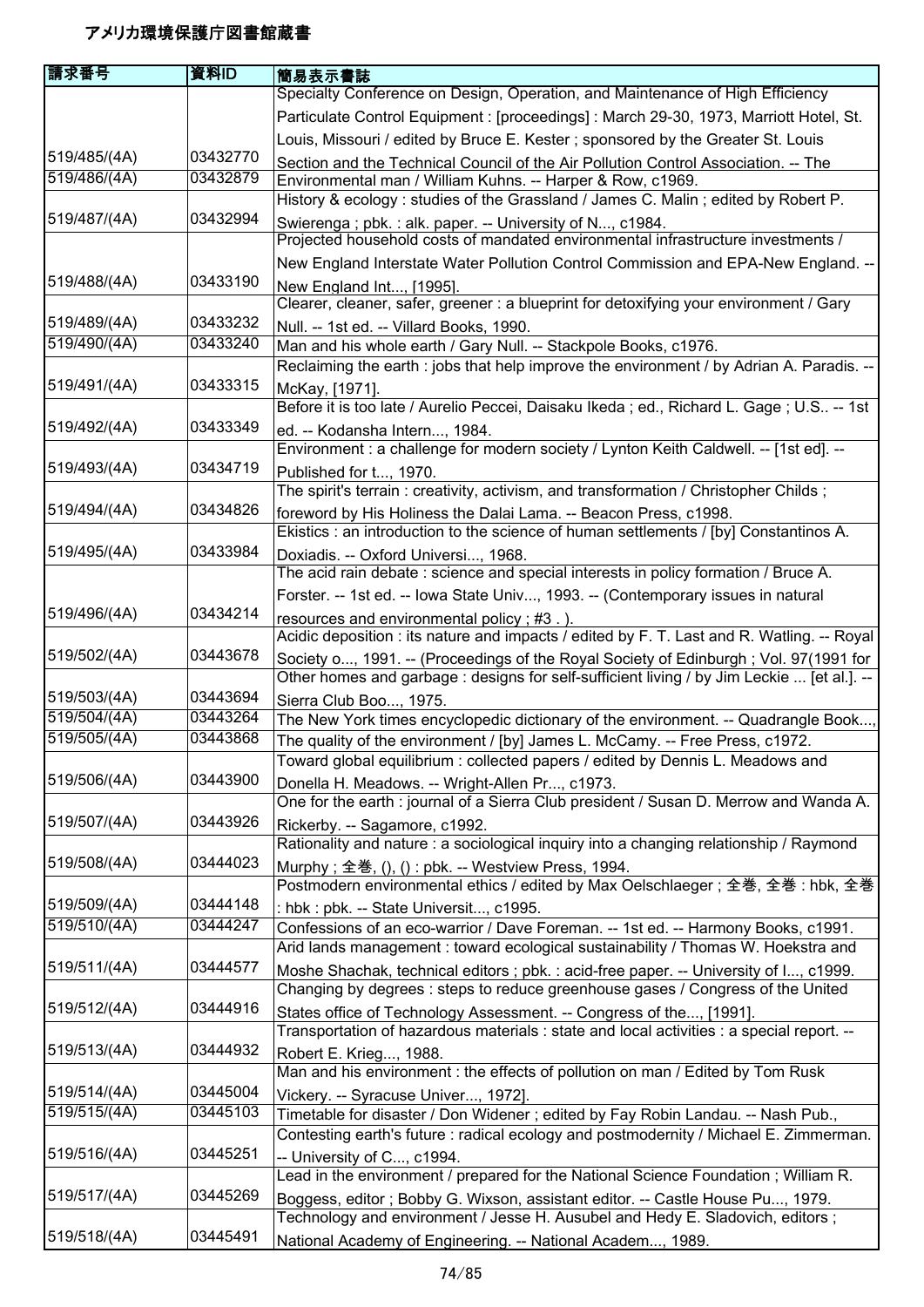| 請求番号         | 資料ID     | 簡易表示書誌                                                                                                                                                                                 |
|--------------|----------|----------------------------------------------------------------------------------------------------------------------------------------------------------------------------------------|
| 519/519/(4A) | 03446432 | How to be a survivor / [by] Paul R. Ehrlich and Richard L. Harriman. -- Ballantine                                                                                                     |
|              |          | Toward a rational power policy: energy, politics, and pollution : a report by the                                                                                                      |
|              |          | Environmental Protection Administration of the City of New York / Prepared and written                                                                                                 |
| 519/520/(4A) | 03446473 | by Neil Fabricant & Robert Marshall Hallman. -- G. Braziller, [1971].                                                                                                                  |
|              |          | This endangered planet: prospects and proposals for human survival / Richard A.                                                                                                        |
| 519/521/(4A) | 03446481 | Falk. -- 1st ed. -- Random House, c1971.                                                                                                                                               |
|              |          | Environmental marketing : positive strategies for reaching the green consumer / Walter                                                                                                 |
| 519/62/(4A)  | 03481892 | Coddington. -- McGraw-Hill, c1993.                                                                                                                                                     |
|              |          | The sense of wonder / [by] Rachel Carson. Photos. by Charles Pratt and others. --                                                                                                      |
| 519/623/(4A) | 03463437 | Harper & Row, [1965, c1956].                                                                                                                                                           |
| 519/63/(4A)  | 03444379 | It's a matter of survival / Anita Gordon, David Suzuki. -- Harvard Univers, 1991.                                                                                                      |
| 519/681/(4A) | 03481801 | Acid rain / Robert H. Boyle and R. Alexander Boyle; 全巻, (), (): pbk. -- Schocken                                                                                                       |
|              |          | Saving the planet : how to shape an environmentally sustainable global economy /                                                                                                       |
| 519/682/(4A) | 03481835 | Lester R. Brown, Christopher Flavin, Sandra Postel; 全巻, (), () : pbk. -- 1st ed. -- W.W.                                                                                               |
|              |          | Norton, c1991. -- (The Worldwatch environmental alert series ; . ).<br>Oil on ice: Alaskan wilderness at the crossroads / by Tom Brown; edited, with an                                |
| 519/683/(4A) | 03481868 |                                                                                                                                                                                        |
|              |          | introduction, by Richard Pollak. -- Sierra Club, c1971. -- (A Sierra Club battlebook; .).<br>Critical condition : human health and the environment : a report by physicians for social |
|              |          | responsibility / edited by Eric Chivian  [et al.]; 全巻, 全巻: hbk, 全巻: hbk: pbk. --                                                                                                       |
| 519/684/(4A) | 03481884 |                                                                                                                                                                                        |
| 519/685/(4A) | 03481942 | MIT Press, c1993.<br>Clinical ecology / edited by Lawrence D. Dickey. -- Thomas, c1976.                                                                                                |
|              |          | Risk and culture : an essay on the selection of technical and environmental dangers /                                                                                                  |
| 519/686/(4A) | 03481991 | Mary Douglas and Aaron Wildavsky; 全巻: cloth: pbk: pbk. -- University of C, 1983                                                                                                        |
|              |          | Justice and the earth : images for our planetary survival / Eric T. Freyfogle. -- Free                                                                                                 |
| 519/687/(4A) | 03482098 | Press, c1993.                                                                                                                                                                          |
|              |          | The truth about where you live : an atlas for action on toxins and mortality / Benjamin                                                                                                |
| 519/688/(4A) | 03482130 | A. Goldman; pbk -- 1st ed. -- Times Books/Ran, c1991.                                                                                                                                  |
|              |          | Ecology as politics / André Gorz; translated by Patsy Vigderman and Jonathan Cloud;                                                                                                    |
| 519/689/(4A) | 03482171 | 全巻, (), pbk -- South End Press, c1980.                                                                                                                                                 |
|              |          | The environmental crisis: man's struggle to live with himself / edited by Harold W.                                                                                                    |
| 519/690/(4A) | 03482247 | Helfrich, Jr; 全巻, 全巻: cloth, 全巻: cloth: paper. -- Yale University, 1970.                                                                                                               |
| 519/691/(4A) | 03482262 | The experience of place / Tony Hiss. -- 1st ed. -- Knopf, 1990.                                                                                                                        |
|              |          | Toxic struggles : the theory and practice of environmental justice / edited by Richard                                                                                                 |
| 519/692/(4A) | 03482270 | Hofrichter ; foreword by Lois Gibbs ; 全巻, 全巻 : pbk., 全巻 : pbk. : pbk. -- New Society                                                                                                   |
| 519/693/(4A) | 03482312 | Local Environment. -- Carfax, 1999.                                                                                                                                                    |
| 519/694/(4A) | 03482353 | Environmental problems : nature, economy, and state / R.J. Johnston; 全巻, (), () :                                                                                                      |
| 519/695/(4A) | 03482361 | pbk -- Belhaven Press, 1989.                                                                                                                                                           |
|              |          | Acid rain: reign of controversy / Archie M. Kahan. -- Fulcrum, c1986.<br>Kinship to mastery : biophilia in human evolution and development / Stephen R. Kellert.                       |
| 519/696/(4A) | 03482387 | -- Island Press, c1997.                                                                                                                                                                |
|              |          | Environmental program evaluation : a primer / edited by Gerrit J. Knaap and                                                                                                            |
|              |          | Tschangho John Kim; foreword by Ravinder K. Jain. -- University of I, c1998. -- (The                                                                                                   |
| 519/697/(4A) | 03482403 | environment and the human condition; .).                                                                                                                                               |
|              |          | Living in the environment : principles, connections, and solutions / G. Tyler Miller, Jr. --                                                                                           |
| 519/698/(4A) | 03482494 | 8th ed. -- Wadsworth Pub. , c1994. -- (Wadsworth biology series ; . ).                                                                                                                 |
| 519/699/(4A) | 03482551 | Way back when. -- MIT press, 1998.                                                                                                                                                     |
|              |          | Historical dictionary of the green movement / Elim Papadakis. -- Scarecrow Press,                                                                                                      |
| 519/700/(4A) | 03482585 | 1998. -- (Historical dictionaries of religions, philosophies, and movements; no. 20.).                                                                                                 |
|              |          | Fighting for survival: environmental decline, social conflict, and the new age of                                                                                                      |
|              |          | insecurity / Michael Renner; 全巻, (), () : pbk. -- Norton, c1996. -- (The Worldwatch                                                                                                    |
| 519/701/(4A) | 03482718 | environmental alert series; .)                                                                                                                                                         |
| 519/702/(4A) | 03482767 | The voice of the earth / Theodore Roszak. -- Simon & Schuste, c1992.                                                                                                                   |
|              |          | A new name for peace : international environmentalism, sustainable development, and                                                                                                    |
| 519/703/(4A) | 03482817 | democracy / Philip Shabecoff. -- University Pres, c1996.                                                                                                                               |
|              |          | Summary: report of the WHO Commission on Health and Environment. -- World                                                                                                              |
| 519/704/(4A) | 03482940 | Health Or, 1992.                                                                                                                                                                       |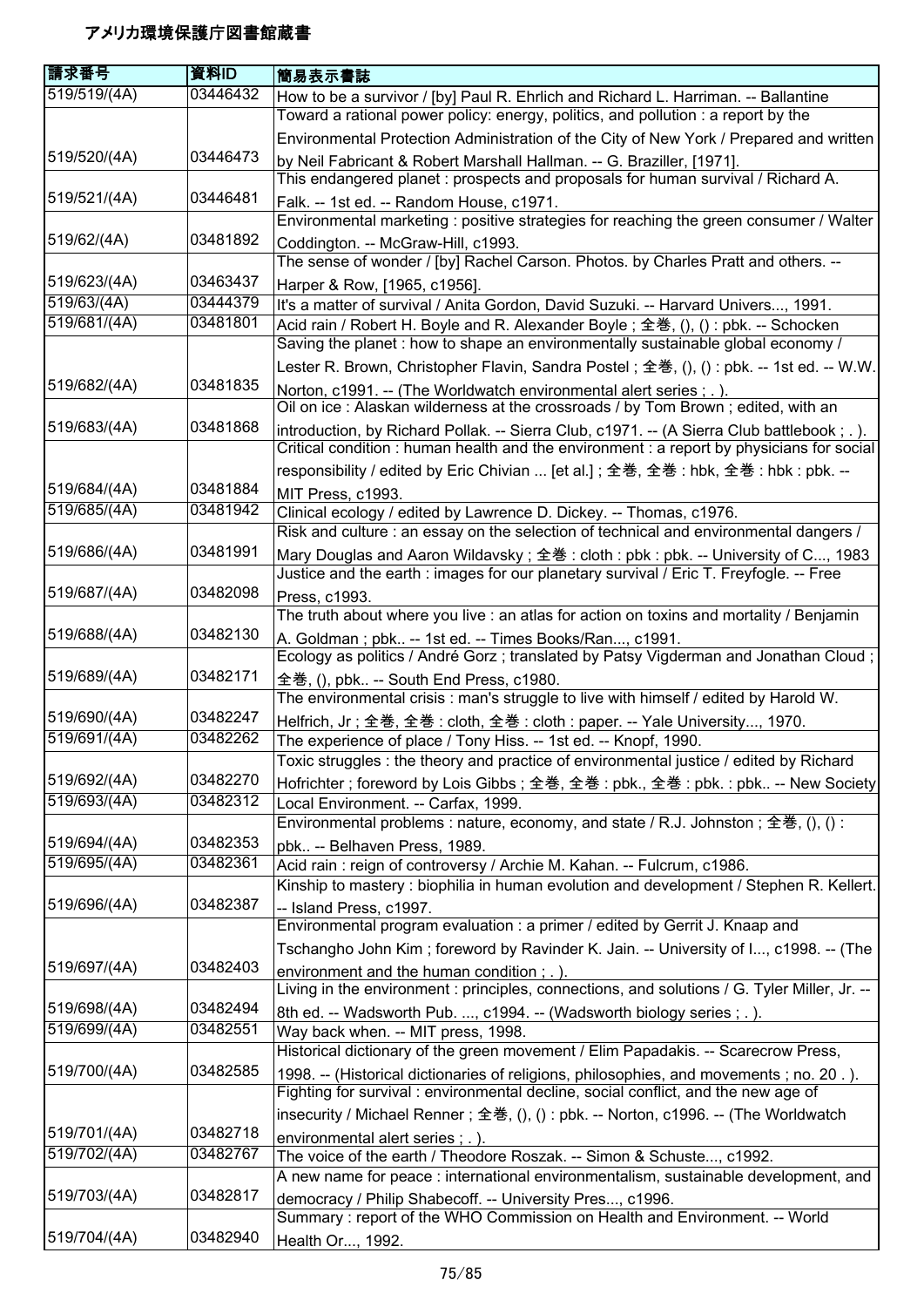| 請求番号           | 資料ID                 | 簡易表示書誌                                                                                                                                                                       |
|----------------|----------------------|------------------------------------------------------------------------------------------------------------------------------------------------------------------------------|
|                |                      | Management's semiannual report to the congress on audits : October 1, 1995 through                                                                                           |
| 519/718/(4A)   | 03504180             | March 31, 1996. -- [U.S. Environme, [1996].                                                                                                                                  |
| 519/796/(4A)   | 03598752             | Far Tortuga / Peter Matthiessen. -- Random House, 1975.                                                                                                                      |
| 520/8/(4A)     | 03432028             | Architecture and energy / Richard G. Stein. -- 1st ed. -- Anchor Press, 1977.                                                                                                |
|                |                      | Urban underground space design in China : vernacular and modern practice / Gideon                                                                                            |
| 522.2/3/(4A)   | 03444353             | S. Golany. -- University of D, c1989.                                                                                                                                        |
|                |                      | Conservation planning in town and country : papers by Robin Bloxsidge  [et al.] /                                                                                            |
| 523.33/6/(4A)  | 03418068             | edited by Josephine Reynolds. -- Liverpool Unive, 1976.                                                                                                                      |
|                |                      | Sticks and stones : a study of American architecture & civilization / Lewis Mumford. --                                                                                      |
| 523.53/13/(4A) | 03543071             | W · W · Norton, c1924.                                                                                                                                                       |
|                |                      | Roots of contemporary American architecture : a series of thirty-seven essays dating                                                                                         |
| 523.53/15/(4A) | 03545605             | from the mid-nineteenth century to the present / Lewis Mumford. -- Reinhold, c1952.                                                                                          |
|                |                      | Villas and cottages : a series of designs prepared for execution in the United States /                                                                                      |
| 523/16/(4A)    | 04267597             | by Calvert Vaux. -- Harper & Brothe, 1857.                                                                                                                                   |
| 524.1/17/(4A)  | 03432424             | Kinetic architecture / [by] William Zuk and Roger H. Clark. -- Van Nostrand Re,                                                                                              |
|                |                      | The handbook of earth shelter design / by Mike Edelhart; drawings by Efren Rosado. -                                                                                         |
| 524.95/1/(4A)  | 03434024             | - 1st ed. -- Doubleday, 1982. -- (A Dolphin book; .).                                                                                                                        |
|                |                      | The ecology of architecture : a complete guide to creating the environmentally                                                                                               |
| 525.1/51/(4A)  | 03445236             | conscious building / Laura C. Zeiher. -- Whitney Library, 1996.                                                                                                              |
|                |                      | Behavioral architecture : toward an accountable design process / Clovis Heimsath. --                                                                                         |
| 525/11/(4A)    | 03432614             | McGraw-Hill, c1977.                                                                                                                                                          |
|                |                      | Energy and form : an ecological approach to urban growth / Ralph L. Knowles ; 全巻,                                                                                            |
| 525/12/(4A)    | 03432812             | 全巻 : hard, 全巻 : hard : pbk -- MIT Press, c1974.                                                                                                                              |
|                |                      | Designing for human behavior : architecture and the behavioral sciences / edited by                                                                                          |
| 525/13/(4A)    | 03432903             | Jon Lang  [et al.]. -- Dowden, Hutchin, [1974]. -- (Community development series ;                                                                                           |
| 526.79/1/(4A)  | 03443371             | Planning recreational places / [by] Jay S. Shivers and George Hjelte. -- Fairleigh                                                                                           |
| 526/5/(4A)     | 03446283             | Campus planning / Richard P. Dober. -- Reinhold, 1963.                                                                                                                       |
|                |                      | Cohousing: a contemporary approach to housing ourselves / Kathryn McCamant and                                                                                               |
| 527.8/6/(4A)   | 03443850             | Charles Durrett. -- 2.ed -- Ten Speed Press, 1994.                                                                                                                           |
|                |                      | Earth sheltered housing design : guidelines, examples, and references / prepared by                                                                                          |
|                |                      | the Underground Space Center, University of Minnesota ; prepared for the Minnesota                                                                                           |
| 527/34/(4A)    | 03432242<br>03443876 | Energy Agency; 全巻, (), pbk -- Van Nostrand Re, 1979.                                                                                                                         |
| 527/35/(4A)    |                      | Alternative housebuilding / Mike McClintock ; drawings by Richard J. Meyer. -- Sterling,                                                                                     |
| 527/36/(4A)    | 03444155             | Shelter and society / Edited by Paul Oliver. -- F. A. Praeger, [1969].                                                                                                       |
| 527/37/(4A)    | 03444692             | Buildings and society : essays on the social development of the built environment /                                                                                          |
| 527/38/(4A)    | 03445988             | edited by Anthony D. King. -- Routledge & Keg, 1980.                                                                                                                         |
| 527/39/(4A)    | 03446101             | The self-sufficient house / Frank Coffee ; 全巻, (), pbk -- Holt, Rinehart , c1981.                                                                                            |
|                |                      | Easter Hill Village: some social implications of design / Clare C. Cooper. -- Free Press,<br>The Form of housing / edited by Sam Davis; with a foreward by Charles W. Moore; |
| 527/40/(4A)    | 03446192             |                                                                                                                                                                              |
|                |                      | authors, Sam Davis  [et al.]. -- Van Nostrand Re, [1977].<br>Power in trust : the environmental history of the Central Electricity Generating Board /                        |
| 528.4/6/(4A)   | 03443363             | John Sheail. -- Clarendon Press, 1991.                                                                                                                                       |
|                |                      | The greenhouse challenge: what's to be done? / Jim Falk and Andrew Brownlow. --                                                                                              |
| 528.47/2/(4A)  | 03434107             | Penguin Books, 1989.                                                                                                                                                         |
|                |                      | Radiation protection criteria and standards: their basis and use, hearings before the                                                                                        |
|                |                      | Special Subcommittee on Radiation of the Joint Committee on Atomic Energy                                                                                                    |
|                |                      | Congress of the United States Eighty-sixth Congress second session on radiation                                                                                              |
| 529.6/1/(4A)   | 03370855             | protection criteria and standards, their basis and use. -- U.S. Govt. Prin, 1960.                                                                                            |
| 529/30/(4A)    | 03444544             | A new language for environmental design / Lynden Herbert. -- New York Univer,                                                                                                |
|                |                      | Solar energy for heating and cooling : Hearings, Ninety-third Congress, first session /                                                                                      |
| 533.6/1/(4A)   | 03390051             | June 7 and 12, 1973. -- U.S. Govt. Prin, 1973.                                                                                                                               |
| 533.6/2/(4A)   | 03434057             | No heat, no rent : an urban solar & energy conservation manual. -- Energy Task For,                                                                                          |
|                |                      | Muddy waters: the Army Engineers and the Nation's rivers / by Arthur Maass;                                                                                                  |
| 534.1/9/(4A)   | 03432960             | Foreword by Harold L. Ickes. -- Harverd Univ., 1951.                                                                                                                         |
| 534.7/2/(4A)   | 03431657             | Power from the wind / Palmer Cosslett Putnam. -- D. Van Nostrand, 1948.                                                                                                      |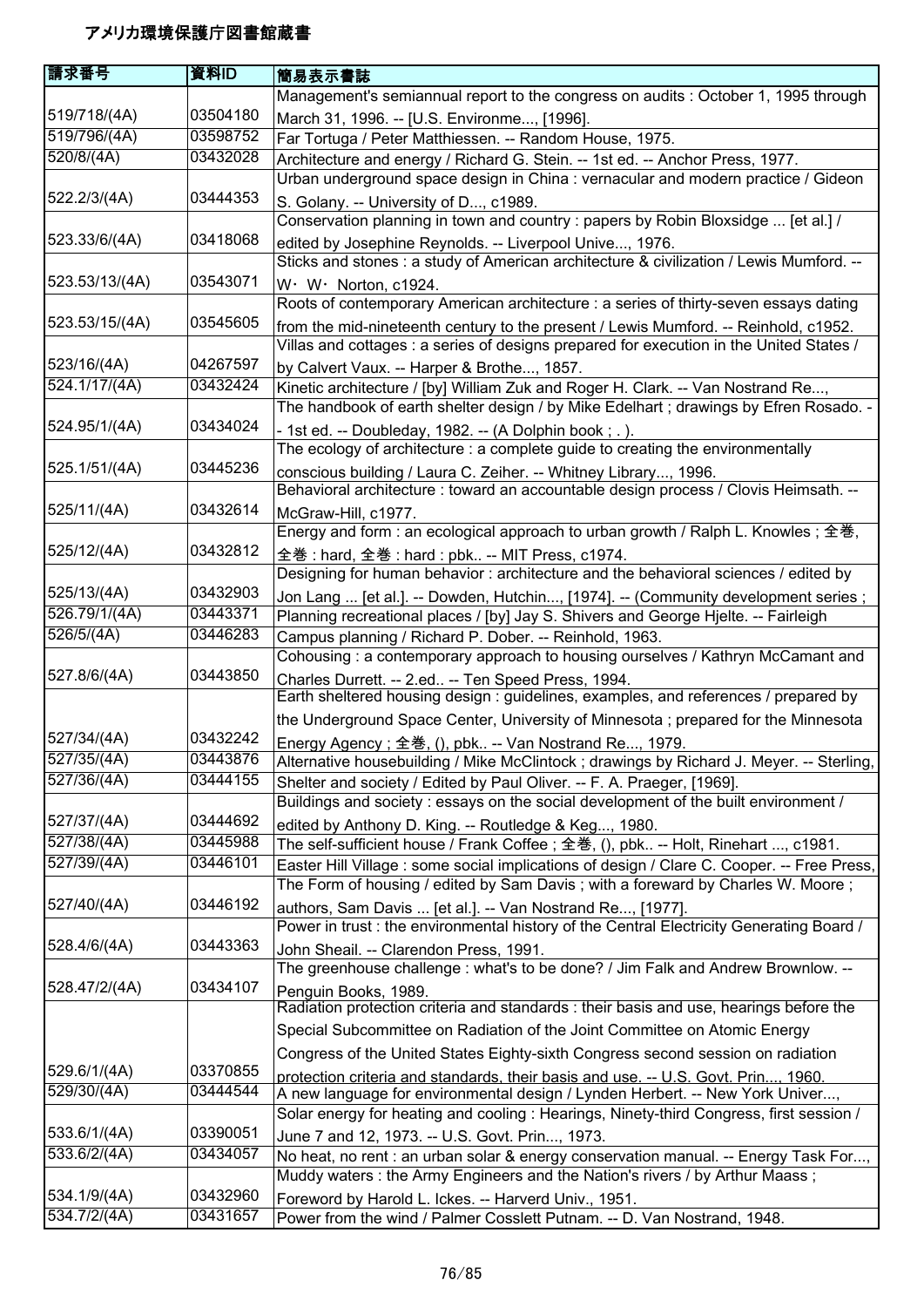| 請求番号              | 資料ID     | 簡易表示書誌                                                                                                                                                                           |
|-------------------|----------|----------------------------------------------------------------------------------------------------------------------------------------------------------------------------------|
|                   |          | Water in the service of man / H.R. Vallentine. -- Penguin Books, 1967. -- (Pelican                                                                                               |
| 534/11/(4A)       | 03444965 | books : A852.).                                                                                                                                                                  |
|                   |          | The steam-powered automobile : an answer to air pollution / Andrew Jamison. --                                                                                                   |
| 537.26/1/(4A)     | 03432705 | Indiana Univers, [1970].                                                                                                                                                         |
| 537.29/2/(4A)     | 03369386 | Motor fuel from molasses. -- Walter E. Lunun, 1924.                                                                                                                              |
|                   |          | S/S/T and sonic boom handbook / William A. Shurcliff. -- Ballantine Book, c1970. --                                                                                              |
| 538/3/(4A)        | 03418142 | (A Ballantine/Friends of the Earth book; .).                                                                                                                                     |
|                   |          | Effect of radiation on human heredity : report of a study group convened by WHO,                                                                                                 |
| 539.09/10/(4A)    | 03368891 | together with papers presented by various members of the group. -- World Health Or,<br>Nuclear powerplant shutdowns, who pays? : hearing before the Subcommittee on              |
|                   |          | Energy of the Joint Economic Committee, Congress of the United States, Ninety-sixth                                                                                              |
| 539.09/11/(4A)    | 03390234 | Congress, first session, April 5, 1979. -- U.S. Govt. Prin, 1979.                                                                                                                |
|                   |          | America the powerless : facing our nuclear energy dilemma / by Alan E. Waltar;                                                                                                   |
| 539.09/12/(4A)    | 03418803 | cartoons by Kathy Kachele; pbk -- Cogito Books, c1995.                                                                                                                           |
| 539.09/13/(4A)    | 03434115 | Unready kilowatts: the high-tension politics of ecology / Gary Farmer. -- Open Court,                                                                                            |
| 539.09/9/(4A)     | 03368883 | Under the cloud: the decades of nuclear testing / Richard L. Miller. -- Free Press,                                                                                              |
| 539.4/5/(4A)      | 03418043 | Nuclear fuels policy: report of the Atlantic Council's Nuclear Fuels Policy Working                                                                                              |
|                   |          | Group. -- Published for t, [1976].<br>The man-made sun: the quest for fusion power / T.A. Heppenheimer. -- 1st ed. -- Little,                                                    |
| 539.46/1/(4A)     | 03482254 | Brown, c1984.                                                                                                                                                                    |
|                   |          | Selected materials on radiation protection criteria and standards : their basis and use,                                                                                         |
| 539.6/5/(4A)      | 03370871 | Joint Committee on Atomic Energy Congress of the United States. -- U.S. Govt. Prin                                                                                               |
|                   |          | Federal radiation council protective action guides : hearings before the Subcommittee                                                                                            |
|                   |          | on Research, Development, and Radiation of the Joint committee on Atomic Energy                                                                                                  |
|                   |          | Congress of the United States Eighty-ninth Congress first session on federal radiation                                                                                           |
| 539.68/3/(4A)     | 03370459 | council protective action quides. -- U. S. Govt. Pri, 1965.<br>The Nature of radicactive fallout and its effects on man : hearings before the special                            |
|                   |          | Subcommittee on Radiation of the Joint Committee on Atomic Energy[,] Congress of                                                                                                 |
|                   |          | the United States eighty-fifth Congress, first session on the Nature of radio-active                                                                                             |
| 539.68/4/1957(4A) | 03370913 | fallout and its effects on man : 全巻 - pt. 3. index. -- U. S. Govt. Pri, 1957<br>The Nature of radicactive fallout and its effects on man : hearings before the special           |
|                   |          | Subcommittee on Radiation of the Joint Committee on Atomic Energy[,] Congress of                                                                                                 |
|                   |          | the United States eighty-fifth Congress, first session on the Nature of radio-active                                                                                             |
| 539.68/4/1957(4A) | 03370905 | fallout and its effects on man: 全巻 - pt. 3. index. -- U. S. Govt. Pri, 1957                                                                                                      |
|                   |          | Research needs for radiation protection : recommendations of the National Council on                                                                                             |
| 539.68/5/(4A)     | 03444064 | Radiation and Measurements. -- The Council, 1993. -- (NCRP report ; no. 117.).                                                                                                   |
| 539.68/6/(4A)     | 03444072 | Risk estimates for radiation protection / recommendations of the National Council on                                                                                             |
|                   |          | Radiation Protection and Measurements. -- the Council, 1993. -- (NCRP report ; no.<br>Electronic products radiation control : hearings before the subcommittee on Public         |
|                   |          | Health and Welfare of the Committee on Interstate and Foreign Commerce House of                                                                                                  |
| 539.68/9/(4A)     | 03485745 | Representatives ninetieth congress first-second session on H.R.10790. -- U.S. G.P.O.,                                                                                            |
|                   |          | Industrial radioactive waste disposal : hearings before the Special Subcommittee on                                                                                              |
|                   |          | Radiation of the Joint Committee on Atomic Energy Congress of the United States                                                                                                  |
| 539.69/3/1959(4A) | 03370483 | Eighty-sixth Congress first session on industrial radioactive waste disposal; 全巻 - Vol.<br>Industrial radioactive waste disposal : hearings before the Special Subcommittee on   |
|                   |          | Radiation of the Joint Committee on Atomic Energy Congress of the United States                                                                                                  |
| 539.69/3/1959(4A) | 03370475 | Eighty-sixth Congress first session on industrial radioactive waste disposal ; 全巻 - Vol. Industrial radioactive waste disposal : hearings before the Special Subcommittee on     |
|                   |          | Radiation of the Joint Committee on Atomic Energy Congress of the United States                                                                                                  |
| 539.69/3/1959(4A) | 03370467 | Eighty-sixth Congress first session on industrial radioactive waste disposal; 全巻 - Vol.<br>Radioactive waste: politics, technology, and risk / Ronnie D. Lipschutz. -- Ballinger |
| 539.69/4/(4A)     | 03419413 | Pub. , c1980.                                                                                                                                                                    |
|                   |          | Fallout from nuclear weapons test : hearings vefore the special subcommittee on                                                                                                  |
|                   |          | radiation of the Joint Committee on Atomic Energy Congress of the United States                                                                                                  |
|                   |          | Eighty-sixth Congress first session on fallout from nuclear weapons tests; 全巻, Vol. 1-                                                                                           |
| 539.99/2/1959(4A) | 03370442 | Summary analysis. Vol. 2 - 4. -- U. S. Govt. Pri 1959.                                                                                                                           |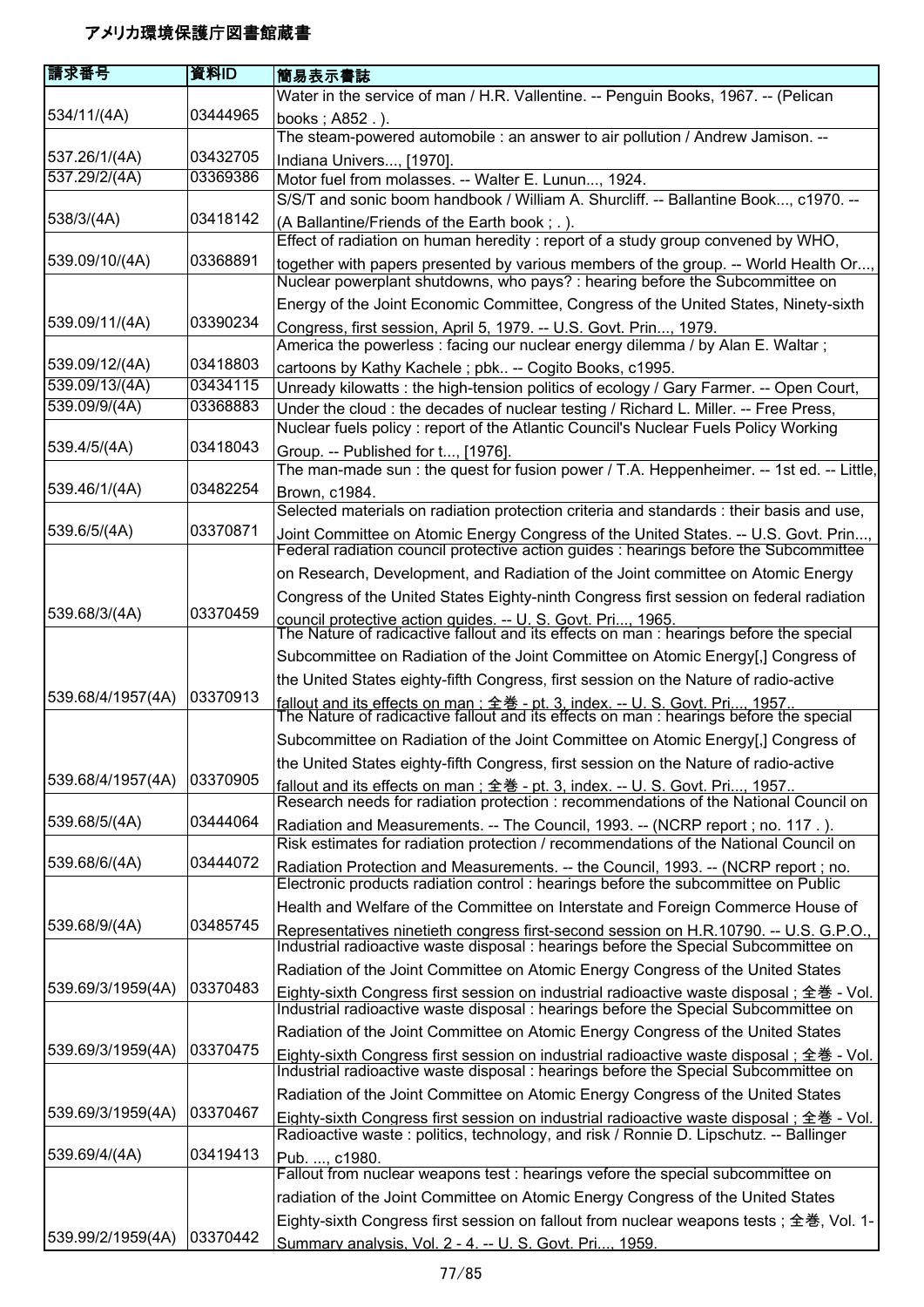| 請求番号              | 資料ID     | 簡易表示書誌                                                                                                                                                               |
|-------------------|----------|----------------------------------------------------------------------------------------------------------------------------------------------------------------------|
|                   |          | Fallout from nuclear weapons test : hearings vefore the special subcommittee on                                                                                      |
|                   |          | radiation of the Joint Committee on Atomic Energy Congress of the United States                                                                                      |
|                   |          | Eighty-sixth Congress first session on fallout from nuclear weapons tests; 全巻, Vol. 1-                                                                               |
| 539.99/2/1959(4A) | 03370434 | Summary analysis, Vol. 2 - 4. -- U. S. Govt. Pri, 1959.                                                                                                              |
|                   |          | Black Mesa: the angel of death / With photos. by Alan Copeland; 全巻, (), pbk -- John                                                                                  |
| 540.93/3/(4A)     | 03432507 | Day Co, [1973].                                                                                                                                                      |
|                   |          | Men and volts : the story of General Electric / by John Winthrop Hammond. -- J.B.                                                                                    |
| 542.09/1/(4A)     | 03371218 | Lippincott, c1941.                                                                                                                                                   |
| 543.1/7/(4A)      | 03434230 | Energy crises in perspective / John C. Fisher. -- Wiley, c1974.                                                                                                      |
|                   |          | Deadly deceit : low-level radiation, high-level cover-up / Jay M. Gould and Benjamin A.                                                                              |
| 543.5/11/(4A)     | 03417979 | Goldman with Kate Millpointer. -- 1st ed. -- Four Walls Eigh, c1990.                                                                                                 |
| 543.5/7/(4A)      | 03369709 | Chernobyl, insight from the inside / V.M. Chernousenko. -- Springer-Verlag, c1991.                                                                                   |
|                   |          | The truth about Chernobyl / Grigori Medvedev; translated from the Russian by Evelyn                                                                                  |
|                   |          | Rossiter; with a foreword by Andrei Sakharov and author's preface to the American                                                                                    |
| 543.5/8/(4A)      | 03370376 | edition. -- Basic Books, [1991].                                                                                                                                     |
|                   |          | Safety second : the NRC and America's nuclear power plants / The Union of                                                                                            |
|                   |          | Concerned Scientists ; contributors, Michelle Adato, principal author, James                                                                                         |
| 543.51/1/(4A)     | 03417987 | MacKenzie, Robert Pollard, Ellyn Weiss. -- Indiana Univers, c1987.                                                                                                   |
| 543.7/10/(4A)     | 03444718 | Sun rhythm form / Ralph L. Knowles. -- MIT Press, c1981.                                                                                                             |
|                   |          | Growing against ourselves: the energy-environment tangle : problems, policies and                                                                                    |
|                   |          | approaches / edited by S.L. Kwee and J.S.R. Mullender; with contributions from:                                                                                      |
| 543.7/11/2(4A)    | 03444767 | Francis A. Beer  [et al.]; foreword by Frans A.M. Alting von Geusau; English                                                                                         |
| 543.7/12/(4A)     | 03445129 | language consultant: Nanette Gilmour ; 全巻, Sijthoff, Lexington Books. -- A.W. Sijthoff,                                                                              |
|                   |          | Toward a solar civilization / edited by Robert H. Williams. -- MIT Press, c1978.<br>Passive solar homes / by the U.S. Department of Housing and Urban Development in |
|                   |          | cooperation with the U.S. Dept., of Energy ; introduction by Martin McPhillips ; pbk --                                                                              |
| 543.7/2/(4A)      | 03370996 |                                                                                                                                                                      |
|                   |          | Dodd, Mead, 1984.<br>The economics of solar energy : hearing before the Joint Economic Committee,                                                                    |
| 543.7/3/(4A)      | 03390259 | Congress of the United States, Ninety-fourth Congress, second session. -- U.S. Govt.                                                                                 |
| 543.7/5/(4A)      | 03418902 | The solar boat book / by Pat Rand Rose; 全巻, pbk., (). -- Ten Speed Press, c1983.                                                                                     |
|                   |          | The passive solar construction handbook: featuring hundreds of construction details                                                                                  |
|                   |          | and notes, materials specifications, and design rules of thumb / by Steven Winter                                                                                    |
| 543.7/6/(4A)      | 03432051 | Associates, Inc., lead author, M. Emanuel Levy, coauthors, Deane Evans, Cynthia                                                                                      |
|                   |          | More about geothermal steam or the hottest energy prospect ever / by Rudolph J.                                                                                      |
| 543.7/7/(4A)      | 03434552 | Birsic. -- R. J. Birsic, 1976.                                                                                                                                       |
|                   |          | Limits to solar and biomass energy growth / Yale M. Schiffman, Gregory J. D'Alessio. --                                                                              |
| 543.7/8/(4A)      | 03443306 | Lexington Books, c1983.                                                                                                                                              |
|                   |          | Geothermal energy as a source of electric power: thermodynamic and economic                                                                                          |
| 543.7/9/(4A)      | 03443967 | design criteria / Stanley L. Milora and Jefferson W. Tester. -- MIT Press, c1976.                                                                                    |
|                   | 03419959 | Who owns the sun? : people, politics, and the struggle for a solar economy / Daniel M.                                                                               |
| 543.8/4/(4A)      |          | Berman and John T. O'Connor. -- Chelsea Green P, c1996.                                                                                                              |
| 543/7/(4A)        | 03443470 | Energy, environment and building / Philip Steadman; 全巻, (), pbk. -- Cambridge                                                                                        |
|                   |          | Unive, 1975. -- (Cambridge urban and architectural studies ; 2.).<br>New views on automation : papers submitted to the Subcommittee on Automation and                |
|                   |          | Energy Resources, Joint Economic Committee, Congress of the United States. -- U.S.                                                                                   |
| 548.3/59/(4A)     | 03371028 |                                                                                                                                                                      |
| 556.76/1/(4A)     | 03368925 | Govt. Prin, 1960.<br>Industrial wastes and salvage : conservation and utilization. -- 2nd ed. -- Atlas Pub.                                                          |
|                   |          | Energy from the ocean: report / prepared for the Subcommittee on Advanced Energy                                                                                     |
|                   |          | Technologies and Energy Conservation Research, Development, and Demonstration                                                                                        |
|                   |          | of the Committee on Science and Technology, U.S. House of Representatives, Ninety-                                                                                   |
|                   |          | fifth Congress, second session, by the Science Policy Research Division,                                                                                             |
| 558.6/1/(4A)      | 03431889 | Congressional Research Service. Library of Congress. -- U.S. Govt. Pr.                                                                                               |
| 559.7/1/(4A)      | 03369972 | American ground zero: the secret nuclear war / Carole Gallagher. -- MIT Press],                                                                                      |
|                   |          | Poisoned power : the case against nuclear power plants / by John W. Gofman and                                                                                       |
| 559.7/2/(4A)      | 03432465 | Arthur R. Tamplin. -- Rodale Press, c1971.                                                                                                                           |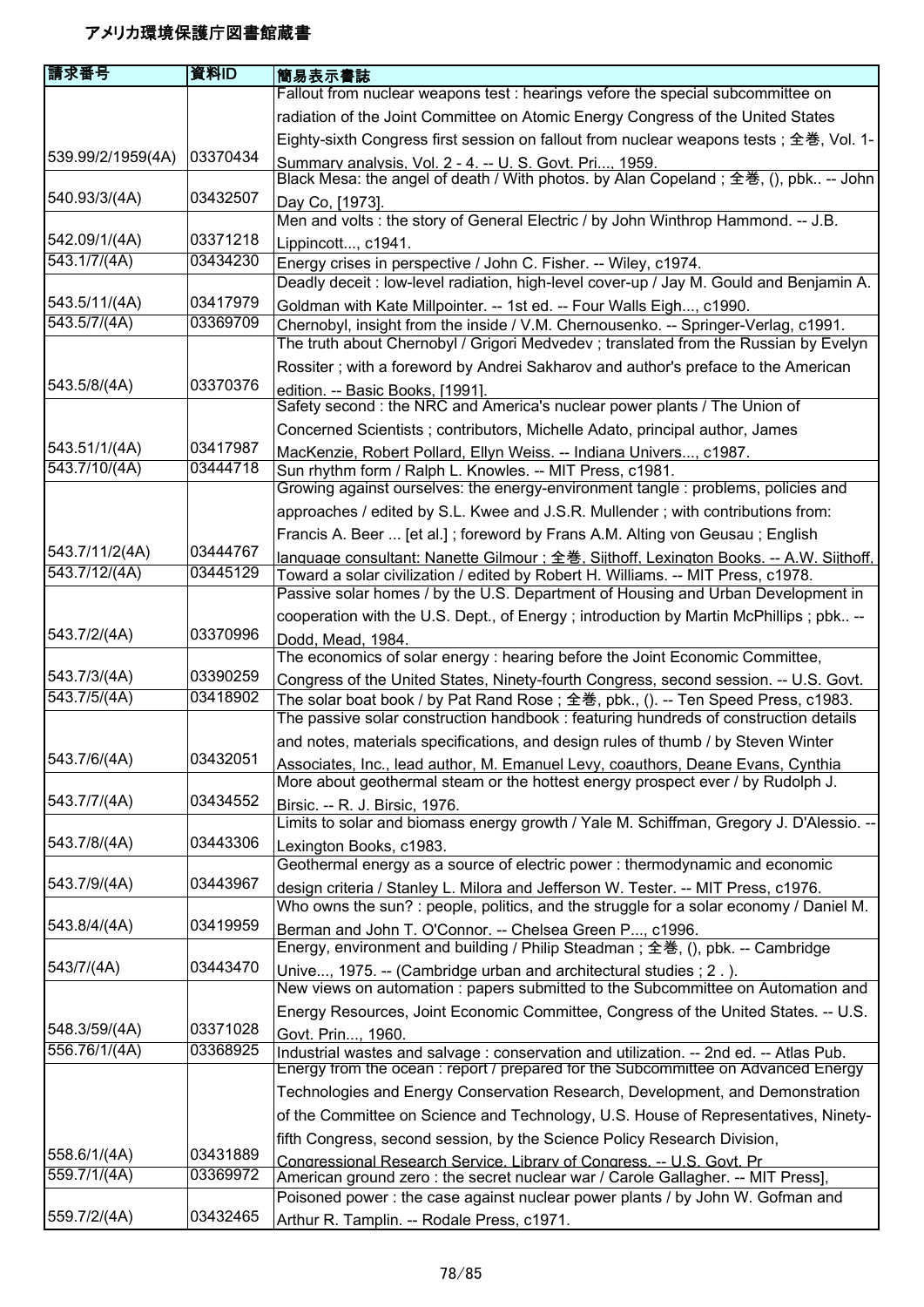| 請求番号           | 資料ID     | 簡易表示書誌                                                                                                                                                                   |
|----------------|----------|--------------------------------------------------------------------------------------------------------------------------------------------------------------------------|
| 561.47/1/(4A)  |          | Environmental effects of surface mining of minerals other than coal: annotated                                                                                           |
|                |          | bibliography and summary report / Bland Z. Richardson and Marilyn Marshall Pratt,                                                                                        |
|                | 03445350 | compilers. -- Intermountain F, 1980. -- (USDA Forest Service general technical report<br>Radiation standards for uranium mining : hearings before the Subcommittee on    |
|                |          | Research, Development, and Radiation of the Joint Committee on Atomic Energy                                                                                             |
|                |          | Congress of the United States Ninety-first Congress first session on radiation                                                                                           |
| 565.7/2/(4A)   | 03370863 | standards for uranium mining. -- U.S. Govt. Prin, 1969.<br>Coal--bridge to the future : a report of the World Coal Study, WOCOL / Carroll L.                             |
| 567.09/15/(4A) | 03445145 | Wilson, project director. -- Ballinger Pub. , c1980.                                                                                                                     |
|                |          | Oil prices and phase II: hearings before the Subcommittee on Priorities and Economy                                                                                      |
| 568.09/12/(4A) | 03390192 | in Government of the Joint Economic Committee, Congress of the United States,                                                                                            |
|                |          | Ninety-second Congress, first session. -- U.S. Govt. Prin, 1972.<br>Fragile structures : a story of oil refineries, national security, and the coast of Maine /          |
| 568.09/13/(4A) | 03419884 | Peter Amory Bradford. -- Harper's Magazi, c1975.<br>Coastal alert : ecosystems, energy, and offshore oil drilling / Dwight Holing; foreword                              |
| 568.1/1/(4A)   | 03417904 | by Ted Danson. -- Island Press, c1990.<br>Environmental effects of North Sea oil and gas developments : proceedings of a Royal                                           |
|                |          | Society discussion meeting, held on 19 and 20 February 1986 / organized by J.I.G.                                                                                        |
| 568.1/2/(4A)   | 03444528 | Cadogan, R.B. Clark, and J.P. Hartley; and edited by J.P. Hartley and R.B. Clark. --<br>Natural gas regulation and the trans-Alaska pipeline : hearings before the Joint |
|                |          | Economic Committee, Congress of the United States, Ninety-second Congress,                                                                                               |
| 568.6/4/(4A)   | 03371051 | second session. -- U.S. Govt. Prin, 1972.<br>The Trans-Alaska Pipeline controversy: technology, conservation, and the frontier /                                         |
| 568.6/5/(4A)   | 03434875 | Peter A. Coates. -- Lehigh Universi, c1991.                                                                                                                              |
| 568/6/(4A)     | 03369832 | The petroleum industry of the Soviet Union / Robert E. Ebel. -- [American Petro,                                                                                         |
| 572/1/(4A)     | 03445640 | Electrochemistry of cleaner environments / edited by John O'M. Bockris. -- Plenum<br>Environmental fluoride 1977 / by Dyson Rose and R. Marler John. -- National         |
| 574.73/1/(4A)  | 03369261 | Resear, 1977. -- (National Research Council of Canada; no. 16081.).                                                                                                      |
| 574.73/2/(4A)  | 03434388 | Fluorides and human health / Contributors: P. Adler [and others]. -- World Health Or,                                                                                    |
|                |          | 1970. -- (Monograph series (World Health Organization); no. 59.).<br>Gasoline distribution : hearings before the Subcommittee on Consumer Economics of                   |
|                |          | the Joint Economic Committee, Congress of the United States, Ninety-third Congress,                                                                                      |
| 575.5/10/(4A)  | 03390374 | second session. -- U.S. Govt. Prin, 1974.                                                                                                                                |
| 575.5/4/(4A)   | 03368784 | North Sea oil and environmental planning : the United Kingdom experience / by Ian R.                                                                                     |
|                |          | Manners. -- 1st ed. -- University of T, 1982.<br>Economic impact of petroleum shortages : hearings before the Subcommittee on                                            |
|                | 03390184 | International Economics of the Joint Economic Committee, Congress of the United                                                                                          |
| 575.5/5/(4A)   |          | States, Ninety-third Congress, first session. -- U.S. Govt. Prin, 1974.<br>Gas and electric rates : hearing before the Subcommittee on Consumer Economics of             |
|                |          | the Joint Economic Committee, Congress of the United States, Ninety-third Congress,                                                                                      |
| 575.5/6/(4A)   | 03390200 | second session. -- U.S. Govt. Prin, 1974.<br>A strategy of oil proliferation : a study / prepared for the use of the Subcommittee on                                     |
|                |          | Energy of the Joint Economic Committee, Congress of the United States [by Arnold E.                                                                                      |
| 575.5/7/(4A)   | 03390218 | Safer]. -- U.S. Govt. Prin, 1980.<br>The FEA and competition in the oil industry : hearing before the Subcommittee on                                                    |
|                |          | Consumer Economics of the Joint Economic Committee, Congress of the United                                                                                               |
| 575.5/8/(4A)   | 03390226 | States, Ninety-third Congress, second session. -- U.S. Govt. Prin, 1974.<br>The gasoline and fuel oil shortage : hearings before the Subcommittee on Consumer            |
|                |          | Economics of the Joint Economic Committee, Congress of the United States, Ninety-                                                                                        |
| 575.5/9/(4A)   | 03390366 | third Congress, first session. -- U.S. Govt. Prin, 1973.<br>Paper profits: pollution in the pulp and paper industry / researched and written by                          |
|                |          | Leslie Allan, Eileen Kohl Kaufman, Joanna Underwood; with the assistance of Howard                                                                                       |
| 585.3/1/(4A)   | 03369568 | Dykoff  [et al.]. -- MIT Press, c1972.                                                                                                                                   |
|                |          | Eyes on tomorrow : the evolution of Procter & Gamble / by Oscar Schisgall. -- 1st ed. --                                                                                 |
| 589/1/(4A)     | 03371200 | J.G. Ferguson P, 1981.                                                                                                                                                   |
| 601/6/(4A)     | 03370269 | The Diligent destroyers / by George Laycock. -- Doubleday, 1970.                                                                                                         |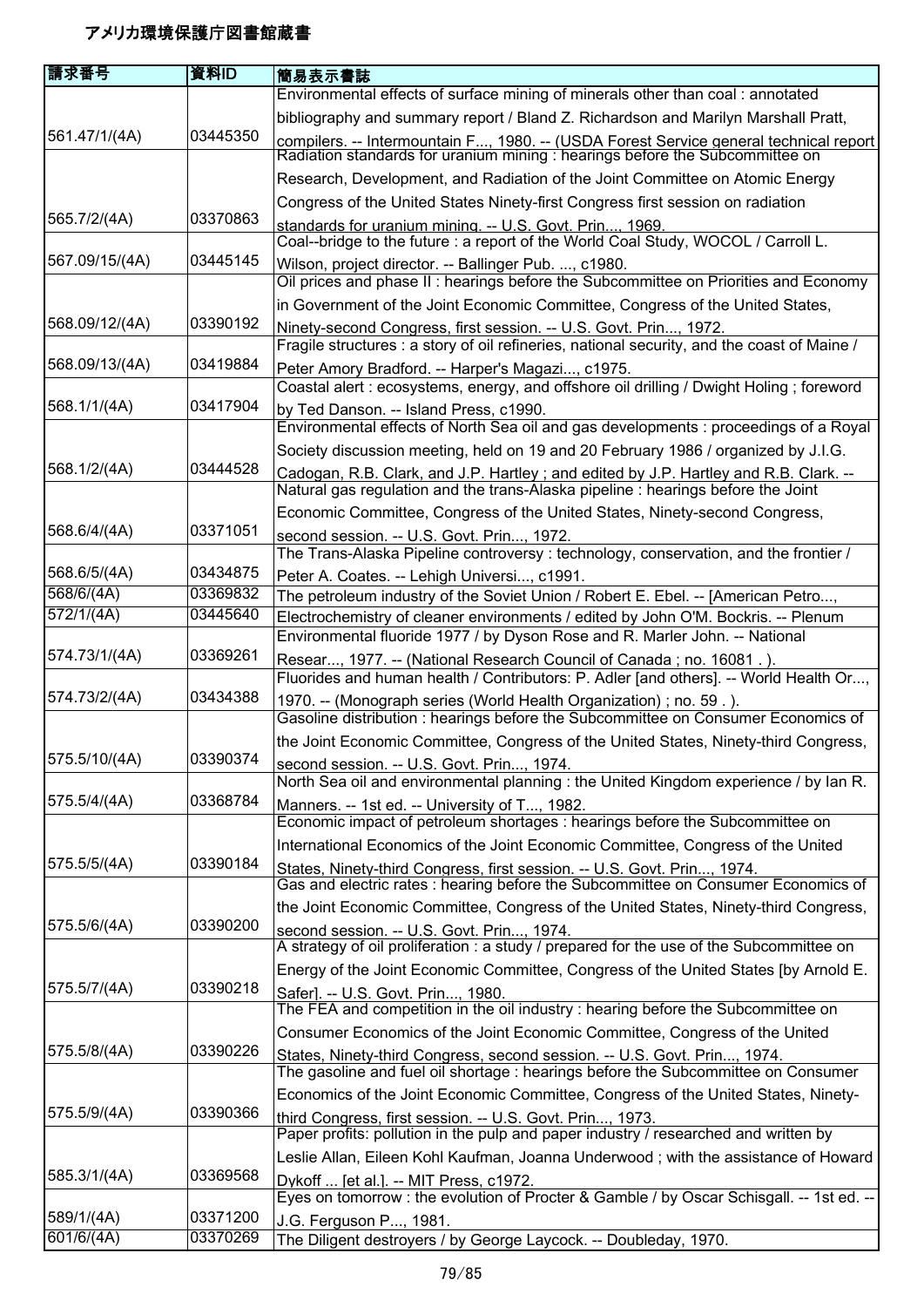| 請求番号           | 資料ID     | 簡易表示書誌                                                                                                                                  |
|----------------|----------|-----------------------------------------------------------------------------------------------------------------------------------------|
| 610/10/(4A)    | 03443991 | Permaculture : a practical guide for a substainable future / Bill Mollison. -- Island Press,                                            |
|                |          | Agricultural ecosystem effects on trace gases and global climate change : proceedings                                                   |
|                |          | of a symposium sponsored by Divisions A-3 and S-3 of the American Society of                                                            |
|                |          | Agronomy and Soil Science Society of America / organizing committee [and] editorial                                                     |
|                |          | committee, Lowry A. Harper  [et al.]; editor[s]-in-chief, G.A. Peterson, P.S.                                                           |
| 610/7/(4A)     | 03418084 | Baenziger, R.J. Luxmoore. -- American Societ 1993.<br>Soil fertility, renewal & preservation : bio-dynamic farming and gardening / by   |
| 610/8/(4A)     | 03442944 | Ehrenfried Pfeiffer. -- Faber and Faber, 1947.<br>Save three lives : a plan for famine prevention / Robert Rodale with Mike McGrath. -- |
| 610/9/(4A)     | 03443173 | Sierra Club Boo, c1991.                                                                                                                 |
|                |          | Regenerating agriculture : policies and practice for sustainability and self-reliance /                                                 |
| 611.1/27/(4A)  | 03418027 | Jules N Pretty ; 全巻 - 全巻 : uk : uk : us : us. -- Earthscan, 1995.                                                                       |
|                |          | The takings issue: constitutional limits on land-use control and environmental                                                          |
| 611.1/28/(4A)  | 03433109 | regulation / Robert Meltz, Dwight H. Merriam, Richard M. Frank; (): pbk: cloth. --                                                      |
|                |          | Gaining ground: the renewal of America's small farms / J. Tevere MacFadyen. -- 1st                                                      |
| 611.2/5/(4A)   | 03432978 | ed. -- Holt, Rinehart,, c1984.                                                                                                          |
|                |          | On common ground: caring for shared land from town common to urban park / by                                                            |
| 611.2/6/(4A)   | 03434206 | Ronald Lee Fleming and Lauri A. Halderman. -- Harvard Common , c1982.                                                                   |
|                |          | Report of the Land Planning Committee: National Resources Board / the Land                                                              |
| 611.22/15/(4A) | 03433166 | Planning Committee of the [U.S.] National Resources Board; Partll. -- U.S. Govt.                                                        |
|                |          | The federal lands: their use and management / by Marion Clawson and Burnell Held. -                                                     |
| 611.22/16/(4A) | 03445947 | - Published for R, 1957.                                                                                                                |
|                |          | The ecology of malnutrition in Central and Southeastern Europe : Austria, Hungary,                                                      |
|                |          | Rumania, Bulgaria, Czechoslovakia / Jacques M. May. -- Hafner, 1966. -- (Studies in                                                     |
| 611.3/42/(4A)  | 03433042 | medical geography; $v. 6.$ ).                                                                                                           |
|                |          | The hungry planet : the modern world at the edge of famine / Georg Borgstrom. -- rev.                                                   |
| 611.3/43/(4A)  | 03434594 | ed -- Macmillan, c1967.                                                                                                                 |
| 611.3/44/(4A)  | 03445673 | Too many : a study of Earth's biological limitations / Georg Borgstrom. -- Macmillan,                                                   |
| 611.3/6/(4A)   | 03446218 | The geography of hunger / Josué de Castro; foreword by Lord Boyd-Orr. -- Little,                                                        |
| 611.3/8/(4A)   | 03432747 | A giant in the earth / Robert Katz. -- Stein and Day, [1973].                                                                           |
|                |          | Ho-ping--food for everyone / by Medard Gabel with the world Game Laboratory. -- 1st                                                     |
| 611.32/2/(4A)  | 03369964 | ed. -- Anchor Press/Do, 1979.                                                                                                           |
| 611.32/3/(4A)  | 03444163 | The limits of the earth / by Fairfield Osborn. -- Greenwood Press, [1971], c1953.                                                       |
| 611.39/3/(4A)  | 03446242 | Attack on starvation / by Norman W. Desrosier. -- Avi, 1961.                                                                            |
| 611.7/19/(4A)  | 03445079 | Forestry in farm management / by R.H. Westveld and Ralph H. Peck. -- Wiley, c1941.                                                      |
|                |          | Jesse Buel, agricultural reformer: Selections from his writings / edited, with                                                          |
|                |          | introduction by Harry J. Carman. -- Columbia Univer -- (Columbia University studies                                                     |
| 611.9/7/(4A)   | 03368024 | in the history of American agriculture; no. 12.).                                                                                       |
|                |          | A place to live / United States Department of Agriculture. -- United States G, 1963. --                                                 |
| 611.9/9/(4A)   | 03444825 | (Yearbook of agriculture (Washington, D.C.: 1926); 1963.).                                                                              |
|                |          | Population and land in world agriculture : recent trends and relationships / Joginder                                                   |
| 611.91/2/(4A)  | 03444742 | Kumar. -- Institute of In, [1973]. -- (Population monograph series ; no. 12.).                                                          |
| 611.98/2/(4A)  | 03443397 | A love of the land / by Darrell Sifford; with photographs by David Cupp. -- Farm                                                        |
| 612.33/12/(4A) | 04150900 | Walks and talks of an American farmer in England. -- G. P. Putnam, 1852.                                                                |
| 612.4/2/(4A)   | 03419819 | The Niger agricultural project : an experiment in African development / by K.D.S.                                                       |
| 612.53/1/(4A)  | 03432200 | Baldwin. -- Harvard Univers, 1957.                                                                                                      |
| 612.53/2/(4A)  | 03444890 | Land. -- U.S. Dept. of A, [1958]. -- (Yearbook of agriculture; 1958.).                                                                  |
|                |          | Using our natural resources. -- U.S. Dept. of A, [1983]. -- (Yearbook of agriculture;                                                   |
| 612.9/1/(4A)   | 03443561 | Agricultural geography / Leslie Symons. -- Praeger, [1967]. -- (Praeger surveys in                                                      |
|                |          | economic geography $;$ $\ldots$ ).<br>Future harvest : pesticide-free farming / Jim Bender. -- University of N, c1994. -- (Our          |
| 612.95/1/(4A)  | 03445574 |                                                                                                                                         |
|                |          | sustainable future; v. 5.).<br>Prescribed burning in California wildlands vegetation management / Harold H. Biswell.                    |
| 612.95/2/(4A)  | 03445632 | -- University of C, c1989.                                                                                                              |
|                |          |                                                                                                                                         |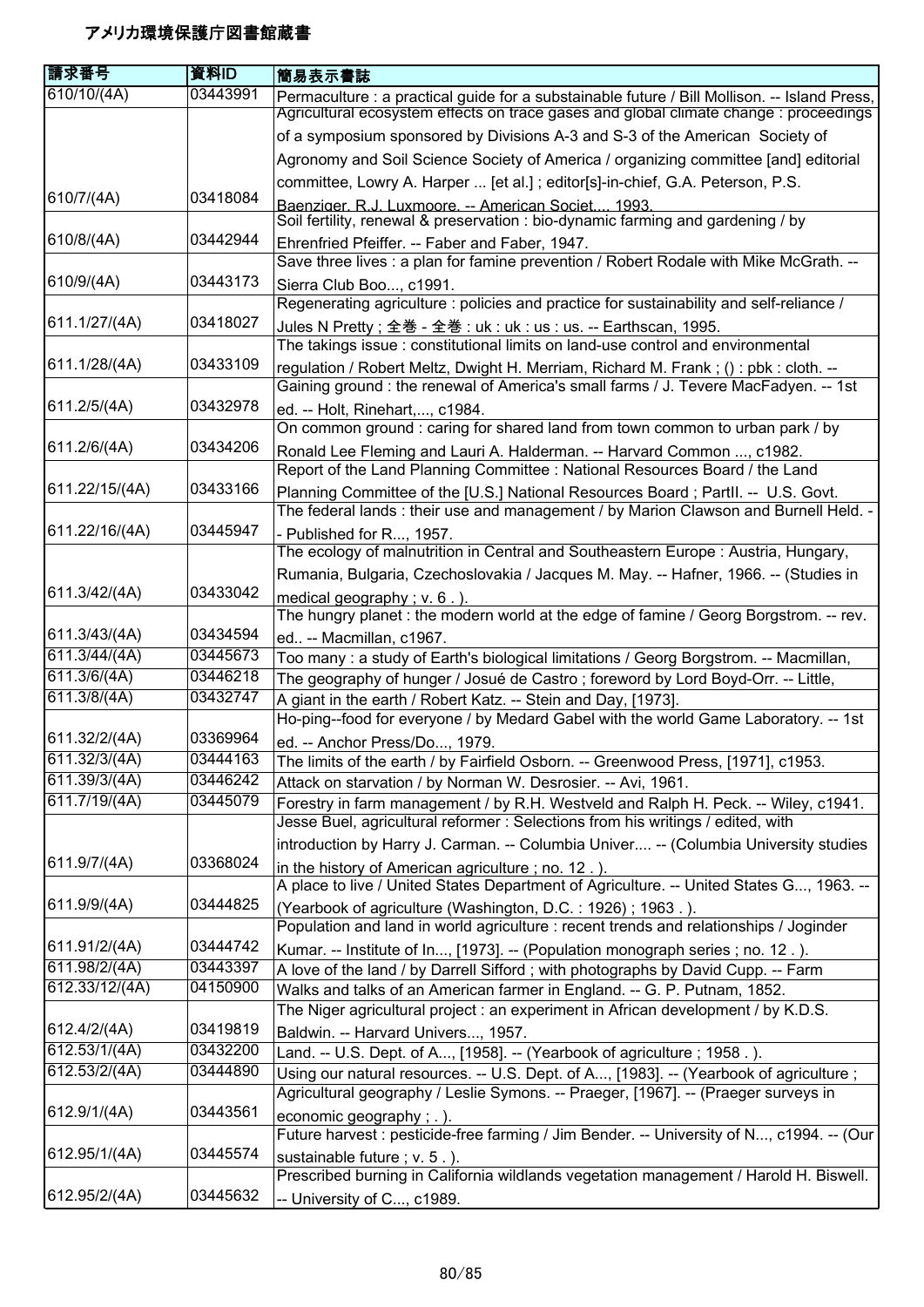| 請求番号          | 資料ID     | 簡易表示書誌                                                                                                                                                                      |
|---------------|----------|-----------------------------------------------------------------------------------------------------------------------------------------------------------------------------|
|               |          | Alternative agriculture / Committee on the Role of Alternative Farming Methods in                                                                                           |
|               |          | Modern Production Agriculture, Board on Agriculture, National Research Council; 全                                                                                           |
| 612.95/3/(4A) | 03446036 |                                                                                                                                                                             |
|               |          | 巻, (), () : pbk. -- National Academ, 1989.<br>Tough choices: facing the challenge of food scarcity / Lester R. Brown. -- 1st ed. --                                         |
| 612/6/(4A)    | 03369667 |                                                                                                                                                                             |
| 612/7/(4A)    | 03444593 | Norton, c1996. -- (Worldwatch environmental alert series; .).                                                                                                               |
|               |          | The earth's green carpet / by Louise E. Howard. -- Rodale Press, 1947.<br>An essay on calcareous manures / by Edmund Ruffin; edited by J. Carlyle Sitterson. --             |
| 613.4/2/(4A)  | 03368032 |                                                                                                                                                                             |
|               |          | Belknap Press o, 1961. -- (John Harvard library; .).                                                                                                                        |
| 613.4/3/(4A)  | 03445152 | Fertilizer in America : from waste recycling to resource exploitation / Richard A. Wines.                                                                                   |
|               |          | -- Temple Universi, 1985.                                                                                                                                                   |
| 613.5/8/(4A)  | 03434131 | A second look / by Edward H. Faulkner. -- University of O, 1947.                                                                                                            |
|               |          | Lands of brighter destiny: the public lands of the American West / Elizabeth Darby                                                                                          |
| 613.59/1/(4A) | 03419058 | Junkin; photography by James Cook. -- Fulcrum, 1986.                                                                                                                        |
|               |          | The elements of agriculture: a book for young farmers, with questions prepared for the                                                                                      |
| 613/1/(4A)    | 03369089 | use of schools / [by] Geo. E. Waring, Jr -- D. Appleton, an, 1855.                                                                                                          |
| 614.3/3/(4A)  | 03432218 | Water. -- U.S. Govt. Prin, 1955]. -- (Yearbook of agriculture ; 1955.).                                                                                                     |
|               |          | From the family farm to agribusiness : the irrigation crusade in California and the West,                                                                                   |
| 614.3/4/(4A)  | 03442977 | 1850-1931 / Donald J. Pisani. -- University of C, c1984.                                                                                                                    |
|               |          | Tomorrow is our permanent address : the search for an ecological science of design as                                                                                       |
| 614.7/1/(4A)  | 03443603 | embodied in the bioshelter / John Todd, Nancy Jack Todd. -- Harper & Row, c1980.                                                                                            |
|               |          | Sun, weather, and climate / John R. Herman and Richard A. Goldberg. -- Scientific and                                                                                       |
| 614.82/1/(4A) | 03419868 | , 1978. -- (NASA SP ; 426 . ).                                                                                                                                              |
|               |          | The ecological risks of engineered crops / Jane Rissler and Margaret Mellon ; 全巻, 全                                                                                         |
| 615.21/1/(4A) | 03370756 | 巻 : hc, 全巻 : hc : pb. -- MIT Press, c1996.                                                                                                                                  |
|               |          | The dragon hunters / Frank Graham, Jr.; illustrations by Robert Shetterly. -- 1st ed. --                                                                                    |
| 615.86/1/(4A) | 03482197 | E.P. Dutton, c1984.                                                                                                                                                         |
|               |          | Effects of DDT on man and other mammals / paper by Thomas Jukes[et al.]; I. --                                                                                              |
| 615.87/2/(4A) | 03368271 | MMS Information, 1973.                                                                                                                                                      |
|               |          | Pesticide oversight : hearings, before the Subcommittee on Environment of the                                                                                               |
|               |          | Committee on Commerce, United States Senate, Ninety-third Congress, second                                                                                                  |
| 615.87/3/(4A) | 03389848 |                                                                                                                                                                             |
|               |          | session, on pesticide oversight, August 9 and 16, 1974. -- U.S. Govt. Prin, 1974.<br>Environmental pollution by pesticides / edited by C.A. Edwards. -- Plenum Press, 1973. |
| 615.87/5/(4A) | 03446374 |                                                                                                                                                                             |
|               |          | -- (Environmental science research; v. 3.).                                                                                                                                 |
| 616.26/1/(4A) | 03431608 | Pillar of sand : can the irrigation miracle last? / Sandra Postel; 全巻, (), (). -- Norton,                                                                                   |
|               |          | c1999. -- (Environmental alert series ; .).                                                                                                                                 |
|               |          | August celebration : a molecule of hope for a changing world / Linda Grover. -- 1st ed. -                                                                                   |
| 619/1/(4A)    | 03419090 | - Gilbert, Hoover, c1993.                                                                                                                                                   |
| 619/2/(4A)    | 03419132 | The staffs of life / E.J. Kahn. -- 1st ed. -- Little, Brown, c1985.                                                                                                         |
| 629.23/2/(4A) | 03444858 | Landscape for living. -- For sale by the, 1972]. -- (Yearbook of agriculture; 1972.).                                                                                       |
|               |          | The state parks: their meaning in American life / by Freeman Tilden; foreword by                                                                                            |
| 629.4/1/(4A)  | 03369410 | Conrad L. Wirth. -- Alfred A. Knopf, 1962.                                                                                                                                  |
|               |          | Radioactivity of the thermal waters of Yellowtone National Park / by Herman Schlundt                                                                                        |
| 629.4/2/(4A)  | 03390325 | and Richard B. Moore. -- U.S. G.P.O., 1909.                                                                                                                                 |
|               |          | Our national parks / by John Muir. -- [Sierra ed.]. -- Houghton Miffli, 1917. -- (The                                                                                       |
| 629.4/3/(4A)  | 03415254 | writings of John Muir; v. 6.).                                                                                                                                              |
|               |          | Battling for the national parks / George B. Hartzog, Jr.; introduction by Stewart L. Udall                                                                                  |
| 629.4/4/(4A)  | 03418993 | ; 全巻, (), () : pbk -- 1st ed. -- Moyer Bell, c1988.                                                                                                                         |
|               |          | Playing God in Yellowstone : the destruction of America's first national park / by Alston                                                                                   |
| 629.4/5/(4A)  | 03417920 | Chase. -- Atlantic Monthl, c1986.                                                                                                                                           |
|               |          | Parks, politics, and the people / by Conrad L. Wirth; foreword by Melville Bell                                                                                             |
| 629.4/6/(4A)  | 03445178 | Grosvenor. -- 1st ed. -- University of O, c1980.                                                                                                                            |
| 629.4/7/(4A)  | 03482544 | Preserving a heritage: final report to the President and Congress. -- [1973].                                                                                               |
|               |          | Crucible for conservation : the creation of Grand Teton National Park / Robert W.                                                                                           |
| 629.45/1/(4A) | 03370749 |                                                                                                                                                                             |
| 629.45/2/(4A) | 03400900 | Righter; 全巻, (), pbk -- Colorado Associ, c1982.                                                                                                                             |
|               |          | The Yosemite / by John Muir. -- Century, 1912.                                                                                                                              |
| 629.45/3/(4A) | 03431830 | Galen clark: Yosemite guardian / by Shirley Sargent. -- Flying Spur Pre, 1981.                                                                                              |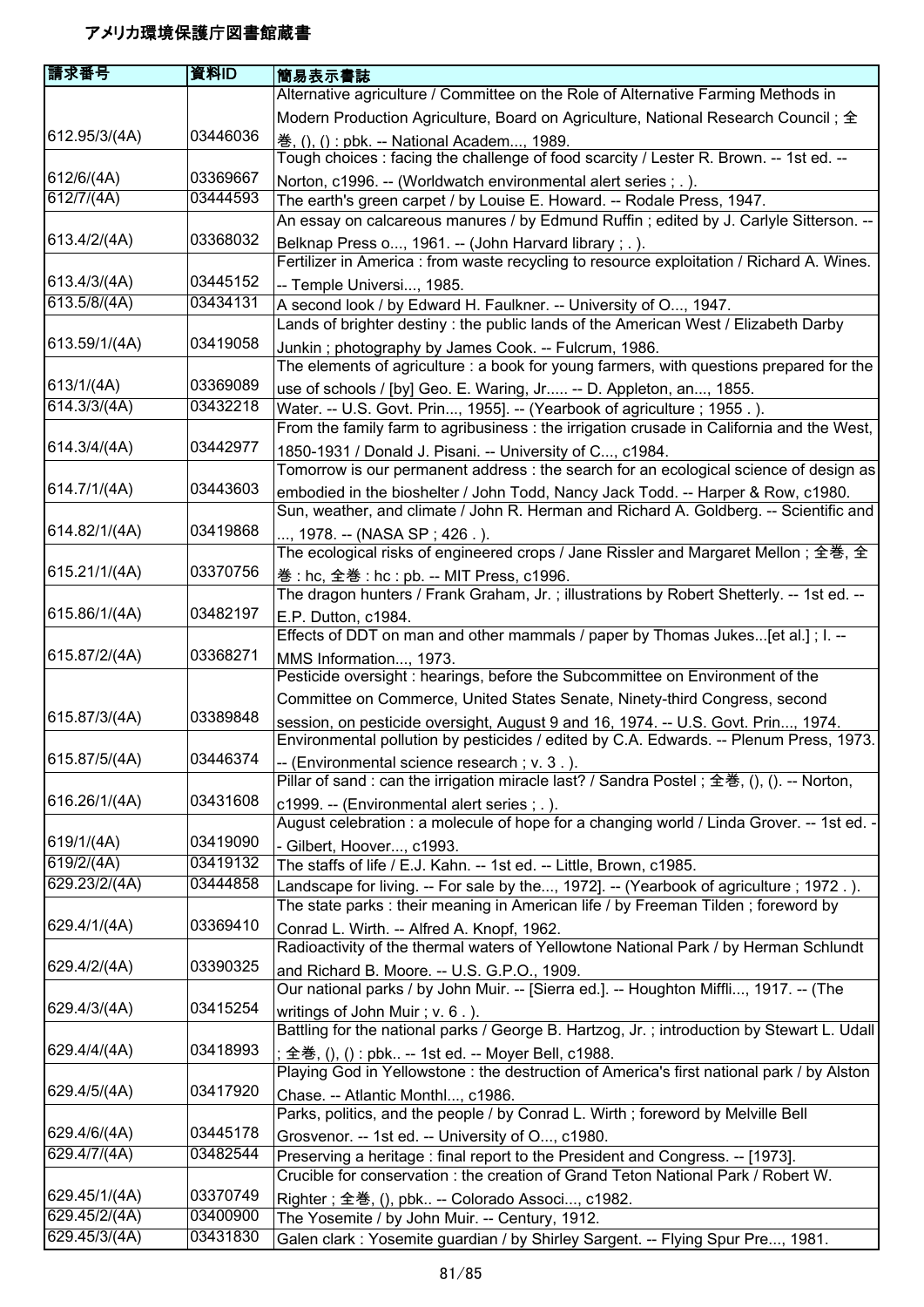| 請求番号                       | 資料ID                 | 簡易表示書誌                                                                                                                                                                  |
|----------------------------|----------------------|-------------------------------------------------------------------------------------------------------------------------------------------------------------------------|
| 629.45/4/(4A)              | 03432853             | Grand Canyon: today and all its yesterdays / Joseph Wood Krutch. -- William Sloane                                                                                      |
|                            |                      | Radiant days: writings / by Enos Mills; edited by John Dotson; foreword by Bill                                                                                         |
| 629.45/5/(4A)              | 03433133             | McKibben. -- University of U, c1994.                                                                                                                                    |
|                            |                      | Playgrounds for free : the utilization of used and surplus materials in playground                                                                                      |
| 629.66/1/(4A)              | 03444585             | construction / Paul Hogan. -- MIT Press, [1974].                                                                                                                        |
| 629.9/1/(4A)               | 03389947             | An appreciation of Rocky Mountain National Park / Enos A. Mills. -- Burlington R.R.,                                                                                    |
|                            |                      | Roosevelt-Sequoia National Park : hearings before the Committee on the Public Lands                                                                                     |
| 629.9/2/(4A)               | 03389970             | House of Representatives, 68th congress 1st session on H. R. 4095. -- U.S. GPO,                                                                                         |
| 629.9/3/(4A)               | 03389988             | Glimpses of our national parks / Robert Sterling Yard. -- Govt. Print. Of, 1920.                                                                                        |
|                            |                      | The Politics of nature : explorations in green political theory / edited by Andrew Dobson                                                                               |
| 629/10/(4A)                | 03481967             | and Paul Lucardie. -- Routledge, 1993.                                                                                                                                  |
| 629/6/(4A)                 | 03443165             | Stone Mulching in the garden / by J. I. Rodale. -- Rodale, 1949.                                                                                                        |
|                            |                      | Stickeen: the story of a dog / by John Muir. -- Houghton, Miffl, [c1909]. -- (Riverside                                                                                 |
| 645.6/2/(4A)               | 03400926             | literature series; [no. 231].).                                                                                                                                         |
|                            |                      | Wilderness in a changing world: [proceedings] / edited by Bruce M. Kilgore. With a                                                                                      |
| 650/1/(4A)<br>651.1/2/(4A) | 03370186<br>03371127 | foreword by Peggy Wayburn. -- Sierra Club, [1966].                                                                                                                      |
| 651.1/3/(4A)               | 03445186             | Workers and dissent in the redwood empire / Daniel A. Cornford. -- Temple Universi,                                                                                     |
|                            |                      | American forest regulation / by Theodore Salisbury Woolsey, Jr -- Tuttle, Morehou,                                                                                      |
| 651.13/5/(4A)              | 03420015             | Whose woods these are: the story of the National Forests / Michael Frome. -- [1st ed.].                                                                                 |
|                            |                      | -- Doubleday, 1962<br>Timber and men: the Weyerhaeuser story / Ralph W. Hidy, Frank Ernest Hidy, Allan                                                                  |
| 651.4/2/(4A)               | 03370103             | Nevins. -- Macmillan, [c1963].                                                                                                                                          |
|                            |                      | Record of decision : final environmental impact statement, White Mountain National                                                                                      |
| 651.7/1/(4A)               | 03445400             | Forest, land and resource management plan. -- U.S. Dept. of A, [198-].                                                                                                  |
|                            |                      | Final environmental impact statement : land and resource management plan, White                                                                                         |
| 651.7/2/(4A)               | 03445418             | Mountain National Forest. -- U.S. Dept. of A, [1986].                                                                                                                   |
|                            |                      | Land and resource management plan : White Mountain National Forest. -- U.S. Dept.                                                                                       |
| 651.7/3/(4A)               | 03445426             | of A, [1986].                                                                                                                                                           |
|                            |                      | White Mountain National Forest : land and resource management plan. -- U.S. Dept. of                                                                                    |
| 651.7/4/(4A)               | 03445434             | A, [1986-.                                                                                                                                                              |
| 651/3/(4A)                 | 03371234             | Timber country. -- Caxton Printers, 1973.                                                                                                                               |
|                            |                      | The great American forest / by Rutherford Platt; illustrations by Stanley Wyatt. --                                                                                     |
| 652.53/1/(4A)              | 03370657             | Prentice-Hall, c1965.                                                                                                                                                   |
| 652.53/2/(4A)              | 03369436             | George S. Long, timber statesman / Charles E. Twining. -- University of W, c1994.<br>The economic problems of forestry in the Appalachian region / William A. Duerr. -- |
| 652.53/3/(4A)              | 03418928             | Harvard Univ. P, 1949. -- (Harvard economic studies ; Vol. 84.).                                                                                                        |
| 652.53/4/(4A)              | 03444270             | The national forests of America / by Orville L. Freeman and Michael Frome. -- Putnam,                                                                                   |
|                            |                      | Managing southern forests for wildlife and fish : a proceedings / edited by James G.                                                                                    |
| 652.53/5/(4A)              | 03445285             | Dickson and O. Eugene Maughan. -- U.S. Dept. of A, [1987]. -- (General technical<br>Major problems and the next big step in American forestry: summary of a report      |
|                            |                      | prepared in response to Senate resolution 175 together with table of contents letters of                                                                                |
|                            |                      | transmittal, and introduction from " A national plan for American forestry" / by the                                                                                    |
| 652.53/7/(4A)              | 03504206             | Forest Service U.S. Department of Agriculture. -- U.S. Govt. Prin 1933.                                                                                                 |
| 652.53/8/(4A)              | 03504214             | Is forestry justified? : from "A national plan for American forestry". -- U.S. Govt. Prin,                                                                              |
|                            |                      | Forest resources of the pacific northwest : a report / by the Pacific northwest Regional                                                                                |
| 652.95/1/(4A)              | 03371002             | Planning Commission. -- U. S. Governmen, 1938.                                                                                                                          |
|                            |                      | Notes on the forest conditions of Porto Rico / by Robert T.Hill. -- U.S. Govt. Prin,                                                                                    |
| 652.95/2/(4A)              | 03389863             | 1899 -- (U.S. Department of Agriculture bulletin; no. 25.).                                                                                                             |
|                            |                      | The primary source : tropical forests and our future / Norman Myers ; 全巻, (), (). --                                                                                    |
| 653.17/4/(4A)              | 03370558             | Norton, c1984.                                                                                                                                                          |
| 653.24/1/(4A)              | 03369758             | The perpetual forest. -- Lippincott, 1959 [c1958].                                                                                                                      |
|                            |                      | The depletion myth: a history of railroad use of timber / [by] Sherry H. Olson. --                                                                                      |
| 653.25/2/(4A)              | 03433273             | Harvard Univers, 1971.                                                                                                                                                  |
|                            |                      | Forest primeval : the natural history of an ancient forest / Chris Maser. -- Sierra Club                                                                                |
| 653/1/(4A)                 | 03370343             | Boo, c1989.                                                                                                                                                             |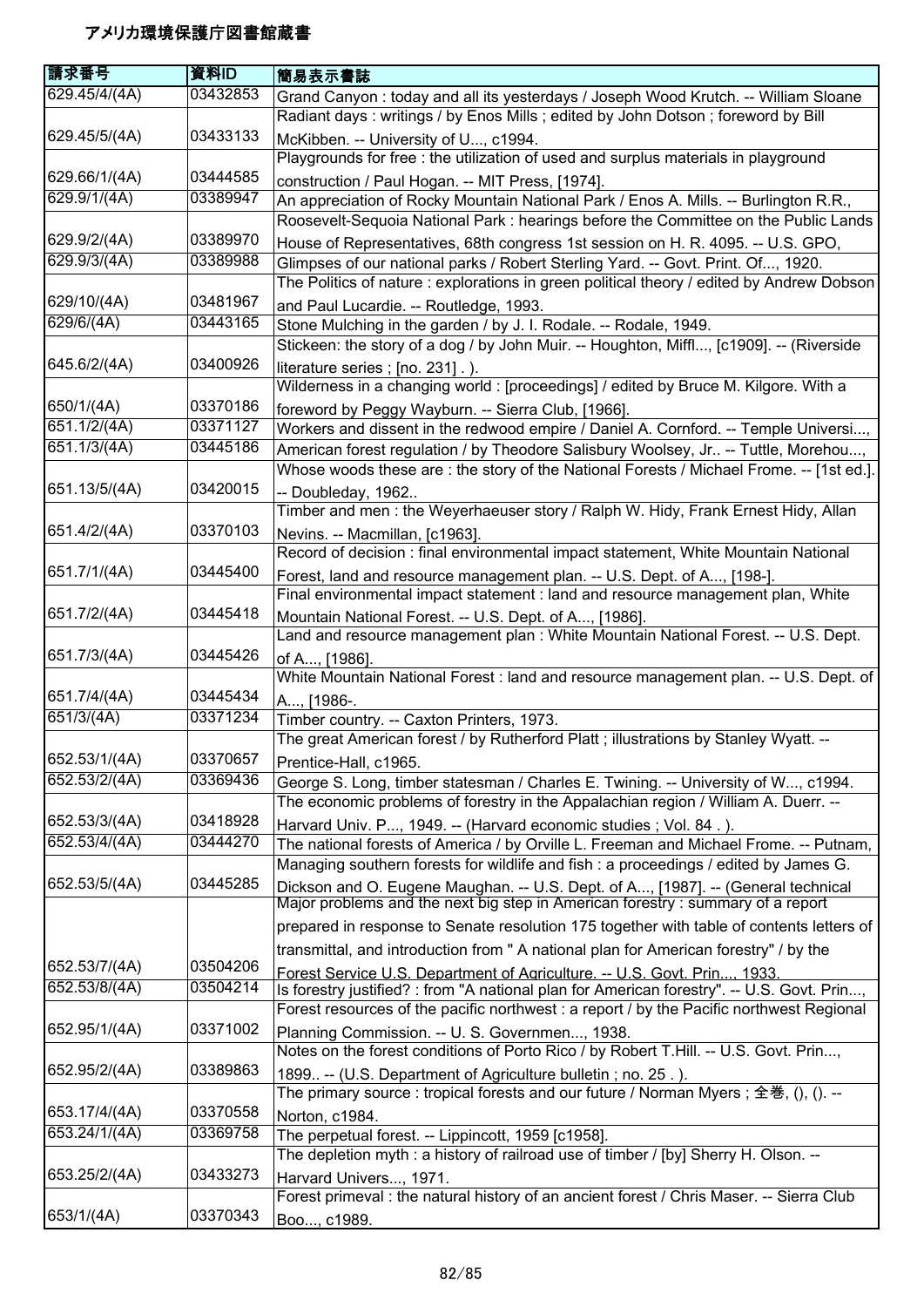| 請求番号                       | 資料ID                 | 簡易表示書誌                                                                                                                                                               |
|----------------------------|----------------------|----------------------------------------------------------------------------------------------------------------------------------------------------------------------|
|                            |                      | Camp life in Florida : a handbook for sportsmen and settlers / compiled by Charles                                                                                   |
| 653/2/(4A)                 | 03370392             | Hallock. -- Forest and Stre, 1876.                                                                                                                                   |
|                            |                      | Dynamic properties of forest ecosystems / edited by D. E. Reichle. -- Cambridge                                                                                      |
| 653/3/(4A)                 | 03370707             | Unive, 1981. -- (International biological programme; 23.).                                                                                                           |
|                            |                      | Plantation silviculture in Europe / Peter Savill  [et al.]; 全巻, hbk., pbk -- Oxford                                                                                  |
| 653/4/(4A)                 | 03443272             | Universi, 1997.                                                                                                                                                      |
|                            |                      | The Great Black Dragon fire : a Chinese inferno / by Harrison E. Salisbury. -- 1st ed. --                                                                            |
| 654.4/1/(4A)               | 03370764             | Little, Brown, c1989.                                                                                                                                                |
|                            |                      | Guardian of the forest : a history of the Smokey Bear program / by Ellen Earnhardt                                                                                   |
| 654.4/2/(4A)               | 03444007             | Morrison. -- 2nd ed. -- Morielle Press, c1989.                                                                                                                       |
|                            |                      | The fate of the forest: developers, destroyers, and defenders of the Amazon /                                                                                        |
| 654/12/(4A)                | 03370095             | Susanna Hecht and Alexander Cockburn. -- Verso, 1989.                                                                                                                |
|                            |                      | A Primer of forestry / Gifford Pinchot; 全巻, Part 1.: The forest, Part 2.: Practical                                                                                  |
|                            |                      | forestry. -- U.S. G.P.O., 1900-1905. -- (U. S. Department of Agriculture. division of                                                                                |
| 654/13/1(4A)               | 03368867             | Forestry.; Bulletin No. 24.).                                                                                                                                        |
|                            |                      | A Primer of forestry / Gifford Pinchot; 全巻, Part 1.: The forest, Part 2.: Practical                                                                                  |
|                            |                      | forestry. -- U.S. G.P.O., 1900-1905. -- (U. S. Department of Agriculture. division of                                                                                |
| 654/13/2(4A)               | 03368875             | Forestry.; Bulletin No. 24.).                                                                                                                                        |
|                            |                      | Insects of an Amazon forest / Norman D. Penny, Jorge R. Arias; illustrations by                                                                                      |
| 654/14/(4A)                | 03368917             | Artêmio Coelho da Silva, Alberto Coelho da Silva. -- Columbia Univer, 1982.                                                                                          |
| 654/15/(4A)                | 03368602             | Pulpwood and wood pulp in North America / by Royal S. Kellogg. -- McGraw-Hill, 1923.                                                                                 |
|                            |                      | The primary source : tropical forests and our future / Norman Myers. -- [Expanded ed.].                                                                              |
| 654/16/(4A)                | 03418506             | -- Norton, 1992.                                                                                                                                                     |
| 654/17/(4A)                | 03434750             | Timber in your life / Arthur H. Carhart. -- J. B. Lippincot, 1955.                                                                                                   |
|                            |                      | Forest dreams, forest nightmares : the paradox of old growth in the inland West /                                                                                    |
| 654/18/(4A)                | 03443645             | Nancy Langston. -- University of W, 1995. -- (Weyerhaeuser environmental books; .                                                                                    |
|                            |                      | Food first : beyond the myth of scarcity / Frances Moore Lappé and Joseph Collins,                                                                                   |
| 654/19/(4A)                | 03443652             | with Cary Fowler. -- Houghton-Miffli, 1977.                                                                                                                          |
|                            |                      | Grazing and Floods: a study of conditions in the Manti National Forest, Utah / by                                                                                    |
| 654/20/(4A)                | 03443116             | Robert V. R. Reynolds. -- Government prin, 1911. -- (Bulletin; 91.).                                                                                                 |
|                            |                      | American forestry : a history of national, state, & private cooperation / by William G.                                                                              |
| 654/21/(4A)                | 03443157             | Robbins. -- University of N, c1985.                                                                                                                                  |
|                            |                      | U.S. Forest Service grazing and rangelands : a history / by William D. Rowley. -- 1st                                                                                |
| 654/22/(4A)                | 03443223             | ed. -- Texas A&M Unive, c1985. -- (Environmental history series ; no. 8.).                                                                                           |
|                            |                      | The fight to save the redwoods : a history of environmental reform, 1917-1978 / Susan                                                                                |
| 654/23/(4A)<br>654/24/(4A) | 03443314<br>03446119 | R. Schrepfer. -- University of W, 1983.                                                                                                                              |
|                            |                      | Wind and trees / edited by M.P. Coutts and J. Grace. -- Cambridge Unive, 1995.                                                                                       |
| 654/25/(4A)                | 03446259             | The final forest: the battle for the last great trees of the Pacific Northwest / William                                                                             |
|                            |                      | Dietrich. -- Simon & Schuste, c1992.<br>Forest influences : the effects of woody vegetation on climate, water, and soil, with                                        |
|                            |                      |                                                                                                                                                                      |
| 654/28/(4A)                | 03482395             | applications to the conservation of water and the control of floods and erosion / by J.                                                                              |
|                            |                      | Kittredge. -- Dover, 1948. -- (American forestry series ; .).<br>Living with the Adirondack forest : local perspectives on land use conflicts / Catherine            |
| 654/29/(4A)                | 03482411             |                                                                                                                                                                      |
|                            |                      | Henshaw Knott; (): pbk.: pbk. -- Cornell Univers, 1998.<br>Green treasury / with an introduction and interpretive comments by Edwin Way Teale;                       |
| 654/32/(4A)                | 03535812             |                                                                                                                                                                      |
|                            |                      | illus. by Michael H. Bevans. -- Dodd, Mead, 1952.<br>Fragile majesty : the battle for North America's last great forest / Keith Ervin; 全巻, (),                       |
| 654/7/(4A)                 | 03434073             | pbk -- The Mountaineer, c1989.                                                                                                                                       |
|                            |                      | Last stand: logging, journalism, and the case for humility / Richard Manning. --                                                                                     |
| 657.12/1/(4A)              | 03443835             |                                                                                                                                                                      |
|                            |                      | Peregrine Smith, c1991.<br>The Decay of timber and methods of preventing it / Hermann von Schrenk. --                                                                |
| 657.5/2/(4A)               | 03504222             |                                                                                                                                                                      |
| 658.7/1/(4A)               | 03370988             | Government prin, 1902 -- (U. S. Department of agriculture; Bureau of plant industry,<br>Guayule : an alternative source of natural rubber. -- National Academ, 1977. |
|                            |                      | The Game-Birds of the casts and lakes of the Northern States of America / by Robert                                                                                  |
| 659.7/1/(4A)               | 03370400             | B. Roosevelt. -- Carleton, 1866.                                                                                                                                     |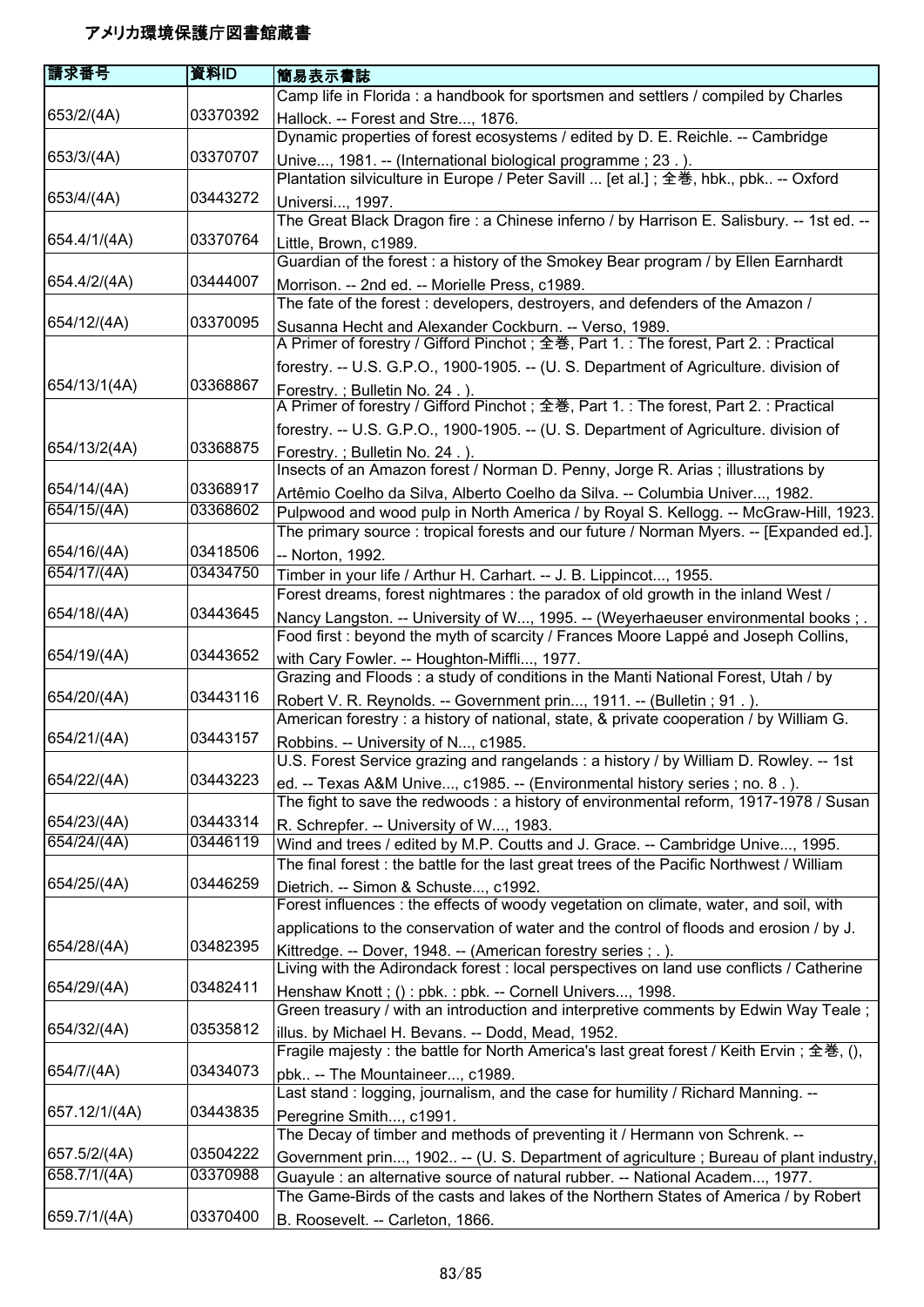| 庸求番号                       | 資料ID                 | 簡易表示書誌                                                                                                                                                                          |
|----------------------------|----------------------|---------------------------------------------------------------------------------------------------------------------------------------------------------------------------------|
|                            |                      | Thirty years war for wild life : gains and losses in the thankless task / by William T.                                                                                         |
| 659.7/10/(4A)              | 03706348             | Hornaday. -- Congressional ed -- Permanent Wild , 1931.                                                                                                                         |
|                            |                      | Florida and the game water-birds of the Atlantic coast and the lakes of the United                                                                                              |
|                            |                      | States: with a full account of the reporting along our seashores and inland waters, and                                                                                         |
| 659.7/2/(4A)               | 03370418             | remarks on breech-loaders and hammerless guns / by Robert Barnwell Roosevelt. --                                                                                                |
|                            |                      | Useful birds and their protection / by Edward H. Forbush; illustrated by the author C.                                                                                          |
| 659.7/3/(4A)               | 03370426             | Allan Lyford, Chester A. Reed and others. -- 3rd ed. -- published under, 1908.                                                                                                  |
| 659.7/4/(4A)               | 03368842             | Feathers preferred : a sportsman's solidoquy / W. Austin Peters. -- Stackpole, 1951.                                                                                            |
|                            |                      | American game preserve shooting / by Lawrence B. Smith. -- A de luxe edition. --                                                                                                |
| 659.7/5/(4A)               | 03419223             | Garden city, 1937.                                                                                                                                                              |
| 659.7/6/(4A)               | 03434495             | The American hunting myth / Ron Baker. -- Vantage Press, c1985.                                                                                                                 |
| 659.7/7/(4A)               | 03445855             | Death as a way of life / Roger A. Caras. -- Little, Brown, c1970.                                                                                                               |
|                            |                      | A Sand County almanac, and sketches here and there / by Aldo Leopold; illustrated by                                                                                            |
| 659.7/8/(4A)               | 03541141             | Charles W. Schwartz. -- Oxford Universi, 1949.                                                                                                                                  |
|                            |                      | Report on a game survey of the north central states / made by Aldo Leopold; for the                                                                                             |
|                            |                      | Sporting Arms and Ammunition Manufacturers' Institute under direction of its                                                                                                    |
| 659/1/(4A)                 | 03541133             | Committee on restoration and protection of game. -- Sporting Arms a, 1931.                                                                                                      |
| 659/2/(4A)                 | 03541166             | Game management / by Aldo Leopold ; drawings by Allan Brooks. -- Charles                                                                                                        |
|                            |                      | Annual report of the Commisioners on Inland Fisheries : for the year ending January 1,                                                                                          |
| 661.1/2/(4A)               | 03368685             | 1872; 6th. -- Wright & Potter, 1872.                                                                                                                                            |
| 663.2/1/(4A)               | 03446150             | Climate and fisheries / D.H. Cushing. -- Academic Press, 1982.                                                                                                                  |
|                            |                      | Fisheries research in the Hudson River / Hudson River Environmental Society; edited                                                                                             |
| 663.96/2/(4A)              | 03444601             | by C. Lavett Smith; 全巻, (), pbk -- State Universit, c1988.                                                                                                                      |
|                            |                      | Mountain in the clouds : a search for the wild salmon / Bruce Brown. -- Simon and                                                                                               |
| 664.61/2/(4A)              | 03445756             | Schus, c1982.                                                                                                                                                                   |
|                            |                      | The war against the seals : a history of the North American seal fishery / Briton Cooper                                                                                        |
| 664.9/1/(4A)<br>666/1/(4A) | 03417961<br>03443702 | Busch. -- McGill-Queen's , 1985.                                                                                                                                                |
|                            |                      | Aquaculture : an introduction / Jasper S. Lee, Michael E. Newman. -- Interstate, c1992.<br>The structure and growth of residential neighborhoods in American cities / [by Homer |
| 673.99/29/(4A)             | 03432689             |                                                                                                                                                                                 |
|                            |                      | Hoyt, principal housing economist]. -- Federal Housing, 1939.<br>Understanding green consumer behaviour : a qualitative cognitive approach / Sigmund                            |
| 675.2/30/(4A)              | 03445020             |                                                                                                                                                                                 |
|                            |                      | A. Wagner. -- Routledge, 1997. -- (Consumer research and policy series ; . ).<br>Avoiding the collision of cities and cars; urban transportation policy for the twenty-first    |
| 681.3/18/(4A)              | 03419207             |                                                                                                                                                                                 |
| 683.2/6/(4A)               | 03598778             | century / written by Elmer W. Johnson. -- The American Ac, 1993.<br>Men's lives / Peter Matthiessen. -- Random House, 1986.                                                     |
| 686.25/39/(4A)             | 03651320             | Edward Henry Harriman / by John Muir. -- Doubleday, Page, 1911.                                                                                                                 |
| 689.8/6/(4A)               | 03389871             | Grand Pacific Hotel Twenty-Sixth Annual Game Dinner. -- Shober & Carque, 1881.                                                                                                  |
|                            |                      | The brown decades : a study of the arts in America, 1865-1895 / Lewis Mumford ; $\hat{\bm{\pm}}$                                                                                |
| 702.53/4/(4A)              | 03535663             | 巻, 全巻 : hdk, 全巻 : hdk : pbk. -- 2nd revised ed. -- Dover Publicati, c1955.                                                                                                      |
| 778.25/11/(4A)             | 03576584             | Our modern art, the movies / by Ernest Callenbach. -- Center for The , c1955.                                                                                                   |
|                            |                      | Fish and game now or never : a challenge to American sportsmen on wild-life                                                                                                     |
|                            |                      | restoration / by Harry Bartow Hawes; with an introduction by Frederic C. Walcott; illus.                                                                                        |
| 787.1/2/(4A)               | 03368487             | by William H. Foster. -- Appleton-Centur, 1935.                                                                                                                                 |
|                            |                      | Report of the Fish and Game Commissioners report : to the governor and council, june                                                                                            |
| 787.1/3/(4A)               | 03368750             | 1887. -- Clarke, 1887.                                                                                                                                                          |
| 787.1/4/(4A)               | 03368768             | Fish and game commisioners report : to the governor and council, June, 1889. --                                                                                                 |
| 930.25/2/(4A)              | 03535648             | Herman Melville / Lewis Mumford. -- Jonathan Cape, 1929.                                                                                                                        |
| 931/4/(4A)                 | 03369006             | Seattle / by R. Buckminiister Fuller. -- Ives Street Pre, 1985.                                                                                                                 |
| 933.7/43/(4A)              | 03576568             | The monkey wrench gang / Edward Abbey. -- 1st ed. -- Lippincott, [c1975].                                                                                                       |
|                            |                      | Fall of the sparrow / with an introductory chapter by Stanley Edgar Hyman, illustrated                                                                                          |
| 933/21/(4A)                | 03369543             | by Richard Taylor. -- Oxford U.P, 1951.                                                                                                                                         |
|                            |                      | Arctic wilderness / by Robert Marshall ; edited, with an introduction, by George                                                                                                |
| 934/5/(4A)                 | 03576592             | Marshall; foreward by A. Starker Leopold. -- University of C, 1956.                                                                                                             |
| 935/1/(4A)                 | 03368123             | Travels of William Bartram / edited by Mark Van Doren. -- Dover Publicati, c1928.                                                                                               |
|                            |                      | Man and nature, or, Physical geography as modified by human action / by George P.                                                                                               |
| 938/3/1(4A)                | 03706363             | Marsh. -- C. Scribner, 1864.                                                                                                                                                    |